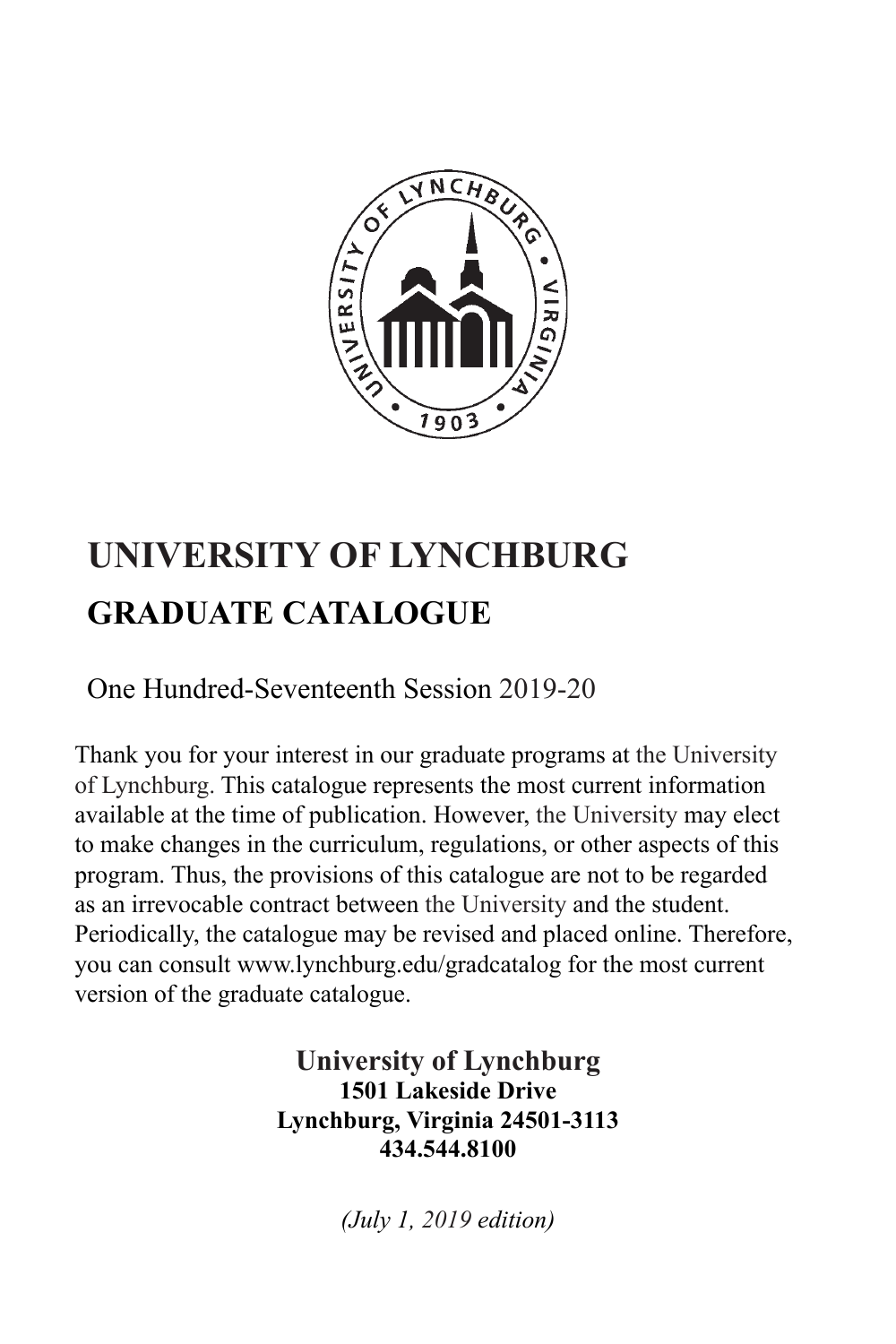# TABLE OF CONTENTS **TABLE OF CONTENTS**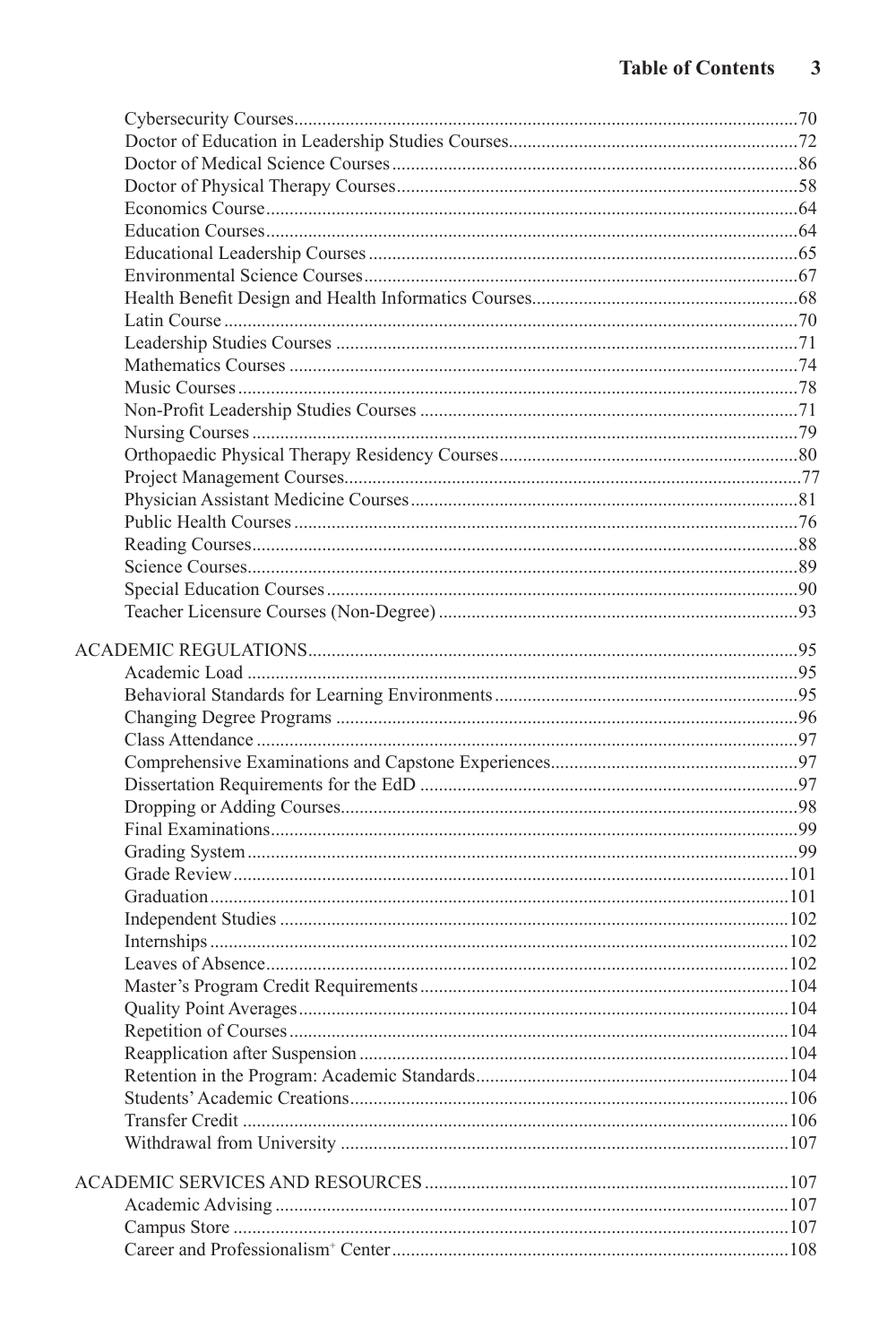#### **University of Lynchburg**  $\overline{\mathbf{4}}$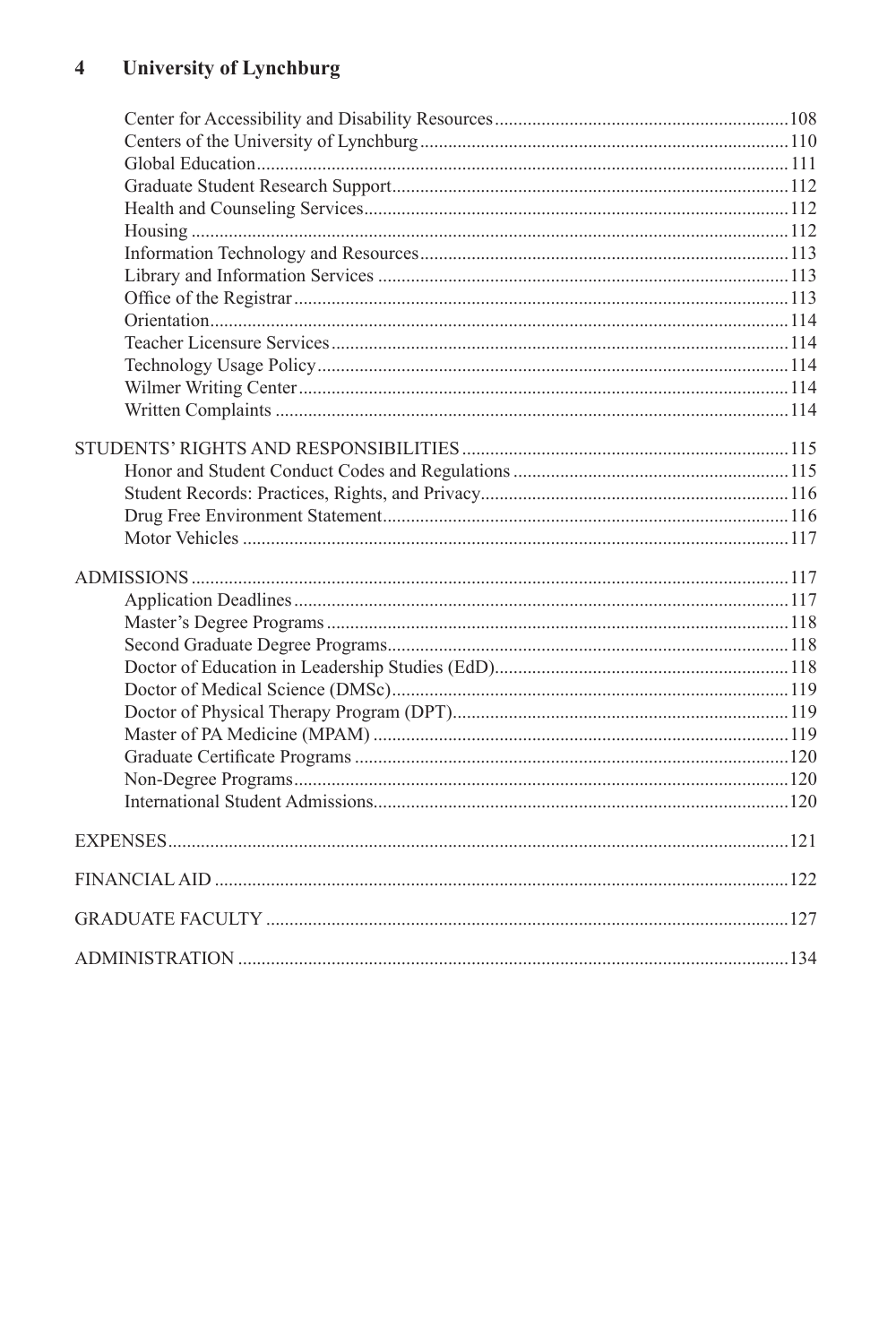# **CALENDAR OF EVENTS 2019-20**

| <b>Fall Semester 2019</b>   |  |                                            |
|-----------------------------|--|--------------------------------------------|
| August                      |  |                                            |
| September                   |  |                                            |
|                             |  |                                            |
|                             |  |                                            |
|                             |  |                                            |
| October                     |  |                                            |
|                             |  |                                            |
|                             |  |                                            |
| November                    |  |                                            |
|                             |  |                                            |
| December                    |  |                                            |
|                             |  |                                            |
| Winter Term 2019-20         |  |                                            |
|                             |  |                                            |
| January                     |  |                                            |
| <b>Spring Semester 2020</b> |  |                                            |
| January                     |  |                                            |
|                             |  |                                            |
| February                    |  |                                            |
|                             |  |                                            |
| March                       |  |                                            |
|                             |  |                                            |
| April                       |  |                                            |
|                             |  | 3-5Westover Alumni Society Weekend         |
|                             |  | 8Student Scholar Showcase & Assessment Day |
|                             |  |                                            |
| May                         |  |                                            |
|                             |  |                                            |
|                             |  |                                            |
| <b>Summer Session 2020</b>  |  |                                            |
|                             |  |                                            |
| August                      |  |                                            |
|                             |  |                                            |

**Master's Comprehensive Exam Dates (as relevant):** TBA

**Doctor of Physical Therapy:** The academic calendar for Doctor of Physical Therapy cohort students typically varies somewhat from the University's academic calendar due to clinical internship coursework. Please contact the School of Physical Therapy for details (434.544.8885).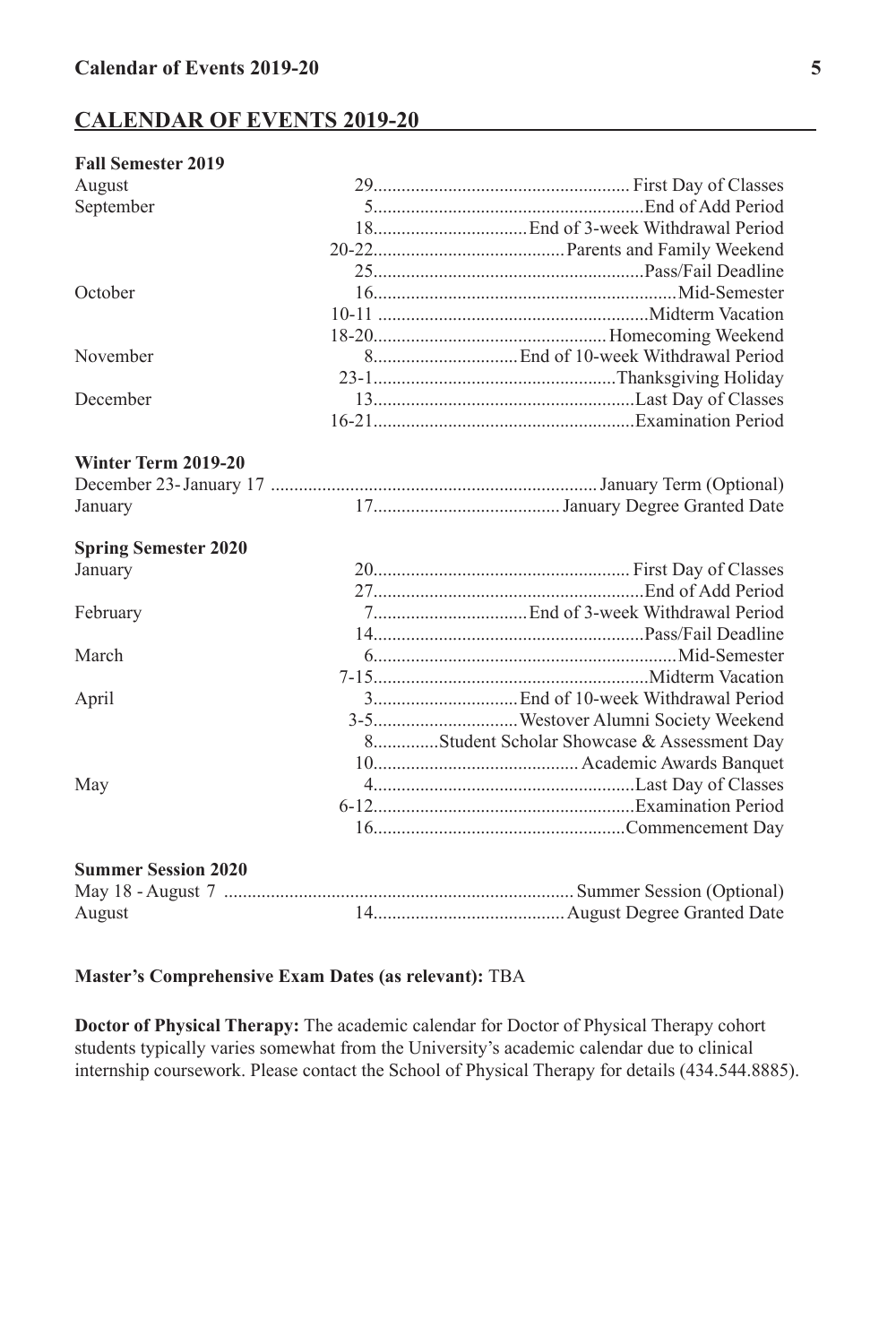# **AN INTRODUCTION TO THE UNIVERSITY OF LYNCHBURG**

# **MISSION**

The University of Lynchburg, a private coeducational institution founded in 1903 in covenant with the Christian Church (Disciples of Christ), offers distinctive undergraduate and graduate programs that reflect its commitment to teaching and learning, scholarship, and service to the broader community.

The mission of the University of Lynchburg is to develop students with strong character and balanced perspectives and to prepare them for engagement in a global society and for effective leadership in the civic, professional, and spiritual dimensions of life.

The University of Lynchburg provides its students with a wide range of rigorous educational experiences delivered through multiple modes of instruction. Undergraduate programs are grounded in the liberal arts, enhanced by professional studies, and nurtured by a residential community. Further, the University's quality graduate programs respond to identified community needs, advance scholarship in the discipline, and promote student career goals. The University of Lynchburg extends its reach beyond the campus through experiential learning, cultural opportunities, and service by sharing the expertise and commitment of faculty, staff, and students with the broader community.

In support of its mission, the University of Lynchburg is an academic community that:

- fosters a student-centered environment:
- develops the breadth of knowledge associated with liberal education;
- develops depth of knowledge and promotes focused inquiry in academic disciplines;
- respects and supports diversity;
- values and celebrates diverse faith traditions; and
- sustains close working relationships among faculty, staff, students, alumni, and community partners.

# **ACCREDITATION/MEMBERSHIPS**

The University of Lynchburg is accredited by the Southern Association of Colleges and Schools Commission on Colleges to award baccalaureate, masters, and doctorate degrees. Contact the Southern Association of Colleges and Schools Commission on Colleges at 1866 Southern Lane, Decatur, Georgia 30033-4097 or call 404.679.4500 for questions about the accreditation of the University of Lynchburg. All other inquiries about the University should be directed to the University of Lynchburg, 1501 Lakeside Drive, Lynchburg, VA 24501-3113, 434.544.8100, not the Commission.

The University of Lynchburg is authorized to operate in the Commonwealth of Virginia through the State Council of Higher Education for Virginia, 101 N. 14<sup>th</sup> Street, 10th FL, James Monroe Bldg., Richmond, VA 23219 or telephone 804.225.2600.

The College of Business at the University of Lynchburg is accredited by the Accreditation Council for Business Schools and Programs, (11520 West 119th Street Overland Park, KS 66213 or 913.339.9356) based on standards that require the college to demonstrate teaching excellence.

The Virginia Board of Education (P.O. Box 2120, Richmond, VA 23218 or 804.225.2023) approves its teacher preparation programs.

The University of Lynchburg is an accredited institutional member of the National Association of Schools of Music (NASM. 11250 Roger Bacon Drive, Suite 21, Reston, VA 20190 or 703.437.0700).

The Graduate Counseling Programs are accredited through the Council for Accreditation of Counseling and Related Educational Programs (CACREP, 1001 North Fairfax Street, Suite 510, Alexandria, VA 22314 or 703.535.5990).

The Doctor of Physical Therapy program at the University of Lynchburg is accredited by the Commission on Accreditation in Physical Therapy Education (CAPTE), 1111 North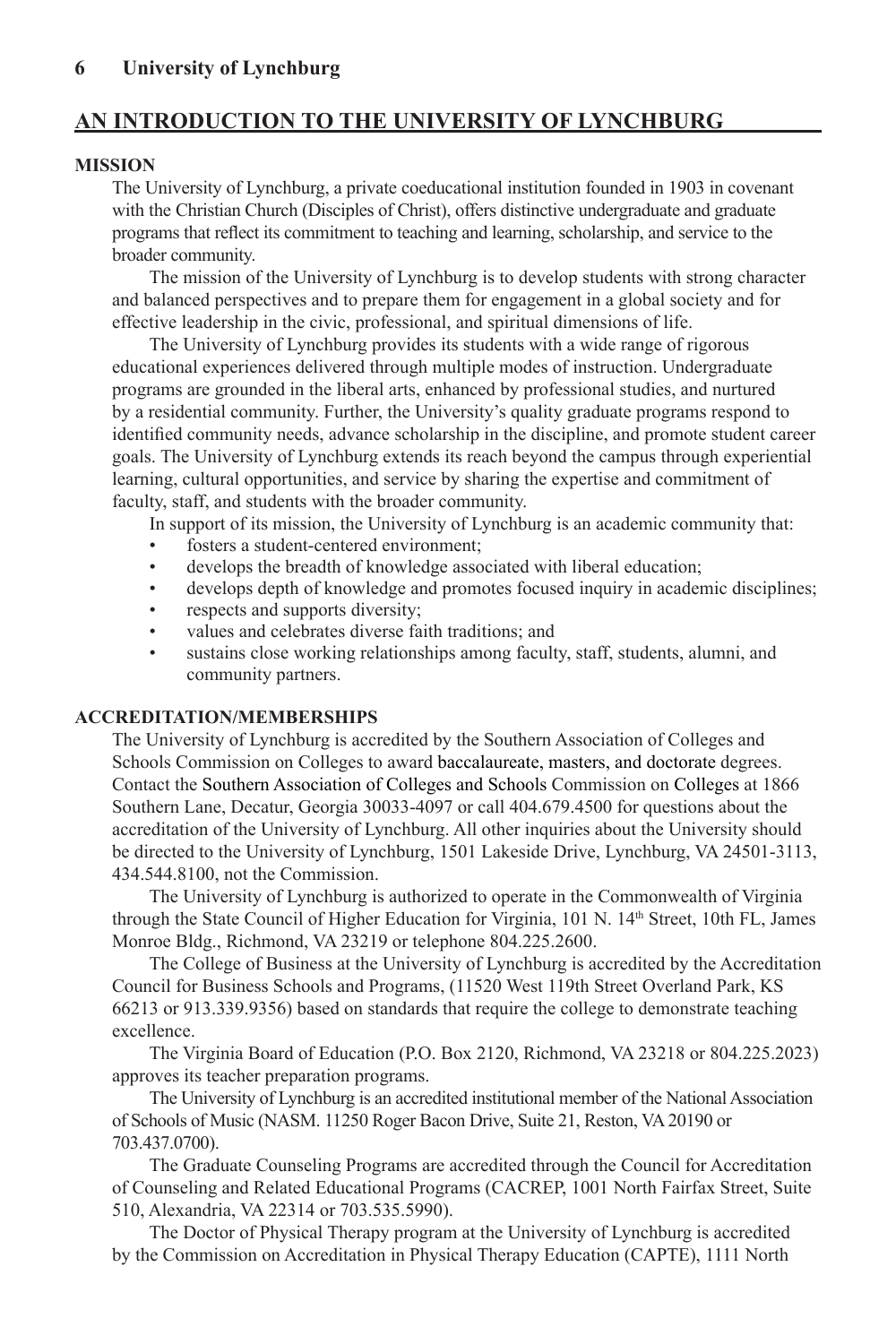Fairfax Street, Alexandria, Virginia 22314; telephone: 703.684.2782; email: accreditation@ apta.org; website: http://www.capteonline.org. If needing to contact the program/institution directly, please call 434.544.8885 or email dpt@lynchburg.edu.

The ARC-PA (Accreditation Review Commission on Education for the Physician Assistant. Inc. 12000 Findley Road, Suite 275. Johns Creek, GA 30097 or 770.476.1224) has granted Accreditation-Provisional status to the University of Lynchburg PA Program sponsored by the University of Lynchburg. Accreditation-Provisional is an accreditation status granted when the plans and resource allocation, if fully implemented as planned, of a proposed program that has no enrolled students appear to demonstrate the program's ability to meet the ARC-PA **Standards** or when a program holding Accreditation-Provisional status appears to demonstrate continued progress in complying with the **Standards** as it prepares for the graduation of the first class (cohort) of students. Accreditation-Provisional does not ensure any subsequent accreditation status. It is limited to no more than five years from matriculation of the first class.

The University of Lynchburg was granted accreditation for the Master of Science in Athletic Training graduate program from the Commission on Accreditation of Athletic Training Education (CAATE), 6850 Austin Center Blvd., Suite 100 Austin, TX 78731-3184 or 512.733.9700 on February 26, 2018. This program received a ten-year reaccreditation decision after a 2017-2018 CAATE self-study and site visit. Upon accreditation by CAATE and completion of this program, students will be eligible to sit for the Board of Certification (BOC) examination and pursue a career as a Certified Athletic Trainer (ATC).

In support of distance learning programs, the State Council of Higher Education for Virginia has approved the University of Lynchburg for participation in the State Authorization Reciprocity Agreements (SARA).

The University is approved for payment of educational benefits for veterans by the Virginia Department of Veterans Services - State Approving Agency. The University holds membership in the Association of American Colleges and Universities, the American Council on Education, the National Association of Independent Colleges and Universities, the Council of Independent Colleges, the Council of International Schools, the National Association of College Admission Counseling, the American Association of Collegiate Registrars and Admissions Officers, the Council of Independent Colleges in Virginia, the Virginia Foundation for Independent Colleges, the Virginia Humanities Conference, and the Virginia Association of Colleges of Teacher Education.

# **HISTORY**

The University of Lynchburg was founded as Virginia Christian College in 1903 by Josephus and Sarah Hopwood, pioneers in Christian coeducation. They established one of the oldest coeducational colleges in Virginia with the support of ministers and businessmen associated with the Christian Church (Disciples of Christ), a denomination that welcomes dialogue with people of all faiths.

While serving as president of Milligan College in Tennessee, Dr. Hopwood was approached about starting a college in Lynchburg, Virginia, on the site of a former resort, the Westover Hotel. Impressed by the resort's setting, Dr. Hopwood declared, "Boys, we'll take it." He purchased the site on April 18, 1903, his 60th birthday.

The stately, gray hotel was renamed Westover Hall, and it served as a multi-purpose facility with dormitories, offices, classrooms, dining hall, and a chapel. The College began its first year with 11 faculty members and 55 students, and the first graduating class consisted of five men and three women. Today, University of Lynchburg has 190 full-time faculty members and more than 2,800 undergraduate and graduate students from throughout the United States and around the world.

In 1909, the College completed construction on the first academic building, Main Hall (later named Hopwood Hall), and Carnegie Hall, a men's residence hall partially funded by a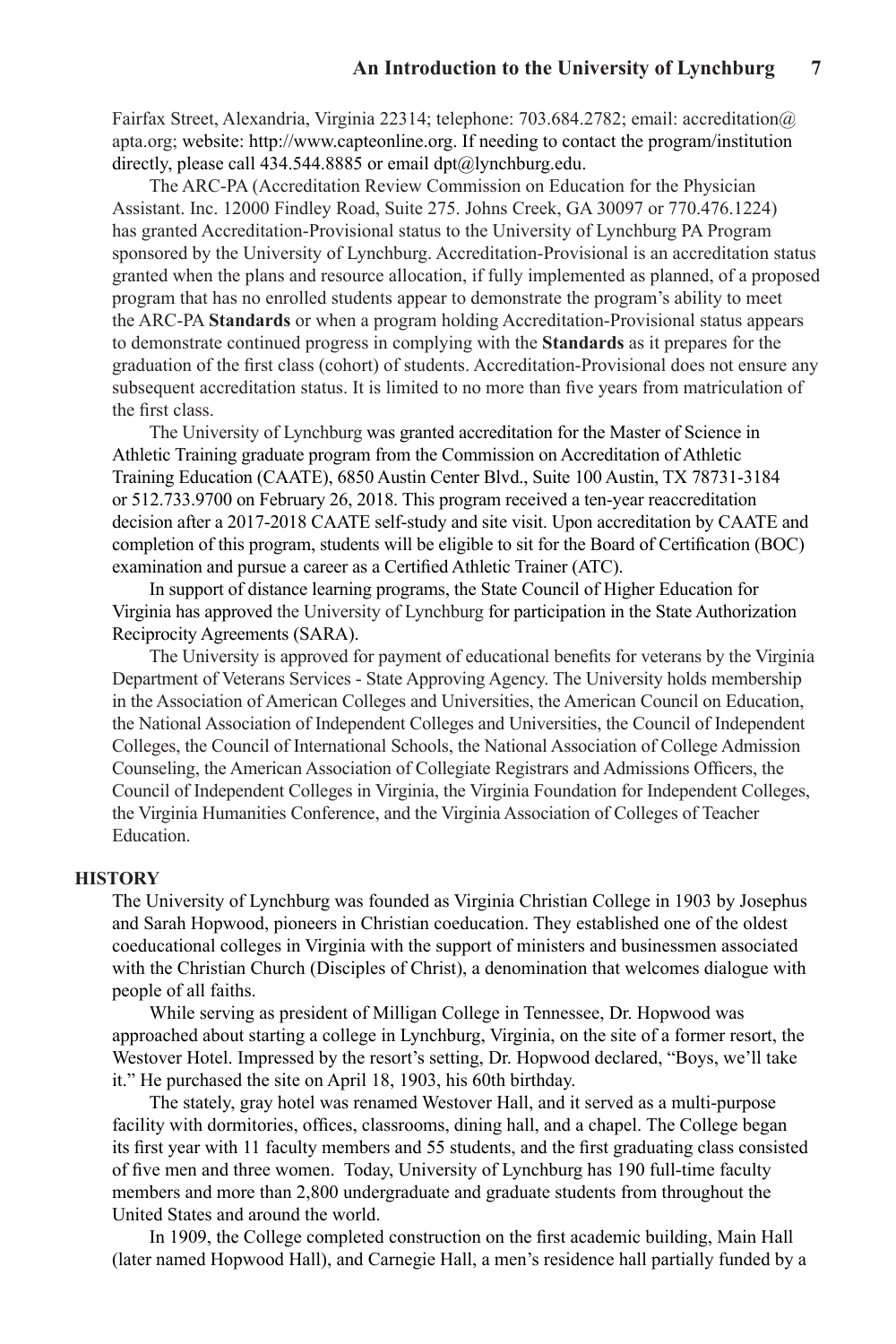gift from industrialist and philanthropist Andrew Carnegie. A decade later, Virginia Christian College changed its name to Lynchburg College, a reflection of its student recruitment and fundraising expanding beyond Virginia.

The campus master plan envisioned buildings in an elliptical pattern around the Dell. Hopwood Hall (1909) and Snidow Chapel (1966) were built at the east and west ends of the ellipse, symbolizing Dr. Hopwood's guiding principles of faith and reason. Schewel Hall (2005, originally Centennial Hall) completed the ellipse.

The period from 1964 to 1983 saw the largest building expansion in the institution's history, increasing the number of major buildings on campus from nine to 19. The academic program grew in that same period, and the first graduate programs were added in 1964. The growth in the academic program was a major step in the College's evolution to a university.

In 1998, Claytor Nature Center was created on a farm in Bedford County, donated by the late A. Boyd Claytor III. Used for research, education, and recreation, the 491-acre center is home to the Belk Observatory, an education building, an herbarium, an eco-lodge, a campsite, and hiking trails.

In 2003, Lynchburg College partnered with the nation of St. Lucia, and has offered educational opportunities to St. Lucian students on the Virginia campus, on the Caribbean island, and online.

The University entered a new phase of growth beginning in 2003. In addition to major projects such as the construction of Schewel Hall and the \$12 million renovation of the Drysdale Student Center (2014), the University extended campus housing to include many homes in the surrounding neighborhood, as well as new, on-campus townhouses. Additionally, several sustainability programs have helped the university protect the environment even as it has grown.

In 2011, Lynchburg College entered into a partnership with Historic Sandusky, a nearby historic home known for its role in the Civil War Battle of Lynchburg. The University now owns and operates the historic site.

In 2007, the Board of Trustees adopted a plan to pursue more graduate health sciences programs. The faculty soon approved the Doctor of Physical Therapy program, the institution's first doctoral program. Today the University also offers a Doctor of Education in Leadership Studies and a Doctor of Medical Science, one of the first doctoral degrees for physician assistants in the U.S. The University also offers 14 master's degree programs and several graduate certificates.

While expanding its graduate programs and pre-professional offerings, the institution has maintained its commitment to the liberal arts, believing that the two areas of study support one another. In 2017, the faculty passed a major revision to general education, streamlining requirements and calling for the creation of new, interdisciplinary seminar courses.

The varsity athletic program includes 21 teams for men and women, which have won more than 120 Old Dominion Athletic Conference championships. In 2014, the women's soccer team won the NCAA Division III championship, the first team national championship in the history of the University. Students also enjoy intramural and club sports for men and women.

The institution is nationally recognized for offering quality educational opportunities while building the character and the leadership ability of its students. The University of Lynchburg is one of only 40 colleges nationwide to be included in Loren Pope's Colleges That Change Lives and one of about 60 institutions nationwide selected to participate in the Bonner Leader Program.

In October 2016, the Board of Trustees adopted Vision 2020, a strategic plan focused on making the institution a national leader in student engagement in academics, athletics, and leadership. It calls for new investment in facilities and infrastructure, as well as academic and athletic programs.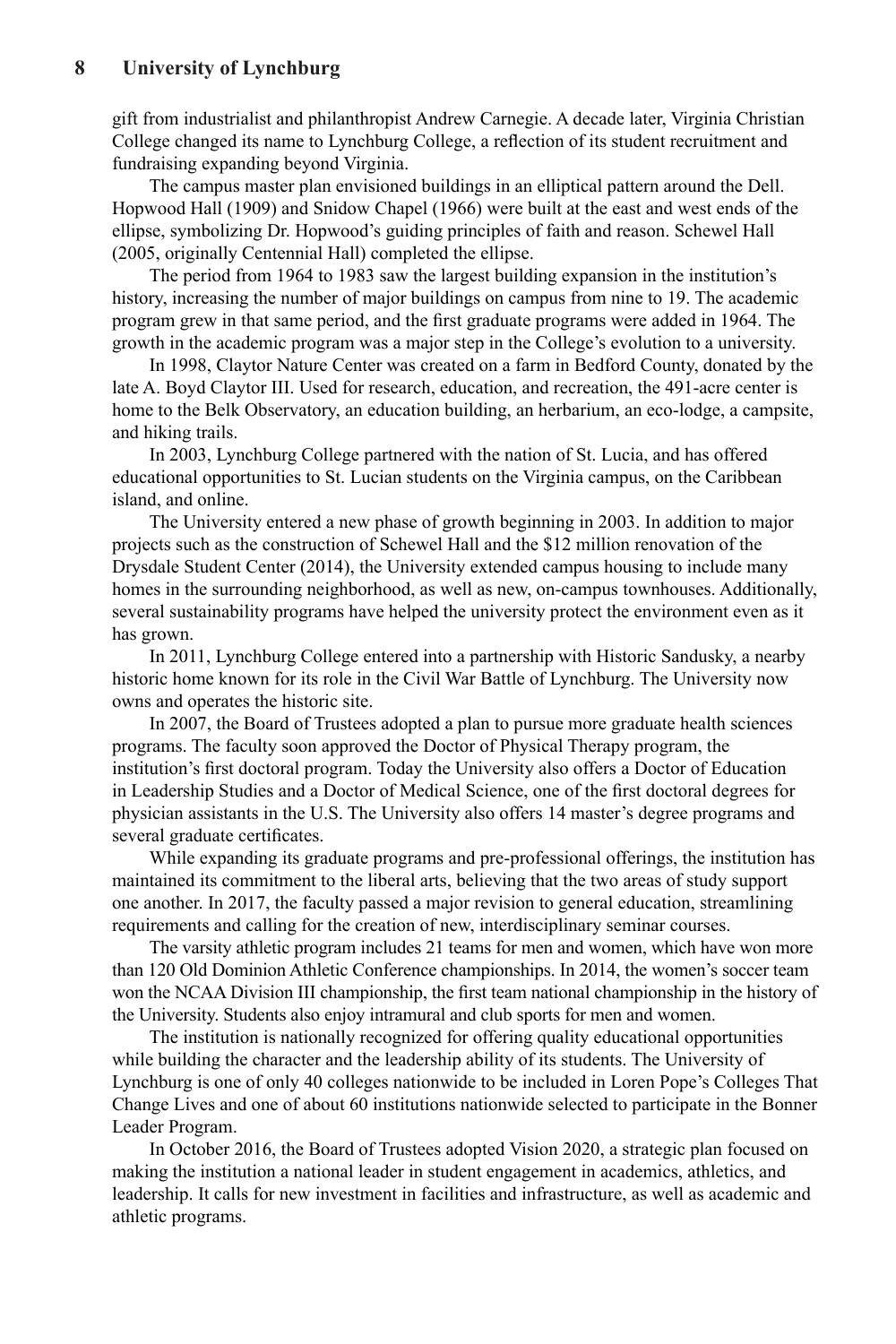A few months later, the Board voted to change the institution's name to University of Lynchburg, acknowledging more than a century of growth and evolution. The University of Lynchburg continues to lead the way in educational opportunities, standing as a tribute to the Hopwoods' pioneering spirit.

# **UNIVERISTY OF LYNCHBURG PRESIDENTS**

Dr. Josephus Hopwood (1903-1911) Dr. S.T. Willis (1911-1912) Mr. G.O. Davis (1912-1914) Mr. George P. Coler (Acting, 1914-1915) Dr. John T. Hundley (1915-1936) Dr. Riley B. Montgomery (1936-1949) Dr. Orville W. Wake '32 (1949-1964) Dr. M. Carey Brewer '49 (1964-1983) Dr. George N. Rainsford (1983-1993) Dr. Charles O. Warren (1993-2001)

# Dr. Kenneth R. Garren (2001-present)

# **THE CAMPUS**

Located in the heart of Lynchburg, Virginia on 264 acres, the University of Lynchburg's beautifully landscaped campus is a showplace. More than 40 buildings, many of the Georgian style architecture, grace the campus with the Blue Ridge Mountains forming the western skyline. Nearby are newly renovated athletic fields and tennis courts.

The Health Sciences Building on Monticello Avenue is a 10-minute walk from main campus and houses the Doctor of Physical Therapy and PA Medicine programs.

A small lake is bordered by wooded hills and part of an original forest of oak, poplar, pine and dogwood.

The 491-acre Claytor Nature Center in Bedford County sits at the foot of the Blue Ridge with a spectacular view of the Peaks of Otter.

For more information about the University of Lynchburg campus, visit www.lynchburg.edu/ visit to view an interactive campus map and take a virtual tour

# **BUILDINGS AND FACILITIES**

Hopwood Hall 1909 (formerly Main Hall); Carnegie Hall 1909; Hall Campus Center (formerly Memorial Gymnasium) 1923, renovated 1980; Hundley Hall 1954; Knight-Capron Library 1954; Capron addition, 1969; Hobbs Hall 1959, laboratory wing 1993, renovated 1995; Shackelford Hall 1963; Freer Hall 1963; Crews and Reynolds Courts 1964; Snidow Chapel-Hebb Music Center 1966; Tate Hall 1967; Burton Student Center 1968; Turner Gymnasium 1969, renovated 2000; Wake Field House 1969; Montgomery Hall 1970; Dillard Fine Arts Center 1974; Alumni House 1985; McMillan Nursing Building 1987; Thompson Education Building 1987, renovated 2009; Daura Art Gallery 1990, addition 1995; Beaver Point Clubhouse 1990; Bell Tower 1993; A. Boyd Claytor III Education and Research Facility 2003; Brewer, Rainsford, and Warren Townhouses 2003; Bullard and Huston Townhouses 2004; Elliot & Rosel Schewel Hall 2005; Peaks View Hall 2005; Belk Astronomical Observatory 2007; Shellenberger Field renovated 2007; Moon Field renovated 2006, 2007; Graduate Health Sciences Building 2010; Chandler Eco-Lodge 2014; Drysdale Student Center expansion and renovation-2014; Historic Sandusky 2016.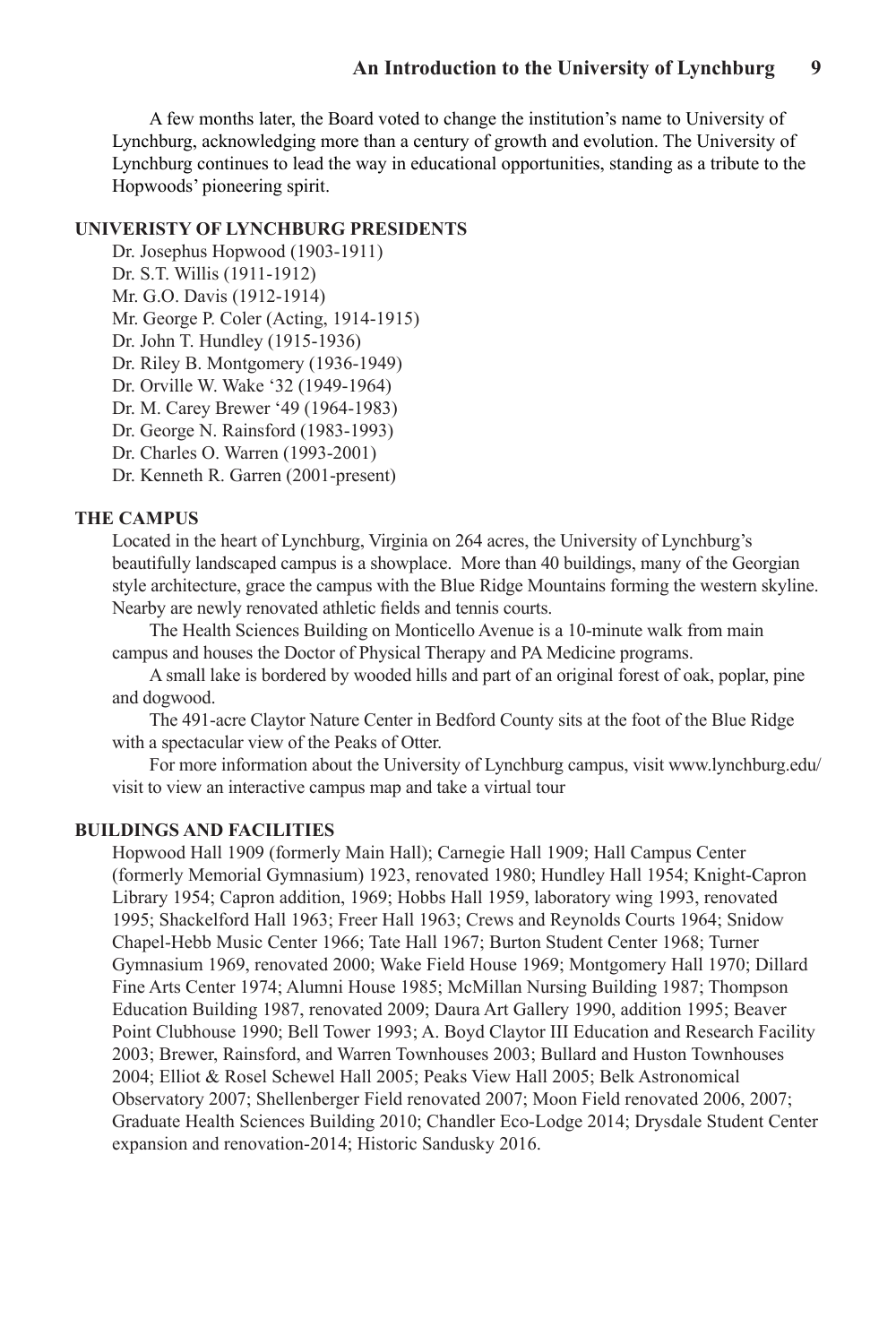# **ACADEMIC SESSIONS**

# **Fall and Spring semesters**

The University operates under the semester system, with a yearly schedule indicated by the University calendar. Graduate courses are usually scheduled in the late afternoon and evening hours.

# **January Term – "J Term"**

A voluntary term during the winter break provides on-campus and online opportunities for pursuit of a selection of courses. Courses taught during this term are intensive and may carry up to three hours of credit.

# **Summer session**

The summer session offers the opportunity for acceleration of degree programs and pursuit of courses with particular appeal. Courses are intensive and the credit awarded varies with the course.

# **SAFETY AND SECURITY**

An annual University of Lynchburg security report, available upon request from the Office of Enrollment Services, describes campus safety practices; crime statistics, reporting, and prevention education; and policies and education programs on alcohol, illegal drugs, and sexual assault.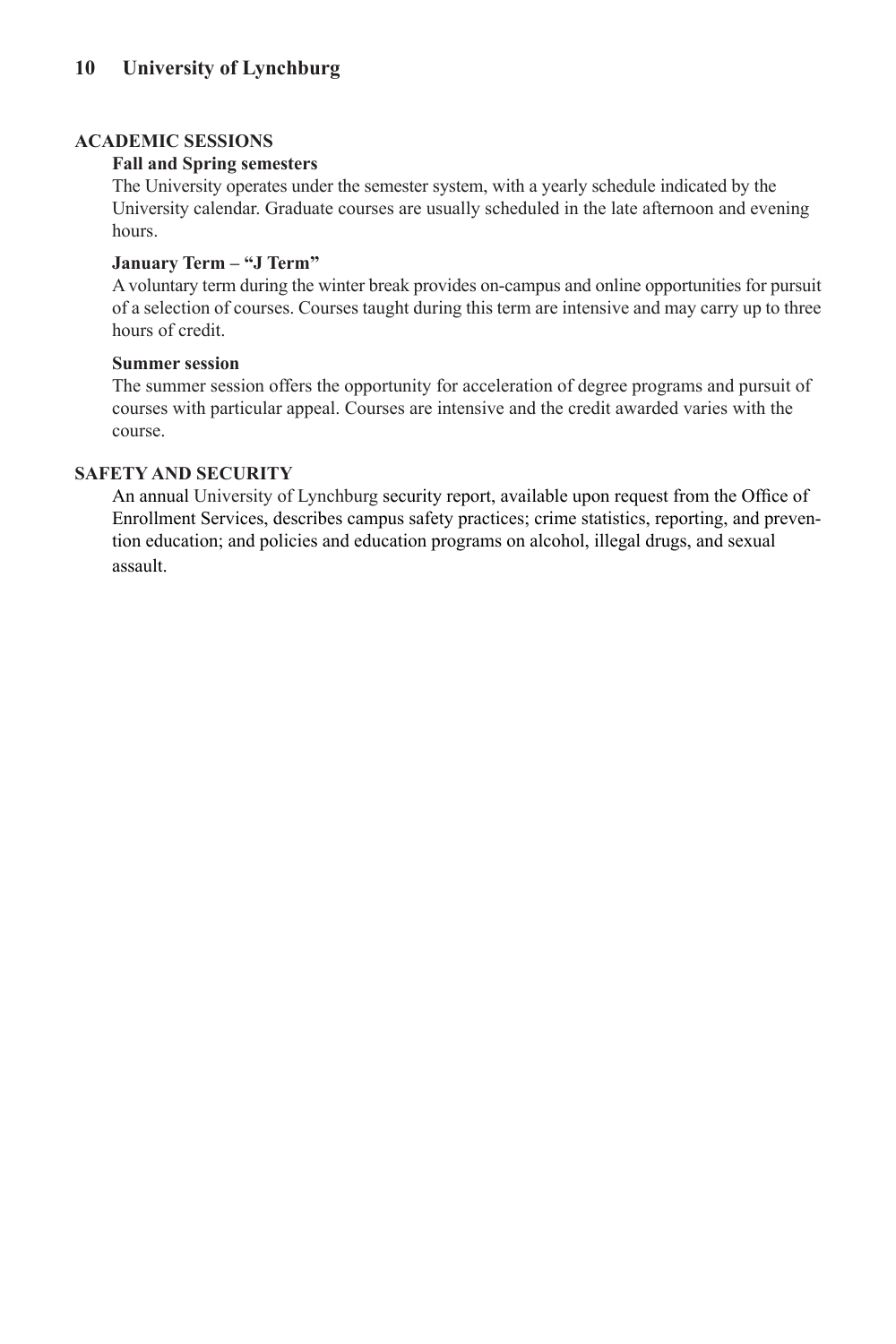# **NON-DISCRIMINATION STATEMENT**

The University of Lynchburg does not discriminate on the basis of race, color, national origin, sex, pregnancy (including childbirth or related medical conditions including lactation), marital status, disability, age (40 and over), sexual orientation, gender identity, or religion in its programs and activities, including admission to and employment at the University of Lynchburg.

 The University of Lynchburg is in compliance with Title IX of the Education Amendments of 1972, which prohibits discrimination based on sex in educational programs and activities, including employment and admission. (Prohibited discrimination based on sex includes sexual harassment and sexual violence.) For questions regarding the University of Lynchburg's compliance with Title IX, please contact:

> Title IX Coordinator Office of Equity and Inclusion Flynn Multicultural Center (Second floor, Drysdale Student Center) 1501 Lakeside Drive, Lynchburg, VA 24501-3113 434.544.8482 titleix@lynchburg.edu

 Inquiries about the application of Title IX may also be referred to the Office for Civil Rights (OCR):

> Office for Civil Rights U.S. Department of Education 400 Maryland Avenue, SW Washington, D.C. 20202-1475 Telephone: 800.421.3481 or 202.453.6020 FAX: 202.453.6021 TDD: 800.877.8339 Email: ocr@ed.gov

 The University of Lynchburg is in compliance with Section 504 of the Rehabilitation Act of 1973, which prohibits discrimination based on disability in admission, treatment, or access to, or employment in its programs or activities. For questions regarding the University of Lynchburg's compliance with Section 504, please contact:

Accessibility and Disability Resources Coordinator

Center for Accessibility and Disability Resources (Second floor, Hall Campus Center)

1501 Lakeside Drive, Lynchburg, VA 24501-3113 434.544.8687

timmons.j@lynchburg.edu

 The University of Lynchburg is in compliance with the Age Discrimination Act of 1975, which prohibits discrimination on the basis of age in in its programs and activities. For questions regarding the University of Lynchburg's compliance with the Age Discrimination Act, please contact:

> Director of Human Resources Fourth floor, Hall Campus Center 1501 Lakeside Drive, Lynchburg, VA 24501-3113 434.544.8215 humanresources@lynchburg.edu

# **University of Lynchburg**

1501 Lakeside Drive, Lynchburg, Virginia 24501-3113 434.544.8100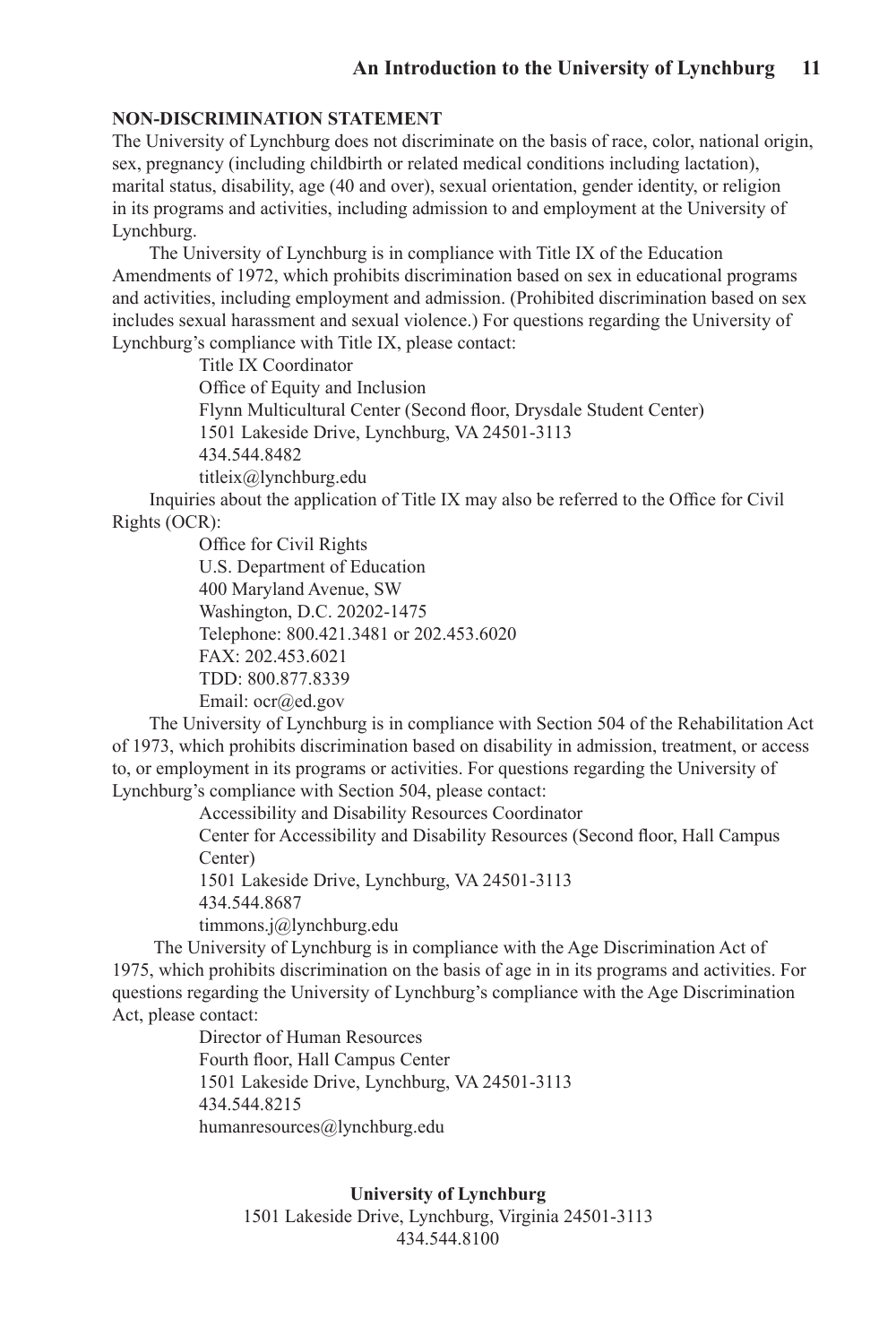# **GRADUATE PROGRAMS AT THE UNIVERSITY OF LYNCHBURG**

# **DEGREE PROGRAMS:**

# **Doctor of Education in Leadership Studies (EdD)**

**Doctor of Medical Science (DMSc)** PA Education Concentration (PAEC)

# **Doctor of Physical Therapy (DPT)**

**Master of Arts: (MA)** MA Music MA Non-Profit Leadership Studies

# **Master of Business Administration (MBA)**

### **Master of Criminal Justice (MCJ)**

# **Master of Education: (MEd)**

MEd Clinical Mental Health Counseling MEd Curriculum and Instruction MEd Educational Leadership MEd Educational Studies MEd Reading MEd School Counseling MEd Science Education MEd Special Education

# **Master of Health Benefit Design and Health Informatics (MHBD)**

# **Master of PA Medicine (MPAM)**

# **Master of Public Health (MPH)**

# **Master of Science in Athletic Training (MSAT)**

### **GRADUATE CERTIFICATE PROGRAMS:**

Applied Project Management Certificate Advanced Counseling Certificate Autism Spectrum Disorder Certificate Cybersecurity Doctor of Medical Science Education Certificate Doctor of Medical Science Global Health and Disaster Medicine Certificate Doctor of Medical Science Healthcare Administration and Management Certificate Earth Science Certificate Health Informatics Management Literacy Studies Certificate Orthopaedic Physical Therapy Residency Program Special Education: Students with Significant Disabilities Certificate Young Children with Developmental Disabilities Certificate

# **NON-DEGREE PROGRAMS:**

Postgraduate Licensure Programs Professional Enrichment Teacher Licensure Renewal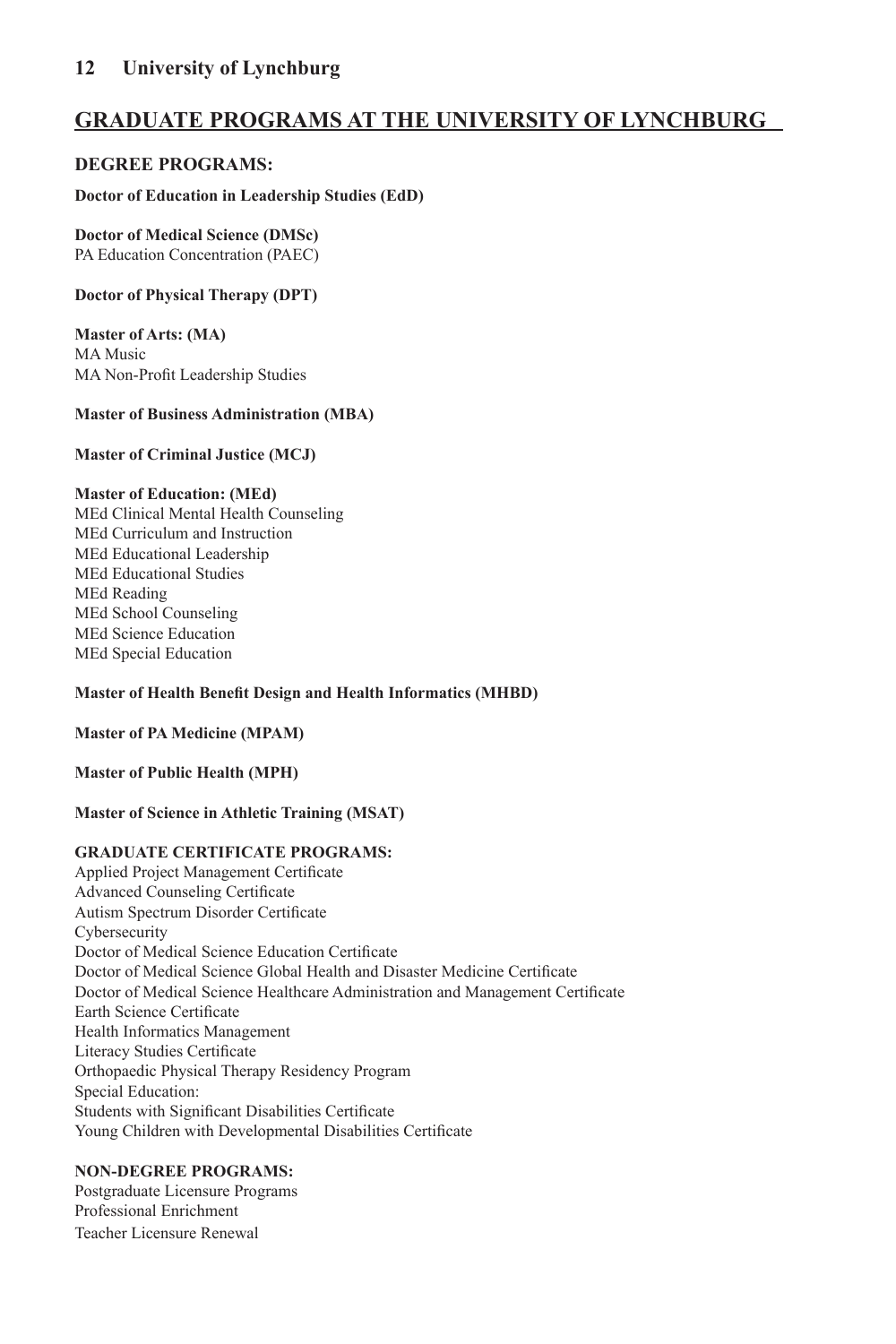# **ACADEMIC PROGRAMS**

### **DOCTOR OF EDUCATION IN LEADERSHIP STUDIES**

Program Director: Dr. Roger Jones

The program has been designed to involve faculty across the University of Lynchburg's academic colleges to prepare leaders for the complexity of their challenges in leadership positions. The three goals for the program are as follows:

- - 1. To engage students in a rigorous interdisciplinary process of exploration, inquiry, engagement, practice, and reflection to expand their leadership knowledge and skills;
	- 2. To prepare students to exhibit leadership that will enable schools, colleges, universities, nonprofits, community agencies, or other organizations to meet identified goals and objectives;
	- 3. To develop visionary leaders who can work across boundaries and disciplines to positively impact the community;

The program objectives include the following:

- 1. To provide students with interdisciplinary knowledge, skills, and attitudes necessary to lead an organization in changing and adapting in an increasingly global environment;
- 2. To enable students to examine community issues from an interdisciplinary, systemic perspective;
- 3. To provide students with an opportunity to develop creative and innovative responses to local, state, national, and international issues;
- 4. To allow students to demonstrate analytical, problem-solving, and research skills grounded in sound empirical study;
- 5. To implement and evaluate leadership practices based on various theories, models, and approaches to achieving organizational effectiveness;
- 6. To examine the dynamics of communities with a focus on interrelationships of leadership, capital, vision, and culture.

The program is designed to be completed by cohort groups. All cohort members must have completed a prior master's degree as a prerequisite to be considered for admission.

### **EdD Requirements**

The program requirements include 14 core interdisciplinary doctoral courses for a total of 42 hours, 1 master's-level course of 3 hours (EDLS 690), and two dissertation courses (6 hours each) for a total of 12 hours of dissertation research, totaling a minimum of 57 credit hours of coursework beyond a master's degree for program completion.

|             |                       |                                                                   | 11vurs |
|-------------|-----------------------|-------------------------------------------------------------------|--------|
|             | <b>EdD Curriculum</b> |                                                                   |        |
| <b>LS</b>   | 800                   | Human Resource Management                                         | 3      |
| <b>LS</b>   | 801                   | Epidemiology of Community Public Health Issues                    | 3      |
| <b>LS</b>   | 802                   | <b>Ouantitative Research</b>                                      | 3      |
| <b>LS</b>   | 803                   | Legal and Ethical Dimensions of Leadership                        | 3      |
| <b>LS</b>   | 804                   | <b>Oualitative and Action Research</b>                            | 3      |
| <b>LS</b>   | 805                   | <b>Community Dynamics</b>                                         | 3      |
| <b>LS</b>   | 806                   | Public Policy                                                     | 3      |
| <b>LS</b>   | 807                   | Government, Politics, and Leadership                              | 3      |
| <b>LS</b>   | 808                   | Dissertation Seminar: Research and Readings in Leadership Studies | 3      |
| <b>LS</b>   | 809                   | Organizational Leadership and Change                              | 3      |
| <b>LS</b>   | 811                   | Organizational Communication                                      | 3      |
| <b>LS</b>   | 813                   | System Design and Tools for Sustainability                        | 3      |
| LS          | 814                   | Research Design and Literature Review                             | 3      |
| <b>LS</b>   | 815                   | Leadership Models and Practice                                    | 3      |
| <b>LS</b>   | 890                   | <b>Dissertation Research</b>                                      | 6      |
| <b>LS</b>   | 891                   | <b>Dissertation Capstone</b>                                      | 6      |
| <b>EDLS</b> | 690                   | Principles of Leadership                                          | 3      |

*Total Hours Required 57*

**Hours**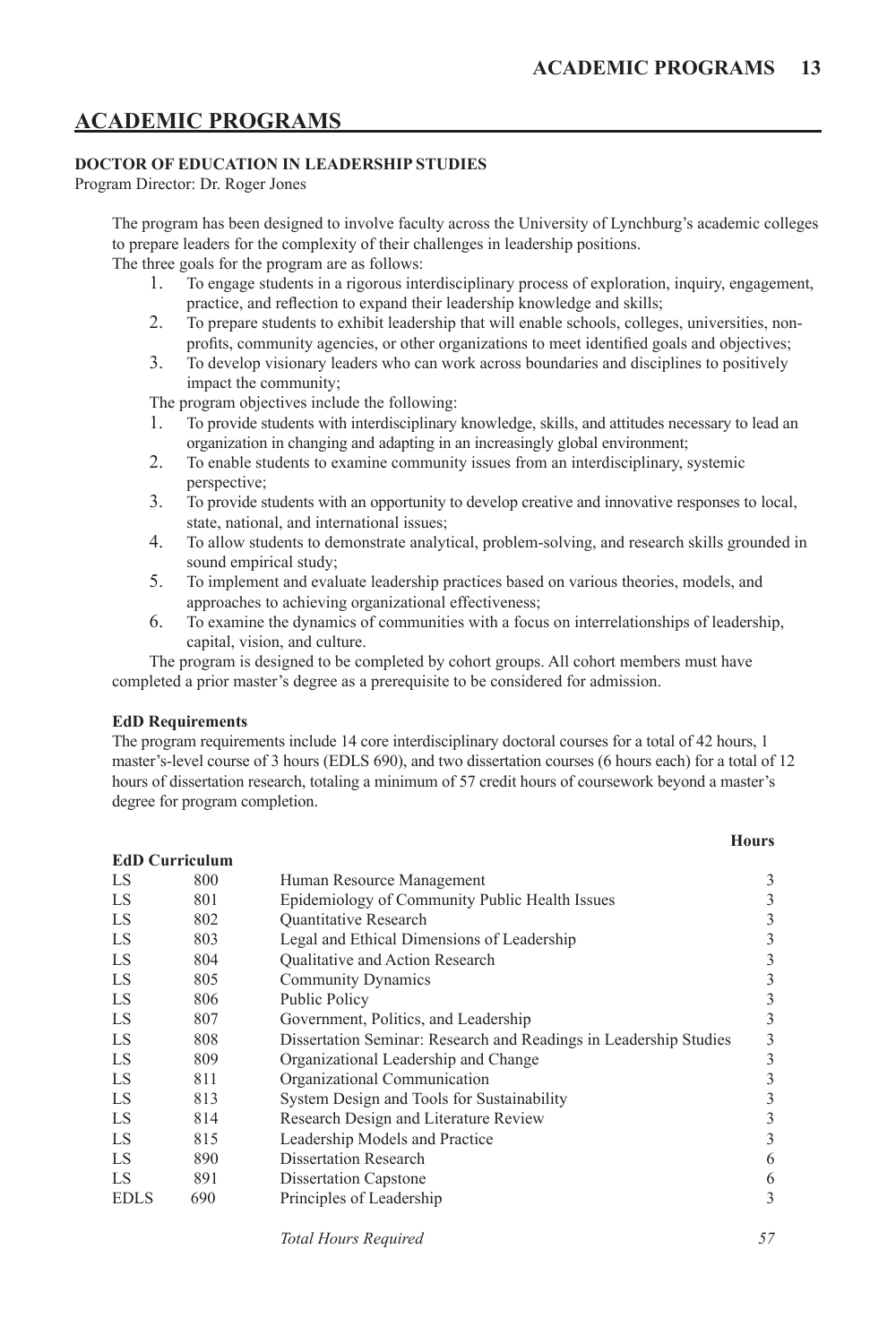# **DOCTOR OF MEDICAL SCIENCE**

Program Director: Dr. Jeremy M. Welsh

The Doctor of Medical Science degree is a doctoral post-professional option for students that have graduated from an accredited master's level PA program (or PA certification with a master's degree). The program delivery will be a blending of distance learning and advanced clinical practice through a fellowship or a practicum. Curriculum focuses on providing PAs with the skills necessary for advanced clinical practice along with a foundation for future positions of executive leadership. PAs have some of the most rigorous and intense educations in the country and have completed credit loads far exceeding the traditional master's degree.

**Program Outcomes**: Upon completion of the DMSc program, students will meet and understand the following outcomes and competencies.

- 1. Understand organizational behavior, especially as it relates to management, leadership, team approach, personal effectiveness, corporate culture, innovation and change;
- 2. Provide leadership in health care institutions in the 21st Century;
- 3. Ability to deal with political aspects, nuances and complexities of the health care system;<br>4. Ability to motivate and lead highly trained technical people who provide patient care;
- 4. Ability to motivate and lead highly trained technical people who provide patient care;
- 5. Knowledge base that allows them a broader choice of career options in PA administration;
- 6. Discuss important documents and legislation pertinent to disaster management in the United States and their historical context;
- 7. Define PA utilization in triage, pre-hospital patient care, and disaster management;
- 8. Design and demonstrate a hospital disaster management plan that utilizes PAs to their scope of practice and defines them as a leader in emergency management;
- 9. Provide a fundamental appreciation for roles and responsibilities in health care teams in different global health settings;
- 10. Discuss the principles behind values based concepts including human rights, health equity, and ethics, and how they relate to global health issues;
- 11. Analyze real-world situations facing healthcare providers in order to spot legal issues and formulate options;
- 12. Evaluate proposed changes in the law and assess their implications for healthcare providers;
- 13. Recognize situations in which professional legal advice is necessary and communicate effectively with professional legal counsel;
- 14. Disseminate knowledge through teaching and mentoring students/trainees;
- 15. Understand and expand knowledge while training within Residency competencies.
- 16. Provide training in specialized areas of medicine;

**DMSc Curriculum**

17. Develop a greater understanding of clinical medicine and transition generalist training to specialty training.

The DMSc will consist of 9-12 months and a total of 37 semester credit hours of experiential learning, leadership training and scholarly work.

The experiential component of the program will be met through a fellowship or a practicum. The fellowship option is open to LC Master of PA Medicine graduates in the year of graduation. All other students will complete the practicum.

Students who have completed the University of Lynchburg Master of PA Medicine program and produced a publishable quality scholarly project in course PA 695 will have a 34 credit hour curriculum with PA 960 as an optional elective course.

### **Hours**

|           | риме санташан |                                           |   |
|-----------|---------------|-------------------------------------------|---|
| <b>PA</b> | 910           | Organizational Behavior and Leadership    | 3 |
| <b>PA</b> | 920           | Healthcare Administration                 | 3 |
| <b>PA</b> | 930           | Disaster Medicine                         | 3 |
| <b>PA</b> | 940           | Global Health Issues                      | 3 |
| PA        | 950           | Healthcare Law                            | 3 |
| <b>PA</b> | 960           | Evidence-based Medicine                   | 3 |
| <b>PA</b> | 961           | Scholarly Project I                       |   |
| PA        | 962           | Scholarly Project II                      |   |
| <b>PA</b> | 963           | Scholarly Project III                     |   |
| <b>PA</b> | 965           | Scholarly Project Extension (If required) |   |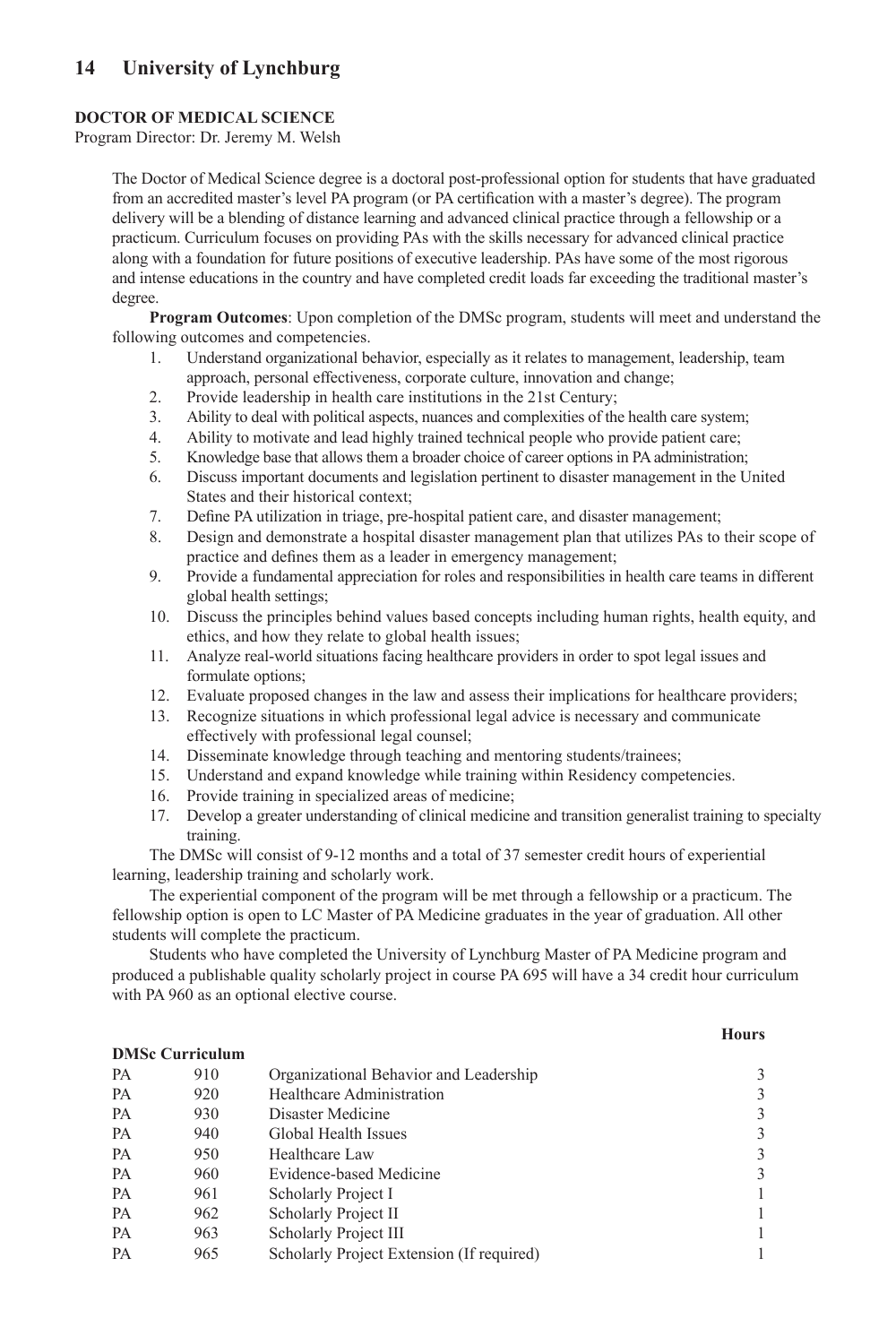# **PA EDUCATION CONCENTRATION (PAEC) 15**

| PA | 971 | PA Practicum I (Distance Students only)       | 4              |
|----|-----|-----------------------------------------------|----------------|
| PА | 972 | PA Practicum II (Distance Students only)      | $\overline{4}$ |
| PA | 973 | PA Practicum III (Distance Students only)     | 4              |
| PA | 974 | PA Practicum IV (Distance Students only)      | 4              |
| OR |     |                                               |                |
| PA | 981 | PA Fellowship I (Residential Students only)   | 5.             |
| PА | 982 | PA Fellowship II (Residential Students only)  | 5              |
| PА | 983 | PA Fellowship III (Residential Students only) | 6              |
|    |     |                                               |                |

*Total Hours Required* 37

### **PA EDUCATION CONCENTRATION (PAEC)**

Program Director: Dr. Jeremy M. Welsh

The PEAC is designed to enroll students who are currently working at least 160 hours per 12-week term as PA program faculty or those who are currently working full-time clinically and are seeking to transition to academia. Program learning outcomes for the PAEC have been designed to directly align with the soon-to-be published (anticipated December 2017) Physician Assistant Education Association's (PAEA) Competencies for the PA Educator that were presented in draft form at the 2017 PAEA Annual Forum in Denver. The competencies are divided into "Foundational" and "Functional" categories. The Foundational competency domains include: Teaching, Learner-Centeredness, Communication Skills, and Professionalism and Role Modeling. Functional competency domains include Program and Curriculum Design and Implementation, Program Evaluation, Scholarship, Leadership, and Mentorship. Each domain will be further defined by specific "competencies" (i.e., learning outcomes) that are not yet publicly available from PAEA. The University's DMSc PAEC has defined learning outcomes at the domain-level as follows:

Program Learning Outcomes:

- *1. Teaching Utilize learning theory and evidence-based literature to design teaching and assessment practices that challenge and facilitate learners to practice high-quality, safe, and compassionate care.*
- *2. Learner-Centeredness Employ strategies that demonstrate a commitment to learners' success, well-being, and growth into their professional role.*
- *3. Communication Skills Engage in active listening, foster open dialogue, and participate in problem-solving to facilitate learner-centered approaches and improve team performance.*
- *4. Professionalism and Role Modeling Engage in routine professional development through continuous self-assessment that results in the development and attainment of professional goals.*
- *5. Program and Curriculum Design and Implementation Utilize learning theory and evidencebased literature to develop curricula and/or program processes that are efficient, effective, and align with program, institutional, and professional expectations.*
- *6. Program Evaluation Design and implement continuous program self-assessment processes to document the effectiveness of their host PA Program's curriculum and/or administrative functions and foster improvement.*
- *7. Scholarship Design and implement a scholarly project within a self-defined focused area of expertise.*
- *8. Leadership- Demonstrate the attributes and skills required to provide leadership within their host PA Program, institution, and/or the profession.*
- *9. Mentorship Build effective relationships with mentees that support their personal well-being and professional development.*

Aligning with the structure of the existing DMSc program, the PAEC is comprised of three major elements including advanced educational practice, scholarship, and faculty development. In additional, DMSc PA educational fellows will select two electives from existing leadership development course work offered within the DMSc.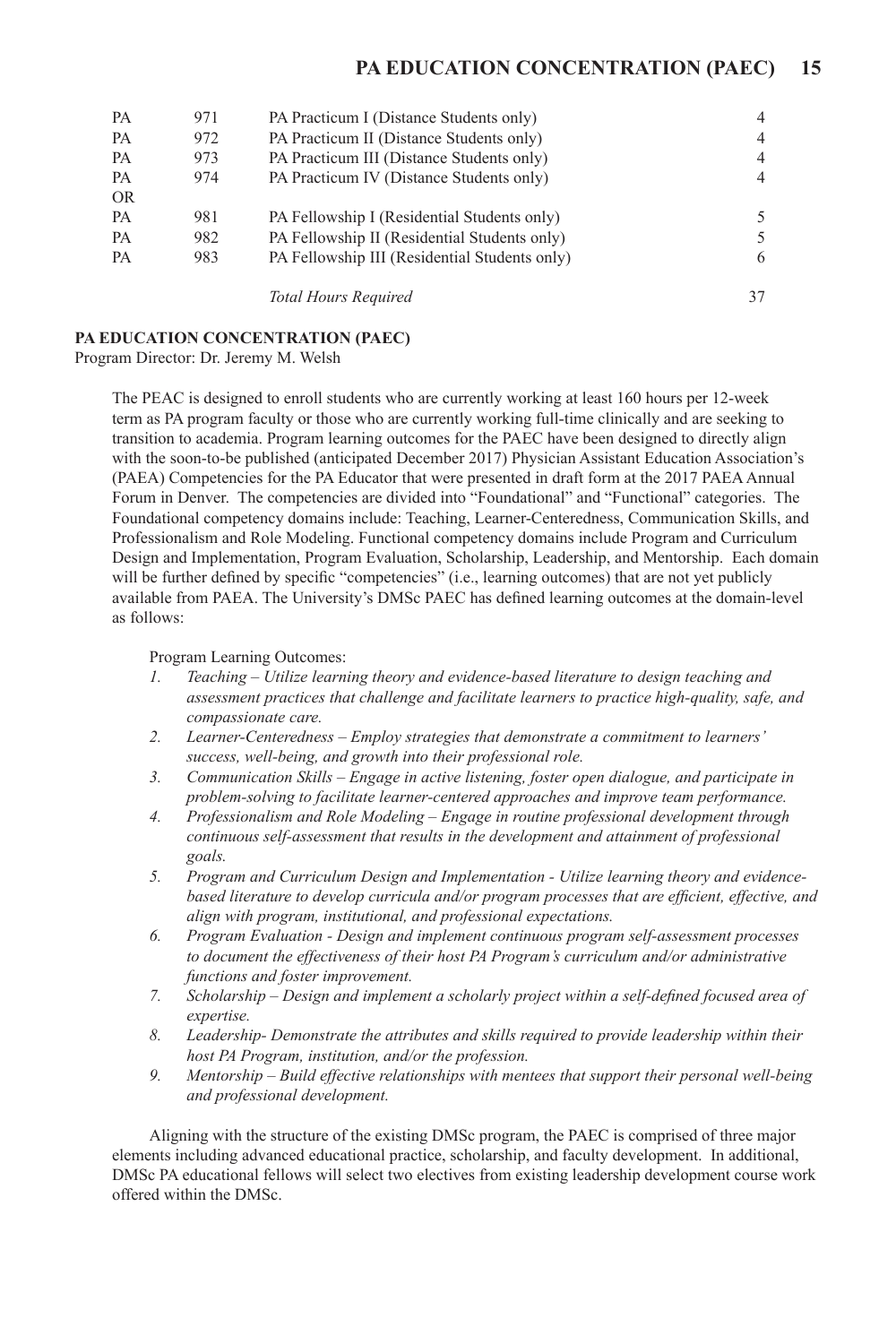|           |                            |     |                                                                                                        | 110ul 5                 |
|-----------|----------------------------|-----|--------------------------------------------------------------------------------------------------------|-------------------------|
|           |                            |     | Advanced Clinical or educational practice                                                              |                         |
|           | PA                         | 971 | PA Practicum I (Distance Students only)                                                                | $\overline{4}$          |
|           | PA                         | 972 | PA Practicum II (Distance Students only)                                                               | $\overline{4}$          |
|           | PA                         | 973 | PA Practicum III (Distance Students only)                                                              | $\overline{4}$          |
|           | <b>PA</b>                  | 974 | PA Practicum IV (Distance Students only)                                                               | $\overline{4}$          |
| <b>OR</b> |                            |     |                                                                                                        |                         |
|           |                            |     |                                                                                                        |                         |
|           | PA                         | 975 | PA Education Practicum I                                                                               | $\overline{4}$          |
|           | PA                         | 976 | PA Education Practicum II                                                                              | $\overline{4}$          |
|           | PA                         | 977 | PA Education Practicum III                                                                             | $\overline{4}$          |
|           | PA                         | 978 | PA Education Practicum I                                                                               | $\overline{4}$          |
|           | Scholarship                |     |                                                                                                        |                         |
|           | PA                         | 960 | Evidence-based Medicine                                                                                | 3                       |
|           | PA                         | 961 | Scholarly Project I                                                                                    | 1                       |
|           | PA                         | 962 | Scholarly Project II                                                                                   | 1                       |
|           | PA                         | 963 | Scholarly Project III                                                                                  | 1                       |
|           | <b>Faculty Development</b> |     |                                                                                                        |                         |
|           |                            |     | PA Education Concentration course (9 credits total) - new courses within this proposal                 |                         |
|           | PA                         | 990 | Teaching and learning in PA Education                                                                  | 3                       |
|           | PA                         | 991 | PA Program Development, Implementation and Maintenance                                                 | $\frac{3}{3}$           |
|           | <b>PA</b>                  | 992 | PA Program Evaluation and Improvement                                                                  |                         |
|           |                            |     | Two elective courses - 6 credits total to be selected from the following existing DMSc program courses |                         |
|           | PA                         | 910 | Organizational Behavior and Leadership                                                                 | 3                       |
|           | PA                         | 920 | Healthcare Administration                                                                              | $\mathfrak{Z}$          |
|           | PA                         | 930 | Disaster Medicine                                                                                      | $\overline{\mathbf{3}}$ |
|           | PA                         | 940 | Global Health Issues                                                                                   | $\overline{\mathbf{3}}$ |
|           | <b>PA</b>                  | 950 | Healthcare Law                                                                                         | $\overline{3}$          |
|           |                            |     |                                                                                                        |                         |

**Hours**

### **DOCTOR OF MEDICAL SCIENCE GRADUATE CERTIFICATES**

Program Director: Dr. Jeremy M. Welsh

The DMSc program offers 9-credit hour certificates in three areas: Education, Global Health and Disaster Medicine, and Healthcare Administration and Management. Students who would like to enroll in a DMSc Graduate Certificate have the same application requirements for matriculating into the DMSc program. There are no pre-requisite course required for earning a graduate certificate.

### **1. DMSc Education Certificate**

The PA Education Certificate is designed to allow clinically practicing PAs or current doctorally-educated PA faculty the option to complete doctoral-level coursework designed to meet the faculty development needs of a PA program faculty member. The certificate includes 9 credit hours of online coursework. Upon completion, students who complete the PA Education Certificate and are working at least 160 hours per 12-week term as PA program faculty or in delivering educational activities may apply for admissions to the DMSc- PA Education Concentration.

| PA | 990  | Teaching and Learning in PA Education                  |  |
|----|------|--------------------------------------------------------|--|
| PA | 991. | PA Program Development, Implementation and Maintenance |  |
| PA | 992. | PA Program Evaluation and Improvement                  |  |
|    |      | <b>Total Hours Required</b>                            |  |

# **2. DMSc Global Health and Disaster Medicine Certificate**

The certificate is based on the need for PAs to have additional training in global health and disaster medicine. This is due to several factors:

• The number of PAs who travel internationally to provide humanitarian medical services in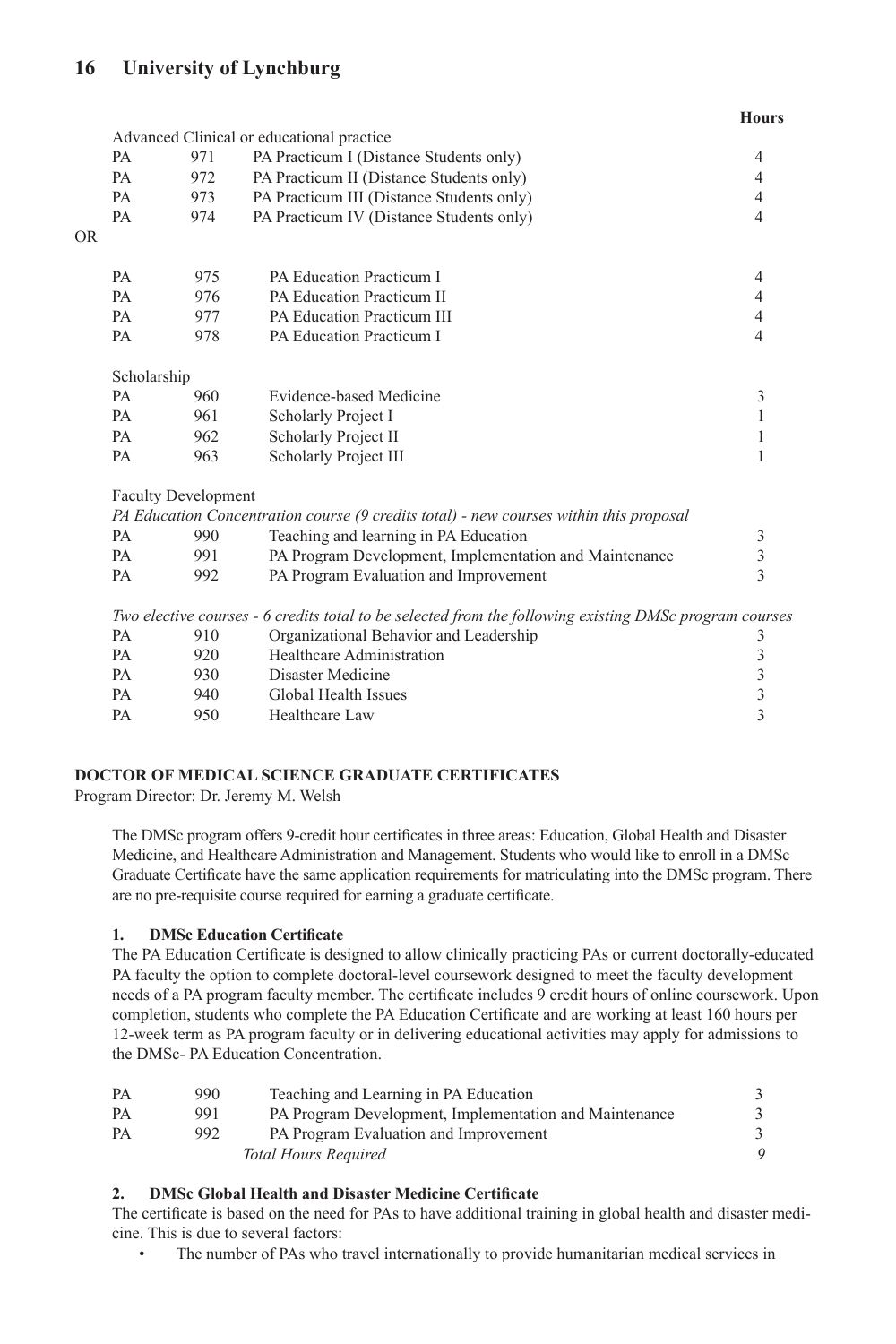emergencies and in areas that are under-resourced.

- The number of patients who travel internationally has increased incidences of infectious and tropical diseases from going abroad.
- The increasing number of refugees who are currently living or will be living in the United States.

| PA | 930. | Disaster Medicine                                   |  |
|----|------|-----------------------------------------------------|--|
| PA | 940. | Global Health Issues                                |  |
| PA | 941  | Clinical Issues in Infectious and Tropical Diseases |  |
|    |      | <b>Total Hours Required</b>                         |  |

# **3. DMSc Healthcare Administration and Management Certificate**

PAs have become an integral part of the healthcare system, practicing in a variety of disciplines and assuming a variety of roles. In recent years, several regulatory and policy changes have been proposed for the profession at the state and national level. PAs are advancing as leaders in these changes. Providing PA leaders with advanced training in healthcare management will help PAs to assume administrative roles in clinics, departments, hospitals, healthcare organization and industry. The course will give PAs a strong background in healthcare management principles. PAs will be better prepared to mold the healthcare system with the added preparation and recognition of professional scholarly education. Advancing the PA profession with the addition of a healthcare management course is in the best interest of the profession and the healthcare system.

| 910 | Organizational Behavior and Leadership |  |
|-----|----------------------------------------|--|
| 920 | Healthcare Administration              |  |
| 915 | Healthcare Management                  |  |
|     | <b>Total Hours Required</b>            |  |
|     |                                        |  |

# **DOCTOR OF PHYSICAL THERAPY PROGRAM**

Program Director: Dr. W. Allen Moore

The mission of the Doctor of Physical Therapy program is to educate entry-level physical therapists prepared to assume the role of an ethical healthcare practitioner through the provision of competent, evidence-based practice in a variety of clinical settings and to promote active participation and effective leadership in all aspects of personal and professional life.

Upon completion of the program, students will

- 1. synthesize and apply the skills necessary to function as an ethical and competent practitioner of physical therapy in a variety of clinical settings;
- 2. accept personal responsibility for their own learning and seek out sources of information beyond the normal classroom and instructor supplied resources in order to meet or exceed the expected student learning outcomes;
- 3. demonstrate the skills necessary to critically evaluate and implement physical therapy services based on credible evidence that will support practice decisions; and actively engage in community action events that promote the profession of physical therapy and the mission of the University of Lynchburg.

Program prerequisites courses include the following: Sciences - 31 semester hours

- 4 semester hours of biology with lab\*
- 8 semester hours of chemistry with lab\*
- 8 semester hours of physics with lab (non-calculus based)\*
- 4 semester hours of human anatomy with lab $\wedge$
- 4 semester hours of human physiology with  $lab^{\wedge}$
- 3 semester hours of advanced biology (includes histology, cell biology, microbiology, exercise physiology; other courses which satisfy this requirement may be considered)

Psychology - 6 semester hours

Writing Intensive courses - 9 semester hours (Freshman composition and other writing intensive courses accepted.)

Math - 6 semester hours

- Pre-calculus or above
- 3 semester hours of statistics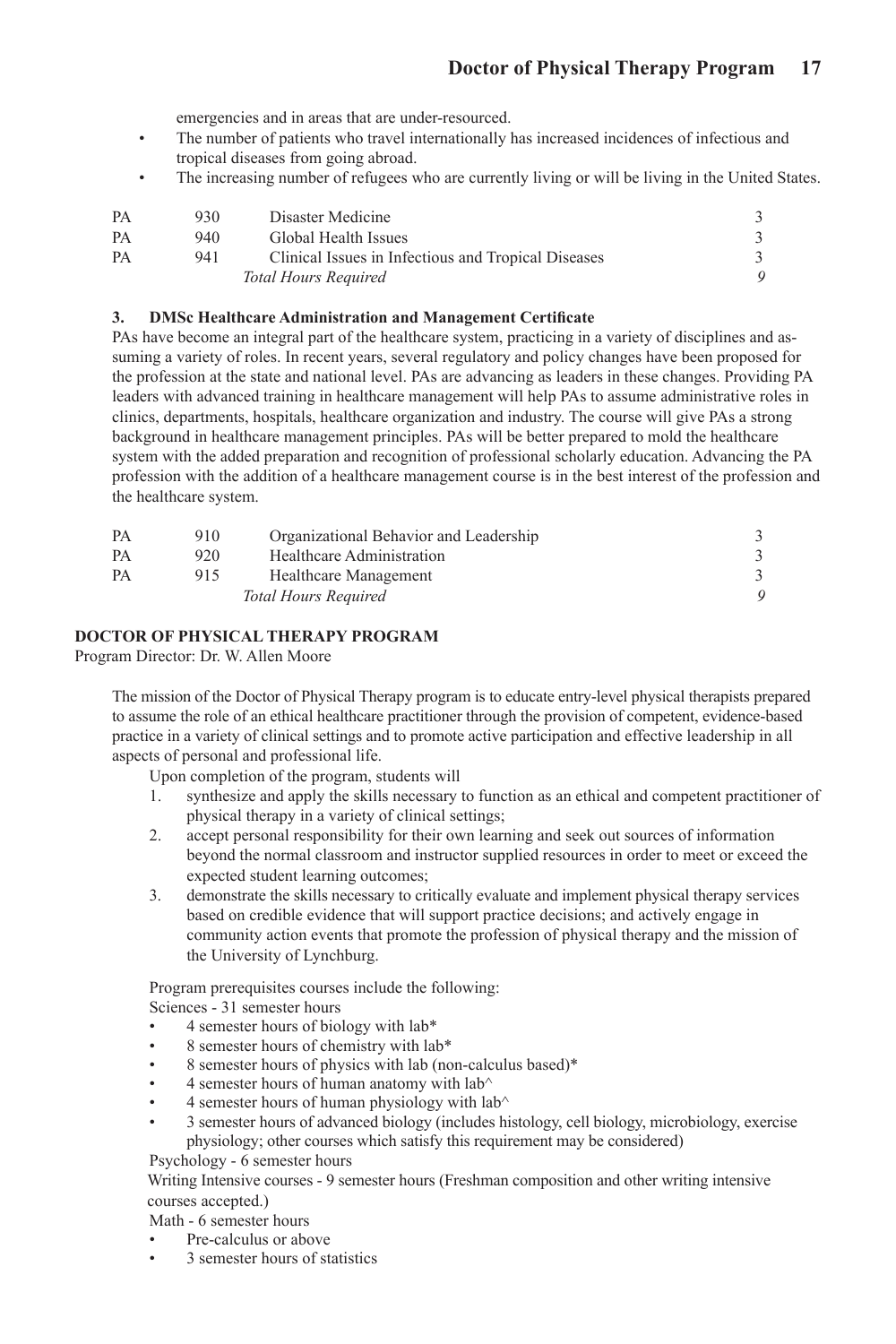\* *These courses should be equivalent to courses required in the science majors.*

^Academic institutions offering human anatomy/physiology combination courses will suffice if both courses of sequence are completed; for example – four hours human anatomy/physiology I and four hours human anatomy/physiology II.

The DPT program's admissions committee will review applicants' coursework older than seven years to determine eligibility and approval for meeting the prerequisite requirements. This will ensure that applicants with previous coursework have the necessary knowledge/skills to be successful in the DPT program.

#### **Program Overview:**

The DPT curriculum features an innovative hybrid model of instruction that combines primarily traditional, systems, and case-based methods. The educational principles upon which the curriculum is built include progressing from simple to complex concepts, progression from normal to abnormal and active integration of content, and dynamic review of previous content applied in subsequent coursework. The curriculum is reflective of the Normative Model of Physical Therapist Professional Education, which defines and describes entry-level physical therapist practice expectations.

The DPT curriculum contains components of didactic and clinical education that lead the student to a mastery of the skills, knowledge, and behaviors needed to become a competent and ethical entry-level physical therapist that provides evidence-based care to patients/clients across the continuum of care.

The DPT curriculum is a rigorous, progressive course of study, comprised first of foundational sciences and followed by study in the clinical sciences. Each annual class will enter and proceed through the curriculum as a cohort. Throughout the didactic education process, the DPT curriculum has been carefully planned and has implemented several integrated learning activities to maximize learning effectiveness, thus allowing the student the best opportunity to assimilate complex material effectively. Student learning will be assessed through written examinations, practical examinations, presentations, inservices, peer reviews, self-reflections, and through the Clinical Performance Instrument for internships.

Clinical education experiences are integrated throughout the curriculum to allow the student to practice and incorporate information learned through didactic instruction, as well as to provide a platform for the student to further develop the skills necessary to become an efficient and effective practitioner. The clinical aspect of the curriculum integrates a total of 40 weeks of internships in various patient/client management venues, culminating in one 16-week internship.

#### **DPT Curriculum**

| I<br>۰.<br>×<br>I |
|-------------------|
|-------------------|

|            | рт т считениш |                                               |                |
|------------|---------------|-----------------------------------------------|----------------|
| <b>DPT</b> | 710           | Human Gross Anatomy                           | 6              |
| <b>DPT</b> | 712           | Human Physiology of Systems                   | 3              |
| <b>DPT</b> | 713           | Pharmacology for the Physical Therapist       | $\overline{2}$ |
| <b>DPT</b> | 714           | Professional Practice in Physical Therapy I   | $\overline{2}$ |
| <b>DPT</b> | 716           | Clinical Practice I                           | $\overline{2}$ |
| <b>DPT</b> | 717           | Clinical Practice II                          | 3              |
| <b>DPT</b> | 718           | Clinical Practice III                         | 3              |
| <b>DPT</b> | 719           | Clinical Inquiry                              | $\overline{2}$ |
| <b>DPT</b> | 720           | Pathology of Body Systems                     | 3              |
| <b>DPT</b> | 721           | Applied Kinesiology (with cadaver dissection) | 4              |
| <b>DPT</b> | 723           | Integrated Case Application Lab - I           | 2              |
| <b>DPT</b> | 724           | Neuroanatomy                                  | 3              |
| <b>DPT</b> | 725           | Motor Development and Motor Behavior          | $\overline{2}$ |
|            |               | Across the Lifespan                           |                |
| <b>DPT</b> | 730           | Professional Practice in Physical Therapy II  | $\overline{c}$ |
| <b>DPT</b> | 741           | Student Professional Involvement I            |                |
| <b>DPT</b> | 742           | Student Professional Involvement II           |                |
| <b>DPT</b> | 750           | Physical Agents                               |                |
| <b>DPT</b> | 812           | Diagnosis and Management of Patients with     | 4              |
|            |               | Musculoskeletal Dysfunction I                 |                |
| <b>DPT</b> | 813           | Diagnosis and Management of Patients with     | $\overline{2}$ |
|            |               | <b>Integumentary Dysfunction</b>              |                |
| <b>DPT</b> | 814           | Diagnosis and Management of Patients with     | 4              |
|            |               | Neuromuscular Dysfunction I                   |                |
|            |               |                                               |                |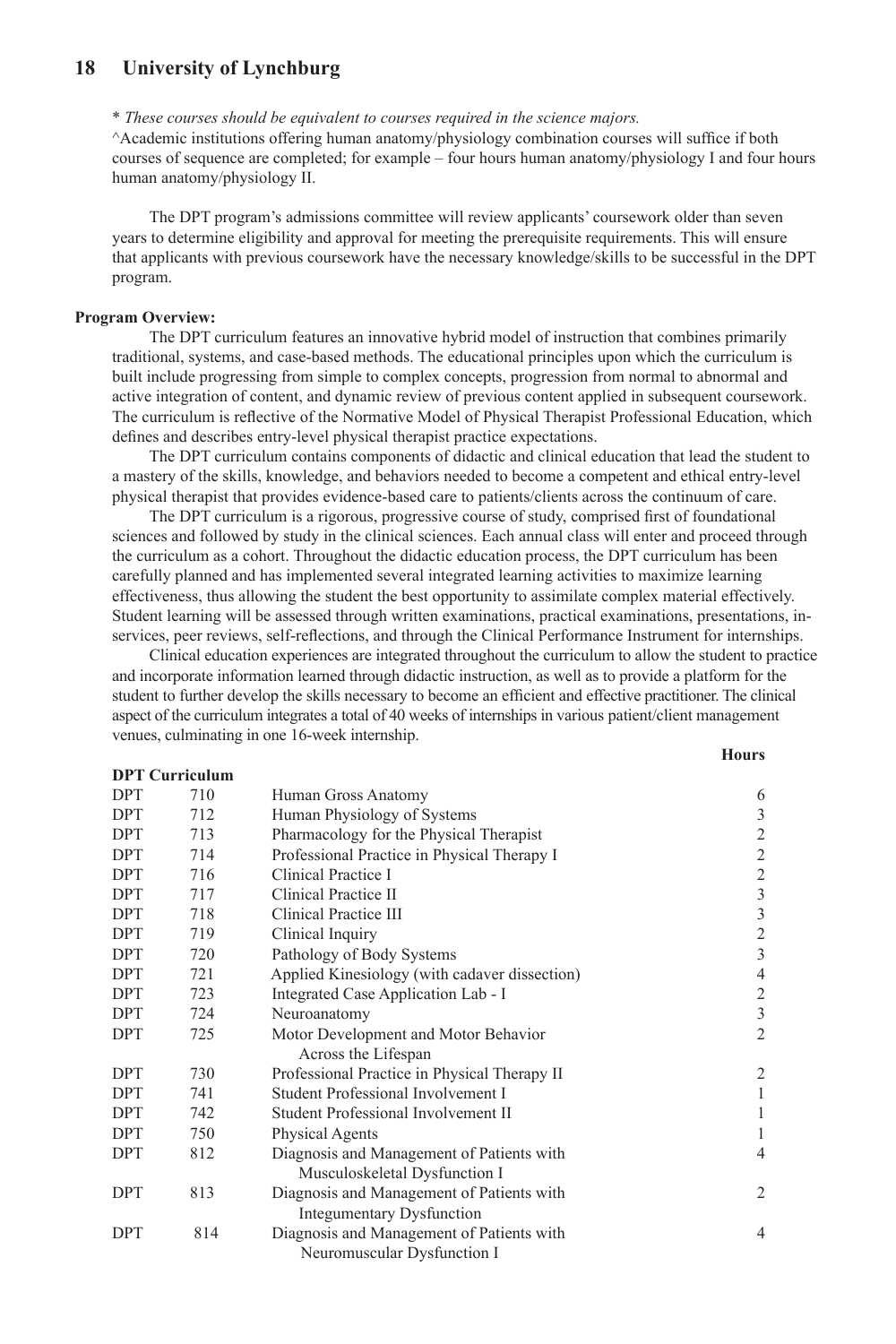| <b>DPT</b> | 817 | Psychosocial Aspects of Health Care                                         | $\overline{c}$ |
|------------|-----|-----------------------------------------------------------------------------|----------------|
| <b>DPT</b> | 818 | Exercise Physiology and Wellness                                            | $\mathfrak{Z}$ |
| <b>DPT</b> | 819 | Clinical Inquiry II                                                         | $\overline{c}$ |
| <b>DPT</b> | 822 | Diagnosis and Management of Patients with<br>Musculoskeletal Dysfunction II | $\overline{4}$ |
| <b>DPT</b> | 823 | Integrated Case Application Lab - II                                        | 2              |
| <b>DPT</b> | 824 | Diagnosis and Management of Patients with<br>Neuromuscular Dysfunction II   | $\overline{4}$ |
| <b>DPT</b> | 826 | Diagnosis and Management of Patients with<br>Cardiopulmonary Dysfunction    | 3              |
| <b>DPT</b> | 829 | Differential Diagnosis for the Physical<br><b>Therapist Practitioner</b>    | 3              |
| <b>DPT</b> | 830 | Lifespan Care in Physical Therapy I                                         | 3              |
| <b>DPT</b> | 839 | Clinical Internship I                                                       | $\overline{4}$ |
| <b>DPT</b> | 840 | Lifespan Care in Physical Therapy II                                        | 3              |
| <b>DPT</b> | 841 | Student Professional Involvement III                                        | 1              |
| <b>DPT</b> | 842 | Student Professional Involvement IV                                         | 1              |
| <b>DPT</b> | 917 | Prosthetics and Orthotics                                                   | $\mathfrak{2}$ |
| <b>DPT</b> | 919 | Clinical Internship II                                                      | $\overline{4}$ |
| <b>DPT</b> | 923 | Integrated Case Application Lab III                                         | $\mathbf{1}$   |
| <b>DPT</b> | 927 | Practice Management and Leadership                                          | 3              |
| <b>DPT</b> | 928 | Therapist Practitioner - Diagnostic Imaging                                 | $\overline{3}$ |
| <b>DPT</b> | 929 | Clinical Internship III                                                     | $\overline{4}$ |
| <b>DPT</b> | 939 | Clinical Internship IV                                                      | 8              |
| <b>DPT</b> | 941 | Student Professional Involvement V                                          | 1              |
| <b>DPT</b> | 949 | Comprehensive Review                                                        | $\overline{2}$ |
|            |     | <b>Total Hours Required</b>                                                 | 115            |
| Elective:  |     |                                                                             |                |
| <b>DPT</b> | 743 | The Art of Anatomical Dissection: From Ancient Rome to the Renaissance      |                |

# 1-3

#### **ORTHOPAEDIC PHYSICAL THERAPY RESIDENCY PROGRAM**

Faculty Coordinator: Dr. Jason Grandeo

The University of Lynchburg Orthopaedic Physical Therapy Residency Program is a post-professional didactic and mentored clinical educational experience designed to: facilitate the acquisition and development of advanced clinical skills and fundamental clinical scholarship and teaching methods; and prepare specialists in orthopaedic physical therapy who demonstrate self-directedness, life-long learning, an understanding of self in the context of professional role, advanced skills in evidence-based orthopaedic clinical physical therapy practice, a commitment to the application of professional skills, knowledge of self in service to others, and a commitment to lead and affect positive change within orthopaedic physical therapy and the larger physical therapy community.

The Orthopaedic Physical Therapy Residency Program will provide learning environments and experiences in the clinic, laboratory, classroom, and on-line to acquire and develop skills in the areas of clinical practice, teaching, leadership, service, and clinical scholarship. These environments and opportunities will be problem-based, patient-centered, and evidence-based and will facilitate the appreciation of patient values, clinical expertise, and clinical research data necessary for the integration of the domains of clinical practice, instruction, and scholarship. The program will prepare graduates to contribute to the field of orthopaedic physical therapy through advanced clinical practice, clinical scholarship, teaching, leadership, and service.

#### **Objectives:**

The Orthopaedic Residency Program will prepare graduates to:

- 1. Support the missions of the University of Lynchburg, Graduate Studies, and Doctor of Physical Therapy Program in preparing clinical specialists who demonstrate integrity, value service to others, and assume leadership roles in professional communities.
- 2. Practice advanced evidence-based orthopaedic clinical skills.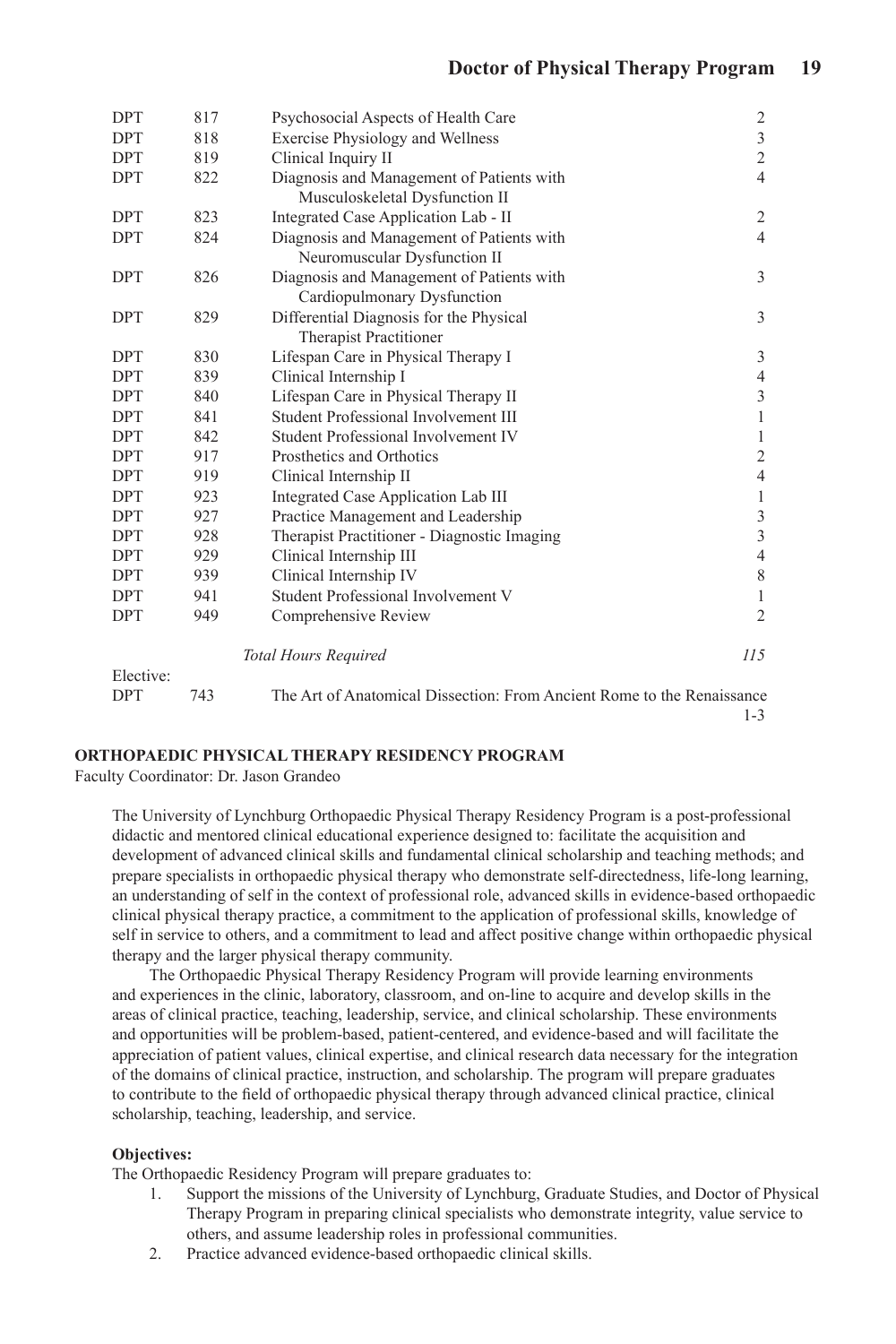- 3. Demonstrate fundamental skills in classroom/on-line clinical instruction.
- 4. Demonstrate fundamental skills in clinical scholarship.

|     |                       |                                                                     | 110ul s       |
|-----|-----------------------|---------------------------------------------------------------------|---------------|
|     | <b>OPT Curriculum</b> |                                                                     |               |
| OPT | 951                   | Advanced Clinical Reasoning and Evidence Based Practice             | 3             |
| OPT | 952                   | Applied Principles of Teaching and Learning                         | 3             |
| OPT | 953                   | Advanced Clinical Inquiry                                           | $\mathcal{F}$ |
| OPT | 961                   | Advanced Management of Orthopaedic Disorders of the Upper Extremity |               |
|     |                       |                                                                     |               |
| OPT | 962                   | Advanced Management of Orthopaedic Disorders of the Lower Extremity |               |
|     |                       |                                                                     | 3             |
| OPT | 963                   | Advanced Management of Orthopaedic Disorders of the Axial Skelton   | 3             |
| OPT | 971                   | Clinical Residency – Orthopaedics I                                 | 3             |
| OPT | 972                   | Clinical Residency – Orthopaedics II                                | 3             |
| OPT | 973                   | Clinical Residency - Orthopaedics III                               | 3             |
|     |                       | <b>Total Hours Required</b>                                         | 27            |

**Hours**

# **MASTER OF ARTS**

### **MASTER OF ARTS IN MUSIC**

Program Director: Dr. Cynthia Ramsey

The MA in music provides advanced and in-depth training opportunities for both choral and instrumental conducting professionals in schools, churches, and community organizations. This degree affords students the opportunity for further professional development and enables them to seek and advance careers in conducting or in teaching at the secondary and post-secondary levels. It also prepares students for doctoral programs in choral or instrumental conducting.

### **Program Overview:**

- Intensive summer graduate program in choral/instrumental conducting provides advanced and in-depth training for current conducting professionals.
- Courses are designed to address practical issues in choral/instrumental conducting to improve conducting skills and stylistic awareness.
- Students receive intensive and practical training in conducting, instrumental, and choral/vocal pedagogy, performance practices, score preparations, rehearsal techniques, and applied music.
- The 36-hour program can be completed in four summers or three summers and one academic year.

Upon completion of the program, students will:

- demonstrate effective rehearsal techniques and conducting skills;
- apply informed critical thinking skills and knowledge of music theory to determine composers' intention from written scores;
- utilize research skills for the study of both primary and secondary sources in music;
- understand and interpret musical styles and performance practices of various musical periods in music;
- integrate various studies in music history, theory, and analysis into score study and preparation;
- demonstrate self-confidence as a professional conductor.

The master of arts in music candidate must complete 36 hours of coursework, including a full graduate conducting recital. In addition, the candidate must complete the capstone experience by passing a comprehensive examination in the areas of conducting, music theory, and music literature.

|                                              | <b>Music Core Courses</b> |                                         |  |
|----------------------------------------------|---------------------------|-----------------------------------------|--|
|                                              | Research Methods:         |                                         |  |
| MUSC                                         | 621                       | Research Methods in Music               |  |
| Music History (choose two of the following): |                           |                                         |  |
| MUSC                                         | 624                       | Music and Literature of the Baroque Era |  |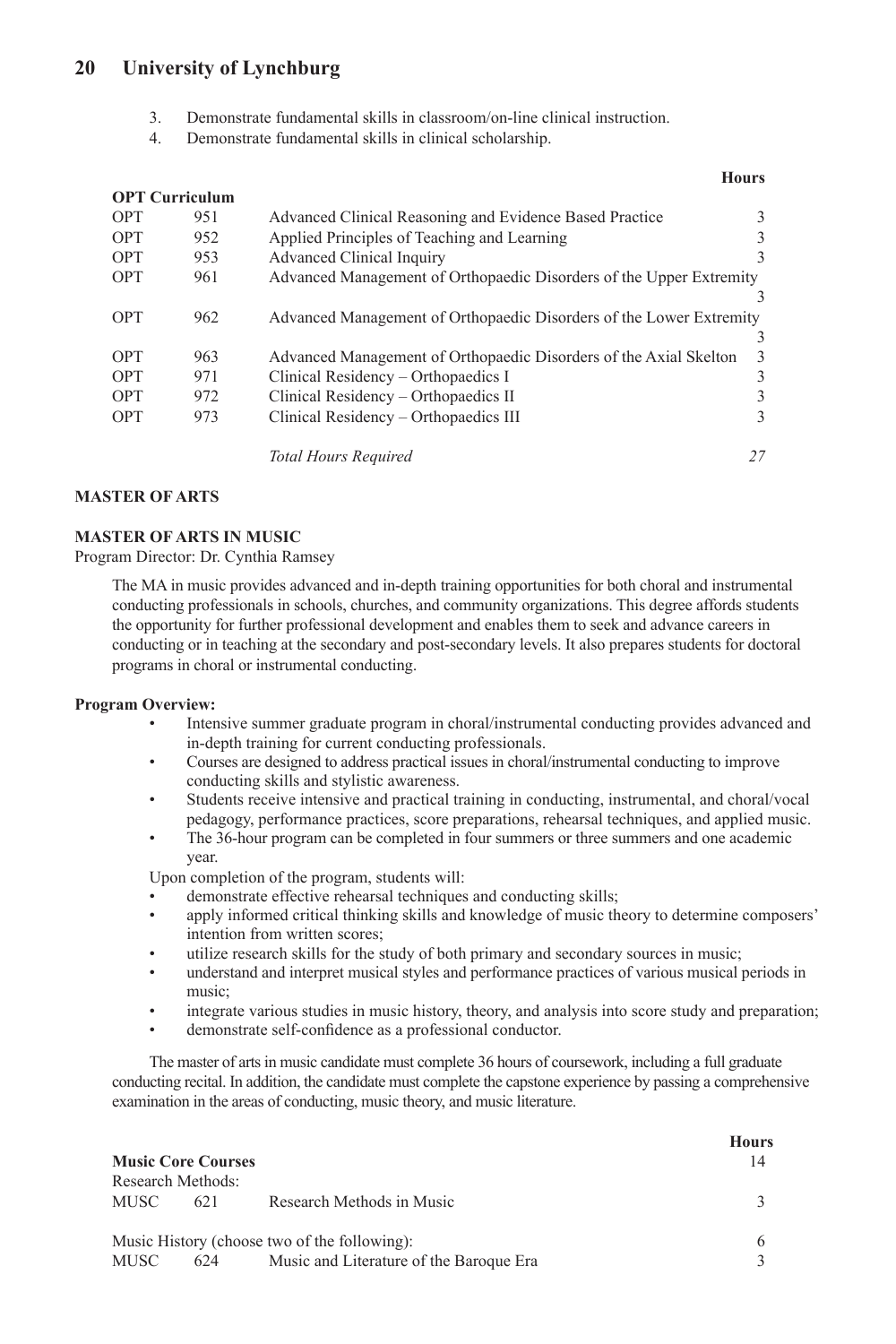| <b>MUSC</b><br><b>MUSC</b><br><b>MUSC</b> | 625<br>627<br>628 | Music and Literature of the Classical Era<br>Music and Literature of the Romantic Era<br>Music and Literature of the Twentieth and Twenty-first Centuries | $\mathfrak{Z}$<br>3<br>3 |
|-------------------------------------------|-------------------|-----------------------------------------------------------------------------------------------------------------------------------------------------------|--------------------------|
| Music Theory:<br><b>MUSC</b>              | 626               | Analysis and Performance                                                                                                                                  | 3                        |
| Conducting Recital:<br><b>MUSC</b>        | 699               | Graduate Project                                                                                                                                          | 2                        |
| Choral Conducting                         |                   | Emphases (Select one from the following):                                                                                                                 | 22                       |
| <b>MUSC</b>                               | 612               | Graduate Ensemble–Choral Union                                                                                                                            | 1                        |
| <b>MUSC</b>                               | 614               | Applied Conducting-Choral                                                                                                                                 | 1                        |
| <b>MUSC</b>                               | 631               | Practicum in Choral Conducting                                                                                                                            | $\mathbf{1}$             |
| <b>MUSC</b>                               | 603               | Applied Music-Voice                                                                                                                                       | $\mathbf{1}$             |
| <b>MUSC</b>                               | 632               | Choral Methods                                                                                                                                            | $\mathfrak z$            |
| <b>MUSC</b>                               | 633               | Choral Literature and Style Analysis                                                                                                                      | $\overline{3}$           |
| <sub>or</sub>                             |                   |                                                                                                                                                           |                          |
| <b>MUSC</b>                               | 613               | Graduate Ensemble–Wind Symphony1                                                                                                                          |                          |
| <b>MUSC</b>                               | 615               | Applied Conducting-Instrumental1                                                                                                                          |                          |
| <b>MUSC</b>                               | 641               | Practicum in Instrumental Conducting                                                                                                                      |                          |
| <b>MUSC</b>                               | 642               | Instrumental Methods and Pedagogy 3                                                                                                                       |                          |
|                                           |                   | Instrumental Literature (Select one from the following):                                                                                                  | 3                        |
| <b>MUSC</b>                               | 643               | Symphonic Literature                                                                                                                                      |                          |
| <b>MUSC</b>                               | 644               | Historic Wind Band Literature to 1950                                                                                                                     |                          |
| <b>MUSC</b>                               | 645               | Contemporary Wind Ensemble Literature                                                                                                                     |                          |
|                                           |                   | Applied Music (one credit x four semesters)                                                                                                               |                          |
| <b>MUSC</b>                               | 601               | Piano                                                                                                                                                     |                          |
| <b>MUSC</b>                               | 602               | Organ                                                                                                                                                     |                          |
| <b>MUSC</b>                               | 604               | Woodwind                                                                                                                                                  |                          |
| <b>MUSC</b>                               | 605               | <b>Brass</b>                                                                                                                                              |                          |
| <b>MUSC</b>                               | 606               | Percussion                                                                                                                                                |                          |
| <b>MUSC</b>                               | 607               | Strings                                                                                                                                                   |                          |
|                                           |                   |                                                                                                                                                           |                          |

<sup>1</sup> one credit x four semesters

### *Total Hours Required 36*

<sup>1</sup> All students entering the MA in music program will take a diagnostic exam in music theory prior to the start of their first semester. If additional prerequisite coursework is required after the exam, students will enroll in MUSC 504 Graduate Music Theory Review in their first semester. Credit for the review course is not applied toward the degree.

# **MASTER OF ARTS IN NON-PROFIT LEADERSHIP STUDIES**

Program Directors: Dr. James Roux

The Non-Profit Leadership Studies Graduate Program is an interdisciplinary program designed for individuals who want to be part of a learning community of current and future practitioners who are or will be embedded in the field of nonprofit management. The program integrates state-of-the-art leadership theory and practice with proven and innovative management models, strategies and tools designed to teach professionals how to create, manage, and lead nonprofit organizations. The curriculum of this program is focused on building leadership skills and applying theories learned in class to practice. At the end of the program, students will be able to:

- 1. Describe and critique the scope and significance of the nonprofit sector;
- 2. Articulate, assess and reflect upon their personal leadership style;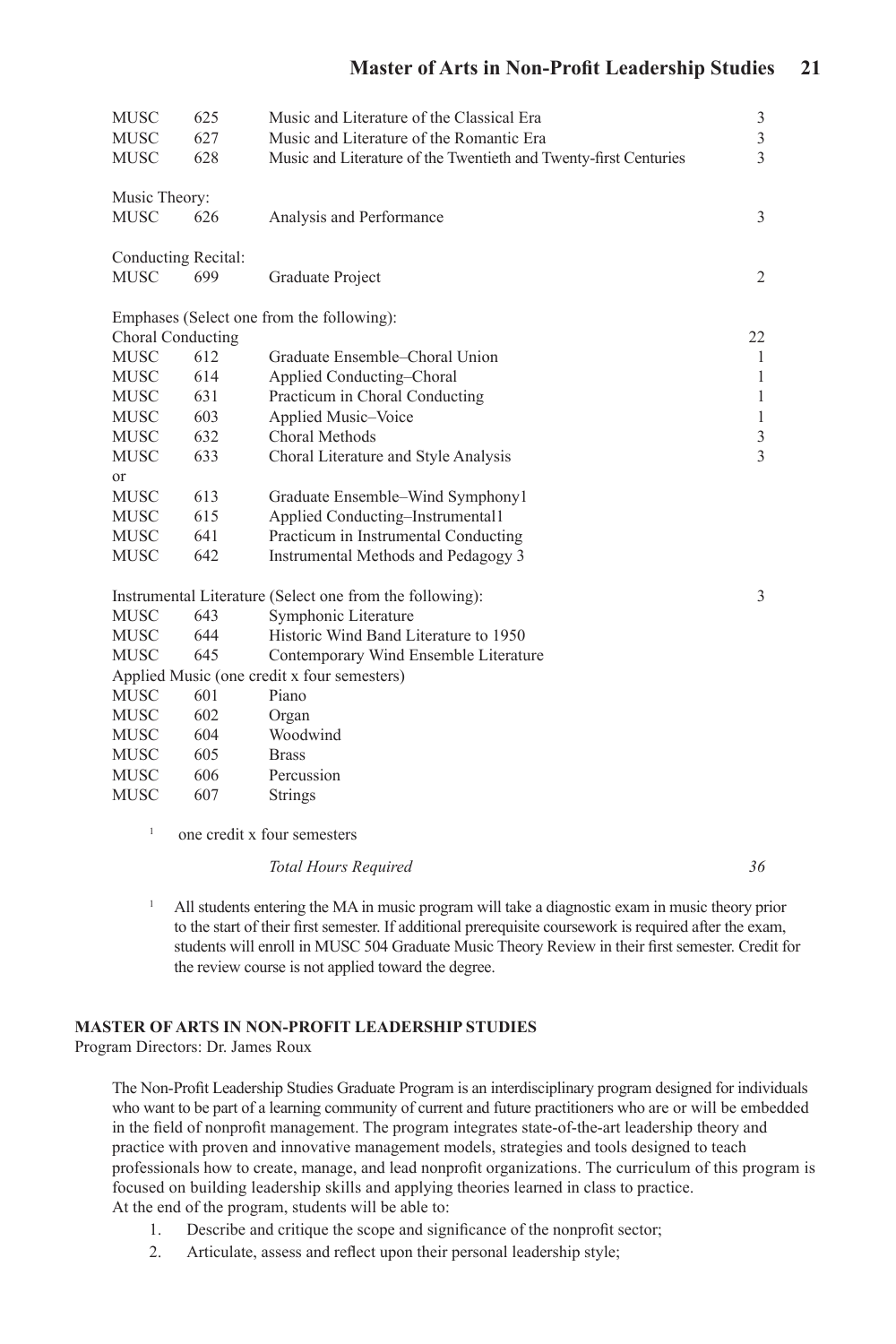- 3. Develop a leadership perspective embedded within applied and academic literature that explains and evaluates the role and efficacy of nonprofit governance;
- 4. Apply principles and approaches that assess the operational (management) and fiscal health of a nonprofit organization;
- 5. Develop approaches that integrate state-of-the-art communication, public relations, and fundraising strategies for a nonprofit organization;
- 6. Facilitate leadership and organizational management practices that promote program evaluation, decision-making, planning, change-management, crisis and the use of resources.

**Hours**

|             | <b>Required Courses:</b> |                                                        |    |
|-------------|--------------------------|--------------------------------------------------------|----|
| <b>EDLS</b> | 690                      | Principles of Leadership                               | 3  |
| L S         | 600                      | History and Foundation of Nonprofits and<br>Management | 3  |
| L S         | 604                      | Strategic Communications and Public Relations          | 3  |
| L S         | 606                      | Change and Organizing in the Community                 | 3  |
| L S         | 608                      | Nonprofit Finance                                      | 3  |
| L S         | 610                      | Leadership Research, Evaluation, and Analytics         | 3  |
| L S         | 612                      | Leading in a Digital Environment                       | 3  |
| L S         | 614                      | Leading Boards and Staff                               | 3  |
| L S         | 616                      | Fundraising and Grant Writing                          | 3  |
| L S         | 690                      | Capstone: Strategic Planning and Leadership            | 3  |
| Elective:   |                          |                                                        |    |
| LS          | 699                      | Non-Profit Leadership Internship                       | 3  |
|             |                          | <b>Total Hours Required</b>                            | 30 |

# **MASTER OF BUSINESS ADMINISTRATION**

Program Director: Dr. Lee Schimmoeller

The University of Lynchburg offers two Master of Business Administration programs.

- 1. Master of Business Administration General Emphasis, a traditional MBA with management and analysis courses, 36 credit hours.
- 2. Master of Business Administration Cybersecurity Emphasis, 30 credit hours of MBA courses and 12 credit hours of cybersecurity courses.

### **Description of MBA – General Emphasis Program:**

### **Goals and Objectives**

To prepare students for the challenges of the twenty-first century, the MBA curriculum offers in-depth knowledge of the business core — accounting, finance, marketing, management, management information technology, and operations management — and integrates important competencies of ethics, leadership, globalization, communication, and information technology. Substantive, integrative knowledge and competencies in these areas will prepare graduates of the University of Lynchburg MBA program to meet the challenges of a changing world.

At the end of the program, MBA students will:

**Goal 1**: Collaboratively diagnose and analyze organizational problems using a business process model to formulate strategies for continuous improvement.

**Objective 1**: Through use of a business process model and creative and critical thinking skills, students will analyze case studies and real organizational problems that involve the functional integration of organizational behavior, managerial accounting, marketing management, managerial economics, managerial finance, and operations management.

**Objective 2**: Using case studies and projects, students will analyze the influence of political, social, legal, and environmental issues to formulate strategies that solve organizational problems and assess their performance.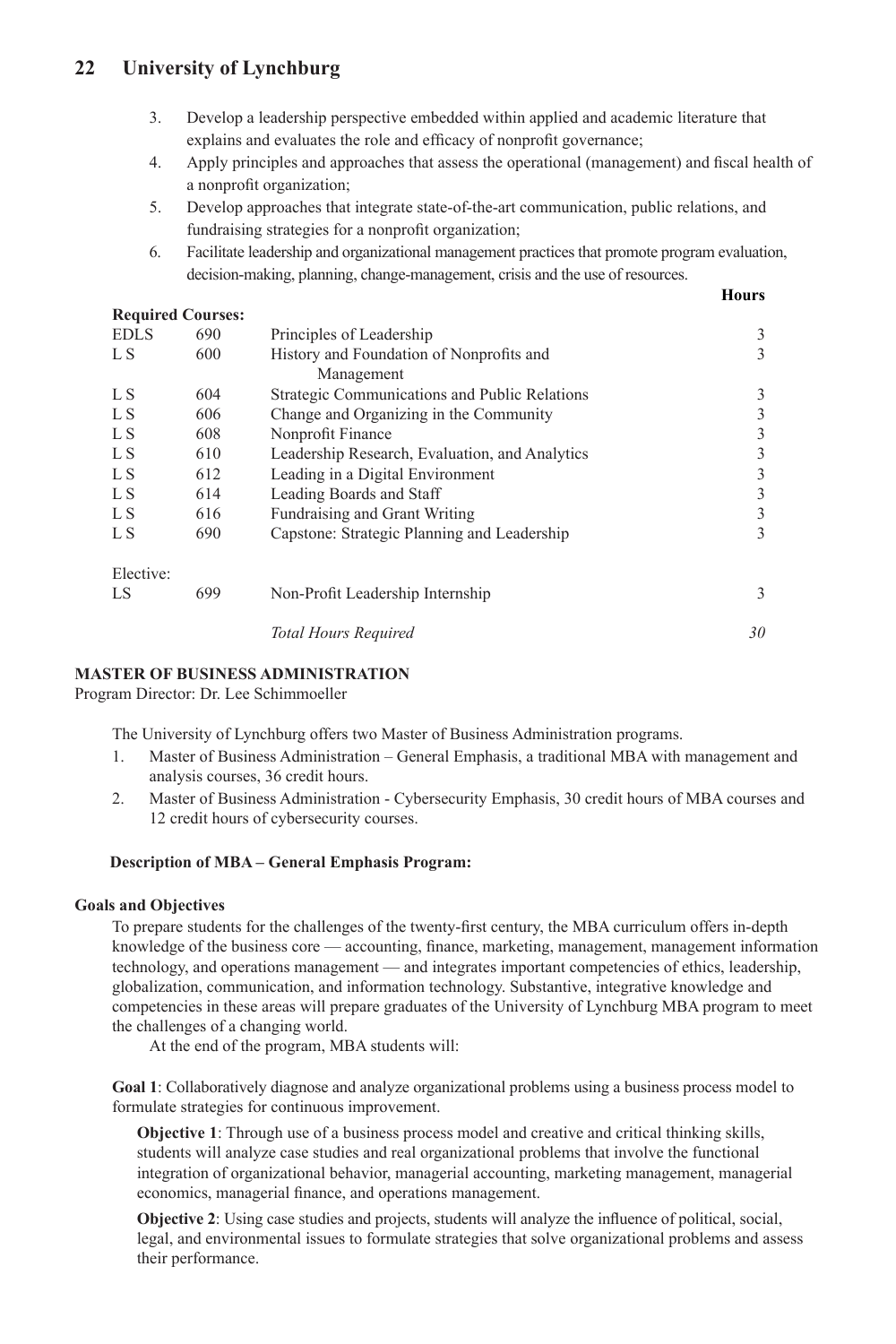**Objective 3**: Using case studies and projects, students will evaluate global, cultural, leadership, and ethical issues that managers face when making strategic decisions and solving organizational problems.

**Objective 4**: Using team process skills, students will work together to make effective decisions and solve problems and to incorporate divergent points of view into their analysis and conclusions.

**Goal 2**: Use information technology to make complex business decisions.

**Objective 1**: Students will use information technology and complex quantitative methodologies and tools to analyze data for the support of managerial decisions.

**Objective 2**: Students will leverage technology to overcome business challenges and opportunities.

**Goal 3**: Effectively communicate technical material and analysis to different professional constituencies.

**Objective 1**: Students will recognize their professional audience and target their written and oral reports accordingly.

**Objective 2**: Students will write professional-quality reports and memos that synthesize, apply, and present business concepts that reflect a graduate level understanding of the materials.

All MBA students must take a capstone course (i.e., MBA 690) that includes a group project that is designed to have students integrate and apply concepts learned in all their core courses.

**Hours**

|            | <b>Required Courses</b> |                                          |   |
|------------|-------------------------|------------------------------------------|---|
| <b>MBA</b> | 600                     | <b>Advanced Business Principles</b>      | 6 |
| <b>MBA</b> | 601                     | Human Resources Management               | 3 |
| <b>MBA</b> | 602                     | Organizational Behavior and Management   | 3 |
| <b>MBA</b> | 607                     | Managerial Accounting                    | 3 |
| <b>MBA</b> | 608                     | Managerial Economics                     | 3 |
| <b>MBA</b> | 609                     | Marketing Management                     | 3 |
| <b>MBA</b> | 611                     | Managerial Finance                       | 3 |
| <b>MBA</b> | 651                     | Production and Operations Management     | 3 |
| <b>MBA</b> | 655                     | Leadership & Ethics                      | 3 |
| <b>MBA</b> | 657                     | Management Information Technology        | 3 |
| <b>MBA</b> | 690                     | Global Business Competition and Strategy | 3 |
|            |                         |                                          |   |

*Total Hours Required 36*

#### **Description of MBA – Cybersecurity Emphasis:**

#### **Goals and Objectives**

To prepare students for the challenges of the twenty-first century, the MBA curriculum offers in-depth knowledge of the business core — accounting, finance, marketing, management, management information technology, and operations management — and integrates important competencies of ethics, leadership, globalization, communication, and information technology. Substantive, integrative knowledge and competencies in these areas will prepare graduates of the University of Lynchburg MBA program to meet the challenges of a changing world.

At the end of the program, MBA students will:

**Goal 1**: Collaboratively diagnose and analyze organizational problems using a business process model to formulate strategies for continuous improvement.

**Objective 1**: Through use of a business process model and creative and critical thinking skills, students will analyze case studies and real organizational problems that involve the functional integration of organizational behavior, managerial accounting, marketing management, managerial economics, managerial finance, and operations management.

**Objective 2**: Using case studies and projects, students will analyze the influence of political, social, legal, and environmental issues to formulate strategies that solve organizational problems and assess their performance.

**Objective 3**: Using case studies and projects, students will evaluate global, cultural, leadership, and ethical issues that managers face when making strategic decisions and solving organizational problems.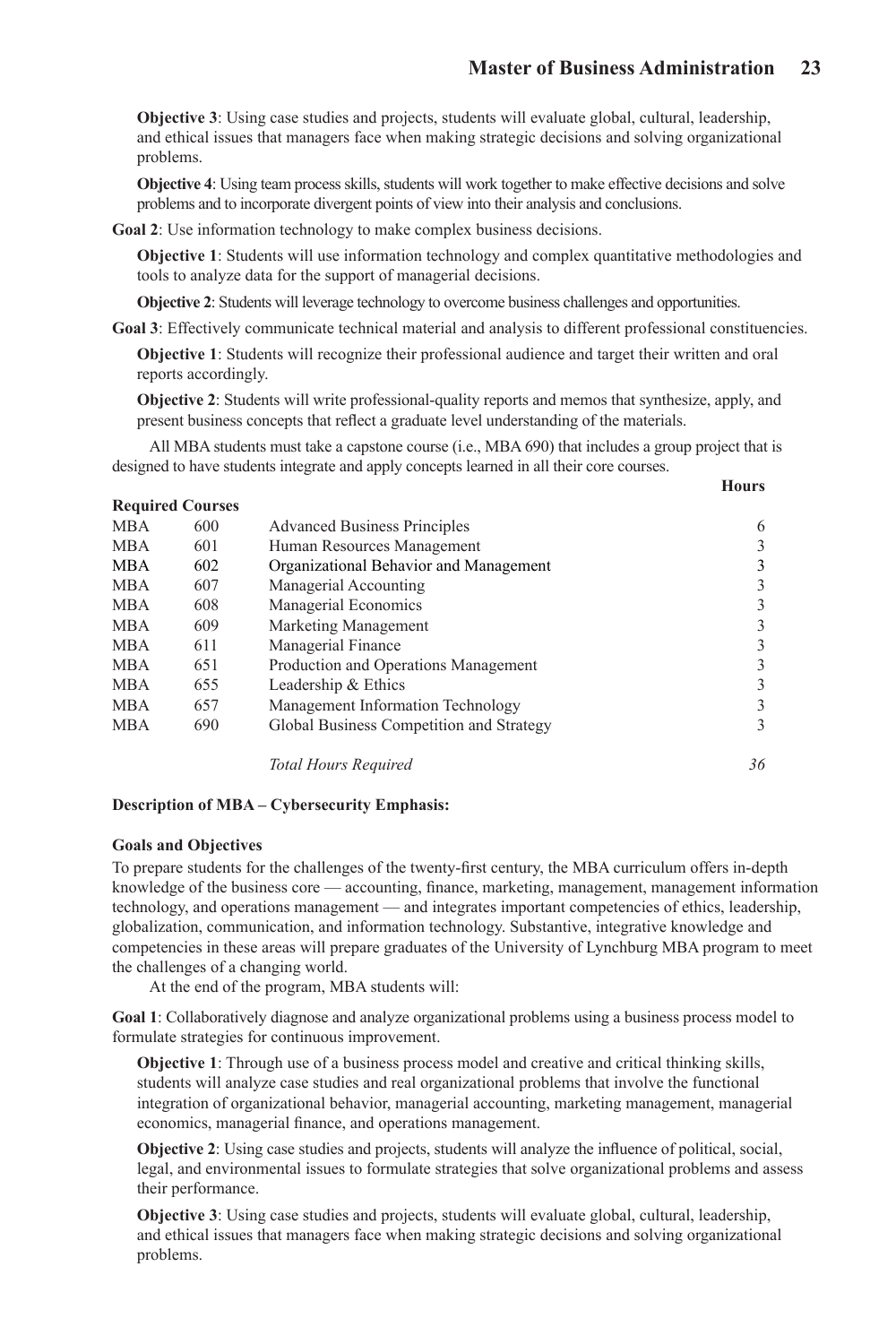**Objective 4**: Using team process skills, students will work together to make effective decisions and solve problems and to incorporate divergent points of view into their analysis and conclusions.

**Goal 2**: Use information technology to make complex business decisions.

**Objective 1**: Students will use information technology and complex quantitative methodologies and tools to analyze data for the support of managerial decisions.

**Objective 2**: Students will leverage technology to overcome business challenges and opportunities.

**Goal 3**: Effectively communicate technical material and analysis to different professional constituencies.

**Objective 1**: Students will recognize their professional audience and target their written and oral reports accordingly.

**Objective 2**: Students will write professional-quality reports and memos that synthesize, apply, and present business concepts that reflect a graduate level understanding of the materials.

**Goal 4**: Acquire and demonstrate skills to assess and apply cybersecurity measures to organizational needs.

**Objective1**: Students will be able to assess risks and vulnerabilities to systems/networks.

**Objective 2**: Students will develop plans for security and incident mitigation.

All MBA students must take a capstone course (i.e., MBA 690) that includes a group project that is designed to have students integrate and apply concepts learned in all their core courses.

#### **Hours**

|            | <b>Required Courses</b> |                                                    |   |
|------------|-------------------------|----------------------------------------------------|---|
| <b>MBA</b> | 600                     | <b>Advanced Business Principles</b>                | 6 |
| <b>MBA</b> | 602                     | Organizational Behavior and Management             | 3 |
| <b>MBA</b> | 607                     | Managerial Accounting                              | 3 |
| <b>MBA</b> | 608                     | Managerial Economics                               | 3 |
| <b>MBA</b> | 609                     | Marketing Management                               | 3 |
| <b>MBA</b> | 611                     | Managerial Finance                                 | 3 |
| <b>MBA</b> | 651                     | Production and Operations Management               | 3 |
| <b>MBA</b> | 657                     | Management Information Technology                  | 3 |
| <b>MBA</b> | 690                     | Global Business Competition and Strategy           | 3 |
| <b>ITC</b> | 610                     | System Architecture and administration             | 3 |
| <b>ITC</b> | 620                     | Distributed System Architecture and Administration | 3 |
| <b>ITC</b> | 630                     | <b>Cybersecurity Fundamentals</b>                  | 3 |
| <b>ITC</b> | 640                     | Cyber Forensics Fundamentals                       | 3 |
|            |                         |                                                    |   |

 *Total Hours Required 42*

### **APPLIED PROJECT MANAGEMENT CERTIFICATE**

Faculty Coordinator: Dr. Lee Schimmoeller

This certificate program is designed for individuals seeking to develop expertise in Project Management. Students will complete four master level courses for a total of 12 credit hours to complete the certificate. This program provides advanced Masters level work beyond that of traditional project management certification training programs. Students will learn the fundamentals of project management, risk management, project leadership, communication, and team leadership. Students will learn to plan and execute a project in today's challenging and changing business environment. After completion, students will be awarded a desktop certificate from the University of Lynchburg.

### **Program Goals and Objectives:**

- 1. Develop a comprehensive project management plan as defined by the Project Management Institute.<br>2. Use technology to facilitate communication and stakeholder involvement.
- Use technology to facilitate communication and stakeholder involvement.

**Pre-requisites**: Completion of an undergraduate degree in any discipline.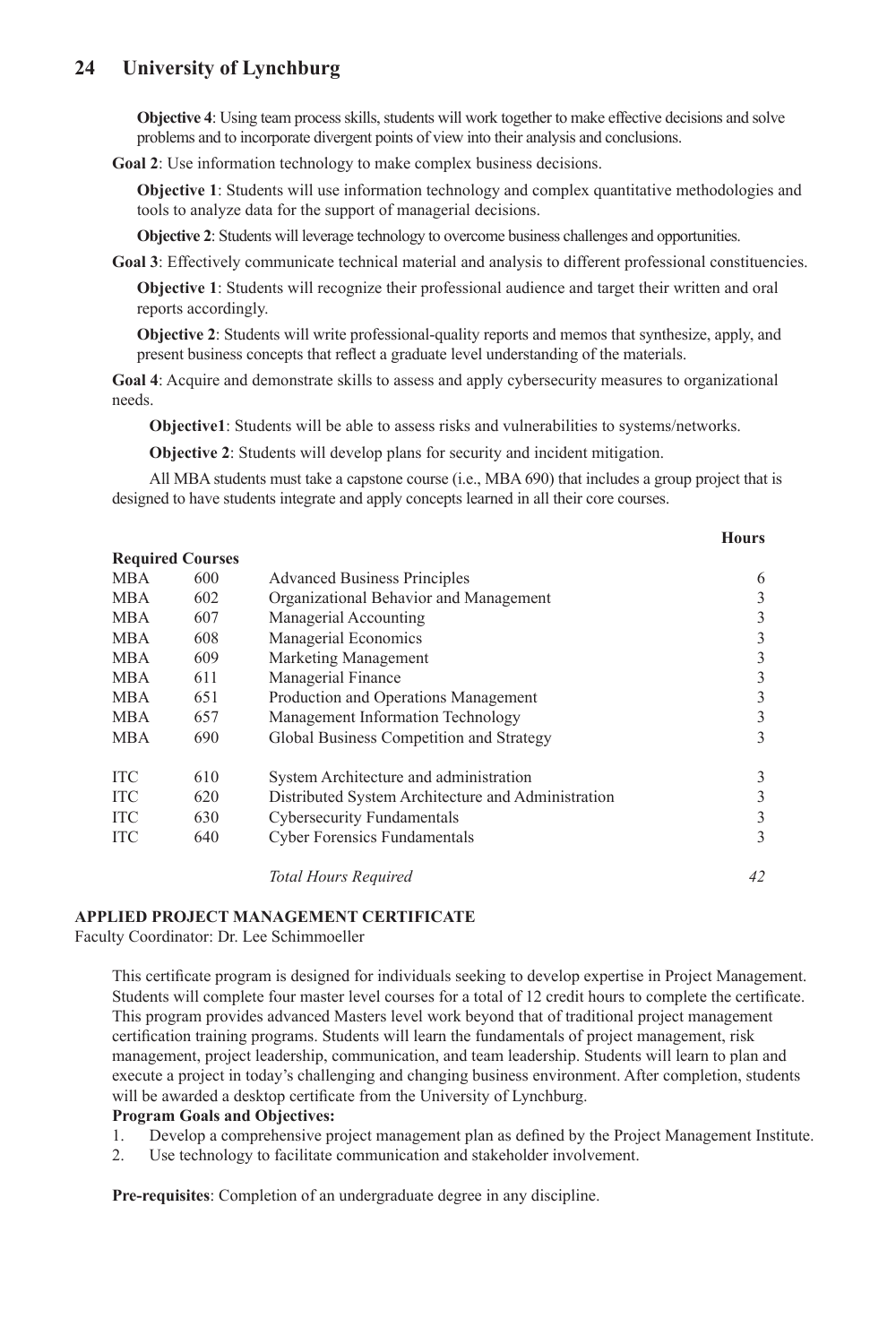#### **Hours**

|            | <b>Required Courses</b> |                                                   |  |
|------------|-------------------------|---------------------------------------------------|--|
| <b>MPM</b> | 610                     | Introduction to Project Management                |  |
| <b>MPM</b> | 620                     | Project Components: Schedule, Cost and Scope      |  |
| <b>MPM</b> | 630                     | Project Risk Management                           |  |
| <b>MPM</b> | 640                     | Project Management Leadership and Team Management |  |
|            |                         | <b>Total Hours Required</b>                       |  |

### **MASTER OF CRIMINAL JUSTICE**

Program Director: Dr. Sharon Foreman

The purpose of the Master of Criminal Justice is to provide an interdisciplinary approach to criminal justice education through a framework of diversity, leadership, and management. The program is designed for mid- and upper-level professionals in law enforcement, corrections, and social work. The curriculum is integrative, strategically targeted, applicable, and relevant for the individuals employed by and seeking leadership roles in criminal justice agencies. The importance of leading in an ethical manner with knowledge and skills appropriate for diverse populations is underscored in this program.

The goals of the program are to:

- 1. Demonstrate knowledge of different theories of leadership and management;
- 2. Demonstrate knowledge of innovative practices to improve efficiency and effectiveness;
- 3. Demonstrate the ability to design, implement, and evaluate policies and practice.

Students in the program will:

- 1. Match leadership style to the organizational or agency problem context;
- 2. Articulate rationale for a problem-solving approach;
- 3. Anticipate ethical dilemmas for a problem;
- 4. Acknowledge, anticipate, and identify cultural differences and sensitivities and build in cultural sensitivity components to address the problem;
- 5. Formulate plans for action in keeping with criminal justice codes of conduct;<br>6. Evaluate situations and determine how criminal justice governance affects the work
- Evaluate situations and determine how criminal justice governance affects the work setting;
- 7. Evaluate the interdependence of various organizational components (e.g., litigation, corrections, law enforcement) within the criminal justice system.

### **Hours**

| <b>Required Courses</b> |                       |                                                         |            |
|-------------------------|-----------------------|---------------------------------------------------------|------------|
| <b>CRJU</b>             | 602                   | Criminology                                             | 3          |
| <b>CRJU</b>             | 603                   | Ethics and Leadership                                   | 3          |
| <b>CRJU</b>             | 604                   | Victimology                                             | 3          |
| <b>CRJU</b>             | 612                   | <b>Statistics</b>                                       | 3          |
| <b>CRJU</b>             | 620                   | Cultural Diversity                                      | $\sqrt{3}$ |
| <b>CRJU</b>             | 625                   | International Crime and Justice                         | 3          |
| <b>CRJU</b>             | 696                   | Directed Study                                          | 3          |
| One of the following:   |                       |                                                         |            |
|                         |                       | CRJU 601 Criminal Justice Administration and Management | 3          |
|                         |                       |                                                         | or         |
| <b>EDLS</b>             | 690                   | Principles of Leadership                                | 3          |
|                         | One of the following: |                                                         |            |
| <b>CRJU</b>             | 610                   | Research Methods or                                     | 3          |
|                         |                       |                                                         | or         |
| L S                     | 610                   | Leadership Research, Evaluation, and Analytics          | 3          |
| One of the following    |                       |                                                         |            |
| <b>CRJU</b>             | 697                   | Professional Project / Portfolio                        | 3          |
| <b>CRJU</b>             | 698                   | Thesis                                                  | 3          |
|                         |                       | <b>Total Hours Required</b>                             | 30         |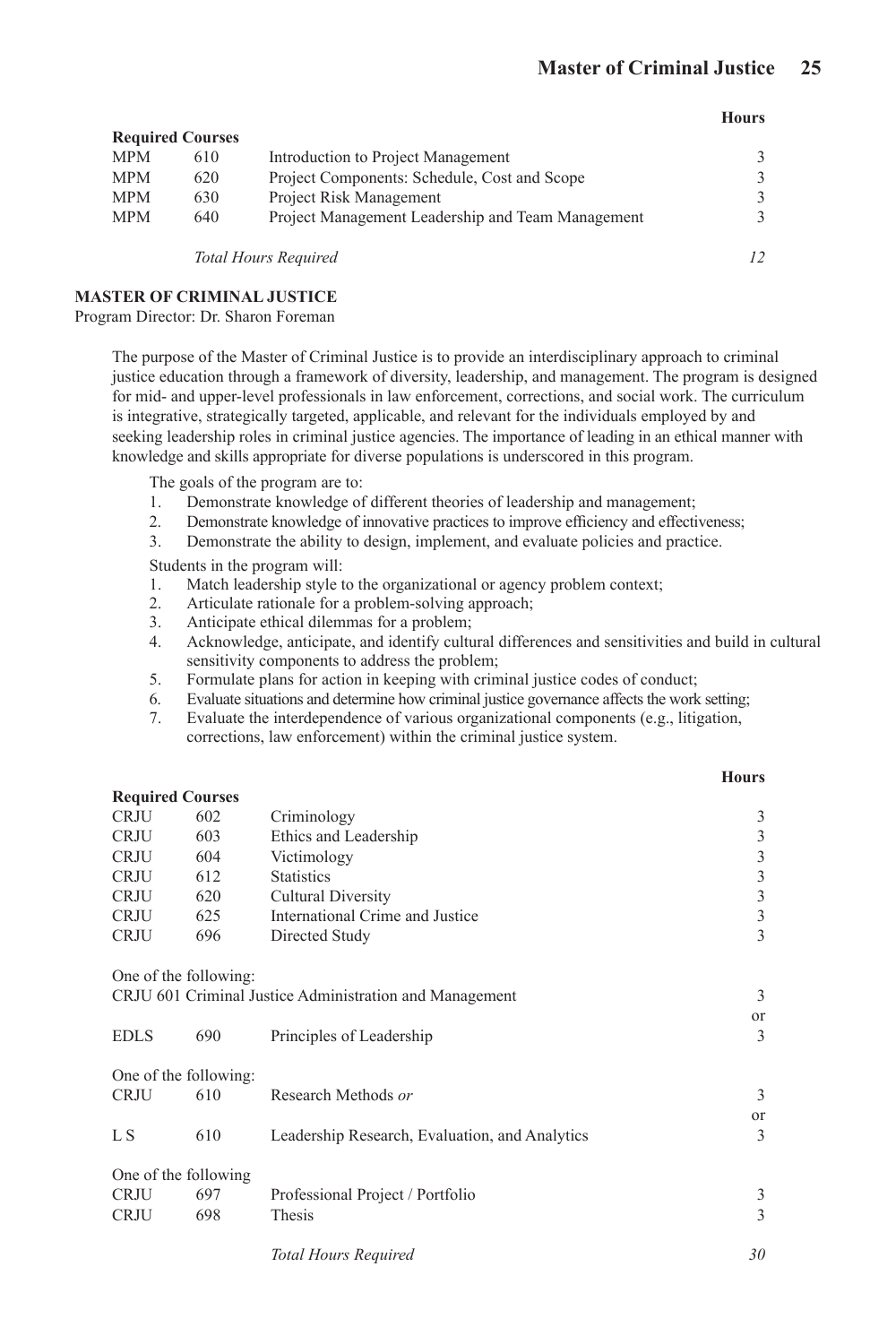### **MASTER OF EDUCATION**

The MEd program in education was established in 1965 to meet the professional development needs of educators and counselors in Central and Southside Virginia. The program was first limited to elementary education, guidance and counseling, and reading. However, it quickly expanded to include other fields of specialization such as educational leadership, special education, and community counseling.

The MEd program in education is designed to provide sound graduate professional study and professional certification around a body of knowledge common to several types of professional needs and interests. Graduates employ their expertise in a variety of ways as teachers in the areas of elementary, secondary, and special education; as school administrators; as reading specialists; as school counselors; and as counselors in community agencies. The counseling programs are accredited by the Council for Accreditation of Counseling and Related Educational Programs (CACREP). The Virginia Department of Education approves programs leading to school counseling, teaching, and administrative licensure.

As the individual programs of study indicate, each advanced degree program has a unique set of objectives that match the desired professional role(s) for which its graduates are prepared. For all programs, students must complete a program of 30 to 60 semester hours including core/foundation courses and the courses prescribed for the area of specialization. Remaining hours (if any) may be filled with elective courses or a professional project in the area of specialization.

The requirements for students relative to application for candidacy, retention in the program (academic standards), graduation (including the time frame for degree completion), transfer credit, and withdrawal are provided in the prior section on Academic Regulations. Student progress to degree completion is tracked with the candidacy form which students initially submit through their advisor after completion of 12 hours or, for counseling students, after completion of COUN 615 or COUN 616. The University of Lynchburg also offers seven graduate certificate programs that are linked to MEd programs.

### **COUNSELOR EDUCATION PROGRAMS**

Program Director: Dr. Daniel Hall

The counselor education program trains students to be effective, ethical professional school and clinical mental health counseling practitioners. The program promotes personal growth and academic excellence, values diversity of experience and ideas, and incorporates the learning of best practices. The program curriculum emphasizes both scholarly rigor and extensive experiential learning to produce culturally competent, skillful counselors for work in schools and agencies and for service and leadership in the counseling profession.

The Clinical Mental Health Counseling and School Counseling programs are both approved by the Council for Accreditation of Counseling and Related Educational Programs (CACREP). They are designed to meet the need and demand for mental health professionals in the areas of individual, family, group, and school counseling. Students prepare for entry-level counseling positions in schools, community mental health agencies, human service organizations, outpatient counseling centers, drug and alcohol treatment programs, and psychiatric hospitals.

Upon successful completion of the counselor education program, all students will:

- 1. demonstrate an understanding of all aspects of professional functioning including history, roles, organizational structures, ethics, standards, and credentialing;
- 2. expand the understanding of the cultural context of relationships, issues, and trends in a multicultural society;
- 3. gain an understanding of the nature and needs of persons at all developmental levels and in multicultural contexts;
- 4. cultivate an understanding of career development and related life factors;
- 5. convey an understanding of the counseling process in a multicultural society;
- 6. develop both theoretical and experiential understandings of group purpose, development, dynamics, theories, methods, skills, and other group approaches in a multicultural society;
- 7. extend the understanding of individual and group approaches to assessment and evaluation in a multicultural society; and
- 8. acquire an understanding of research methods, statistical analysis, needs assessment, and program evaluation.

Counselor education is a unique academic discipline that combines theory, technique, and application. Inherent in the study of the discipline is the concept of the scholar-practitioner. The profession's governing bodies, the American Counseling Association (ACA), the Council for Accreditation of Counseling and Related Educational Programs (CACREP), the National Board of Certified Counselors (NBCC), the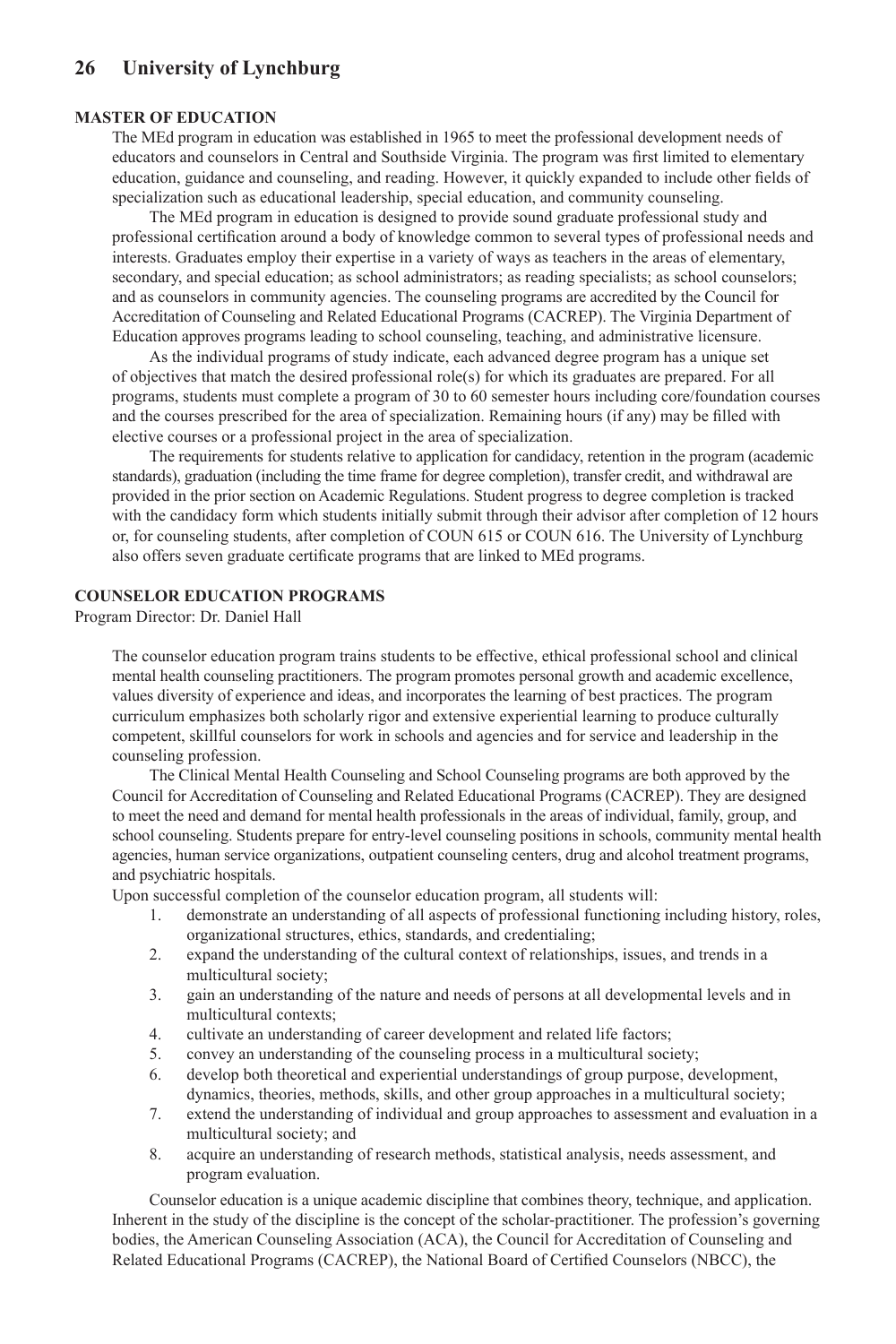**Hours**

Virginia Department of Health Professions Board of Counseling (VDHPBC), and the Virginia Department of Education (VDOE) set forth rigorous standards of professional practice. The following procedures are in place as components of the University's counselor education program to ensure that students are able to attain the level of competence necessary for compliance with those professional mandates.

- An on-campus interview is required as part of the admission process.
- The counselor education faculty conducts a systematic developmental assessment of each student's progress through the program, including consideration of the student's academic performance, professional development, and personal development.
- Transfer credits from non-CACREP accredited programs will not be considered for approval by the faculty for COUN 601, COUN 605, COUN 620, COUN 625, COUN 660, and COUN 670.
- Students experiencing difficulty with scholarly professional writing will be referred to the Wilmer Writing Center for assistance. In some cases, completion of a writing program at the center will be a requirement for continuation in the program.

### **CLINICAL MENTAL HEALTH COUNSELING**

Faculty Coordinator: Dr. Daniel Hall

The MEd in clinical mental health counseling requires 60 credits. Each course constitutes three credit hours unless otherwise indicated.

| <b>Required Courses</b> |     |                                                              | 110ul 5<br>51 |
|-------------------------|-----|--------------------------------------------------------------|---------------|
| <b>COUN</b>             | 601 | Professional Identity and Function of Clinical Mental Health |               |
|                         |     | Counselors                                                   |               |
| COUN                    | 602 | Counseling Across The Lifespan                               |               |
| <b>COUN</b>             | 605 | Counseling Theories                                          |               |
| COUN                    | 609 | Research in Counseling                                       |               |
| <b>COUN</b>             | 610 | Career Development                                           |               |
| <b>COUN</b>             | 611 | Crisis Counseling                                            |               |
| <b>COUN</b>             | 614 | Counseling Techniques                                        |               |
| <b>COUN</b>             | 615 | Clinical Mental Health Counseling Practicum                  |               |
| <b>COUN</b>             | 620 | Group Counseling Procedures and Techniques                   |               |
| <b>COUN</b>             | 630 | Marriage and Family Counseling                               |               |
| <b>COUN</b>             | 640 | Abnormal Behavior                                            |               |
| COUN                    | 645 | <b>Addiction Counseling</b>                                  |               |
| COUN                    | 660 | <b>Evaluation and Assessment</b>                             |               |
| <b>COUN</b>             | 665 | Cross-Cultural Counseling                                    |               |
| <b>COUN</b>             | 670 | Legal and Ethical Issues in Counseling                       |               |
| <b>COUN</b>             | 687 | Clinical Mental Health Counseling Internship I               |               |
| <b>COUN</b>             | 697 | Clinical Mental Health Counseling Internship II              |               |
| <b>Electives</b>        |     |                                                              | 9             |
| <b>COUN</b>             | 618 | Counseling Children and Adolescents                          |               |
| <b>COUN</b>             | 625 | Professional Identity and Function of School Counselors      |               |
| <b>COUN</b>             | 635 | Parent and Family Consultation                               |               |
| <b>COUN</b>             | 661 | Sexuality in Counseling                                      |               |
| <b>COUN</b>             | 662 | <b>LGBT</b> Considerations in Counseling                     |               |
| <b>COUN</b>             | 669 | Special Topics in Counseling                                 |               |
| COUN                    | 678 | Adventure-based Counseling                                   |               |
| <b>COUN</b>             | 683 | Dynamics of Play                                             |               |
| COUN                    | 695 | <b>Independent Study</b>                                     |               |
| <b>SPED</b>             | 600 | Survey of Special Education                                  |               |

#### *Fotal Hours Required* 60

<sup>1</sup> A full-time supervised counseling experience totaling a minimum of 600 hours in a clinical mental health agency setting.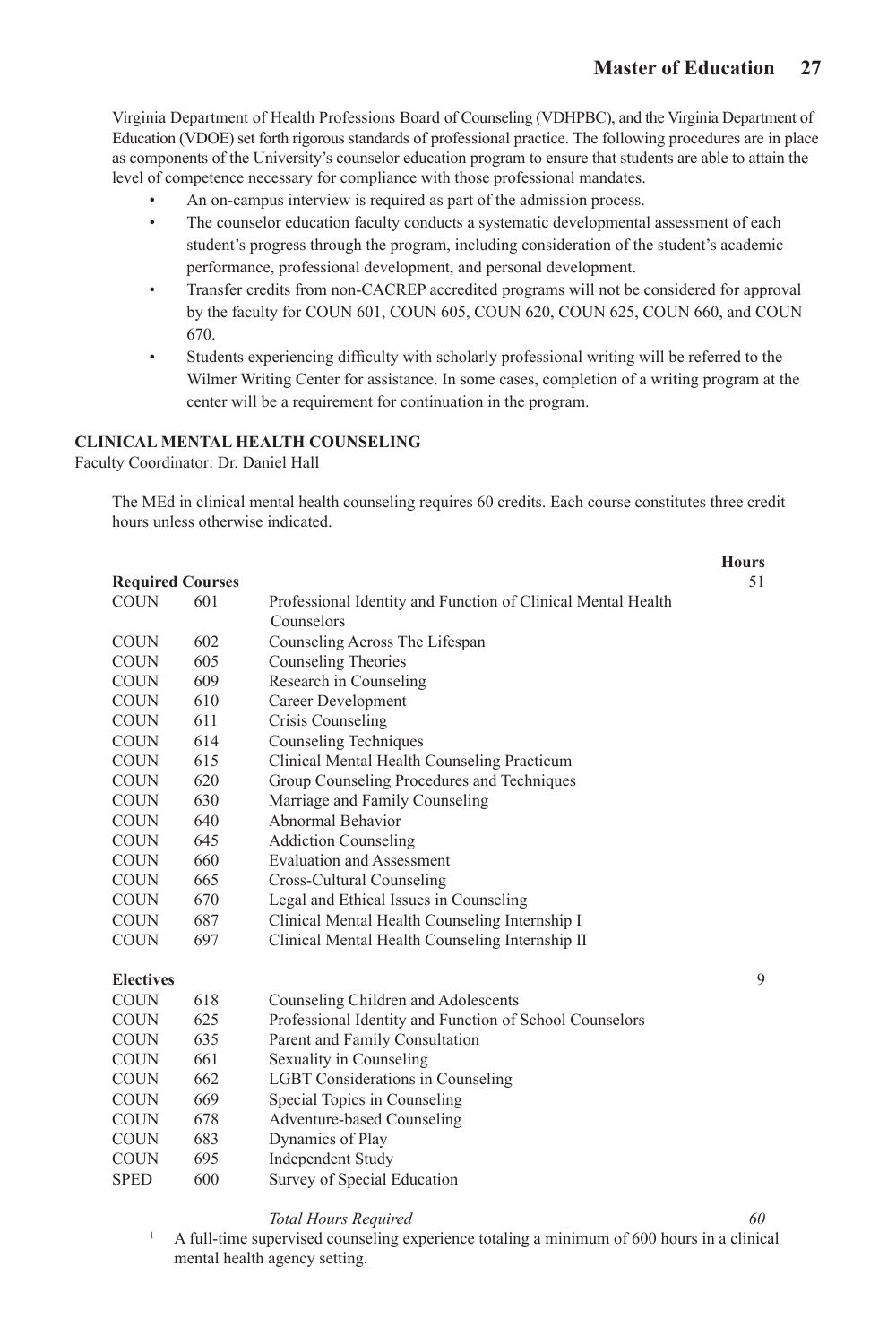### **SCHOOL COUNSELING**

Faculty Coordinator: Dr. Jeanne Booth '76, '88 MEd

The MEd in school counseling requires a minimum of 48 credit hours. Each course constitutes three credit hours unless otherwise indicated.

|                  | <b>Required Courses</b> |                                                         | 45 |
|------------------|-------------------------|---------------------------------------------------------|----|
| <b>COUN</b>      | 602                     | Counseling Across The Lifespan                          |    |
| <b>COUN</b>      | 605                     | Counseling Theories                                     |    |
| <b>COUN</b>      | 609                     | Research in Counseling                                  |    |
| COUN             | 610                     | Career Development                                      |    |
| <b>COUN</b>      | 611                     | Crisis Counseling                                       |    |
| <b>COUN</b>      | 614                     | Counseling Techniques                                   |    |
| <b>COUN</b>      | 616                     | School Counseling Practicum                             |    |
| COUN             | 618                     | Counseling Children and Adolescents                     |    |
| <b>COUN</b>      | 620                     | Group Counseling Procedures and Techniques              |    |
| <b>COUN</b>      | 625                     | Professional Identity and Function of School Counselors |    |
| <b>COUN</b>      | 660                     | <b>Evaluation and Assessment</b>                        |    |
| <b>COUN</b>      | 665                     | Cross-Cultural Counseling                               |    |
| COUN             | 670                     | Legal and Ethical Issues in Counseling                  |    |
| <b>COUN</b>      | 686                     | School Counseling Internship I                          |    |
| COUN             | 696                     | School Counseling Internship II                         |    |
| <b>SPED</b>      | 600                     | Survey of Special Education                             |    |
| <b>Electives</b> |                         |                                                         | 3  |
| <b>COUN</b>      | 635                     | Parent and Family Consultation                          |    |
| <b>COUN</b>      | 661                     | Sexuality in Counseling                                 |    |
| COUN             | 662                     | <b>LGBT</b> Considerations in Counseling                |    |
| <b>COUN</b>      | 669                     | Special Topics in Counseling                            |    |
| COUN             | 678                     | Adventure-based Counseling                              |    |
| COUN             | 683                     | Dynamics of Play                                        |    |
| <b>COUN</b>      | 695                     | <b>Independent Study</b>                                |    |
|                  |                         |                                                         |    |

 *Total Hours Required 48*

**Hours**

### **ADVANCED COUNSELING CERTIFICATE**

Faculty Coordinator: Dr. Jeanne Booth '76, '88 MEd

This certificate program is designed for individuals seek to become licensed as professional counselors who have already completed a 48 CACREP degree in school counseling, community counseling or a related counseling field. The program provides an opportunity to complete advanced graduate work in counseling leading to potential eligibility for status as a Licensed Professional Counselor (LPC). Courses can be selected to meet individual professional development goals. The faculty advisor works with prospective students to design an appropriate course sequence.

#### **Objectives**:

- 1. To aid counselors in completing coursework required for LPC licensure in Virginia;
- 2. To develop a specialization in the field of counseling that will be readily applicable to agency and private practice settings;
- 3. To enhance understanding of the multifaceted challenges that counselors face when working in therapy with individuals and families.

Prerequisites: Completion of a master's degree in community counseling, school counseling, or related area.

Course requirements (12 credits): The specific courses to be taken can be selected from graduate level counseling courses with guidance from the faculty advisor. Prospective students should consult this catalogue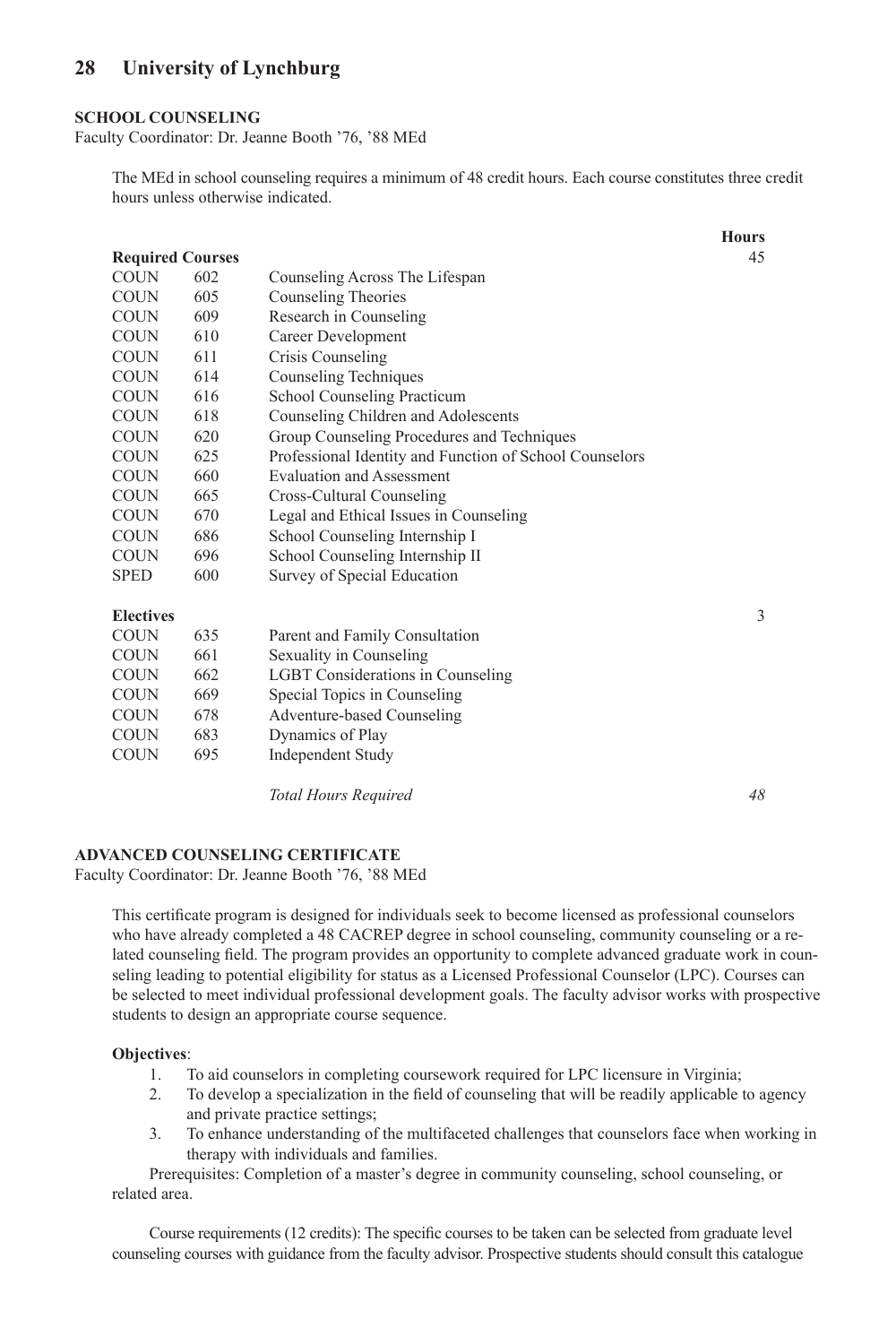for a comprehensive list of courses available, after which determination will be made which 12 credits (taken post-master's) best complement an individual's prior training and professional goals. Course options include:

| COUN | 618 | Child and Adolescent Counseling          |
|------|-----|------------------------------------------|
| COUN | 635 | Parent and Family Consultation           |
| COUN | 640 | Abnormal Behavior                        |
| COUN | 645 | <b>Addiction Counseling</b>              |
| COUN | 661 | Sexuality in Counseling                  |
| COUN | 662 | <b>LGBT</b> Considerations in Counseling |
| COUN | 669 | Special Topics in Counseling             |
| COUN | 683 | Dynamics of Play                         |
| COUN | 695 | <b>Independent Study</b>                 |
|      |     |                                          |

### **CURRICULUM AND INSTRUCTION**

Program Director: Dr. Mary Ann Mayhew, '74 BA, '78 MEd

The MEd in curriculum and instruction offers two career paths. The Instructional Leadership Program is designed for teachers who want to further develop their skills in the classroom and who want to become instructional leaders within their school and school division.

The MEd in curriculum and instruction also provides a teacher licensure program for non-teachers and provisionally licensed teachers who seek to enhance their skills and knowledge by completing a master's level program of 36 hours while concurrently meeting licensure requirements.

Students will develop the knowledge and skills necessary to:

- Research, analyze, evaluate, and apply curriculum, pedagogy, and assessment to improve the academic achievement of all students;
- Design and apply instructional activities and strategies to meet the challenges of learners with diverse needs;
- Demonstrate the knowledge, dispositions, and skills consistent with professional Interstate School Leaders Licensure Consortium (ISLLC) standards necessary to reflect on research, philosophy, professional literature, and K-12 instructional practices and improve the academic achievement of all students.

For the instructional leadership emphasis, students also will:

• Engage in self-directed professional behaviors to provide leadership in educational organizations, school improvement efforts, staff development, and policy development within the school, school division, and beyond.

For the teacher licensure emphasis, students also:

- Will have the opportunity to fulfill teacher licensure requirements concurrently while pursuing the MEd in curriculum and instruction;
- Shall complete the content requirements for their particular endorsement while concurrently completing the required coursework for the MEd in curriculum and instruction.

### **INSTRUCTIONAL LEADERSHIP EMPHASIS<sup>1,2</sup>**

| <b>EDCI</b>     | 606 | <b>Effective Instructional Strategies</b>                 |    |
|-----------------|-----|-----------------------------------------------------------|----|
| <b>EDCI</b>     | 617 | Foundations and Curriculum of American Education          |    |
| <b>EDLS</b>     | 603 | Legal and Ethical Issues                                  |    |
| <b>EDLS</b>     | 609 | Research Methods and Applications for Educational Leaders |    |
| <b>EDLS</b>     | 646 | Improving the School Structure and Climate                |    |
| <b>EDLS</b>     | 653 | Supervision and Evaluation of Instruction                 |    |
| <b>EDLS</b>     | 690 | Principles of Leadership                                  |    |
| <b>RDNG</b>     | 625 | Survey of Effective Reading Methods                       |    |
| <sub>or</sub>   |     |                                                           |    |
| <b>RDNG</b>     | 672 | Reading and Study Skills in the Content Area              |    |
| Electives $(6)$ |     |                                                           |    |
|                 |     | <b>Total Hours Required</b>                               | 30 |

- <sup>1</sup> This program is designed for licensed teachers seeking to complete the requirements for the MEd program.
- <sup>2</sup> The comprehensive exam is required for program completion.

#### **Hours**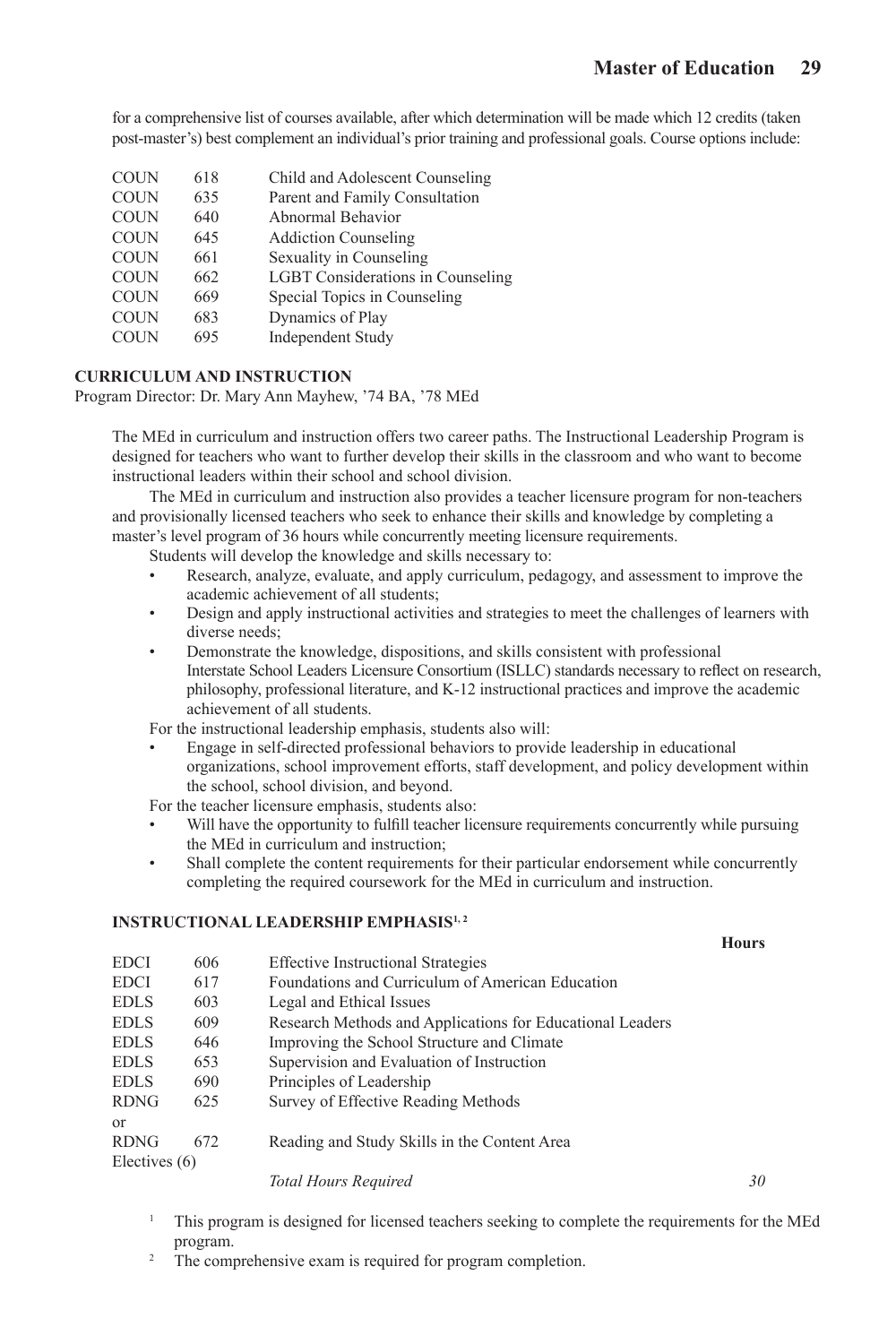### **TEACHER LICENSURE EMPHASIS<sup>1, 2, 3</sup>**

|                         |                  |                                                                            | <b>Hours</b> |
|-------------------------|------------------|----------------------------------------------------------------------------|--------------|
| <b>Required Courses</b> |                  |                                                                            | 24           |
| <b>EDCI</b>             | 600              | Classroom Management and Instructional Methodology                         |              |
| <b>EDCI</b>             | 606              | <b>Effective Instructional Strategies</b>                                  |              |
| <b>EDCI</b>             | 617              | Foundations and Curriculum of American Education                           |              |
| <b>EDHD</b>             | 602              | Human Development                                                          |              |
| <b>EDLS</b>             | 603              | Legal and Ethical Issues                                                   |              |
| EDLS.                   | 609              | Research Methods and Applications for Educational Leaders                  |              |
| <b>EDLS</b>             | 646              | Improving the School Structure and Climate                                 |              |
| <b>SPED</b>             | 600              | Survey of Special Education                                                |              |
|                         |                  |                                                                            |              |
|                         |                  | 0-6 hours from the following (should be selected based on licensure goals/ |              |
| requirements $)^4$ :    |                  |                                                                            |              |
| <b>RDNG</b>             | 625 <sup>4</sup> | Survey of Effective Reading Methods                                        | 3            |
|                         |                  | (elementary and middle)                                                    |              |
| <b>RDNG</b>             | 640 <sup>4</sup> | Strategies for Teaching Phonics, Spelling, and                             | 3            |
|                         |                  | Vocabulary (elementary)                                                    |              |
| <b>RDNG</b>             | 6724             | Reading and Study Skills in the Content Area                               | 3            |
|                         |                  | (middle and high)                                                          |              |
|                         |                  |                                                                            |              |
|                         |                  | Coursework electives as needed for degree requirements                     | $0 - 9$      |
|                         |                  |                                                                            |              |
| <b>EDCI</b>             | 6995             | Internship in Education (optional)                                         | 6            |
|                         |                  | (If a non-teacher secures a teaching position, one year of successful      |              |
|                         |                  | teaching may be substituted for this internship for licensure purposes.)   |              |
|                         |                  |                                                                            |              |

### *Total Hours Required 36*

- <sup>1</sup> This program is designed for the student seeking initial teacher licensure or completing provisional licensure requirements while concurrently completing the MEd in curriculum and instruction. **Please see the detailed information on Teacher Licensure Programs for a full description of licensure requirements and processes.**
- <sup>2</sup> In addition to professional studies/licensure requirements, students must meet the content requirements for their particular endorsement prior to completion of the MEd.
- <sup>3</sup> The 36 hours are exclusive of the content course requirements. Students shall complete a program planning sheet for degree and licensure requirements with their advisor during their first semester of enrollment in the program.
- 4 Licensure courses. Reading requirements are based on the desired grade level to be taught. For elementary, RDNG 625 must be taken before or concurrent with RDNG 640.
- <sup>5</sup> Prerequisites include passing scores on VCLA (and RVE for elementary and middle school licensure) and successfully meeting the minimum grade point average for content classes. Further information is included in the section on Teacher Licensure programs within this catalog.
- 6 Comprehensive exam is also required for completion of program.

# **EDUCATIONAL LEADERSHIP**

Program Director: Dr. Roger Jones

The University of Lynchburg educational leadership program is committed to the preparation of educational leaders for administrative, supervisory, and classroom positions and for leadership positions in higher education. The program is based on the belief that leaders must be agile learners who are hardworking, innovative, and reflective decision makers.

# **SCHOOL (K-12) ADMINISTRATION EMPHASIS**

The Interstate School Leaders Licensure Consortium Standards (ISLLC) manifest the overarching goals of this program emphasis. The six standards are noted below.

• An education leader promotes the success of every student by facilitating the development,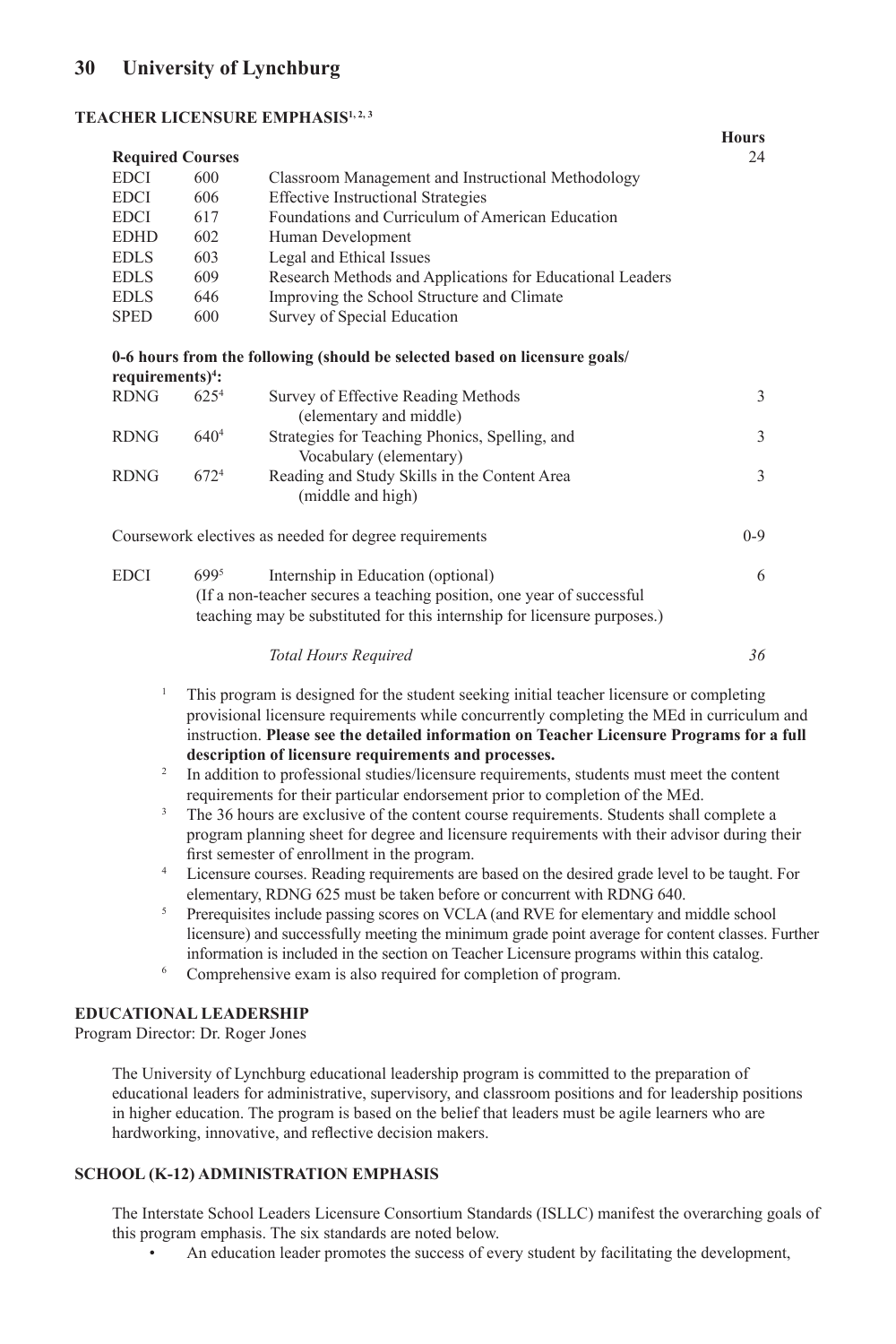articulation, implementation, and stewardship of a vision of learning that is shared and supported by all stakeholders.

- An education leader promotes the success of every student by advocating, nurturing, and sustaining a school culture and instructional program conducive to student learning and staff professional growth.
- An education leader promotes the success of every student by ensuring management of the organization, operation, and resources for a safe, efficient, and effective learning environment.
- An education leader promotes the success of every student by collaborating with faculty and community members, responding to diverse community interests and needs and mobilizing community resources.
- An education leader promotes the success of every student by acting with integrity, fairness, and in an ethical manner.
- An education leader promotes the success of every student by understanding, responding to, and influencing the larger political, social, economic, legal, and cultural context.
- The competencies identified by the VDOE directly relate to these six ISLLC standards.

| <b>EDLS</b> | 603 | Legal and Ethical Issues                                  |
|-------------|-----|-----------------------------------------------------------|
| <b>EDLS</b> | 609 | Research Methods and Applications for Educational Leaders |
| <b>EDLS</b> | 613 | Fiscal and Resource Accountability                        |
| <b>EDLS</b> | 618 | Curriculum, Instruction, and Assessment                   |
| <b>EDLS</b> | 623 | Personnel                                                 |
| <b>EDLS</b> | 643 | The Principalship                                         |
| <b>EDLS</b> | 646 | Improving the School Structure and Climate                |
| <b>EDLS</b> | 653 | Supervision and Evaluation of Instruction                 |
| <b>EDLS</b> | 690 | Principles of Leadership                                  |
| <b>EDLS</b> | 698 | Leadership Internship I                                   |
| <b>EDLS</b> | 699 | Leadership Internship II                                  |
| <b>SPED</b> | 600 | Survey of Special Education                               |

 *Total Hours Required 36*

### **HIGHER EDUCATION LEADERSHIP EMPHASIS**

The program serves to expand the candidates' capacity to lead in the higher-education environment. Students in the program will:

- Develop leadership knowledge and skills and the understanding that a positive attitude can make a difference in the lives of students, colleagues, community, and the organization.
- Explore and apply knowledge and skills in a variety of leadership situations in higher education.
- With the support of University and community-based leaders, investigate and apply leadership concepts in a variety of settings across campuses and within community agencies.

### **Hours**

| EDL S | 609 | Research Methods and Applications for Educational Leaders                |
|-------|-----|--------------------------------------------------------------------------|
| EDLS  | 610 | Legal and Ethical Issues in Higher Education                             |
| EDLS  | 611 | Student Development in Higher Education                                  |
| EDL S | 612 | Contemporary Issues in Higher Education                                  |
| EDLS  | 614 | History and Philosophy of Higher Education                               |
| EDL S | 615 | <b>Higher Education Administration</b>                                   |
| EDLS  | 617 | International and Comparative Higher Education                           |
| EDLS  | 619 | Curriculum, Instruction, Supervision, and Assessment in Higher Education |
| EDL S | 623 | Personnel                                                                |
| EDLS  | 646 | Improving the School Structure and Climate                               |
| EDCI  | 690 | Principles of Leadership                                                 |
| EDLS  | 696 | Higher Education Internship I                                            |
|       |     |                                                                          |

 *Total Hours Required 36*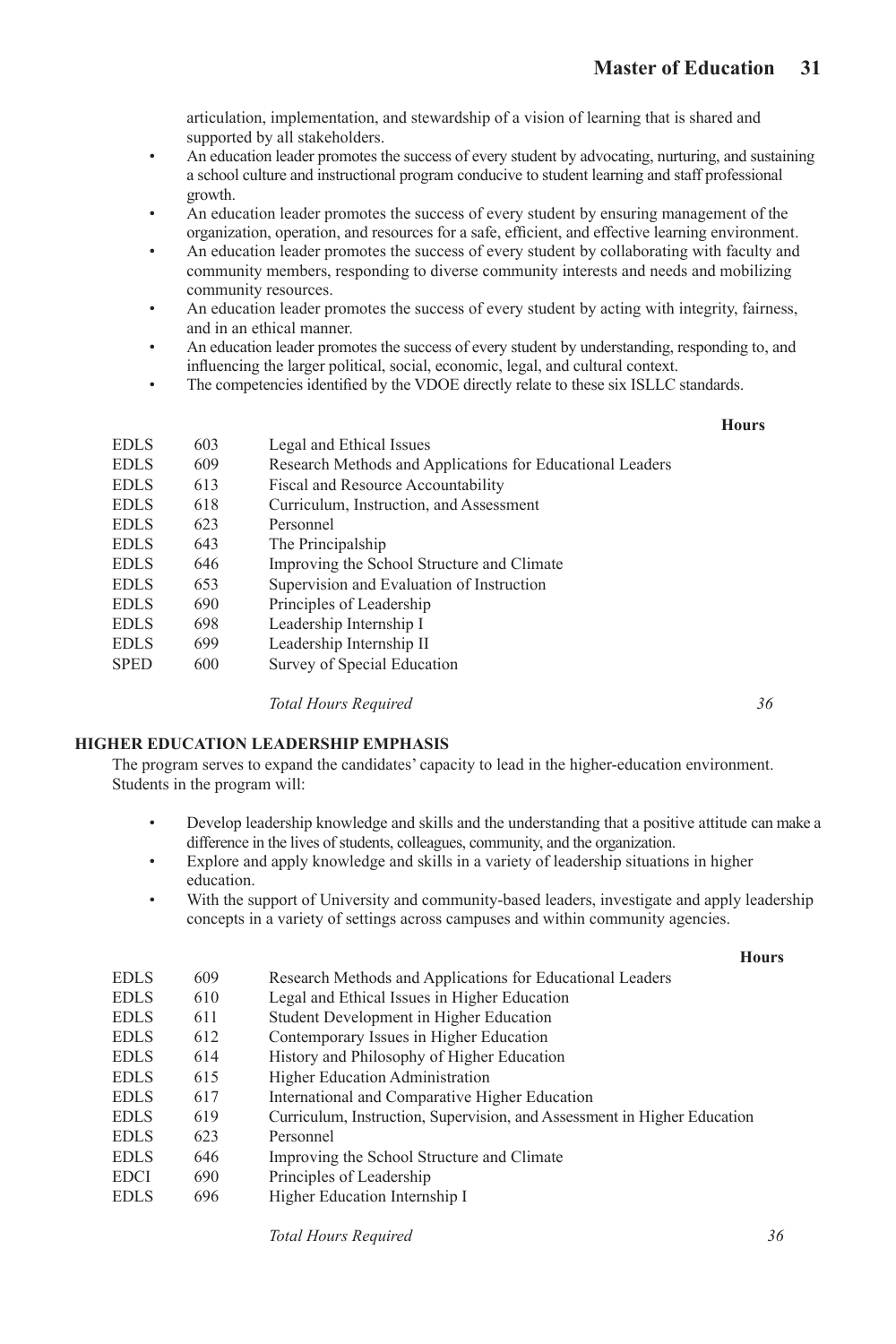### **EDUCATIONAL STUDIES**

Program Director: Dr. Bobbi Johnson, '81 BA, '93 MEd,

The Master of Education in Educational Studies Program provides students with the opportunity to customize an interdisciplinary course of study across program areas to meet their personal and professional development needs. As a result, students can maximize their impact and expertise by obtaining a general theoretical background for understanding past and future practice while also developing skills for use in education-related work. Students consult with an advisor to select eight courses related to their intellectual and career goals as well as four required courses which include a capstone project. The capstone project is completed in conjunction with a selected faculty member who serves as a mentor during the project.

• This program prepares individuals for a multitude of education-related careers. The program is not limited to professionals in education but also may benefit those in business, health fields, military, and non-profit organizations. The program is designed for individuals who desire a graduate degree in education but who do not require initial or additional teaching or other professional certifications.

By developing a customized, broad-based, interdisciplinary program of study to meet individual intellectual and professional development needs, students in the program will:

- demonstrate enhanced professional knowledge within selected areas of study;
- analyze changes in views of knowledge and learning in the 21st century;
- apply digital technologies in professional communication, collaboration, and problem solving;
- analyze legal and ethical issues for educational and organizational environments;
- apply discipline-specific methods of educational research, including interpretation of data and results, to integrate learning into a capstone project

|             |                               |                                                                    | <b>Hours</b> |
|-------------|-------------------------------|--------------------------------------------------------------------|--------------|
|             | <b>Education requirements</b> |                                                                    | 12           |
| <b>EDCI</b> | 617                           | Foundations and Curriculum of American Education                   |              |
| <b>EDHD</b> | 609                           | Research Methods and Applications                                  |              |
| <b>OR</b>   |                               |                                                                    |              |
| <b>EDLS</b> | 609                           | Research Methods & Applications/Educational Leaders                |              |
| <b>EDLS</b> | 603                           | Legal and Ethical Issues                                           |              |
| <b>EDHD</b> | 671                           | Professional Project in Education                                  |              |
|             |                               | AND 24 credit hours of electives from other master's level courses | 24           |

(with faculty/advisor approval)

 *Total Hours Required 36*

**READING PROGRAMS**

Program Director: Dr. Stefanie Copp

The master of education in reading at the University of Lynchburg has two tracks: the master of education — reading instruction, and the master of education — reading specialist, leading to a reading specialist endorsement. These programs are designed for the intensive preparation of educators who are committed to excellence in the teaching of reading and/or serving as reading specialists at the school or district level. The programs are based on the premise that in a rapidly changing society, literacy holds the key to success in the personal, professional, and civic lives of our children.

The reading instruction track is designed for those educators who are interested in strengthening their understanding of the field of reading in order to become experts on reading in their classrooms. The reading specialist track is designed for those educators who may want to move out of the classroom into specialized teaching of reading, to work as a literacy coach, or to move into central office director positions.

The focus of these programs is the preparation of professionals for the positions as reading experts in the classroom, reading specialists working with students in small groups to improve literacy skills, and as schoolwide or district-wide supervisors of reading teachers and reading programs.

Graduates must possess the knowledge, skills, and dispositions that will enable them to challenge students to excel in literacy strategies beyond basic skill and to engage students in complex and interesting texts with increased comprehension.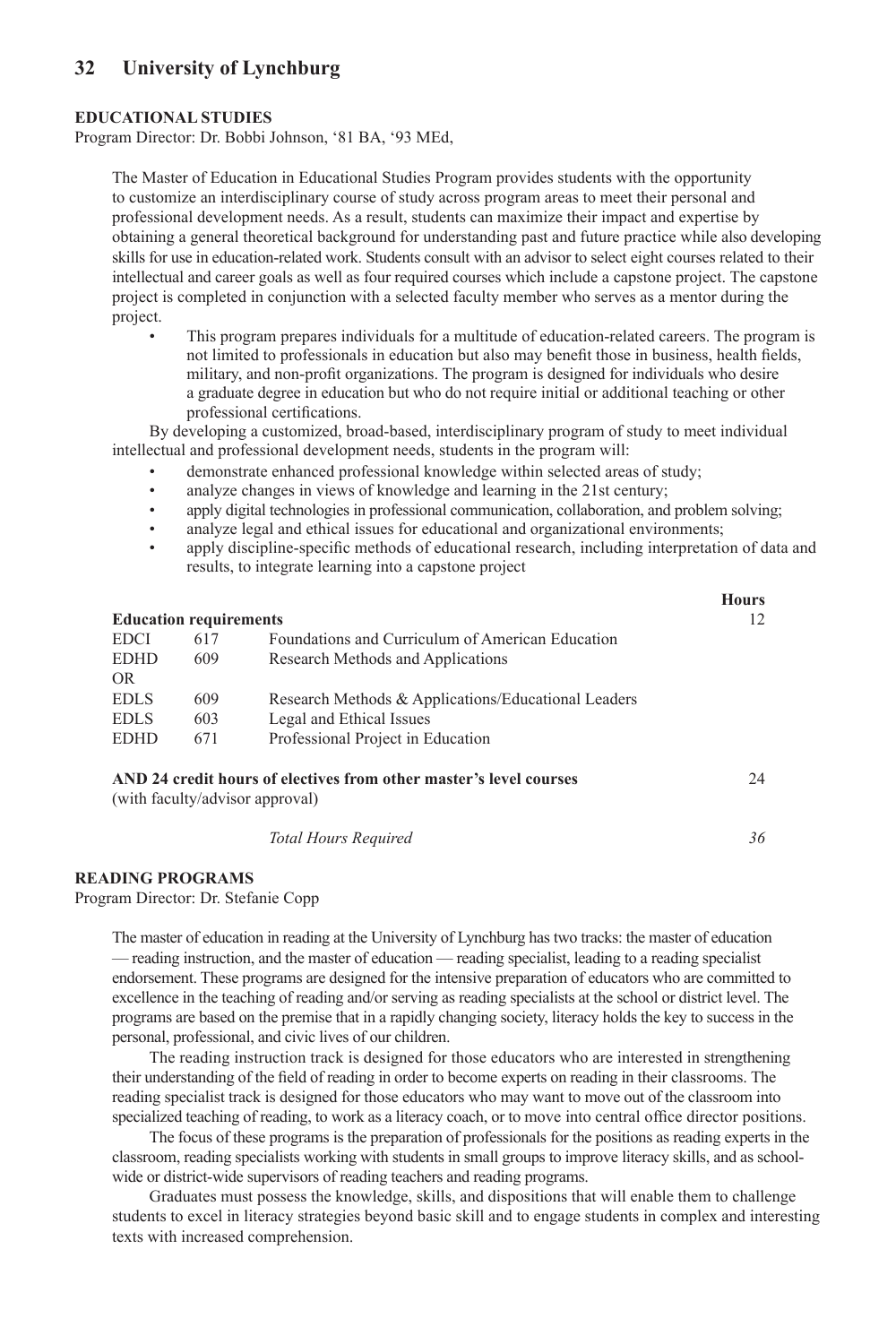Students in these programs will develop:

- expertise in the use of diagnostic, assessment, and screening measures to plan for and tailor reading instruction, as well as to accelerate and remediate using flexible skill-level groupings as necessary;
- expertise in the knowledge, skills, and processes necessary for understanding language acquisition, differences, and delays; teaching oral language (including speaking and listening); developing students' phonemic awareness/phonological association skills; exercising effective strategies for facilitating the learning of standard English by speakers of other languages and dialects;
- expertise in reading comprehension strategies that foster an appreciation of a variety of literature, both fiction and nonfiction, at appropriate reading levels;
- expertise in the knowledge, skills, and processes necessary for teaching writing, including grammar, punctuation, spelling, syntax, etc., as well as the ability to promote creative thinking and expression through imaginative writing;
- the ability to guide students in their use of technology for both process and product as they work with reading, writing, and research;
- an understanding of child psychology, including personality and learning behaviors; the significance of cultural contexts upon language; educational measurement and evaluation; and utilizing linguistic skills in diagnoses;
- the ability to instruct and advise teachers in the skills necessary to differentiate reading instruction for both low and high achieving readers and to organize and supervise the reading program within the classroom, school, or division;
- effective communication with a variety of students and groups, including parents, teachers, administrators, community leaders, etc., relating to reading instruction and the challenges faced for struggling readers;
- knowledge of current research and exemplary practices in reading.

# **READING SPECIALIST EMPHASIS**

|                    |     |                                                                                                                                | <b>Hours</b> |
|--------------------|-----|--------------------------------------------------------------------------------------------------------------------------------|--------------|
| Reading/Literature |     |                                                                                                                                | 15           |
| <b>RDNG</b>        | 625 | Survey of Effective Reading Methods                                                                                            |              |
| <b>RDNG</b>        | 640 | Strategies for Teaching Phonics, Spelling, and Vocabulary                                                                      |              |
| <b>RDNG</b>        | 672 | Reading and Study Skills in the Content Area                                                                                   |              |
| <b>RDNG</b>        | 675 | Contemporary Issues in Language Arts Instruction                                                                               |              |
| or                 |     |                                                                                                                                |              |
| <b>RDNG</b>        | 644 | Adolescent Literature                                                                                                          |              |
| <b>RDNG</b>        | 680 | The Organization and Supervision of Reading Programs                                                                           |              |
| Assessment         |     |                                                                                                                                | 9            |
| <b>RDNG</b>        | 690 | Assessment, Diagnosis, and Remediation of Reading Problems                                                                     |              |
| <b>RDNG</b>        | 691 | Assessment and Diagnosis Practicum                                                                                             |              |
| <b>RDNG</b>        | 692 | Corrective and Remediation Practicum                                                                                           |              |
| Writing            |     |                                                                                                                                | 3            |
| <b>RDNG</b>        | 643 | <b>Teaching Writing</b>                                                                                                        |              |
| Research           |     |                                                                                                                                | 3            |
| <b>EDHD</b>        | 609 | Research Methods and Applications                                                                                              |              |
| Teaching           |     |                                                                                                                                | 3            |
| <b>SPED</b>        | 600 | Survey of Special Education                                                                                                    |              |
| or                 |     |                                                                                                                                |              |
| <b>SPED</b>        | 620 | Language Development/Instruction and Assistive Technology                                                                      |              |
| Elective           |     | To be selected in consultation with advisor to<br>include competencies as approved by the Virginia<br>Department of Education. | 3            |
|                    |     |                                                                                                                                |              |

*Total Hours Required 36*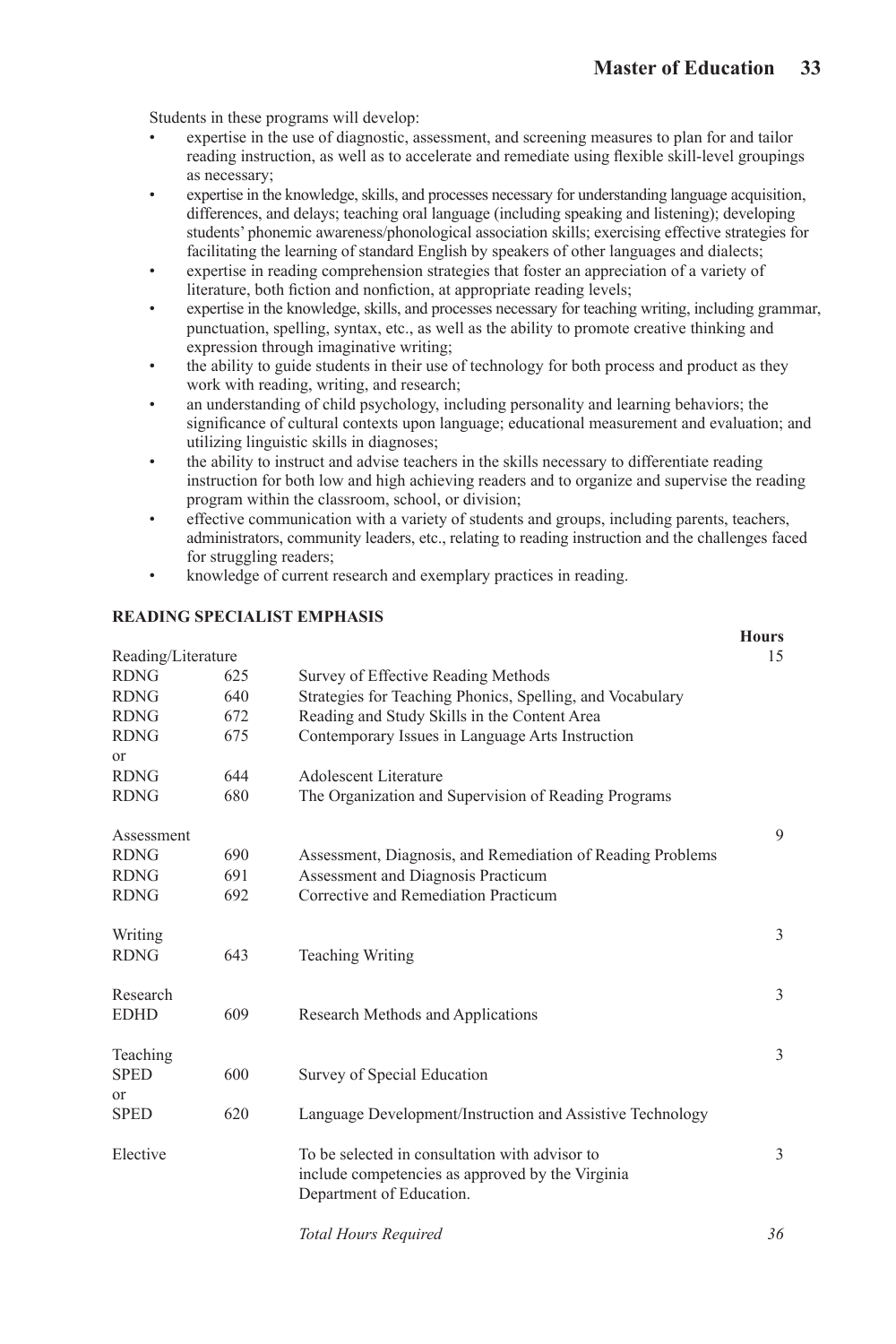### **READING INSTRUCTION EMPHASIS**

|                    |     |                                                               | <b>Hours</b> |
|--------------------|-----|---------------------------------------------------------------|--------------|
| Reading/Literature |     |                                                               | 15           |
| <b>RDNG</b>        | 625 | Survey of Effective Reading Methods                           |              |
| <b>RDNG</b>        | 640 | Strategies for Teaching Phonics, Spelling, and<br>Vocabulary  |              |
| <b>RDNG</b>        | 672 | Reading and Study Skills in the Content Area                  |              |
| <b>RDNG</b>        | 675 | Contemporary Issues in Language Arts Instruction              |              |
| <b>RDNG</b>        | 644 | Adolescent Literature                                         |              |
| Assessment         |     |                                                               | 9            |
| <b>RDNG</b>        | 690 | Assessment, Diagnosis, and Remediation of<br>Reading Problems |              |
| <b>RDNG</b>        | 691 | Assessment and Diagnosis Practicum                            |              |
| <b>RDNG</b>        | 692 | Corrective and Remediation Practicum                          |              |
| Writing            |     |                                                               | 3            |
| <b>RDNG</b>        | 643 | Teaching Writing                                              |              |
| Research           |     |                                                               | 3            |
| <b>EDHD</b>        | 609 | Research Methods and Applications                             |              |
| Teaching:          |     |                                                               | 3            |
| <b>SPED</b>        | 600 | Survey of Special Education                                   |              |
| or                 |     |                                                               |              |
| <b>SPED</b>        | 620 | Language Development/Instruction and<br>Assistive Technology  |              |
| Elective           |     | To be selected in consultation with advisor                   | 3            |
|                    |     | <b>Total Hours Required</b>                                   | 36           |

# **LITERARY STUDIES CERTIFICATE**

Faculty Advisor: Dr. Stefanie Copp

**Program description:** This certificate program provides students with a sequence of courses to enhance their ability to teach reading and writing in Grades K-12. The program does not lead to state endorsement in reading, but it provides a strong foundation for individuals subsequently choosing to seek such endorsement.

### **Objectives:**

Upon completion of these four reading courses, the student will:

- 1. Utilize appropriate reading assessments to guide planning and to provide instructions; describe and develop approaches that increase students' understanding of vocabulary, phonics, and spelling;
- 2. Experiment with various types of writing and theories of teaching writing, allowing students to gain knowledge, skills and processes necessary for the teaching of writing;
- 3. Use tools that enable learners to comprehend texts and support the readers' efforts to construct meaning from the text; and
- 4. Demonstrate how authentic materials can be used to enhance literacy instructions.

**Prerequisites:** None

### **Course requirements (12 credits):**

| <b>RDNG</b> | 625 | Survey of Effective Reading Methods                       |
|-------------|-----|-----------------------------------------------------------|
| <b>RDNG</b> | 640 | Strategies for Teaching Phonics, Spelling, and Vocabulary |
| <b>RDNG</b> | 643 | <b>Teaching Writing</b>                                   |
| <b>RDNG</b> | 672 | Reading and Study Skills in the Content Area              |
|             |     |                                                           |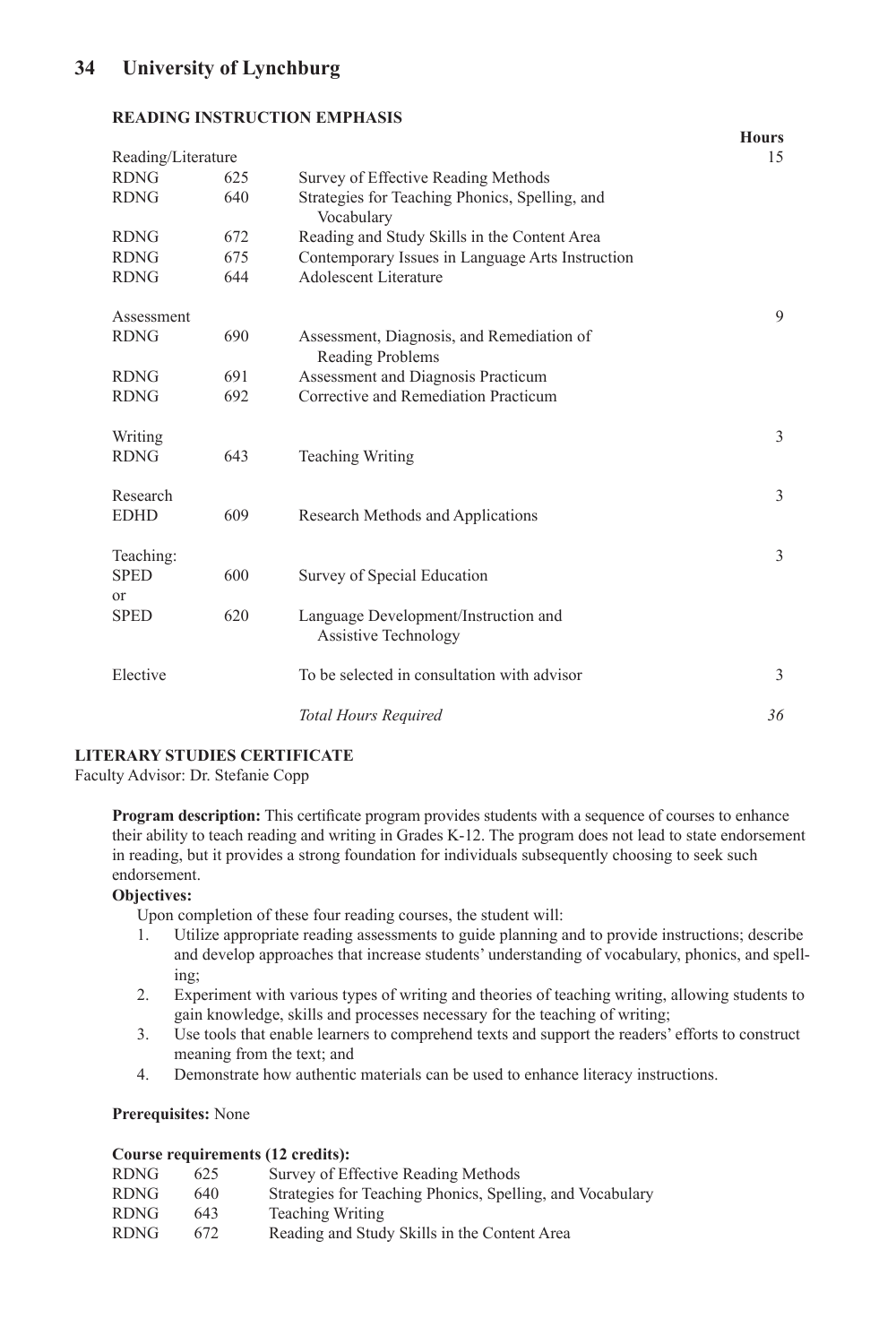### **SCIENCE EDUCATION**

Program Director: Dr. David Perault

This program combines the essential knowledge and skills gained from core courses in education with specific content and pedagogy coursework in the sciences. Completion of the program allows teachers to gain expertise so they can become leaders and mentors in the teaching of science.

Students in this program will:

- apply skills in areas of curriculum, instructional strategies, technology, diversity, action research, reading, and classroom management to improve student achievement;
- demonstrate skills that are responsive to the ethical, political, legal, social, and cultural forces in diverse educational communities;
- demonstrate inquiry about current science education research and issues;
- gain science content knowledge relevant to improving classroom expertise;
- exercise professional decision-making with respect to science curricula, as well as develop and adapt appropriate science curricula;
- gain pedagogical expertise in science teaching that reflects recommended practices according to national and state standards;
- demonstrate research and laboratory skills relevant to becoming a master teacher in the sciences.

### **Core requirements**

| EDHD | 609 | Research Methods and Applications |
|------|-----|-----------------------------------|
| EDCI | 686 | Methods of Science Teaching (or)  |
| MATH | 610 | Mathematics Education             |

| <b>Education Courses:</b> |     | $3 - 15$                                           |
|---------------------------|-----|----------------------------------------------------|
| EDCI                      | 600 | Classroom Management and Instructional Methodology |
| <b>EDCI</b>               | 606 | <b>Effective Instructional Strategies</b>          |
| <b>EDCI</b>               | 617 | Foundations and Curriculum of American Education   |
| <b>EDCI</b>               | 661 | Instructional Strategies for School Math           |
| <b>EDHD</b>               | 602 | Human Development                                  |
| <b>RDNG</b>               | 672 | Reading and Study Skills in the Content Area       |
| <b>SPED</b>               | 600 | Survey of Special Education                        |

### **Science courses from the following:**<sup>1, 2, 3, 4</sup> 15- 27

| BIOL        | 605 | Topics in Botany (4)                                    |
|-------------|-----|---------------------------------------------------------|
| BIOL        | 610 | History and Philosophy of Modern Biology (2)            |
| BIOL        | 620 | Human Anatomy                                           |
| BIOL        | 623 | <b>Applied Genetics</b>                                 |
| BIOL        | 630 | Physiology: Cells to Function                           |
| BIOL        | 641 | Applied Ecology                                         |
| BIOL        | 669 | Special Topics in Biology                               |
| BIOL        | 670 | Independent Study in Biology                            |
| <b>ENVS</b> | 600 | Concepts in Earth and Environmental Science             |
| ENVS        | 610 | Astronomy                                               |
| <b>ENVS</b> | 631 | Environmental Hydrology                                 |
| ENVS        | 645 | Practical Meteorology                                   |
| ENVS        | 650 | Water Quality (3)                                       |
| <b>ENVS</b> | 660 | Applied Geology                                         |
| ENVS        | 665 | <b>Functional Oceanography</b>                          |
| ENVS        | 680 | Applied Geography                                       |
| SCIE        | 670 | Independent Study in Science                            |
| SCIE        | 680 | Special Topics in Science                               |
| SCIE        | 695 | Individual Research in Science (6 credit hours maximum) |
|             |     |                                                         |

SCIE 699 Science Education Internship (six credit hours maximum)

*Total Hours Required 36*

**Hours**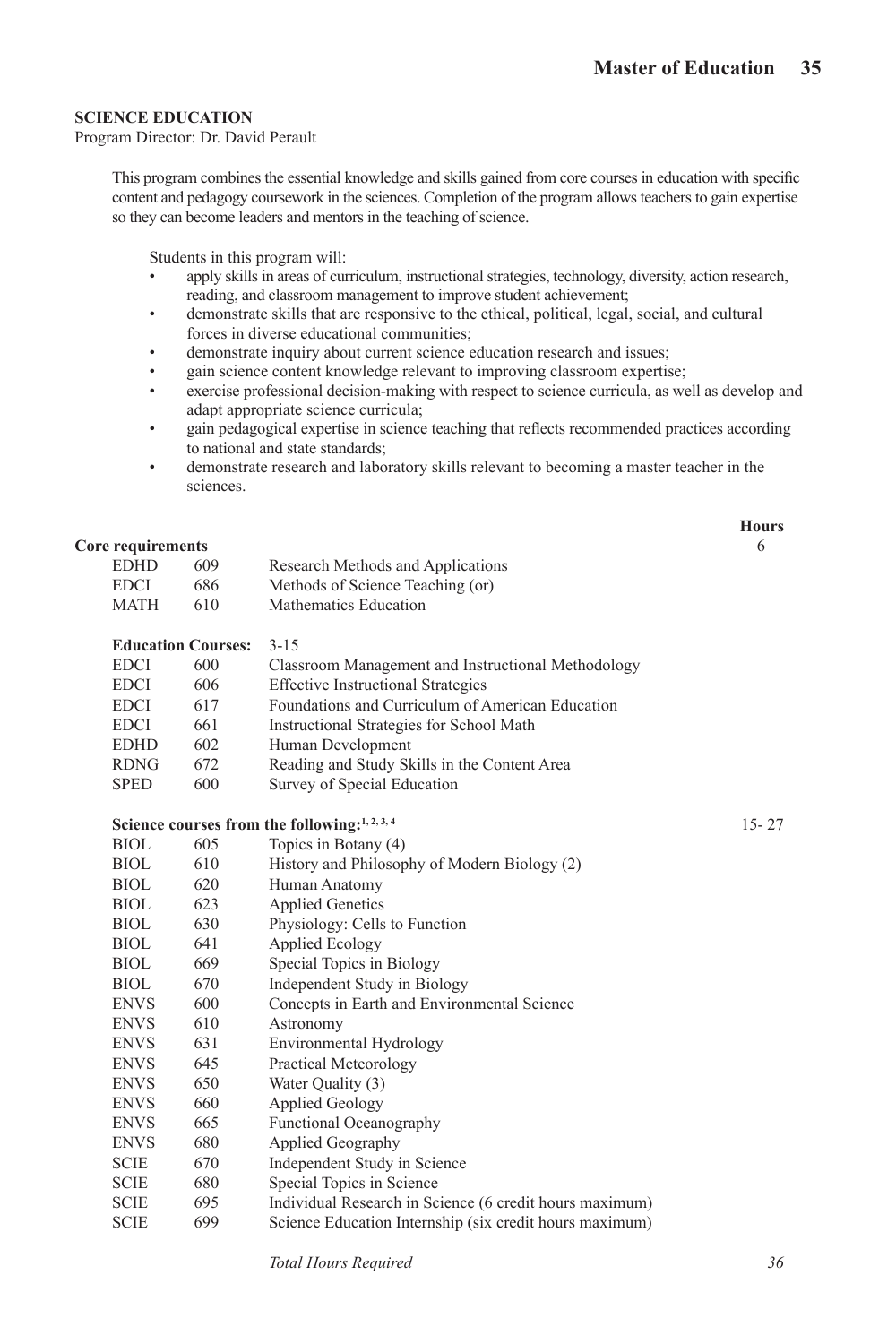- <sup>1</sup> All courses are three credits unless otherwise indicated.
- 2 To be selected in consultation with an advisor and may include eighteen hour concentrations in biology, earth science, or mathematics with additional approved electives.
- 3 ENVS 650 Water Quality also meets the requirements for three credits within the 18-credit biology sequence.
- <sup>4</sup> The following courses can substitute for science content classes, as offerings are available. An undergraduate major or minor in mathematics or permission of the instructor is prerequisite:

| <b>MATH</b> | 601 | Rational and Irrational Numbers                  |
|-------------|-----|--------------------------------------------------|
| <b>MATH</b> | 602 | Polynomials: Exploration of Algebraic Structures |
| <b>MATH</b> | 603 | Point Set Topology                               |
| <b>MATH</b> | 604 | Theory of Numbers                                |
| <b>MATH</b> | 605 | Mathematics of Coding Theory                     |
| <b>MATH</b> | 606 | Math Explorations                                |
| <b>MATH</b> | 610 | Mathematics Education                            |
| <b>MATH</b> | 669 | Special Topics in Math                           |
|             |     |                                                  |

# **EARTH SCIENCE GRADUATE CERTIFICATE**

Faculty Advisor: Dr. David Perault

**Program description:** This certificate program provides students with an opportunity to complete an integrated sequence of coursework that is consistent with VDOE requirements for an add-on endorsement in earth science. Secondary school teachers who already have an endorsement in one of the other sciences (biology, chemistry, or physics) can complete requirements to add on the earth science endorsement. Other teachers who are seeking to strengthen their background knowledge of earth science content will also benefit from the program, which provides an opportunity for individuals in the non-school sector to advance their knowledge of scientific content and principles.

### **Objectives:**

- 1. To enable teachers to complete the necessary coursework to add the earth science endorsement to their license;
- 2. To equip teachers with the ability to develop experiential activities for stimulating student interest in, and increasing student knowledge of, earth and environmental science;
- 3. To provide strong training across all earth science disciplines and to relate topics to local, national, and international issues.

**Prerequisites:** Undergraduate degree with relevant science foundational coursework and initial endorsement in another science discipline

### **Course requirements (18 credits)**

### **The following four courses:**

| <b>ENVS</b> | 645 | Practical Meteorology          |
|-------------|-----|--------------------------------|
| <b>ENVS</b> | 660 | Applied Geology                |
| <b>ENVS</b> | 665 | <b>Functional Oceanography</b> |
| SCIE        | 610 | Astronomy                      |

### **Two courses from the following (with permission of the advisor):**

| <b>ENVS</b> | 600 | Concepts in Earth and Environmental Science |
|-------------|-----|---------------------------------------------|
| <b>ENVS</b> | 631 | Environmental Hydrology                     |
| <b>ENVS</b> | 650 | Water Quality                               |
| <b>ENVS</b> | 680 | Applied Geography                           |

### **SPECIAL EDUCATION**

Program Director: Dr. Andrew Bruce

The graduate special education program prepares special educators to make positive contributions in the lives of persons with disabilities and to serve as positive change agents in their work settings. The curriculum addresses the complexities of issues related to the challenges faced by persons with disabilities,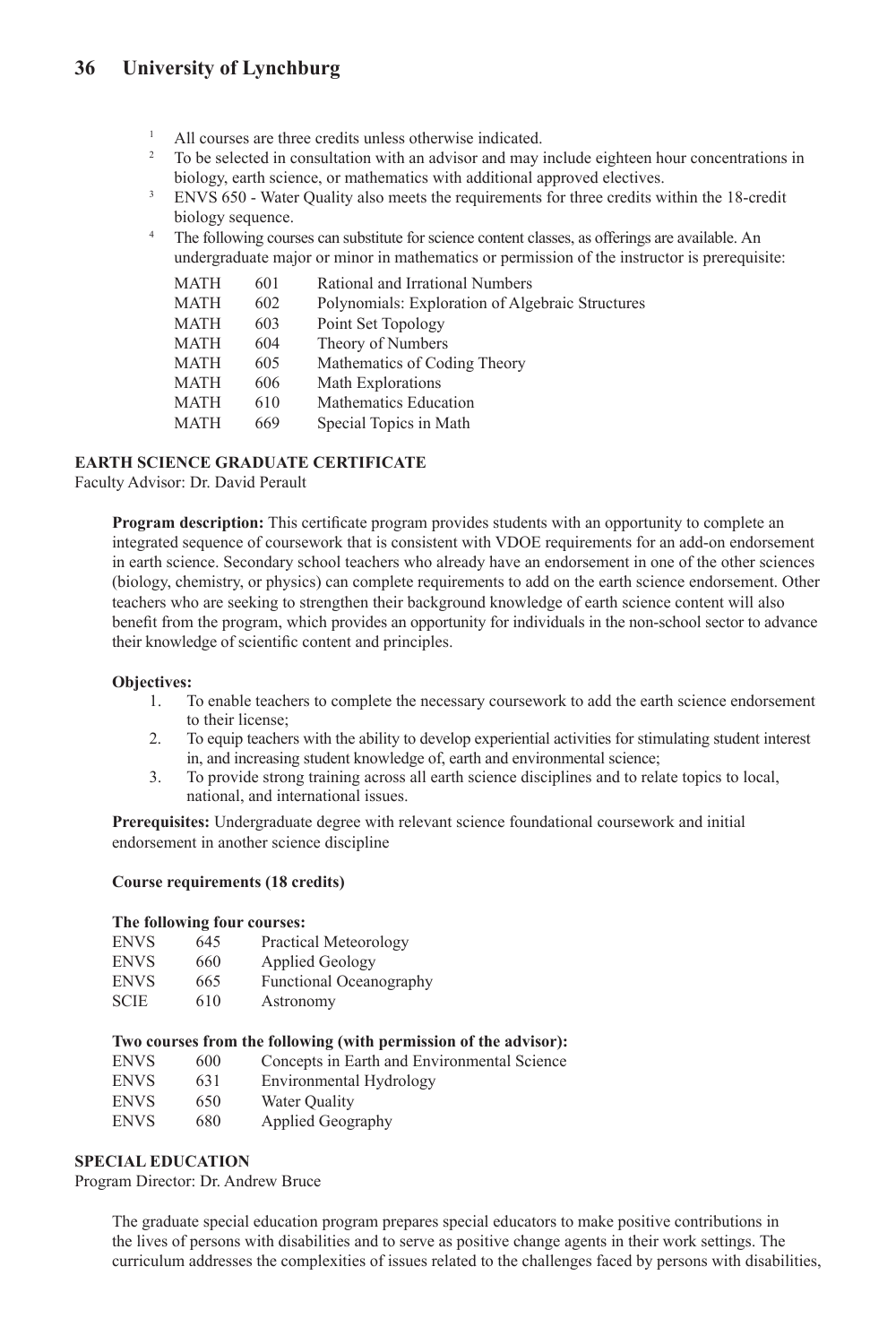**Hours**

as well as the delivery of services needed to assist such persons as they strive for independence. Structured learning experiences provide students a comprehensive knowledge of the multifaceted nature of special education. The M.Ed. program offers four emphasis options: Special education – Adapted Curriculum, Special Education – General Curriculum, Early Childhood Special Education, and Autism Spectrum Disorder. In addition, three areas of emphasis offer an endorsement/initial teacher licensing option: Early Childhood Special Education, Special Education - General Curriculum, and Special Education-Adapted Curriculum.

By the end of the program, students will:

- be able to articulate a comprehensive understanding of current research, issues, and trends in the field of special education;
- be able to demonstrate in-depth knowledge of the legal-regulatory, biological, psychological, and sociological (including culture, SES, age, and gender) dimensions of disability when engaging in responsibilities expected of a special educator;
- possess the knowledge and skills to assess, interpret, synthesize, and summarize the abilities and needs of individuals with disabilities using appropriate formal and informal assessment measures in applicable areas (including academic, functional, adaptive, social-emotional, physical-motor, and communication skills — respective of area of emphasis);
- be able to use informal and formal assessment data to design individualized educational plans (IEPs) that take into account the comprehensive needs (e.g., academic, functional, adaptive, cognitive, social, health-medical, and communication) of individuals with disabilities;
- be able to implement data-based special and general educational programs that meet the needs of individuals with disabilities, using knowledge of standards of practice, techniques, and principles in the areas of classroom and behavior management;
- be able to implement data-based programs that meet the needs of individuals with disabilities using knowledge of standards of practice, techniques, and principles in the areas of instruction and curriculum including inclusion — respective of area of concentration); and
- be able to use effective communication and problem-solving skills in collaboration with professionals and families to enhance the educational opportunities and outcomes for individuals with disabilities.

## **MED IN SPECIAL EDUCATION1, 14**

|             | <b>Prerequisite/Initial Licensure</b> |                                                                                                                                                     | $0 - 9$   |
|-------------|---------------------------------------|-----------------------------------------------------------------------------------------------------------------------------------------------------|-----------|
| <b>SPED</b> | 600                                   | Survey of Special Education <sup>2</sup>                                                                                                            |           |
| <b>SPED</b> | 601                                   | Designing Educational Interventions for Students with<br>Disabilities Accessing the General Curriculum <sup>2, 3</sup>                              |           |
| <b>EDHD</b> | 602                                   | Human Development <sup>4</sup>                                                                                                                      |           |
| Core        |                                       |                                                                                                                                                     | 15        |
| <b>EDCI</b> | 617                                   | Foundations and Curriculum of American Education <sup>3</sup>                                                                                       |           |
| <b>SPED</b> | 620                                   | Language Development/Instruction and Assistive Technology                                                                                           |           |
| <b>SPED</b> | 625                                   | Positive Behavioral Interventions                                                                                                                   |           |
| <b>SPED</b> | 675                                   | Collaboration in Special and General Education                                                                                                      |           |
| <b>SPED</b> | 680                                   | Research Seminar in Special Education                                                                                                               |           |
| <b>SPED</b> | 605                                   | Emphasis (dependent upon endorsement goals):<br><b>Special Education General Curriculum</b><br>Characteristics of Individuals with Intellectual and | $15 - 30$ |
|             |                                       | Developmental Disabilities                                                                                                                          |           |
| <b>SPED</b> | 606                                   | Characteristics of Youth w/Learning Disabilities and<br>Emotional/Behavioral Disorders                                                              |           |
| <b>SPED</b> | 616                                   | Psychoeducational Assessment                                                                                                                        |           |
| <b>SPED</b> | 635                                   | Social, Functional, and Transition Programming                                                                                                      |           |
| <b>SPED</b> | 644                                   | Academic Instruction for Students with Disabilities                                                                                                 |           |
| <b>RDNG</b> | 625                                   | Survey of Effective Reading Methods <sup>6</sup>                                                                                                    |           |
| <b>SPED</b> | 695                                   | Advanced Applications in Special Education                                                                                                          |           |
| or          |                                       |                                                                                                                                                     |           |
| <b>SPED</b> | 696-697                               | Internships $(3-6)^5$                                                                                                                               |           |
|             |                                       |                                                                                                                                                     |           |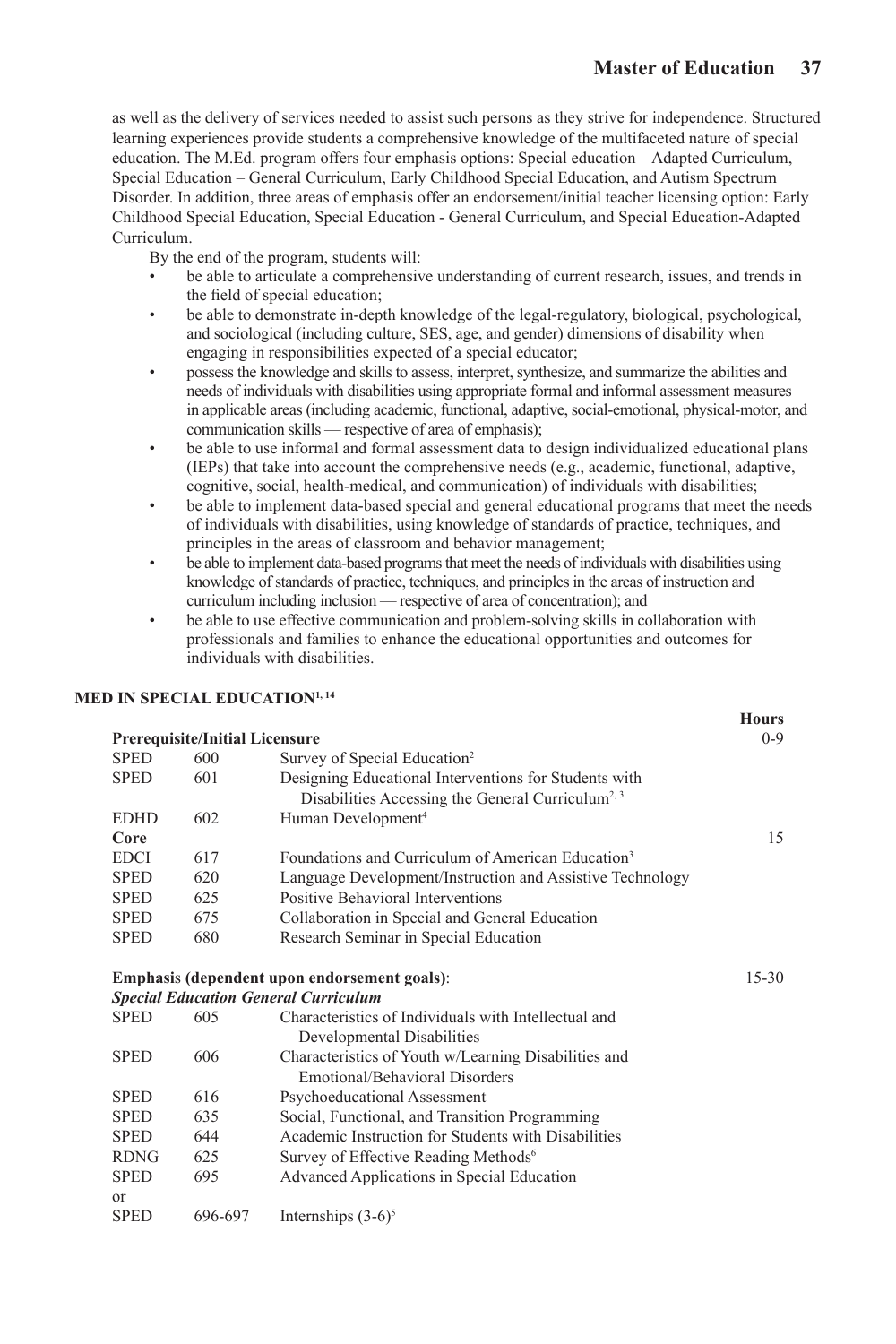### *Early Childhood Special Education (ECSE)7*

Program Advisor: Dr. Glenn Buck

| <b>SPED</b>       | 600                                   | Survey of Special Education                                                                                      |
|-------------------|---------------------------------------|------------------------------------------------------------------------------------------------------------------|
| <b>EDHD</b>       | 601                                   | Diverse Developmental Pathways in Early Childhood                                                                |
| OR                |                                       |                                                                                                                  |
| <b>SPED</b>       | 605                                   | Characteristics of Individuals with Intellectual and<br>Developmental Disabilities <sup>8</sup>                  |
| <b>SPED</b>       | 651                                   | Designing Comprehensive, Family-Centered Programs for<br>Infants and preschool Children with Disabilities        |
| <b>SPED</b>       | 653                                   | Developmentally Appropriate Curriculum and Interventions for<br>Infants and Preschool Children with Disabilities |
| <b>SPED</b>       | 660                                   | Assessment of Young Children with Developmental Delays                                                           |
| <b>SPED</b>       | 662                                   | Medical and Therapeutic Interventions for Children with Disabilities                                             |
| <b>RDNG</b><br>or | 625                                   | Survey of Effective Reading Methods <sup>6</sup>                                                                 |
| RDNG              | 640                                   | Strategies for Teaching Phonics, Spelling and Vocabulary                                                         |
| <b>SPED</b>       | 695                                   | Advanced Applications in Special Education                                                                       |
| or                |                                       |                                                                                                                  |
| <b>SPED</b>       | 691                                   | Internship in Early Childhood Special Education (Ages 0-2 years) <sup>8</sup>                                    |
| AND               |                                       |                                                                                                                  |
| <b>SPED</b>       | 692                                   | Internship in Early Childhood Special Education (Ages 3-5 Years) <sup>8</sup>                                    |
|                   | <b>Autism Spectrum Disorder (ASD)</b> |                                                                                                                  |
| <b>SPED</b>       | 605                                   | Characteristics of Individuals with Intellectual and<br>Developmental Disabilities                               |
| <b>SPED</b>       | 670                                   | Introduction to Autism Spectrum Disorder                                                                         |
| <b>SPED</b>       | 671                                   | Assess and Plan: Autism Spectrum Disorder                                                                        |
| <b>SPED</b>       | 673                                   | Implement and Monitor: Autism Spectrum Disorder                                                                  |
| <b>SPED</b>       | 694                                   | Field Experience: Students with ASD                                                                              |
|                   |                                       | <b>Special Education Adapted Curriculum</b>                                                                      |
| <b>SPED</b>       | 605                                   | Characteristics of Individuals with Intellectual and<br>Developmental Disabilities (DD)                          |
| <b>SPED</b>       | 616                                   | Psychoeducational Assessment                                                                                     |
| <b>SPED</b>       | 665                                   | Daily Living Skills for Students with Significant Disabilities                                                   |
| <b>SPED</b>       | 666                                   | Designing and Implementing Adapted Curriculum for                                                                |
|                   |                                       | Students with Significant Disabilities                                                                           |
| <b>SPED</b>       | 635                                   | Social, Functional, and Transition Programming                                                                   |
| <b>RDNG</b>       | 625                                   | Survey of Effective Reading Methods <sup>6</sup>                                                                 |
| <b>SPED</b>       | 670                                   | Introduction to Autism Spectrum Disorder                                                                         |
| <b>SPED</b>       | 671                                   | Assess and Plan: Autism Spectrum Disorder                                                                        |
| <b>SPED</b>       | 673                                   | Implement and Monitor Autism Spectrum Disorder                                                                   |
| <b>SPED</b>       | 695                                   | Advanced Applications in Special Education                                                                       |
| or                |                                       |                                                                                                                  |
| <b>SPED</b>       | 698-699                               | Internship - Adapted Curriculum $(3-6)^5$                                                                        |
| or                |                                       |                                                                                                                  |
| <b>SPED</b>       | 694                                   | Field Experience: Students with ASD                                                                              |
|                   |                                       |                                                                                                                  |

 *Total Hours Required 36*

- <sup>1</sup> Students must select a program emphasis in one or more of the following: special educationgeneral curriculum, early childhood special education (ECSE), autism spectrum disorder (ASD), special education adapted curriculum.
- <sup>2</sup> SPED 600 and SPED 601 are prerequisites for students who lack background in special education. SPED 600 (or its equivalent) is required for all students seeking eligibility for the provisional license in special education. SPED 600 or its equivalent is required for students seeking the MEd in early childhood special education.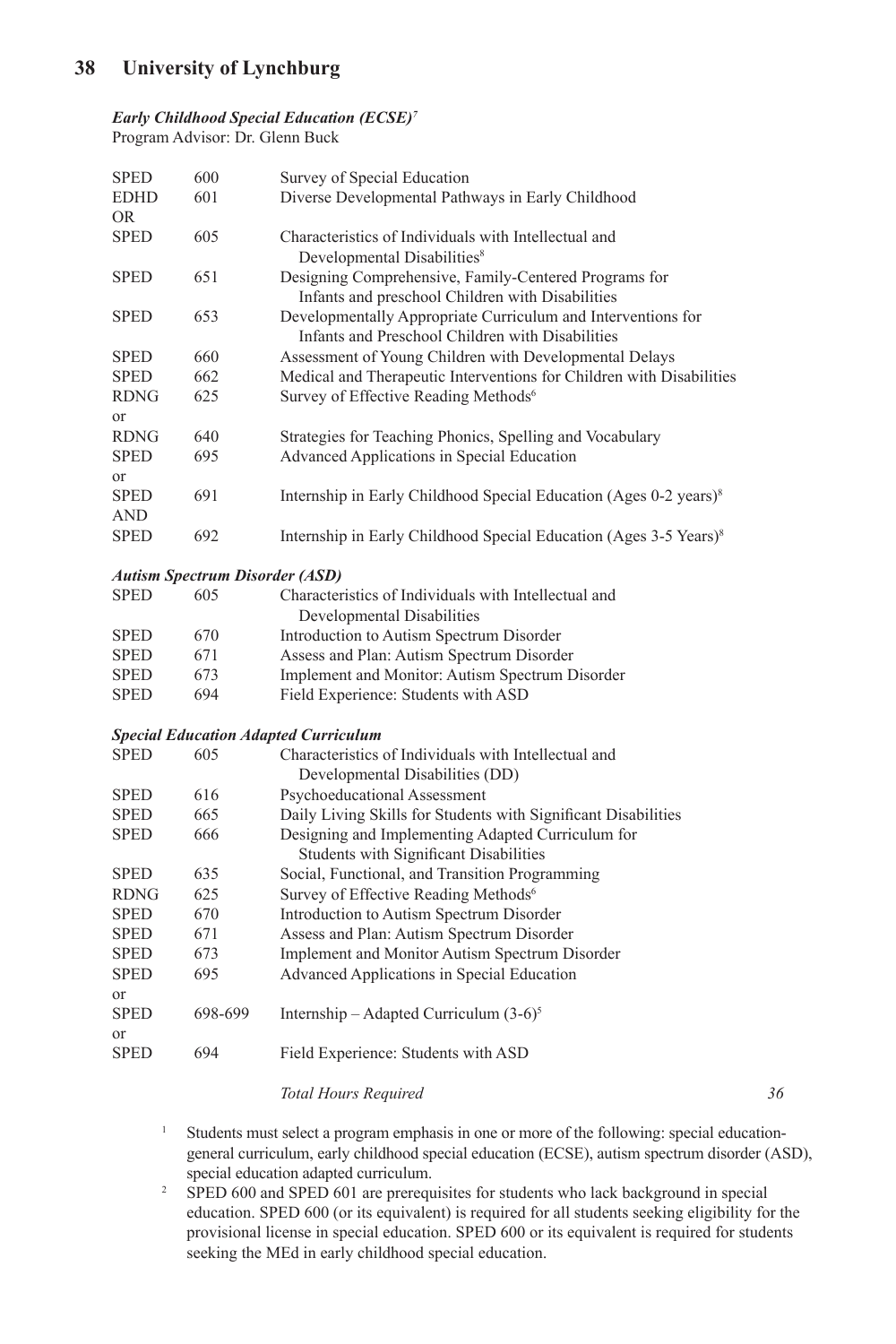- <sup>3</sup> SPED 601 is not required for students in early childhood special education. EDCI 617 is not required for students in early childhood special education.
- <sup>4</sup> EDHD 602 is required for initial licensure for all specialization areas unless equivalent undergraduate or graduate coursework was previously taken.
- $5$  For initial licensure in special education-general curriculum and adapted curriculum, internship experiences at two levels of schooling are required. Internships at the graduate level are analogous to student teaching at the undergraduate level.
- <sup>6</sup> Special Education Adapted Curriculum and ECSE candidates must complete RDNG 625 unless prior equivalent coursework has been completed.
- <sup>7</sup> Courses within the ECSE program are all available online. In part, some of these courses are in conjunction with Radford University as part of the University's VDOE ECSE consortium.
- <sup>8</sup> For the ECSE endorsement, the licensure program includes internships in early intervention (birth-2 years) and early childhood (ages 3-5).<br><sup>9</sup> For international offering of the program, minor changes in curriculum have been made to
- enhance program relevance.

## **CERTIFICATE PROGRAMS**

Certificate programs are stand-alone training in specific professional areas for professional development and/ or continuing education. They are not endorsement/licensing programs. Coursework for certificate programs applies to courses required for M.Ed. programs in Special Education or may be used as an extension of a prior master's degree program. Notation of completion of certificate programs will appear on University of Lynchburg transcripts.

## **AUTISM SPECTRUM DISORDER (ASD) CERTIFICATE**

Faculty Advisor: Dr. Andrew Bruce

**Program description**: The ASD Certificate Program provides intensive training for individuals working with children and adolescents across the autism spectrum. The coursework provides an understanding of the nature and needs of students with autism, as well as information on intervention strategies.

#### **Objectives**:

- 1. To understand the unique learning characteristics of individuals with autism spectrum disorder as a basis for designing individualized educational programs
- 2. To be able to effectively address the needs of students with ASD in terms of designing social skills instruction based on evidence-based practices
- 3. To be able to address the needs of students with ASD effectively in terms of designing communication skills instruction based on evidence-based practices
- 4. To understand the factors that influence behavior, including sensory motor challenges and the components of behavioral analysis in order to design effective behavior intervention plans to address problem behaviors

**Prerequisites:** SPED 600 (or the equivalent)

#### **Course requirements** (12 credits):

| <b>SPED</b> | 670 | Introduction to Autism Spectrum Disorder       |
|-------------|-----|------------------------------------------------|
| <b>SPED</b> | 671 | Assess and Plan: Autism Spectrum Disorder      |
| <b>SPED</b> | 673 | Implement and Monitor Autism Spectrum Disorder |
| <b>SPED</b> | 694 | Field Experience w/Students with ASD           |

# **YOUNG CHILDREN WITH DEVELOPMENTAL DISABILITIES CERTIFICATE**

Faculty Advisor: Dr. Glenn Buck

**Program description**: This sequence of courses enables students to learn about educational interventions designed for children with disabilities, ages 0-5. The program also focuses on assessment strategies and related medical considerations. The courses are consistent with selected VDOE endorsement requirements in early childhood special education. Selected courses within the ECSE program are offered online and in conjunction with Radford University as part of the University's VDOE ECSE consortium.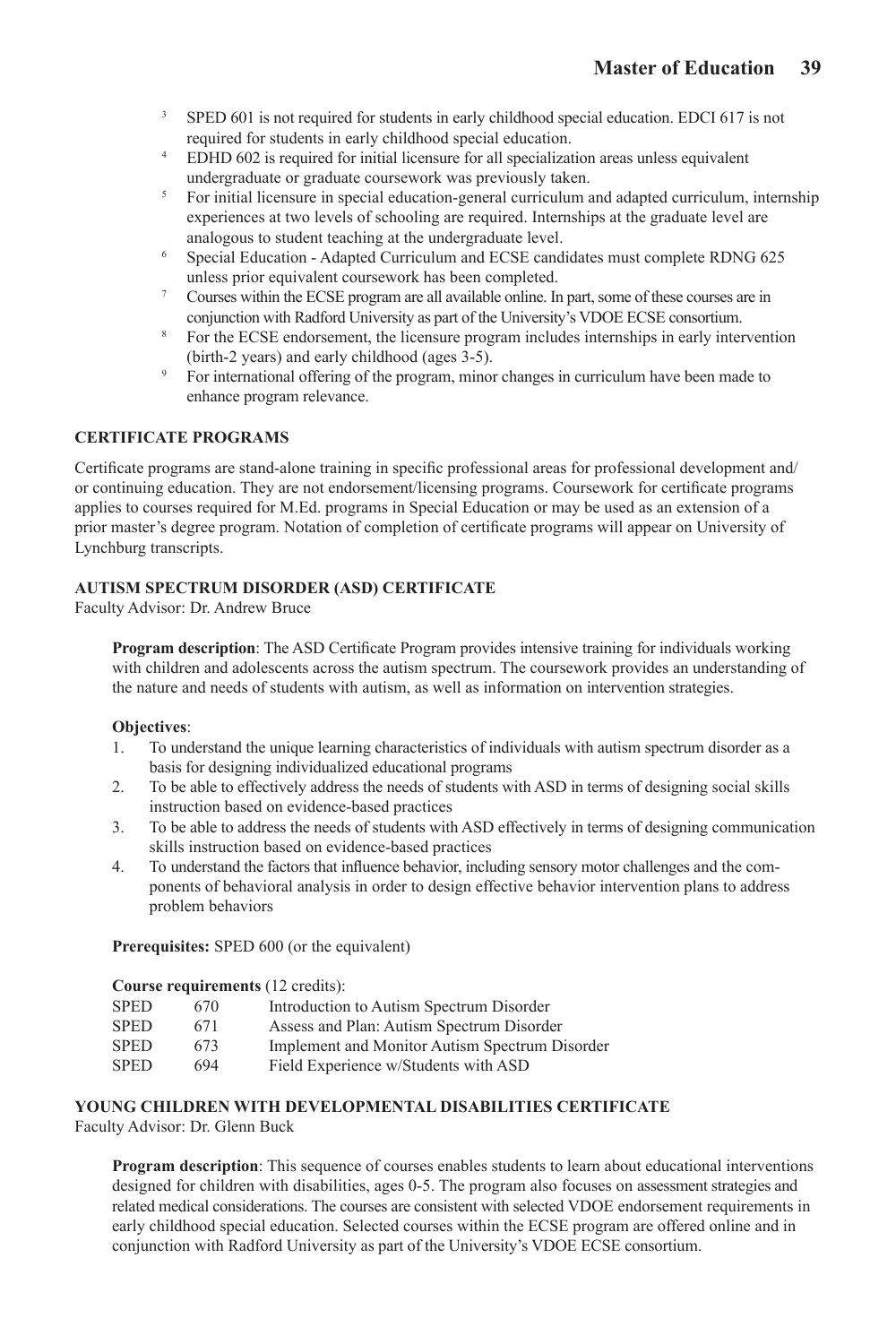## **Objectives**:

- 1. Teachers (students) will complete the necessary coursework to add the ECSE endorsement to their special education license.
- 2. Students will gain the ability to design and implement ECSE programs that meet Division of Early Childhood (DEC) of CEC Recommended Practices.
- 3. Students will gain a basic understanding of medical aspects of atypical development, sensor-sensorimotor motor development, sensory integration theories, orthopedic impairments, and other health impairments.
- 4. Students will gain a basic knowledge of assessment (both formal and informal) procedures commonly used in ECSE.
- 5. Students will gain a comprehensive knowledge of ECSE instruction and curriculum.

## **Prerequisite:** SPED 600

## **Course requirements** (12 credits):

| <b>SPED</b> | 651 | Designing Comprehensive, Family-Centered Programs for Infants and        |
|-------------|-----|--------------------------------------------------------------------------|
|             |     | Preschool Children with Disabilities                                     |
| <b>SPED</b> | 653 | Developmentally Appropriate Curriculum and Interventions for Infants and |
|             |     | Preschool Children with Disabilities                                     |
| <b>SPED</b> | 660 | Assessment of Young Children with Developmental Delays                   |
| <b>SPED</b> | 662 | Medical and Therapeutic Interventions for Persons w/Disabilities         |
|             |     |                                                                          |

## **STUDENTS WITH SIGNIFICANT DISABILITIES CERTIFICATE**

Faculty Advisor: Dr. Andrew Bruce

**Program description:** This certificate program enables individuals to complete professional development training with coursework that is particularly relevant to teaching students with significant disabilities. The courses correspond to certain specific requirements that are components of the University of Lynchburg approved program leading to VDOE endorsement in special education-adapted curriculum.

## **Objectives**:

- 1. To enable teachers to complete the necessary coursework to add the special education-adapted curriculum endorsement to their license.
- 2. To understand the unique learning characteristics of students with significant disabilities. and students with autism spectrum disorder as a basis for designing educational programs.
- 3. To be able to address the learning needs of students effectively in terms of daily living skills and related vocational skills.
- 4. To be able to address the learning needs of students effectively in terms of functional academics and appropriate social and behavioral skills.

**Prerequisites:** SPED 600 and SPED 605 (or the equivalents)

## **Course requirements** (12 credits):

| SPED        | 665 | Daily Living Skills for Students with Significant Disabilities  |
|-------------|-----|-----------------------------------------------------------------|
| SPED        | 666 | Designing and Implementing Adapted Curriculum for Students with |
|             |     | Significant Disabilities                                        |
| <b>SPED</b> | 670 | Introduction to Autism Spectrum Disorder (ASD)                  |
| <b>SPED</b> | 671 | Assess and Plan: Autism Spectrum Disorder                       |
|             |     |                                                                 |

## **TEACHER LICENSURE PROGRAMS**

Special licensure programs are designed for students with an undergraduate degree who are seeking initial teacher licensure in elementary (PK-6), middle (6-8), or secondary (6-12) education or special education. Under licensing guidelines, the Virginia Department of Education has established four broad categories of requirements for the teaching endorsements in these categories. Coursework for teacher licensure can be aligned with certain MEd programs. The special education course requirements for licensure are embedded within the respective degree programs emphases (special education – general curriculum, adapted curriculum, early childhood).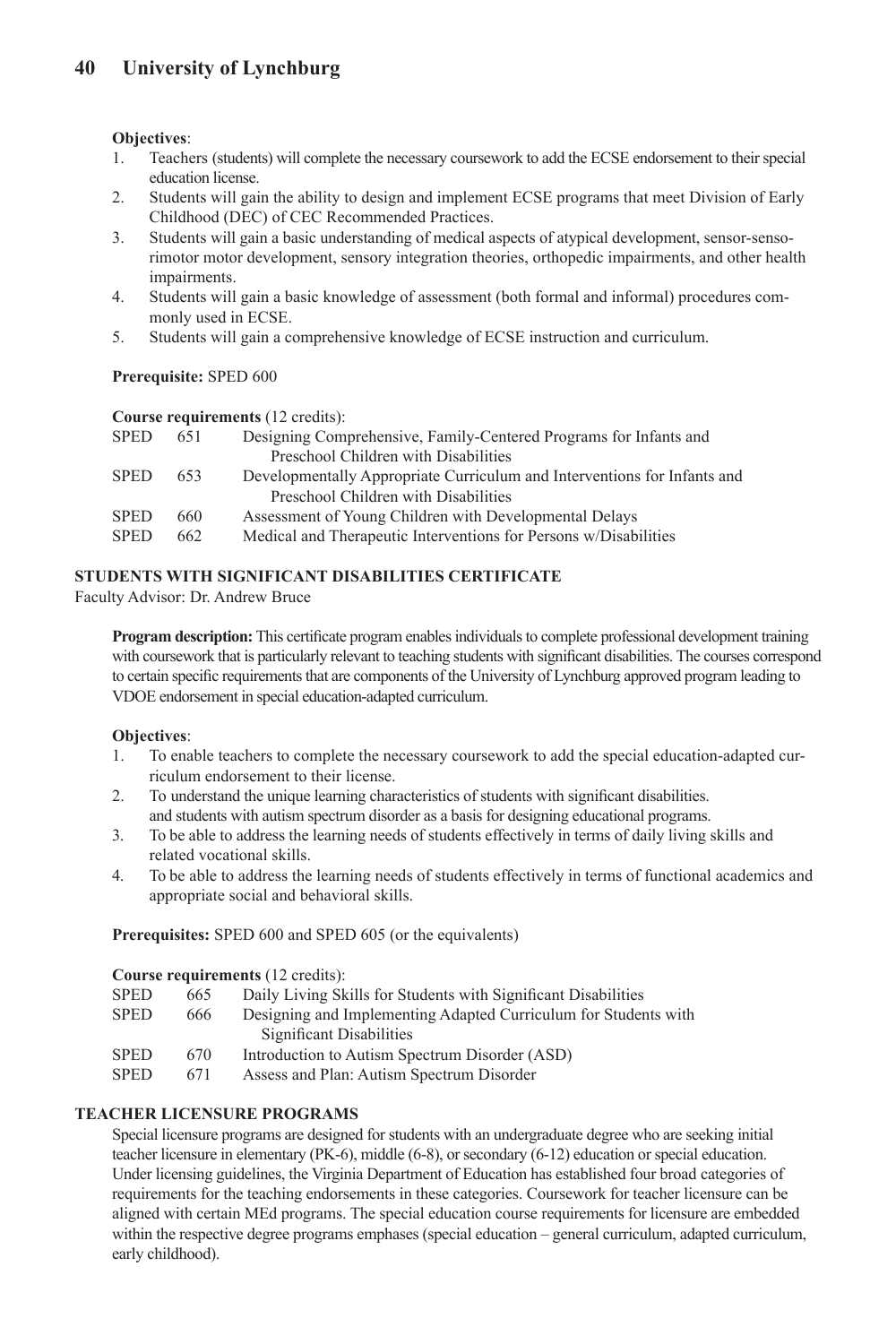#### **Licensure Requirements**

1. **Content courses (elementary/secondary).** These courses prepare the prospective teacher with the content knowledge and skills needed to teach. Prospective elementary teachers take a broad base of courses in core areas of English, mathematics, laboratory sciences, humanities, and the social studies. Secondary education teachers have a major in their teaching field or complete a teaching subject core of 36-52 designated hours. Specific content course requirements are listed at the Virginia Department of Education's website www.pen.k12.va.us, under the link of "teacher licensing," or at http://teachvirginia.org/. Content courses may be taken at the graduate or undergraduate level. Some courses taken at the graduate level may also count toward a MEd or MA. Students must have a minimum 2.75 GPA in the content areas courses required for licensure as a prerequisite for student teaching. MEd in Curriculum and Instruction – Teacher Licensure track students, with the assistance of the program director, must submit the application for a Virginia Teaching License to identify any content coursework that must be completed to fulfill content licensure requirements.

## 2. **Standardized testing to document mastery of teaching content.**

- a. Virginia Communications and Literacy Assessment (VCLA): All initial licensure applicants must provide passing scores.
- b. Praxis II: This subject area/content specialty test is required for elementary and most secondary endorsements (Note: not required for special education).
- c. The Reading for Virginia Educators (RVE) is required for elementary and special education endorsements (excluding early childhood special education).
- 3. **Professional Preparation Courses.** All licensure applicants must complete the individual courses that meet professional preparation licensure requirements. The graduate courses taken via this route for elementary, middle, or secondary can be incorporated into the MEd in curriculum and instruction. Students also must meet all content area requirements to seek licensure in elementary or secondary education through this route, and these required licensure courses may be completed at the graduate level.

For elementary, middle, or secondary endorsements, the graduate courses that may meet specific requirements include:

- (1) Foundations of Education: EDCI 617 Foundations and Curriculum of American Education
- (2) Human Growth and Development: EDHD 602 Human Development
- (3) Curriculum and Instruction: EDCI 606 Effective Instructional Strategies. Specific other methods classes required for special education (see MEd program listing.)
- (4) Classroom Management: EDCI 600 Classroom Management and Instructional Methodology (SPED 625 for special education)
- (5) Reading Instruction
	- Elementary education endorsement requires six hours: RDNG 625 Survey of Effective Reading Methods and RDNG 640 Strategies for Teaching Phonics, Spelling, and Vocabulary
	- Middle education endorsement requires six hours: RDNG 625 Survey of Effective Reading Methods and RDNG 672 Reading and Study Skills in the Content Area
	- Secondary endorsements require three credit hours: RDNG 672 Reading and Study Skills in the Content Area
	- Note: special education endorsement requires RDNG 625 Survey of Effective Reading Methods and SPED 620 Language Development/Instruction and Assistive Technology
- 4. **Teaching Internships.** All Virginia teaching licenses require that the applicant successfully complete one semester of full-time student teaching (graduate teaching internship) or complete one year of successful fulltime teaching at a state-accredited public or private school.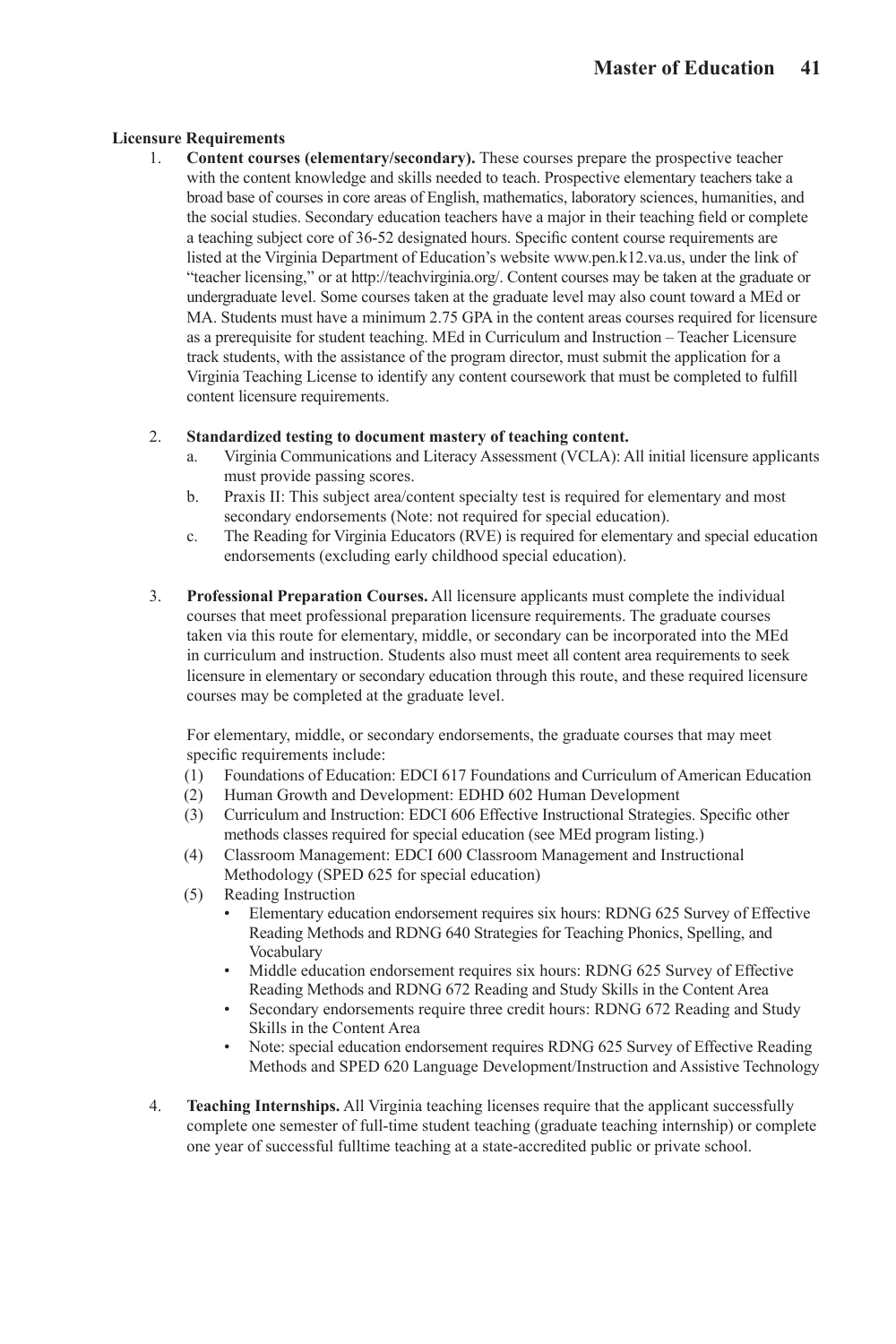## **COMPLETING PROVISIONAL LICENSURE.**

Students seeking to complete provisional licensure coursework as stipulated by the Virginia Department of Education should enroll as non-degree graduate students. This will provide students with the opportunity to pursue all coursework required to meet state teacher licensure standards.

## **ADMISSION TO POSTGRADUATE TEACHING INTERNSHIPS**

Students completing a graduate teaching internship as part of their teacher licensure program must apply for and be admitted to the internship. To apply, students must:

- a. submit a written application by the deadline (i.e., September 15 for a spring internship and February 1 for a fall internship);
- b. have a minimum QPA of 2.50 overall, 2.75 in teaching (content) area, and 3.0 in graduate coursework;
- c. submit passing scores on PRAXIS II ; (not applicable in special education); and
- d. submit passing scores on the Reading for Virginia Educators (RVE) for elementary, middle, and special education (not applicable to early childhood special education).

After committee review, students will receive written notification of their admission status, including any conditions that may result in a delayed decision or denial. Upon admission to the internship, the director of field experiences handles placement locations and arrangements. More specific information about this experience and its procedures is included in the Internship Handbook.

## **APPLYING FOR A TEACHER LICENSE**

Students who successfully complete postgraduate internships or graduate licensure programs (including fulfilling all relevant state requirements) will be recommended for licensure. To apply for a Virginia teacher's license, the student must request that the teacher licensure officer send the necessary information to the Virginia Department of Education. This request should be made just prior to completion of the postgraduate internship or graduate licensure program. Forms for the process are available in the College of Education, Leadership Studies, and Counseling office.

#### **COMPLETING PROVISIONAL LICENSURE.**

Students seeking to complete provisional licensure coursework as stipulated by the Virginia Department of Education should enroll as non-degree graduate students. This will provide students with the opportunity to pursue all coursework required to meet state teacher licensure standards.

#### **APPROVED PROGRAMS**

The Virginia Department of Education has approved all listed licensure programs within the University. This approval serves as the basis for licensure in Virginia. The Commonwealth of Virginia participates in licensure reciprocity with more than forty states and areas. Eligibility for interstate reciprocity is based on completion of a specifically approved program as directed and delivered by the University. Approval has been received for the following programs:

| Administration/Supervision (PK-12) <sup>1</sup> | Mathematics $(6-12)^1$                     |
|-------------------------------------------------|--------------------------------------------|
| Algebra I (add on) <sup>1</sup>                 | Music Education (PK-12)                    |
| Art $(PK-12)$                                   | Vocal/Choral <sup>1</sup>                  |
| Biology $(6-12)^1$                              | Instrumental <sup>1</sup>                  |
| Chemistry $(6-12)$                              | Physics $(6-12)$                           |
| Earth Science $(6-12)^1$                        | Reading Specialist $(PK-12)^1$             |
| Elementary Education $(PK-6)^1$                 | School Counseling $(PK-12)^1$              |
| English $(6-12)$                                | Special Education <sup>1</sup>             |
| Foreign Languages (PK-12)                       | Adapted Curriculum $(K-12)^1$              |
| French                                          | Early Childhood (ages $0-5$ ) <sup>1</sup> |
| Spanish                                         | General Curriculum $(K-12)^1$              |
| Health and Physical Education (PK-12)           | Theatre Arts (PK-12)                       |
| History and Social Sciences $(6-12)^1$          |                                            |

<sup>1</sup> Graduate degree programs and/or coursework available in these areas.

#### **FEDERAL AND STATE ASSESSMENTS**

The teacher preparation program of the University complies with federal- and state-mandated reporting of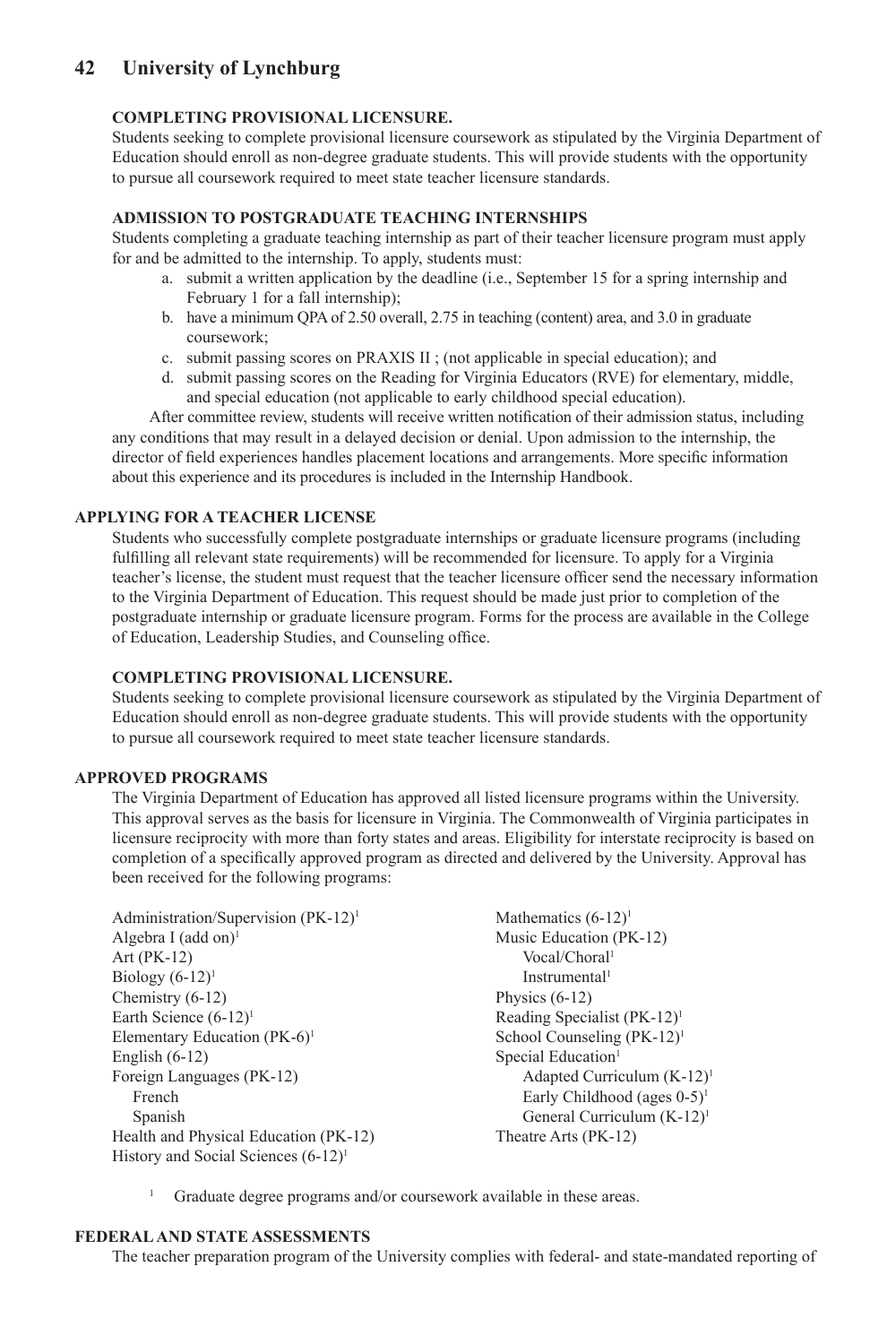# **Master of Health Benefit Design and Health informatics 43**

individual program data. Data available include information about the size of the program and the nature of some aspects of it, the number of program completers per year, and the testing performance of these completers.

## **MASTER OF HEALTH BENEFIT DESIGN AND HEALTH INFORMATICS**

Program Director: Dr. Tom Scott

This master's program provides a comprehensive, up-to-date, practical education to health benefits advisors and professionals in various corporate roles that will enable graduates to contribute to significantly reducing corporate healthcare costs (for employer and employee), while simultaneously providing better healthcare. The curriculum is focused on active learning with direct application to current challenges in a variety of healthcare settings, locally and globally. The program has two areas of emphasis, one for Benefits Administrators and one for Benefits Advisors.

## **Objectives**:

Graduates will:

- 1. Demonstrate an understanding of emerging value-based approaches to healthcare,<br>2. Develop financial literacy in the area of healthcare.
- Develop financial literacy in the area of healthcare,
- 3. Evaluate health benefit design in terms of corporate size, culture, strategy, and population health,
- 4. Identify and understand the legal, social, and ethical conflicts of interest inherent in our current healthcare system,
- 5. Develop a project plan to create and/or implement a new health benefit plan,
- 6. Critically scrutinize and interpret healthcare data from various sources, and
- 7. Use effective oral and written communication, customized for specific audiences.

*Benefit Advisors,* will have the opportunity to demonstrate their learning in several ways, including:

- 1. developing a complete, integrated health plan design for a real corporation by evaluating all relevant plan options in light of the corporation's strategy, culture, and appetite for change,
- 2. presenting, and providing justification for, the plan design to an external industry panel of benefits advisors, executive corporate leadership, and legal counsel,
- 3. presenting the overall plan, including a detailed implementation plan, to an external group of human resource executives, and
- 4. presenting the final plan to his/her client or prospect.

*Benefit Administrators* will have the opportunity to demonstrate their learning in several ways, including:

- 1. designing, developing, and distributing a comprehensive Request for Quotation that addresses all potential areas of the healthcare value chain, clearly communicates expectations of the vendors (including their role in implementing a new plan), and executes the delivery and follow-up appropriately,
- 2. writing a formal written recommendation that includes an evaluation of each proposal based on the quality of the healthcare plan, the financial impact to the company, the impact on employee satisfaction, and ease of implementation,
- 3. designing, developing, and delivering a presentation to corporate executive leadership that clearly communicates the recommendation in a dynamic, fact-based way, and
- 4. executing the implementation plan effectively

#### **Hours**

|            |     | <b>Required Courses, Benefit Advisor Emphasis:</b>               |               |
|------------|-----|------------------------------------------------------------------|---------------|
| <b>HIM</b> | 601 | Introduction to Health Informatics                               | 3             |
| <b>HIM</b> | 607 | Healthcare Financial Management                                  | $\mathcal{L}$ |
| <b>HBD</b> | 609 | Marketing and Promotion: Positioning Benefits Advisors in        |               |
|            |     | Healthcare Market                                                | 3             |
| <b>HBD</b> | 621 | Analyzing the Healthcare Delivery Value Chain                    | 3             |
| <b>HBD</b> | 633 | Managing Organizational Change in Benefit Administration         | 3             |
| <b>HBD</b> | 641 | Analyzing and Managing Expensive Procedures                      | 3             |
| <b>HBD</b> | 642 | Managing Primary Care, Care Coordination and Pharmaceutical Cost | $\mathcal{R}$ |
| <b>HBD</b> | 651 | Health Benefit Design I                                          |               |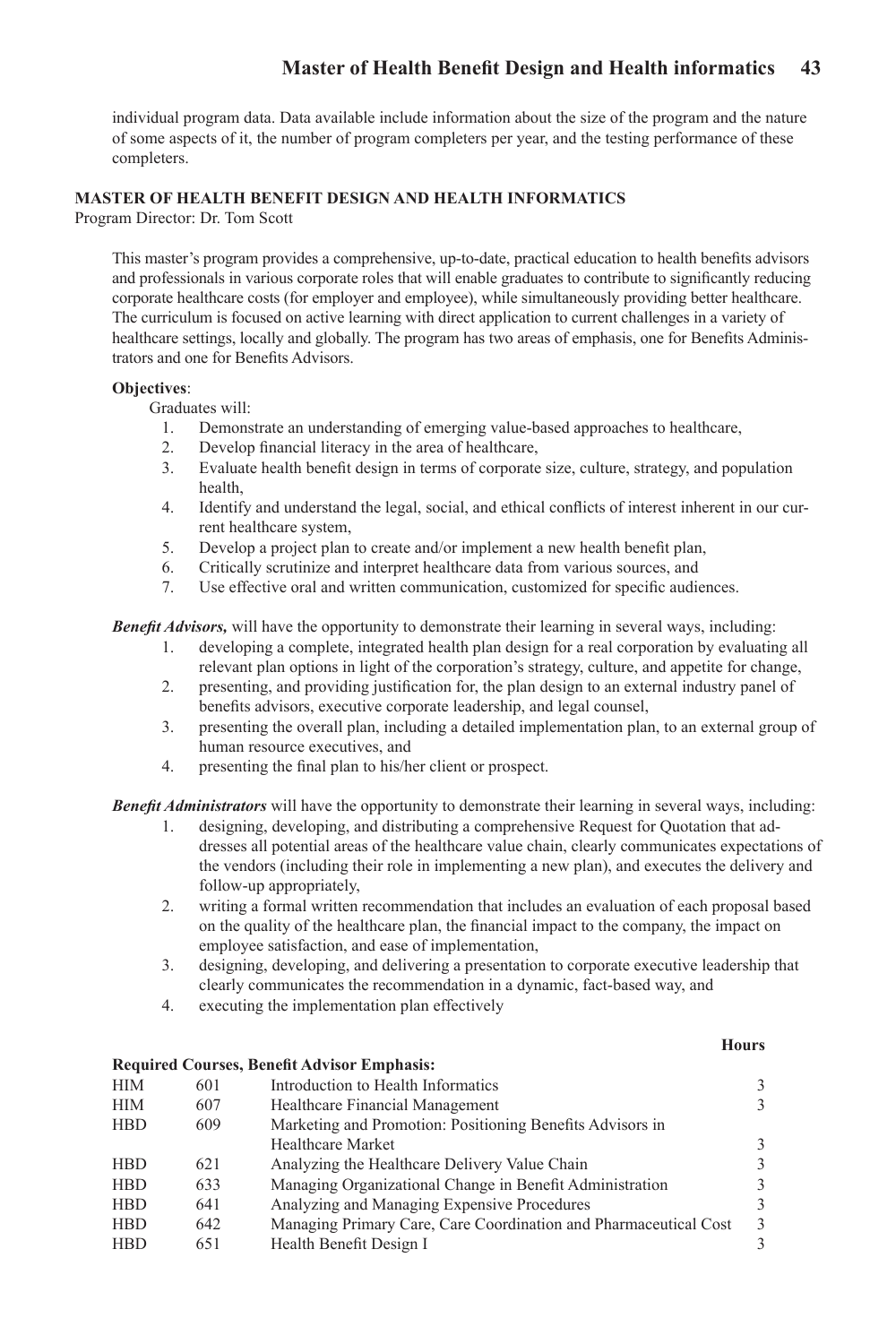| HBD | 652  | Health Benefit Design II                               |  |
|-----|------|--------------------------------------------------------|--|
| НIМ | 665  | Legal, Social and Ethical Issues in Health Informatics |  |
| НIМ | 670. | Health Informatics Practicum/Capstone                  |  |
|     |      |                                                        |  |

**Hours**

*Total Hours Required 33*

|            |     | <b>Required Courses, Benefit Administrator Emphasis:</b>         |    |
|------------|-----|------------------------------------------------------------------|----|
| HІM        | 601 | Introduction to Health Informatics                               | 3  |
| HIM        | 607 | Healthcare Financial Management                                  | 3  |
| HBD        | 621 | Analyzing the Healthcare Delivery Value Chain                    | 3  |
| HBD        | 622 | Population Health and Critical Outcomes Report Assessment        | 3  |
| HBD        | 631 | Health Benefit Proposal Design                                   | 3  |
| HBD        | 632 | Health Benefit Proposal Evaluation and Implementation            | 3  |
| HBD        | 633 | Managing Organizational Change in Benefit Administration         | 3  |
| HIM        | 635 | Research Methods in Health Benefit Design and Health Informatics | 3  |
| HІM        | 665 | Legal, Social and Ethical Issues in Health Informatics           | 3  |
| <b>HIM</b> | 670 | Health Informatics Practicum/Capstone                            | 3  |
|            |     | <b>Total Hours Required</b>                                      | 30 |

## **HEALTH INFORMATICS MANAGEMENT CERTIFICATE**

Program Director: Dr. Tom Scott

This certificate program is designed for individuals desiring to develop skills in the acquisition, assessment, and use of health-related data to improve patient care. The program will integrate healthcare information technology, business principles, and leadership theory in the provision of quality, high value healthcare. The curriculum is focused on active learning with direct application to current challenges in a variety of healthcare settings, locally and globally

#### **Objectives**:

- 1. Understanding of the role of informatics in the health care delivery system.<br>2. Relate principles of management and leadership to health care information t
- Relate principles of management and leadership to health care information technology.
- 3. Application of life cycle management processes to adoption, management and maintenance of health care information technology.
- 4. Apply general principles of accounting and financial management in the health care environment.
- 5. Design, implement, and evaluate information systems with application to current challenges in healthcare.

|            |                          |                                                   | <b>Hours</b> |
|------------|--------------------------|---------------------------------------------------|--------------|
|            | <b>Required Courses:</b> |                                                   |              |
| <b>HIM</b> | 601                      | Introduction to Health Informatics                |              |
| <b>HIM</b> | 605                      | Healthcare System Management                      |              |
| <b>HIM</b> | 607                      | Healthcare Financial Management                   |              |
| <b>HIM</b> | 625                      | Management of Information Technology and Strategy |              |
|            |                          |                                                   |              |

*Total Hours Required 12*

## **MASTER OF PA MEDICINE**

Program Director: Jenna Rolfs

The mission of the School of PA Medicine is to educate physician assistants (PAs) to become compassionate health care providers with an emphasis on teamwork, communication, and patient-centered care. The dynamic interdisciplinary advanced curriculum will facilitate the highest standard of patient care while also creating leaders within medicine, local and global communities, and accelerate the advancement of the profession. The PA Medicine Program consists of a 27-month Master of PA Medicine (MPAM) (101 credit hours).

The Accreditation Review Commission on Education for the Physician Assistant, Inc. (ARC-PA) has granted Accreditation-Continued status to the University of Lynchburg Physician Assistant Program sponsored by University of Lynchburg. Accreditation- Continued is an accreditation status granted when a currently accredited program is in compliance with the ARC-PA Standards.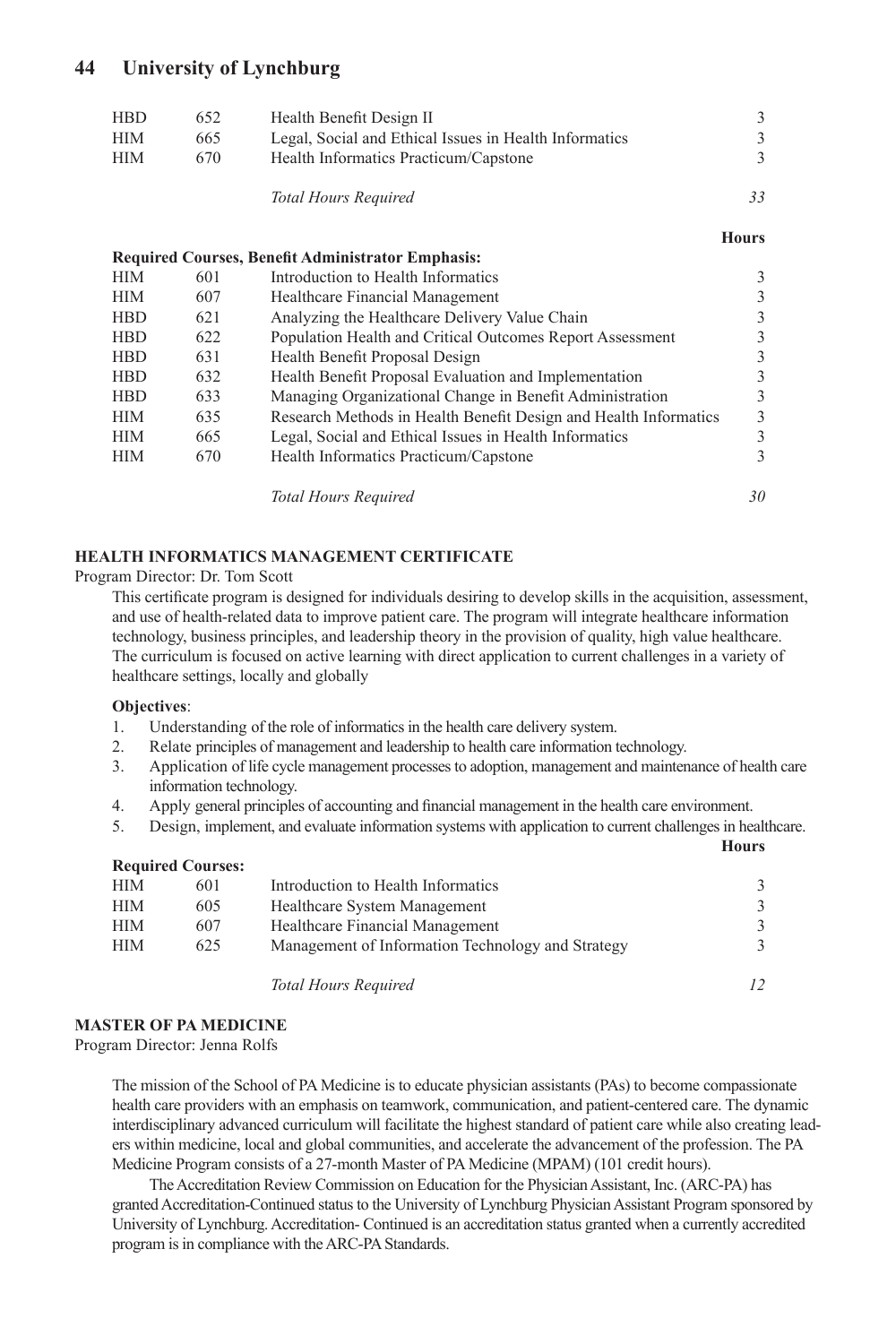Accreditation remains in effect until the program closes or withdraws from the accreditation process or until accreditation is withdrawn for failure to comply with the Standards. The approximate date for the next validation review of the program by the ARC-PA will be March 2029. The review date is contingent upon continued compliance with the Accreditation Standards and ARC-PA policy.

Upon completion of the MPAM program, PA students will be able to:

- 1. Medical Knowledge: PAs must demonstrate core knowledge about established and evolving biomedical and clinical sciences and the application of this knowledge to patient care in their area of practice. In addition, PAs are expected to demonstrate an investigatory and analytic thinking approach to clinical situations. Upon completion of the program students will be able to:
	- a. Demonstrate the medical, behavioral, and social science knowledge necessary to both promote health, and evaluation and management a variety of pediatric, adult, and geriatric patient presentations.
	- b. Demonstrate the ability to effectively recognize, assess, diagnose, and treat patients with a variety of problems seen in the emergent, acute and chronic clinical practice of medicine.
- 2. Interpersonal and Communication Skills: "PAs must demonstrate interpersonal and communication skills that result in effective information exchange with patients, their patients' families, physicians, professional associates, and the healthcare system." Upon completion of the program students will be able to:
	- a. Demonstrate knowledge and application of effective interpersonal, oral, and written communication skills.
	- b. Communicate in a patient-centered and culturally responsive manner to accurately obtain, interpret, and utilize information and implement a patient-centered management plan.
- 3. Patient Care: PAs must demonstrate care that is effective, safe, high quality, and equitable; includes patient- and setting-specific assessment, evaluation, and management. Upon completion of the program students will be able to:
	- a. Demonstrate the ability to make informed decisions about diagnostic and therapeutic interventions based on patient information and preferences, up-to-date scientific evidence, and clinical judgment.
	- b. Demonstrate the ability to effectively work within a patient-care healthcare team.
- 4. Professionalism: PAs must express positive values and ideals as care is delivered. Foremost, professionalism involves prioritizing the interests of those being served above one's own while acknowledging their professional and personal limitations. PAs must demonstrate a high level of responsibility, ethical practice, sensitivity to a diverse patient population, and adherence to legal and regulatory requirements. Upon completion of the program students will be able to:
	- a. Demonstrate professionalism in interactions with others including, but not limited to, patients, families, and colleagues.
	- b. Demonstrate knowledge and application of an understanding of the PA role including ethical and professional standards regarding the PA profession.
- 5. Practice-Based Learning and Improvement: PAs must be able to assess, evaluate, and improve their patient care practices. Upon completion of the program the student will be able to:
	- a. Demonstrate the ability to critically evaluate research literature and develop educational evidenced-based practice-improvement research project.
- 6. Systems-Based Practice: PAs should work to improve the larger healthcare system of which their practices are a part. Upon completion of the program students will be able to:
	- a. Demonstrate the ability to critically evaluate medical literature to ensure the appropriateness and cost effectiveness of patient resources.
	- b. Demonstrate the ability to identify needed area(s) of change within a system-based practice and develop and present a plan for improvement.

#### **MPAM program prerequisites include the following:**

**Sciences**

- 8 semester hours of biology with lab (2 biology with lab courses)\* (excludes A&P)
- 4 semester hours of general chemistry with lab or introductory chemistry with lab\*
- 4 semester hours of organic chemistry with lab or biochemistry with lab\*
- 4 semester hours of human anatomy with lab
- 4 semester hours of human physiology with lab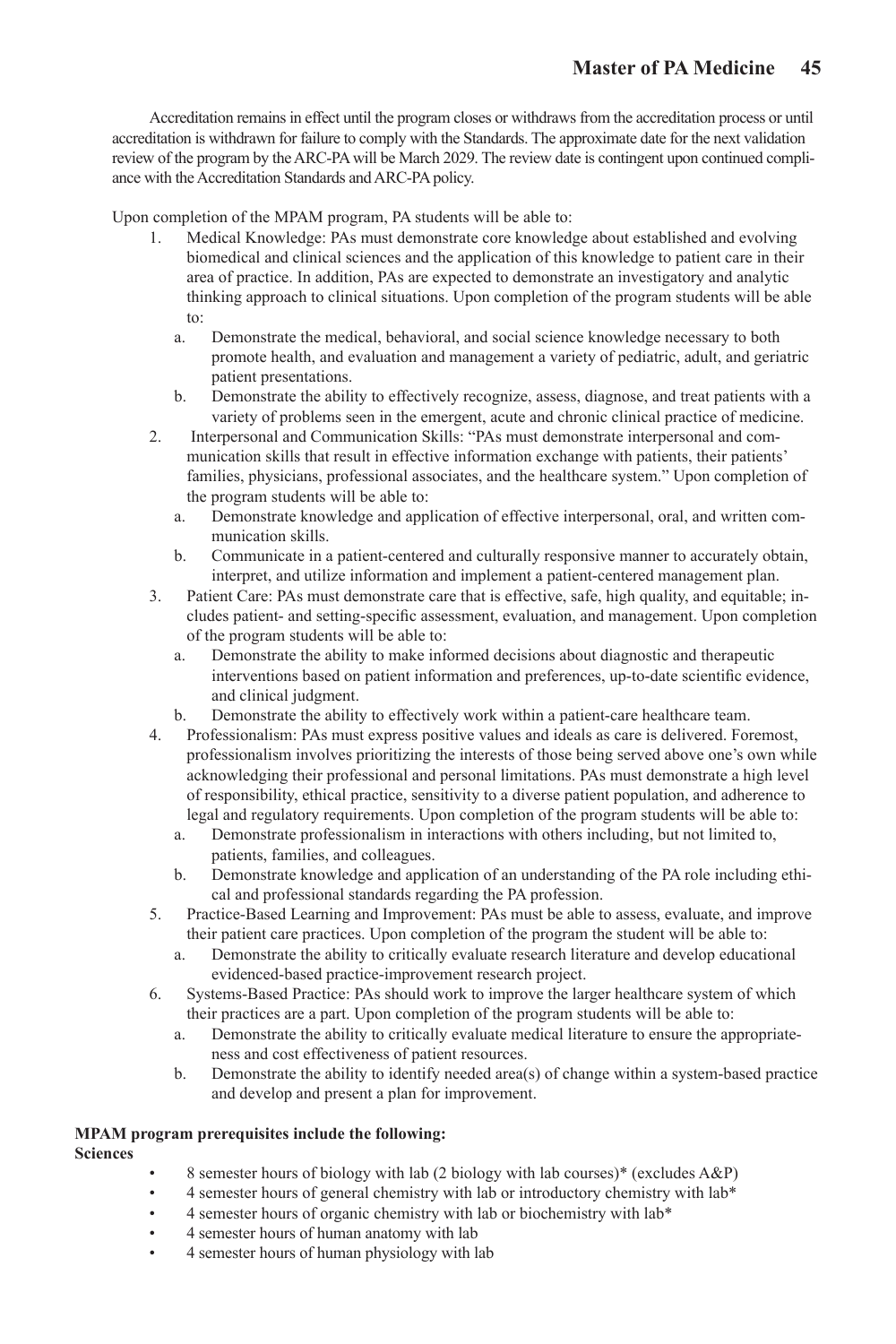- 3-4 semester hours of microbiology with lab
- 3 semester hours of genetics
- \* These courses should be equivalent courses required in the science majors

#### **Psychology**

• 3 semester hours of general or developmental psychology

**Math**

• 3 semester hours of introductory statistics (or equivalent course in other discipline)

#### **Social Science**

• 3 semester hours of economics, sociology, political science, or similar coursework.

#### **Prerequisite Requirements**

All prerequisites must be completed at a regionally or nationally accredited college or university within the U.S. or Canada prior to matriculation. CLEP scores will not be accepted in place of prerequisites. AP scores will be accepted. The AP credit must be reflected on an undergraduate transcript. No prerequisite courses may be completed as "pass/fail" or "credit/non-credit." Prerequisite courses completed with a grade below 'C' do not qualify.

#### **Bachelor's Degree Requirement**

A bachelor's degree from a regionally accredited college or university in the U.S. or Canada is required to enter this program.

## **GPA Requirements**

The minimum cumulative GPA to be considered for admission is 3.0. Strong applicants will exceed the minimum GPA. In addition to the cumulative GPA applicants must have a minimum science GPA of 3.0 and a minimum prerequisite GPA of 3.0 (all on a 4.0 scale).

#### **Direct Patient Care Requirements**

Students must have completed a minimum of 500 hours of direct patient care and 8 hours shadowing a licensed PA prior to matriculation. Many applicants far exceed the minimum amount for direct patient care hours. Patient care may consist of work or volunteer experience including but not limited to: athletic trainer, paramedic or EMT, military medic, nurse, nurse aide, laboratory technician, radiology technician, respiratory therapist, and surgical technician. Hours received through a certificate training or undergraduate degree program are typically not accepted (AT, EMT, OT, RN). Certificate training or undergraduate experiences with high levels of independent patient care will be considered on an individual basis by the clinical director. Employment as a scribe and PA shadowing hours may count toward the direct patient care hours on a case by case basis. We do not require documentation of your patient care hours but reserve the right to verify them. Verification of PA shadowing is required for the Supplemental Application.

**Program Overview:** The PA Medicine Program is a 27-month master's program (MPAM) consisting of 101 semester credits hours. During the first year (12 months) students will complete coursework in basic sciences, general studies, clinical medicine, history and physical examination techniques, and surgical and technical clinical skills. Many of these courses have both a lecture and a laboratory component and will also have a focus on problem-based learning and simulation. The PA Medicine curriculum features a modular based format which will allow students to study multiple components of medicine within the same organ system. The curriculum mirrors a compressed version of medical training seen in both allopathic and osteopathic physician training programs. The students will also have early exposure to clinical medicine while serving in free clinics throughout the local and surrounding areas. During the second year (14 months), students are provided with opportunities to develop clinical skills and to expand their knowledge by starting with an intensive clinical procedures course and then participating in structured clinical experiences under the supervision of PAs, physicians or other licensed practitioners in a variety of specialties.

In order to provide students with a broad range of clinical experience the program utilizes numerous hospitals, primary care centers, and free standing clinical settings. The students will also be given a rotation in a research clerkship to explore and gain experience in data collection working towards a publishable paper.

The last phase of the program is summative and will prepare the students for successful completion of the national board exam.

The Physician Assistant Medicine Program (MPAM) curriculum is an intensive and rigorous, progressive program of study, comprised of fundamental science and clinical medicine. Each annual class will enter and proceed through the curriculum as a cohort.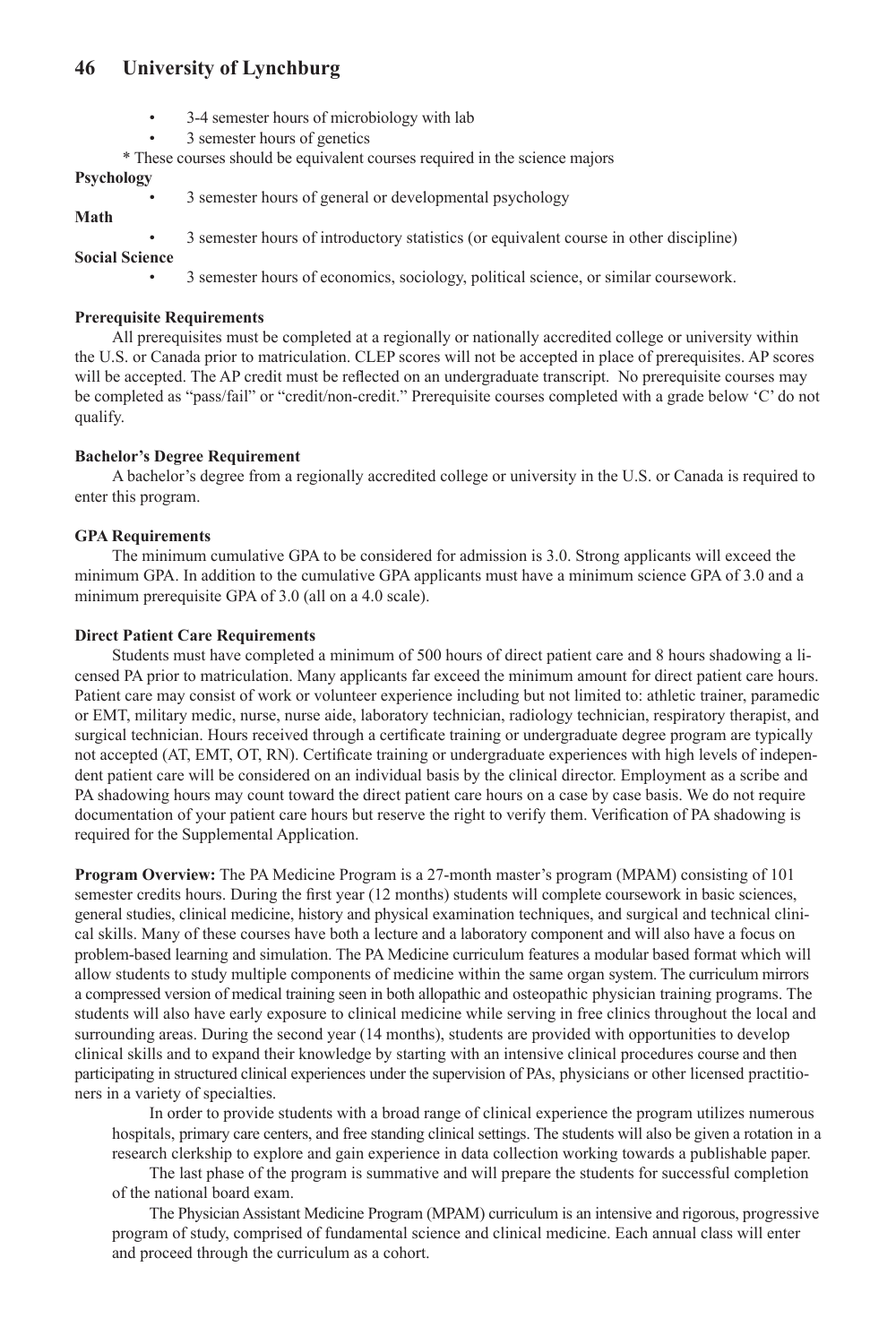| ٠<br>۰.<br>×<br>٠ |  |
|-------------------|--|

|    | <b>MPAM Curriculum</b> |                                                 |                         |
|----|------------------------|-------------------------------------------------|-------------------------|
| PA | 600                    | Introduction to the Profession                  | 1                       |
| PA | 601                    | Medical Practice I                              | 5                       |
| PA | 602                    | Medical Practice II                             | 5                       |
| PA | 603                    | Medical Practice III                            | 5                       |
| PA | 604                    | Critical Thinking in Medicine I                 | $\sqrt{2}$              |
| PA | 605                    | Critical Thinking in Medicine II                | $\overline{c}$          |
| PA | 606                    | Critical Thinking in Medicine III               | $\overline{2}$          |
| PA | 608                    | Human Anatomy I                                 | $\overline{4}$          |
| PA | 609                    | Human Anatomy II                                | $\overline{4}$          |
| PA | 610                    | Social & Cultural Aspects of Healthcare         | 3                       |
| PA | 611                    | <b>Health Ethics</b>                            | $\mathbf{1}$            |
| PA | 612                    | Pathophysiology I                               | $\overline{3}$          |
| PA | 613                    | Pathophysiology II                              | $\overline{3}$          |
| PA | 614                    | Physical Diagnosis I                            | $\overline{2}$          |
| PA | 615                    | Physical Diagnosis II                           | $\overline{2}$          |
| PA | 616                    | Physical Diagnosis III                          | $\overline{c}$          |
| PA | 617                    | Community Clinic I                              | $\mathbf{1}$            |
| PA | 618                    | Community Clinic II                             | 1                       |
| PA | 627                    | Pharmacotherapeutics I                          | 3                       |
| PA | 628                    | Pharmacotherapeutics II                         | $\overline{3}$          |
| PA | 629                    | Medical Microbiology                            | $\overline{3}$          |
| PA | 634                    | <b>Medical Informatics</b>                      | $\overline{3}$          |
| PA | 640                    | <b>Advanced Clinical Procedures</b>             | 5                       |
| PA | 645                    | Primary Care Supervised Clinical Practice       | $\mathfrak{Z}$          |
| PA | 650                    | Emergency Medicine Supervised Clinical Practice | $\overline{3}$          |
| PA | 655                    | Inpatient Medicine Supervised Clinical Practice | $\overline{\mathbf{3}}$ |
| PA | 660                    | General Surgery Supervised Clinical Practice    | $\overline{\mathbf{3}}$ |
| PA | 665                    | Women's Health Supervised Clinical Practice     | $\overline{\mathbf{3}}$ |
| PA | 670                    | Pediatric Medicine Supervised Clinical Practice | $\overline{\mathbf{3}}$ |
| PA | 675                    | Behavioral Health Supervised Clinical Practice  | $\overline{3}$          |
| PA | 680                    | Elective I Supervised Clinical Experience       | 1.5                     |
| PA | 683                    | Elective, Supervised Clinical Experience        | 1.5                     |
| PA | 685                    | Elective II Supervised Clinical Experience      | 1.5                     |
| PA | 688                    | Elective, Supervised Clinical Experience        | 1.5                     |
| PA | 690                    | Research Clerkship                              | $\mathfrak{Z}$          |
| PA | 695                    | Masters Research                                | $\sqrt{3}$              |
| РA | 699                    | Summative Course                                | 3                       |
|    |                        | <b>Total Hours Required</b>                     | 101                     |

#### **MASTER OF PUBLIC HEALTH**

Program Director: Dr. Jennifer Hall

The mission of the MPH program at the University of Lynchburg is to support and enhance public and community health through research, community service, and workforce development. The program provides students with mastery of theory, knowledge, and skills in areas of public and community health. The program prepares students with a broad foundation in all five core areas of public health: health behavior and education, health services administration, epidemiology, biostatistics, and environmental health sciences. The emphasis in Community Health Education also exposes students to specialized training in health promotion and education methods, health communication, program planning and evaluation, and program administration. All students have an opportunity to apply learned skills in practice during a culminating capstone course and supervised internship experience and/or research project.

Students in the program will:

• Demonstrate practical knowledge and applicable skills in assessment of community health needs as well as the planning of community health programs;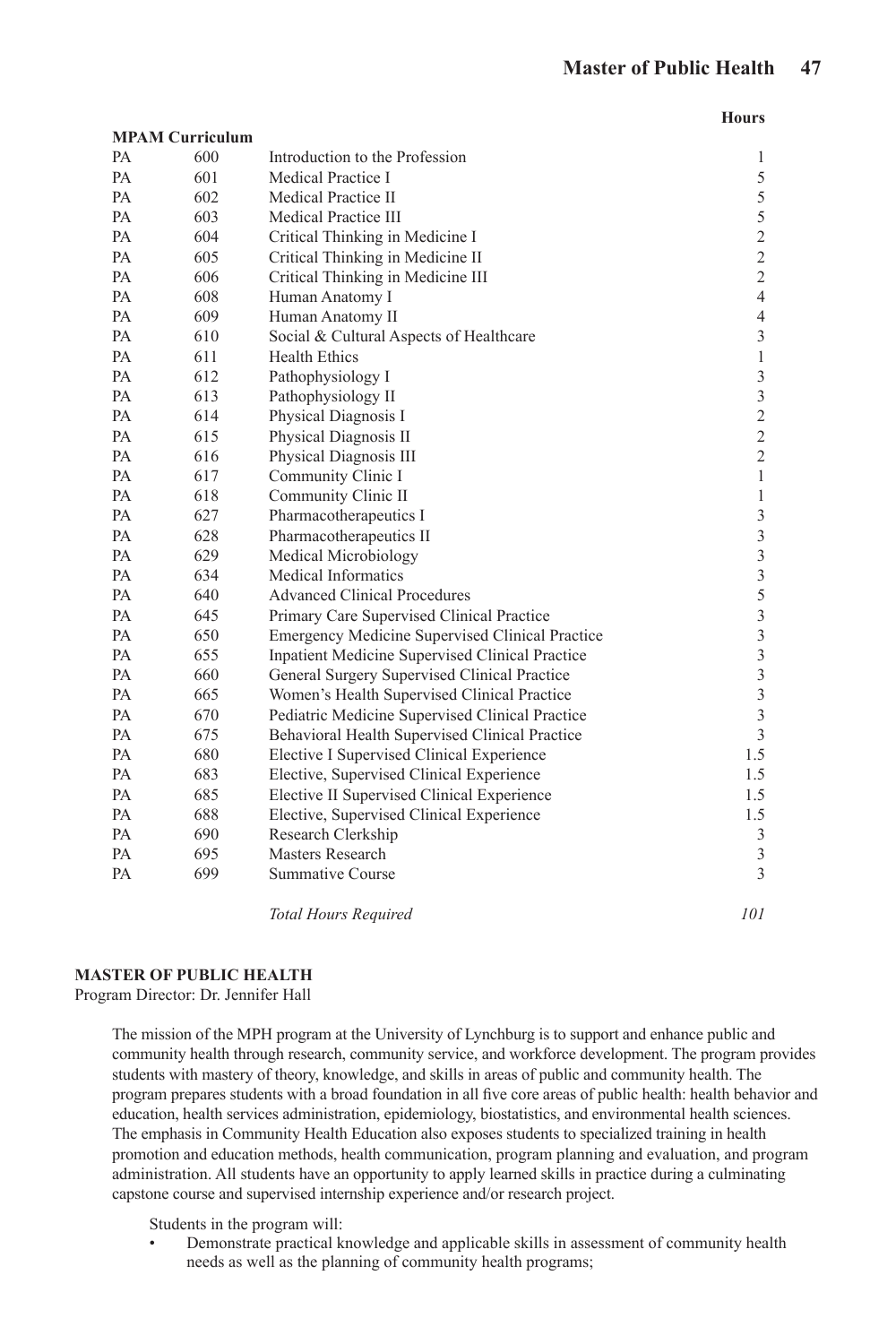- Identify and apply appropriate statistical methods to analyze and describe a public health program;
- Understand the relationship between environmental factors and community health;
- Address behavioral, social, and cultural factors that impact individual and population health and health disparities over the lifespan;
- Demonstrate practical knowledge and applicable skills in implementing and evaluating community health programs;
- Use epidemiologic methods to analyze patterns of disease and injury;
- Apply principles of leadership, policy development, budgeting, and program management in the planning, implementation, and evaluation of health programs for individuals and populations;
- Demonstrate knowledge and skills in ethical interactions associated with diverse populations and health issues;
- Demonstrate knowledge and skills in an internship experience designed to promote public health in cooperation with organizations, coalitions, and service providers;
- Demonstrate knowledge and skills in public health competencies related to program learning outcomes;

|            |                          |                                             | <b>Hours</b> |
|------------|--------------------------|---------------------------------------------|--------------|
|            | <b>Required Courses:</b> |                                             |              |
| <b>MPH</b> | 605                      | Public Health Needs Assessment & Planning   | 3            |
| <b>MPH</b> | 610                      | <b>Biostatistics</b>                        | 3            |
| <b>MPH</b> | 615                      | Environmental Health                        | 3            |
| <b>MPH</b> | 620                      | Social Aspects of Public Health             | 3            |
| <b>MPH</b> | 625                      | Public Health Implementation & Evaluation   | 3            |
| <b>MPH</b> | 630                      | Epidemiology                                | 3            |
| <b>MPH</b> | 635                      | Community Health Administration             | 3            |
| <b>MPH</b> | 640                      | Ethical Issues in Public Health             | 3            |
| <b>MPH</b> | 650                      | Public Health Internship                    | 3            |
| <b>MPH</b> | 651                      | Public Health Internship <sup>2</sup>       | 6            |
| <b>MPH</b> | 652                      | Public Health Internship <sup>2</sup>       | 9            |
| <b>MPH</b> | 655                      | Public Health Capstone Seminar <sup>1</sup> | 3            |
| <b>MPH</b> | 675                      | Public Health Research <sup>3</sup>         | 3-9          |

*Total Hours Required 30-36*

#### *Notes*:

- <sup>1</sup> MPH 655 is the program capstone course. All students take this course during the final semester.<br><sup>2</sup> MPH 651 and/or MPH 653 are taken by a non-haalth promotion undergraduate student ushe has 2 MPH 651 and/or MPH 652 are taken by a non-health promotion undergraduate student who has
- not had internship hours previously supervised by the University of Lynchburg.<br><sup>3</sup> MPH 675 can be taken for 3, 6, or 9 credits and can be combined with or taken in place of intern-
- ship hours to reach required practicum hours. Approval required by the MPH Program Director.

### **MASTER OF SCIENCE IN ATHLETIC TRAINING PROGRAM**

Program Director: Dr. Debbie Bradney

Athletic training is an allied healthcare profession focusing on the prevention, treatment, and rehabilitation of injuries and illnesses occurring to physically active individuals. Athletic trainers find employment in secondary schools, colleges and universities, sports medicine clinics, professional sports programs, industrial settings, and other healthcare environments.

The mission of the professional Master of Science in Athletic Training Program is to educate students to become engaged and reflective health care providers through evidence-based medicine in a variety of clinical settings, active involvement in distinctive research, and the cultivation of professional behaviors. This will be achieved using multiple modes of instruction, close working relationships with committed faculty, staff, and peers, as well as a state-of-the-art cadaver lab and established research laboratories.

The Master of Science in Athletic Training program is designed for students who have graduated from baccalaureate programs (not including CAATE accredited undergraduate athletic training programs) and who aspire to be athletic trainers. This degree combines didactic and clinical education to allow students to apply theoretical and practical athletic training knowledge in professional work settings. Students will engage in clinical educational experiences that will prepare them to pass the Board of Certification (BOC) Examination, which,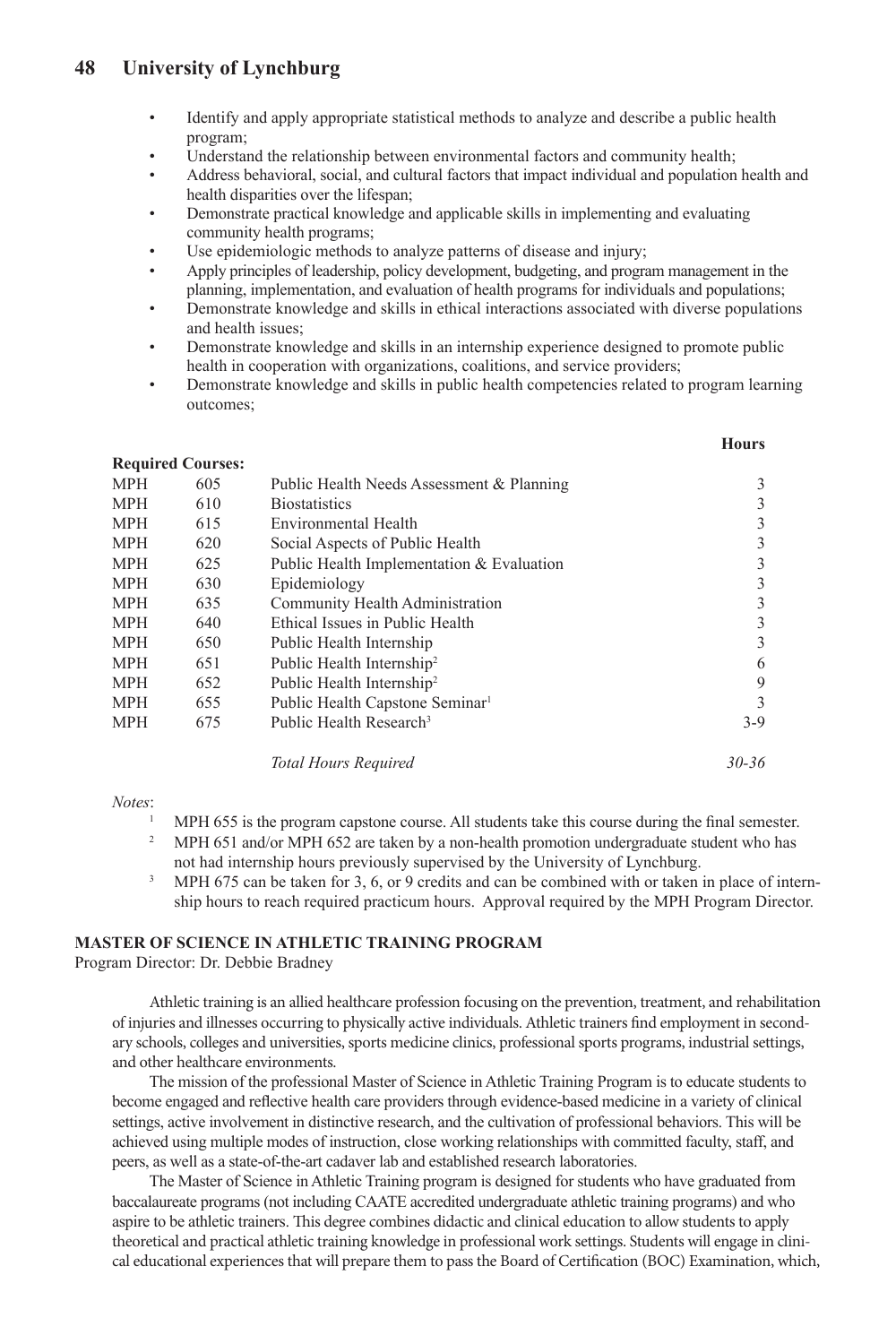in turn, will allow them to serve as entry-level certified athletic trainers. In addition, the program is designed to give students a foundation in evidenced based medicine through exposure to research design and while studying research methods. The program requires sixty-six credit hours for completion.

Entry into the athletic training major is competitive, and all students who apply may not be accepted into the program. In order to be considered for admission, students must have a:

- 1. QPA of 2.75 or higher;
- 2. A minimum of a  $\tilde{C}$  or higher in the following courses:
	- a. 8 credits of anatomy and physiology
	- b. 3 credits of kinesiology
	- c. 3 credits of exercise physiology
	- d. 3 credits of statistics;
- 3. Current CPR and AED training at the healthcare professional rescuer level.

The University of Lynchburg was granted accreditation for the Master of Science in Athletic Training graduate program from the Commission on Accreditation of Athletic Training Education (CAATE), 6850 Austin Center Blvd., Suite 100 Austin, TX 78731-3184 or 512.733.9700 on February 26, 2018. This program received a ten-year reaccreditation decision after a 2017-2018 CAATE self-study and site visit. Upon accreditation by CAATE and completion of this program, students will be eligible to sit for the Board of Certification (BOC) examination and pursue a career as a Certified Athletic Trainer (ATC).

*Hours* 

## **Required Courses:**

| AT        | 605                                                              | Human Gross Anatomy                               | 6                                          |  |  |
|-----------|------------------------------------------------------------------|---------------------------------------------------|--------------------------------------------|--|--|
| AT        | 600                                                              | Care and Prevention in Athletic Training          |                                            |  |  |
| AT        | 610                                                              | <b>Evidence Based Practice</b>                    | $\frac{3}{3}$                              |  |  |
| AT        | 620                                                              | Research Methods and Design                       | $\overline{3}$                             |  |  |
| AT        | 625                                                              | Orthopedic Examination Techniques                 | $\overline{4}$                             |  |  |
| AT        | 626                                                              | Orthopedic Examination Techniques II              | $\overline{4}$                             |  |  |
| AT        | 627                                                              | Evaluation and Treatment of the Spine             | $\frac{2}{3}$                              |  |  |
| AT        | 630                                                              | General Medical Conditions and Pharmacology       |                                            |  |  |
| AT        | 650                                                              | Therapeutic Intervention I                        | $\overline{4}$                             |  |  |
| AT        | 651                                                              | Therapeutic Intervention II                       | $\overline{4}$                             |  |  |
| AT        | 660                                                              | Psychosocial Intervention                         |                                            |  |  |
| AT        | 670                                                              | <b>Advance Exercise Physiology</b>                | $\begin{array}{c} 3 \\ 3 \\ 3 \end{array}$ |  |  |
| AT        | 675                                                              | Sports and Exercise Nutrition                     |                                            |  |  |
| AT        | 680                                                              | Athletic Training Administration and Organization | $\overline{3}$                             |  |  |
| AT        | 690                                                              | Professional Development in Athletic Training     | 3                                          |  |  |
|           |                                                                  |                                                   | 49                                         |  |  |
|           | Clinical Education:                                              |                                                   |                                            |  |  |
| AT        | 640                                                              | Clinical Education I                              | 3                                          |  |  |
| AT        | 642                                                              | Clinical Education II                             | $\sqrt{3}$                                 |  |  |
| AT        | 644                                                              | Clinical Education III                            | $\mathbf{1}$                               |  |  |
| AT        | 646                                                              | Clinical Education IV                             | $\mathfrak{Z}$                             |  |  |
| AT        | 648                                                              | Clinical Education V                              | 3                                          |  |  |
|           | Research Options (pick one):                                     |                                                   |                                            |  |  |
| 1.        | AT 693 Research Project I (2) and AT 694 Research Project II (2) |                                                   |                                            |  |  |
| 2.        |                                                                  | AT 695 Thesis I $(2)$ or AT 695 Thesis II $(2)$   |                                            |  |  |
|           |                                                                  | <b>Total Hours Required</b>                       | 66                                         |  |  |
| Elective: |                                                                  |                                                   |                                            |  |  |

AT 665 CPR and First Aid Instructor Training 1

## **CYBERSECURITY CERTIFICATE**

Program Directors: Dr. William Lokar

The graduate certificate in cybersecurity is designed to take a student with a degree in a non-technical field and teach them the skill necessary to become a system/network administrator with an emphasis on cyber security. The certificate requires the completion of four 3 credit hour modules. The program can be taken in a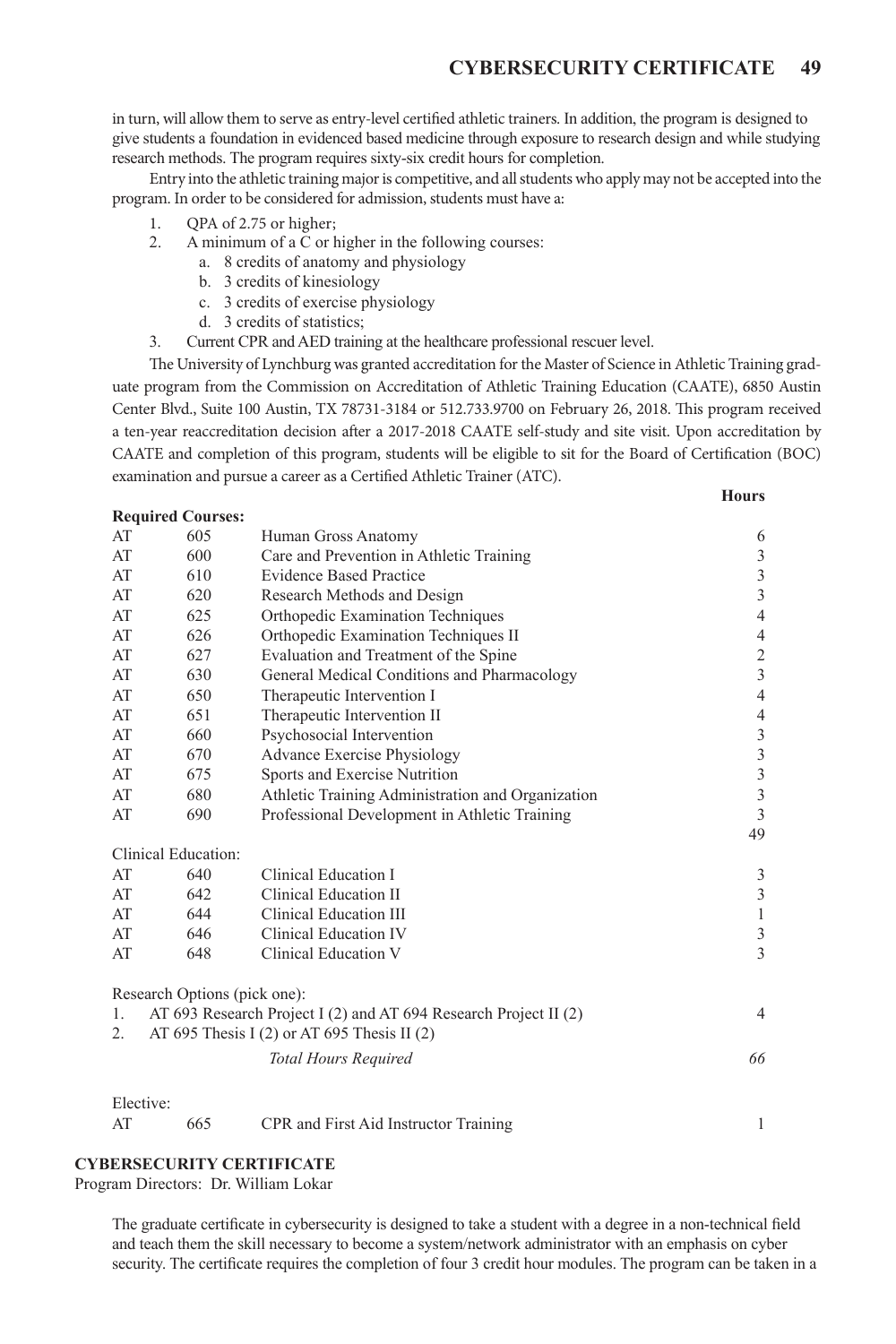hybrid format or fully online.

During each module students will work on a sequence of closed-ended individual problems to build competences and problem-solving skills and add proof of their approach and results to their portfolio. All assessment for the program consists of a series of oral exams per module, during which the student will defend their work and receive feedback and advise on their disposition. The faculty will support students in the form of coaching.

The program offers additional inclusion and diversity to students which are unable to travel to the University or work during the University hours (or are otherwise engaged). The students can work on their assignments at any location and at any time. Coaching and exam opportunities can be tailored to specific individual needs.

Students completing this program will be able to:

- 1. Administer IT Systems.
- 2. Apply security and forensic policies to IT Systems.
- 3. Apply and administer virtualization, distributed computing, kernel modules, databases, services, and libraries.
- 4. Apply "best practices" to establish and implement system/network policies and procedures.
- 5. Able to monitor system and network behavior and detect and diagnose anomalies related to security exploits.
- 6. Understand and comply with laws and ethical codes that are relevant to system/network administration.
- 7. Apply contemporary computer forensics tools to analyze and extract information from a computer

system as part of a system incident response.

- 8. Assess risks and vulnerabilities to the system/network and develop contingency plans for security incident mitigation.
- 9. Detect defects in software that exposes the system to attack.
- 10. Develop administration related scripts, setup integrated development environments (IDEs), and administer configuration management systems.

|            |                          |                                                    | <b>Hours</b> |
|------------|--------------------------|----------------------------------------------------|--------------|
|            | <b>Required Courses:</b> |                                                    |              |
| <b>ITC</b> | 610                      | System Architecture and Administration             |              |
| <b>ITC</b> | 620                      | Distributed System Architecture and Administration |              |
| ITC .      | 630                      | <b>Cyber Security Fundamentals</b>                 |              |
| <b>ITC</b> | 640                      | <b>Cyber Forensics Fundamentals</b>                |              |
|            |                          | <b>Total Hours Required</b>                        |              |

# **COURSE DESCRIPTIONS**

Designation of Courses

- 500 599 Courses are post-baccalaureate courses. They do not count for credit requirements for graduate level programs. They are also open to senior level students.
- 600 699 Courses with the 600-level designation are classes offered at the master's level.
- 700 799 Courses at the 700 level are for individuals seeking advanced (post-master's) professional opportunities or are doctoral level.
- 800 999 Courses at the 800 and 900 level are for doctoral credit.

In Course Descriptions

(Credit in semester hours is indicated by a number in parentheses.)

## **ATHLETIC TRAINING COURSES**

**AT 600 CARE AND PREVENTION IN ATHLETIC TRAINING (3)** This course is designed to introduce students to the profession of athletic training and the similarities, differences, and relationship of athletic training to other healthcare professions. This course also provides students with the skills and knowledge needed to maximize the benefit of athletic training clinical education. Skills introduced in this course include, but are not limited to, taping, wrapping, splinting/spine boarding, protective padding fabrication,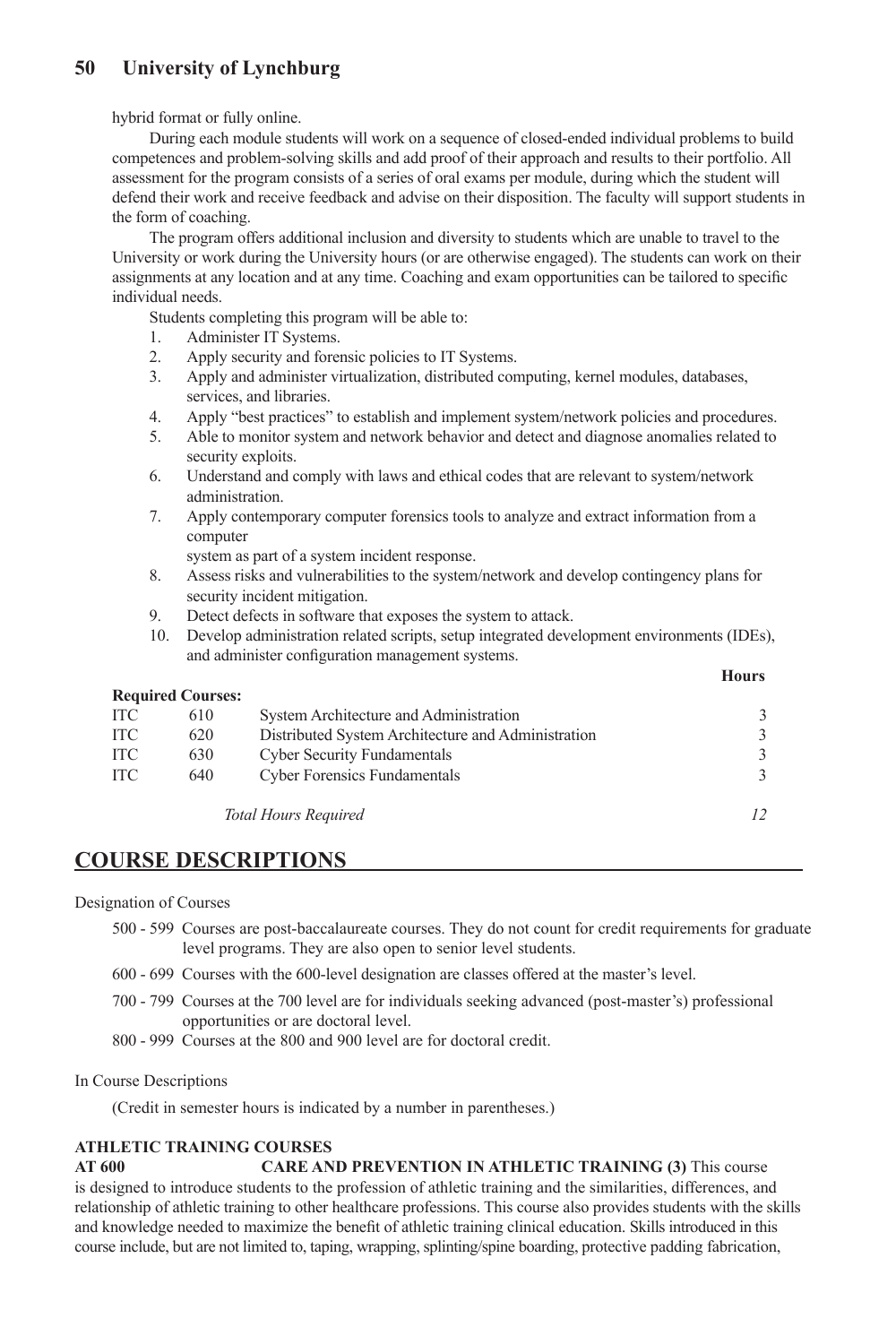protective equipment fitting/removal, and modality application.

**AT 605 HUMAN FUNCITIONAL ANATOMY (6)** This lecture/lab is designed to focus on the detailed structure and function of the human body. It will provide a foundation in functional human anatomy using a regional approach (the back, head, neck, shoulder girdle, upper extremity, lower extremity, and thorax) that will serve as a framework for subsequent clinical practice. Emphasis is place on the identification of normal gross anatomy structures and relationships to injuries or diseases. There will be a focus on the gross anatomy and physiology of the human skeleton, muscular, nervous and vascular systems.

**AT 610 EVIDENCE BASED PRACTICE (3)** The course will provide students with an understanding of evidence based practice and the skills to search, read, and critically analyze literature relevant to athletic training. Broad topics in athletic training will be covered with an emphasis on position statements, systematic reviews, and meta-analyses as well as other pertinent original research.

**AT 620 RESEARCH METHODS AND DESIGN (3)** Students will become oriented with common methodological approaches utilized in athletic training research. Basic statistical concepts will be learned with appropriate computer software.

**AT 625 ORTHOPEDIC EXAMINATION TECHNIQUES (4)** *Prerequisite: AT 600 and DPT 710.* Students will learn appropriate orthopedic injury examination techniques for the lower extremity and lumbosacral spine. The anatomy of the lower extremities and lumbosacral spine will be reviewed, mechanisms of injury analyzed, advanced concepts in examination will be discussed, and skills necessary to accurately examine related orthopedic injuries will be practiced. Documentation in athletic training will be discussed and practiced. Evidence based practice with regard to examination techniques will be a focal point. Extensive time will be spent practicing skills in various laboratory activities.

**AT 626 ORTHOPEDIC EXAMINATION TECHNIQUES II (4)** Students will learn appropriate orthopedic injury examination techniques for the upper extremity, head, neck, and thorax/abdomen. The anatomy of the upper extremities, head, neck, and thorax/abdomen will be reviewed, mechanisms of injury analyzed, advanced concepts in examination will be discussed, and skills necessary to accurately examine related orthopedic injuries will be practiced. Documentation in athletic training will be discussed and practiced. Evidence based practice with regard to examination techniques will be a focal point. Extensive time will be spent practicing skills in various laboratory activities.

**AT 627 EVALUATION AND TREATMENT OF THE SPINE (2)** A lecture and hands-on, experiential course focusing on advanced anatomy of spinal joints, relevant soft tissue, and biomechanics. Using this as a basis, students will examine pathology related to specific athletic techniques, including patient history, postural and gait analysis, strength and range of motion testing, and neurological screening. Students will demonstrate competency in using this information to generate treatment plans with special focus on functional outcomes.

**AT 630 GENERAL MEDICAL CONDITIONS AND PHARMACOLOGY (3)** This course is designed to provide students with the knowledge and skills necessary to recognize and treat a variety of non-orthopedic injuries/illness, which may occur to the physically active. Students will learn basic recognition of these pathologies to ensure prompt and appropriate treatment and referral. In addition, basic pharmacological concepts will be introduced.

**AT 640 CLINICAL EDUCATION I (3)** *Prerequisite: AT 600 and DPT 710.* This course is designed to allow students to interact with certified athletic trainers (ATs) and other healthcare professionals. Students will complete assigned clinical hours of experience through one or more rotations. This experience will expose students to each professional's role in treating patients. Students will show proficiency in injury prevention and prophylactic skills as part of this course.

**AT 642 CLINICAL EDUCATION II (3)** *Prerequisite AT 640.* Students will gain experience with athletic trainers and other healthcare professionals in the clinical setting. Students will complete assigned clinical hours of experience through one or more rotations. The purpose of the clinical exposure is to give students clinical experience by observing, treating both male and female patients, and become proficient in acute care skills. This course also provides the students with the opportunity to become proficient in athletic training skills related to therapeutic interventions.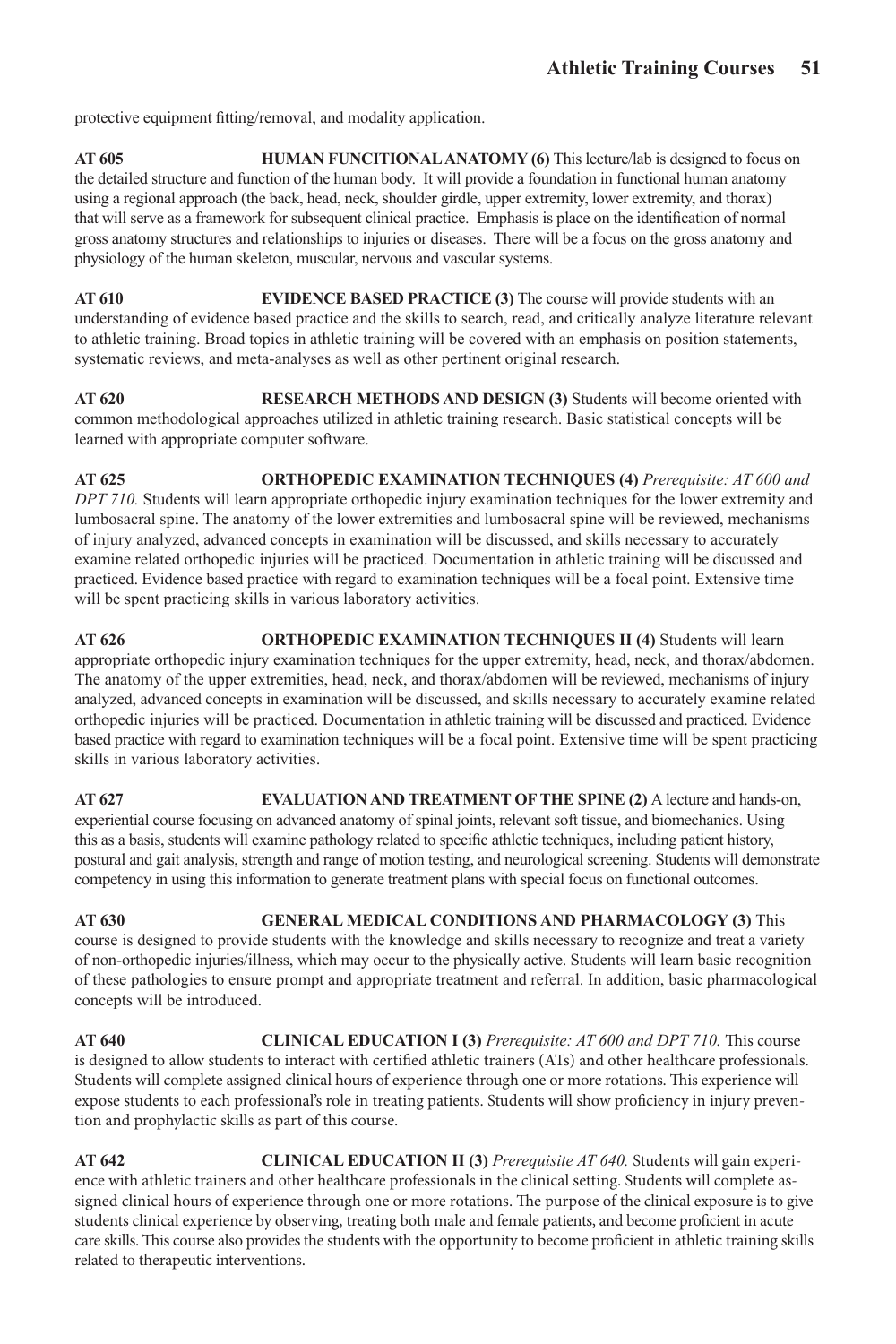**AT 644 CLINICAL EDUCATION III (1)** *Pre-requisite or co-requisite: AT 630.* Students will gain experience in a clinical setting and complete assigned clinical hours of experience through one rotation in a general medical facility.

**AT 646 CLINICAL EDUCATION IV (3)** *Prerequisite: AT 642.* Students will gain experience with preceptors in an athletic training setting and complete assigned clinical hours of experience through one or more rotations. The purpose of the rotation(s) is to give students an opportunity to gain experience practicing skills on patients. Students are also given an opportunity to become proficient in athletic training skills related to the examination of injuries.

**AT 648 CLINICAL EDUCATION V (3)** *Prerequisite: AT 642* Students will gain experience in a clinical setting and complete assigned clinical hours of experience through a single rotation. The purpose of this course is to give students an experience which will help prepare them for the professional responsibilities they will assume as employed athletic trainers.

**AT 650 THERAPEUTIC INTERVENTION I (4)** Therapeutic intervention and how it affects tissue healing and its role in the treatment of injuries will be examined. Basic components, design, and implementation of rehabilitation programs will be discussed and practiced. Therapeutic modalities will be introduced.

**AT 651 THERAPEUTIC INTERVENTION II (4)** This course will review therapeutic exercises and it will provide an advanced study of the use of therapeutic modalities in the field of athletic training. The indications, contraindications, and effects of physical agents such as ice, heat, electrical stimulation, and ultrasound will be studied. Students will have an opportunity to practice skills necessary to use therapeutic modalities effectively.

**AT 660 PSYCHOSOCIAL INTERVENTION (3)** This course is designed to instruct students in identifying, treating, and/or referring patients exhibiting abnormal social, emotional, and mental behaviors. In addition, students will be able to appreciate the role of mental health in injury and recovery. Students will learn the connection between mental health and return to physical activity.

**AT 665 CPR AND FIRST AID INSTRUCTOR TRAINING (1)** This course is designed to provide students with the necessary skills and knowledge to become an American Heart Association CPR and First Aid Instructor.

**AT 670 ADVANCE EXERCISE PHYSIOLOGY (3)** This course is designed to provide students with an in-depth study of physiology related to exercise and assessment of fitness and wellness. Topics will include control of exercise metabolism, acute and chronic adaptations to aerobic and resistance training programs, and thermoregulation. In addition, this course will cover assessing overall fitness, body composition, flexibility, muscular strength, power, speed, agility, and endurance.

**AT 675 SPORTS AND EXERCISE NUTRITION (3)** This course will discuss proper intake, sources of, and effect of macronutrient and micronutrient needs in relation to performance, health, and disease. Additional topics include ergogenic aids and the timing of food and fluids before, during, and after physical activity for optimal performance.

#### **AT 680 ATHLETIC TRAINING ADMINISTRATION AND ORGANIZATION (3)**  *Co-requisite: AT 642.* This course is designed to cover a wide range of administrative topics in the health care professions. At the conclusion of the course students will be familiar with the multitude of management and administrative techniques that are required by the athletic trainer. The student will have a plan for addressing administrative issues at the completion of this course.

#### **AT 690 PROFESSIONAL DEVELOPMENT IN ATHLETIC TRAINING (3)** This course is designed to address the professional development of students pursuing a career in athletic training. At the conclusion of the course, students should be familiar with the ways in which an athletic trainer contributes to the profession as well as ways of pursuing a position within the profession.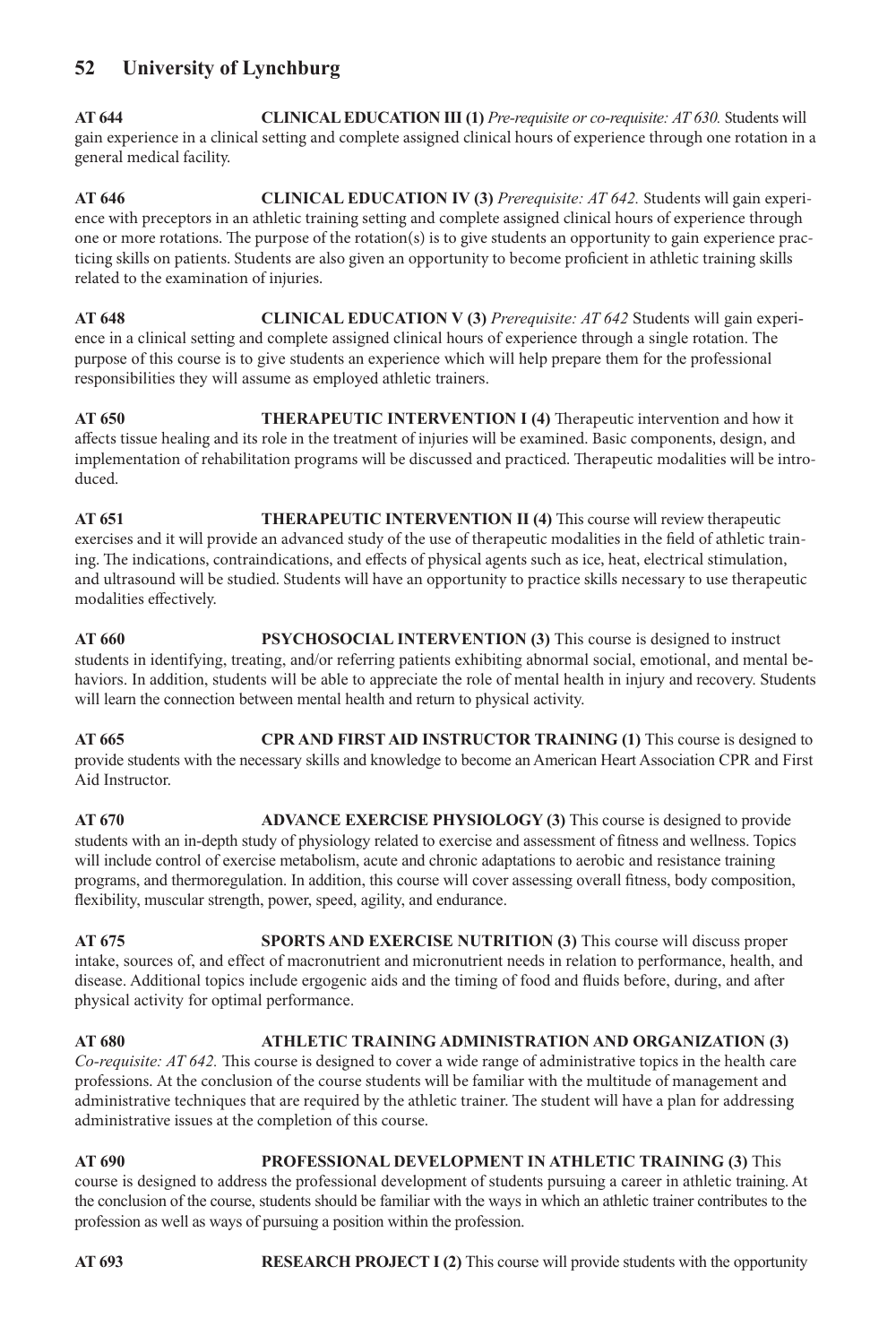to explore areas of inquiry in athletic training that are of interest. The student will complete a culminating evidence based project related to the field of athletic training. Students will choose an area of inquiry and develop a literature review leading to a research question. Options will include, but are not limited to, case studies, literature review, group research project, etc.

**AT 694 RESEARCH PROJECT II (2)** This course will provide students with the opportunity to complete a culminating evidence based project in an area of interest within athletic training. Students will collect data, write a manuscript in the appropriate format, and defend their study through a poster presentation. At the conclusion of the course, students will be prepared to submit an abstract for presentation or submit a manuscript for publication.

**AT 695 THESIS I (2)** *Prerequisite: AT 680.* The course will provide students with the opportunity to explore areas of inquiry in athletic training that are of interest. Students will choose an area of inquiry and develop a literature review leading to a research question. At the conclusion of the course, students will defend a research design that will be used to answer a research question and submit necessary forms to the Institutional Review Board for human subject research.

**AT 696 THESIS II (2)** *Prerequisite: AT 695.* The course will provide students with the opportunity to complete an original research project in an area of interest within athletic training. Students will collect data, write a manuscript in the appropriate format, and defend their study through a poster presentation. At the conclusion of the course, students will be prepared to submit an abstract for presentation or submit a manuscript for publication.

## **BIOLOGY COURSES**

**BIOL 605 TOPICS IN BOTANY (4)** Focuses on aspects of plant biology emphasized in K-12 curricula. Plant life cycles, functional anatomy, photosynthesis, ecology, and other topics as appropriate will be examined in detail. Laboratory experiences and projects provide students with opportunities to design and present educational activities adaptable to the classroom.

**BIOL 610 HISTORY AND PHILOSOPHY OF MODERN BIOLOGY (2)** An exploration of the history and philosophy of the biological sciences focused on development of modern biological thought built from the seventeenth-century ideas of Bacon, Descartes, Newton, and others through late-twentieth century including the ideas of Darwin, Mendel, Pasteur, into the molecular revolution sparked by Watson and Crick and their contemporaries. Coursework revolves around discussion of primary works by these and related individuals and supported by additional interpretations from various texts.

**BIOL 620 HUMAN ANATOMY (3)** A cadaver-based study of human anatomy focusing on learning human anatomical terminology, and interrelationships of bones, joints, muscles, nerves, and blood supply to all regions of the human body, using dissected human cadavers, digital human dissection simulations, digital and text images, and structural models.

**BIOL 623 APPLIED GENETICS (3)** Basic concepts and principles of prokaryotic and eukaryotic genetics are discussed, including Mendelian inheritance, polygenic inheritance, linkage and mapping, chromosome aberrations, population genetics, DNA structure and replication, gene expression, mutation, gene regulation, recombinant DNA technology, and the molecular basis of disease. Special emphasis is placed on improving laboratory skills of biology teachers at middle and high school levels.

**BIOL 630 PHYSIOLOGY: CELLS TO FUNCTION** (3) Exploration of the cellular basis of physiological function in vertebrates, primarily humans. Case studies and past/present clinical examples are frequently used.

**BIOL 641 APPLIED ECOLOGY (3)** Survey of general ecological principles from an evolutionary perspective, incorporating the three major levels of ecological study: ecosystem, community, and population. Special emphasis is placed on improving the laboratory and field skills of middle and high schoollevel biology and earth science teachers.

**BIOL 669 SPECIAL TOPICS IN BIOLOGY (3)** Intensive study of a problem or topic in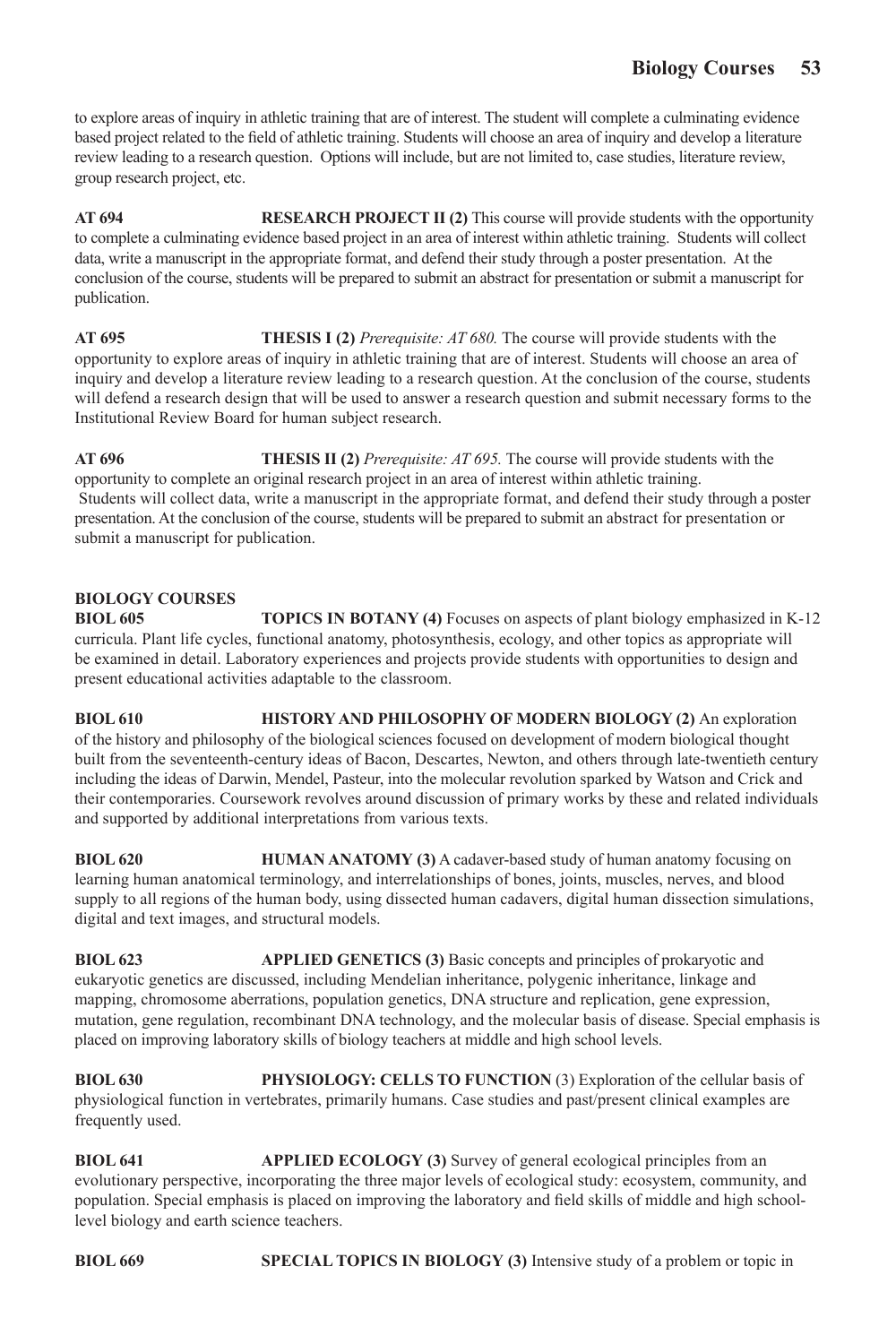biology. Topic varies according to professor and term offered.

**BIOL 670 INDEPENDENT STUDY IN BIOLOGY (3)** Provides for the pursuit of individual interest and projects not covered in existing courses. May be repeated if subjects of study vary. Requires approval of the dean of the School of Sciences.

## **COUNSELING COURSES**

**COUN 601 PROFESSIONAL IDENTITY AND FUNCTION OF CLINICAL MENTAL HEALTH COUNSELORS (3)** Overview of the counseling profession including the history and philosophy of the counseling profession; the roles, functions, and relationships with other human service providers of counselors; and professional organization membership and credentialing, including certification, licensure, and accreditation practices and standards.

**COUN 602 COUNSELING ACROSS THE LIFESPAN (3)** This course provides an understanding of the nature and needs of persons at all developmental levels and in multicultural contexts, Specific emphasis is placed on the development of the individual from conception through intricate changes of growth and aging over the life span, including information about related counseling theories, facilitation of optimal development and wellness, and the expansion personal insight throughout life.

**COUN 605 COUNSELING THEORIES (3)** Intensive study of counseling theories that provides the student with models to conceptualize client presentation and that helps the student select appropriate counseling interventions. This course exposes models of counseling that are consistent with current professional research and practice in the field.

**COUN 609 RESEARCH IN COUNSELING (3)** The purpose of this course is to introduce students to the basic elements of research methodology and statistical analysis as well as illustrate how to use that knowledge to critically evaluate and apply research findings. There will be an emphasis on the importance of research and its application specifically within the field of counseling as it relates to advancing the profession and informing evidence-based practices within a variety of mental health and school settings. Special attention will be given to ethical and cultural considerations when interpreting research findings.

**COUN 610 CAREER DEVELOPMENT (3)** An examination of major career theoretical approaches and decision-making models, along with the interrelationships of work with relevant life factors, including the roles of multicultural and diversity issues. In addition, career assessment instruments and techniques, general career/occupational resources, and counseling interventions will be evaluated.

**COUN 611 CRISIS COUNSELING (3)** This course provides an in-depth analysis of crisis counseling and interventions based on current crisis-related theories and models. Specific types of crises will be examined that relate to bullying and school violence, psychotic decompensation, economic loss, relationship breakups, veteran issues and war related crises, natural disasters, acts of terrorism, and severe physical injury. Crises will also be analyzed from a legal/ethical and cultural perspective.

**COUN 614 COUNSELING TECHNIQUES (3)** *Prerequisite: COUN 605.* An introductory counseling experience where students demonstrate counseling techniques shown to be effective when working with specific populations of clients with mental and emotional disorders. Students learn to modify interventions to make them culturally appropriate for diverse populations.

**COUN 615 CLINICAL MENTAL HEALTH COUNSELING PRACTICUM (3)** *Prerequisites: COUN 601, COUN 605, COUN 620, COUN 614, COUN 670.* Designed to give students an on-site, structured, introductory counseling experience in a clinical mental health setting. Under the supervision of an appropriately credentialed site supervisor, the student offers appropriate individual and group counseling services and engages in the other professional activities related to the function of the professional counselor in that setting. The course is designed to follow University, state, and Council for the Accreditation of Counseling and Related Educational Programs (CACREP) guidelines.

**COUN 616 SCHOOL COUNSELING PRACTICUM (3)** *Prerequisites: COUN 605, COUN 625. Co-requisites: COUN 614, COUN 620, COUN 670.* Designed to give students an on-site, structured intro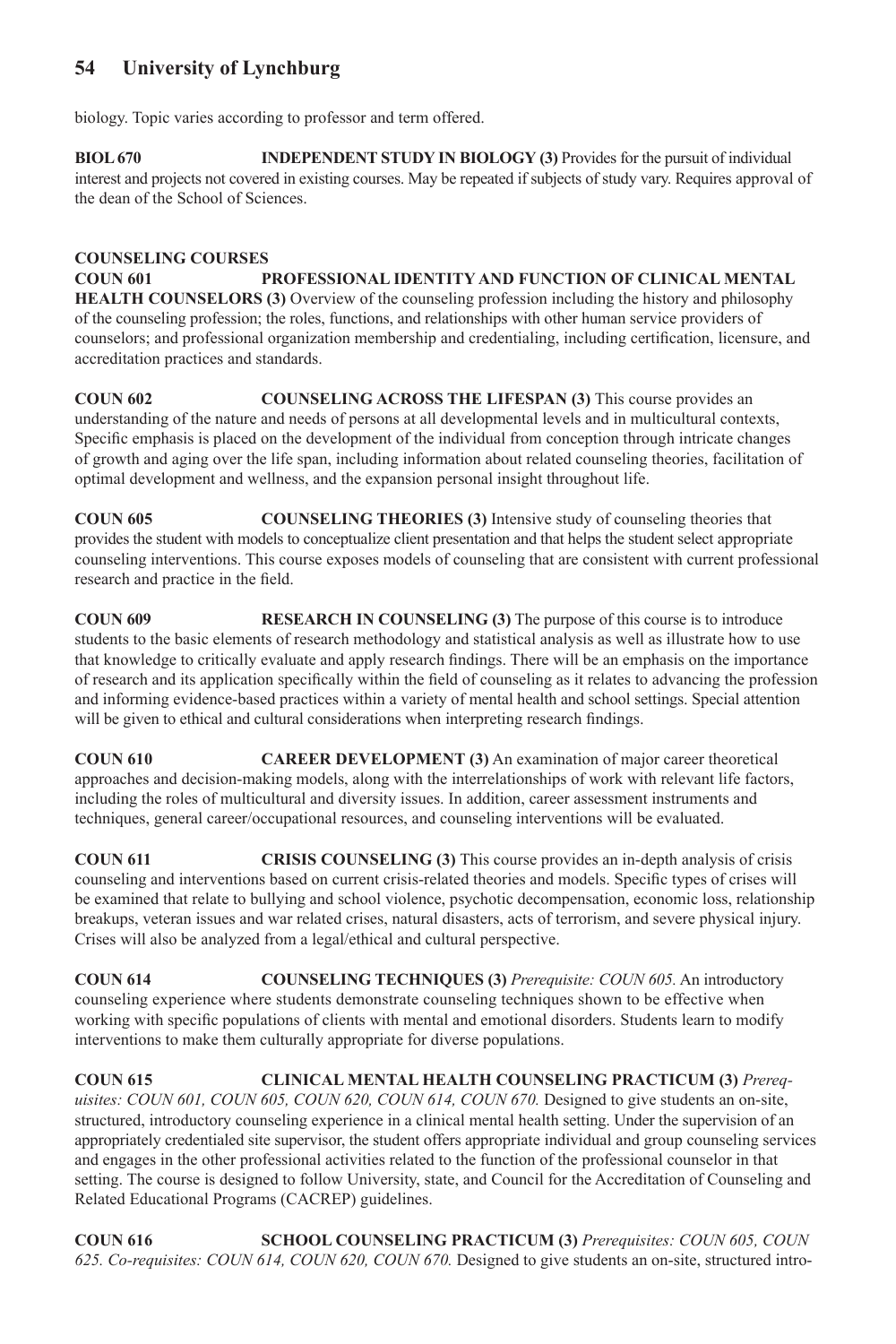duction to the role and function of the school counselor. Under the supervision of an appropriately credentialed site supervisor, the student offers counseling services and engages in other professional responsibilities related to school guidance and counseling programs. The course is designed to meet standards set forth by the Council for the Accreditation of Counseling and Related Educational Programs (CACREP) and the licensure regulations of the

Virginia Department of Education. Note: A mandatory criminal and social services background check must be conducted in the prior semester at the student's expense.

## **COUN 618 COUNSELING CHILDREN AND ADOLESCENTS (3)** A course requiring students to integrate counseling theories, skills, and techniques relevant to counseling children and adolescents

in school and community/agency settings. Application of developmental theory, appropriate technique selection and issues relevant to this specific population will be explored in the course.

# **COUN 620 GROUP COUNSELING PROCEDURES AND TECHNIQUES (3)** An

examination of group dynamics, ethical issues special to group work, and group leadership skills. Topics include member roles, stages of group development, and leadership styles and techniques. As required by CACREP, students participate in small group activities for a minimum of 10 hours over the course of the academic term.

**COUN 625 PROFESSIONAL IDENTITY AND FUNCTION OF SCHOOL COUNSELORS (3)**  A study of the role and function of the professional school counselor. Emphasis is placed on the structure and implementation of a balanced school counseling program that incorporates developmentally sound individual, small group, and classroom guidance activities to provide academic, career, and personal/social advising and counseling. The counselor's role within the total school program in the areas of leadership, collaboration, consultation, staffing initiatives, assessment, and the coordination of related services is also analyzed.

**COUN 630 MARRIAGE AND FAMILY COUNSELING (3)** *Prerequisite:* Overview of several theoretical constructs and approaches to family therapy, including a study of the structural school, systems approaches, Bowen's theory of family systems, and the contributions of Alfred Adler. Topics include sexual dysfunctions, divorce, sexual assault, and families of poverty.

**COUN 635 PARENT AND FAMILY CONSULTATION (3)** *Prerequisite: COUN 620 or permission of the instructor.* Built on the principles and skills taught in COUN 620, this course gives students the opportunity to co-lead an Adlerian-based parent education group under the supervision of the course instructor and a read counseling professional. Emphasis is on the synthesis of group counseling theory through direct experience leading a group and on the mastery and application of the parenting skills utilized for work with families in any counseling setting.

**COUN 640 ABNORMAL BEHAVIOR (3)** *Prerequisites: COUN 605, COUN 614, COUN 615 or permission of the instructor.* An examination of the current diagnostic categories listed in the Diagnostic and Statistical Manual TR-IV. Attention is devoted to the organic, environmental, developmental, and psychological origins of these emotional disorders. Additional training focuses on the counseling interventions designed to address these concerns.

**COUN 645 ADDICTION COUNSELING (3)** *Prerequisites: COUN 605 or permission of the instructor*. Examines the compelling and emerging questions common to addictive behaviors. Explores the research devoted to the physiology of addictions, societal reinforcers, and the psychological explanations for addictive behaviors as well as the treatment strategies designed to ameliorate the addiction and related concerns.

**COUN 660 EVALUATION AND ASSESSMENT (3)** An overview of test design, construction, and application. Emphasis is placed on intellectual, cognitive, and educational tests, while personality, vocational, and interest inventories also are introduced. Purposes and interpretations are approached historically, theoretically, and statistically.

**COUN 661 SEXUALITY IN COUNSELING (3)** The purpose of this course is to increase students' awareness, knowledge, and skills regarding the broad range of issues in the field of counseling when addressing human sexuality issues. Students will gain knowledge and skills that are unique and specific to sexuality counseling and intervention strategies. Students will gain perspective on the developmental,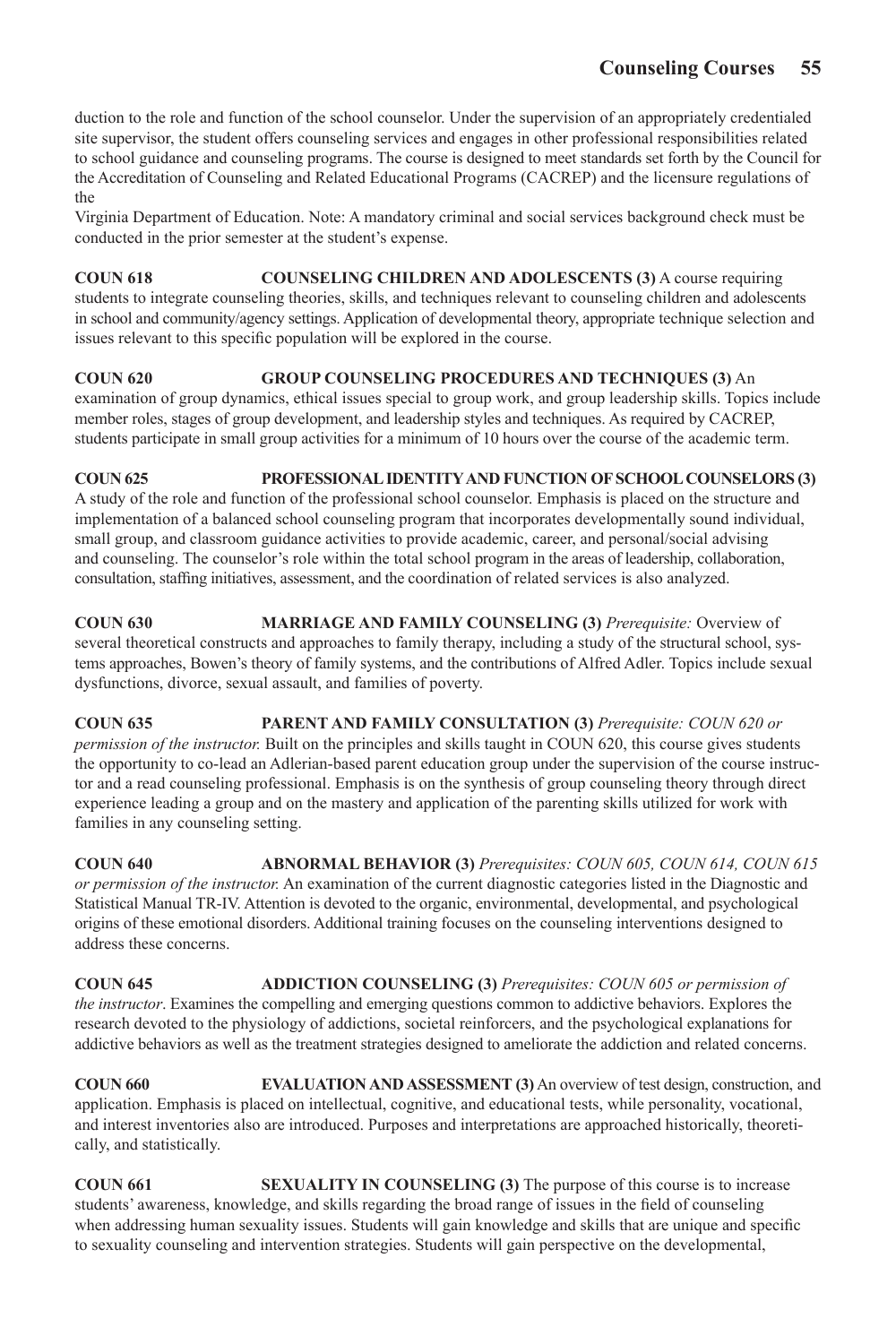behavioral, emotional, psychological, and cultural aspects related to sexuality. Students will explore empirically supported counseling approaches, interventions and assessment strategies. A systemic framework is used for understanding the role and impact of sexuality on couples, marriages, and families. Students also explore and discuss specific topics including, but not limited to: issues of sexual diversity, gender identity, intimacy, sexual functioning, and infidelity.

**COUN 662 LGBT CONSIDERATIONS IN COUNSELING (3)** This course is designed to provide an in-depth look at counseling issues and dynamics specific to clients who identify as Lesbian, Gay, Bisexual, or Transgender. Content will highlight and differentiate the experiences of LGBT people and provide information related to the identity development of individuals within each sub-group of the greater LGBT community. Additional topics will be covered that include but are not limited to empirical research on the experience of LGBT people, "affirmative" counseling and supervision techniques, vocational issues and workplace sexual identity management, perceived conflicts between religious and LGBT identities, and LGBT issues in the context of changing legal and social policy environments.

**COUN 665 CROSS-CULTURAL COUNSELING (3)** Examination and application of counseling strategies appropriate for culturally diverse clients; focuses on the need for counselors to examine their own feelings and attitudes toward diverse populations.

**COUN 669 SPECIAL TOPICS IN COUNSELING (1, 2, 3)** Intensive study of a problem or topic in counseling. Topic varies according to professor and term offered.

**COUN 670 LEGAL AND ETHICAL ISSUES IN COUNSELING (3)** An in-depth examination of the major legal and ethical issues facing the counseling profession. Extensive work with case studies is included.

**COUN 678 ADVENTURE-BASED COUNSELING (3)** This course will provide an overview of adventure-based counseling in the outdoors and other recreational settings. The course will explore the therapeutic uses of wilderness experiences for recreation, personal growth and reflection, physical challenge, and to enhance counseling and psychotherapy. Students will participate in experiential learning for skill development in adventure-based counseling and as a means for under-standing the integration of counseling theories, skills, and techniques with adventure-based counsel-ing practices.

**COUN 683 DYNAMICS OF PLAY (3)** Examination of the theoretical, practical, and therapeutic aspects of play in relation to the development of young children. Emphasis is placed on theories and techniques of child-centered play therapy and its use in a variety of settings. The course is appropriate for both counselors and teachers and is available to post-MEd students seeking professional counselor license.

**COUN 686 SCHOOL COUNSELING INTERNSHIP I (3)** *Prerequisites: COUN 625, COUN 605, COUN 614, COUN 616, COUN 620, COUN 670, AND COUN 602.* Students engage in an intensive school counseling internship in the public schools supplemented by on-campus seminar experiences. The internship emphasizes the opportunity for students to engage in the roles, functions, skills, and practices that constitute professional school counseling services. The intern is under the guidance and supervision of both a site and faculty supervisor. The course requires a two-semester sequential commitment.

**COUN 687 CLINICAL MENTAL HEALTH COUNSELING INTERNSHIP I (3)** *Prerequisites: COUN 601, COUN 605, COUN 614, COUN 615, COUN 620, AND COUN 630 and COUN 602.*  Intensive, counseling internship blending supervised counseling experiences in an agency supplemented by oncampus seminar activities designed to enhance counseling skill development, case management, and treatment planning. The intern is under the guidance and supervision of both a site and faculty supervisor. The course requires a two-semester sequential commitment.

**COUN 695 INDEPENDENT STUDY (1, 2, 3)** Provides for pursuit of individual interest and projects not covered in existing courses.

**COUN 696 SCHOOL COUNSELING INTERNSHIP II (3)** Prerequisites: *Prerequisites: COUN 625, COUN 605, COUN 614, COUN 616, COUN 620, COUN 670, AND COUN 602.* Students engage in an intensive school counseling internship in the public schools supplemented by on-campus seminar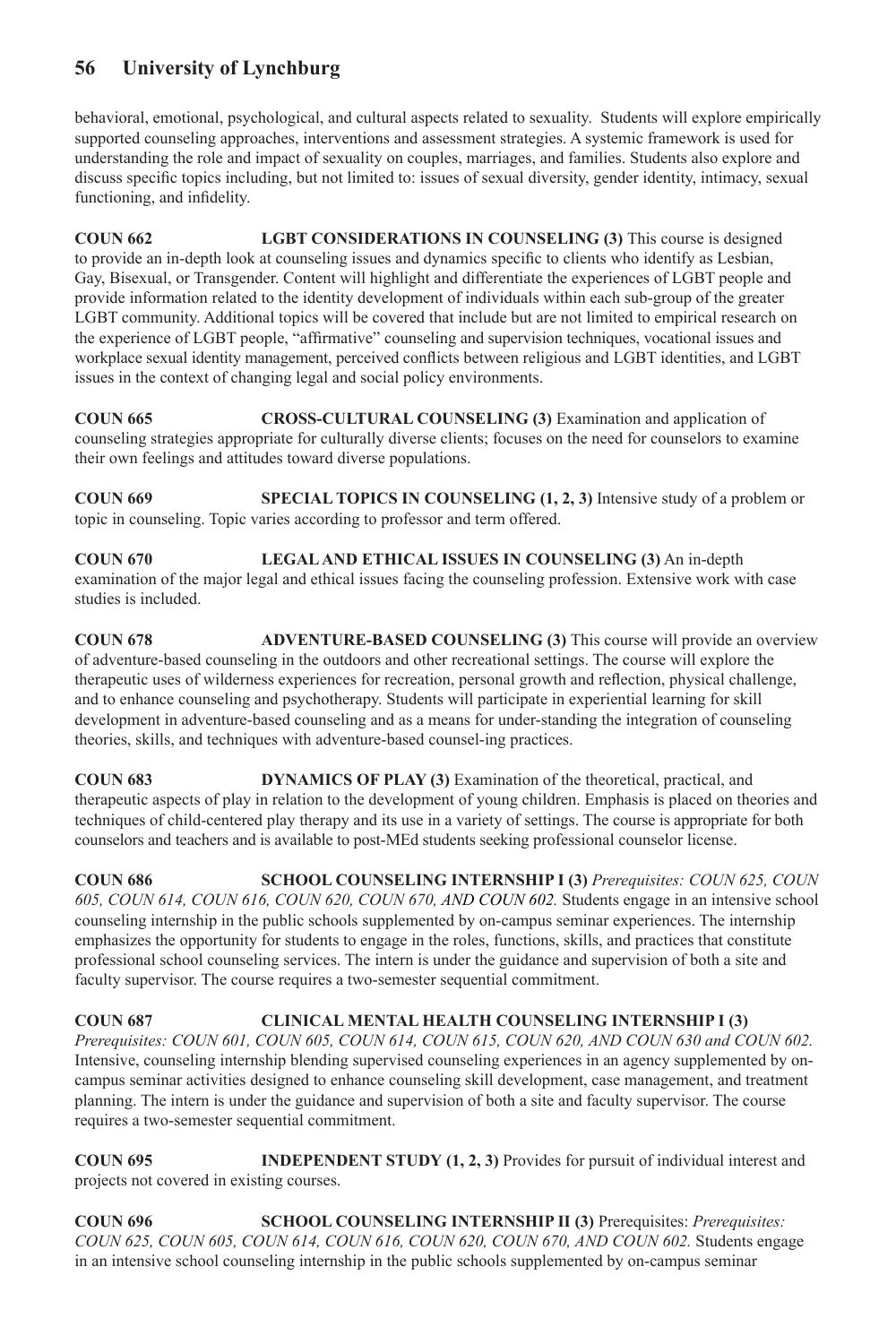experiences. The internship emphasizes the opportunity for students to engage in the roles, functions, skills, and practices that constitute professional school counseling services. The intern is under the guidance and supervision of both a site and faculty supervisor. The course requires a two-semester sequential commitment.

**COUN 697 CLINICAL MENTAL HEALTH COUNSELING INTERNSHIP II (3)** *Prerequisites: COUN 601, COUN 605, COUN 614, COUN 615, COUN 620, COUN 630, COUN 670, and COUN 602*. Intensive, counseling internship blending supervised counseling experiences in an agency supplemented by on-campus seminar activities designed to enhance counseling skill develop-ment, case management, and treatment planning. The intern is under the guidance and supervision of both a site and faculty supervisor. The course requires a two-semester sequential commitment.

## **CRIMINAL JUSTICE COURSES**

**CRJU 601 CRIMINAL JUSTICE ADMINISTRATION AND MANAGEMENT (3)** This course emphasizes the study of leadership and management as related to the fields of criminal justice. Specifically, this course provides a background on the major theories of leadership and management, the opportunity to analyze leadership styles, and the opportunity to analyze the various internal and external forces that shape the criminal justice environment.

**CRJU 602 CRIMINOLOGY (3)** The major theories of the etiology of criminal behavior, including biological, environmental, and other causative factors.

**CRJU 603 ETHICS AND LEADERSHIP (3**) *Prerequisites: CRJU 602, 620, 610, 612, 696; CRJU 601.* Classic and contemporary theories of ethics and justice and their applications to criminal justice agencies.

**CRJU 604 VICTIMOLOGY (3)** *Prerequisites: CRJU 602.* Overview of victimization to include history, theories, categories of victimization, and victim typologies.

**CRJU 610 RESEARCH METHODS IN CRIMINAL JUSTICE (3)** *Prerequisites: CRJU 602 and CRJU 601.* Scientific methods in criminal justice research to include methods of design, data collection, policy evaluation, interpretation, and implementation of research findings.

**CRJU 612 STATISTICS FOR CRIMINAL JUSTICE (3)** *Prerequisites: CRJU 610*. Descriptive and inferential statistics with particular with particular attention given to nonparametric tests, measures of association, and the development of quantitative methods as relevant to the area of criminal justice.

**CRJU 620 CULTURAL DIVERSITY (3)** *Prerequisites: CRJU 601, CRJU 602*. Importance of culture and diversity and effects on processes of communication and leadership.

**CRJU 625 INTERNATIONAL CRIME AND JUSTICE (3)** *Prerequisites: CRJU 602, CRJU 604.* Effects of history, culture, and politics in the international sphere on policies, crime, and the operations of criminal justice systems and human services agencies. Students will engage in studies related to the evolution of international law including, for example, foci such as Interpol and Europol.

**CRJU 669 SPECIAL TOPICS IN CRIMINAL JUSTICE STUDIES (1,2,3)** Intensive study of a problem or topic in criminal justice studies. Topic varies according to professor and term offered.

**CRJU 670 INDEPENDENT STUDY IN CRIMINAL JUSTICE STUDIES (1,2,3)** This course offers the opportunity for students to pursue in depth a topic of special interest within criminal justice under the supervision of a faculty member. Can be taken more than once.

**CRJU 696 DIRECTED STUDY IN CRIMINAL JUSTICE (3-6 CREDITS)**; *Prerequisites: CRJU 602, 610, 620 and CRJU 601*. Independent study for advanced students, under faculty supervision.

**CRJU 697 PORTFOLIO (3)** *Prerequisites: CRJU 602, 603, 604, 610, and 612 and EDLS 690*. Agency designed projects in response to an identified problem to include program implementation and evaluation.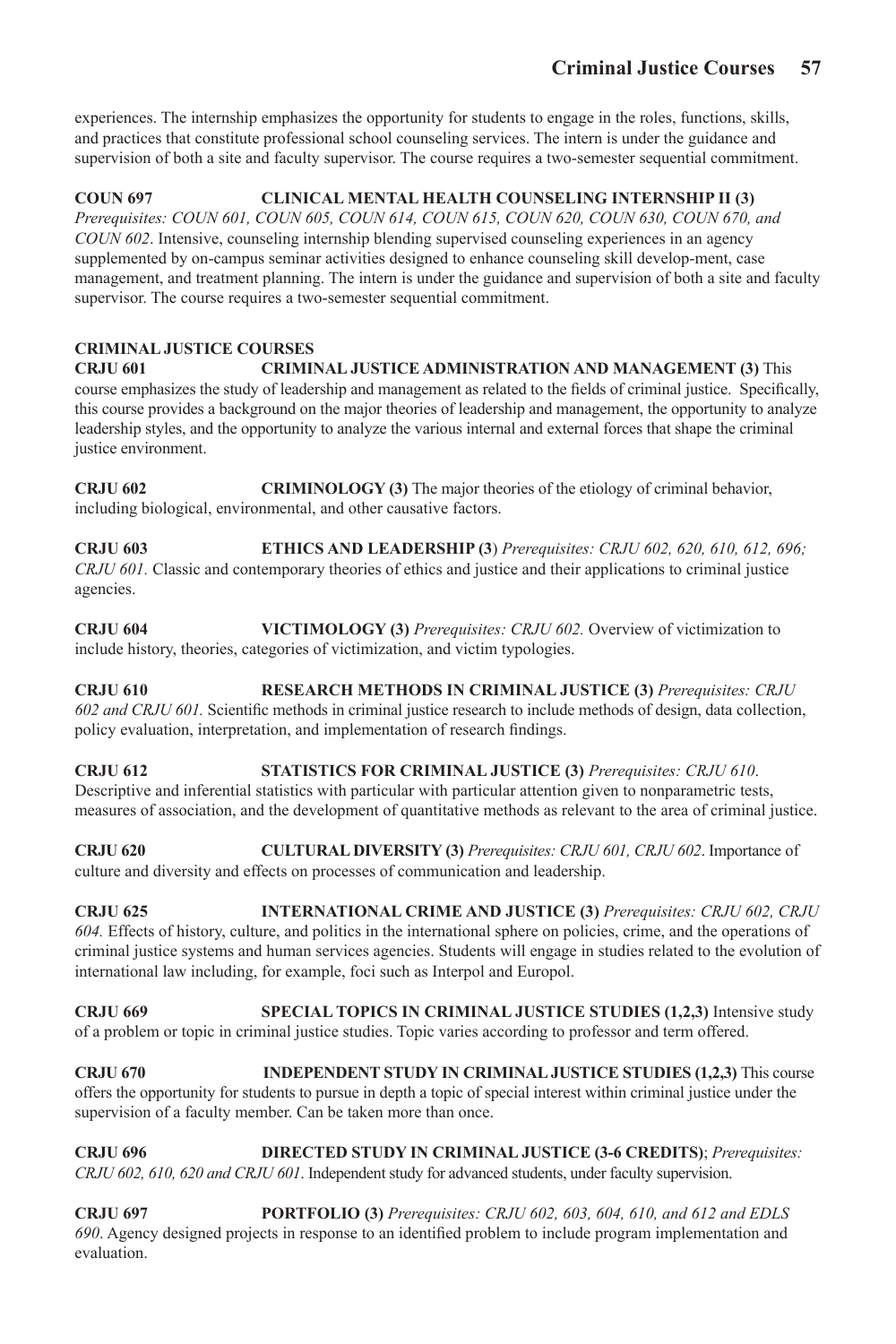**CRJU 698 THESIS (3)** Prerequisites: *CRJU 602, 603, 604, 610, 612, and CRJU 601*. Agency designed projects in response to an identified problem to include a theoretical foundation, program implementation and evaluation.

## **DOCTOR OF PHYSICAL THERAPY COURSES**

**DPT 710 HUMAN GROSS ANATOMY (6)** Focuses on the normal human anatomy of the entire body with special emphasis placed on the body systems most directly impacted by the practice of physical therapy. This course includes cadaver dissection of the trunk, thorax, head and neck, and internal organs.

**DPT 712 HUMAN PHYSIOLOGY OF SYSTEMS (3)** Focuses on the normal physiology of human body systems. Special emphasis is placed on the body systems most directly impacted by the practice of physical therapy (musculoskeletal, neurological, cardiovascular, renal, endocrine, gastrointestinal, genitourinary).

**DPT 713 PHARMACOLOGY FOR THE PHYSICAL THERAPIST (2)** Focuses on pharmacological principles associated with patient care, with special emphasis placed on the pharmacological agents, potential side effects, and special issues associated with the pharmacological management of patients/ clients most likely to be seen in physical therapy practice.

**DPT 714 PROFESSIONAL PRACTICE IN PHYSICAL THERAPY I (2)** This course is designed to introduce physical therapy students to professionalism and the continued evolution of the profession of physical therapy. Professionalism is a systematic and integrated set of core values that through assessment, critical reflection, and change, guides the judgment, decisions, behaviors, and attitudes of the physical therapists in relation to clients, other professionals, and the public. At the completion of this course students will have an increased awareness and understanding of the American Physical Therapy Core Values and demonstrate integration of professionalism into their own development as both student and practitioner. In addition, students will learn, develop, and practice evaluating the learning needs of patients/clients, family members, and other health care providers, design and deliver instructional material to fulfill the learners needs, and develop assessment tools to assess effectiveness of learning.

**DPT 716 CLINICAL PRACTICE I (2)** Students are introduced to the basic foundations of physical therapy clinical skills including communication, screening, examination, evaluation, and interventions. Students apply these skills in the physical therapy management of individuals with diverse health conditions and in a variety of settings. Clinical reasoning, including application of evidence-based practice and the International Classification of Function, is integrated throughout the course.

**DPT 717 CLINICAL PRACTICE II (3)** An introductive study of basic physical therapy clinical skills related to recognition and examination of disorders and injuries of the neuromusculoskeletal, cardiopulmonary, and integumentary systems. Foundational concepts and basic skills essential in the physical therapy management of clients will be introduced and applied consistent with the ICF, Guide to Physical Therapy Practice and evidence based practice. Emphasis of the course will be on Examination with attention to additional components of patient management: Evaluation, Diagnosis, Prognosis and Outcomes.

**DPT 718 CLINICAL PRACTICE III** (3) An introductive study of basic physical therapy clinical skills related to intervention for disorders and injuries of the neuromusculoskeletal, cardiopulmonary, and integumentary systems. Foundational concepts and basic skills essential in the physical therapy management of clients will be introduced and applied consistent with the ICF, Guide to Physical Therapy Practice and evidence based practice. Emphasis of the course will be on Intervention with attention to additional components of patient management: Diagnosis, Prognosis, Outcomes and Reexamination.

**DPT 719 CLINICAL INQUIRY I (2)** This course provides students with the foundational knowledge and skills necessary to conscientiously, explicitly, and judiciously use current best evidence in making clinical decisions. Using case-based learning, students will develop proficiency in literature searching and appraisal of literature pertaining to diagnosis, prognosis, interventions, outcome measures, and harm. Best evidence will be used to demonstrate efficacious diagnosis and management of patients through case scenario projects.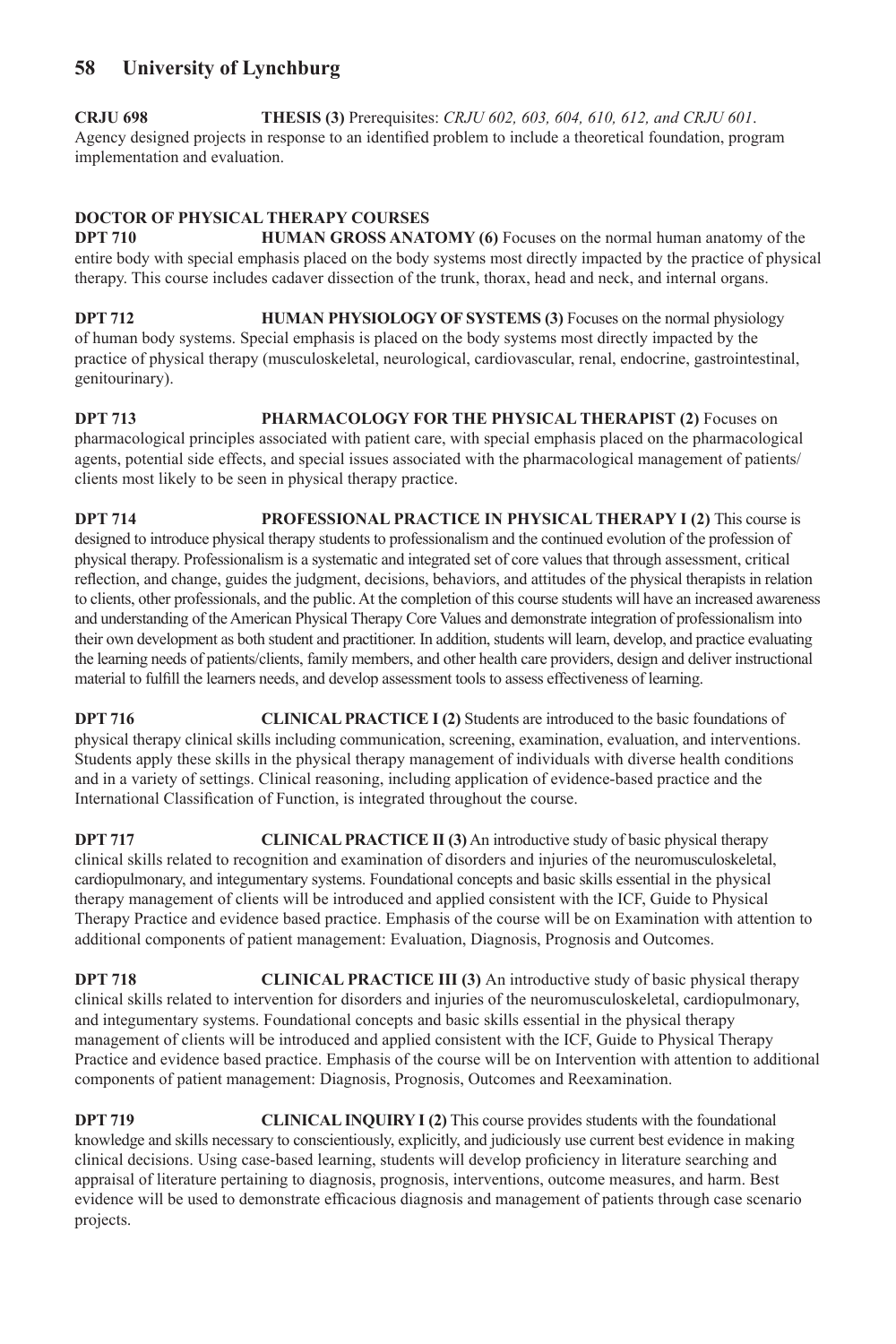**DPT 720 PATHOLOGY OF BODY SYSTEMS (3)** Focuses on pathology of various body systems and their alterations in structure and function with special emphasis placed on the body systems most directly impacted by the practice of physical therapy.

**DPT 721 APPLIED KINESIOLOGY (4)** This course builds on the foundation of Human Gross Anatomy and provides an in-depth study of the musculoskeletal anatomy as it applies to normal and abnormal human movement. Emphasis is placed on the kinematics and kinetics of human tissue and joints with application to human function including normal and abnormal gait.

**DPT 723 INTEGRATED CASE APPLICATION LAB I (2)** Provides case-based patient/ client scenarios. Students locate and compile information from multiple sources to prepare for a mock patient encounter (in small groups), where they apply and practice the information presented to date in courses and information compiled by the student. First-year students are monitored and mentored through this process by a second year student.

**DPT 724 NEUROANATOMY (3)** Provides the foundation of knowledge regarding the essential concepts of neuroscience with a focus on the anatomy of the central and peripheral nervous systems; the development of the human nervous system; and the morphology, classification, and basic physiology of neurons.

**DPT 725 MOTOR DEVELOPMENT AND MOTOR BEHAVIOR ACROSS THE LIFESPAN (2)** Focuses on normal motor development and motor control from a lifespan perspective. Changes in the neurosensory, neuromuscular, and musculoskeletal systems associated with normal development and aging will be reviewed. Principles of motor control and motor learning will be discussed and related to physical therapy management.

**DPT 730 PROFESSIONAL PRACTICE IN PHYSICAL THERAPY II (2)** Students continue instruction and practical application of the concepts related to professional practice and education of patient/clients, families and other health care professionals introduced in Professional Practice I.

**DPT 741 STUDENT PROFESSIONAL INVOLVEMENT I (1)** First year students begin to apply concepts of the core values of physical therapy professionalism and responsibility through community and professional service. These students are mentored by faculty and 2nd year and 3rd year students through the planning and development of the community and professional service activities

**DPT 742** STUDENT PROFESSIONAL INVOLVEMENT II (1) First year students continue to apply concepts of the core values of physical therapy professionalism and responsibility through community and professional service. These students are mentored and monitored by faculty, 2nd year and 3rd year students through the implementation of the designated community and professional service activities.

**DPT 743 THE ART OF ANATOMICAL DISSECTION: FROM ANCIENT ROME TO THE RENAISSANCE (1-3)** *Prerequisite: DPT 710.* This course is an interdisciplinary graduate health science study-abroad course that will examine the history of anatomical study and cadaveric dissection from Ancient Rome through the Renaissance period in Italy. This course will also explore the influence of anatomical study on Italian art.

**DPT 750 PHYSICAL AGENTS (1)** In this course, student physical therapist will learn to safely use physical agents commonly used in physical therapy environments.

**DPT 769 SPECIAL TOPICS IN PHYSICAL THERAPY (1,2,3,4,5,6)** Intensive study of a problem or topic in physical therapy. Topic varies according to professor and term offered.

**DPT 770 INDEPENDENT STUDY DPT (1,2,3,4,5,6)** Student investigation of various topics in physical therapy under the guidance of a faculty instructor. This course may be repeated for credit. Approval by DPT Program Director required.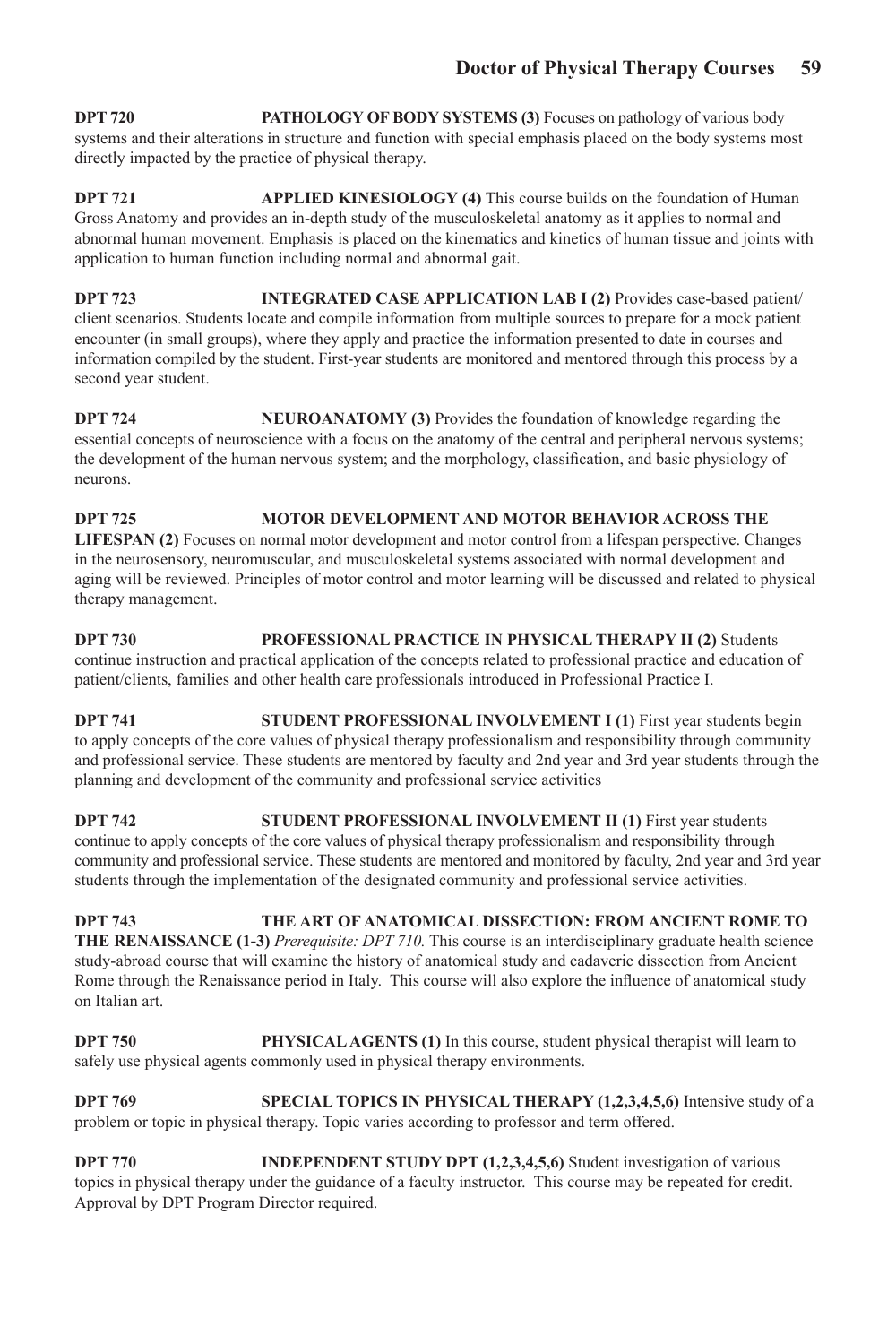## **DPT 812 DIAGNOSIS AND MANAGEMENT OF PATIENTS WITH MUSCULO-SKELETAL DYSFUNCTION I (4)** Instruction and skills practice with conditions associated with the musculoskeletal system, utilizing a comprehensive patient/client management approach through integration of the five elements of care (examination, evaluation, diagnosis, prognosis, and intervention).

## **DPT 813 DIAGNOSIS AND MANAGEMENT OF PATIENTS WITH**

**INTEGUMENTARY DYSFUNCTION (2)** Instruction and skills practice with conditions associated with the Integumentary system, utilizing a comprehensive patient/client management approach through integration of the five elements of care (examination, evaluation, diagnosis, prognosis, and intervention).

## **DPT 814 DIAGNOSIS AND MANAGEMENT OF PATIENTS WITH**

**NEUROMUSCULAR DYSFUNCTION I (4)** Instruction and skills practice with conditions associated with the neuromuscular system, utilizing a comprehensive patient/client management approach through integration of the five elements of care (examination, evaluation, diagnosis, prognosis, and intervention).

**DPT 817 PSYCHOSOCIAL ASPECTS OF HEALTH CARE (2)** This course addresses a variety of integrated psychosocial topics involving clients, families, and other caregivers affected by pathology, impairment, functional limitations, and/or disability. Students will develop self-awareness as they learn more about the psychosocial implications on health care.

**DPT 818 EXERCISE PHYSIOLOGY AND WELLNESS (3)** Provides an in-depth study of exercise physiology and the effects of exercise on both healthy and unhealthy populations. Concepts related to health promotion, prevention, and wellness are all covered in detail.

**DPT 819 CLINICAL INQUIRY II (2)** Students continue instruction in the foundational knowledge and skills necessary to conscientiously, explicitly, and judiciously use current best evidence in making clinical decisions. Using case-based learning, students will develop proficiency in appraising systematic reviews, literature reviews, epidemiology, and qualitative research. Best evidence will be used to demonstrate efficacious diagnosis and management of patients through a written case report.

## **DPT 822 DIAGNOSIS AND MANAGEMENT OF PATIENTS WITH**

**MUSCULOSKELETAL DYSFUNCTION II (4)** Instruction and skills practice associated with conditions associated with the musculoskeletal system, utilizing a comprehensive patient/client management approach through integration of the five elements of care (examination, evaluation, diagnosis, prognosis, and intervention).

**DPT 823 INTEGRATED CASE APPLICATION LAB II (2)** Case-based patient/client scenarios. Students locate, compile, and review information from their first year professional instruction sources to prepare for mentoring a small group of first-year students through a mock patient encounter (similar to the process they had encountered as a first-year student with the case being varied).

## **DPT 824 DIAGNOSIS AND MANAGEMENT OF PATIENTS WITH**

**NEUROMUSCULAR DYSFUNCTION II (4)** Instruction and skills practice with conditions associated with the neuromuscular system, utilizing a comprehensive patient/client management approach through integration of the five elements of care (examination, evaluation, diagnosis, prognosis, and intervention).

## **DPT 826 DIAGNOSIS AND MANAGEMENT OF PATIENTS WITH**

**CARDIOPULMONARY DYSFUNCTION (3)** Instruction and skills practice with conditions associated with the cardiopulmonary system, utilizing a comprehensive patient/client management approach through integration of the five elements of care (examination, evaluation, diagnosis, prognosis, and intervention).

**DPT 829 DIFFERENTIAL DIAGNOSIS FOR THE PHYSICAL THERAPIST PRACTITIONER (3)** Instruction in the complex thought processes and skills which require the physical therapist to make determination of appropriate treatment or identify conditions that may require referral to or examination by a physician. Students practice the skills through case studies from a variety of practice patterns.

**DPT 830 LIFESPAN CARE IN PHYSICAL THERAPY I (3)** This course focuses on the unique needs of geriatric patient population regarding physical therapy evaluation and management in the various settings where older adults are more likely to seek treatment. Topics include normal aging, common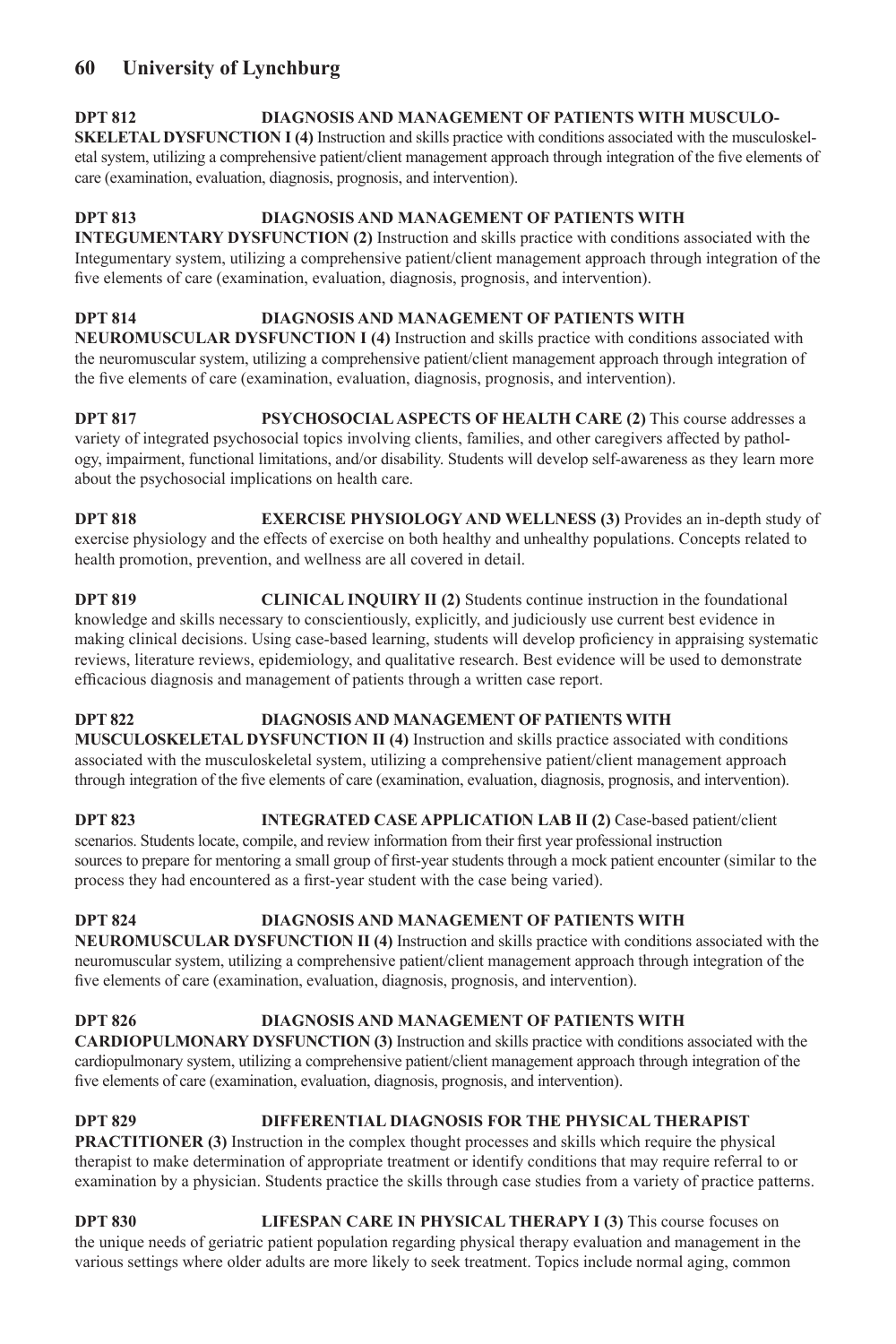health conditions, and psychosocial issues related to aging.

**DPT 839 CLINICAL INTERNSHIP I (4)** Students provide services to patients/clients under the supervision of a licensed physical therapist clinical instructor (eight weeks).

**DPT 840 LIFESPAN CARE IN PHYSICAL THERAPY II (3)** This course focuses on the unique nature of physical therapy examination, evaluation, and therapeutic management of infants and children. Emphasis will be placed on normal motor development, practice settings typically encountered in treatment of the pediatric population and the psychosocial needs of the child. Students will be introduced to principles of family-centered care, early intervention, and school-based practice. Obstetrical reproductive health issues will be addressed as related to peripartum care of the mother and baby.

**DPT 841 STUDENT PROFESSIONAL INVOLVEMENT III (1)** Second year students continue to apply concepts of the core values of physical therapy professionalism and responsibility through community and professional service by beginning to explore and undertake associated leadership roles. The second year students, with guidance, will mentor and monitor the first year students through the planning and development of the designated community and professional service activities.

**DPT 842 STUDENT PROFESSIONAL INVOLVEMENT IV (1)** Second year students continue to apply concepts of the core values of physical therapy professionalism and responsibility through community and professional service through the ongoing exploration of associated leadership roles. The second year students, with continued guidance, will mentor and monitor the first year students through the implementation of the designated community and professional service activities.

**DPT 917 PROSTHETICS AND ORTHOTICS (2)** Focuses on orthotic and prosthetic components, prescription, and physical therapy application. Additionally, students receive instruction in and practice exercise prescription for amputees, evaluative procedures for orthotics and prosthetics, prosthetic gait analysis, and prosthetic-device care. Other common pathological gait manifestations are examined and corrective physical therapist action is discussed.

**DPT 919 CLINICAL INTERNSHIP II (4)** Students provide services to patients/clients under the supervision of a licensed physical therapist clinical instructor (eight weeks).

**DPT 923 INTEGRATED CASE APPLICATION LAB III (1)** Preparation of case-based clinical scenarios utilizing the patient/client encounters in which they have been involved throughout their professional education. These cases are then presented to the faculty.

**DPT 927 PRACTICE MANAGEMENT AND LEADERSHIP (3)** Practice management strategies for all physical therapists, including billing, coding, delegation and supervision responsibilities are discussed. Potential opportunities and career paths that can lead to mid-level and executive management positions for physical therapists are presented in the context of the complex world of contemporary health-care organizations and their unique business models. Current issues that impact the roles of leaders and managers and their responsibilities in different types of health care settings are presented.

**DPT 928 THERAPIST PRACTITIONER–DIAGNOSTIC IMAGING (3)** Focuses on the principles, procedures, and interpretation of diagnostic imaging techniques. Special emphasis is placed on plain film radiography, myelograms, CT scans, medical resonance imaging, and nuclear medicine as they relate to the musculoskeletal, cardiovascular, gastrointestinal, and reproductive systems.

**DPT 929 CLINICAL INTERNSHIP III (4)** Students provide services to patients/clients under the supervision of a licensed physical therapist clinical instructor (eight weeks).

**DPT 939 CLINICAL INTERNSHIP IV (8)** Students provide services to patients/clients under the supervision of a licensed physical therapist clinical instructor (sixteen weeks).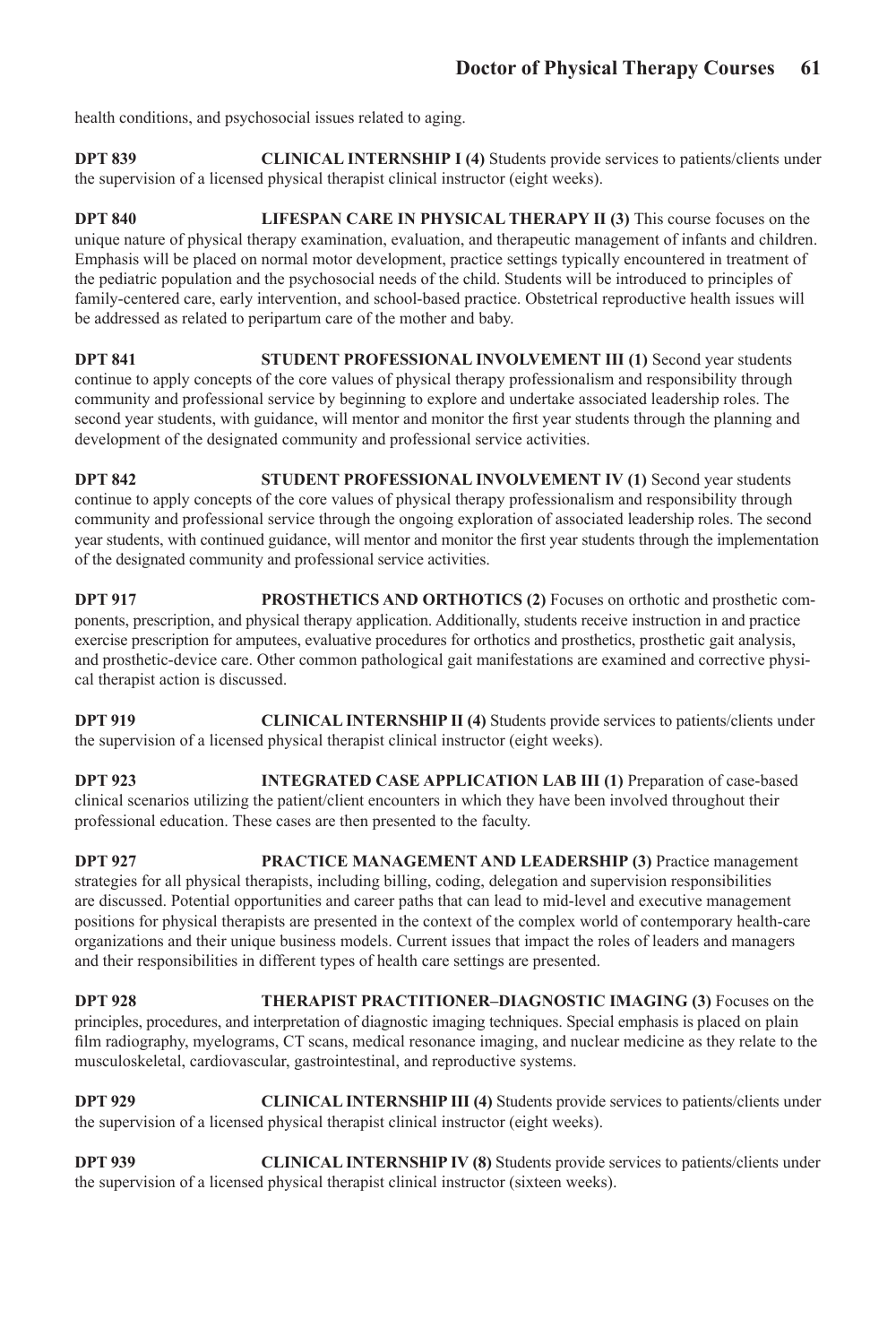**DPT 941 STUDENT PROFESSIONAL INVOLVEMENT V (1)** Third year students will apply and demonstrate concepts of the core values of physical therapy professionalism and responsibility through community and professional service. The third year students will demonstrate and apply their understanding of key concepts by leading the first and second year students through the planning and development of the designated community and professional service activities.

**DPT 949 COMPREHENSIVE REVIEW (2)** Students review the best practice standards including biopsychosocial decision-making model, evidence-based practice, and patient/client management model with application to current and future practice. Students prepare for continued professional competence including national licensure and professional growth and development. Students have the opportunity to reflect on their past and future planned educational/professional activities.

## **CURRICULUM AND INSTRUCTION COURSES**

**EDCI 540 COMMON CORE ENGLISH LANGUAGE ARTS IN A PLC AT WORK TM, GRADES K-2 (1)** This course provides learners with the background, resources, and protocols required to facilitate mastery of Common Core English Language Arts in a PLC at work for grades K-2. Exploration of Common Core standard types including reading, writing, plus speaking and listening for language are also included.

**EDCI 541 COMMON CORE ENGLISH LANGUAGE ARTS IN A PLC AT WORK TM, GRADES 3-5 (1)** This course provides learners with the background, resources, and protocols required to facilitate mastery of Common Core English Language Arts in a PLC at work for grades 3-5. Exploration of Common Core standard types including reading, writing, plus speaking and listening for language are also included.

**EDCI 542 COMMON CORE ENGLISH LANGUAGE ARTS IN A PLC AT WORK TM, GRADES 6-8 (1)** This course provides learners with the background, resources, and protocols required to facilitate mastery of Common Core English Language Arts in a PLC at work for grades 6-8. Exploration of Common Core standard types including reading, writing, plus speaking and listening for language are also included.

**EDCI 543 COMMON CORE ENGLISH LANGUAGE ARTS IN A PLC AT WORK TM, GRADES 9-12 (1)** This course provides learners with the background, resources, and protocols required to facilitate mastery of Common Core English Language Arts in a PLC at work for grades 9-12. Exploration of Common Core standard types including reading, writing, plus speaking and listening for language are also included.

**EDCI 544 COMMON FORMATIVE ASSESSMENT IN A PLC AT WORK (1)** This course provides students with the background, rationale, and strategic steps required for planning and implementing common formative assessments in a PLC at work. Learners will gain a deeper under-standing of PLCs, learn the importance of common formative assessments, and develop techniques for designing effective common formative assessments.

**EDCI 545 MATHEMATICS IN A PLC AT WORK, GRADES K-5 (1)** This course provides students with the background, rationale, and strategic steps required for planning and implementing Mathematics in a PLC at work for grades K-5. Learners will study 10 proven high-leverage teaching actions that can be used specifically for teaching Mathematics within a Professional Learning Community. History, research, resources, and protocols are also included.

**EDCI 546 MATHEMATICS IN A PLC AT WORK, GRADES 6-8 (1)** This course provides students with the background, rationale, and strategic steps required for planning and implementing Mathematics in a PLC at work for grades 6-8. Learners will study 10 proven high-leverage teaching actions that can be used specifically for teaching Mathematics within a Professional Learning Community. History, research, resources, and protocols are also included.

**EDCI 547 MATHEMATICS IN A PLC AT WORK, HIGH SCHOOL (1)** This course provides students with the background, rationale, and strategic steps required for planning and implementing Mathematics in a PLC at work In high schools. Learners will study 10 proven high-leverage teaching actions that can be used specifically for teaching Mathematics within a Professional Learning Community. History, research, resources, and protocols are also included.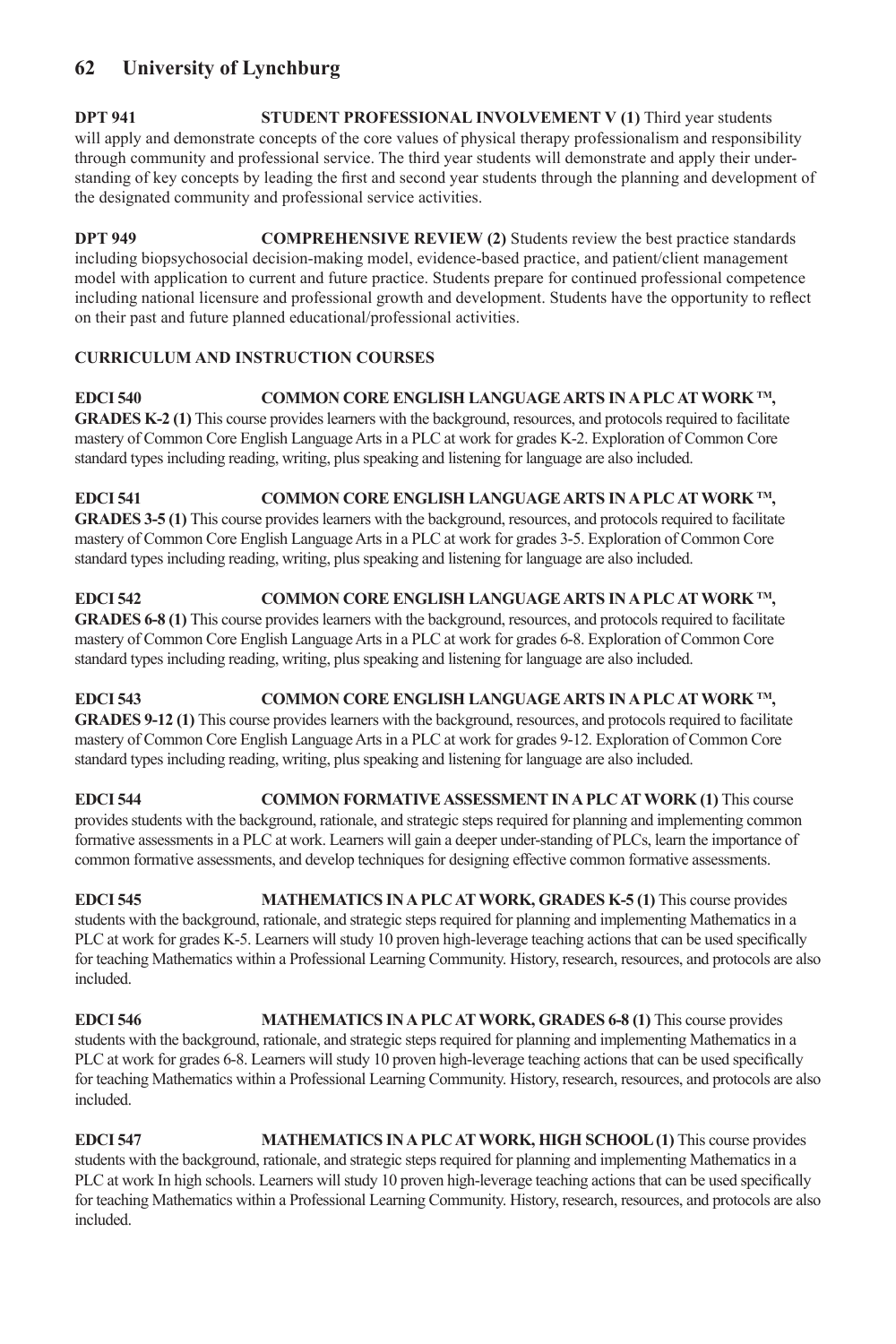**EDCI 548 RTI AT WORKTM; EARLY ELEMENTARY FOCUS ONLINE COURSE (1)** This course provides students with the background, rationale, and strategic steps required for planning and implementing a high-quality Response to Intervention (RTI) initiative. Students will de-sign strategies for developing Tier 1, Tier 2, and Tier 3 intervention systems and the professional learning culture and community needed for implementation in early elementary grades.

**EDCI 549 RTI AT WORKTM; LATE ELEMENTARY FOCUS ONLINE COURSE (1)**This course provides students with the background, rationale, and strategic steps required for planning and implementing a high-quality Response to Intervention (RTI) initiative. Students will design strategies for developing Tier 1, Tier 2, and Tier 3 intervention systems and the professional learning culture and community needed for implementation in upper elementary grades.

**EDCI 550 RTI AT WORK; MIDDLE SCHOOL FOCUS ONLINE COURSE (1)** This course provides students with the background, rationale, and strategic steps required for planning and implementing a highquality Response to Intervention (RTI) initiative. Students will design strategies for developing Tier 1, Tier 2, and Tier 3 intervention systems and the professional learning culture and community needed for implementation in middle school grades.

**EDCI 551 RTI AT WORKTM; HIGH SCHOOL FOCUS ONLINE COURSE (1)** This course provides students with the background, rationale, and strategic steps required for planning and implementing a highquality Response to Intervention (RTI) initiative. Students will design strategies for developing Tier 1, Tier 2, and Tier 3 intervention systems and the professional learning culture and community needed for implementation in high school grades.

**EDCI 552 RTI AT WORKTM; GRADES K-12 ONLINE COURSE ETC (1)** This course provides students with the background, rationale, and strategic steps required for planning and implementing a highquality Response to Intervention (RTI) initiative. Students will design strategies for developing Tier 1, Tier 2, and Tier 3 intervention systems and the professional learning culture and community needed for implementation.

**EDCI 553 THE PLC AT WORK PROCESS TODAY – FULL COURSE (1)** This course provides the background, content, and learning context required for effectively implementing Professional Learning Communities in schools. The theoretical foundation and knowledge of the PLC process provide the basis for collaborative teams to successfully address the needs of all learners in grades K-12.

**EDCI 554 TRANSFORMING SCHOOL CULTURE, OVERCOME STAFF DIVI-SION (1)**  This course provides the framework for understanding the dynamic relationships within a school culture and ensuring a positive environment that supports the changes necessary to improve learning for all students. The course explores many aspects of human behavior, social conditions, and history to reveal best practices for building healthy school cultures.

**EDCI 600 CLASSROOM MANAGEMENT AND INSTRUCTIONAL METHODOLOGY (3)** Focuses on research-based, scientifically-validated strategies for teaching, managing, and motivating students in classrooms and the schools. The course assists with the conceptualization, measurement, and improvement of classroom performance and management for grades K-12, in order to effectively impact, assess, and improve instruction and student academic performance and behavior.

**EDCI 606 EFFECTIVE INSTRUCTIONAL STRATEGIES (3)** Focuses on research-based, scientifically-validated strategies for teaching students in the schools. The course assists with the conceptualization, measurement, and improvement of classroom performance and management for grades K-12 and features a variety of organizational patterns and practices, approaches to instruction and their impact on students' learning, and instruments for evaluating teacher behavior in specific contexts.

**EDCI 617 FOUNDATIONS AND CURRICULUM OF AMERICAN EDUCATION (3)** Provides opportunities for future teachers to expand their ability to inquire, explore, engage, conclude and persuade in the foundations and curriculum of American education. The course explores historical, philosophical, sociological, and legal foundations and curriculum of public education. This course is designed to assist teachers in the decision-making processes necessary to implement a standards-based curriculum and both a formative and summative assessment process of curricular initiatives. There is also a focus on contemporary curricular issues and innovations as well as school culture.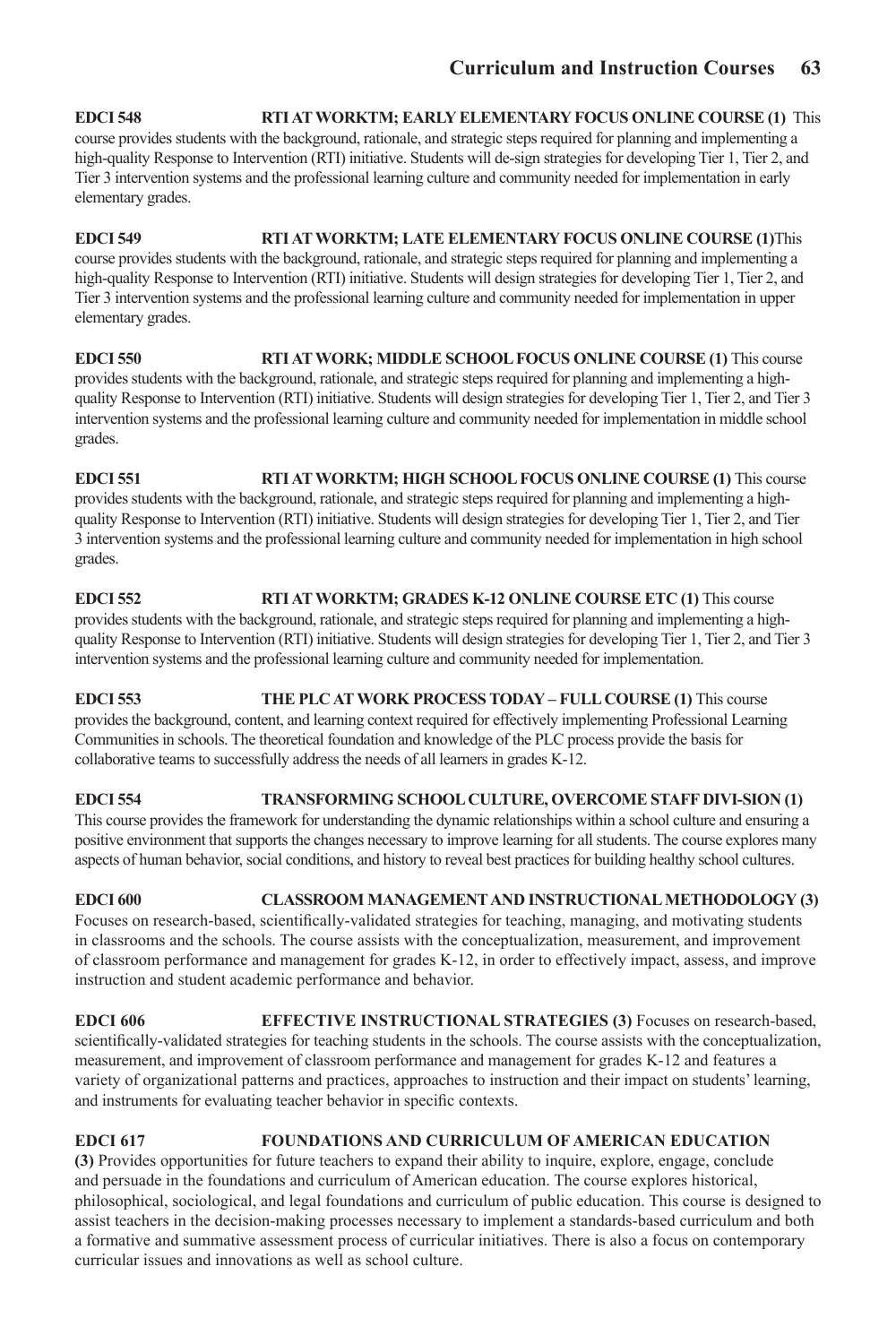**EDCI 650 PROFESSIONAL LEARNING COMMUNITIES (1, 3)** Introduction to the concepts that underlie professional learning communities (PLC) and the principles for their application in elementary, middle, and secondary schools. The course is offered in conjunction with participation in training institutes and workshops on PLC.

**EDCI 661 INSTRUCTIONAL STRATEGIES FOR SCHOOL MATH (3)** Focuses on the emerging goals, principles, and practices of contemporary mathematics education, addressing the rationale for change, relevant research and theory, and the resulting recommendations for improving mathematics learning among all students. Specific topics include curriculum, instructional materials and methodologies, assessment, diagnostic and remediation strategies, and the teacher's role in improving student learning.

**EDCI 686 METHODS OF SCIENCE TEACHING (3)** A workshop approach modeling recommended practices for teaching science as outlined by the National Science Education Standards. Curriculum topics are consistent with the endorsement levels of the students enrolled.

**EDCI 699 INTERNSHIP IN EDUCATION (6)** *Prerequisites: Passing scores on Praxis II, and VCLA as well as a GPA of 2.75 in the teaching (content) are required. Reading for Virginia Educators (RVE) is required for elementary and middle school licensure.* Reading for Virginia Educators (RVE) is required for elementary and middle school licensure. In addition to completion of professional studies/licensure requirements, all content requirements for a student's particular endorsement must be completed prior to taking the class. Supervised field experience in a classroom setting and seminar sessions are required. Placement is arranged at the elementary, middle, or secondary level based on the teaching endorsement sought. All licensure coursework must be completed prior to or concurrently with the teaching internship. *Note: A mandatory criminal and social services background check must be conducted in the prior semester at the student's expense.*

## **ECONOMICS COURSE**

**ECON 600 ECONOMICS FOR K-12 EDUCATORS (3)** Designed to provide content knowledge in economics to teachers of grades K-12. The course content derives from the Virginia History and Social Science SOLs, providing the economic concepts needed for day-to-day classroom instruction. The economic way of thinking is developed and a variety of instructional strategies are demonstrated to model effective teaching techniques.

## **EDUCATION COURSES EDHD 601 DIVERSE DEVELOPMENTAL PATHWAYS IN EARLY CHILDHOOD**

**(3)** This course addresses both typical and atypical development in early childhood with a focus on the characteristics, etiology and various approaches to the education and treatment of emotional, behavioral and developmental disorders. This course will contrast typical cognitive, emotional and social development with various developmental psychopathologies. Developmental abnormalities such as autism, behavioral disorders, emotional difficulties and maltreatment will be addressed.

**EDHD 602 HUMAN DEVELOPMENT (3)** Focuses on the development of the individual from conception through intricate changes of growth and aging over the life span, including information about scientific discoveries and personal insights throughout life.

**EDHD 609 RESEARCH METHODS AND APPLICATIONS (3)** Examines research methodology, tools, and resources available to the educational practitioner with specific emphasis on the use of quantitative and qualitative research in problem identification and resolution. Enables students to identify and apply relevant research to persistent or emerging problems and to develop appropriate assessment tools and techniques for ongoing educational activities.

**EDHD 669 SPECIAL TOPICS IN EDUCATION (1-3)** Intensive study of a problem or topic in education. Topic varies according to professor and term offered.

**EDHD 670 INDEPENDENT STUDY (1-3)** Provides for pursuit of individual interest and projects not covered in existing courses. May be repeated if subjects of study vary and requires approval of the dean of the College of Education, Leadership Studies, and Counseling.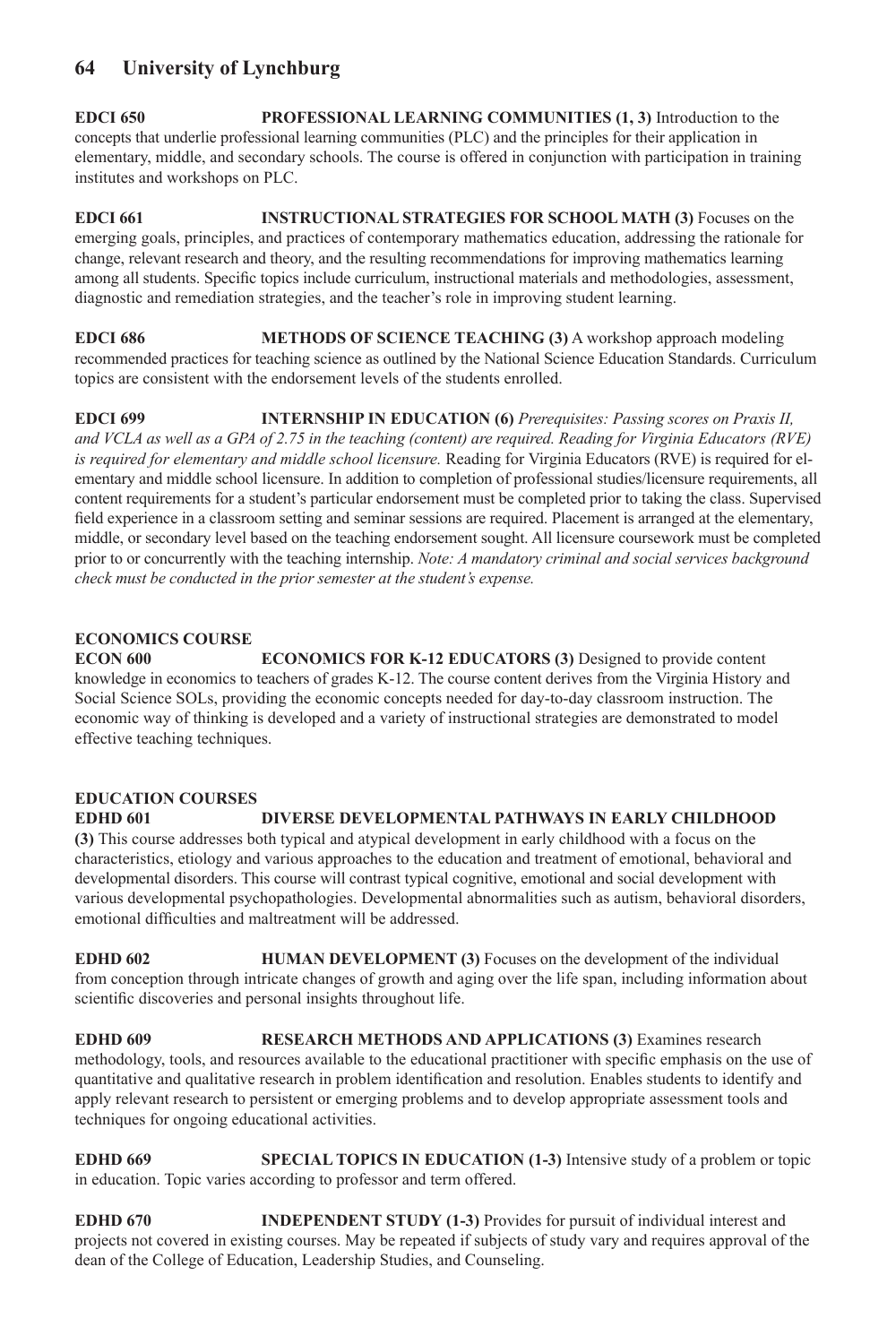**EDHD 671 PROFESSIONAL PROJECT IN EDUCATION** (3, 6) Requires the presentation of a proposal before enrolling in the project. The format of the finished project must be consistent with a recognized and agreed on manual of style.

## **EDUCATION LEADERSHIP COURSES**

**EDLS 600 CLINICAL FACULTY/NEW TEACHER MENTOR (3)** *Prerequisites: Open to local school division teachers as recommended by their supervisors.* This course is designed to train area school division teachers who will serve as University of Lynchburg Clinical Faculty/New Teacher Mentors. The course curriculum will include the New Teacher Center Instructional Mentoring Professional Learning Series I - IV.

**EDLS 603 LEGAL AND ETHICAL ISSUES (3)** Explores the responsibility of the school as a social institution for students, parents, taxpayers, and employees; examines the legal framework of constitutional, case and statute law, and ethical issues pertaining to schools and identifies the implications for educational practice.

**EDLS 609 RESEARCH METHODS AND APPLICATIONS FOR EDUCATIONAL LEADERS (3)** Examines research methodology, tools, and resources for the educational leader. Particular emphasis is placed on action research focusing on effective schools and student achievement. Emphasis is given to the appropriate use of research tools and educational technology in the analysis of data including data driven decision making and implementing school and/or division-based research projects or school improvement plans. Both formative and summative evaluation strategies are emphasized.

**EDLS 610 LEGAL AND ETHICAL ISSUES IN HIGHER EDUCATION (3)** *Prerequisites: Enrollment in M.Ed. in Educational Leadership with Higher Education emphasis or advisor/instructor approval.* This course will explore legal and ethical issues that occur in American private and public higher education institutions in the 21st century and their historical context and development. Emphasis will be placed on the legal and ethical principles, regulations, and policies likely to be encountered by higher education practitioners and the applicable leadership decision-making skills, knowledge, and resources necessary for their resolution.

**EDLS 611 STUDENT DEVELOPMENT IN HIGHER EDUCATION (3)** This seminar introduces graduate students to student development theories and theorists associated with higher education to prepare them for their future leadership roles in higher education. Students will examine the cognitive, interpersonal, identity, and psychosocial theories of human development that shape the University-student experience. In addition this course will examine classroom and teaching pedagogy, student services, and student affairs programs to explore how the development theories influence design and practice in each of these arenas.

**EDLS 612 CONTEMPORARY ISSUES IN HIGHER EDUCATION (3)** This course provides an opportunity to explore contemporary issues related to higher education.

**EDLS 613 FISCAL AND RESOURCE ACCOUNTABILITY (3)** Examines the multiple roles and responsibilities of leaders for establishing priorities, budget development and control, accounting procedures and safeguards, resource maintenance and management, and environmental safety.

**EDLS 614 HISTORY AND PHILOSOPHY OF HIGHER EDUCATION (3)** This course provides an overview of the history and philosophical foundations of higher education.

**EDLS 615 HIGHER EDUCATION ADMINISTRATION (3)** Examines the mission of higher education and provides an overview of the organization of colleges and universities in the U.S. including admissions, academic programs, student development, financial aid, business and finance, and student support services.

**EDLS 617 INTERNATIONAL AND COMPARATIVE HIGHER EDUCATION (3)** This seminar introduces graduate students to the international aspects of higher education; concepts necessary for comparing different education systems, their contexts, and outcomes. Students will examine organizations that promote and sponsor international activity; challenges of cross-border academic mobility, education reform, and integrating multiple systems of higher systems will be the focus of discussions.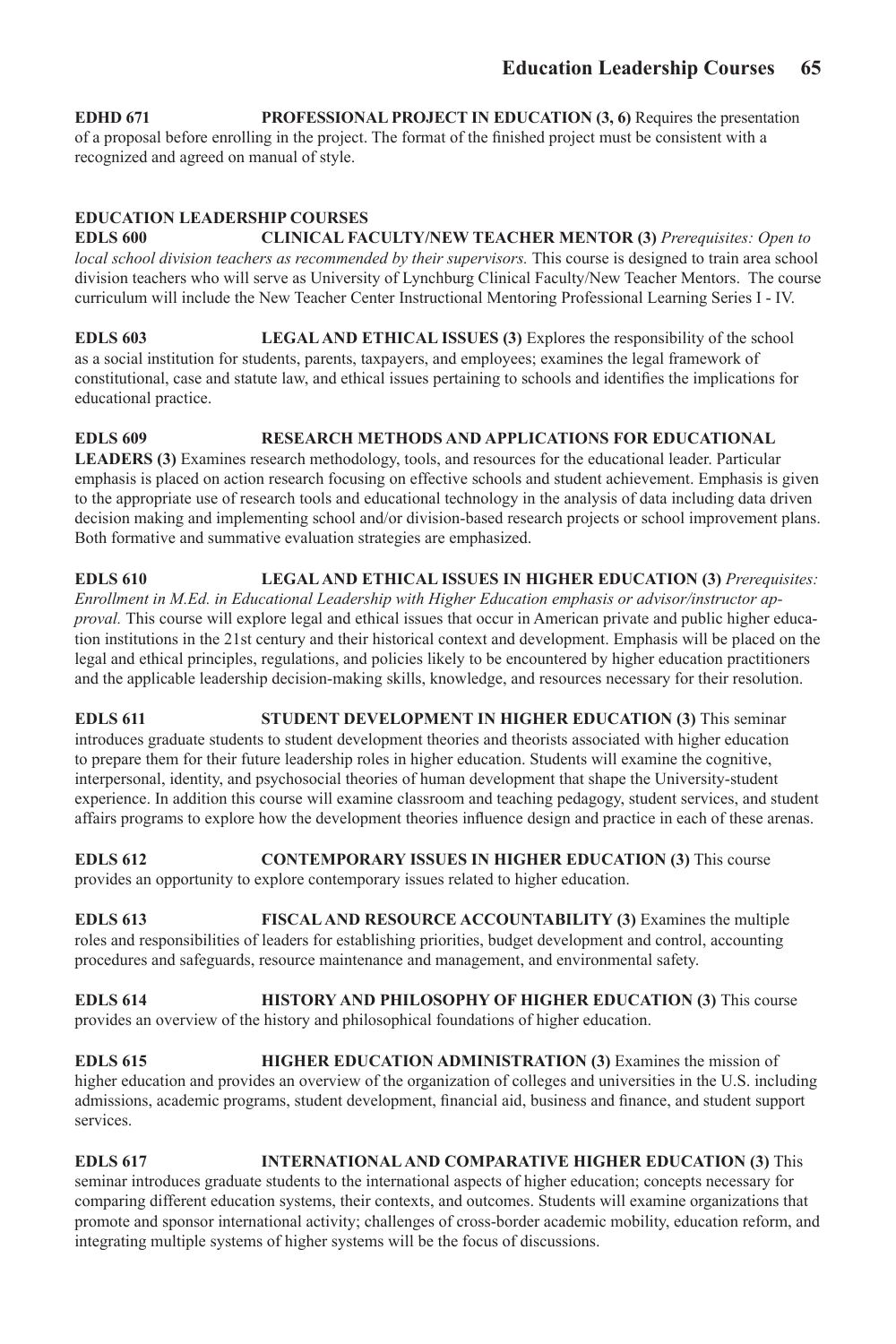**EDLS 618 CURRICULUM, INSTRUCTION, AND ASSESSMENT (3)** Focuses on identifying the knowledge, skills, and attitudes necessary for success in a standards-based curriculum and for a 21st century global economy. Students focus on designing and delivering instruction around identified standards and on determining appropriate assessment strategies and techniques. Particular emphasis is placed on researchbased instructional strategies and creating engaging classrooms. Emphasis is also placed on the 3 R's: Rigor, Relevance, Relationships.

**EDLS 619 CURRICULUM, INSTRUCTION, SUPERVISION, AND ASSESSMENT IN HIGHER EDUCATION (3)** This course focuses on curriculum, instruction, supervision, and assessment issues connected to higher education. Students will engage in the inquiry and study of a variety of related topics and exploration of their impact on the future of higher education.

**EDLS 623 PERSONNEL (3)** Examines the theory and practice relative to effective human resource administration. Emphasis is placed on the recruitment, selection, educational development, evaluation, compensation, and legal rights of personnel.

**EDLS 643 THE PRINCIPALSHIP (3)** A study of the schools as semiautonomous educational units within the structure of the state and the law, policy, and mandates. Emphases are on developing knowledge and skill in the areas of shared decision making, empowerment, developing a sense of ownership, and formative assessments of school effectiveness.

**EDLS 646 IMPROVING THE SCHOOL STRUCTURE AND CLIMATE (3)** Focuses on the forces and factors that influence the teaching/learning environment and encourages taking charge of change, as well as leading and facilitating the process and the people involved. Emphasis is placed on assessing current educational institutions and developing strategies for implementing improvements.

**EDLS 653 SUPERVISION AND EVALUATION OF INSTRUCTION (3)** Focuses on the nature and function of supervision as a means to improve student achievement and teacher effectiveness and examines the roles of the supervisor, the building administrator, and the teacher in establishing effective instruction in each classroom.

**EDLS 669 SPECIAL TOPICS IN EDUCATIONAL LEADERSHIP (1, 2, 3)** Intensive study of a problem or topic in education. Topic varies according to professor and term offered.

**EDLS 670 INDEPENDENT STUDY – EDUCATIONAL LEADERSHIP (1, 2, 3)** This course offers the opportunity for students to pursue in depth a topic of special interest within Educational Leadership under the supervision of a faculty member. Can be taken more than once.

**EDLS 690 PRINCIPLES OF LEADERSHIP (3)** Emphasizes the study of leadership theories as they relate to PK-12 education, higher education, athletics, and any professional environment. Students review current literature on leadership, analyze their own leadership style, and work to expand their capacity to lead through knowledge, skills, and attitudes. Communication skills, team building, and conflict management is emphasized. Additional focus is placed on developing leaders in a professional environment.

**EDLS 696-697 LEADERSHIP INTERNSHIP HIGHER EDUCATION FOCUS I-II (3, 3)** Provide on-campus experiences enabling the prospective higher education leader to observe, assist and execute a wide-range of leadership and administrative tasks associated with the effective operation of the many facets of a University. The course is under the guidance and direction of supervisors across campus and requires a twosemester sequential commitment.

**EDLS 698-699 LEADERSHIP INTERNSHIP PK-12 FOCUS I-II (3, 3)** Provide on-site experiences enabling the prospective administrator to observe, assist, and execute a wide range of leadership and administrative tasks associated with school principalship. The course is under the guidance and direction of a supervising principal and requires a two-semester sequential commitment.

**EDLS 700 ISSUES AND TOPICS IN EDUCATIONAL LEADERSHIP (3)** offered as a post-master's degree course for active building and central office administrators. The course focuses on current and relevant issues and topics related to student learning. The course is designed to improve the instructional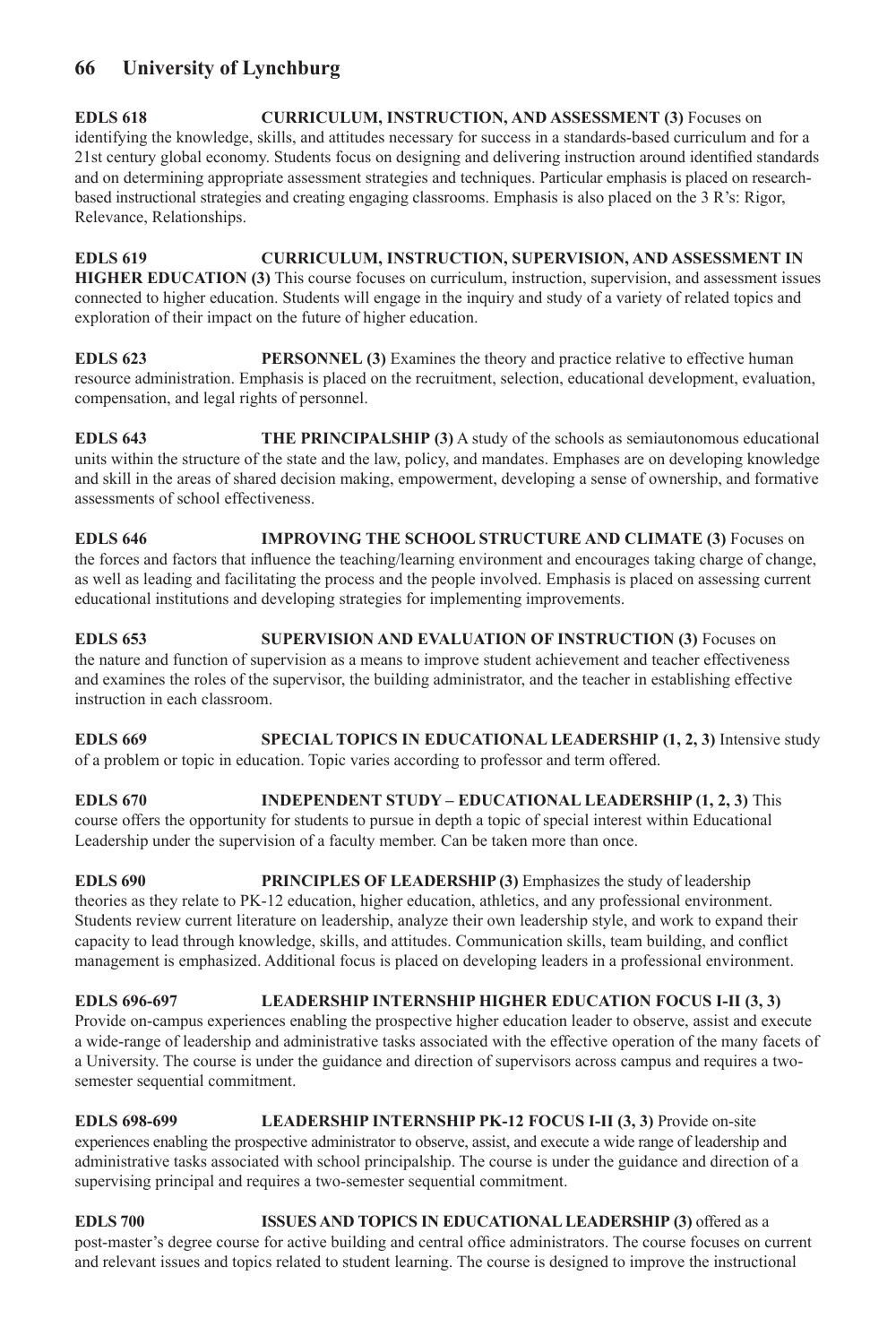leadership skills of practicing administrators so schools become fully accredited and meet the requirement of Adequate Yearly Progress. The course is designed for individuals who hold the MEd and are seeking advanced professional development opportunities. The course may be repeated for credit.

## **ENVIRONMENTAL SCIENCE COURSES**

**ENVS 600 CONCEPTS IN EARTH AND ENVIRONMENTAL SCIENCE (3)** Focuses on a variety of specific earth and environmental science content, concepts, and laboratory and field skills that teachers are required to address when teaching earth science at the middle and high school levels. Topics include plate tectonics, the rock cycle, Earth's history, oceans, atmosphere, weather and climate, the solar system and universe, and land and water resource issues.

**ENVS 610 ASTRONOMY (3)** Addresses topics in modern astronomy from the solar system to the wider universe and to ultimate cosmological questions. The emphasis is on easily observed celestial phenomena and understanding their significance, current discoveries coming from interplanetary missions and what they tell us about our own planet, and the latest discoveries and speculations in astrophysics and cosmology. Relevant course content will be adapted by students into lessons and activities suitable for public schools and other educational settings.

**ENVS 631 ENVIRONMENTAL HYDROLOGY (3)** This course covers the fundamentals of surface and subsurface water flow and transport, emphasizing the role of groundwater in the hydrologic cycle, the relation of surface and groundwater flow to geologic structure, and the characterization of contaminants in surface and subsurface water. Special emphasis will be placed on improving the laboratory and field skills of middle and high school level biology and earth science teachers.

**ENVS 645 PRACTICAL METEOROLOGY (3)** This course covers all key aspects of meteorology ranging from basic atmospheric processes to human induced climate change. Various weather events, tropical weather, air pollution, and forecasting are all addressed, with an emphasis on practical applications and impacts on our daily lives. Special emphasis will be placed on improving the laboratory and field skills of middle and high school level biology and earth science teachers.

**ENVS 650 WATER QUALITY (3)** Focuses on integrated content in environmental science, chemistry, and biology that applies to water quality assessment. Appropriate laboratory and field skills for teachers, in any of the scientific disciplines listed above, are addressed. Topics include water quality issues, bacterial monitoring, chemical assessment, and biological assessment. Emphasis is on pedagogical approaches to applying these concepts in the classroom. This course is included within the graduate course sequence in biology.

**ENVS 660 APPLIED GEOLOGY (3)** Covers all key aspects of the earth sciences including basic geologic principles such as mineral and rock identification; geomorphic processes such as faulting, volcanism, mass wasting, weathering, and sedimentation; plate tectonics; and the interactions between geologic and hydrologic processes. Special emphasis will be placed on improving laboratory and field skills of earth science teachers at middle and high school levels.

**ENVS 665 FUNCTIONAL OCEANOGRAPHY (3**) This course explores the oceans, their functions, and their processes and addresses ocean currents, water chemistry, heat and energy transfer, sea floor geology, and coastal interactions across our planet. Special emphasis is placed on improving the laboratory and field skills of middle and high school level biology and earth science teachers.

**ENVS 680 APPLIED GEOGRAPHY (3)** Comprehensive overview of geographic principles with examples from the physical and social sciences. Technologies such as Geographic Information Systems (GIS) and Global Positioning Systems (GPS) will be used to understand and demonstrate topics, with an emphasis on pedagogical approaches to applying these concepts in the classroom.

## **HEALTH BENEFIT DESIGN AND HEALTH INFORMATICS COURSES**

**HIM 600 INTRODUCTION TO HEALTH CARE OPERATIONS (3)** This is a required program pre-requisite for students with no prior experience or coursework in healthcare management or health benefit design. It provides students with an overview of the functions and operations of the U.S. healthcare sys-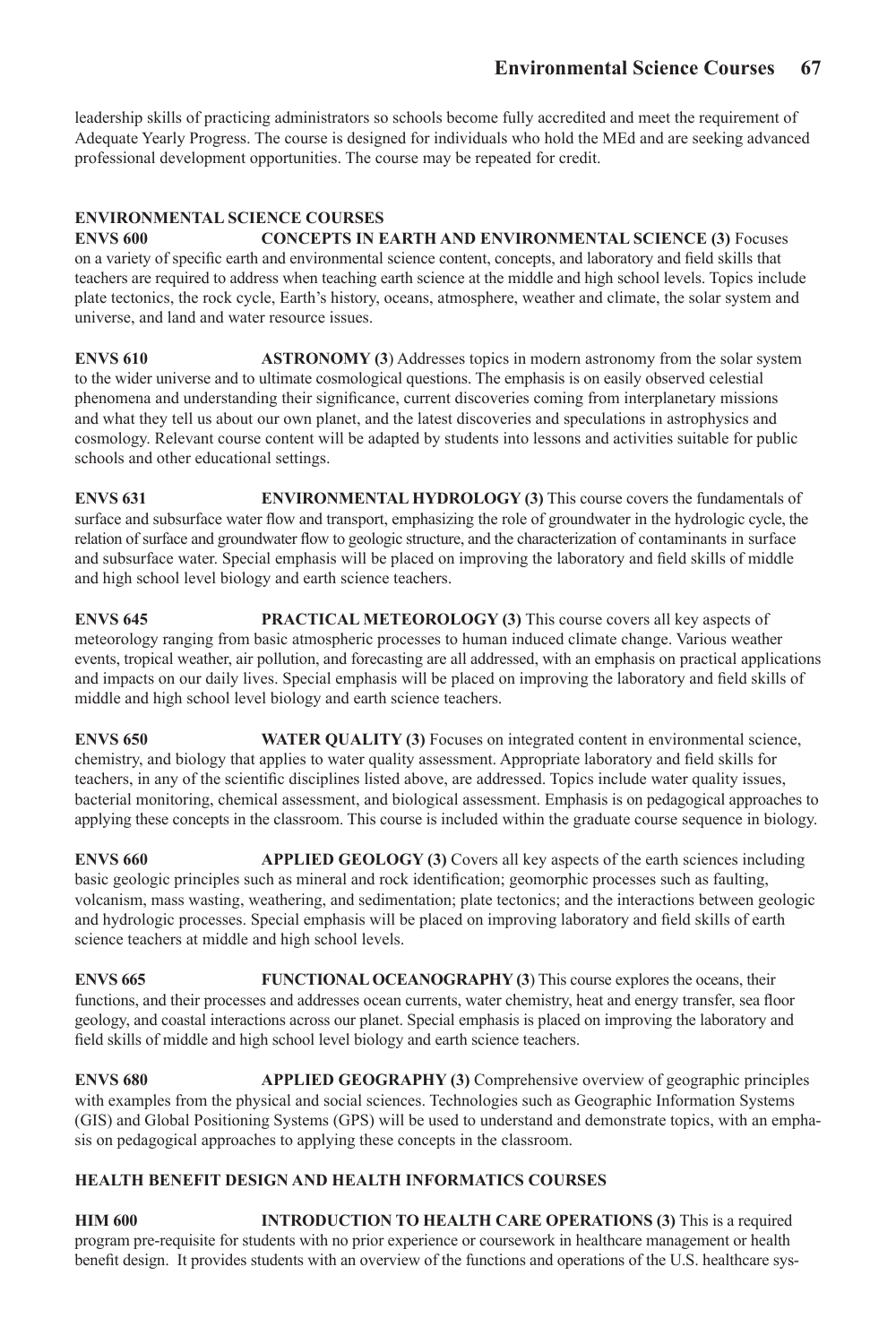tem, and explains the health benefit design process and the impact it has had on the U.S.

**HIM 601 INTRODUCTION TO HEALTH INFORMATICS (3)** *Prerequisites: HIM 600 or permission of the instructor:* This course shows the evolution of the healthcare industry, including the evolution of healthcare systems, health insurance, and the inconsistent incentive/compensation systems that have evolved over time. The course will include several recognized industry experts providing various perspectives on healthcare's evolution, and on the likely impact of current and future legislation (ACA, etc.). Students will critically assess the presentations and assigned readings to develop their philosophical position in this area.

**HIM 605 HEALTH SYSTEM MANAGEMENT (3)** This course introduces the principles of management and leadership as they relate to the use of information technology as a tool for achieving organizational goals and objectives. The course covers such topics as the use of IT as a strategic tool, strategic and operational planning for IT, and the supervision of knowledge workers. The course will address the various ways that information technology can aid in operations management and strategic decision-making processes.

**HIM 607 HEALTH FINANCIAL MANAGEMENT (3)** *Prerequisites: HIM 601 or permission from the instructor***:** This course provides students with an understanding of the general principles of financial management applied in the healthcare environment, and in the corporate environment as it applies to healthcare spend. The Diagnostic-Related Group (DRG) system of service classification, Current Procedural Terminology (CPT) codes, and International Classification of Diseases, Tenth Revision (ICD-10) and their link to revenue is introduced. The impact of rapidly rising health insurance premiums on corporations and employees, as well as the corporate response to this are examined with specific focus on High Deductible Plans and Health Savings Accounts (HSA).

**HIM 609 MARKETING AND PROMOTION: POSITIONING BENEFITS ADVISORS IN THE HEALTHCARE MARKET (3)** *Prerequisites: HIM 601 or permission from instructor:* The student (health benefits advisor) is taught to create a marketing plan to help promote himself/herself in the marketplace. Each student will identify his/her value proposition to the market, identify relevant markets and niches for their specialty, and develop a detailed marketing strategy and implementation plan to grow their business and increase their impact on healthcare costs. Special attention is paid to avenues and frequencies of marketing and promotion to provide the greatest impact.

**HIM 610 HEALTH SERVICES MANAGEMENT AND STRATEGY (3)** *Prerequisites: HIM 607:* This course is an in-depth study of health care institutions and organizations, their structure, types of care provided, operational strategy, and environment. The roles and functions of managing health services organizations within the context of the operational environment and its impact are explored.

**HIM 621 ANALYZING THE HEALTHCARE DELIVERY VALUE CHAIN (3)** *Prerequisites: HIM 601 or permission from instructor:* This course examines, in detail and through the eyes of several industry experts, each element of the healthcare delivery value chain. Emphasis is placed on the use of evidencebased decision-making, in terms of quality and cost, to assess the value of each link in the value chain. Students are introduced to the concept of overlaying the healthcare value chain on the population health of a particular organization to prepare for healthcare design questions.

**HIM 622 POPULATION HEALTH AND CRITICAL OUTCOMES REPORT ASSESS-MENT (3)** *Prerequisites: HIM 601 or permission from instructor:* This course will focus on scrutinizing critical outcome reports provided by an insurance carrier, TPA, etc. Students will understand how to sort through the reports and tie back to actual financial performance. This includes, but is not limited to, identifying various "sales approaches" to data presentation, rather than objectivity. Students will discuss normative data vs. control groups, and receive a sound statistical foundation from which to critique reports.

**HIM 631 HEALTH BENEFIT PROPOSAL DESIGN (3)** *Prerequisites: HBD 621:* This course teaches the detailed planning, communication, and project management required to develop and evaluate a thorough Request for Quotation, gain executive leadership support, evaluate detailed proposals efficiently and effectively, and secure resources for efficient education, training and implementation. Special attention is paid to thinking through, and planning for, all aspects of the Request for Quotation process (information requirements, executive leadership support, evaluation methodology, implementation and training, etc.) using common project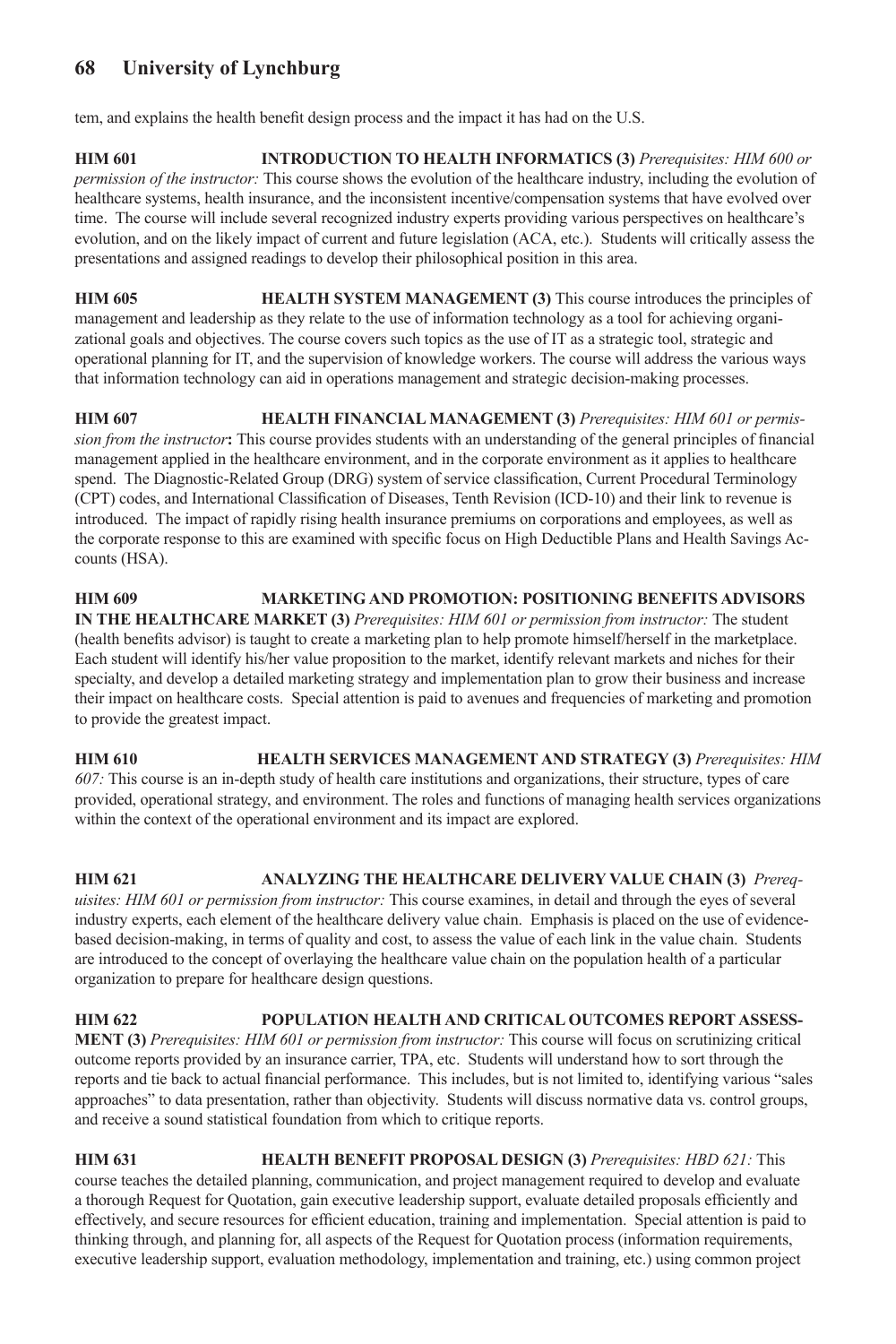management methodology.

#### **HIM 632 HEALTH BENEFIT PROPOSAL EVALUATION AND IMPLEMENTATION (3)** *Prerequisites: HBD 631:* This course teaches the detailed planning, communication, and project management required to develop and evaluate a thorough Request for Quotation, gain executive leadership support, evaluate detailed proposals efficiently and effectively, and secure resources for efficient education, training and implementation. Special attention is paid to communicating implementation requirements and associated costs to executive leadership.

**HIM 633 MANAGING ORGANIZATIONAL CHANGE IN BENEFIT ADMINISTRA-TION (3)** *Prerequisites: HIM 601 or permission of the instructor:* The students will hear from HR executives and Benefits Administration Directors regarding the obstacles to change in various types of organizations, and what must be done to overcome these obstacles. Following the input from executives, the student will write an implementation plan to address the concerns brought up by the Human Resource executives. The role of the Chief Financial Officer will also be addressed in this course.

**HIM 635 RESEARCH METHODS IN HEALTH BENEFIT DESIGN AND HEALTH IN-FORMATICS (3)** *Prerequisites: HIM 601 or permission of the instructor:* This course focuses on the validation, and appropriate use, of data using inferential statistics, and research design and methods as they relate to healthcare informatics and corporate health benefit design. Emphasis is placed on using the appropriate analysis on validated data in decision-making, health benefit design, and policy development. Other topics include data sourcing and validation, the importance of standardization in healthcare, correlation vs. causality, and the appropriate use of normative data.

**HBD 641 ANALYZING AND MANAGING EXPENSIVE PROCEDURES (3)** *Prerequisites: HIM 601 or permission of the instructor:* This course provides methodologies for managing all medical procedures, focusing on healthcare options available for very expensive procedures and pharmaceuticals (Centers of Excellence, Bundled Pricing, Capitated Care, Reference-Based Pricing, Direct Provider Contracts, unbundling Pharmaceutical Benefits Management), for moderately expensive procedures with high frequency ("commodity" procedures), and for chronic conditions. Students are exposed to software and software companies able to provide relevant transacted prices and quality and will again apply evidence-based decision-making to assess the value of various options.

**HBD 642 MANAGING PRIMARY CARE, CARE COORDINATION AND PHAR-MACEUTICAL COSTS (3)** *Prerequisites: HIM 601 or permission of the instructor:* This course examines in great detail the evolving role of primary care, wellness programs, and the potential impact of "regulated" care coordination. Special attention is paid to assessing the potential value of various types of primary care with regard to disease prevention and the avoidance of unnecessary medical costs. Concierge Care, Direct Primary Care, Membership Medicine, Care Coordination, and the psychology of referral patterns are discussed. Several industry experts provide perspective.

**HBD 651 HEALTH BENEFIT DESIGN I (3)** *Prerequisites: HBD 641, HBD 642:* This course requires the student (health benefits advisor) to draft a health benefit design plan using the information in the previous two courses, and aligning that with the corporate culture and financials. For a specific client or prospect, the student will determine the plan design structure to present, the critical elements of each plan, and the estimated price of each plan. A three-year plan will be formally outlined, complete with the planned improvements for each year.

**HBD 652 HEALTH BENEFIT DESIGN II (3)** *Prerequisites: HBD 651:* The student (health benefits advisor) finalizes the health benefit plan(s) for his/her client, and will hear from national legal groups regarding critical aspects of plan design. Once a draft is completed, each student will present the plan to a panel of the industry's toughest critics. Students will incorporate feedback and do a final presentation in front of the external board.

**HIM 653 HEALTH DATA ANALYSIS AND MANAGEMENT (3)** *Prerequisites: HIM 601 or permission of the instructor:* This course examines the critical processes and methodologies in analyzing healthcare data. Areas addressed include data sourcing and data validation, problem formulation in light of corporate strategy and objectives, understanding and communicating the specific objectives of any analysis, selecting and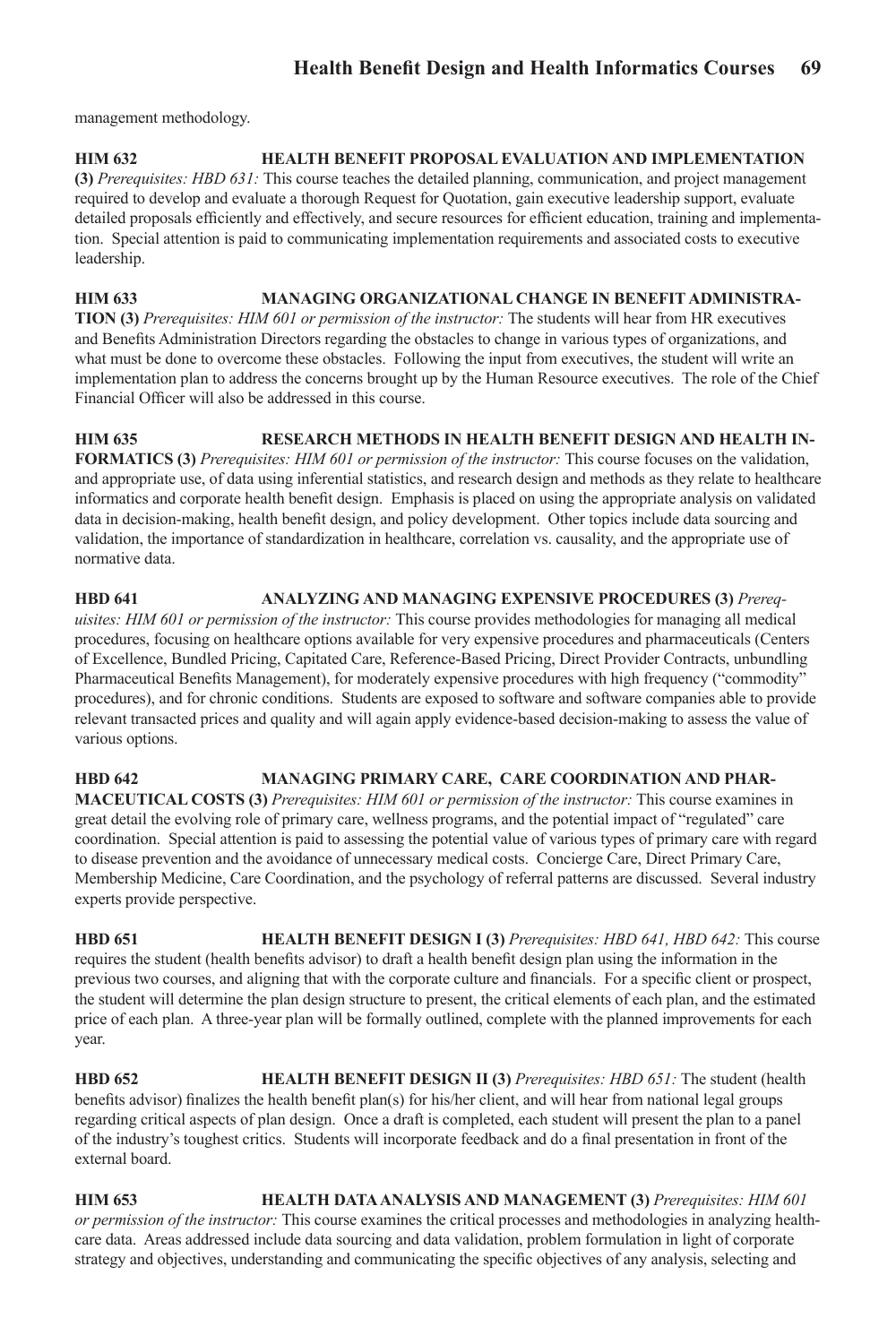applying appropriate analytical method(s), understanding and synthesizing results, and effectively communicating the results of the analysis with an interactive presentation tool, taking into account the specific interests of the audience. Attention is also given to the protocols required in order to securely obtain HIPAA and De-personalized data.

**HIM 654 HEALTH DATA ANALYSIS AND MANAGEMENT II (3)** *Prerequisites: HIM 653:* This course provides overview of the functions, limitations, opportunities and challenges presented by integrated electronic medical records from a data management perspective. This course also covers the legal and ethical issues related to integrated electronic medical records data security. Due to the sensitive nature of patient medical records this course also address the theories and techniques for ensuring and managing information security. Information security topics covered include cryptography; authentication; and access control techniques, and their use in network, operating system, database, and application layers; administrative and technical security controls to prevent, detect, respond to, and recover from cyber-attacks; risk and vulnerability analysis to select security controls; security planning; security architecture; security evaluation and assessment; and legal, ethical, and privacy aspects of information assurance.

**HIM 665 LEGAL, SOCIAL AND ETHICAL ISSUES IN HEALTH INFORMATICS (3)**  *Prerequisites: HIM 601 or permission of the instructor:* The healthcare industry is undergoing significant changes in technology. From telemedicine to Electronic Medical Record (EMR) systems to cyber security, these changes impact the way in which legal and ethical considerations are viewed in our culture. The course addresses the areas of greatest significance to human resource professionals, benefits advisors, corporations, and healthcare systems. These include conflicts of interest, potential liabilities, privacy, reference-based pricing approaches, fraud, possible applications of ERISA law to passive healthcare cost management, and health benefit design contracts.

**HIM 670 HEALTH INFORMATICS PRACTICUM CAPSTONE (3)** *Prerequisites: HBD 632 or HBD 652:* Students are expected to integrate and demonstrate mastery of topics covered in the program and specific to their area of emphasis.

## **INFORMATION TECHNOLOGY CERTIFICATE COURSES**

**ITC 610 SYSTEM ARCHITECTURE AND ADMINISTRATION (3)** Students experience a hands-on approach to learning fundamentals of computer system architecture and administration. Topics include networking, permissions, installation, applications, development tools, production support, scripting, and virtualization.

**ITC 620 DISTRIBUTED SYSTEM ARCHITECTURE AND ADMINISTRATION (3)** *Prerequisite: ITC 610.* Students experience a hands-on approach to learning fundamentals of distributed computer architecture and network administration. Topics include Clusters/Grids, Distributed File Systems, Federated Authentication, Kernel Configuration/Modification, Containers, Load Balancing, Gateway Configuration and Wireless Communication.

**ITC 630 CYBER SECURITY FUNDAMENTALS (3)** *Prerequisite: ITC 620*. Students experience a hands-on approach to learning fundamentals of cyber security. Topics include Malware, Access Control, System Hardening, Firewalls, Encryption and Hashing, Secure Tunnels, and Chain of Trust.

**ITC 640 CYBER FORENSICS FUNDAMENTALS (3**) *Prerequisite ITC 630*. Students experience a hands-on approach to learning computer forensics. Topics include Forensic Principals, Law and Ethics, Digital Hardware, System/Application Logs, Data Acquisition Mining, Risk Assessment and Architectural, Memory and Malware Forensics.

**ITC 697 INDEPENDENT STUDY IN CYBERSECURITY (1-12)** *Prerequisite consent of the instructor.* This course provides students the opportunity to combine competencies from the Cybersecurity Certificate into one course that will by itself or in conjunction with other courses, allow for the completion of all competencies in the Cybersecurity Certificate Program.

**LATIN COURSE LATN 680 MEDIEVAL LATIN FOR TEACHERS (3)** This graduate course shows how the Latin language and genres of writing such as legends, biographies, letters, and poetry developed during the period 500-1500 CE, following the fall of Rome in 476 CE. Thus it provides continuity from the study of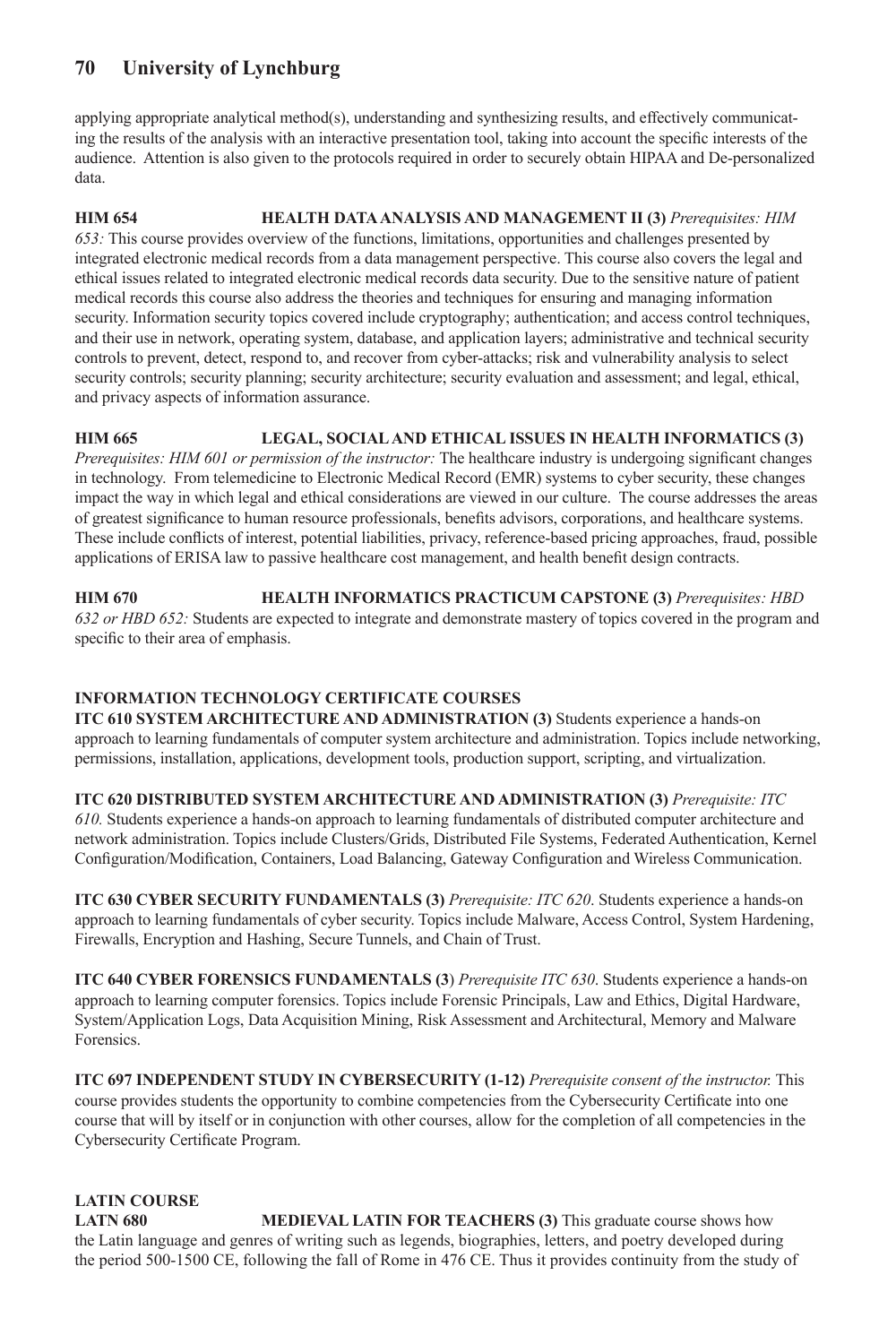ancient Roman culture, prose, and poetry, which spread throughout the empire, was preserved in manuscripts and printed books, and developed in new forms. The course includes reading and translation, an introduction to paleography or handwriting styles in manuscripts, and lesson plans for teaching. It is designed especially for graduate students planning to teach or teachers seeking certification credits in Latin.

# **LEADERSHIP STUDIES COURSES**

## **LS 600 HISTORY AND FOUNDATION OF NONPROFITS AND MANAGEMENT (3)**

This course is intended to prepare students for management roles in the nonprofit sector by helping them gain an understanding of nonprofits in America. As such it will explore the development, history and nature of the sector, major issues it is facing, governance structures of nonprofit organizations, basic management and operating strategies. This course is focused on the integration of theory with practice.

**LS 604 STRATEGIC COMMUNICATIONS AND PUBLIC RELATIONS (3)** This course is intended to examine the fundamental role of communications and public relations. Students will learn to craft messages and communications materials for key constituencies and stakeholders. Students will learn about implementing tactics including public relations and advertising.

**LS 606 CHANGE AND ORGANIZING IN THE COMMUNITY (3)** This course will be exposed to a variety of change models and their inherent assumptions including but not limited to: revolution, labor, civic rights, and environmental movements of social change. Participants will conduct a community analysis for their nonprofit or for another nonprofit.

**LS 608 NONPROFIT FINANCE (3)** This course will prepare students to oversee the financial management of nonprofit organizations by focusing on five areas: financial policies and internal controls; financial statement presentation and analysis; revenues, expenses, liabilities, and cash management; budgeting; audit and tax reporting.

**LS 610 LEADERSHIP RESEARCH, EVALUATION, AND ANALYTICS (3)** This course prepares students to undertake the research, design and evaluation process employed in nonprofit organizations. Students will learn the fundamentals of 1) assessing community needs, 2) using theory to guide program design, 3) identifying and evaluating research literature that supports program development, 4) designing evaluation studies, and 5) modifying services based on evaluation results.

**LS 612 LEADING IN A DIGITAL ENVIRONMENT (3)** This course is intended to explore the use of technology to enhance the transparency and performance of organizations. It will also focus on the role of social media in engaging stakeholders in organizational priorities.

**LS 614 LEADING BOARDS AND STAFF (3)** This course intends to prepare students to develop and manage boards of directors of nonprofits, as well as human resources. Topics include legal and operating definitions, the purpose, function, role and appropriate board structures; supporting systems; how to assemble a board of directors; how to build positive board/staff relationships; how to coordinate the work of a board; how to prepare and manage board information flow; how to evaluate board effectiveness; and how to develop human resource management.

**LS 616 FUNDRAISING AND GRANT WRITING (3)** This course is intended to examine the fundamental role of fundraising and grant writing. Students will learn to develop support from individual donors and institutional funders (foundations, corporations, government agencies), and gain knowledge of common fundraising cycles and philanthropy programs. The course will also cover the cultivation and solicitation of individuals, the role of boards in fundraising, grant writing, and special events. Throughout the course, there will be discussions on ethical issues, technical tools and skills and the management of the fundraising department within an organization.

**LS 669 SPECIAL TOPICS IN NONPROFIT LEADERSHIP STUDIES (1,2,3)** Intensive study of a problem or topic in nonprofit leadership studies. Topic varies according to professor and term offered.

**LS 670 INDEPENDENT STUDY IN NONPROFIT LEADERSHIP STUDIES (1,2,3)**  This course offers the opportunity for students to pursue in depth a topic of special interest within Nonprofit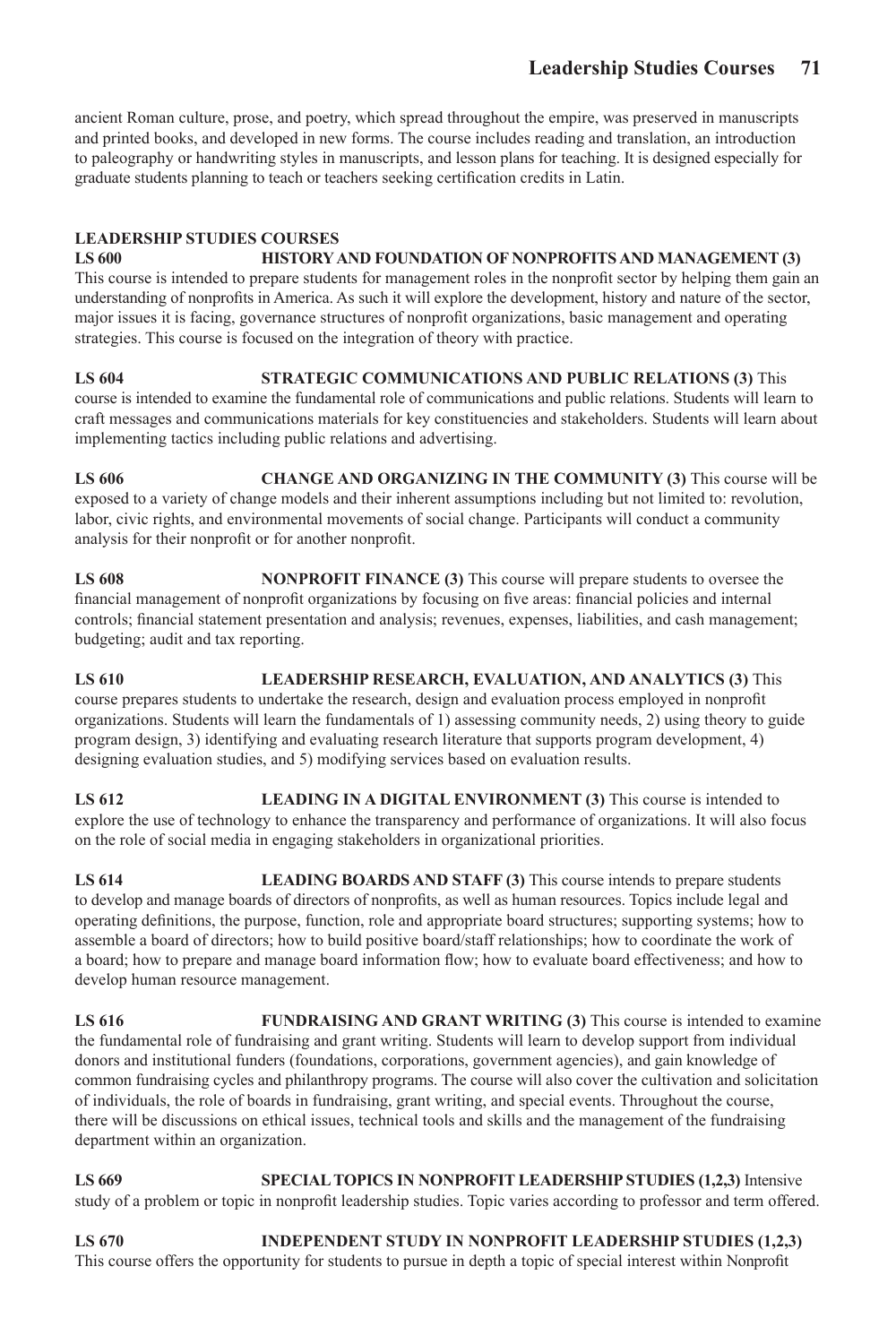Leadership Studies under the supervision of a faculty member. Can be taken more than once.

**LS 690 CAPSTONE: STRATEGIC PLANNING AND LEADERSHIP (3)** This course will focus on methods of identifying strategic questions and directions for nonprofit organizations by taking students through planning processes with client.

**LS 699 NON-PROFIT LEADERSHIP INTERNSHIP (3)** This Internship provides the student with a supervised work experience in a Non-Profit organizational setting in which principles of the Non-Profit Leadership program are applied. Examples of a work setting are those organizations which are tax exempt under section 501c3 of the Internal Revenue Code.

**LS 800 HUMAN RESOURCE MANAGEMENT (3)** This seminar is designed to introduce doctoral students to the basic functions and issues related to human resource management (HRM). The emphasis is mastering core concepts that drive research and practice, developing an understanding of the research foundations that underpin the field, and building an appreciation for the intellectual history and evolution of HRM from the perspective of organizational leaders. Topics include strategic human resource management, recruitment, selection, performance evaluation, training and development, compensation, and labor relations. While the primary goal of the course is to enhance students' scholarly insight and understanding of the development and knowledge in the field, the course will also emphasize the practical application of the research knowledge to organizations.

**LS 801 EPIDEMIOLOGY OF COMMUNITY PUBLIC HEALTH ISSUES (3)** This examination of community health issues from an epidemiological perspective provides the principles for future leaders to assess and analyze health needs in an organization. Major areas addressed by leaders are concepts related to health promotion and disease prevention; ability to access accurate health information; ability to practice health-enhancing behaviors and reduce health risks; understanding the influence of culture, media, technology, and other factors on health; demonstrating the ability to use interpersonal skills to enhance health; and, demonstrating the ability to advocate for personal, family, and community health.

**LS 802 QUANTITATIVE RESEARCH (3)** Preparation for students to inquire, explore, and engage in quantitative research design, implementation, and reporting. It further addresses generating cooperative approaches with stakeholders to solve identified problems in organizations using quantitative strategies and collecting data, analyzing data, and drawing reasonable conclusions from those data.

**LS 803 LEGAL AND ETHICAL DIMENSIONS OF LEADERSHIP (3)** Students expand their ability to inquire, explore, engage, conclude, and persuade in areas related to the legal and ethical issues of communities. Students examine leadership, social capital, vision, and cooperation in communities and ways in which collaboration can be developed within legal and ethical boundaries.

**LS 804 QUALITATIVE AND ACTION RESEARCH (3)** Integration of major concepts and practices of qualitative and action research methodology. A critical overview of theory and practice is delivered as it considers mainstream qualitative research traditions, including case study, phenomenology, ethnography, grounded theory, and participatory/action research to prepare students for conducting qualitative and action research in the course and for the dissertation. This course addresses the role of action research in studying the underlying problems that occur in educational and community organizations.

**LS 805 COMMUNITY DYNAMICS (3)** Students will explore areas related to crosscultural and community dynamics. The course will emphasize the synthesis of issues of diversity and leadership within organizations and the development of appropriate strategies for improving communities through cooperative and joint efforts.

**LS 806 PUBLIC POLICY (3)** Exploration of policy-making as a problem-solving process and a political process. It provides students with a set of conceptual frameworks for analyzing the political environment of public policy and policy research and analyzing public policy problems. Students learn how to formulate effective strategies to address public policy challenges.

**LS 807 GOVERNMENT, POLITICS, AND LEADERSHIP (3)** Consideration of the problem of political leadership, commonly assumed to be necessary, but often also feared as dangerous. Beginning with Machiavelli's classic study, The Prince, students consider a variety of approaches to the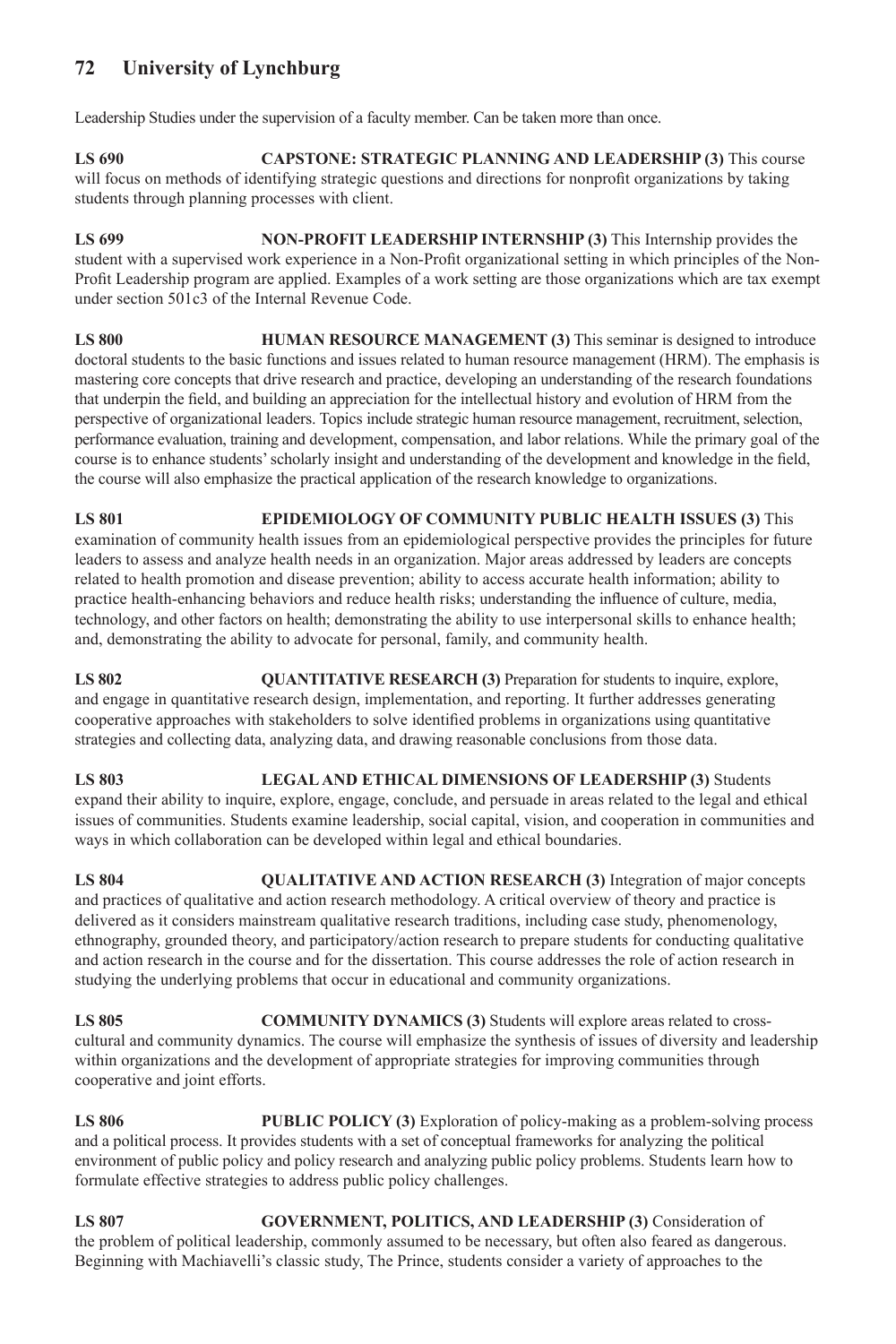# **Leadership Studies Courses 73**

problem, with special attention to the U.S.'s constitutional democratic order. Having established that context, the course explores the implications of various models of political representation and leadership as applied to the conduct of local government institutions and non-profit organizations. Course materials are drawn from readings in political philosophy, constitutional history, biography, and contemporary social science.

### **LS 808 DISSERTATION SEMINAR: RESEARCH AND READINGS IN LEADERSHIP**

**STUDIES (3)** Students are exposed to a variety of leadership literature to prepare them for dissertation completion. Students are expected to come to the course with an understanding of their potential dissertation topic and leave the course with a dissertation proposal including review of the literature, statement of the problem, and a researchable question.

**LS 809 ORGANIZATIONAL LEADERSHIP AND CHANGE (3)** Principles for future leaders to assess and initiate appropriate and effective organizational change. Strategies are presented, examined, and discussed about ways to lead an organization forward in a collaborative manner for the betterment of colleagues and the mission of the community agencies, non-profits, schools, universities, or businesses.

**LS 811 ORGANIZATIONAL COMMUNICATION (3)** Focus on a variety of issues associated with professionals working in management or supervisory positions in organizations. Students engage in practice and application of organizational communication theory in areas such as internal communication strategies, public presentations to groups, communicating with the media, and crisis communication.

**LS 813 SYSTEM DESIGN AND TOOLS FOR SUSTAINABILITY (3)** An overview of the importance of design systems that can help establish sustainable practices in homes, workplaces, and communities. Ethical and sustainable designs, infrastructures, and energy systems are reviewed along with examples and cases studies. Tools for understanding, measuring, and reducing the environmental impact of organizations on the environment are demonstrated, with an emphasis on how best to implement strategies that promote sustainability and are economically viable.

**LS 814 RESEARCH DESIGN AND LITERATURE REVIEW (3)** The purpose is to enable students to understand and apply key principles concerning appropriate research practice as related to design and methodology and to demonstrate the ability to communicate effectively in written form using appropriate professional writing style. The course will also focus research and written communication skills within the context of a study of leadership considerations in a particular domain (e.g., as related to diversity and disability within educational, governmental, non-profit, or business settings).

**LS 815 LEADERSHIP MODELS AND PRACTICE (3)** This seminar expands leadership capacity and is designed to engage candidates in the exploration of various leadership models and frameworks that energize organizations and expand the leadership capacity of others.

**LS 869 SPECIAL TOPICS IN LEADERSHIP STUDIES (3)** Intensive study of a problem or topic in leadership studies. Topic varies according to professor and term offered.

**LS 890 DISSERTATION RESEARCH (6)** This course gives students the opportunity to apply what they have learned in the program by identifying a problem in their organization, developing research initiatives, and implementing the research to improve the organization. Students will be expected to defend their dissertation proposal successfully.

**LS 891 DISSERTATION CAPSTONE (6)** Application of what students have learned in the program by identifying a problem in their organization, developing research initiatives, and implementing the research to improve the organization.

**LS 892 EXTENDED DISSERTATION RESEARCH (3)** *Prerequisites: LS 890, LS 891.* This course is intended as an option to provide doctoral students with an opportunity to extend their dissertation research. **CAN BE TAKEN MULTIPLE TIMES.**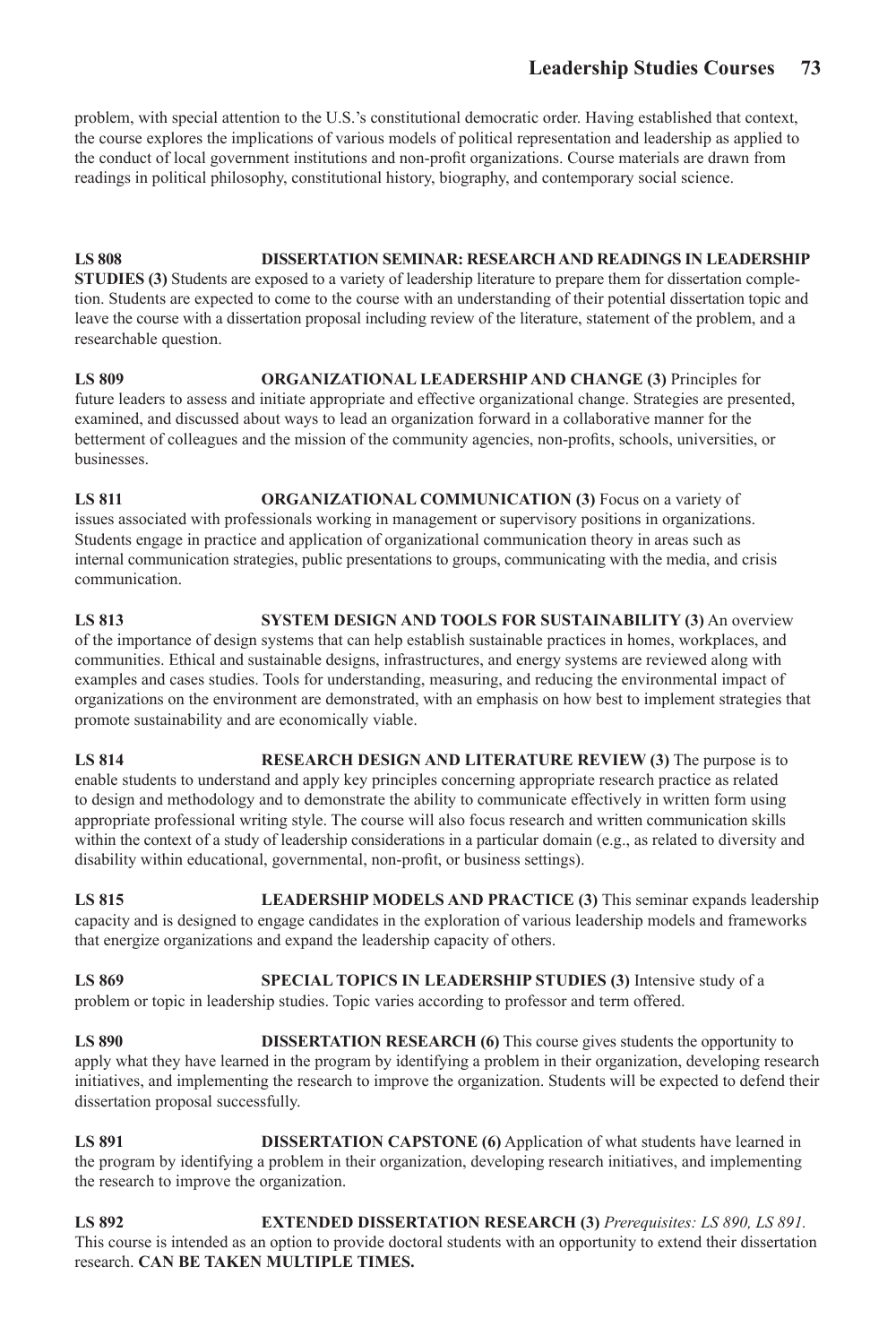#### **MATHEMATICS COURSES**

**MATH 601 RATIONAL AND IRRATIONAL NUMBERS: THE FOUNDATION OF REAL ANALYSIS (3)** This course explores the basic structure of the Real Number system, with a focus on the properties of rational and irrational numbers. Topics will include basic properties of numbers, rational and irrational approximation, and transcendental number theory.

**MATH 602 POLYNOMIALS: AN EXPLORATION OF ALGEBRAIC STRUCTURES (3)** This course explores the basic structure of abstract algebra using polynomials as the primary examples. Topics will include basic properties of groups, rings, fields, and properties of polynomials.

**MATH 603 POINT SET TOPOLOGY (3)** This course covers the beginning elements of general topology including: set theory, topological spaces, separation axioms, compact spaces, locally compact spaces, connected spaces, continuity and homeomorphism, and metric spaces.

**MATH 604 THEORY OF NUMBERS (3)** This course explores the properties of the integers and related structures through the use of various algebraic techniques, beginning with a study of the Euclidean algorithm, divisibility, primes, and congruence. Additional topics will be selected from the Chinese Remainder Theorem, Diophantine equations, residues, quadratic reciprocity, primitive roots, number-theoretic functions, continued fractions, unique factorization, algebraic integers, number fields, equations over finite fields, and other topics in Number Theory.

**MATH 605 THE MATHEMATICS OF CODING THEORY (3)** This course will explore the mathematics necessary for communicating information in the presence of noise. Topics will be selected from decoding algorithms, linear codes and basic vector space theory, Hamming codes, Reed Solomon codes, BCH codes, minimum weight and distance, and error detection and correction schemes.

**MATH 606 MATH EXPLORATIONS (3)** This course will allow students to explore the world of mathematical problem solving, focusing on the use of computers, models, and examples to investigate problems rather than formal rigid processes to uncover a solution. Selected topics will include, but will not be limited to, number theory, probability, mathematical modeling, graph theory, fractals, real analysis, and open math problems.

**MATH 610 MATHEMATICS EDUCATION (3)** This course will focus on the principles and practices of mathematics education (K-12) and will address appropriate research on effective strategies for enhancing mathematics learning among all students. The course will include attention to the development of curriculum, instructional methodologies, and assessment strategies.

**MATH 669 SPECIAL TOPICS IN MATH (3)** This course provides intensive study of a problem or topic in mathematics. The focus varies according to professor or term.

### **MASTER OF BUSINESS ADMINISTRATION COURSES**

**MBA 600 ADVANCED BUSINESS PRINCIPLES (6)** This course covers key concepts in accounting, economics, statistics, and other business disciplines. Special attention is given to developing analytical tools and knowledge in support of the MBA curriculum.

**MBA 601 HUMAN RESOURCES MANAGEMENT (3)** A study of ways in which appropriate human resources can be provided for an organization. The course focuses on recruitment, selection, training, and performance appraisal. The principles of planning, organizing, motivating, and controlling will also be discussed as they relate to the management of human resources.

**MBA 602 ORGANIZATIONAL BEHAVIOR AND MANAGEMENT (3)** Managers are confronted by new challenges created by the global economy, pressures to improve performance, and demands to produce more with less. Students will learn how organizations operate as systems through diverse strategies. Materials are drawn from a range of perspectives including management, organizational psychology, and sociology. The course will integrate these perspectives and stress their application to organizations.

**MBA 607 MANAGERIAL ACCOUNTING (3)** *Prerequisite: MBA 600.* A study of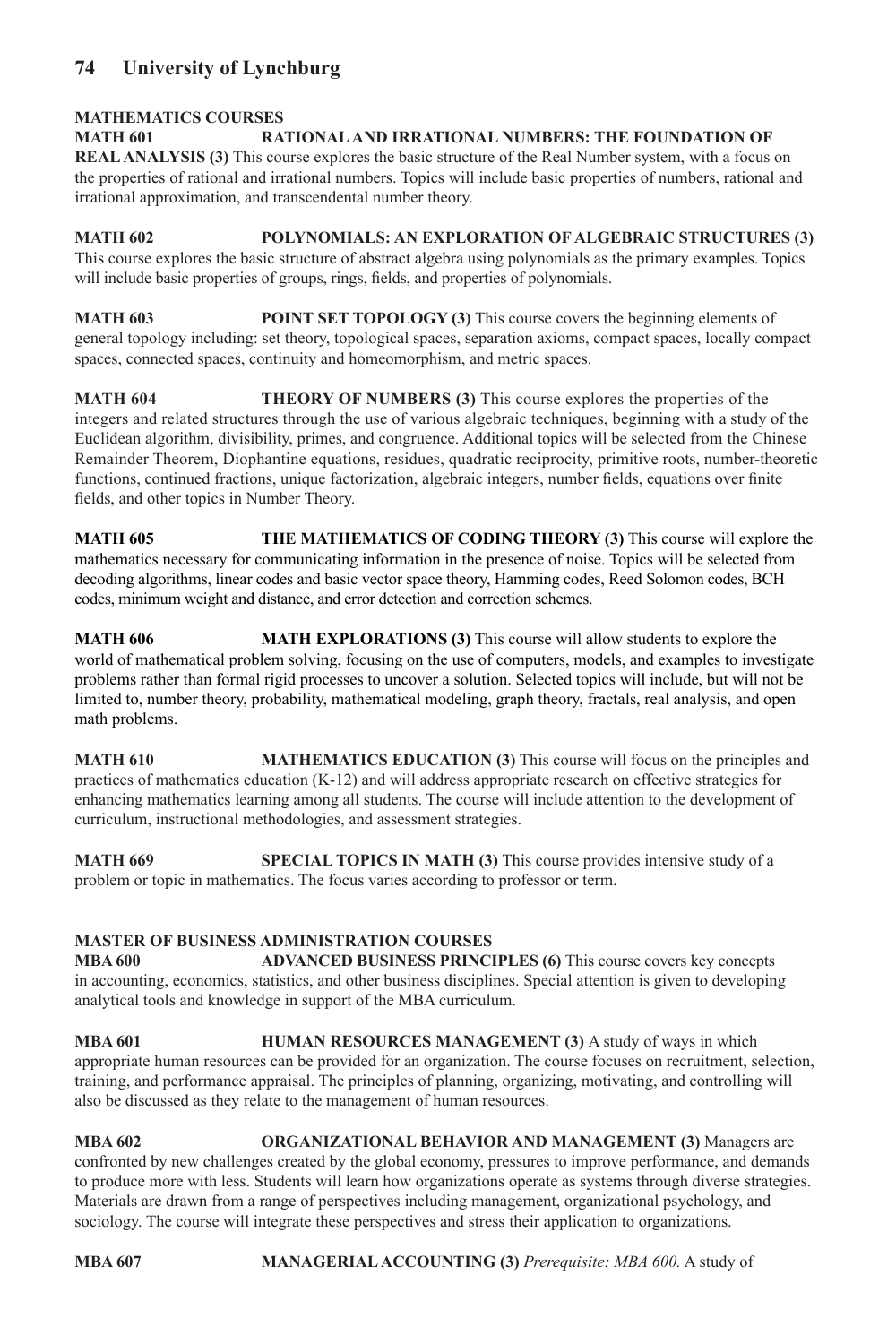managerial information to support management decision making. Emphasis is placed on the management control structure and management control process within organizations. Consideration is given to types of responsibility centers, performance evaluation, planning, and budgeting.

**MBA 608 MANAGERIAL ECONOMICS (3)** *Prerequisite: MBA 600.* A study of the use of economic theory in management decision-making. Emphasis is placed on marginal analysis, practical use of economic theory, and regression analysis. Demand and supply, cost analysis, economic forecasting, and pricing policies are important areas of study covered.

**MBA 609 MARKETING MANAGEMENT (3)** A study of the important role of marketing in today's organizations and marketing's relation to other functions. Strategic marketing thinking is promoted through an understanding of the contemporary marketing theories guiding marketing management's decisions. These theories and strategies address the importance of facilitating an organization's internal and external relationships while emphasizing the creation of mutual value in an ever-changing business environment. Strategic marketing thinking, analytical skills, and decision-making abilities are developed through readings, analyzing real-world cases, in-class discussions, and/or consulting projects.

**MBA 611 MANAGERIAL FINANCE (3)** *Prerequisites: MBA 607, MBA 608.* A study of corporate financial structure, sources of capital, cash forecasting, short-term borrowing versus long-term capital acquisition, capital expenditure budgeting, and related financial matters.

**MBA 651 PRODUCTION AND OPERATIONS MANAGEMENT (3)** *Prerequisite: MBA 600.* A tool-skills course that examines basic production systems. The course includes linear regression, forecasting, linear programming, transportation models, inventory models, scheduling techniques, and other applications of quantitative analysis.

**MBA 655 LEADERSHIP AND ETHICS (3)** A professional development course designed around multi-disciplinary concepts to help students become successful business and business ethics leaders. Students will be given an ethics model to use in decision making. Examples from classical literature will be used to analyze leadership styles and approaches to handling ethical issues.

**MBA 657 MANAGEMENT INFORMATION TECHNOLOGY (3**) An up-to-date, management-oriented overview of computer application and information systems from the perspective of a business professional. The course focuses on competitive uses, impact of information systems on individuals and organizations, alternative methods for building systems, factors leading to successful system implementation, and threats and risks associated with information systems.

**MBA 670 RISK MAMAGEMENT (3)** *Prerequisite: MBA 608.* This course introduces students to essential strategies for assessing and managing a wide variety of business risks, including, but not limited to, project risk, supply chain risk, country risk, and currency risk. The course covers a variety of risk management/mitigation techniques and strategies, including, but not limited to, the use of insurance, hedging, diversification, forecasting, and process/structure reengineering. Primary emphasis is placed on the manner in which risk factors are optimally incorporated into organizational decision making. The course also addresses the distinction between risk and uncertainty, and introduces students to scenario planning techniques.

**MBA 677 INTERNATIONAL BUSINESS STUDY TOURS (3)** A study tour experience outside the country to deepen understanding of other cultures and to learn how the requirements for operating a successful enterprise differ from those in the U.S. A series of papers completed prior to and following the studytour experience is required. (Students who may have participated in BUAD 377 are also eligible to take this course, since it focuses more on strategic management perspectives and higher order learning goals.)

**MBA 680 PROJECT MANAGEMENT (3)** This course introduces established norms, methods, processes, and practices in project management.

**MBA 690 GLOBAL BUSINESS COMPETITION AND STRATEGY (3)** *Prerequisites: All required core courses except MBA 655 and MBA 670*. This is an analytic course designed to apply knowledge and skills learned from different courses through cases and a single integrative exercise. Team presentations are required.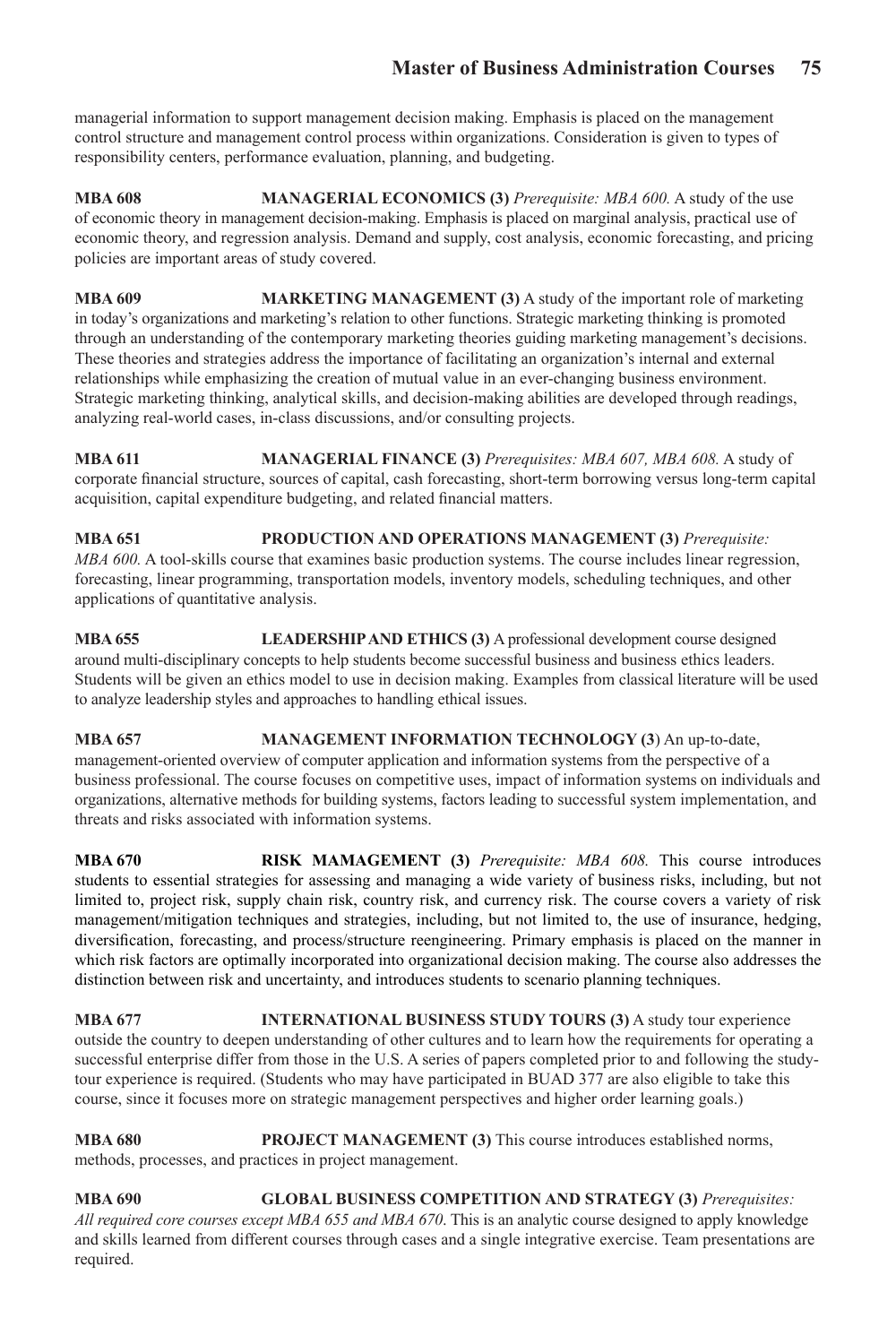**MBA 696 SPECIAL TOPICS IN BUSINESS (1, 2, 3)** *Prerequisite: Consent of instructor.* In-depth pursuit or advanced study in a special business topic not covered (or not covered as fully) in regular course offerings and taught in a traditional course format. Topics include tax law changes, leadership development and training, family business management, mergers and acquisitions, and international market planning (under the auspices of the Virginia Department of Economic Development International Trade Services program).

**MBA 697 SPECIAL PROBLEMS IN BUSINESS ADMINISTRATION (1-3)** *Prerequisite: Consent of instructor.* Includes research, special activities, and conferences offered on an individual or group basis. Subject to the development of a plan of study acceptable to a major professor and the dean of the College of Business, a student or group of students may pursue almost any business-related topic of special interest.

**MBA 698 BUSINESS INTERNSHIP (1, 2, 3)** *Prerequisite: Graduate students with a 3.0 minimum QPA.* Internships in cooperation with a faculty sponsor who is responsible for academic quality and who assigns the final grade. Student interns may or may not be paid for their work.

### **MASTER OF PUBLIC HEALTH COURSES**

**MPH 605 PUBLIC HEALTH NEEDS ASSESSMENT & PLANNING (3)** This course will assist students in identifying and gaining proficiency in the application of a variety of skills utilized by the health professional in planning and designing health promotion programs. Students will learn to utilize theoretical models to conduct needs assessment, write program objectives and design model-driven intervention strategies for various public health settings.

**MPH 610 BIOSTATISTICS (3)** This course prepares the student in the development and application of statistical reasoning and methods used to gather, analyze and interpret health data in public health; healthcare; biomedical, clinical and population-based research. Fundamentals will include descriptive statistics, estimation, hypothesis testing, precision, sample size, correlation, problems with categorization for continuous variables, multiple comparison problems, and interpreting of statistical results.

**MPH 615 ENVIRONMENTAL HEALTH (3)** An introduction to the chemical, physical and biological factors affecting human health and disease, and how monitoring and control techniques can reduce the impact of the environment on global health.

**MPH 620 SOCIAL ASPECTS OF PUBLIC HEALTH (3)** An overarching goal of the Healthy People Initiative is to "achieve health equity, eliminate disparities, and improve the health of all groups". From a social ecological perspective, this course examines factors contributing to health disparities and explores how to address determinants of health so that health equity may be achieved through the promotion of health and the prevention of disease among all groups.

**MPH 625 PUBLIC HEALTH IMPLEMENTATION & EVALUATION (3)** The second of a two-course sequence (MPH 605, MPH 625) that provides students with a comprehensive overview of the practical and theoretical principles and skills needed to plan, implement, and evaluate health promotion programs in public health settings. Emphasis is placed on specific methods and models used, public health data, an understanding and evaluation of health promotion theories, and applications made to the design to change the determinants of behavior.

**MPH 630 EPIDEMIOLOGY (3)** An introduction to epidemiology as a body of knowledge and a method for analyzing public health issues. Emphasis is on how to measure and describe the health of populations the natural history of diseases in population groups, standardization of rates, sources of data, study designs, measurements of risk, evaluation of screening tests, casual inferences and outbreak investigation.

**MPH 635 COMMUNITY HEALTH ADMINISTRATION (3)** An introduction to the structure and functions of the American health-care system, public health practice in the United States and basic managerial responsibilities. Emphasis is on management tasks and styles, structure and trends of the healthcare system, legal and regulatory framework for public health, organizational and community assessment, public health settings and services.

**MPH 640 ETHICAL ISSUES IN PUBLIC HEALTH (3)** This course examines ethical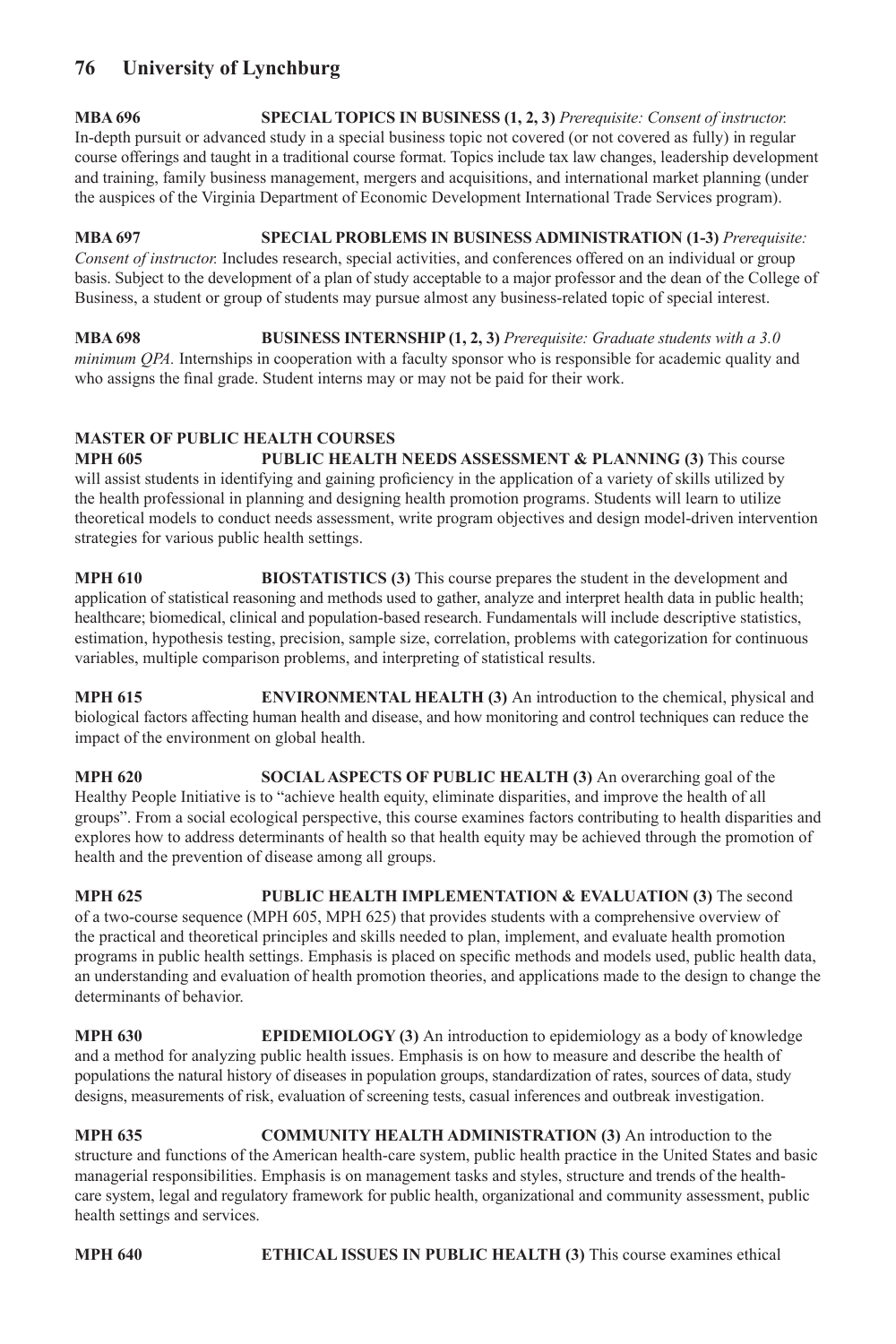theories and explores health-related ethical issues, preparing students to uphold professional ethics, to identify and evaluate ethical dilemmas, and to make ethical decisions within the context of health profession

**MPH 650 PUBLIC HEALTH INTERNSHIP (3)** Apply knowledge of public health core competencies in a working public health setting under the supervision of a preceptor.

**MPH 651 PUBLIC HEALTH INTERNSHIP (6)** Apply knowledge of public health core competencies in a working public health setting under the supervision of a preceptor.

**MPH 652 PUBLIC HEALTH INTERNSHIP (9)** Apply knowledge of public health core competencies in a working public health setting under the supervision of a preceptor.

**MPH 655 PUBLIC HEALTH CAPSTONE SEMINAR (3)** Demonstration of the synthesis and integration of knowledge gained through the coursework and other learning experiences with the application of theory and principle to various public health issues. Students will write a prospectus paper building upon their internship experience to demonstrate how they will continue that work, and what outcomes they will accomplish in the coming 5-10 years.

**MPH 669 SPECIAL TOPICS IN PUBLIC HEALTH (1,2,3)** Intensive study of a problem or topic in Public Health. Topic varies according to professor and term offered.

**MPH 670 INDEPENDENT STUDY IN PUBLIC HEALTH (1,2,3)** This course offers the opportunity for students to pursue in depth a topic of special interest within Public Health under the supervision of a faculty member. Can be taken more than once.

**MPH 675 PUBLIC HEALTH RESEARCH (3, 6, or 9)** *Prerequisite: 3.0 Average in all MPH core courses.* This course will provide students with hands on experience in public health research under the guidance of a faculty sponsor. Research projects may either be in support of ongoing faculty research or be an original idea from the student. This course can be taken for 3, 6, or 9 credits and can be combined with or taken in place of clinical internship hours to reach required hours. Approval required by the MPH Program Director.

### **APPLIED PROJECT MANAGEMENT COURSES**

**MPM 610 INTRODUCTION TO PROJECT MANAGEMENT (3)** This course develops a foundation of concepts and solutions that support the planning, scheduling, controlling, resource allocation, and performance measurement activities required for successful completion of a project. It will introduce project phases including initiate, plan, execute, control, and close.

**MPM 620 PROJECT FRAMEWORK AND PROCESSES (3)** *Prerequisite: MPM 610.*  Develop essential project management skills to help mitigate time, budget, quality and scope constraints. Evaluate product scope through effective identification of requirements, assess and manage stakeholder expectations, and meet quality standards while navigating change request.

**MPM 630 PROJECT RISK MANAGEMENT (3)** *Prerequisite: MPM 610.* This course will provide the student with a thorough understanding of Risk Management in a systematic, iterative approach that is composed of the following processes: Plan Risk Management, Identify Risks, Analyze Risks Qualitatively, Analyze Risk Quantitatively, Plan Risk Responses, and Control Risks. Project quality and procurement will be addressed.

**MPM 640 PROJECT LEADERSHIP AND TEAM MANAGEMENT (3)** *Prerequisite: MPM 620, 630.* Students will learn to apply effective leadership strategies, use technology to improve interpersonal communication with teams and stakeholders, become more influential, help motivate and guide the project team through change, deal with human resource and practice ethical principles during the entire project management process.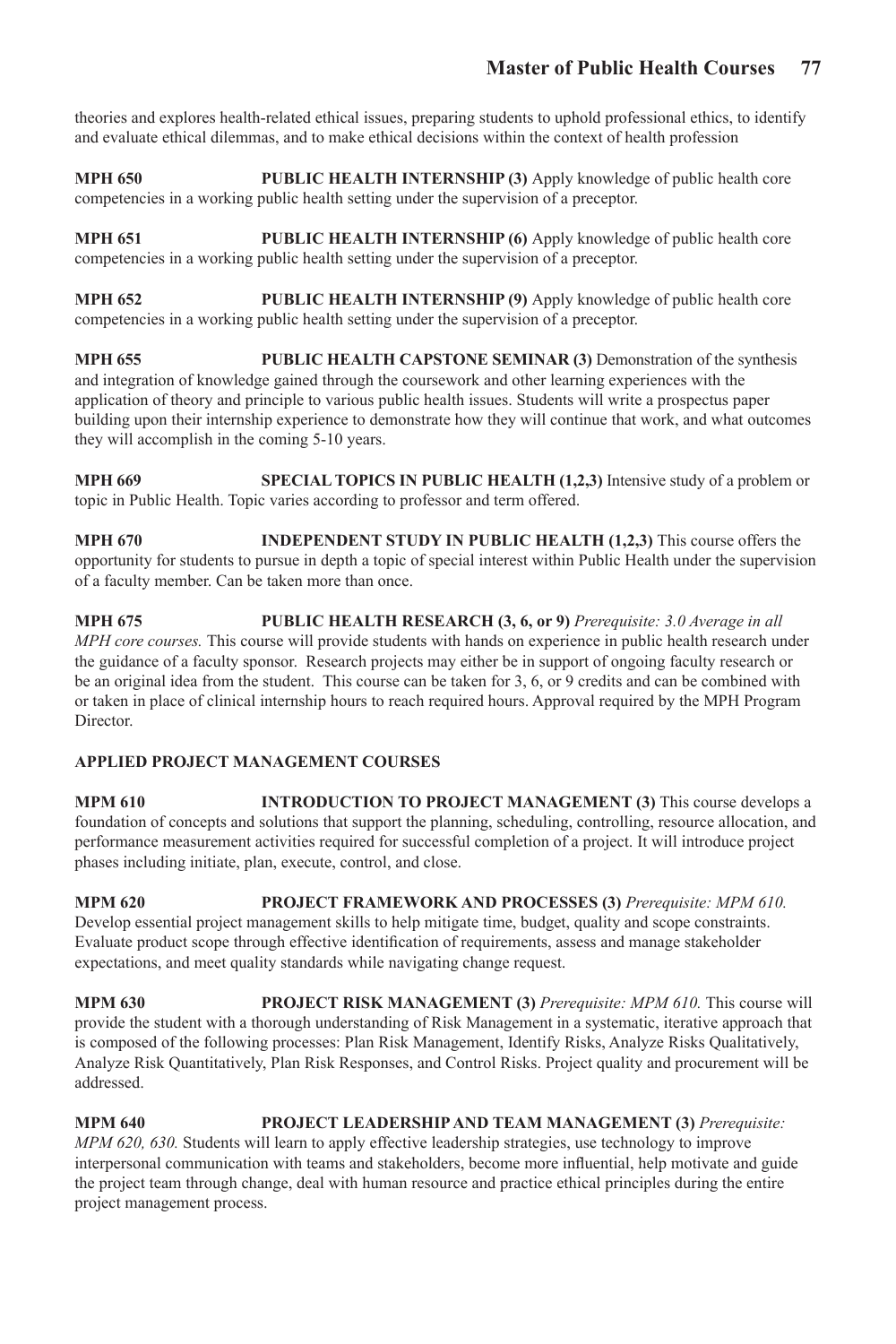#### **MUSIC COURSES**

**MUSC 504 GRADUATE MUSIC THEORY REVIEW (2)** Music theory course that covers basic and elaborated tonal harmonic languages, overview of sixteenth and eighteenth-century counterpoint and rudiments of forms and analysis.

**APPLIED MUSIC (1)** Private instruction in applied music. An extra, non-refundable fee is required. The student will arrange his/her lesson time with the instructor.

| <b>MUSC 601</b> | <b>PIANO</b>      |
|-----------------|-------------------|
| <b>MUSC 602</b> | <b>ORGAN</b>      |
| <b>MUSC 603</b> | <b>VOICE</b>      |
| <b>MUSC 604</b> | WOODWIND          |
| <b>MUSC 605</b> | <b>BRASS</b>      |
| <b>MUSC 606</b> | <b>PERCUSSION</b> |
| <b>MUSC 607</b> | <b>STRINGS</b>    |
|                 |                   |

**ENSEMBLE (1)** Each graduate student is required to participate for credit in one of the Music Department ensembles each semester for a total of four semester hours.

| <b>MUSC 612</b> | <b>GRADUATE ENSEMBLE-CHORAL UNION</b>                                     |
|-----------------|---------------------------------------------------------------------------|
| <b>MUSC 613</b> | <b>GRADUATE ENSEMBLE-WIND SYMPHONY</b>                                    |
| <b>MUSC 614</b> | <b>APPLIED CONDUCTING–CHORAL (1) Private conducting lessons.</b>          |
| <b>MUSC 615</b> | APPLIED CONDUCTING-INSTRUMENTAL (1) Private conducting lessons.           |
| <b>MUSC 621</b> | <b>RESEARCH METHODS IN MUSIC (3)</b> A survey of materials and references |

in the field of music and bibliography and research in music that provides a foundation for basic methods of research. Areas of emphasis include bibliographical problems, practical research, and the writing of a research document.

**MUSC 624 MUSIC AND LITERATURE OF THE BAROQUE ERA (3)** This survey course traces the development of musical thought and expression from 1580-1750. This era in music history produced at its inception the innovative ideas of Monteverdi and Schultz and culminated with the works of Handel and Bach.

**MUSC 625 MUSIC AND LITERATURE OF THE CLASSICAL ERA (3)** This survey course traces the development of musical thought and expression from 1750-1825. An exploration of classical style, including the origins, confluence of performance practices, evolution of classicism, and the historical perspectives of this time era are emphasized.

**MUSC 626 ANALYSIS AND PERFORMANCE (3)** *Prerequisite: A passing grade on the music theory diagnostic exam or successful completion of graduate theory review.* This course involves advanced score analysis techniques that all conductors should know. Macrocosm to microcosm analyses lead to a better understanding of music and conducting preparation.

**MUSC 627 MUSIC AND LITERATURE OF THE ROMANTIC ERA (3)** This course traces the development of musical thought and expression from 1825-1900. An exploration of style, including the origins, confluence of performance practices, evolution of romanticism, and the historical perspectives of this time era are emphasized.

**MUSC 628 MUSIC AND LITERATURE OF THE ROMANTIC ERA (3)** This survey course traces the developments of musical thought and expression from 1900 to the present. An exploration of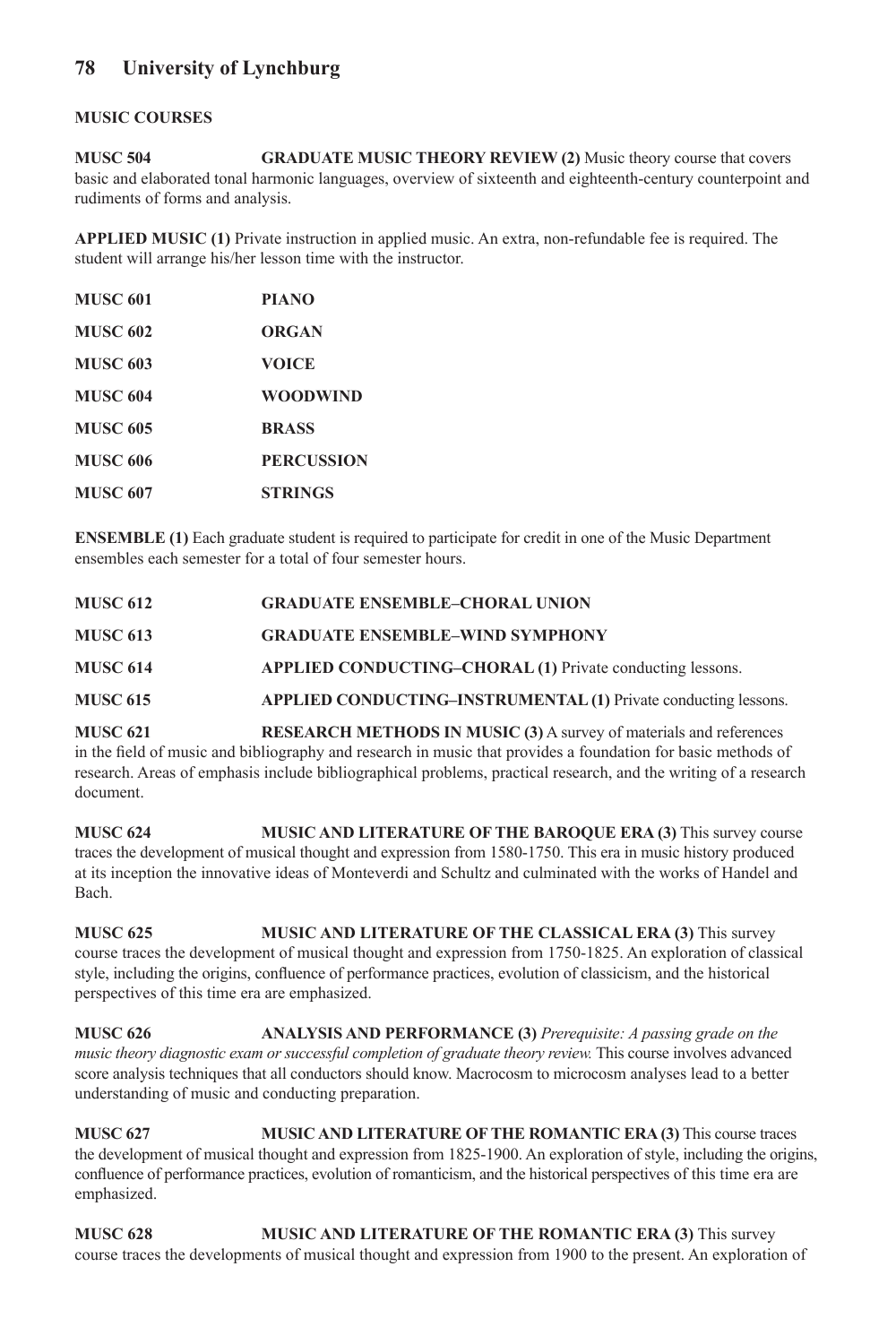style, including the origins, confluence of performance practices, evolution of contemporary society, and the historical perspectives of this time era are emphasized.

**MUSC 631 PRACTICUM IN CHORAL CONDUCTING (1)** This is a practicum ensemble for choral conductors. The course stresses development of effective rehearsal techniques such as conducting gestures, error detection, and rehearsal pacing in a laboratory setting. Each conducting student chooses, prepares, and rehearses music with other students, and the instructor provides feedback on the student's rehearsal and conducting effectiveness.

**MUSC 632 CHORAL METHODS (3)** This is a hands-on study of choral and vocal pedagogy for choral conductors. The course explores theories and practices of vocal/choral tone, their production, and their effect in both solo and choral singing, especially with regard to quality, dynamics, blending, intonation, and diction.

**MUSC 633 CHORAL LITERATURE AND STYLE ANALYSIS (3)** This course is an in-depth study of choral literatures with emphasis on historical context, performance practice, interpretive issues, performance techniques, and conducting problems.

**MUSC 641 PRACTICUM IN INSTRUMENTAL CONDUCTING (1)** A study of techniques and interpretive skills of the instrumental ensemble conductor to successfully realize the written score. Student participation in a lab setting is required.

**MUSC 642 INSTRUMENTAL METHOD AND PEDAGOGY (3)** A study of instrumental music education developed through the examination of instructional materials and curriculum organization. Emphasis will be placed on pedagogical literature, administrative strategies, recruitment, and special interest groups (jazz/ marching band) appropriate for instrumental music programs.

**MUSC 643 SYMPHONIC LITERATURE (3)** A survey of literature for the symphony orchestra from its inception to the present with an emphasis on standard works.

**MUSC 644 HISTORIC WIND BAND LITERATURE TO 1950 (3)** A study of historical, social, and stylistic trends unique to the wind band literature from the Renaissance period (Gabrieli) to traditional wind works of Mozart, Mendelssohn, Berlioz, Holst, Grainger, Poulenc, and others up to 1950.

**MUSC 645 CONTEMPORARY WIND ENSEMBLE LITERATURE (3)** A study of wind ensemble literature since 1950, with emphasis on performance analysis and conducting techniques in the works of Schuller, Hindemith, Persichetti, Arnold, Painter, Reed, and others.

**MUSC 699 GRADUATE PROJECT (2)** All students are required to present a full conducting recital. Students will select, study, and rehearse an approximately sixty-minute recital under the guidance of his/ her major advisor. Graded pass/fail by the committee.

# **NURSING**<br>NRSG 622 **NRSG 622 ORGANIZATIONAL BEHAVIOR AND MICROSYSTEM MANAGEMENT IN HEALTHCARE (3)** This 3 credit course is required for students in the Clinical Nurse Leader track of

the Master's Program. A major role of the Clinical Nurse Leader is to provide leadership at the center of the microsystem to promote quality outcomes. Students will learn and apply theoretical concepts related to organizational behavior through online discussions, case analyses, and evidence based writing assignments. The course exposes students to a variety of organizational members and leaders. As students apply theory to organizational practices in healthcare they will identify positive strategies for influencing healthcare microsystems.

**NRSG 625 POPULATION HEALTH STRATEGIES (3)** Focus is on the assessment of communities and people groups utilizing epidemiological principles to define, design, and implement culturally competent healthcare. Care of people groups that are determined to be at risk, community care following a disaster, and environmental factors upon community health are also discussed.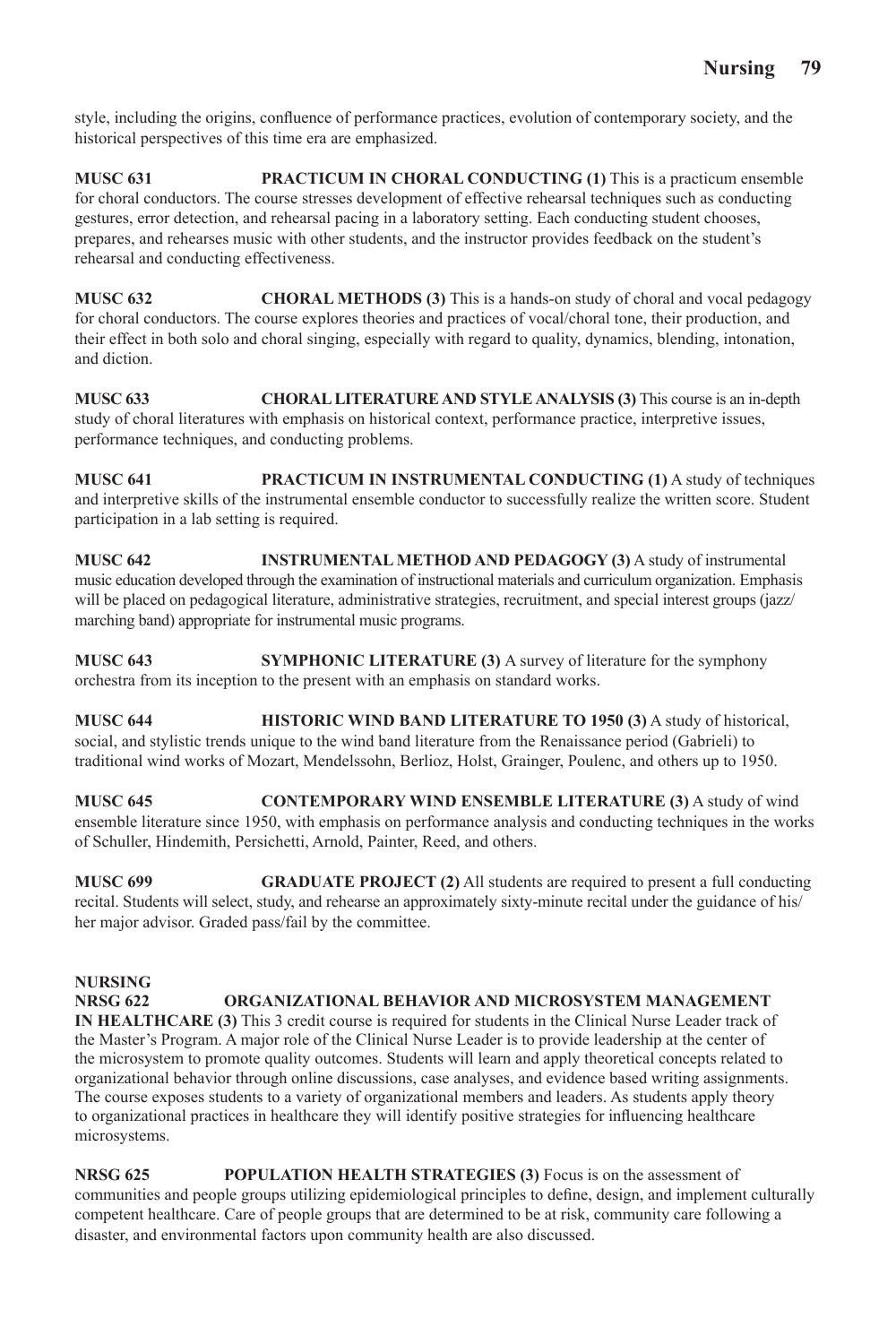**NRSG 690 CLINICAL NURSE LEADER PRACTICUM I (4)** Prerequisites: NRSG 610, NRSG 625. This course focuses on the assessment of communities and people groups utilizing epidemiological principles to define, design, and implement culturally competent healthcare. Care of people groups that are determined to be at risk, community care following a disaster, and environmental factors upon community health are also discussed.

#### **NRSG 692 CLINICAL NURSE LEADER PRACTICUM II–IMMERSION EXPERIENCE (6)** Prerequisites: All required graduate nursing courses. This course focuses on the integration of clinical nursing concepts with leadership and management concepts as they apply to practice as a clinical nurse leader (CNL) in a healthcare facility. The student will implement an evidence-based nursing practice project in the healthcare setting and evaluate the outcomes. The student will also assume the role of CNL in the setting and practice as such under a mentor.

### **ORTHOPAEDIC PHYSICAL THERAPY RESIDENCY COURSES OPT 951 ADVANCED CLINICAL REASONING AND EVIDENCE BASED**

**PRACTICE (3)** This course will focus on concepts and development of clinical reasoning skills in conjunction with advanced, in-depth study of the principles, concepts, and pragmatic and practical applications of evidencebased physical therapy practice, including appraisal of the literature. Discussion will focus on evidence-based clinical reasoning and the development of advanced clinical skills and expertise, including diagnostic and narrative reasoning and procedural and communicative management. Residents/students will appraise the literature related to the advanced management of patients with orthopaedic disorders of the lower extremity.

**OPT 952 APPLIED PRINCIPLES OF TEACHING AND LEARNING (3)** This course will focus on the development of fundamental skills and knowledge to prepare the resident/student to participate in education in a variety of settings. The student will be introduced to basic and foundational pedagogical and educational principles. Residents/students will incorporate concurrent instructional experiences as laboratory instructors, tutors, in addition to preparing for credentialing as a clinical instructor. Furthermore, residents/ students will appraise and present a summary of the literature related to the advanced management of patients with orthopaedic disorders of the lower extremity.

**OPT 953** ADVANCED CLINICAL INQUIRY (3) This course will focus on the development of fundamental skills and knowledge to prepare the resident/student to conduct original research, with emphases on research design, statistics/measurement, and ethics. Residents/students will develop the abilities to: plan and execute common research designs to answer common research questions; select appropriate measures and statistical tests and analyze the results of common statistical measures; and identify and implement strategies for human subjects' protection during participation in original research. Residents/ students will complete a Capstone project involving data collection and analysis in the form of a case report/ series, non-experimental or experimental design.

**OPT 961 ADVANCED MANAGEMENT OF ORTHOPAEDIC DISORDERS OF THE UPPER EXTREMITY (3)** This problem-based and patient-centered course will focus on advanced, in-depth study of the management of patients with orthopaedic disorders of the lower extremity. The emphasis will be on the examination, evaluation, diagnosis, prognosis, intervention, and outcomes. Diagnostic imaging, medical screening, and differential diagnosis will be incorporated into the diagnostic process. Evidence-based intervention options, rationale, and implications for choices among manual therapy techniques, exercise, lower extremity orthoses/splints, and assistive or supportive devices will be examined as techniques of restoring function and addressing disability. This course will require integration across multiple systems at the level of the whole person. The effect of normal development (growth and aging), environmental influences, pharmacological interventions, and psychosocial issues on the level of stress on and adaptation by tissues will be discussed. Best available evidence will be discussed in the context of patient management.

**OPT 962 ADVANCED MANAGEMENT OF ORTHOPAEDIC DISORDERS OF THE LOWER EXTREMITY (3)** This problem-based and patient-centered course will focus on advanced, in-depth study of the management of patients with orthopaedic disorders of the lower extremity. The emphasis will be on the examination, evaluation, diagnosis, prognosis, intervention, and outcomes. Diagnostic imaging, medical screening, and differential diagnosis will be incorporated into the diagnostic process. Evidence-based intervention options, rationale, and implications for choices among manual therapy techniques, exercise,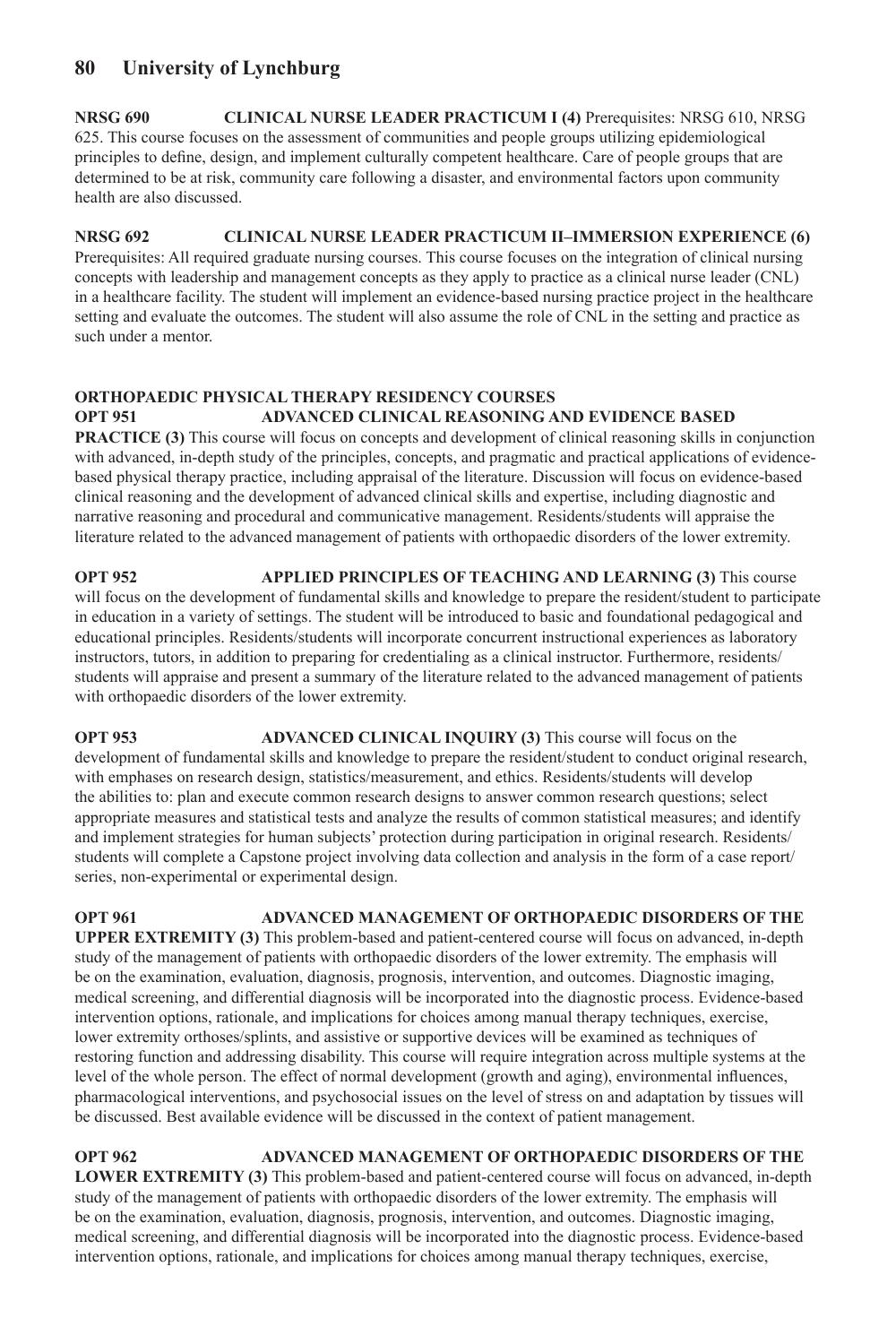lower extremity orthoses/splints, and assistive or supportive devices will be examined as techniques of restoring function and addressing disability. This course will require integration across multiple systems at the level of the whole person. The effect of normal development (growth and aging), environmental influences, pharmacological interventions, and psychosocial issues on the level of stress on and adaptation by tissues will be discussed. Best available evidence will be discussed in the context of patient management.

**OPT 963 ADVANCED MANAGEMENT OF ORTHOPAEDIC DISORDERS OF THE AXIAL SKELETON (3)** This problem-based and patient-centered course will focus on advanced, in-depth study of the management of patients with orthopaedic disorders of the axial skeleton. The emphasis will be on the examination, evaluation, diagnosis, prognosis, intervention, and outcomes. Diagnostic imaging, medical screening, and differential diagnosis will be incorporated into the diagnostic process. Evidence-based intervention options, rationale, and implications for choices among manual therapy techniques, exercise, orthoses and assistive or supportive devices will be examined as techniques of restoring function and addressing disability. This course will require integration across multiple systems at the level of the whole person. The effect of normal development (growth and aging), environmental influences, pharmacological interventions and psychosocial issues on the level of stress on and adaptation by tissues will be discussed. Best available evidence will be discussed in the context of patient management.

**OPT 971 CLINICAL RESIDENCY-ORTHOPAEDICS I (3)** This course will focus on the development of clinical reasoning and clinical skills with in the context of actual patient encounters occurring in the clinic, with a focus on orthopaedic disorders of the lower extremity. During this course residents/students will receive an average of 4 hours/week of one-to-one clinical mentorship from a course instructor or mentor. Additionally, residents/students will provide and receive additional hours in peer mentorship. Residents/students will participate in weekly Journal Club including presentation of a paper related to management of patients with orthopaedic disorders of the lower extremity. Residents/students will participate in weekly Case Conference including presentation of a patient with orthopaedic disorders of the lower extremity.

**OPT 972 CLINICAL RESIDENCY-ORTHOPAEDICS II (3)** This course will focus on the development of clinical reasoning and clinical skills within the context of actual patient encounters occurring in the clinic, with a focus on orthopaedic disorders of the lower extremity. During this course residents/students will receive an average of 4 hours/week of one-to-one clinical mentorship from a course instructor or mentor. Additionally, residents/students will provide and receive additional hours in peer mentorship. Residents/students will participate in weekly Journal Club including presentation of a paper related to management of patients with orthopaedic disorders of the lower extremity. Residents/students will participate in weekly Case Conference including presentation of a patient with orhopaedic disorders of the lower extremity.

**OPT 973** CLINICAL RESIDENCY-ORTHOPAEDICS III (3) This course will focus on the development of clinical reasoning and clinical skills within the context of actual patient encounters occurring in the clinic, with a focus on orthopaedic disorders of the axial skeleton. During this course residents/ students will receive an average of 4 hours/week of one-to-one clinical mentorship from a course instructor or mentor. Additionally, residents/students will provide and receive additional hours in peer mentorship. Residents/ students will participate in weekly Journal Club including presentation of a paper related to management of patients with orthopaedic disorders of the axial skeleton. Residents/students will participate in weekly Case Conference including presentation of a patient with orthopaedic disorders of the axial skeleton.

### **PHYSICIAN ASSISTANT MEDICINE (MPAM)**

**PA 600 INTRODUCTION TO THE PROFESSION (1)** This course is designed to aid the student in the transition into the medical profession and serves as an introduction to professional issues. Areas of discussion include the history of the physician assistant profession, the PA-Physician team, professional organizations, licensing and credentialing, malpractice, professionalism, health care delivery, reimbursement issues including Medicaid and Medicare, biomedical ethics, health literacy, diversity issues, domestic violence, and end of life issues.

**PA 601 MEDICAL PRACTICE I (5)** This is the first in a series of courses designed to provide an intensive study of human diseases and disorders using a lifespan approach, in the areas of clinical medicine including epidemiology, etiology, clinical presentation, progression, therapeutic management, prevention, laboratory medicine, imaging, and prognosis. Emphasis will be on disease processes common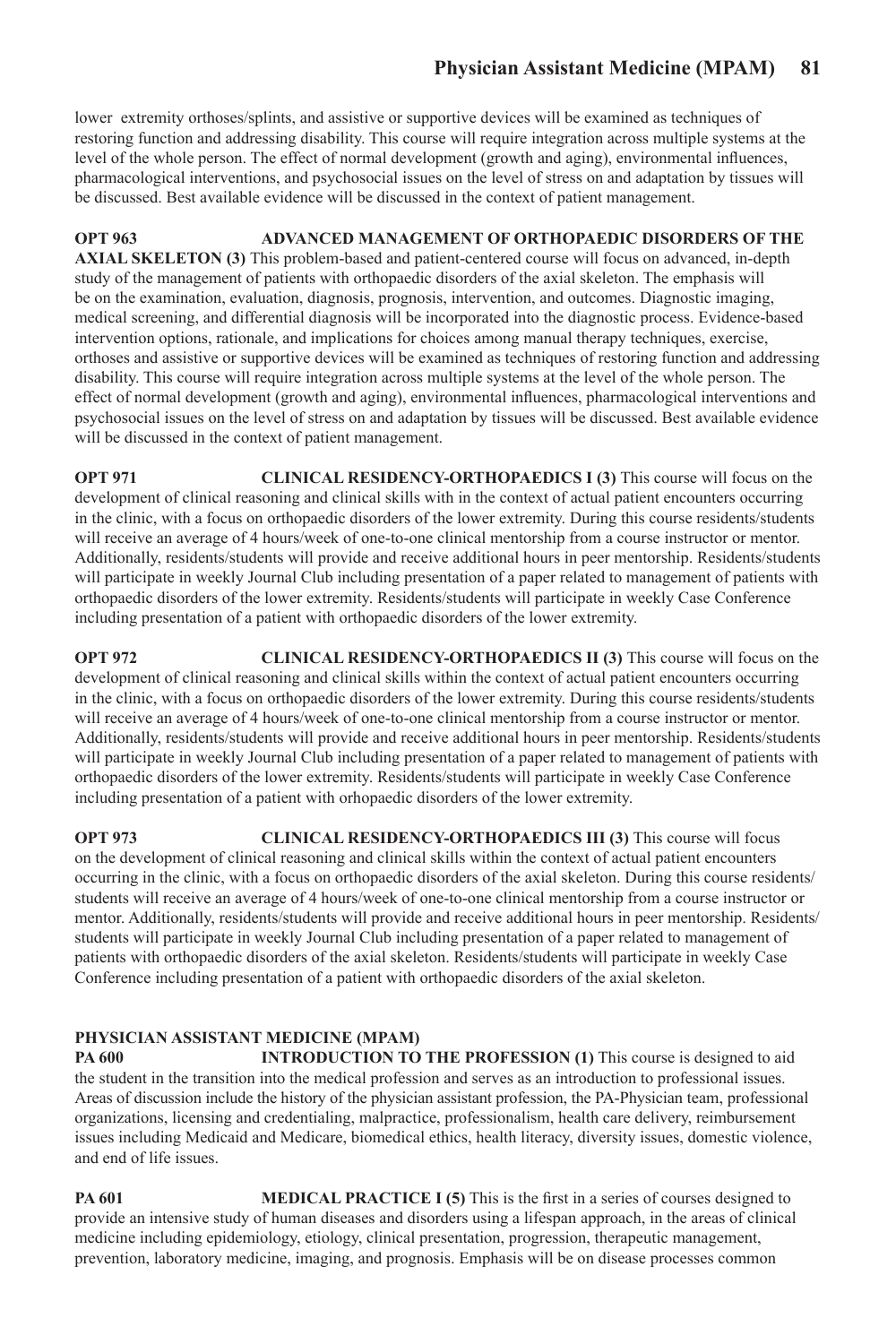to primary care practices and the development of a differential diagnoses and plans based upon the patient's clinical presentation.

**PA 602 MEDICAL PRACTICE II (5)** This is the second in a series of courses designed to provide an intensive study of human diseases and disorders using a lifespan approach in the areas of clinical medicine including epidemiology, etiology, clinical presentation, progression, therapeutic management, prevention, laboratory medicine, imaging and prognosis. Emphasis will be on disease processes common to primary care practices and the development of a differential diagnoses and plans based upon the patient's clinical presentation.

**PA 603 MEDICAL PRACTICE III (5)** This is the third in a series of courses designed to provide an intensive study of human diseases and disorders using a lifespan approach in the areas of clinical medicine including epidemiology, etiology, clinical presentation, progression, therapeutic management, prevention, laboratory medicine, imaging, and prognosis. Emphasis will be on disease processes common to primary care practices, emergency medicine, pediatrics, geriatrics, surgery and the development of a differential diagnoses and plans based upon the patient's clinical presentation.

**PA 604 CRITICAL THINKING IN MEDICINE I (2)** This is the first in a series of courses designed to provide problem-based learning and simulation. This course creates an environment which will allow the students to pursue lines of inquiry, draw upon existing knowledge and experience to develop professional competencies and characteristics of excellent physician assistant students and future clinicians. Students will identify and pursue new learning issues and objectives, and pursue evidence to support their ideas. Each student assumes responsibility for appropriate analysis and delivery of findings to a small group of peers and a faculty facilitator. Each student is engaged as a partner in the learning environment which is critical to the process of discovery and clinical reasoning. Within the simulation experience, students will strengthen their synthesis in critical thinking, communication skills and team approach, to practice evidence-based medicine.

**PA 605 CRITICAL THINKING IN MEDICINE II (2)** *Prerequisite: Successful completion of prior semester of PA course work or program permission.* This course is the second in a series of courses designed to provide problem-based learning and simulation building in medical complexity. This course creates an environment which will allow the students to pursue lines of inquiry, draw upon existing knowledge and experience to develop the professional competencies and characteristics of excellent physician assistant students and future clinicians. Students will identify and pursue new learning issues and objectives, and pursue evidence to support their ideas. Each student assumes responsibility for appropriate analysis and delivery of findings to a small group of peers and a faculty facilitator. Each student is engaged as a partner in the learning environments which is critical to the process of discovery and clinical reasoning. Within the simulation experience, students will strengthen their synthesis in critical thinking, communication skills and team approach to practice evidencebased medicine.

**PA 606 CRITICAL THINKING IN MEDICINE III (2)** *Prerequisite: Successful completion of prior semester of PA course work or program permission.* This course is the third in a series of courses designed to provide problem-based learning and simulation building in medical complexity. This course creates an environment which will allow the students to pursue lines of inquiry, draw upon existing knowledge and experience to develop the professional competencies and characteristics of excellent physician assistants and future clinicians. Students will identify and pursue new learning issues and objectives, and pursue evidence to support their ideas. Each student assumes responsibility for appropriate analysis and delivery of findings to a small group of peers and a faculty facilitator. Each student is engaged as a partner in the learning environment which is critical to the process of discovery and clinical reasoning. Within the simulation experience, students will strengthen their synthesis in critical thinking, communication skills and team approach to practice evidencebased medicine.

**PA 608 HUMAN ANATOMY I (4)** This course introduces students to a thorough, clinically relevant knowledge base in human gross anatomy. This course utilizes lectures, interactive, computer programs, and texts are chosen to assist in active laboratory learning. Through critical thinking and active dissection students will learn a foundation of anatomy, which will allow them to build upon their clinical procedural/ surgical skills in clinical practice.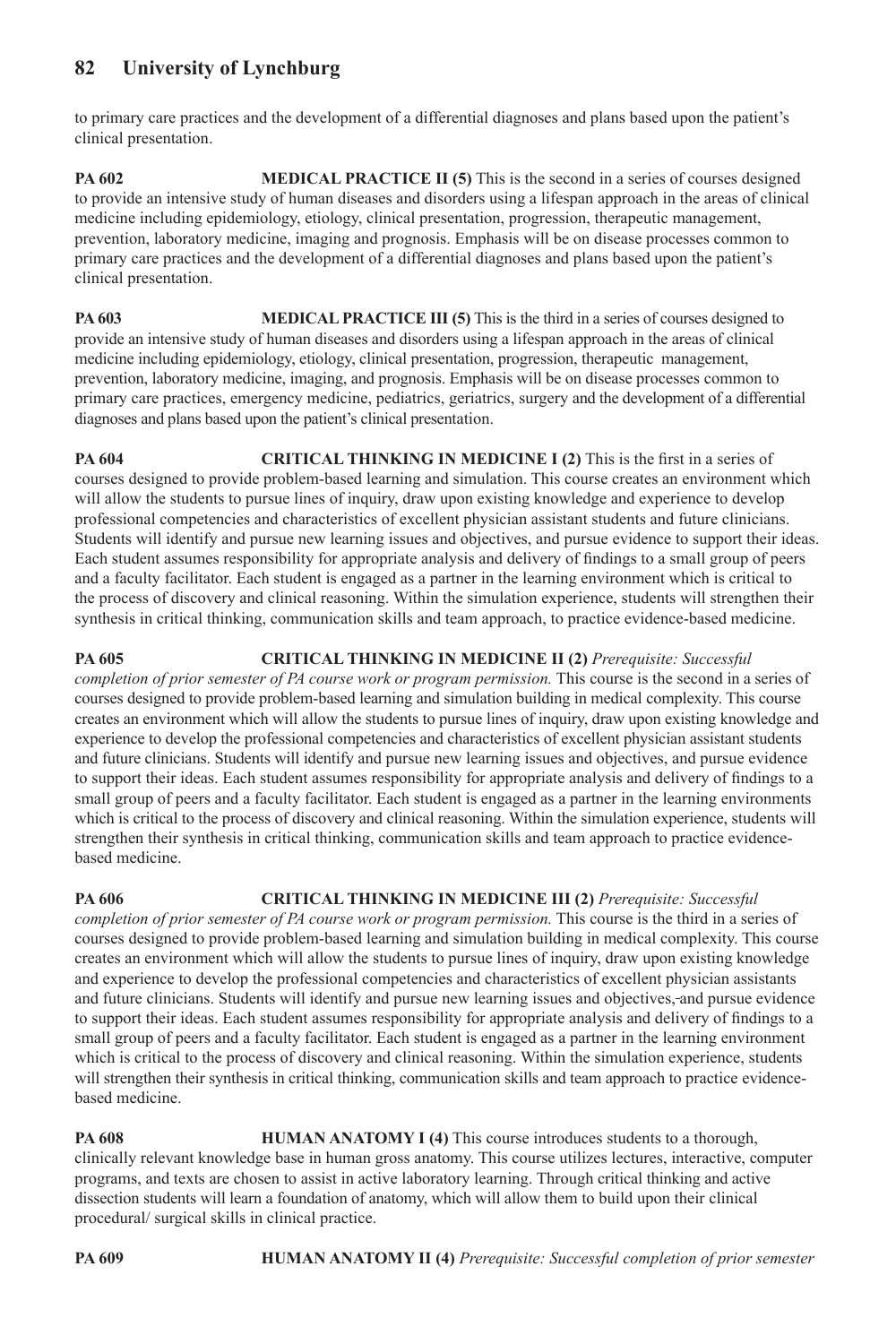*of PA course work or program permission.* This is the second in a series of courses to introduce students to a thorough, clinically relevant knowledge base in human gross anatomy. This course utilizes lectures, interactive, computer programs, and texts are chosen to assist in active laboratory learning. Through critical thinking and active dissection students will learn a foundation of anatomy, which will allow them to build upon their clinical procedural/ surgical skills in clinical practice.

**PA 610 SOCIAL AND CULTURAL ASPECTS OF HEALTHCARE (3)** *Prerequisite: Successful completion of prior semester of PA course work or program permission.* This course is designed with an emphasis on social, cultural, emotional and psychological factors affecting patient care and human relationships. Students will be introduced to the principles of basic communication skills in organizing an interview and developing a working relationship with patients who are stressed. The team approach to comprehensive health care is also discussed.

**PA 611 HEALTH ETHICS (1)** *Prerequisite: Successful completion of prior semester of PA course work or program permission.* This course is designed to give students an appreciation of the basic knowledge and skills in ethical theory and reasoning, professional ethics, and inter-professional approaches to healthcare decision making.

**PA 612 PATHOPHYSIOLOGY I (3)** This course reviews the basic concepts and principles that are essential to comprehending the fundamental mechanisms of human physiology at the cellular, tissue and organ levels; and, the requirements for the maintenance of homeostatic control and identification of pathology. This course lays the foundation for understanding the underlying principles of the etiology, management and prevention of human disease processes.

**PA 613 PATHOPHYSIOLOGY II (3)** *Prerequisite: Successful completion of prior semester of PA course work or program permission.* This is the second in a series of courses which reviews the basic concepts and principles that are essential to comprehending the fundamental mechanisms of human physiology at the cellular, tissue and organ levels; and, the requirements for the maintenance of homeostatic control and identification of pathology. This course lays the foundation for understanding the underlying principles of the etiology, management and prevention of human disease processes.

**PA 614 PHYSICAL DIAGNOSIS I (2)** An introduction to history-taking, physical examination techniques, counseling, documentation and presenting clinical information along with the practical application of these clinical skills are presented in this course. Emphasis is placed on acquiring the skills, knowledge and sensitivity needed to communicate and intervene effectively in a wide variety of patient encounters.

**PA 615 PHYSICAL DIAGNOSIS II (2)** *Prerequisite: Successful completion of prior semester of PA course work or program permission, PA 614.* This is the second in a series of courses designed to facilitate history-taking, physical examination techniques, counseling, documentation and presenting clinical information along with the practical application of these clinical skills. Continued emphasis is placed on acquiring the skills, knowledge and sensitivity needed to communicate and intervene effectively in a wide variety of patient encounters.

**PA 616 PHYSICAL DIAGNOSIS III (2)** *Prerequisite: Successful completion of prior*  semester of PA course work or program permission, PA 614 PA 615. This is the third in a series of courses designed to facilitate history-taking, physical examination techniques, counseling, documentation and presenting clinical information along with the practical application of these clinical skills. Continued emphasis is placed on acquiring the skills, knowledge and sensitivity needed to communicate and intervene effectively in a wide variety of patient encounters.

**PA 617 COMMUNITY CLINIC I (1)** *Prerequisite: Successful completion of prior semester of PA course work or program permission.* This course is designed to introduce first year students to patient communication and interaction while serving local free clinics in the Lynchburg and surrounding areas. Students will be utilizing a team approach to patient care within a clinic setting.

**PA 618 COMMUNITY CLINIC II (1)** *Prerequisite: Successful completion of prior*  semester of PA course work or program permission, PA 617. This is the second in a serious of courses to introduce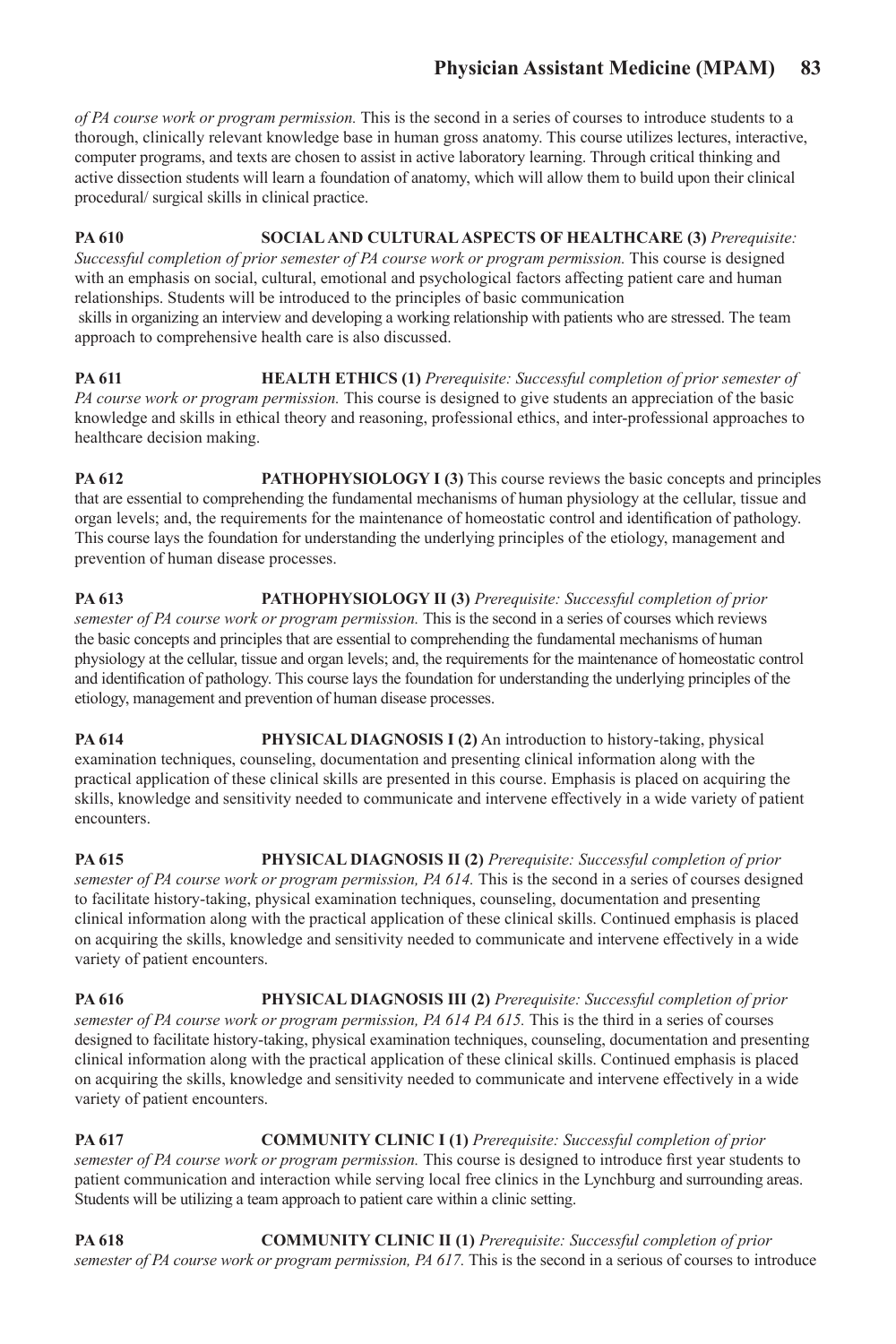first year students to patient communication and interaction while serving local free clinics in the Lynchburg and surrounding areas. Students will be utilizing a team approach to patient care within a clinic setting.

**PA 627 PHARMACOTHERAPEUTICS I (3)** This course is designed to develop skills related to the principles of pharmacology as they pertain to therapeutic agents, prescription, and non-prescription medications. The course will include the principal mechanisms of action of the major classes of therapeutic agents, understanding of pharmacodynamics, uses, side effects, and toxicities.

**PA 628 PHARMACOTHERAPEUTICS II (3)** *Prerequisite: Successful completion of prior semester of PA course work or program permission, PA 627.* This is the second in a series of courses designed to develop skills related to the principles of pharmacology as they pertain to therapeutic agents, prescription, and non-prescription medications. The course will include the principal mechanisms of action of the major classes of therapeutic agents, understanding of pharmacodynamics, uses, side effects, and toxicities.

**PA 629 MEDICAL MICROBIOLOGY (3)** *Prerequisite: Successful completion of prior semester of PA course work or program permission.* This course covers the fundamental properties of pathogenic bacteria, viruses and fungi and the diseases these organisms cause. The various properties of bacteria are correlated with pathogenesis of disease, with specific focus on pharmaceutical treatment options.

**PA 634 MEDICAL INFORMATICS AND RESEARCH (3)** *Prerequisite: Successful completion of prior semester of PA course work or program permission*. This course is designed to cover the importance of evidence-based medicine and review basic statistics, research methods, and ethical standards in research. Emphasis will be on developing the skills to critically appraise the validity of medical literature and the application of various types of clinical articles in answering clinical questions. Basic medical writing will be included to provide added guidance for upcoming projects.

#### **PA 640 ADVANCED CLINICAL PROCEDURES (5)** *Prerequisite: Successful completion of prior semester of PA course work or program permission.* This four-week course will prepare the student for the upcoming clinical year. The focus will be on procedures, such as bedside and surgical procedures including aseptic technique, air and blood-borne pathogen transmission prevention, phlebotomy, IV placement, Foley catheter insertion, lumbar puncture, injections, surgical techniques, suturing, and casting.

**PA 645 PRIMARY CARE SUPERVISED CLINICAL PRACTICE (3)** *Prerequisite: Successful completion of prior semester of PA course work or program permission.* This four-week clinical course will be within a Family Medicine clinic setting. This course provides the PA student with experience in the outpatient evaluation and treatment of pediatric and adult patients, including preventive medicine, acute and chronic illness, and patient education.

#### **PA 650 EMERGENCY MEDICINE SUPERVISED CLINICAL PRACTICE (3)** *Prerequisite: Successful completion of prior semester of PA course work or program permission.* This four-

week clinical course will be within a hospital Emergency Department. PA students will gain knowledge and learn skills relevant to the triage, stabilization, diagnosis, and management of acute, life-threatening injuries and illnesses as well as the care of less threatening conditions.

### **PA 655 INPATIENT MEDICINE SUPERVISED CLINICAL PRACTICE (3)**

*Prerequisite: Successful completion of prior semester of PA course work or program permission.* This four-week clinical course will be within an Inpatient Medicine practice. It will include a substantial inpatient experience for the PA student to gain knowledge of the evaluation and treatment of the multiple diseases and conditions of the adult population requiring hospitalization. The focus of this rotation is providing care for patients in the hospital setting with an emphasis on internal medicine.

### **PA 660 GENERAL SURGERY SUPERVISED CLINICAL PRACTICE (3)**

*Prerequisite: Successful completion of prior semester of PA course work or program permission.* This four-week clinical course will be within a surgical practice. PA students will participate in Operating Room (OR) cases and hospital consultations as well as clinic based cases and visits in caring for conditions that require surgical management. This will include pre-operative, intra-operative, and post-operative care.

#### **PA 665 WOMEN'S HEALTH SUPERVISED CLINICAL PRACTICE (3)** *Prerequisite:*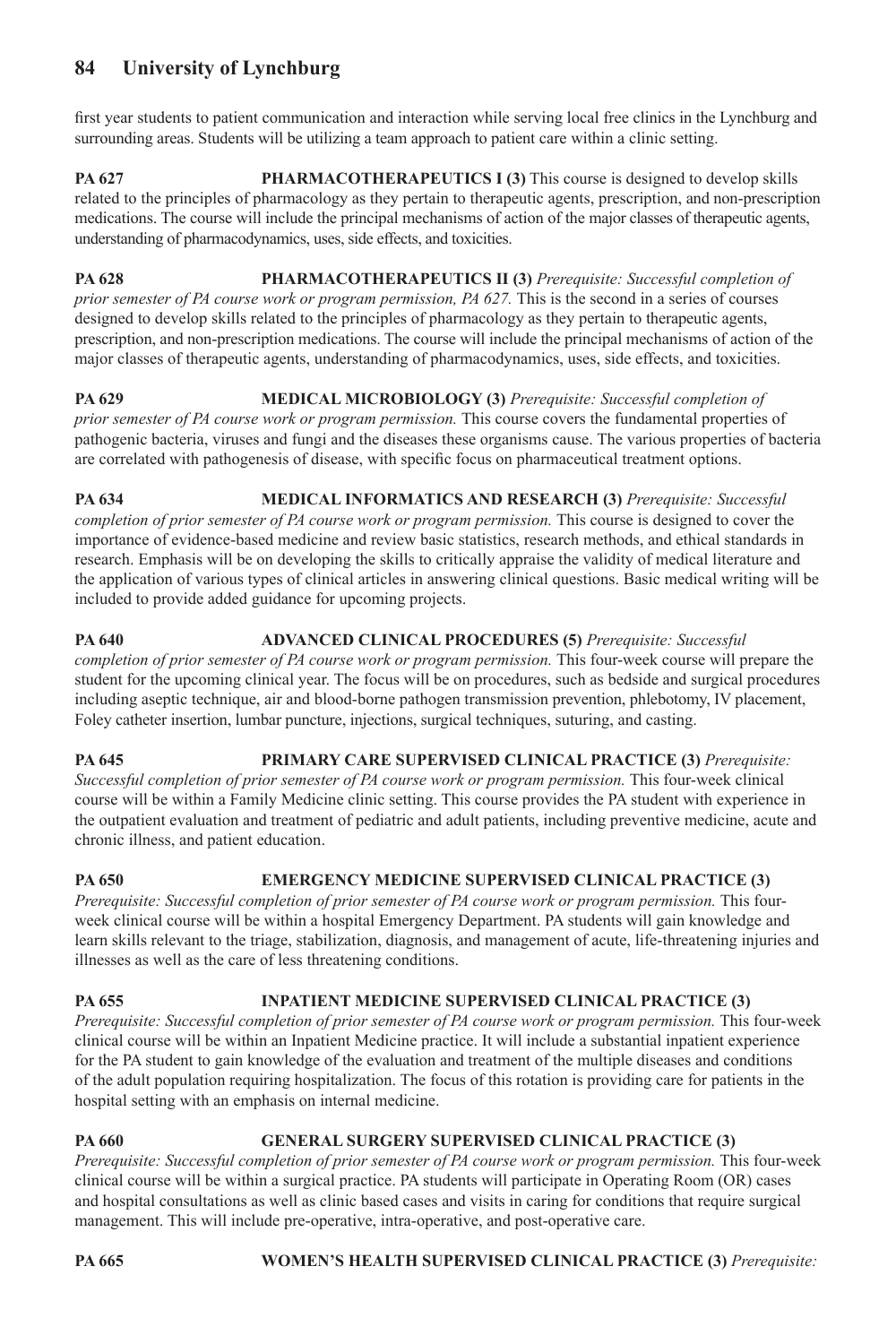*Successful completion of prior semester of PA course work or program permission.* This four-week clinical course provides the PA student with experience in managing common gynecologic disorders. The obstetric experience will include routine prenatal and postpartum care. It will include labor & delivery.

### **PA 670 PEDIATRIC MEDICINE SUPERVISED CLINICAL PRACTICE (3)**

*Prerequisite: Successful completion of prior semester of PA course work or program permission.* This fourweek clinical course will provide the PA student with experience in outpatient and/or in-patient management of pediatric patients. The student will have the opportunity to perform well child exams, problem oriented exams, evaluate common pediatric illnesses, and the care of the newborn and children.

### **PA 675 BEHAVIORAL HEALTH SUPERVISED CLINICAL PRACTICE (3)**

*Prerequisite: Successful completion of prior semester of PA course work or program permission.* This four-week clinical course will provide the PA student with a behavioral medicine experience in caring for ambulatory and/or hospitalized patients with psychiatric disorders. The student will perform basic psychiatric evaluations, monitor medications, and support the clinical management plan for patients after psychiatric evaluation and treatment.

# **PA 680 ELECTIVE SUPRVISED CLINICAL PRACTICE (1.5)** *Prerequisite:*

Successful completion of prior semester of PA course work or program permission. This two to four-week clinical course will provide the PA student the opportunity to practice in any available medical setting of the student's choice. This may be used to augment a previous clinical experience or explore an area of interest or potential future employment.

**PA 683 ELECTIVE SUPERVISED CLINICAL PRACTICE (1.5)** *Prerequisite:* Successful completion of prior semester of PA course work or program permission. This two to four-week clinical course will provide the PA student the opportunity to practice in any available medical setting of the student's choice. This may be used to augment a previous clinical experience or explore an area of interest or potential future employment.

**PA 685 ELECTIVE SUPERVISED CLINICAL PRACTICE (1.5**) *Prerequisite:* Successful completion of prior semester of PA course work or program permission. This two to four-week clinical course will provide the PA student the opportunity to practice in any available medical setting of the student's choice. This may be used to augment a previous clinical experience or explore an area of interest or potential future employment.

**PA 688 ELECTIVE SUP ERVISED CLINICAL PRACTICE (1.5)** *Prerequisite:*  Successful completion of prior semester of PA course work or program permission. This two to four-week clinical course will provide the PA student the opportunity to practice in any available medical setting of the student's choice. This may be used to augment a previous clinical experience or explore an area of interest or potential future employment.

**PA 690 RESEARCH CLERKSHIP (3)** *Prerequisite: Successful completion of prior semester of PA course work or program permission.* This four-week course allows the PA student to participate in research in any medical area of interest in preparation for the student's Master's Project. The student may engage the multiple academic departments of the University of Lynchburg outside of the School of PA Medicine for this research. Topics for research must be approved by the department chair and must be approved by the appropriate University review board. As an alternative, the student may perform a service learning project during this time as part of the Master's Project.

**PA 695 MASTER'S RESEARCH (3)** *Prerequisite: Successful completion of prior semester of PA course work or program permission.* This course is a follow up to Medical Informatics and the Research Clerkship. It is designed to allow the PA student to complete a master's degree project under the guidance of faculty or a community advisor. Students may identify an area of medicine, disease process or condition, conduct research, and produce a paper worthy of publication. The student may also perform a learning service project resulting in a publishable paper or product for use in the community. The student will prepare and present an oral presentation on their topic at the conclusion of the year.

**PA 699 SUMMATIVE COURSE (3)** *Prerequisite: Successful completion of prior semester of PA course work or program permission.* This course, presented near the end of the clinical year, will include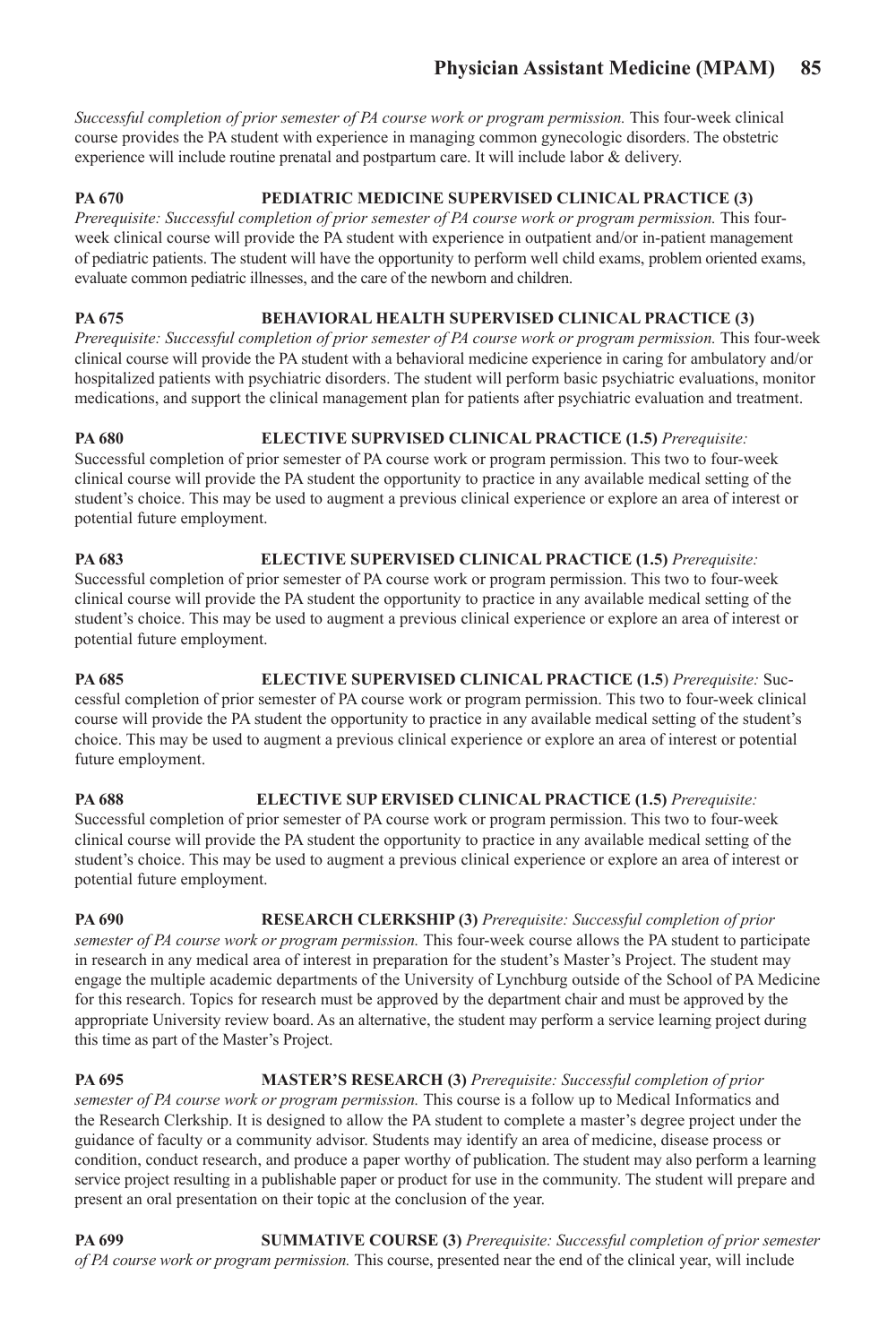intensive board review in preparation for the PANCE, review for clinical skills testing, CV preparation, and interviewing skills. It also includes a final clinical skills exam as well as a cumulative written test, both of which must be successfully passed to graduate from the program.

#### **DOCTOR OF MEDICAL SCIENCE (DMSC) PA 910 ORGANIZATIONAL BEHAVIOR AND LEADERSHIP (3)** *Prerequisite:*

*Successful completion of prior semester of course work or program permission.* This course examines how the personal characteristics of organizational members influence the effectiveness and productivity of organizations and the job satisfaction of its members. It is believed that organizations are comprised of three levels, the individual, the group or department, and the organization itself. This course will focus on the problems and challenges leaders face in dealing with the individual and the small groups in the organization. Special attention will be given to the role of teams in organizations, the stages of team development, and actions that can support the development of effective teams. The realities of interpersonal processes are considered through examination of the roles of power, politics, and conflict in organizations. The human side of organizational change is then explored with a focus on understanding how and why people react to organizational change and identifying opportunities for enhancing the effective implementation of change.

**PA 915 HEALTH MANAGEMENT (3)** *Prerequisite: Admission into the DMSc Healthcare Administration and Management Certificate program.* This course will provide PAs with an intense educational exposure in the area of healthcare management principles emphasizing administrative leadership in building partnerships and developing tools and resources to promote positive change in the healthcare system.

**PA 920 HEALTHCARE ADMINISTRATION (3)** *Prerequisite: Successful completion of prior semester of course work or program permission.* This course provides PA with a concrete foundation in healthcare finance, resource allocation, and administration. The goal is to assist students develop practical approaches to improving the excellence and delivery of healthcare. Healthcare decisions are especially apt to have some form of ethical consequence. This course is designed to provide a basic framework from which to consider these consequences, as well as give the healthcare professional tools to develop management styles.

**PA 930 DISASTER MEDICINE (3)** *Prerequisite: Successful completion of prior semester of course work or program permission.* This course is designed to expose the student to the clinical aspects of disaster medicine by encouraging exploration of the roles of healthcare providers in disasters, the study of clinical situations that occur during disasters, analysis of public, occupational, and environmental health issues, and applying clinical research and epidemiology concepts. Special emphasis will be made to leadership roles in disaster medicine.

**PA 940 GLOBAL HEALTH ISSUES (3)** *Prerequisite: Successful completion of prior semester of course work or program permission.* This course provides an introduction to important global health issues, including determinants of health, key areas of disease burden, and the role that PAs can play in taking a leadership role in solving these problems. The goal of the course is to expand the PAs understanding of the impact of infectious and chronic diseases on the world's population with particular attention paid to the health status of women, children and the poor. Students will examine case studies of successful global health interventions to understand features of successful programs.

**PA 941 PA CLINICAL ISSUES AND TROPICAL DISEASE (3)** This course will provide PAs with an intense educational exposure in the area of tropical diseases and travel medicine with an emphasis on the clinical assessment of patients who present for pre-or post-travel advice and medical care.

**PA 950 HEALTHCARE LAW (3)** *Prerequisite: Successful completion of prior semester of course work or program permission.* Students explore relevant healthcare law and policy issues that impact the PA profession and healthcare delivery systems. Emphasis will be placed on leadership roles and professional relationships in the healthcare system

**PA 960 EVIDENCE-BASED MEDICINE (3)** *Prerequisite: Successful completion of prior semester of course work or program permission.* This course will cover key principles of scientific research and performance improvement in PA practice. Research design, methodology, ethics, and critical appraisal of medical publications will be reviewed. This course will emphasize the application of principles of evidence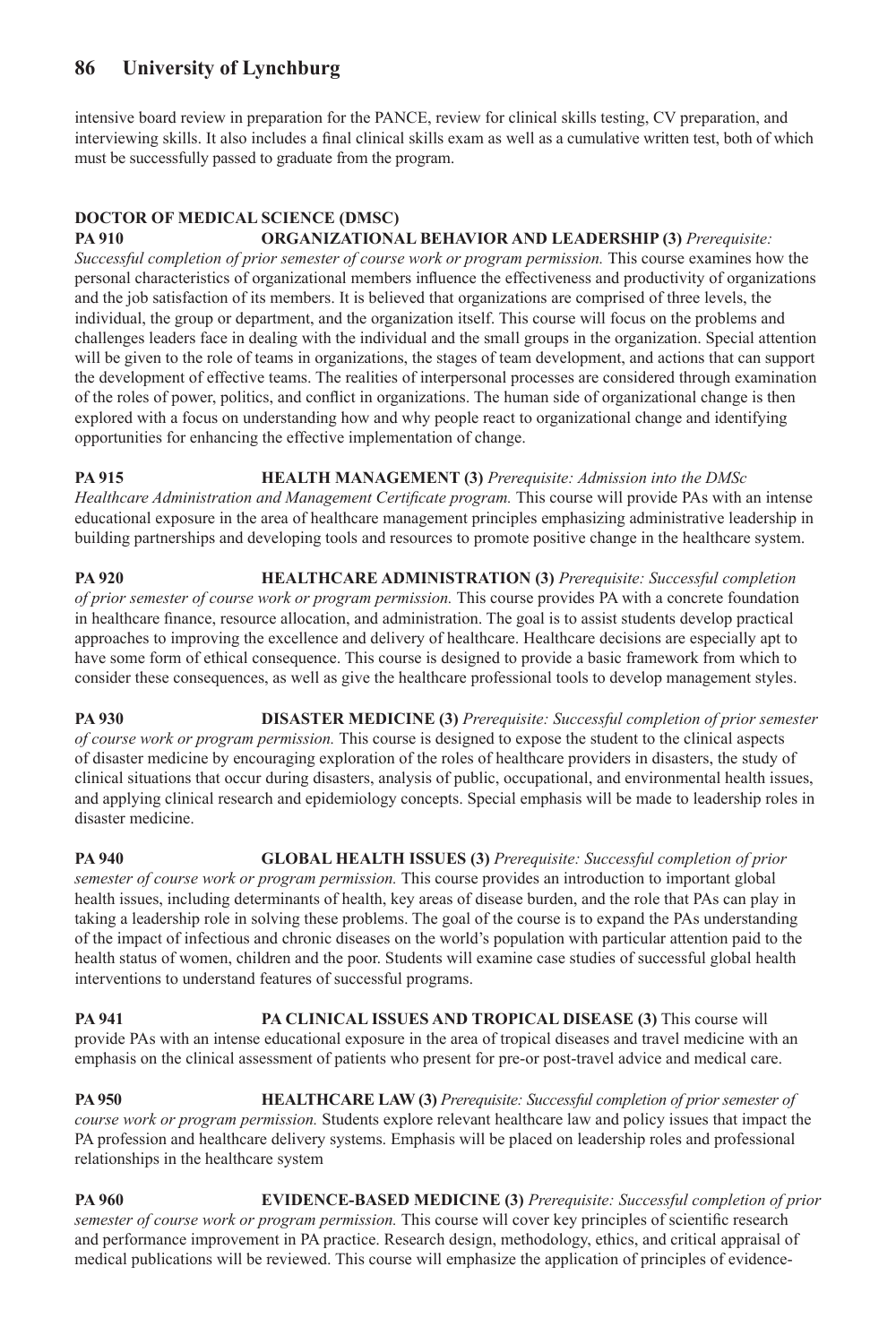based research and quality performance to achieve patient-centered clinical outcomes. Students will develop their proposal of their or scholarly project.

**PA 961 SCHOLARLY PROJECT I (1)** *Prerequisite: PA 960 or waiver.* Students will advance the scholarly project proposal and develop implementation procedures

**PA 962 SCHOLARLY PROJECT II (1)** *Prerequisite: PA 961.* Students will execute a scholarly project suitable for publication and/or presentation at PA and other conferences.

**PA 963 SCHOLARLY PROJECT III (1)** *Prerequisite: PA 962.* Students will synthesize findings, draw conclusions, recommendations, and evaluation of their scholarly project in a scholarly report suitable for publication. Students are encouraged to submit for publication and/or present their work at PA and other conferences.

**PA 965 SCHOLARLY PROJECT EXTENSION (1)** *Prerequisite:* Program Permission. This course is intended as an option to provide students with an opportunity to extend their scholarly project. This course can be repeated for credit.

**PA 971 PA PRACTICUM** I **(4)** *Prerequisite: PA 971*. This course will provide intensive clinical exposure in a chosen clinical specialty to further the student's clinical practice. Stu-dents will apply advanced and specialized medical knowledge beyond general practice. Students will begin training within clinical competencies.

**PA 972 PA PRACTICUM II (4)** *Prerequisite: PA 971*. This course is the second session of the PA practicum. This course will continue to provide intensive clinical exposure in a chosen clinical specialty to further the student's clinical practice. Students will apply advanced and specialized medical knowledge beyond general practice by training within clinical competencies.

**PA 973 PA PRACTICUM III (4)** *Prerequisite: PA 972.* This course is the third session of the PA practicum. This course will continue to provide intensive clinical exposure in a chosen clinical specialty to further the student's clinical practice. Students will apply advanced and specialized medical knowledge beyond general practice.

**PA 974 PA PRACTICUM IV (4)** *Prerequisite: PA 973.* This course is the fourth session of the PA practicum. This course will continue to provide intensive clinical exposure in a chosen clinical specialty to further the student's clinical practice. Students will apply advanced and specialized medical knowledge beyond general practice. At the end of this course students will have completed 100% of clinical competencies.

**PA 975 PA EDUCATION PRACTICUM I (4)** *Prerequisite: Admission to the Doctor of Medical Science Program.* This course will provide intensive PA educational exposure in a chosen educational setting to further the student's development as a faculty member. Students will apply program educational experiences to the practicum setting and integrate learning theory and medical education literature to improve their students' learning outcomes through the practicum experience.

**PA 976 PA EDUCATION PRACTICUM II (4)** *Prerequisite: PA 975.* This course is the second session of the PA Education Practicum and provides intensive PA educational exposure in a chosen educational setting to further the student's development as a faculty member. Students will apply program educational experiences to the practicum setting and integrate learning theory and medical education literature to improve their students' learning outcomes through the practicum experience.

**PA 977 PA EDUCATION PRACTICUM III (4)** *Prerequisite: PA 976.* This course is the third session of the PA Education Practicum and provides intensive PA educational exposure in a chosen educational setting to further the student's development as a faculty member. Students will apply program educational experiences to the practicum setting and integrate learning theory and medical education literature to improve their students' learning outcomes through the practicum experience.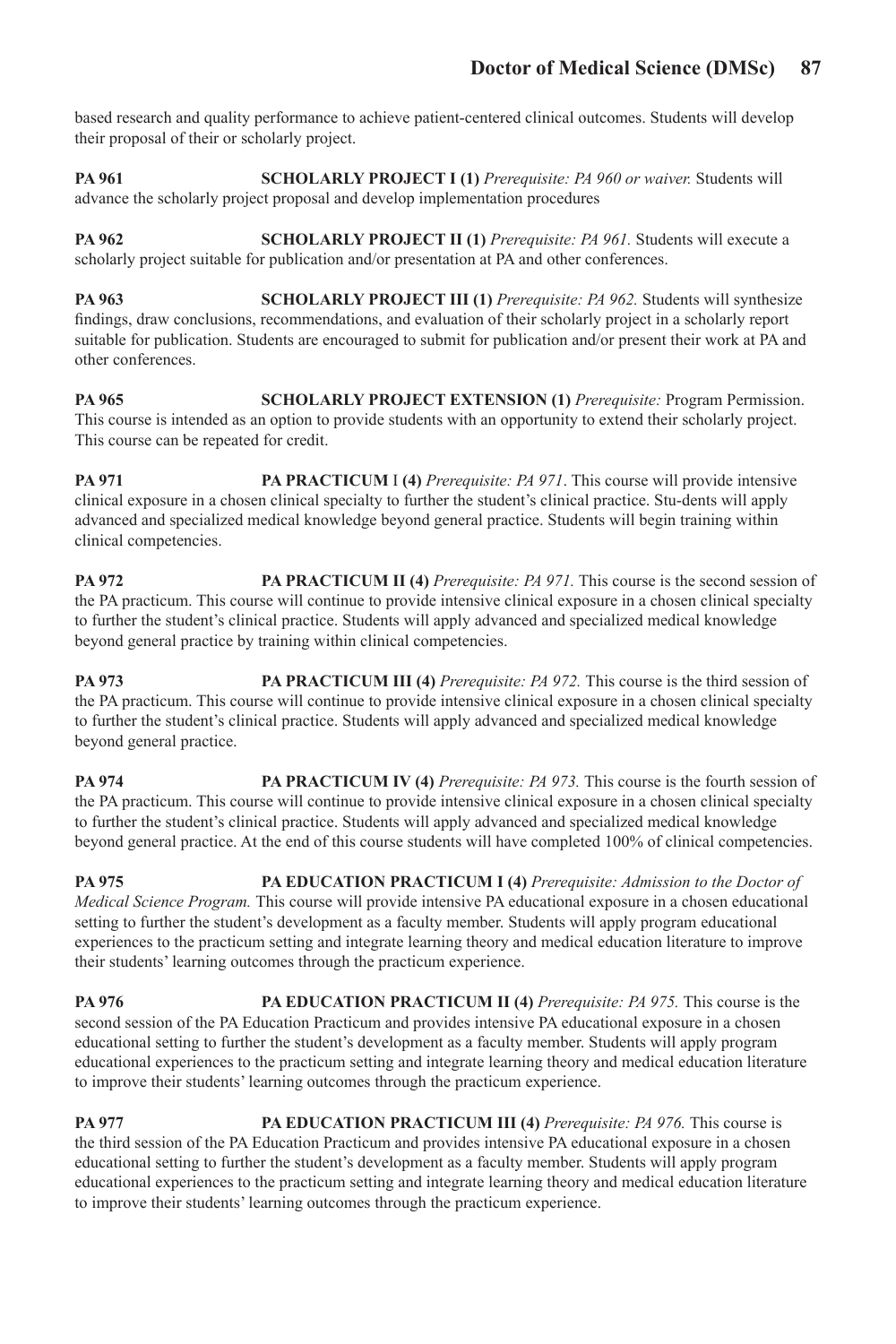**PA 978 PA EDUCATION PRACTICUM IV (4)** *Prerequisite: PA 977.* This course is the fourth session of the PA Education Practicum and provides intensive PA educational exposure in a chosen educational setting to further the student's development as a faculty member. Students will apply program educational experiences to the practicum setting. At the completion of this course students will summarize their progress toward integrating learning theory and medical education literature to improve their students' learning outcomes through the practicum experience.

**PA 981 PA FELLOWSHIP I (5)** This course will provide intensive clinical exposure in a chosen clinical specialty to further the student's clinical practice. Students will apply advanced and specialized medical knowledge beyond general practice. Students will begin training within clinical competencies.

**PA 982 PA FELLOWSHIP II (5)** *Prerequisite: PA 981.* This course is the second session of the PA fellowship. This course will continue to provide intensive clinical exposure in a chosen clinical specialty to further the student's clinical practice. Students will apply advanced and specialized medical knowledge beyond general practice by training within clinical competencies.

**PA 983 PA FELLOWSHIP III (6)** *Prerequisite: PA 982*. This course is the third session of the PA fellowship. This course will continue to provide intensive clinical exposure in a chosen clinical specialty to further the student's clinical practice. Students will apply advanced and specialized medical knowledge beyond general practice. At the end of this course students will have completed 100% of clinical competencies.

**PA 990 TEACHING AND LEARNING IN PA EDUCATION (3)** *Prerequisite: Admission to the Doctor of Medical Science Program.* This course provides PA faculty with a concrete foundation in best practices of teaching and learning within PA education. The goal is to assist students in the development of practical approaches to improving student learning, engagement, and teaching methods through frameworks grounded in educational theory and/or the medical education literature. The goal of the course it to improve PA faculty teaching effectiveness and their students' learning.

### **PA 991 PA PROGRAM DEVELOPMENT, IMPLEMENTATION AND**

**MAINTENANCE (3)** *Prerequisite: Admission to the Doctor of Medical Science Program.* This course provides PA faculty with a concrete foundation in curriculum and administrative best practices for us within PA education. The goal is to assist students in their application of educational theory and/or the medical education literature to the development of practical approaches for developing, implementing and maintaining curricular and program operational components. The goal of the course it to improve PA faculty members effectiveness as members and leader of a PA education team.

**PA 992 PA PROGRAM EVALUATION AND IMPROVMENT (3)** *Prerequisite: Admission to the Doctor of Medical Science Program.* This course provides PA faculty with a concrete foundation in accreditation compliance, program evaluation, and program leadership. The goal is to assist students in their application of educational theory and/or the medical education literature to the development of

practical approaches for ensuring compliance with accreditation standards and conducting program evaluation. The goal of the course is to improve PA faculty members understanding of accreditation and program evaluation in order to support their effectiveness as leaders within their PA programs and the profession.

# **READING COURSES SURVEY OF EFFECTIVE READING METHODS (3)** Focuses on the foundations of reading and reading development. Topics include children's basic language development as a

precursor to reading and as a medium for instruction, methods for assessing and instructing the emergent reader, the beginning reader, and the instructional reader, as well as reading disability.

**RDNG 640 STRATEGIES FOR TEACHING PHONICS, SPELLING, AND VOCABULARY (3)** Examination of theoretical and practical issues surrounding access to print. Advances basic knowledge of reading process, models multi-sensory approach to teaching reading, and develops understanding of phonics, spelling, and vocabulary acquisition.

**RDNG 643 TEACHING WRITING (3)** This course is designed to be a collaborative effort to explore writing as a process, not just a product, and to discover how the teaching of writing involves the teacher as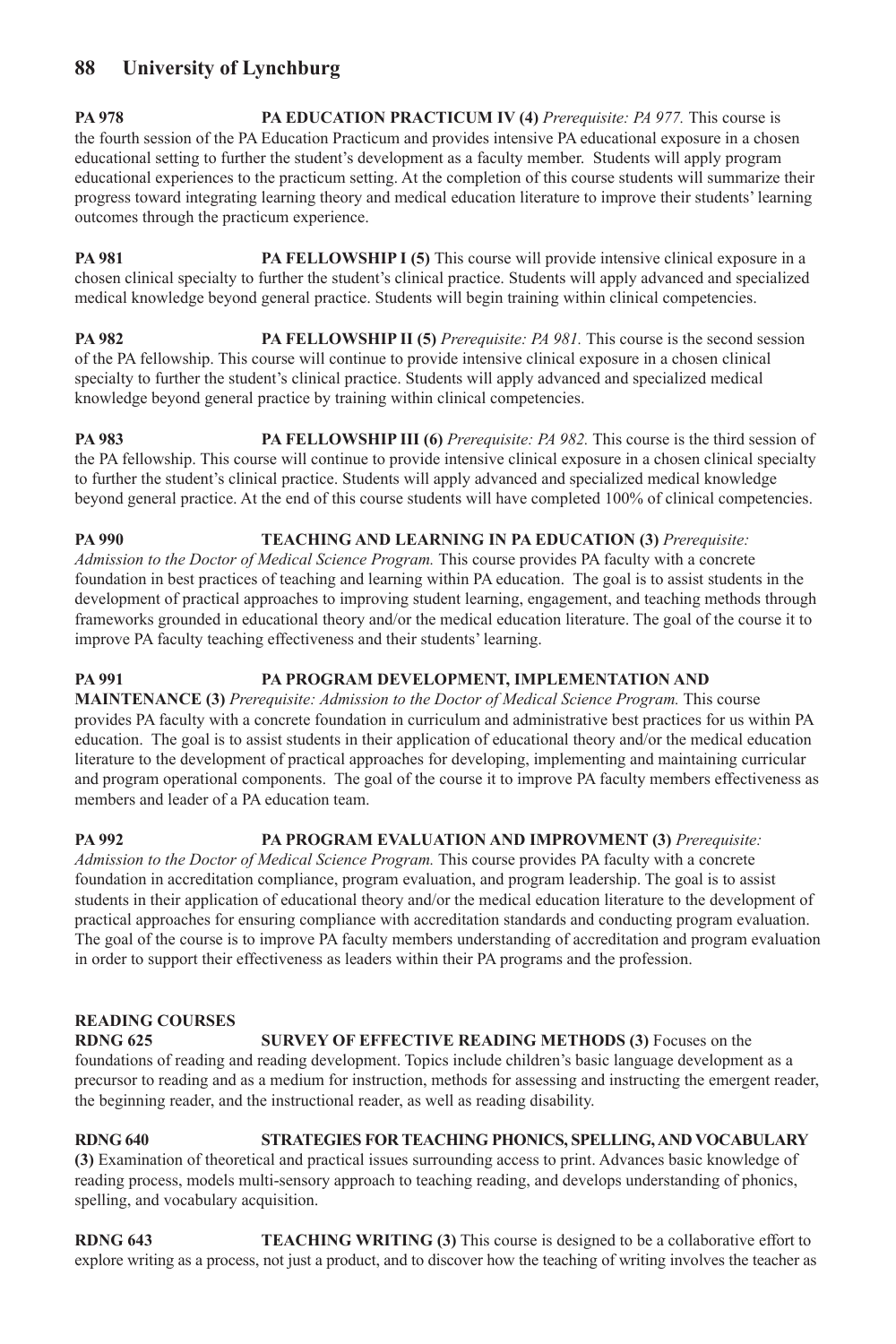a writer, and the integration of writing across the curriculum, enhancing each discipline within our schools. The course will focus on ways to design and implement writing strategies across the curriculum and grade levels. Students will practice the art of writing in a writing workshop.

**RDNG 644 ADOLESCENT LITERATURE (3)** An advanced course that includes intensive study of selected traditional and contemporary books that appeal to the adolescent reader and/or are about the adolescent. To encourage interdisciplinary uses, a wide variety of texts will be employed. Different approaches to literature genres, modes, and characteristics contained within the literature will be explored.

**RDNG 669 SPECIAL TOPICS IN READING (3)** Offered to allow for subjects that are topical and within the special expertise of the instructor; requires approval of the dean of the College of Education, Leadership Studies, and Counseling. Students may receive credit for up to two special topics courses.

**RDNG 672 READING AND STUDY SKILLS IN THE CONTENT AREA (3)** Methods, materials, and organizational patterns for reading and writing as a means to access text in content area texts and coursework. Reading strategies and study skills are improved to maximize learning for all students through effective use of course materials.

**RDNG 675 CONTEMPORARY ISSUES IN LANGUAGE ARTS INSTRUCTION (3)** Examination of issues and theoretical perspectives in the teaching of language arts in the elementary classroom. The course emphasizes instructional strategies, activities, materials, and techniques to stimulate the acquisition of oral, aural, and written language skills.

#### **RDNG 680 THE ORGANIZATION AND SUPERVISION OF READING PROGRAMS (3)** *Prerequisite: RDNG 625 and RDNG 640.* Exploration of the organization and supervision of effective reading programs in classrooms, schools, and school districts. Participants design a reading program.

**RDNG 690 ASSESSMENT, DIAGNOSIS, AND REMEDIATION OF READING PROBLEMS (3)** *Prerequisite: RDNG 625 and RDNG 640 or permission of the instructor.* Introduction to basic and advanced assessment procedures used to diagnose reading difficulties of elementary and secondary students and adults. This course acquaints students with a variety of techniques to support and instruct remedial readers. These techniques address decoding, comprehension, writing, and word study across the developmental stage. It includes introduction of intervention techniques for accelerating the reading ability of struggling readers.

**RDNG 691 ASSESSMENT AND DIAGNOSIS PRACTICUM (3)** *Prerequisite: RDNG 690; Co-requisite: RDNG 692.* Participants provide one-on-one or small group instruction for children in the clinical setting and administer initial and ongoing assessments, diagnosing reading issues in students who struggle with reading, so as to make sound instructional decisions during the intervention. Students communicate with parents/ guardians (e.g., confirmation of case history in the beginning, parent conferences at the end). All instruction is supervised and includes individualized conferences.

**RDNG 692 CORRECTIVE AND REMEDIAL PRACTICUM (3)** *Prerequisite: RDNG 690; Co-requisite: RDNG 691.* Application of differentiated instruction in a clinical setting to remediate and correct reading problems in disabled readers. Emphasis is on learning and developing appropriate and practical techniques that will meet the needs of specific individuals with specific reading problems.

**RDNG 695 ACTION RESEARCH IN LITERACY EDUCATION (3)** *Prerequisites: RDNG 625, RDNG 640, RDNG 672, RDNG 675 or RDNG 644, and EDHD 609.* Students will conduct original research in literacy, based on efforts to improve the quality of literacy performance in the classroom and/or the school. Students will write a proposal, collect and analyze data, and write a final report suitable for publication and presentation.

### **SCIENCE COURSES**

**SCIE 670 INDEPENDENT STUDY IN SCIENCE (3)** Provides for the pursuit of individual interest and projects not covered in existing courses and may be repeated if subjects of study vary; requires approval of the dean of the School of Sciences.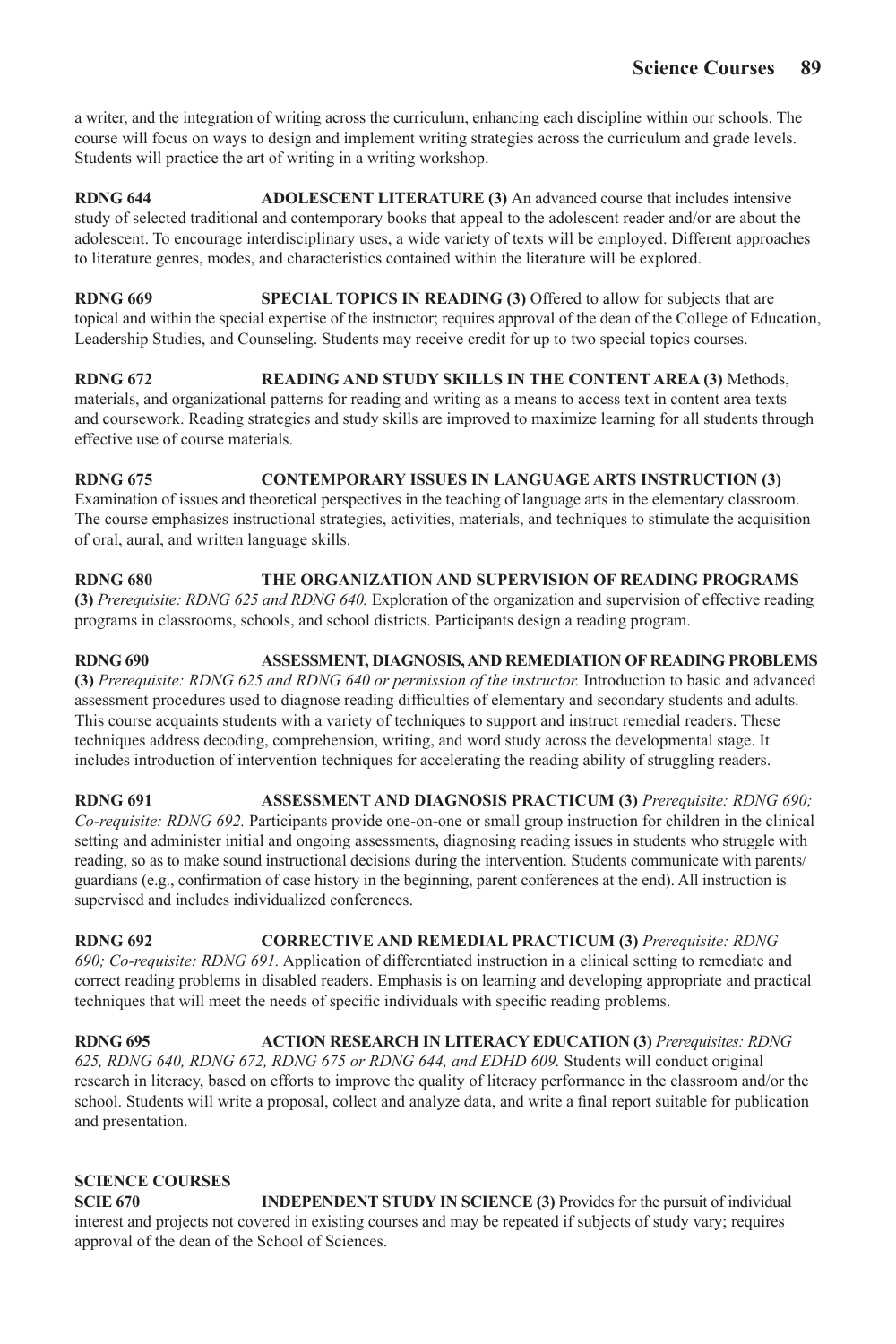**SCIE 680 SPECIAL TOPICS IN SCIENCE (3)** Offered to allow for subjects that are topical and within the special expertise of the instructor; requires approval of the dean of the School of Sciences.

**SCIE 695 INDIVIDUAL RESEARCH IN SCIENCE (3)** *Prerequisites: Approval of faculty sponsor.* Individual Research in Science provides the student with a supervised opportunity to conduct a field, laboratory, or literary study project. The results may culminate in a formal paper and/or presentation as directed by the supervising instructor. Credit is dependent on the nature of the work but may not exceed three credit hours per semester.

**SCIE 699 SCIENCE EDUCATION INTERNSHIP (3)** *Prerequisites: EDCI 686.* Students who are completing the M.Ed. in Science Education program are often looking for experiential education opportunities that would allow them to gain valuable on-site training. This is especially true for those wishing to gain experience in teaching environments. (e.g., a science museum outreach program), but who do not wish to formally student teach.

### **SPECIAL EDUCATION COURSES**

**SPED 600 SURVEY OF SPECIAL EDUCATION (3)** Provides an overview of the special education field. Particular attention is given to federal and state rules and regulations that govern implementation of special services, basic knowledge relating to disability characteristics and causes, and current trends in special education (e.g., the issue of inclusion and accommodation of special learners in general education settings). Note: This course (or its equivalent) is prerequisite to all other courses in special education.

**SPED 601 DESIGNING EDUCATIONAL INTERVENTIONS FOR STUDENTS WITH DISABILITIES ACCESSING THE GENERAL CURRICULUM (3)** Promotes knowledge and skills related to the design and implementation of effective, educational interventions for students with disabilities who access the general curriculum. Particular attention is given to creating environments that are responsive to the multi-dimensional needs of this population. Students acquire skills/strategies in the areas of IEP development, data-based instruction, and universal design for learning (alternative ways to teach and assess, and provide general curriculum adaptations and modifications).

**SPED 605 CHARACTERISTICS OF INDIVIDUALS WITH INTELLECTUAL AND DEVELOPMENTAL DISABILITIES (3)** Focuses on the nature and needs of children, adolescents, and adults with developmental and intellectual disabilities. Specific attention is given to definitional and identification issues, causes and characteristics, and programmatic needs of individuals across the life span. This course meets state endorsement requirements for special education – general curriculum and special education – adapted curriculum.

**SPED 606 CHARACTERISTICS OF YOUTH WITH LEARNING DISABILITIES AND EMOTIONAL/BEHAVIORAL DISORDERS (3)** Overview of the fields of learning disabilities and emotional/behavioral disorders. The course examines characteristics, theories of etiology, treatment programs, definitions, and legal issues.

**SPED 616 PSYCHOEDUCATIONAL ASSESSMENT (3)** Prepares students to plan, deliver, and report on both formal and informal assessment procedures. Students gain skills specific to norm-referenced, standardized assessment practices that assist in eligibility determinations. Students also gain skills specific to the development and use of curriculum-based, informal assessment procedures that lead to improved instructional and learning outcomes.

**SPED 620 LANGUAGE DEVELOPMENT/INSTRUCTION AND ASSISTIVE TECHNOLOGY (3)** Examines communication problems relevant to individuals with disabilities. Particular attention is given to language development and acquisition, assessment procedures, and language arts instruction including reading and written expression. The course also includes a review of compensatory approaches to academics and basic communication with an emphasis on the use of assistive devices, both basic and electronic.

**SPED 625 POSITIVE BEHAVIORAL INTERVENTIONS (3)** Examines analysis and application of behavior modification techniques in home and school include basic principles of learning and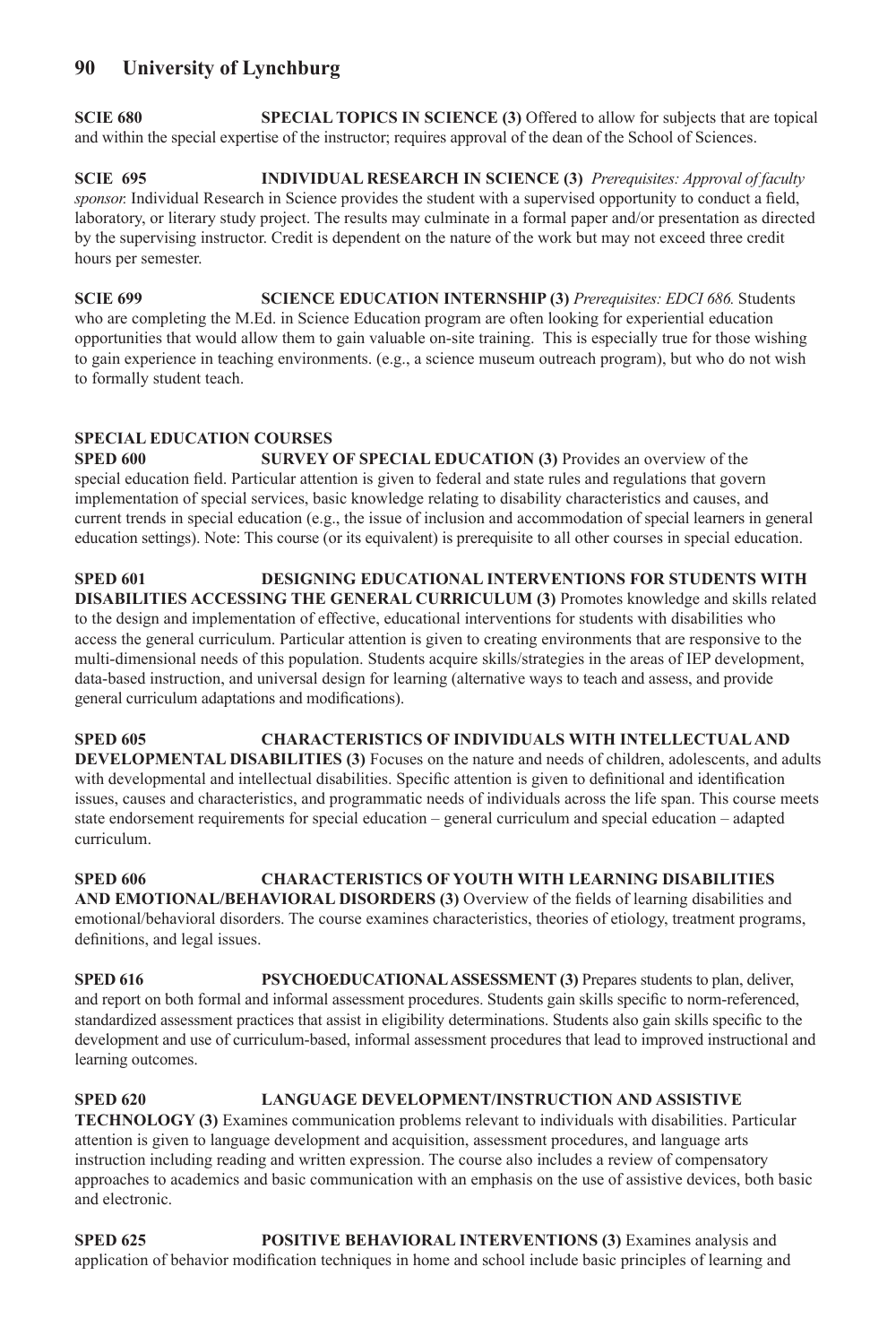applied behavior analysis. The course includes the development of functional behavioral assessments and positive behavioral intervention.

**SPED 635 SOCIAL, FUNCTIONAL, AND TRANSITION PROGRAMMING (3)** Provides for the programming of social and leisure skills, affective development, functional academics, and community transition. The course focuses on lifelong skills and adjustment in and beyond the school setting.

# **SPED 644 ACADEMIC INSTRUCTION FOR STUDENTS WITH DISABILITIES**

**(3)** Examines methodology and curriculum for children and youth with learning disabilities, emotional and behavioral disorders, and intellectual disabilities who are served primarily in general curriculum-based programs. Attention is given to a variety of general instructional approaches as well as specific teaching and student-centered strategies within key academic curricular domains, including reading, written language, mathematics, study skills, science, and social studies.

### **SPED 651 DESIGNING COMPREHENSIVE, FAMILY-CENTERED PROGRAMS**

**FOR INFANTS AND PRESCHOOL CHILDREN WITH DISABILITIES (3)** Develops knowledge and skills related to the design and management of comprehensive, family-centered early intervention (EI) and early childhood special education (ECSE) programs. Specific attention is given to a) regulations that govern EI and ECSE programs; b) the design of family-centered Individualized Family Service Plans (IFSPs); and c) the design, management, and evaluation of environments that are child-centered, developmentally appropriate, and naturalistic.

#### **SPED 653 DEVELOPMENTALLY APPROPRIATE CURRICULUM AND INTERVENTIONS FOR INFANTS AND PRESCHOOL CHILDREN WITH DISABILITIES (3)**

Develops knowledge and skills related to the design and management of developmentally appropriate early intervention (EI) and early childhood special education (ECSE) curriculum and intervention. Specific attention is given to: a) key features of EI and ECSE curriculum across all developmental domains; b) commonly used and research validated EI and ECSE curriculum models; and c) innovative and effective intervention strategies that can be used in a variety of EI and ECSE settings.

**SPED 654 APPLIED BEHAVIOR ANALYSIS: PRINCIPLES, PROCEDURES, AND PHILOSOPHY (3)** *Prerequisite: Admission to ABA Certificate Program.* Focuses on basic principles and procedures of applied behavior analysis; identification of factors that contribute to behavioral problems and improved performance; and procedures that can be used to minimize behavioral problems, improve performance, teach new behaviors, and increase probability of behaviors occurring under appropriate circumstances.

**SPED 655 APPLIED BEHAVIOR ANALYSIS: EMPIRICAL BASES (3)** *Prerequisite: SPED 654.* Focuses on basic content of applied behavior analysis. Teaches how to implement behavioral procedures and develop behavioral programs for clients with fundamental behavioral needs.

**SPED 656 APPLIED BEHAVIOR ANALYSIS: ASSESSMENTS AND INTERVENTIONS (3)** *Prerequisite: Completion of SPED 654 or consent of instructor.* Expands on basic content of applied behavior analysis and teaches how to implement behavioral procedures and develop behavioral programs for clients with fundamental behavioral needs.

#### **SPED 657 APPLIED BEHAVIOR ANALYSIS: APPLICATIONS (3)** *Prerequisite: Completion of SPED 654 or consent of instructor.* Expands capability to deal with more complex behavioral situations, enabling ability to relate to more sophisticated professional issues and environments.

**SPED 658 APPLIED BEHAVIOR ANALYSIS: VERBAL BEHAVIOR (3)** *Prerequisite: Completion of SPED 656 or consent of instructor.* Expands capability to deal with more complex behavioral situations and enables students to relate to more sophisticated professional issues and environments.

**SPED 659 APPLIED BEHAVIOR ANALYSIS: ETHICS AND PROFESSIONAL CONDUCT FOR BEHAVIOR ANALYSIS (3)** *Prerequisite: Completion of SPED 654 or consent of instructor.* Provides a basis in Virginia Behavior Analyst Licensure law, the Behavior Analyst Certification Board's Professional and Ethical Compliance Code for Behavior Analysts, and professional conduct consistent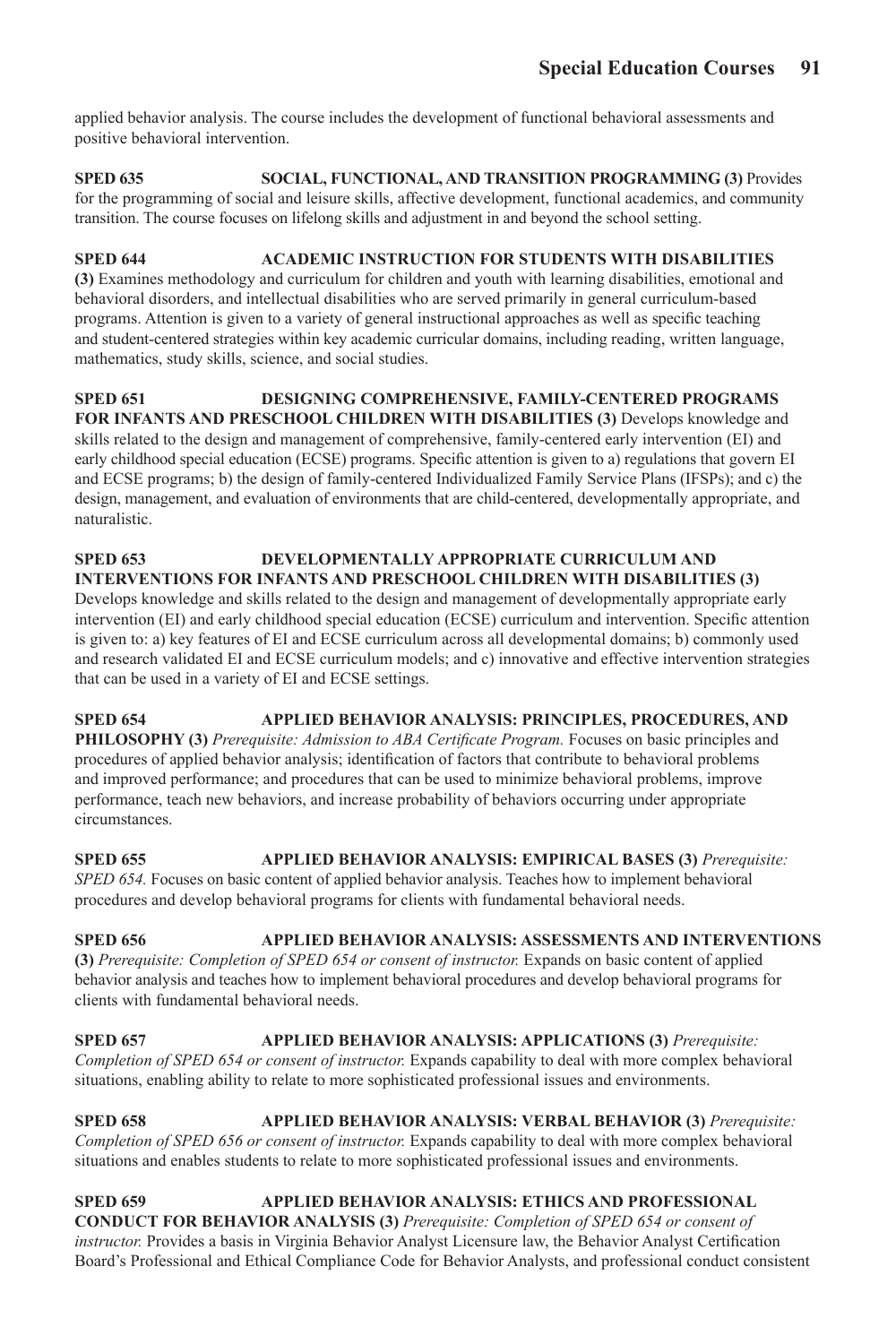with the practice of applied behavior analysis.

### **SPED 660 ASSESSMENT OF YOUNG CHILDREN WITH DEVELOPMENTAL DELAYS (3)** Examines approaches to the assessment of young children (ages newborn-5) with disabilities.

Attention is given to the use and interpretation of appropriate instruments and specific diagnostic tools in language, social, motor, and self-help domains. Additional focus is given to the multidisciplinary aspects of assessment.

#### **SPED 662 MEDICAL AND THERAPEUTIC INTERVENTIONS FOR CHILDREN WITH DISABILITIES (3)** Examines appropriate medical, health, and therapy interventions for young children with disabilities with attention to self-care skills, mealtimes, physical and occupational therapy, medical and health management, and sensory systems.

**SPED 665 DAILY LIVING SKILLS FOR STUDENTS WITH SIGNIFICANT DISABILITIES (3)** *Prerequisites: SPED 600, SPED 601, SPED 605.* Provides knowledge about daily living skills needed by students with disabilities in an adaptive curriculum. It will address the medical, sensory, and physical needs of this population. The course will include curricular resources, assessment, materials, and techniques.

**SPED 666 DESIGNING AND IMPLEMENTING CURRICULUM FOR STUDENTS WITH SIGNIFICANT DISABILITIES (3)** *Prerequisites: SPED 600, SPED 601, SPED 605.* Provides knowledge about the varied curricular needs of students with significant disabilities. Also included are designing and implementing curriculum through the use of technology, alternative assessment, IEP development, lesson planning, individualized materials, and strategies.

**SPED 668 INDEPENDENT STUDY – SPECIAL EDUCATION (1, 2, 3)** Offers the opportunity for students to pursue in depth a topic of special interest within Special Education under the supervision of a faculty member. Can be taken more than once.

**SPED 669 SPECIAL TOPICS IN SPECIAL EDUCATION (1, 2, 3)** *Prerequisites: SPED 600 or consent of instructor.* Intensive study of a problem or topic in special education. Topic varies according to the professor and term offered.

**SPED 670 INTRODUCTION TO AUTISM SPECTRUM DISORDER (3)** *Prerequisite: SPED 600 or consent of instructor.* This course provides an overview of the foundation and characteristics of Autism Spectrum Disorder (ASD). In addition, it introduces sensory, motor, academic, communication, social, and transition needs of individuals with ASD across the lifespan and evidence-based strategies for supporting those individuals.

**SPED 671 ASSESS AND PLAN: AUTISM SPECTRUM DISORDER (3)** *Prerequisite: SPED 600 and SPED 670; or consent of instructor.* This course covers functional assessment and instructional options for designing a comprehensive educational program for school-aged students with Autism Spectrum Disorder (ASD). The course includes a review of evidence-based programs and interventions to address sensory, motor, academic, communication, social, and transition needs that are specifically unique to students with ASD.

**SPED 673 IMPLEMENT AND MONITOR: AUTISM SPECTRUM DISORDER (3)**  *Prerequisite: SPED 600, SPED 670 and SPED 671; or consent of instructor.* This course builds on prior knowledge as candidates examines how to develop, implement, and monitor individualized evidence-based interventions to meet communication, social and behavioral skills and needs of students with Autism Spectrum Disorder (ASD) across their lifespans. Further, the course provides opportunities for candidates to apply learned knowledge during practical on-site experiences in schools or an appropriate agency or organization.

**SPED 675 COLLABORATION IN SPECIAL AND GENERAL EDUCATION (3)** *Prerequisite: 18 hours of graduate coursework in special education or permission of the instructor.* Investigates the issues and practices of educators who deal with families, schools, and community agencies. Attention is given to such issues as integrated services, coordination between general and special educators, teaming familyfocused collaboration and community resources, and models of service delivery.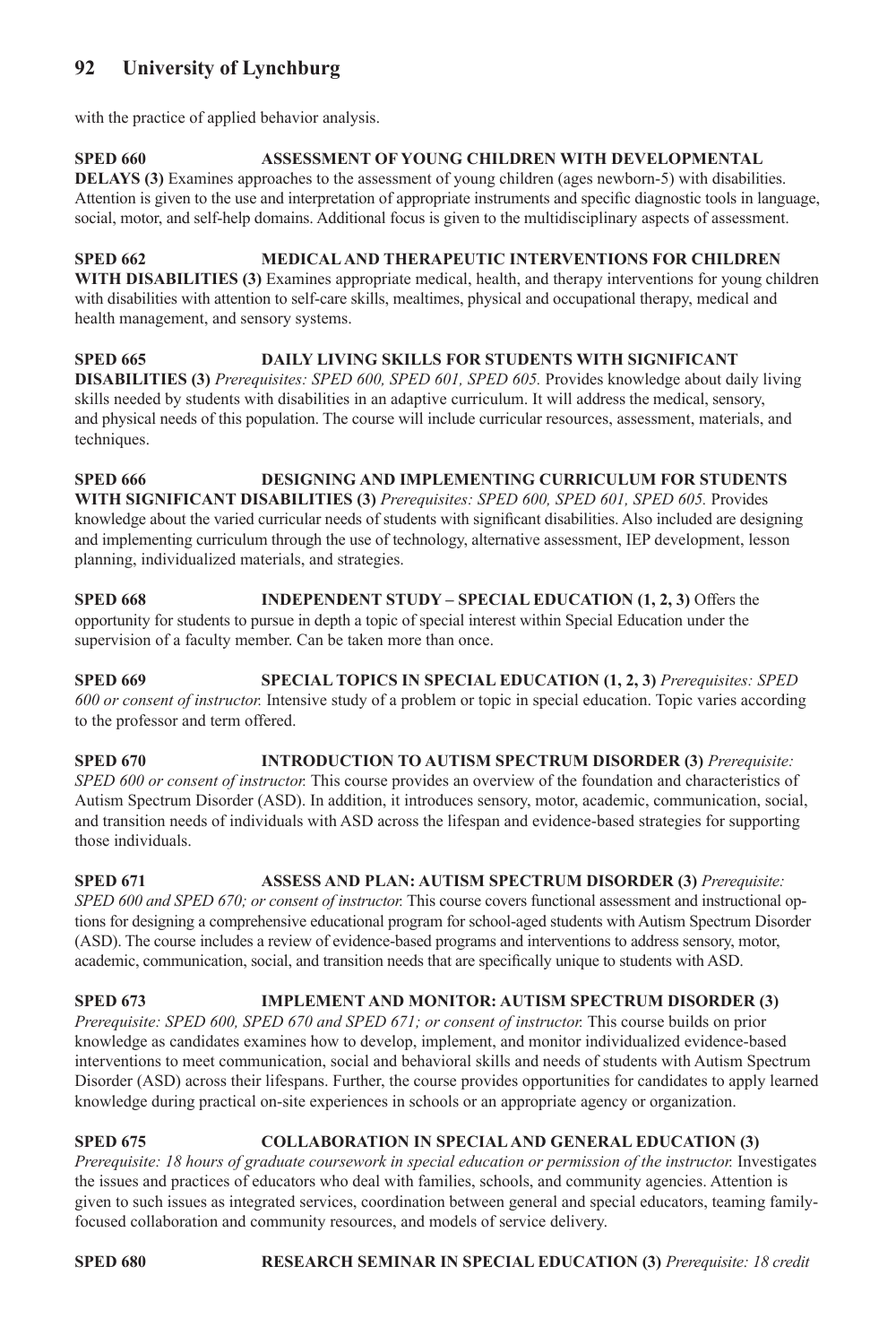*hours of graduate coursework including SPED 625.* Provides advanced study of seminal and current research in special education trends including service delivery models, identification, assessment, discipline, education, and behavioral programming and transition. The focus is on disability research across the age range from early childhood to adulthood. Common research methodologies used within the discipline of special education for both consumers and research practitioners are examined.

**SPED 690 PRACTICUM IN APPLIED BEHAVIOR ANALYSIS (3)** *Prerequisite: Admission to ABA program course sequence and consent of instructor.* Can be taken concurrently with VA ABA Consortium coursework and can be taken more than once. Supervised practicum experience that applies ABA coursework to instruction of children and their families in school and community settings. This course is not required for completion of the VA ABA Consortium course sequence or the University of Lynchburg Applied Behavior Analysis Certificate. Supervised practicum experiences are required to sit for the BCBA examination.

**SPED 691-692, 696, 697, 698 AND 699 INTERNSHIPS IN SPECIAL EDUCATION (3)** Supervised field experience with persons who are disabled. Placement is arranged in a program providing special services. Students should consult their advisors in advance of registration to determine the hours of credit to be earned in the internship. All coursework in special education must be taken prior to or concurrently with the internship. These courses require a mandatory Criminal and Social Services background check conducted at the end of the prior semester at the student's expense.

| SPED 691<br>(AGES 0-2 YEARS)        | <b>INTERNSHIP IN EARLY CHILDHOOD SPECIAL EDUCATION</b>    |
|-------------------------------------|-----------------------------------------------------------|
| <b>SPED 692</b><br>(AGES 3-5 YEARS) | <b>INTERNSHIP IN EARLY CHILDHOOD SPECIAL EDUCATION</b>    |
| <b>SPED 696</b><br>(ELEMENTARY)     | <b>INTERNSHIP IN SPECIAL EDUCATION-GENERAL CURRICULUM</b> |
| <b>SPED 697</b><br>(SECONDARY)      | <b>INTERNSHIP IN SPECIAL EDUCATION-GENERAL CURRICULUM</b> |
| <b>SPED 698-699</b>                 | <b>INTERNSHIP-ADAPTED CURRICULUM (3, 3)</b>               |

(Note: SPED 698 provides an elementary experience for three credits and SPED 699 a secondary experience for three credits).

**SPED 694 FIELD EXPERIENCE: STUDENTS WITH AUTISM SPECTRUM DISOR-DER (3)** *Prerequisite: SPED 600, 670, 671, 672 or consent of instructor.* This course provides an intensive field experience with a student with Autism Spectrum Disorder (ASD) across the lifespan to apply the knowledge gained from SPED 670, 671 and SPED 672. The field experience requires a minimum of 15 contact hours with a student with ASD in a school setting or an appropriate agency or organization. Department consent required for an agency or organization.

**SPED 695 ADVANCED APPLICATIONS IN SPECIAL EDUCATION (3)** *Prerequisite: a minimum of 27 hours of coursework in the program.* Capstone course consisting of campus and field-based experiences for students nearing the completion of their MEd program in special education and those who are not seeking an initial teaching license via the University of Lynchburg. Course assignments require students to apply a number of competencies at the advanced level. These competencies are based upon knowledge and skills taught in coursework in the MEd program. This course may be repeated for credit.

#### **TEACHER LICENSURE COURSES (NON-DEGREE)**

Courses with the TLIC prefix are offered to assist students in obtaining teacher licensure or to complement their professional training in a specific area. They are not applicable to the credit hour requirements for any specific graduate degree programs.

**TLIC 565 METHODOLOGY OF TEACHING FOREIGN LANGUAGES (3)** A survey of methods and techniques of teaching foreign languages. Course content includes the study of theories of language learning and second-language acquisition, linguistics, classroom techniques, preparation and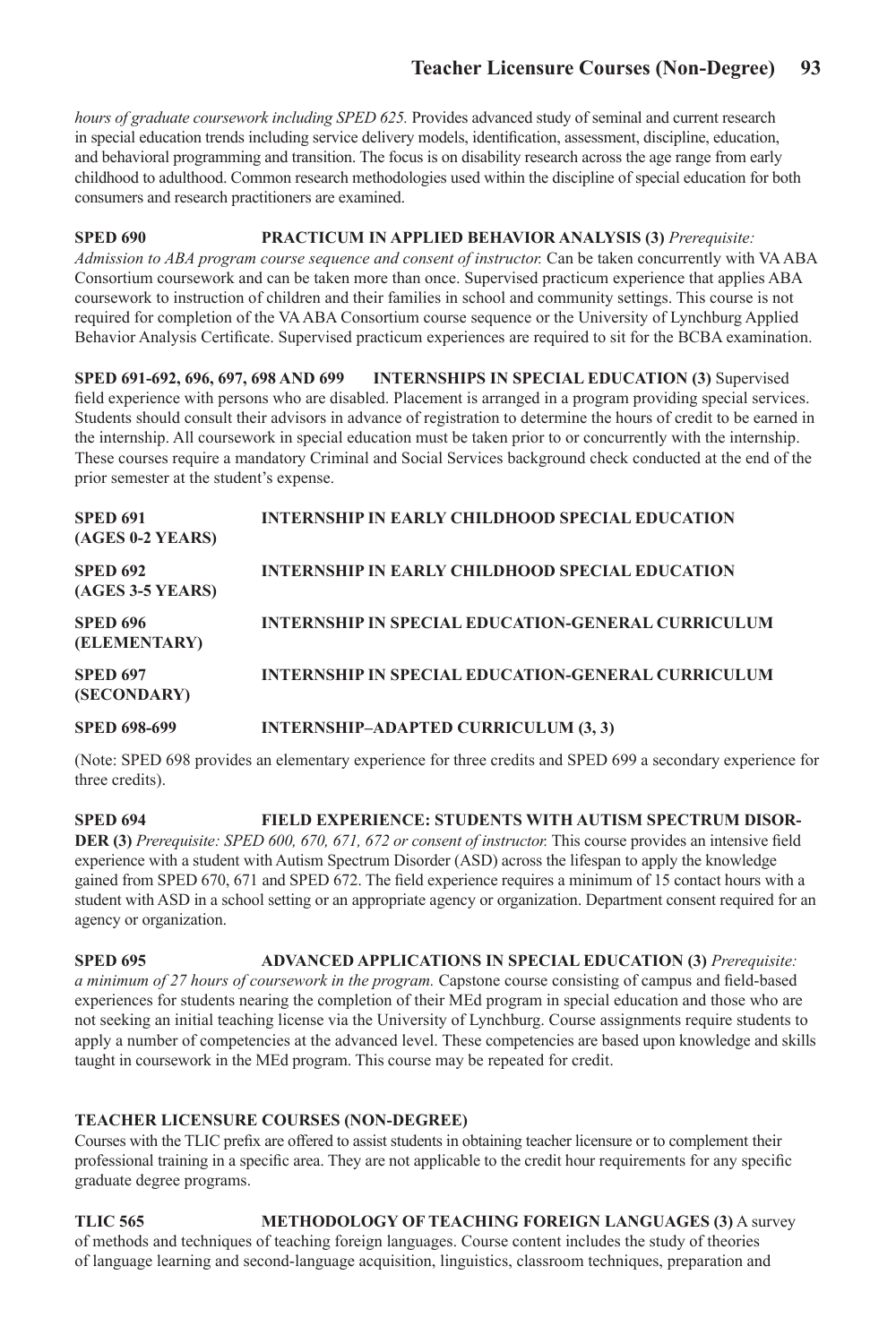presentation of teaching materials, testing, use of the language laboratory, and professional bibliographies.

**TLIC 599 INTERNSHIP IN EDUCATION (6)** *Prerequisites: completion of College of Education, Leadership Studies, and Counseling undergraduate state approved program in a licensure area including 2.75 GPA in specific major. Passing scores on VCLA, Praxis II. Passing score on Reading for Virginia Educators (RVE) is required for elementary, middle school, and Special Education licensure.* Fulltime, supervised field experience in assigned grade level and/or subject area(s) appropriate to the student's endorsement(s). Seminar sessions are required. This internship experience is an application of effective teaching skills and content knowledge. Admission by application only and available only to students who have completed the College of Education, Leadership Studies, and Counseling undergraduate state approved program in a licensure area within the last year. *Note: A mandatory criminal and social services background check must be conducted in the prior semester at the student's expense.*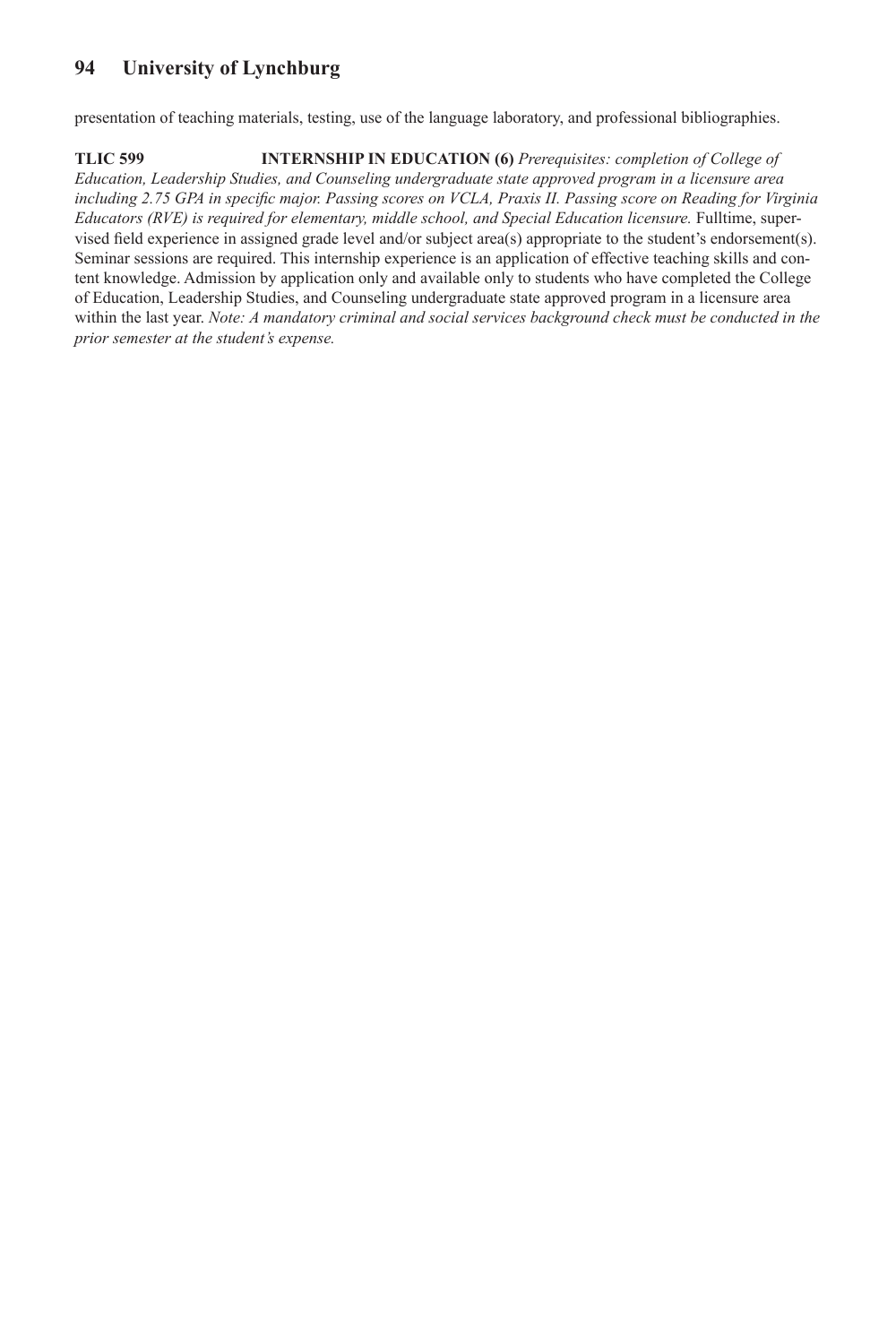# **ACADEMIC REGULATIONS**

# **ACADEMIC LOAD**

A full-time graduate student's academic load is nine or more credit hours per semester. No student carrying fewer than nine credit hours of work per semester will be classified as a full-time graduate student. A credit hour at the University of Lynchburg represents an amount of work carried out in pursuit of student learning outcomes and verified by evidence of student achievement. Students are expected to engage with the course material for at least 40 hours over the course of the 15-week semester for every credit awarded. (Fifty minutes spent in class is traditionally measured as one hour in determining progress toward the 40 hour minimum. This means 40 hours of seat time for a three-credit course.)

Graduate Students attending:

9 hrs or more are considered full-time

6 to 8 hrs are considered half-time

1 to 5 hrs are considered less than half time

# **BEHAVIORAL STANDARDS FOR LEARNING ENVIRONMENTS**

The values and attitudes that should guide student behavior consistent with maintaining an environment conducive to learning are set forth in the University of Lynchburg catalogue and *The Hornet*. Responsibility and authority for maintaining order in the learning environment are assigned to faculty.

The following standards and procedures apply to all learning environments. However, each college and each instructor may have codes to specify additional standards suitable for learning environments or activities.

No student in the University of Lynchburg classes, laboratories, performances, lectures, and/ or organizations shall behave in any way that obstructs or disrupts the normal functioning of the environment. Such behavior includes, but is not limited to, behaviors that persistently or grossly (1) inhibit the ability of other students to learn; (2) interfere with the meaningful participation of other students; or (3) inhibit the ability of an instructor or presenter to do his/her job. Specifically, students should foster an optimal learning environment by doing the following:

- Arriving on time
- Being seated when it is time to begin and being attentive throughout
- Refraining from engaging in conversations with others unless participating in group activities
- Using courteous tone when speaking
- Refraining from leaving the event while it is in progress (except for illness or with prior approval)
- Treating others with respect
- Refraining from eating
- Respecting the process of discussion and group activity
- Leaving the facility in a neat and clean condition

Problem behavior may be identified through direct observation by a faculty or staff member or through a complaint brought by a student to a faculty or staff member.

# **VIOLATIONS OF THE BEHAVIORAL STANDARDS FOR LEARNING ENVIRONMENTS**

If an instructor believes that a student's behavior violates the Behavioral Standards for Learning Environments policy, the instructor should take action to stop the disruption, including directing the student to cease the disruptive behavior. If the student does not comply with the instructor's direction, or if the instructor considers the disruption to be of a more egregious nature, he/she may exercise any of the following options: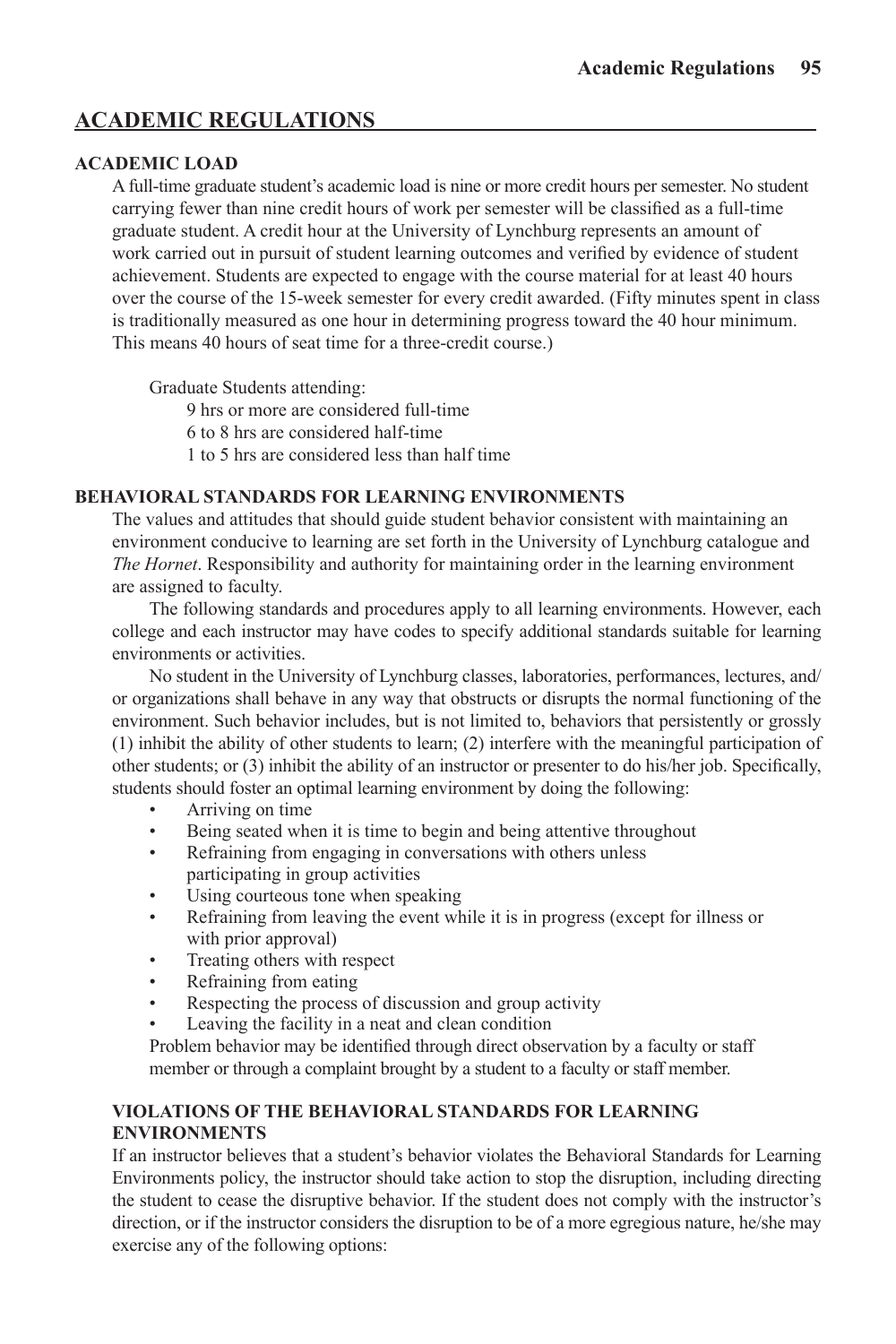- 1. When deemed feasible by the instructor, he/she will initiate a private conversation with the student. At the discretion of the instructor, another member of the faculty/staff and/or the student's academic advisor may be asked to be present for the conversation. The conversation should include
	- a. identification of the problematic behavior;
	- b. explanation of why the behavior is problematic;
	- c. a statement regarding expectations of future behavior; and
	- d. explanation of the consequences of continued misconduct.

Following the conversation, the instructor will create a written summary of the conversation and send copies to the student, the student's academic advisor. If a faculty/staff member was asked to be present for the conversation, a copy of the summary will also be sent to him/her.

- 2. If the instructor believes that a private conversation will not be effective in resolving the misconduct, he/she may call a meeting with the student and any of the following
	- the faculty member's college dean;
	- the provost and vice president (or designee);
	- the vice president and dean for Student Development (or designee); and
	- the student's academic advisor.

The meeting will address topics  $1a - 1d$  listed above. After the meeting, the instructor and the ranking academic official in attendance will create a written summary of the meeting. Copies will be sent to the student, the student's academic advisor, any staff member of the Academic Achievement Center responsible for monitoring the student's progress, and any other faculty/staff members who attended the meeting.

- 3. The instructor may submit a written report of the problematic behavior to the Office of the Dean of Students for disciplinary review in accordance with policies and procedures described in the Honor and Student Conduct Codes (see "Disciplinary Procedures" in the student handbook).
- 4. If the instructor believes that the student's behavior is so disruptive as to require immediate action, he/she may require the student to leave the classroom immediately. If the student refuses to leave immediately, the instructor may summon campus safety officers to escort the student from the room. After instructing the student to leave the classroom immediately, the faculty member will contact the provost and vice president to recommend a course of action, which may include
	- dismissal from the course with a grade of "F" (The grade of "F" cannot be changed by student-initiated withdrawal.);
	- suspension from the University (see "Academic Suspension"); and
	- referral of the matter to the Office of the Dean of Students for disciplinary review in accordance with policies and procedures described in the Honor and Student Conduct Codes.

The provost and vice president (or designee) will arrange a meeting with the student, the instructor, and the instructor's college dean. During the meeting, the provost and vice president (or designee) will inform the student of the course of action deemed appropriate to address the reported disruption.

### **CHANGING DEGREE PROGRAMS**

Students who wish to change from one master's degree program to another must submit a new degree application (unless changing between counselor education programs). No application fee will be charged. New required information relates only to the specific requirements applicable to the program not previously included in the initial application (e.g., interview for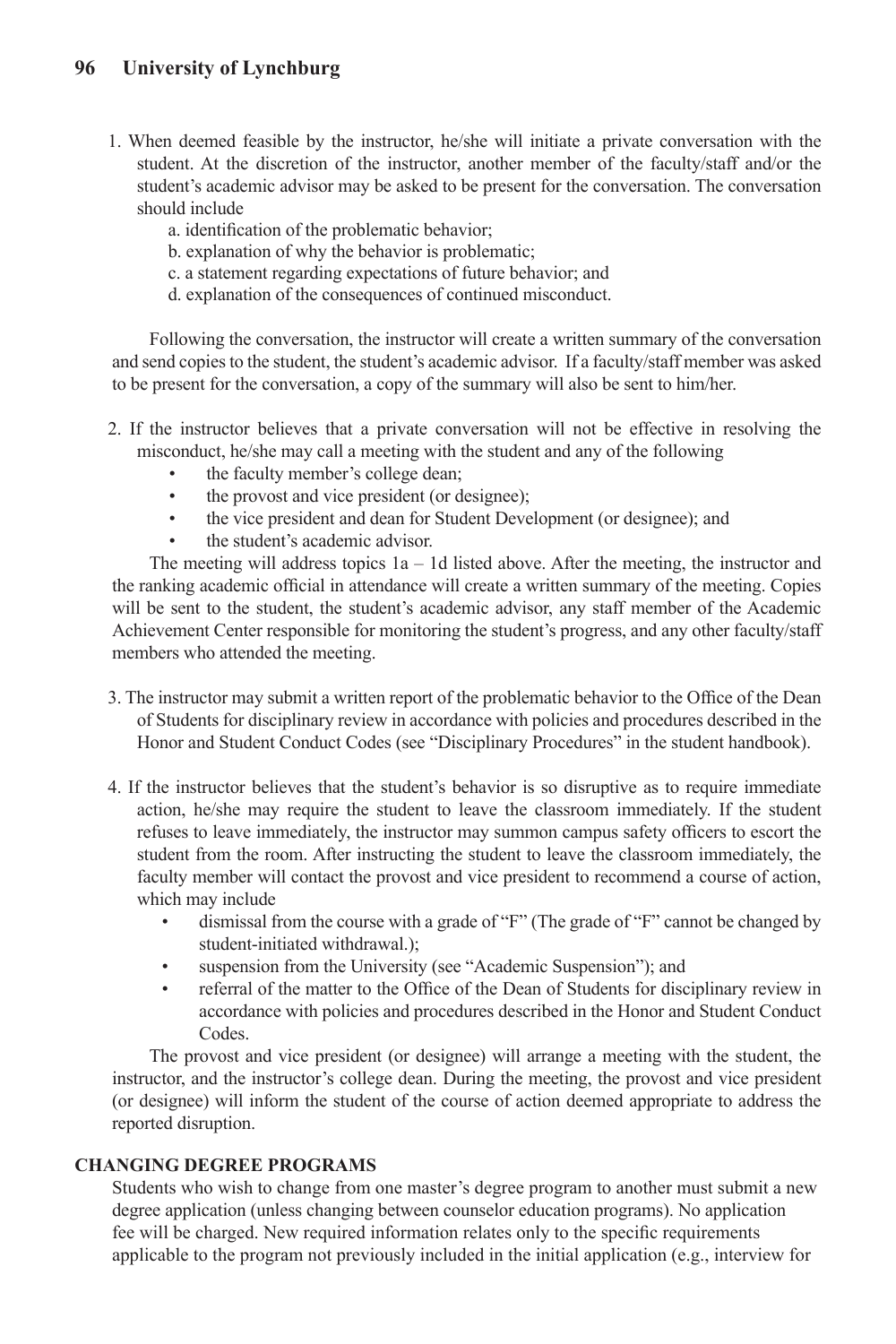counselor education applicants). Students who have been inactive from their first program for more than two years should submit three new recommendations relevant to the new program. Applications for all students seeking to make a degree change will be reviewed for admission based on the particular requirements of the program they are seeking, as well as their prior graduate academic record at the University of Lynchburg.

### **CLASS ATTENDANCE**

Regular attendance, preparation for classes, and the prompt completion of assignments are obvious responsibilities expected of students. Each instructor will inform students of the attendance policies in effect for each class. A statement about attendance policy will comprise a portion of the course syllabus.

### **COMPREHENSIVE EXAMINATIONS AND CAPSTONE EXPERIENCES**

All graduate programs require a capstone experience to assess student success within the program. A written comprehensive examination is required in most MEd programs. It is an alternative to the School Leaders Licensure Assessment in the MEd in Educational Leadership K12 emphasis program. The M.Ed. examination, which should be taken at the end of the graduate program, is given three times each year on the first Saturday of November, the third Saturday of March (unless in conflict with Easter weekend), and the last Saturday of June. Students must apply to take the exam at least three weeks prior to the examination date. Application forms are available on Moodle under the self-enroll course *Resources for Graduate Students*. Students pursuing the MEd in Clinical Mental Health Counseling and School Counseling must take and pass the Counselor Preparation Comprehensive Examination (national exam). Students completing the MEd programs in reading and science education are required to submit a comprehensive portfolio at the conclusion of these programs in lieu of the comprehensive exam.

Students pursuing the MA in Music will complete a comprehensive exam inclusive of written and oral components. Further information is available from the program director.

The comprehensive exams for the students in the MPH and DPT program are described in program syllabi.

For the EdD program, an oral comprehensive exam is required. The purpose of the comprehensive exam is to reflect on doctoral studies and experiences and to document the acquisition of knowledge, skills, and dispositions in the area of leadership.

### **DISSERTATION REQUIREMENTS FOR THE EDD**

The following principles serve as a foundation for the EdD in Leadership Studies dissertation:

- 1. Research should be organized around highly challenging problems embedded in the day-to-day work of institutions. Successful problem-solving begins with a working map of the elements that comprise the problem, the multiple pathways toward solutions, and an integrating framework for forming a coherent field of improvement activity.
- 2. Researchers need to work in close collaboration with other practitioners from the beginning. The full range of stakeholders must be involved in solving organizational problems.
- 3. Openness is fundamental. A participatory culture is essential. This means involving others in helping to solve specific problems. It also means promoting the exchange and development of powerful practices.
- 4. Innovations must be linked to a local context. It is not sufficient to know that a program or innovation can work. Students need to know how to make it work reliably within local organizations.
- 5. An evidence-based practice must discipline the enterprise**.** Continuous improvements require measuring key components that contribute to improved performance. This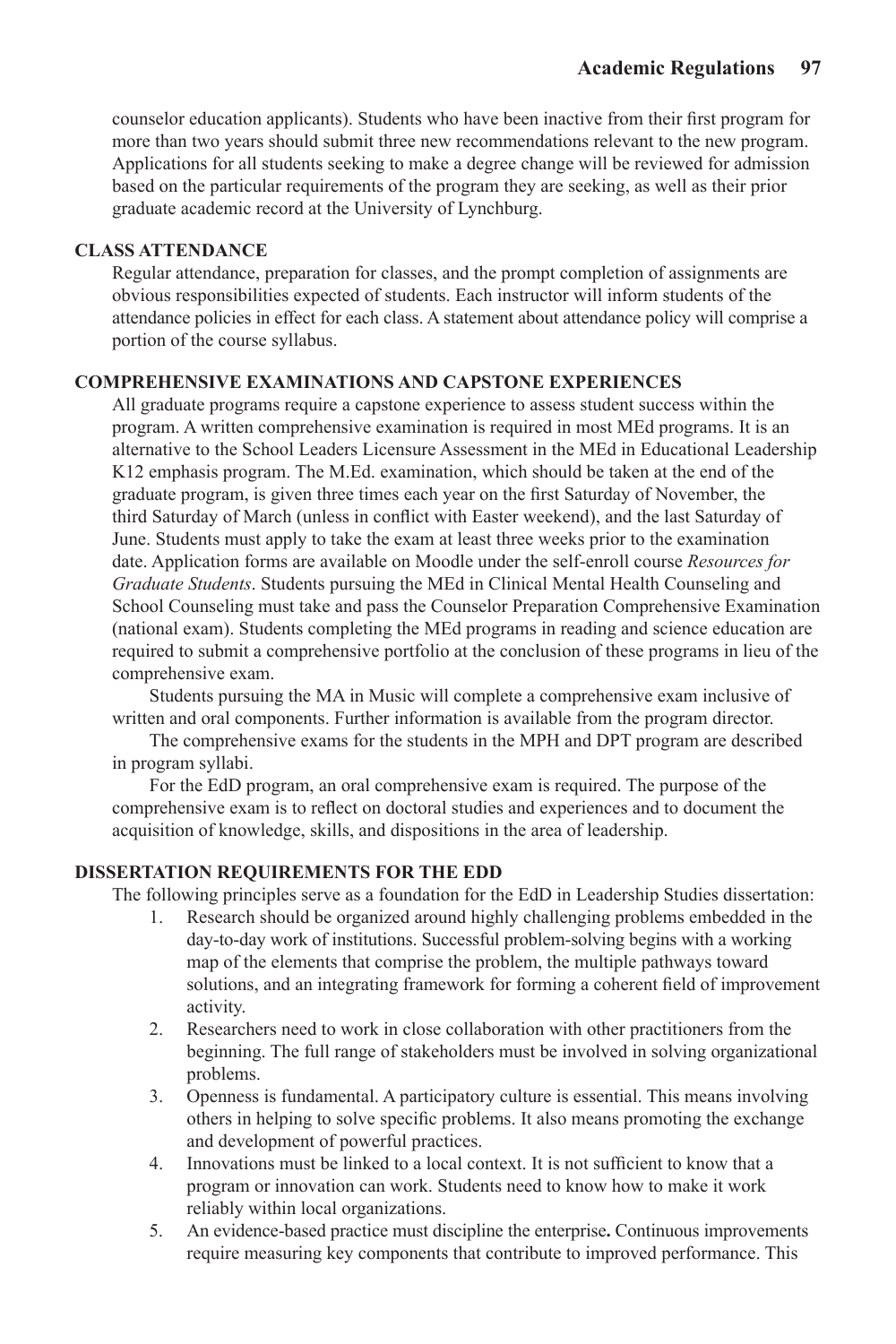rigorous system of measures must be guided by a working theory about how various instructional processes, organizing routines, and cultural norms interact to effect desired outcomes.

The dissertation may include qualitative or quantitative research techniques and strategies; elements of action research may also be included.

# **DROPPING OR ADDING COURSES**

A student who wishes to drop or add a course or change to audit (i.e., attend without credit) may process a course change on-line through their my.lynchburg computer portal (valid through the Add Period of the academic term). A course change may also be processed with a Drop/Add/Audit form. The form is available from the Office of the Registrar or from the website: www.lynchburg.edu/academics/registrar/forms.

For a change to be effective the change must be processed within the specified time periods (stated below). If illness or extenuating circumstances preclude a student from personally processing a change, the Office of the Registrar will process the change when notified in writing or by email of the request. The effective date of all changes is the date that the online transaction is submitted or the change form is received by the Office of the Registrar. For course drops last day of class attendance is used for the effective date.

During the Add Period course adds also require the instructor's signature for closed classes. After the Add Period all course changes require the instructor's signature.

It is a student's responsibility to attend class. A student who cannot attend class needs to withdraw from the class. Simply not attending a class does not accomplish a class withdrawal. Because student class enrollment information, including the prompt reporting of last date of attendance, is required by internal and external sources an instructor may withdraw a student from class. Following are the two ways this can occur:

- 1) A student fails to attend the first class of the term.
- 2) A student has missed so many classes and is unlikely to be able to complete the course. For example, if a student misses two weeks or more, of a normal 15 week semester, it is unlikely the student could complete the course. The faculty member can withdraw the student as part of the mid-term grading process, the final grading process, or at the point in the semester or term when the faculty member realizes that the student has stopped participating in class activities, has missed two or more weeks of class, and cannot likely complete the course. When processing the withdrawal, the faculty member must record the student's last day of attendance or participation.

**Add Period -** Prior to the completion of the sixth day of class of the semester, schedule conflicts should be resolved and courses added.

**During First Three Weeks -** Courses dropped during the first three weeks do not become part of the student's permanent record. An administrative fee of \$5 will be charged for each student-initiated section change or course add made after the Add Period. A student who wishes to audit a course (i.e., attend without credit) should apply to the Office of the Registrar. Overload fees are determined on the basis of enrollment at the end of this period.

**After Completion of Three Weeks/Before Expiration of Ten Weeks –** The grade of W will be assigned for all courses dropped during this period. A student may change from credit to audit during this period.

**After Ten Weeks Until the End of the Semester -** A student may not withdraw from a course or change from credit to audit during this period. After the 10th week, if a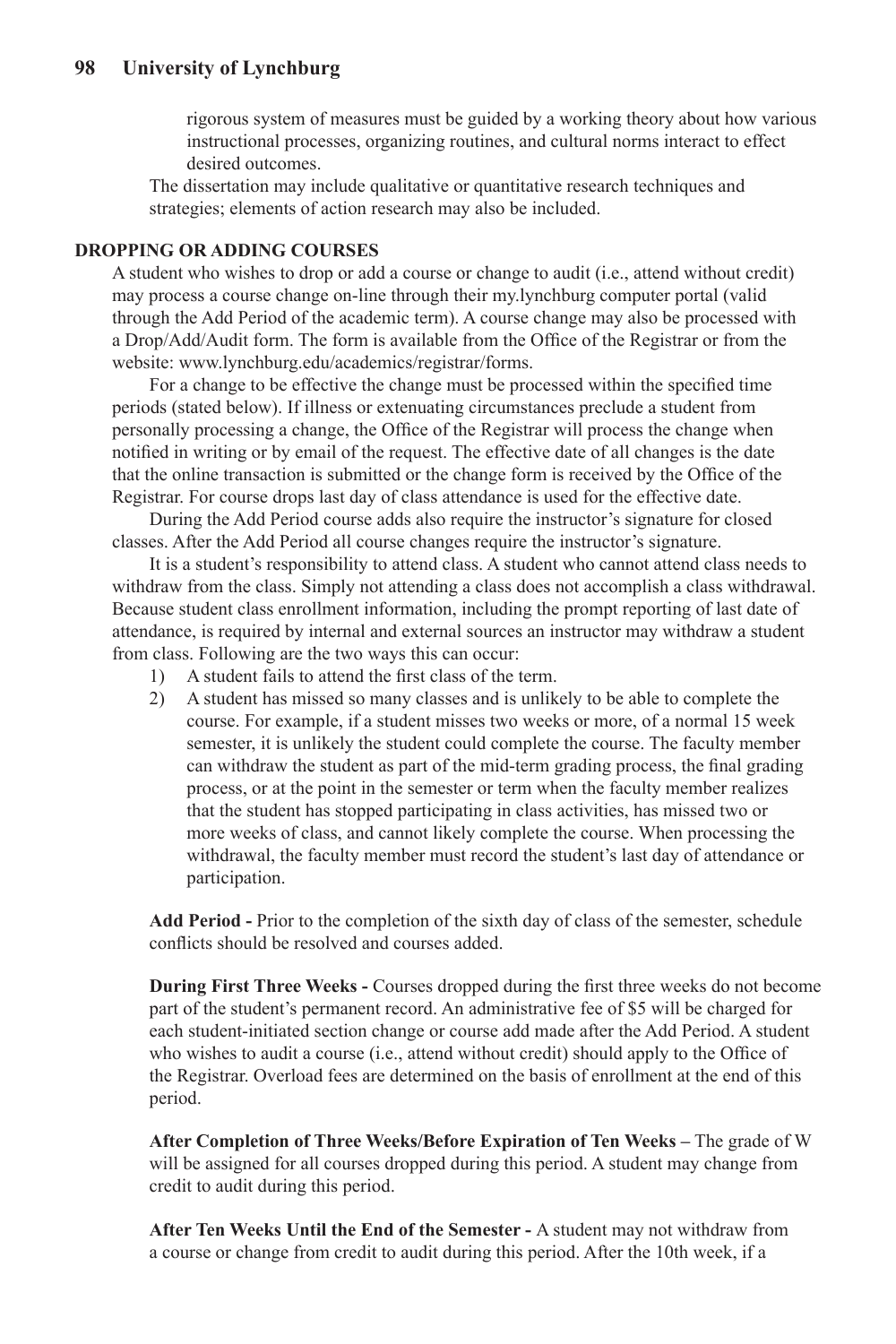student stops participating in and attending class, a faculty member may record that the student unofficially withdrew (UW) from the class and submit a UW as a final grade. The faculty member must record the student's last day of participation or attendance. If the student is unofficially withdrawn from all classes, the University will assume that the student has unofficially withdrawn from the University unless it can document that the student completed the semester or term. If a student earns a grade in at least one course offered over the semester or term and the last date of attendance is after the 10th week, the University will assign a grade of F for the classes that had been assigned the grade of UW. Students who withdraw from the University of Lynchburg, or are suspended, after the tenth week of the semester will be withdrawn as of the last day of attendance.

**Cohort Add–Drop Policy:** All cohort programs such as, the Doctor of Education in Leadership Studies; Doctor of Physical Therapy; Doctor of Medical Science; and Master of PA Medicine are only available for enrollment on a cohort basis, students cannot drop or add individual courses during any semester.

**ITC Add-Drop Policy:** Courses in the ITC program will be offered in a 7-week or 14 week format. Students must complete a course before being eligible to take the following course in the sequence. For students enrolled in two 7-week courses in a single semester, students must make satisfactory progress in the first course to remain enrolled in the second course. Progress is marked by completion of the first assignment by the end of the second week of the course, completion of the third module by the end of the fourth week, and completion of the fifth module by the end of the sixth week. Students may reenroll in in a subsequent section once they have completed the prerequisite coursework. Withdrawals and refunds will follow traditional semester and half-semester withdrawal policies.

#### **FINAL EXAMINATIONS**

The assessment of student learning at each and every level of instruction is a significant component of good teaching practice. A comprehensive final examination or an alternate assessable exercise or assignment appropriate to the nature of the course is useful. It will not only determine what the student has learned in a course, thus forming a sound basis for a grade which reliably reflects that learning, but it can also provide useful feedback to the instructor for reevaluating the effectiveness of the course's content, delivery style, pedagogy, structure, and measurement techniques. Moreover, since courses are a complement to programs, the final examination also helps to determine if the course is meeting the academic goals of the programs of which they are a part.

A final examination, or an alternate assessable exercise or assignment appropriate to the nature of the course, shall be given or due (e.g., take home exam) on the date and time established in the academic calendar. In either event the relative importance of the examination, exercise, or assignment in determining the total course grade lies with the instructor. Exceptions to this policy must be approved by the provost and vice president (or designee).

# **GRADING SYSTEM**

Grades for graduate work are  $A + (4.0)$ ,  $A(4.0)$ ,  $A - (3.7)$ ,  $B + (3.3)$ ,  $B(3.0)$ ,  $B - (2.7)$ ,  $C + (2.3)$ , C (2.0), or F (0). All grades represent passing work except F. In the College of Education, Leadership Studies, and Counseling, a grade of S (satisfactory) or U (unsatisfactory) will be assigned to internships in the counseling program. Final grades are given at the end of each semester and are distributed to all students.

The grades used to indicate the quality of a student's work are relative, not absolute; their significance varies according to the level, the objectives, the materials, and the procedures of a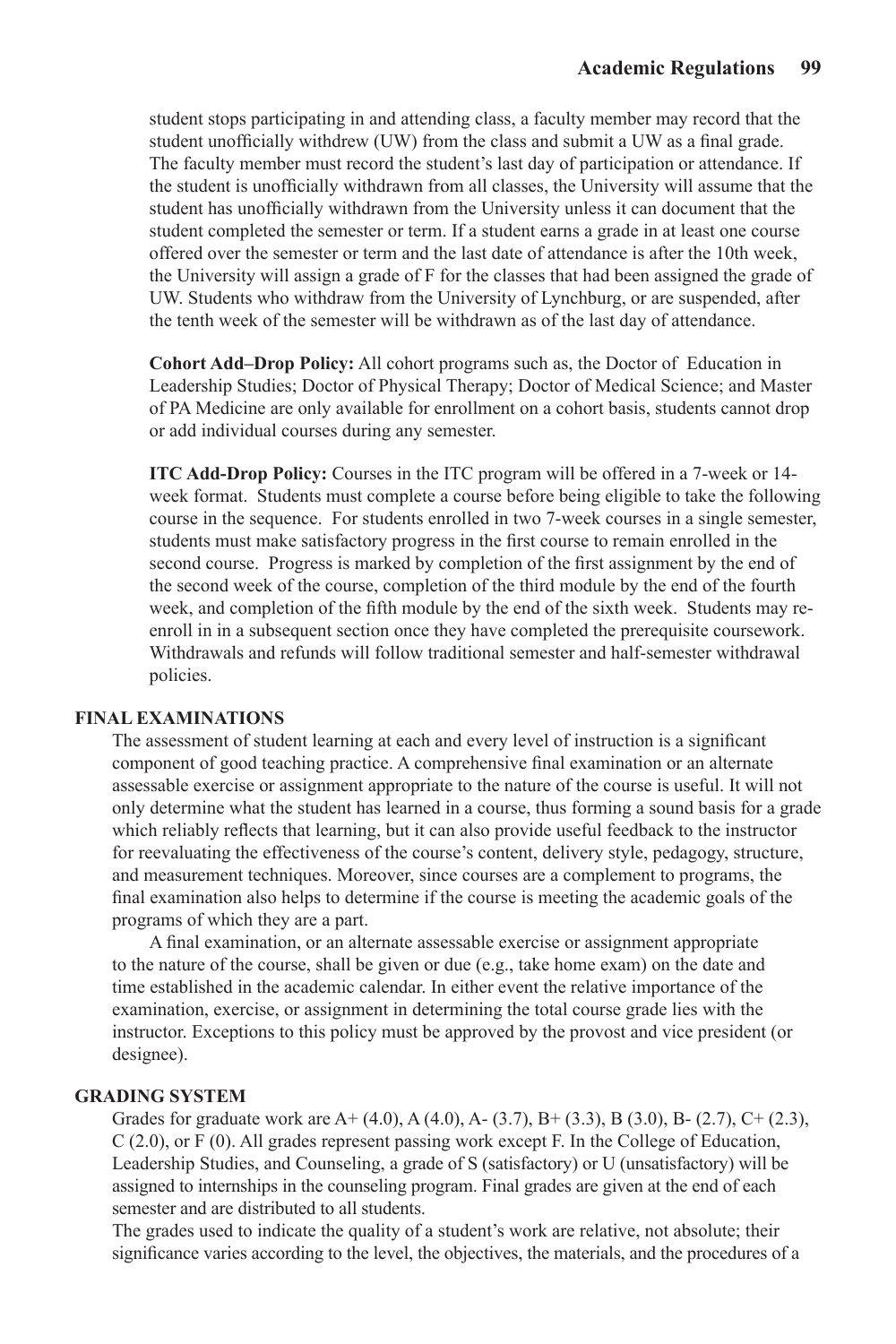given course. Instructors are guided by the following definitions in evaluating the achievement of their students.

**A** The grade of A is awarded for excellence. According to the nature of the course, the grade may indicate one or more of the following: deep and extensive scholarly mastery of the material, genuine critical thought, clear insight into problems and understanding of values involved, notable originality and creativity, and unusual distinction in the acquisition of appropriate skills.

(Quality points per semester hour:  $A<sup>+</sup>$ , 4.0;  $A$ , 4.0;  $A<sup>+</sup>$ , 3.7)

**B** The grade of B indicates that the student's work, while not excellent, is distinguished in many ways. The work shows a depth of understanding of content and proficiency in skills and it indicates initiative, enthusiasm, and creative thought.

(Quality points per semester hour:  $B<sub>+</sub>$ , 3.3; B, 3.0; B-, 2.7)

- **C** The grade of C indicates minimally passing work for an individual course. Only one course with a grade of C+ or C may count toward graduation (Master's degrees). (Quality points per semester hour: C+, 2.3; C, 2.0)
- **E** The grade of E, conditional failure, may be assigned to a student who fails a final examination or does not satisfactorily complete assigned work and where failure to achieve minimal objectives is sufficiently limited to warrant a reasonable expectation of success through re-examination or through completion of assigned work. The E counts as an F in computing the semester and cumulative quality point average until such time as it is removed. A student has until the end of the first two weeks of the following semester to remove a grade of E. If not removed within that time, an E automatically becomes an F.
- **F** The grade of F signifies that the student's work is below the minimum standard and that the student has failed to pass the course. In computing quality point averages, failed courses are counted as work undertaken, but no credit and no quality points are awarded.
- **I** Work incomplete. The grade will be assigned in a course only for reasons of illness or other unavoidable conditions acceptable to the instructor. A student will be granted a reasonable time, not later than the end of the semester immediately following (excluding summer session), in consultation with the instructor, to remove an Incomplete grade. Any I grades remaining at the end of that following semester will become F. "I" grades must be removed prior to graduation.
- **IP** In Progress. The grade of IP may be given in courses when an extension of time is justified. The student will be granted a reasonable time, not later than the end of the semester immediately following (excluding summer session), in consultation with the instructor, to remove an In Progress grade. Any IP grades remaining at the end of that following semester will become F grades. IP grades must be removed prior to graduation.
- **L** Late Grade. The grade of L is given when a faculty member is unable to submit a grade to the Office of the Registrar during the designated time period.
- **S/U** Satisfactory/Unsatisfactory. In certain designated courses in which regular letter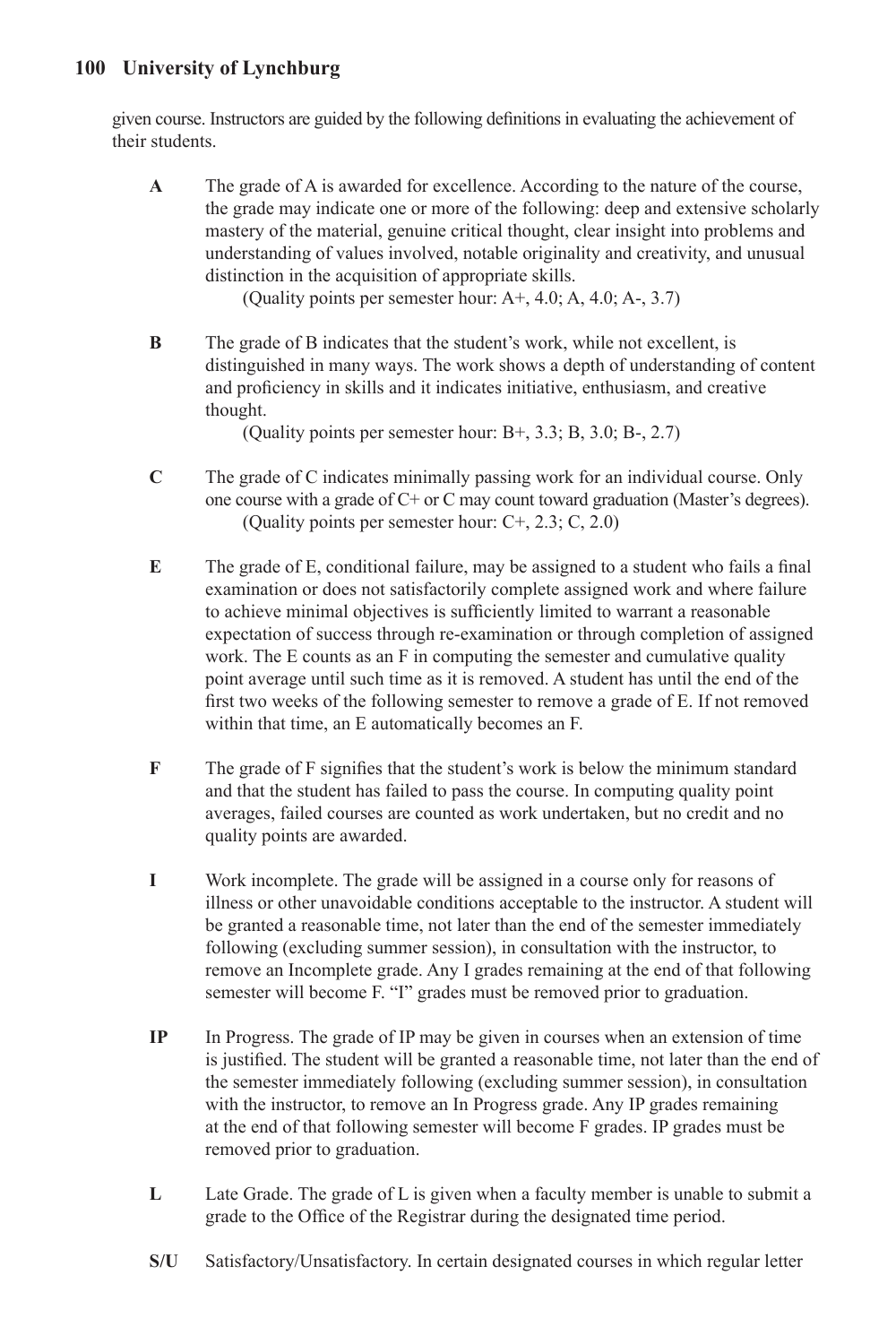grades are not appropriate (EdD dissertation courses), grades of S and U may be given. No quality points are given for an S, but in computing quality point averages, a grade of U is counted as work undertaken and treated as an F.

- **W** Withdrew. The grade of W is given after the first three weeks and within the first ten weeks of a semester if a student drops a course with the written consent of the advisor, the instructor, and the provost and vice president or registrar. The course is not included in hours attempted when computing QPA. Faculty members processing the grade of W during the mid-term or final grading process must also record the last day of participation or attendance.
- **UW** Unofficially Withdrew. The grade of UW is given when a student stops participating in course activities and attending class, who has not followed the University's policy for withdrawing from a class. Faculty members processing the grade of UW during the mid-term or final grading process must also record the last day of participation or attendance. For UWs with the last day of attendance occurring prior to the 10th week, the course is not included in hours attempted when computing QPA. After the 10th week, if a student earns a grade in at least one course offered over the semester or term, the University will assign a grade of F for the class or classes graded UW.
- **Z** Audit. The grade of Z is given to students who have registered for a course on an audit basis and who have met the professor's attendance requirements. No credit is granted. If a student does not meet the professor's attendance requirements, the grade of WZ is assigned.

### **GRADE REVIEW**

The principle of academic freedom gives an instructor broad discretion in establishing goals for a course, the criteria by which student achievement is to be assessed, and making decisions about the student's accomplishment according to those criteria. Thus, except in unusual circumstances, an instructor's decision about a grade may not be overruled. A student may, of course, request that his or her instructor review a grade for any required work in a course.

A student who believes that a final grade is in error should first submit a written appeal to the instructor within one week after grade notifications are provided by the Office of the Registrar. If the student fails to persuade the instructor, (or the instructor is not available to respond), the student may submit a written appeal to the college dean in which the course is listed in the graduate catalogue within three weeks after the grade notifications are provided by the Office of the Registrar (within two weeks for College of Health Sciences students). The college dean, in turn, will designate a review committee. The review committee's recommendation will be forwarded to the provost and vice president for review. The provost and vice president will notify the instructor, student, college dean, and registrar, in writing, of the final decision. Other than the course instructor, only the provost and vice president may change a grade. (Detailed procedures are available from college deans and the Office of the Provost and Vice President.)

### **GRADUATION**

All requirements for completion of a graduate degree or a graduate certificate program, including any courses accepted by transfer, must be completed within a period of six calendar years. All certificate program students must complete the online program survey prior to graduation. Students must obtain a minimum grade point average of 3.0 in order to complete any graduate degree or certificate program.

**Application to Graduate:** All students are required to complete an Application for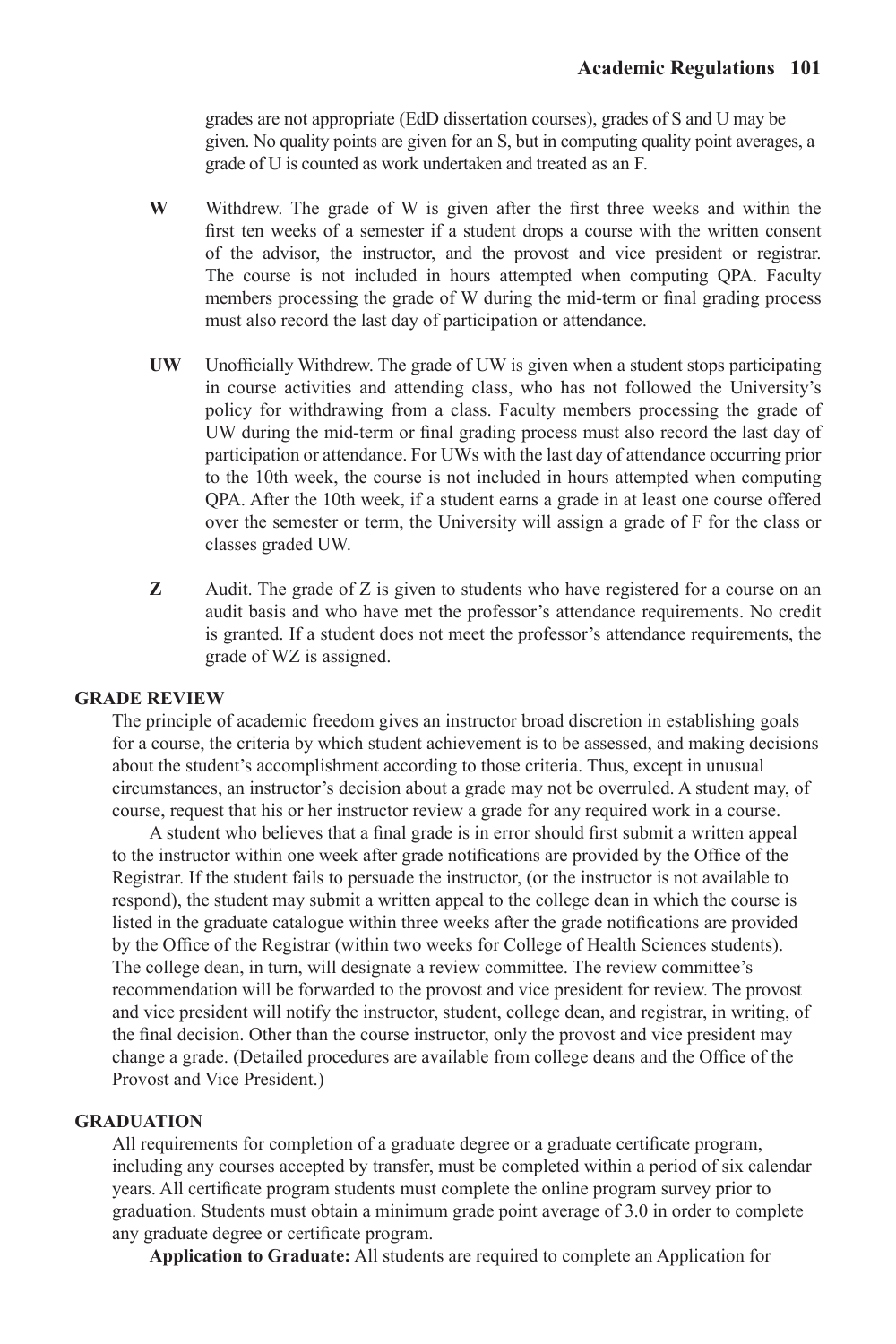Graduation form prior to registration for the final year (two semesters) of enrollment. This policy is intended to ensure that the student will complete requirements yet to be fulfilled.

January, May, and August degree candidates are eligible to participate in the May commencement exercises of the academic year in which they complete their degree requirements.

### **INDEPENDENT STUDIES**

Independent Study courses allow capable students an opportunity to pursue interests that are not available in courses for a given program. Special registration forms with the signature of the student, instructor, program director, and associate provost and dean of graduate studies must be completed prior to beginning an independent study and by the end of the add period.

### **INTERNSHIPS**

Students enrolled in graduate programs that require field experiences must complete an application for internships.

- Applications for graduate internships must be submitted to the College of Education, Leadership Studies, and Counseling office prior to February 1 for the fall semester and September 15 for the spring semester.
- Internships for the DPT program are described in the DPT Student Handbook.

# **LEAVES OF ABSENCE**

A student may obtain a leave of absence from the University for personal reasons such as work obligations, illness, to study abroad, or to complete an internship. To request a leave of absence for non-medical reasons, a student should speak with his/her academic advisor and submit a completed Leave of Absence form to the associate provost and dean of graduate studies. To request a medical leave of absence, a student should follow the procedures described in the section below (Medical Leave of Absence).

If a leave of absence begins while a semester is in progress, grades will be assigned for that semester according to the normal policy governing withdrawal from courses. Refund of fees will be made in accordance with the refund policy.

Students granted a leave of absence need not apply for readmission to the University. To ensure that their enrollment is reactivated, students on leave should register for classes for the semester they plan to return to the University at the first opportunity made available by the Office of the Registrar. If the date of return needs to be changed, the student must submit a written request for an extension of leave to the associate provost and dean of graduate studies.

**Leave of Absence for DPT Students:** Students seeking a leave of absence from the DPT program must obtain permission from the DPT core faculty. Students seeking a leave of absence should be aware of the following stipulations:

- 1. Students may only be granted one leave of absence in the program.
- 2. A leave of absence may be no more than one year.
- 3. Students requiring a leave of greater than one year will be required to reapply to the program during the normal admissions cycle and are not guaranteed readmission.
- 4. Students granted a leave of absence will be required to fall back into the next cohort (i.e. sit out for one year) and assume that cohort's policies.
- 5. Students must complete the curriculum and program within 5 years of entering the program.

A student wishing to request a leave of absence from a DPT program for personal or medical reasons will follow these procedures:

- 1. The student must first meet with their advisor to discuss the request.
- 2. The student must submit a written request to the program director (Note: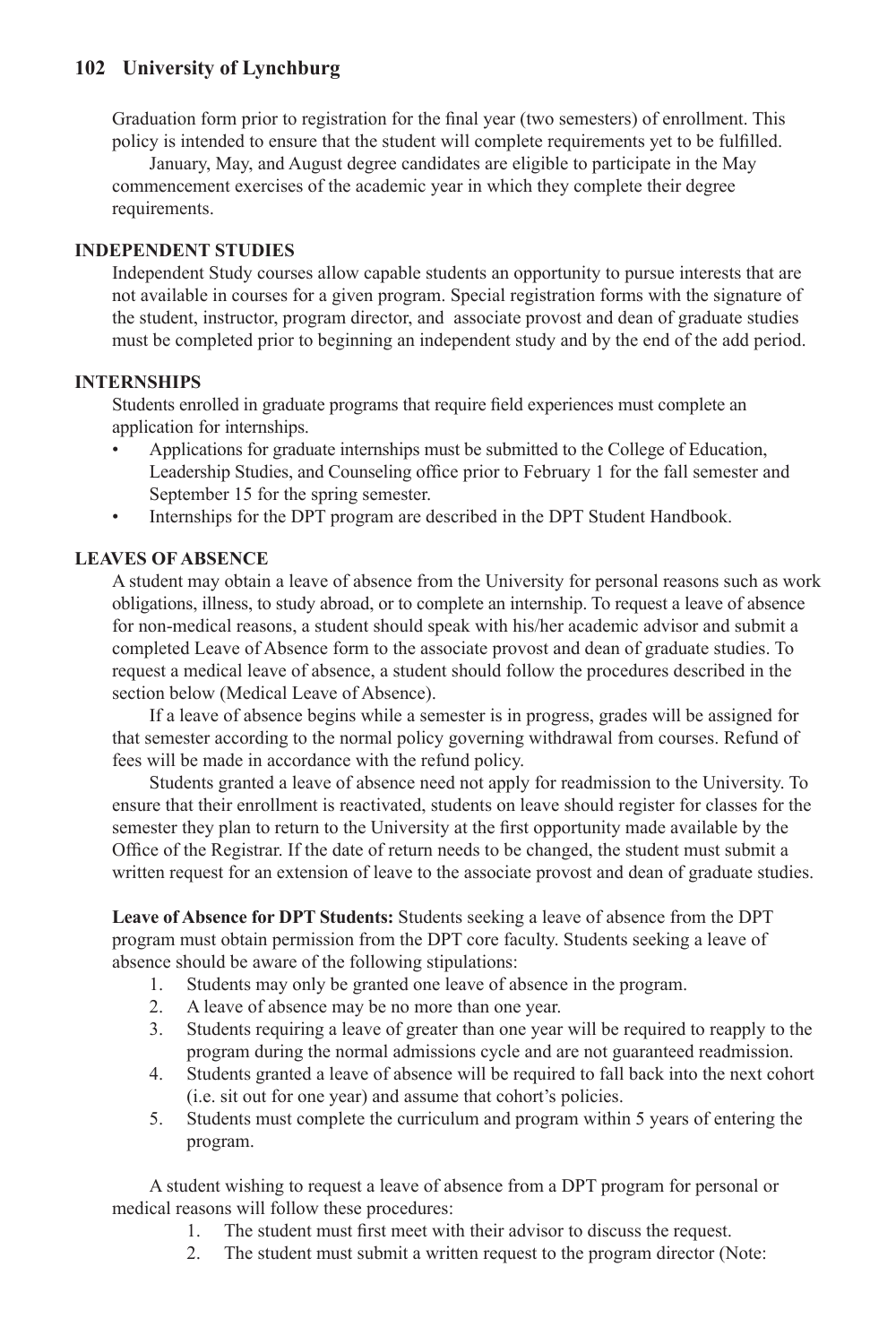students requesting a medical leave of absence request must also follow the procedure outlined in the graduate catalogue.)

The program director will present the student request to the core DPT faculty. The core faculty may recommend to approve or deny the student's request. Additionally, the faculty may impose stipulations or criteria for resumption of the program (please see section below titled Agreement Criteria). The program director and the student's advisor will meet with the student and present the decision and if appropriate the Leave of Absence Agreement.

If a student is denied a leave of absence by the program, he/she may appeal to the associate provost and dean of graduate studies. The Leave of Absence Agreement will be signed by the program director and the student. Once signed, the Leave of Absence Agreement will be filed in the student's folder and forwarded to the associate provost and dean of graduate studies.

### **Agreement Criteria for DPT Students:**

- 1. Students will be required to demonstrate maintenance of competency in order to resume progression in the program. This may involve retaking courses, completion of written or practical examinations, and/or other activities deemed necessary by the core faculty.
- 2. These requirements must be completed prior to resumption of the program.
- 3. A date will be established by which the student must notify the program of their intent to complete the agreement and resume the program.

**Leave of Absence for PA Medicine Students:** Students seeking a leave of absence from the Master of PA Medicine and Doctor of Medical Science programs must submit a written request, meet with and obtain permission from the department chair/program director.

**Medical Leave of Absence:** If a student needs to withdraw from the University for health reasons, the student should contact the Administrative Director of Health and Counseling Services at 434.544.8616 to request a medical leave of absence and to provide medical documentation supporting the request. If a medical leave of absence begins while a semester is in progress, grades will be assigned for that semester according to the normal policy governing withdrawal from courses. Refund of fees will be made in accordance with the refund policy. Students who are academically eligible to continue enrollment for the next semester do not have to apply for readmission; however, they do need to provide medical documentation supporting their return to the Administrative Director of Health and Counseling Services.

**Military Leave of Absence:** Students who are called to military service during the semester will be placed on military leave of absence and receive 100 percent refund of the tuition for that semester.

Students will receive one of the following marks at the end of the semester, depending on their individual situations:

- 1. I (for incomplete);
- 2. a letter grade; or
- 3. W (for withdrawn)

Students will normally receive a grade of I and the ten-week withdrawal period will be suspended. Incomplete grades will be continued beyond one semester as conditions warrant and must be completed within one year after the student returns from service.

Faculty will submit these I grades to the registrar fully documenting the following:

- the individual and cumulative grades to date;
- the remaining requirements necessary for completion of the course; and
- possibilities for computation of a final grade.

A copy of this documentation should also be on file with the college dean.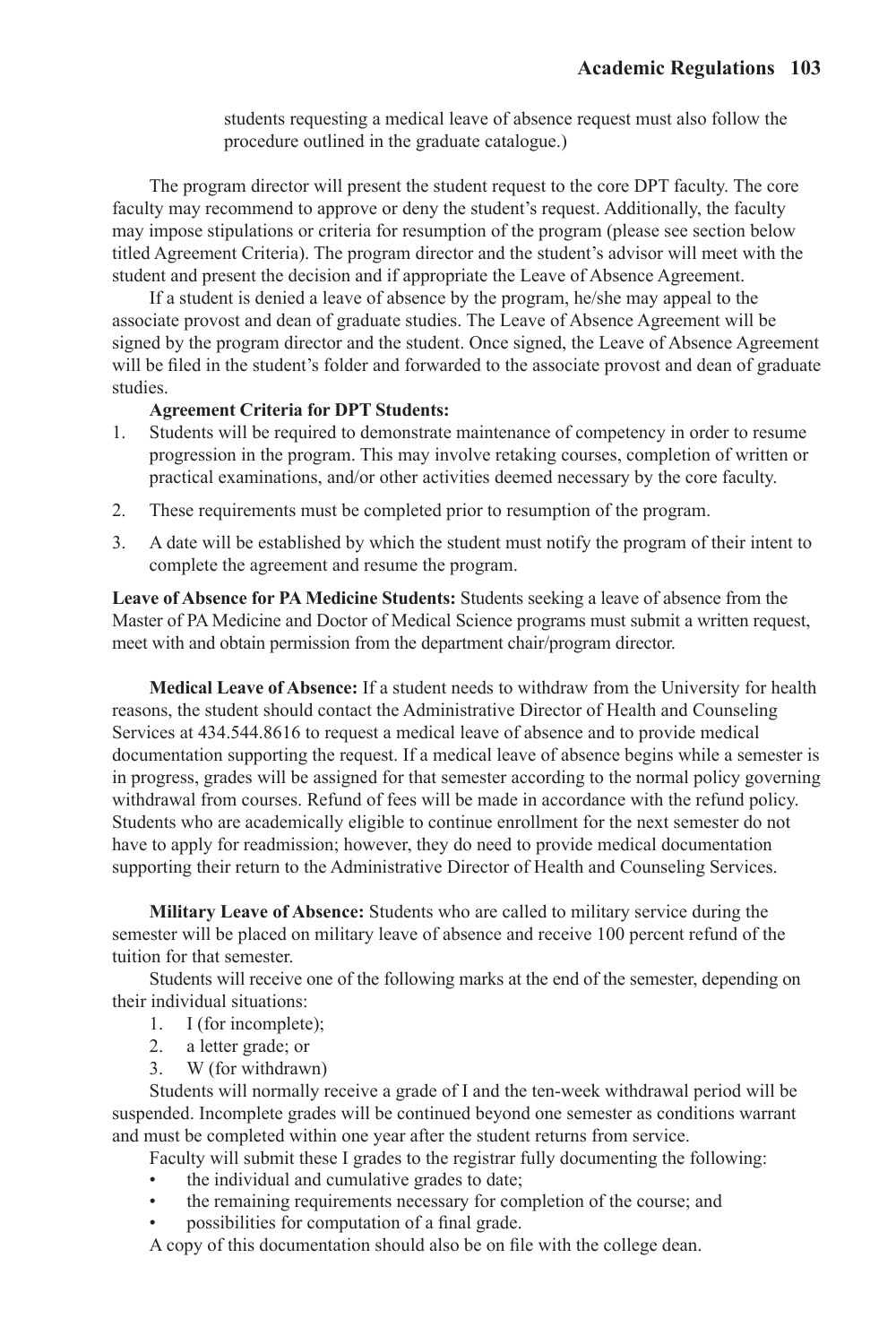For instances in which the major work of the course is completed at the time of deployment, the faculty member may provide an appropriate grade for the student. In the case of course withdrawals, the student will receive a grade of W.

### **MASTER'S PROGRAM CREDIT REQUIREMENTS**

The University of Lynchburg master's programs require a minimum of 30 semester credit hours for an initial graduate degree. Most programs require 36 credits (or more) for completion. A student, however, may earn the MEd or the MA as a second graduate degree by satisfactorily fulfilling all specific course requirements (for the second program) and completing a minimum of 24 semester hours of graduate credit (36 and 42 hours in school and clinical mental health counseling, respectively) at the University.

# **QUALITY POINT AVERAGES**

A student's quality point average for a given semester is computed by dividing the number of quality points earned by the number of semester hours undertaken.

### **REPETITION OF COURSES**

If a student repeats a course at the University of Lynchburg, only the most recent grade will be considered in the calculation of the cumulative quality point average. Repeated courses are indicated on the grade transcript with a suffix of R on the original grade, for example: "FR," and "CR." In the event the grade of F is received in repetition of a course previously passed, the quality points will be lost, though the previously established credit will remain. If a student fails a course more than once, the previous grades of F will be disregarded in computing the cumulative average. No additional credit may be granted for a repeated course.

Since credit is not given twice for the same course, out-of-residence repetition of a course originally passed at the University of Lynchburg has the effect of increasing the hours required for graduation by that number of hours.

The above policy does not apply to courses repeated after the degree has been granted.

### **REAPPLICATION AFTER SUSPENSION**

A student who has been suspended may apply for readmission to the University after one full semester of suspension (e.g., fall, spring, or summer). In such cases, the student must demonstrate an improvement in achievement and/or motivation suggesting that he/she will be able to meet the academic standards of the graduate program at the University. A suspended student may not enroll at the University of Lynchburg without having been formally readmitted. All students seeking readmission must consult with the applicable program director. To be readmitted formally, the student shall complete a new degree application, include any new transcripts from other institutions (if applicable), include a statement reflective of plans for improved performance, and request that a letter be submitted by the former program director reflecting on the decision to readmit. Once the file is complete, it will be reviewed by the associate provost and dean of graduate studies, college dean, and the program director. The student will be informed of the decision related to readmission to the University. Note that readmission to the University following suspension does not guarantee readmission into any specific program, including the student's previous program. A student readmitted to the college is required to make formal application to the program of interest consistent with program policy. After a second suspension, a student is not eligible for readmission to the University.

# **RETENTION IN THE PROGRAM: ACADEMIC STANDARDS**

A quality point average of 3.0 (B) is required for graduation for all graduate programs. Only one course with a grade of  $C<sub>+</sub>$  or below will count toward degree requirements (except the DPT and PA programs – see below). Any graduate student earning more than three hours with grades of C+ or below will be suspended from the University for a minimum of one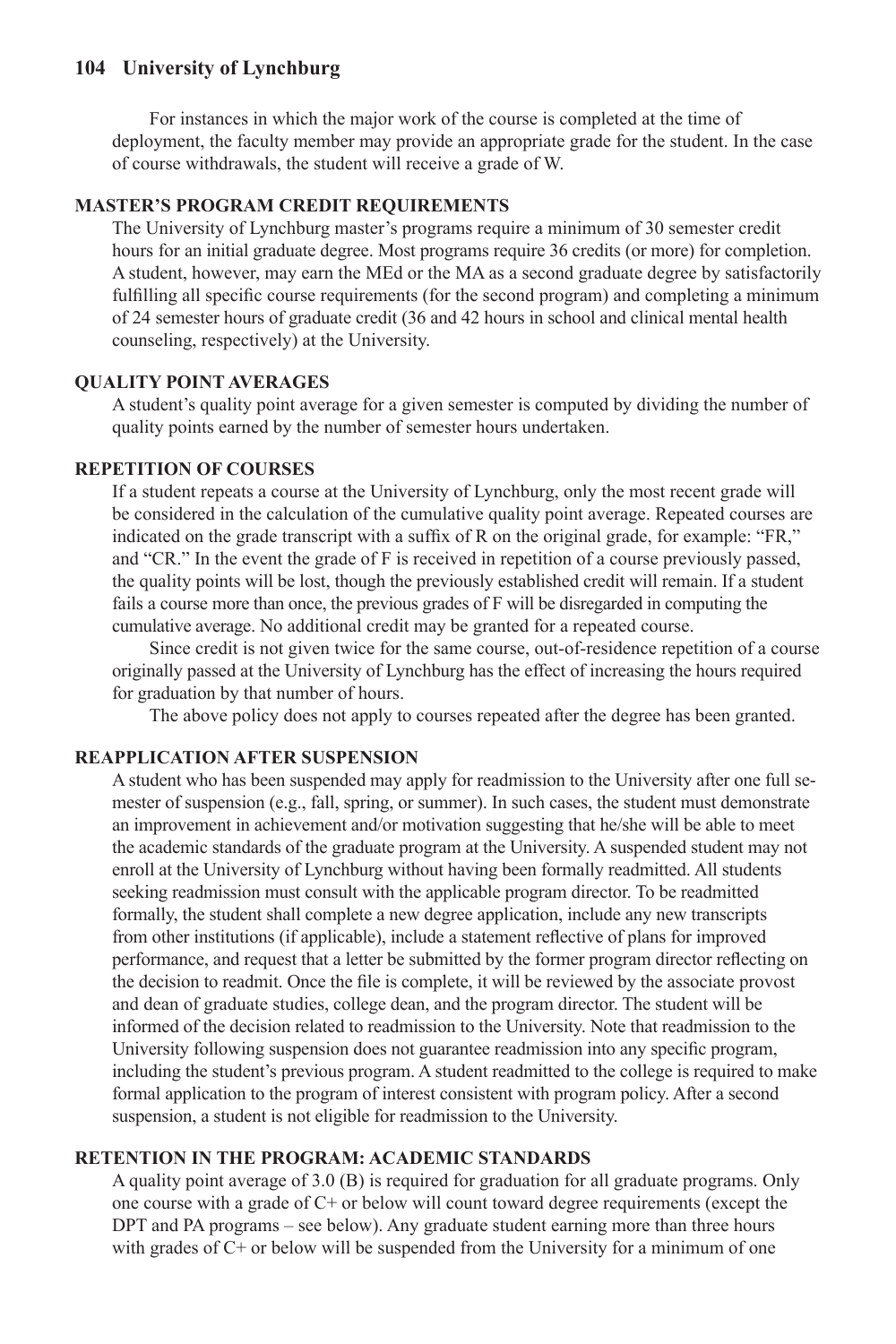semester. (note J-term is not considered a term for this policy). Exceptions to these standards are described below. The same standards apply to students in the EdD program (in terms of doctoral courses and cognate courses) and in the graduate certificate programs.

For the Doctor of Physical Therapy program, a minimum quality point average of 3.0 (B) and no outstanding professional concerns are required for graduation. Any of the following conditions will result in academic dismissal from the DPT program and suspension from the University for a minimum of one full semester: earning a cumulative quality point average of less than 3.0 at the end of the semester immediately preceding the final internship, earning one course grade of F (Fail), earning three course grades of C+ or lower throughout the entire curriculum, professional concerns, or failure in the retaking of a practical examination embedded in specific courses. For specific program-related policy, see the DPT Program Handbook.

For the Master of PA Medicine program, a minimum quality point average of 3.0 (B) and no outstanding professional concerns are required for graduation. Any of the following conditions will result in academic dismissal from the PA program and suspension from the University for a minimum of one full semester: two consecutive semesters with a semester GPA below 3.0, earning one course grade of F (Fail) in the didactic phase, receiving two course (rotation) grades of F (Fail) in the clinical phase, earning a cumulative quality point average of less than 3.0 at the end of the semester immediately preceding the subsequent phase in the program (e.g., the clinical phase, the summative phase, or graduation) or professional concerns. For specific program-related policy, see the PA Program Handbook.

For the Master of Education in Counselor Education program, a quality point average of 3.0 (B) and no outstanding professional concerns are required for graduation. (See the Counselor Education Student Handbook for additional information on the systematic assessment of students' professional disposition throughout the program.) The following conditions will result in academic dismissal from the program and suspension from the University for a minimum of one full semester: earning a cumulative quality point average of less than 3.0 at the end of one semester, earning one course grade of F (Fail), earning two course grades of C+ or lower throughout the entire curriculum, or failure to pass the Counselor Preparation Comprehensive Examination by the second attempt.

To ensure that students are adequately prepared to work with the public, as stipulated in the American Counseling Association Code of Ethics, students receiving a grade of F (Fail) in any course who are subsequently readmitted to the Master of Education in Counselor Education program must retake and pass that class as a condition of eligibility for enrollment in Practicum, Internship I or Internship II.

For the Master of Science in Athletic Training Program (MSAT), a minimum quality point average of 3.0 (B) is required for graduation. The following conditions will result in academic suspension and suspension from the University for a minimum of one full semester from the MSAT program: earning a semester QPA less than 3.0 in two consecutive semesters; earning one course grade of F (Fail); or earning two course grades of a C+ or lower throughout the entire curriculum. For specific program-related policy, see the MSAT Program Handbook.

**Appeal Of Suspension:** If a student believes that extenuating circumstances make dismissal and/or suspension unwarranted, he/she may file a written appeal documenting those circumstances with the associate provost and dean of graduate studies within 5 business days of student notification of the dismissal and/or suspension. The extenuating circumstances must be beyond the student's control and of such nature as to affect significantly the student's academic performance. Also, an academic plan that specifically addresses the extenuating circumstances and largely negates their effect on the student's academic performance must be feasible. A student's written appeal must include the student's own statement documenting the extenuating circumstances and a specific plan for achieving the necessary academic improvements. In addition to the appeal letter, the student is encouraged to submit supporting documentation, such as relevant medical records, letters of support from faculty or staff who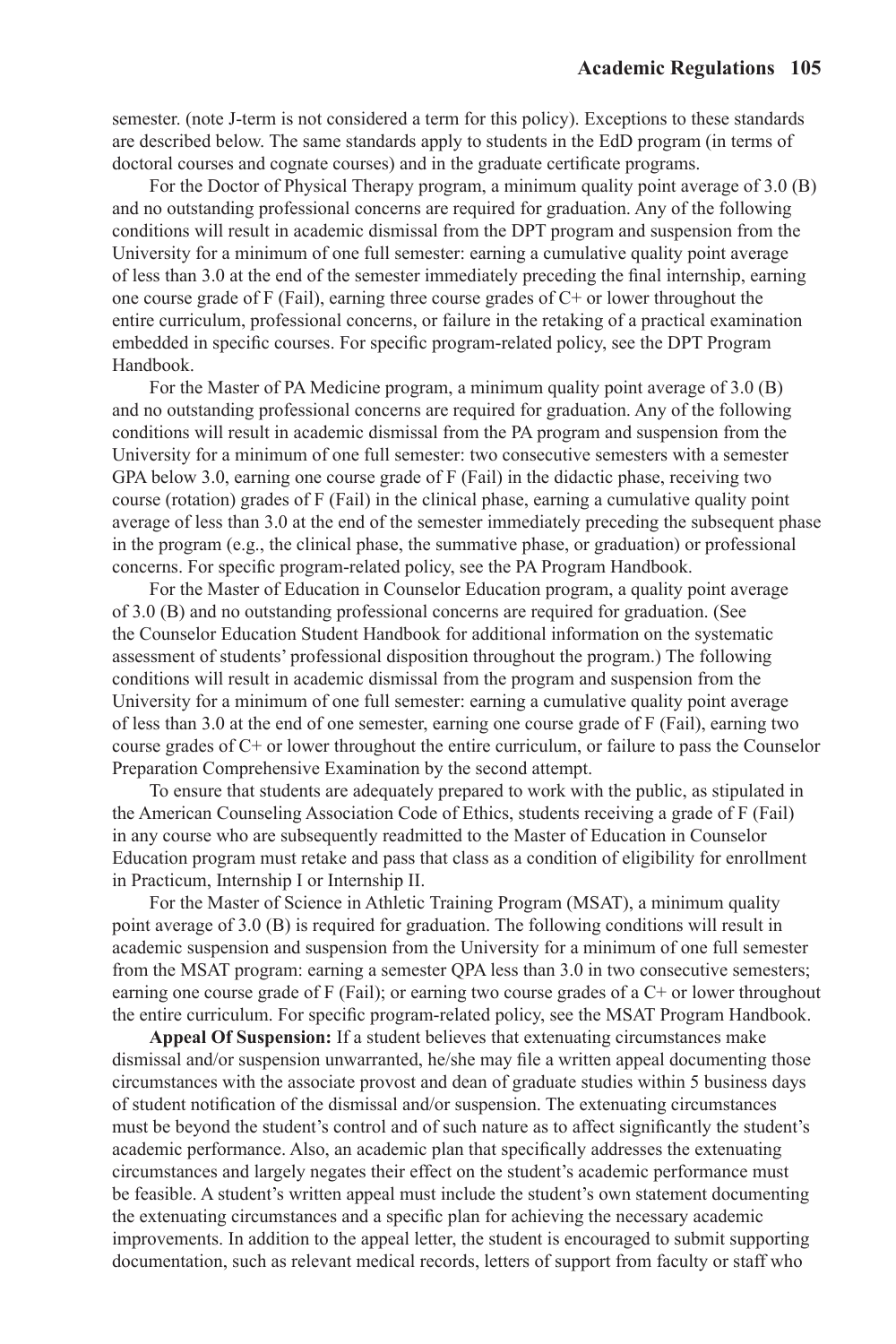know the student well, or any other pertinent documentation.

Upon receipt of the written appeal, the associate provost and dean of graduate studies will form a committee to consider the appeal. The committee will consist of the associate provost and dean of graduate studies, the chair of the Graduate Studies Committee and the student's program director. The Graduate Studies Committee vice-chair and the student's college dean will serve as an alternates as needed. The committee determines whether the extenuating circumstances described by the student meet the criteria set forth above. If so, the committee examines documentation provided in support of the appeal and the student's improvement plan for adequately addressing the extenuating circumstances and their impact on the student's academic performance. At its discretion, the committee may also consider other information, such as the student's class attendance and participation, academic and disciplinary records, and co-curricular involvements.

 The appeal must provide evidence that supports the student's position, and it must reflect a plan developed in conjunction with the academic advisor for enhanced academic performance.

### **STUDENTS' ACADEMIC CREATIONS**

The ownership of students' work submitted in fulfillment of academic requirements shall be with the creator(s). By enrolling in the institution, students give the institution a nonexclusive royalty-free license to mark on, modify, and retain the work as may be required by the process of instruction. The institution shall not have the right to use the work in any other manner without the written consent of the creator(s). Students are responsible for obtaining and maintaining copyright permissions related to their creations.

### **TRANSFER CREDIT**

The University of Lynchburg will accept up to six semester hours of equivalent graduate work transferred from other institutions (i.e., out-of-residency credit) into a graduate degree program. Transfer credits are subject to the following conditions:

- Acceptance of credits will depend on the appropriateness and applicability of credits to the degree program and on the comparability of the credit earned.
- Courses must be comparable to the University of Lynchburg course requirements or be acceptable as appropriate for the student's program of study. The graduate student must make this request in writing to the faculty advisor.
- Courses must have been completed at a regionally accredited institution.
- Courses must be fully acceptable and applicable to comparable degree programs at the offering institutions; however, transfer credit is not allowed for a course counted within a completed graduate degree program at another institution.
- Courses must be reflected on an official transcript that indicates regular disciplinary prefixes, graduate-level course numbers, and titles. An official transcript of the transfer course and a copy of the course description from the appropriate academic year catalogue must be submitted with the student's written request to the faculty advisor.
- Continuing education, professional development, and in-service courses are not transferable unless the course(s) is (are) fully acceptable and applicable to a comparable degree program at the offering institution.
- No course with a grade of C+ or below will be considered for transfer credit into any graduate degree programs.
- For graduate transfer credit, courses must have an earned letter grade. Pass/fail courses or satisfactory/unsatisfactory courses are not eligible for graduate transfer credit.
- Any courses proposed for transfer credit, whether taken before or after admission to the University of Lynchburg, must receive the approval of the student's advisor, the dean of the specific academic college, and the associate provost and dean of graduate studies. (A special form is provided for this purpose.)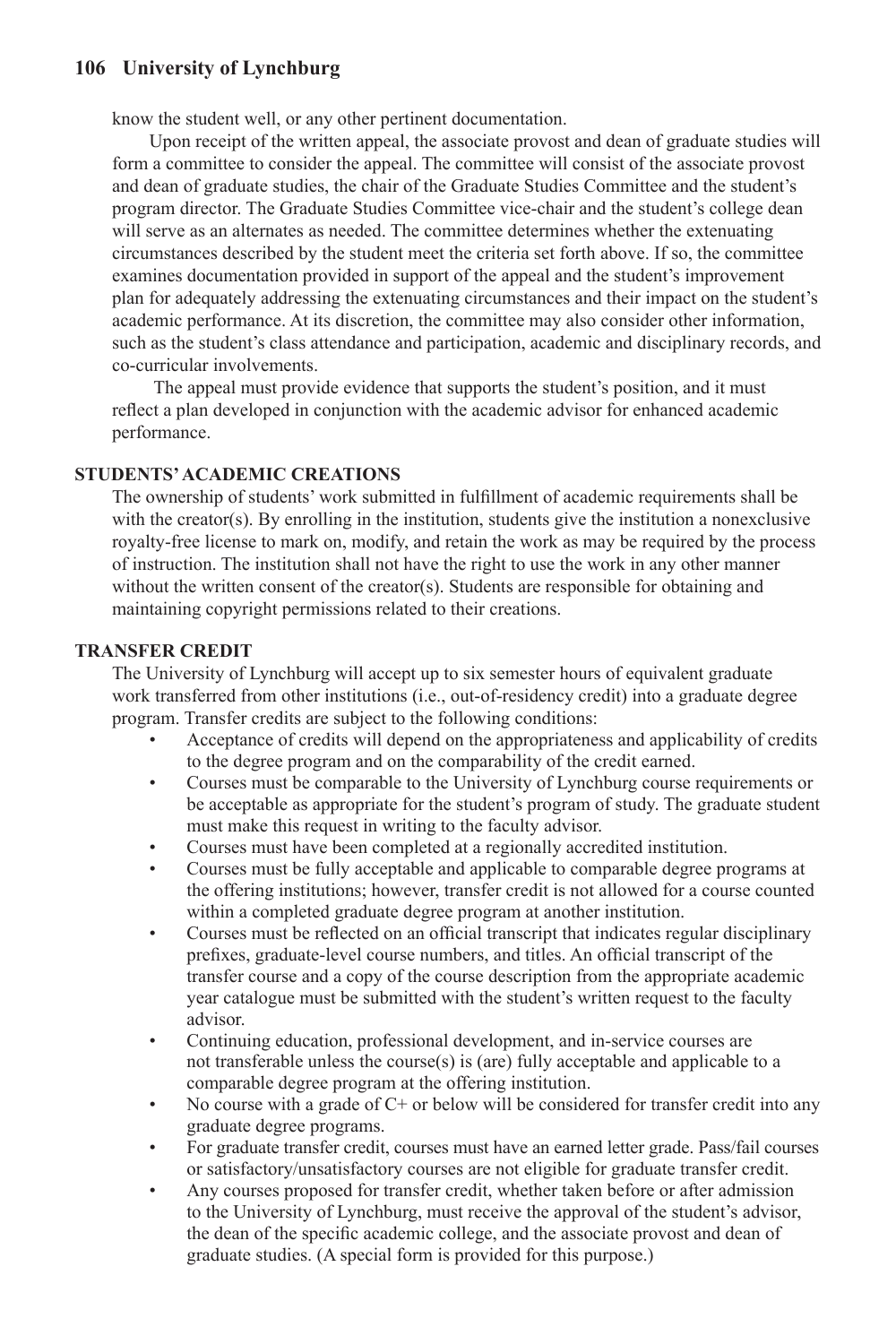• The transfer of courses into the DPT, DMSc, MPAM, MBA, and EdD programs are addressed on a case-by-case basis. No courses can be transferred into the program unless they were completed at an accredited DPT, DMSc, MPAM, MBA, or EdD program at another institution.

**Out-Of-Residence Study:** Completion of the Transfer Credit Request form (available from the Office of Graduate Studies) is required in advance for out-of-residence study, and approval must be obtained from the advisor, the dean of the college offering the program toward which the out-of-residence course is to apply, and the associate provost and dean of graduate studies. Credit will not be allowed for courses with a grade of C or below. Out-of-residence coursework does not affect academic probation. Upon completion of courses taken out of residence, the student must have the official transcript sent directly to the Office of Graduate Studies. Courses offered at the University of Lynchburg are not approved for out-of-residence study during the same term at any other institution.

### **WITHDRAWAL FROM UNIVERSITY**

A student withdrawing from the University must notify the University in writing. If withdrawal occurs during the semester, a withdrawal form is available from the Office of the Registrar. Grades will be assigned according to the operating policy governing withdrawal from courses. Refund of fees will be made in accordance with the refund policy.

# **ACADEMIC SERVICES AND RESOURCES**

### **ACADEMIC ADVISING**

An advisor in the field of specialization chosen by the student is assigned upon admission. Consultation is urged to ensure agreement on the program of study, proper sequence of courses, completion and filing of required forms, and degree completion at the time chosen by the student. Any student wishing to change fields of specialization should notify the Office of Graduate Studies to ensure that a review of records, determination of acceptance, and change of advisor can be made. Non-degree students are also assigned an advisor upon admission.

### **CAMPUS STORE**

The Campus Store, located in Drysdale Student Center, is open 10 a.m. to 5 p.m. weekdays and has extended hours at the beginning of each semester. Saturday hours during the semester are 10 a.m. to 4 p.m. For additional information on hours and special events and services, call 434.544.8239, option 1, for a voice recording of hours or visit the website at www.lynchburg. edu/student-life/campus-store.

The University of Lynchburg Campus Store offers the following services and products to the campus community: online purchase/rental of course materials/textbooks for enrolled students through my.lynchburg. Student/employee charge accounts and declining balance accounts may be opened on the Campus Store homepage. Purchases can be made on account at the Campus Store, The Muse in Schewel Hall, Domino's Pizza on campus, campus post office, campus dining facilities, including On Common Ground and Westover. The Campus Store also offers school, office and health supplies, imprinted gift and clothing items and university rings. Check cashing and debit cash with purchase are available (\$100 limit for both with university I.D.). Additional services are mail order service (434.544.8241) and online web catalog at www.lynchburg.edu/student-life/campus-store. Graduation caps, gowns, degree hoods and announcements are ordered through the Campus Store.

The Campus Store provides students an option to view information about course materials for each enrolled class online at https://my.lynchburg.edu/myLC.asp. (An active UL network password and pin are required for access to this information.) Textbook information is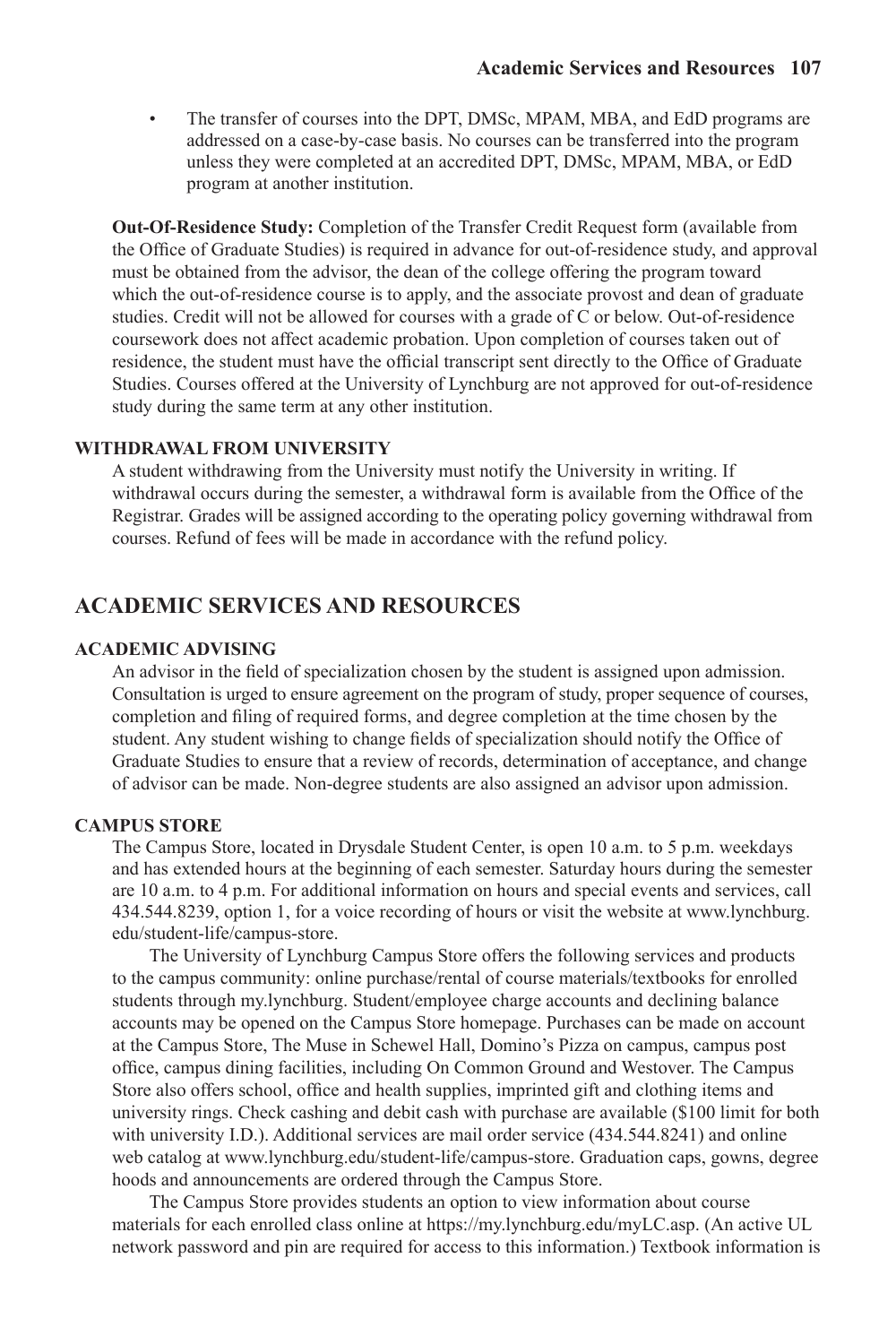also available to non-enrolled students online under course offerings at http://apps.lynchburg. edu/lconline/courseofferings/ by clicking on the book icon.

Visa, MasterCard, American Express, and Discover credit/debit/check cards, university account charge or declining balance accounts, personal checks, and cash are accepted for payment.

#### **CAREER AND PROFESSIONALISM+ CENTER**

Graduate students may freely use the Career and Professionalism Center office at the University. Comprehensive services available to students and alumni include career counseling, career testing, workshops, University-sponsored career fairs, research resources, on-campus interviewing, internship referral, and credentials file service.

### **CENTER FOR ACCESSIBILITY AND DISABILITY RESOURCES**

The University of Lynchburg guarantees the rights of all students with documented disabilities equal access to an education, in compliance with Section 504 of the Rehabilitation Act of 1973, the Americans with Disabilities Act of 1990, and the Americans with Disabilities Amendments Act of 2008. Limited only by personal ability and not by disability, the faculty and staff support students in obtaining reasonable academic and non-academic adjustments and auxiliary aides/services necessary to participate in the University's programs. Postsecondary institutions are not required to make adjustments or provide aids or services that would result in a fundamental alteration of a recipient's program or impose an undue burden.

The University of Lynchburg makes no preadmission inquiry about disability. The University recognizes that the disclosure of disabilities is a personal choice students may or may not exercise. Students who choose not to disclose this information will not be able to take advantage of accessibility and disability services offered through the Center for Accessibility and Disability Resources (CADR). The University encourages students to self-disclose disability information and provide the Center for Accessibility and Disability Resources with reasonable documentation. Through self-disclosure both the student and the University can make informed decisions about the suitability of the University of Lynchburg in the pursuit of a collegiate education.

The University of Lynchburg does not offer programs and courses specifically designed for students with disabilities, however in addition to reasonable accommodations the University offers all students a wide range of support services such as mentoring, advising, academic coaching, career services and therapeutic counseling. These services, along with small classes and an intimate connection to our faculty and staff, contribute to an exceptional experience for all students. Students with disabilities can benefit from these services, as well as accommodations for equal access approved on a case by case basis. A key to success at the University of Lynchburg is effective self-advocacy. Resources and assistance are available when students actively advocate for themselves.

The purpose of accommodations for disability at the collegiate level is to provide equal access. Reasonable accommodations do not negate requirements for successful completion of a program, course, service and/or activity; adherence to generally acceptable standards of behavior; the University's general and academic student rights and responsibilities; or adherence to faculty/staff directions and instructions. The University of Lynchburg is not required to modify syllabi, provide independent study, personal aides and equipment, personal coaching or individual tutors. Consideration of modification of attendance policies and assignment extensions are made on a case-by-case between the Center for Accessibility and Disability Resources and individual faculty using guidelines provided by the Office of Civil Rights (OCR). Attendance and other classroom policies, course schedule, assignment due dates, etc., will be provided to students in a written format. Regardless of the nature of the disability, students should note that accommodations that reduce academic expectations and standards, or eliminate essential components of coursework are not options. All students are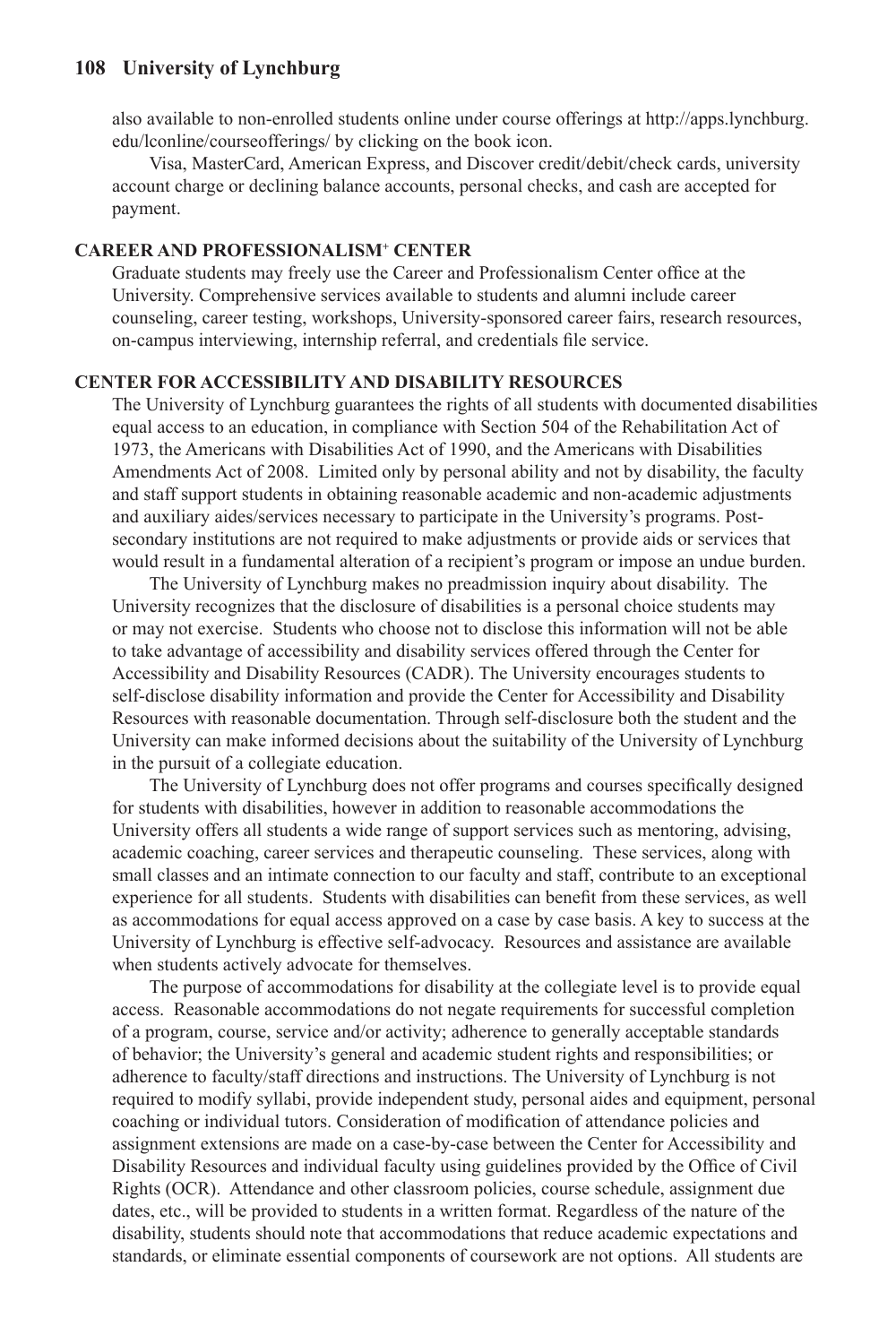expected to follow the University's Student Code of Conduct and Honor Code regardless of disability.

The staff of CADR work to assist students with disabilities in the pursuit of their educational goals. CADR works with faculty, staff, administrators and students toward the objective of promoting equal access and equal opportunity. CADR provides or arranges for reasonable accommodations, services, training, consultation and technical assistance. CADR strives to ensure the University of Lynchburg courses, programs, services, activities and facilities are equally accessible to all students. The center endeavors to assist students to become effective self-advocates and to facilitate an inclusive, supportive campus atmosphere, which fosters respect and promotes independence.

Students who wish to seek academic or non-academic (housing, dietary, etc.) accommodations should contact the Center for Accessibility and Disability Resources. Accommodation and services are offered for eligible students with cognitive, medical, mental health and physical disabilities, including temporary disabilities (such as injury, short-term conditions, surgery). Additional information about disability services is available at www. lynchburg.edu/academics/disability-services/ by contacting Julia Timmons, Accessibility and Disability Resources Coordinator at timmons.j@lynchburg.edu, 434.544.8687, or Meg Dillon, Accessibility and Disability Resources Specialist at dillon  $ma@$ lynchburg.edu.

### **Timely Notification of Disability**

Students are encouraged to meet with the CADR as soon as possible in their university search/application/enrollment process. The CADR will facilitate coordination with various departments to provide reasonable accommodations for equal access to activities of daily living (academic, housing, dietary, etc.). Students are encouraged to provide the University with at least six weeks notification of disability which may impact time-sensitive arrangements for both academic and non-academic accommodations (scheduling, class locations, housing, alternative form materials, adaptive equipment, etc.).

Prospective students with physical disabilities are encouraged to visit the University of Lynchburg prior to making a decision about enrollment. Personal visits enables students and University representatives to determine how the University can best serve students' particular needs.

### **Notification Guidelines**

In some cases, advanced notification is required for timely implementation of accommodations:

- A minimum of six weeks notification (excluding University holidays) prior to the first day of classes must be provided for
	- o Specific class location
	- o Alternative format textbooks
- A minimum of eight weeks notification (excluding University holidays) prior to the first day of classes must be provided for
	- o Specialized furniture, equipment or technology
	- o Sign Language Interpreters
- A minimum of 12 weeks notification (excluding University holidays) prior to the first day of classes must be provided for
	- o Alternative format textbooks and materials in braille format

#### **ADA Resolution and Grievance Policy**

The Center for Accessibility and Disability Resources (CADR) has the responsibility of determining students' needs for accommodations. Determinations are made through a two-part process: review of documentations of disabilities and intake interviews. If the CADR staff determine students are eligible for accommodations, the CADR is responsible for coordinating the accommodations with students, the instructors, and third party service providers.

Title II of the Americans with Disabilities Act (ADA) of 1990 and Section 504 of the Rehabilitation Act (1973) were intended to prevent discrimination against individuals with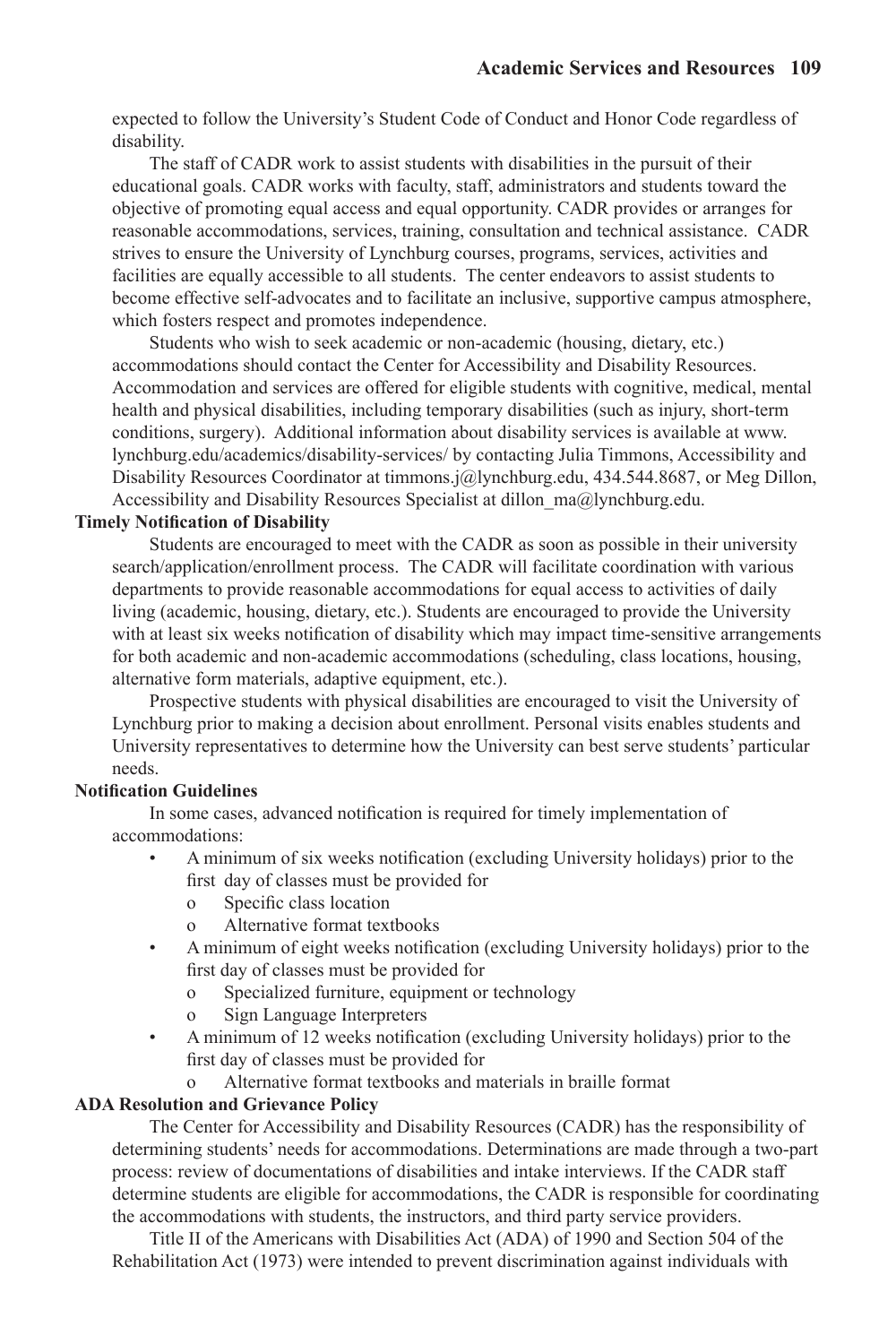disabilities. They state, "No otherwise qualified person with a disability in the United States… shall, solely by reason of…disability, be excluded from the participation in, be denied the benefits of, or be subjected to discrimination under any program or activity sponsored by a public entity."

The University of Lynchburg faculty and staff strive to provide each student with positive educational experiences and helpful services. Even so, it is understandable that complaints will arise from time to time. To address and resolve concerns as quickly as possible, all students are encouraged to address complaints to the office responsible for overseeing the area of concern.

If a student believes they have experienced discrimination due to a disability or perceives an issue with ADA compliance, they have the right to seek resolution or file a grievance. Prompt resolution of such matters is in the best interest of the student, faculty, staff, and the University.

Detailed Policy and Procedure information is available online at https://www.lynchburg. edu/academics/disability-services/ada-resolution-and-grievance-resolution/.

### **CENTERS OF THE UNIVERSITY OF LYNCHBURG**

The centers of the University of Lynchburg provide interactive programs that support the University mission by offering unique learning opportunities for students and by strengthening the University commitment to community outreach. The centers are interdisciplinary in nature and are oriented toward specific needs within the broader community.

- **• Beard Center on Aging at the University of Lynchburg (**Denise Scruggs, director) This endowed center was named in honor of 1923 alumna and founder Belle Boone Beard. The center provides educational and intergenerational opportunities, both in and out of the classroom, for students while promoting positive aging in the community. Students have the opportunity to participate in local, state, and national initiatives that prepare them to live and work in an aging society.
- **• Center for Community Development and Social Justice** (Dr. Kim McCabe, director) The focus of this center is the enhancement of student educational experiences through service to and partnerships with the broader community. The center involves students, faculty, and staff working with members of the community to improve quality of life.
- **• Center for Education and Leadership** (Dr. Owen Cardwell, director) The center is focused on developing and sustaining a re-commitment to public education - a true commitment to the education of every child within our community. The Center will provide opportunities for University student and community engagement.
- **• Center for Family Studies and Educational Advancement** (Dr. Jeanne Booth, '76, '88 MEd, director) The center's primary purpose is to train educational professionals to help parents expand their discipline and communication skills. The center works with local schools to provide special parenting courses that are co-taught by the University of Lynchburg graduate students and local teachers and counselors. A variety of other specialized programs for teachers, counselors, and parents are offered.
- **• Claytor Nature Center** (Dr. Gregory Eaton, director) The center occupies 491 acres in Bedford County and includes the Claytor Educational and Research facility, the Husted Educational Pavilion, the C.E. Richardson Laboratory Annex, the Belk Astronomical Observatory, the Claytor Research and Demonstration Garden, the Chandler Eco-Lodge and Campground, the Cloverlea Farmhouse and Virginia Claytor Memorial Gardens, as well as the Big Otter River, two lakes, a federal wetlands reserve, and woodlands and fields. The center offers a wide range of environmental education programs for the University of Lynchburg students, K-12 students and teachers, and the broader community.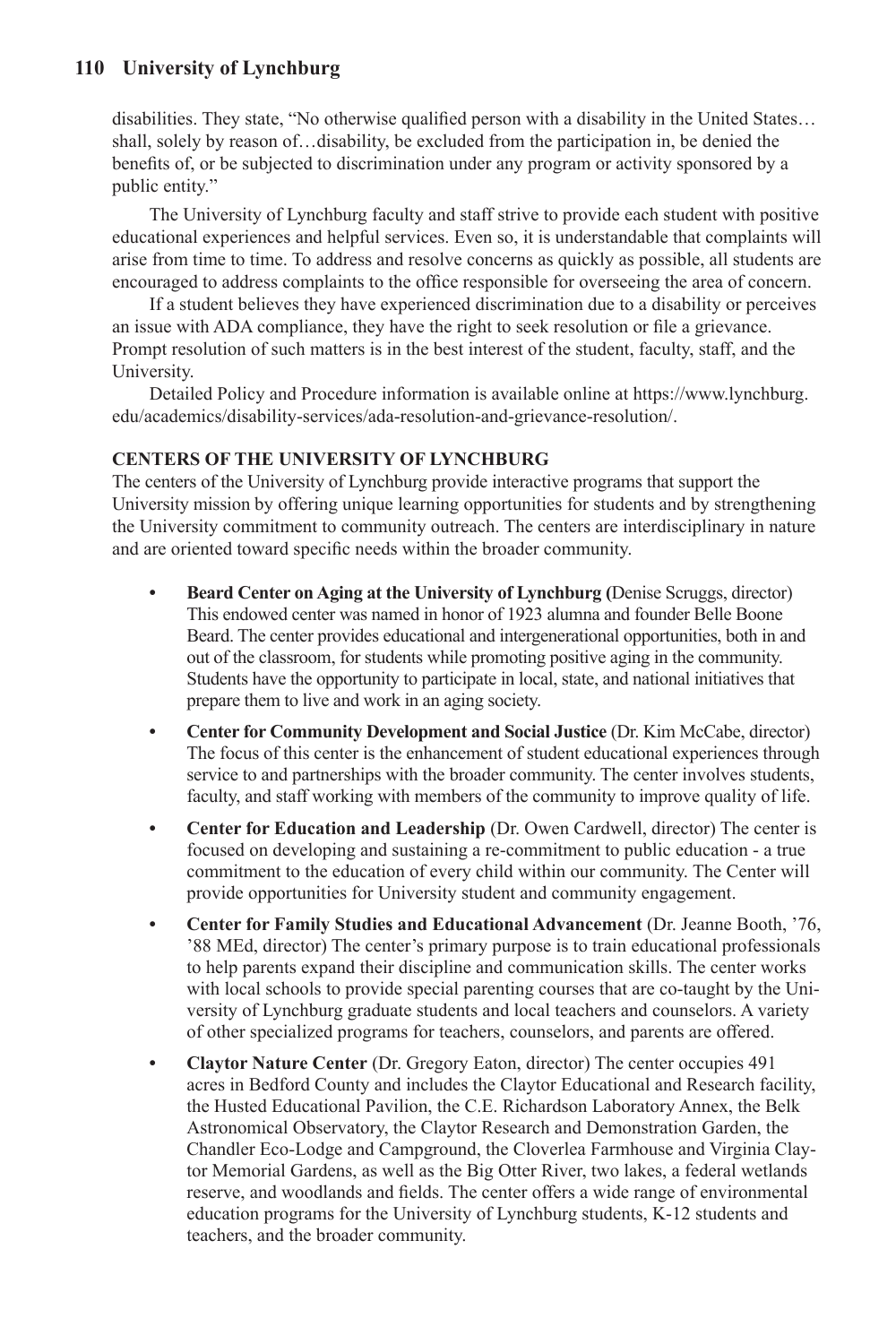- **• Center for Economic Education** (Rebecca Booth, '11 MBA, director) The center provides training to area educators on incorporating economics and personal finance within the K-12 curriculum. Workshops and in-services are provided for University of Lynchburg students and educators from throughout the region.
- **• Donovan Media Development Center** (Professor William Noel, director) The Donovan Center involves students, faculty, and staff in the development of media resources for non-profit agencies within the community.
- **• Walter G. Mason Center for Business Development and Economic Education**  The Mason Center promotes regional economic growth, education, and organizational development using the diverse resources of the University of Lynchburg. Through customized workshops, management institutes, learning forums, and business seminars, the center offers opportunities to enhance organizational development and economic vitality throughout the region.

#### **GLOBAL EDUCATION**

#### **Study Abroad**

The mission of the University of Lynchburg is to develop students with strong character and balanced perspectives and to prepare them for engagement in a global society. To this end, students at the University of Lynchburg are encouraged to include study abroad as an integral part of their academic experience, earning academic credit in an international setting through study, work, or an internship abroad. While overseas, and by participating in thoughtfully designed multi-discipline programs, students discover and learn to appreciate the nature and scope of global interdependence from cultural, economic, historical, social, and political perspectives.

The University of Lynchburg offers different types of international engagement opportunities: faculty-led programs, semester-long programs through outside providers, and exchange programs through partner universities. Faculty-led programs are short-term and usually offered during the January-term, spring break, and summer term. Program offerings encompass a wide range of academic disciplines and opportunities span the globe. Students should contact the Study Abroad Office by email at studyabroad@lynchburg.edu or call 434.544.8788 for more information.

The University has several endowed scholarship funds for international engagement and study abroad opportunities. Please contact the Study Abroad Office for information on endowed scholarships. Students studying abroad may also be eligible for federal and state financial aid. Please contact the Office of Financial Aid to discuss availability of student loans for studying abroad. The University-funded financial aid is awarded for study at the University of Lynchburg only and is not available for third-party or direct enrollment study abroad programs. It is highly recommended that students should always apply for the various national-level scholarships available to assist in making study abroad as affordable as possible. Interested students should contact the Study Abroad Office - located in Hopwood Hall, room 14A - for more information about these opportunities.

#### **International Student Services**

International students bring the world to the University of Lynchburg. The Designated School Officials (DSOs) in the Center for Global Education, in collaboration with other colleagues, provide extensive support services for international students on F-1 visas who are enrolled as matriculating students at the University of Lynchburg, including, but not limited to: student orientation and transition; compliance with US Department of Homeland Security; advising on immigration rules, regulations, forms, and application processes; on-and-off campus employment authorization; travel and visa application processes; health insurance; income tax filing, etc. For more information on the above and other services for international students,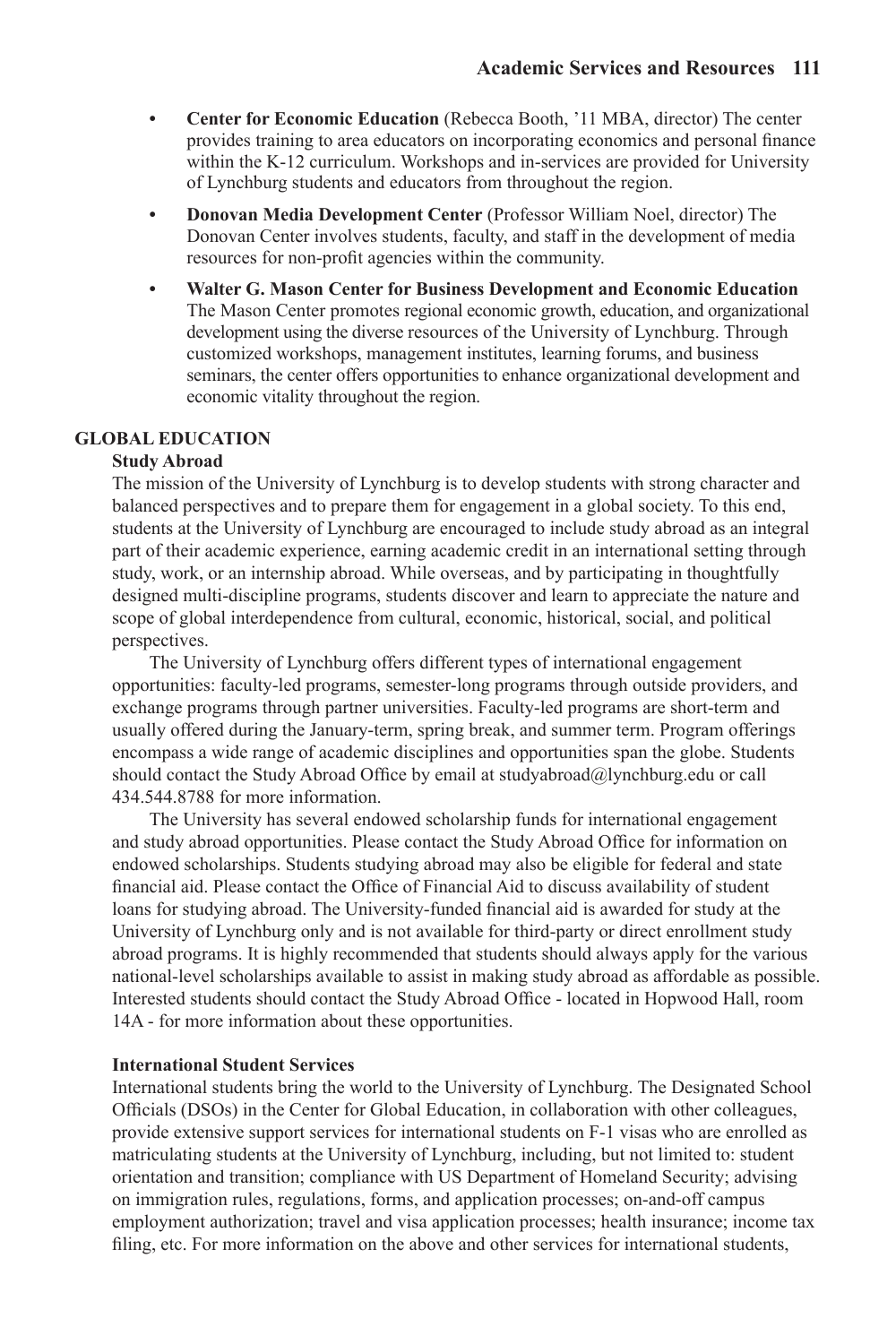please contact the International Student Advisor (global@lynchburg.edu).

#### **Visiting Scholars Program**

The Center for Global Education collaborates with various colleges, schools, and departments at the University of Lynchburg and other local institutions in sponsoring visiting scholars from around the world. The Visiting Scholars program includes short-term professors, researchers, and exchange students on J-1 visa. For more information on the visiting scholars program, please contact The Center for Global Education at visitingscholars(@lynchburg.edu.

### **GRADUATE STUDENT RESEARCH SUPPORT**

Support for graduate students to conduct and present their research is available on a limited basis. Further information can be found by contacting the graduate studies office by calling 434.544.8383 or emailing gradstudies@lynchburg.edu.

### **HEALTH AND COUNSELING SERVICES**

### **Health Services:**

Services are available to all actively enrolled students. All students who wish to use health services must have a completed Health Information Form on file in the Health Center. Primary health care is provided by nurse practitioners and registered nurses. The physician medical director is on campus one hour per week during the fall and spring semesters. Referrals to other community health care providers are arranged when necessary or at the request of the student.

### **Location and Hours**

The Health Center is located on the terrace level of Hundley Hall.

Administrative hours\*: 8:30 a.m.-5:00 p.m., Monday-Friday

Clinical hours\*: 8:30 a.m.-12:30 p.m. and 1:30-4:30 p.m., Monday-Friday

Clinical hours during January Term and Summer\*: Noon-4:00 p.m., Monday-Friday

\* Closed during scheduled University breaks

### **Appointments & Walk-Ins**

Students may be seen as walk-ins or may schedule appointments by calling the Health Center at 434.544.8357. Students may also schedule their own appointments by going to www. lynchburg.edu/student-life/health-and-counseling/ and selecting a provider.

Strict confidentiality is observed in accordance with professional standards.

#### **Counseling Services:**

Counseling services are available to all actively enrolled students. Licensed mental health professionals provide individual and group counseling to all students for a variety of student issues such as roommate and relationship issues, grief, anxiety, adjustment difficulties, substance abuse, eating issues, depression, and other needs.

### **Location and Hours**

The Counseling Center is located on the terrace level of Hundley Hall

Administrative hours\* 8:30 a.m.-5 p.m.,

Clinical hours\* 9:00 a.m.-12:00 p.m., 1:00 p.m-5:00 p.m.

January Term and Summer\*: By Appointment only

\* Closed during scheduled University breaks

#### **Appointments**

Students are advised to schedule appointments ahead of time by calling 434.544.8616 or by stopping by the office located in Hundley Hall.

Strict confidentiality is observed in accordance with professional standards.

### **HOUSING**

When space permits, residence hall housing is offered to graduate students. Students who reside in the residence halls must subscribe to a meal plan. Additional residential options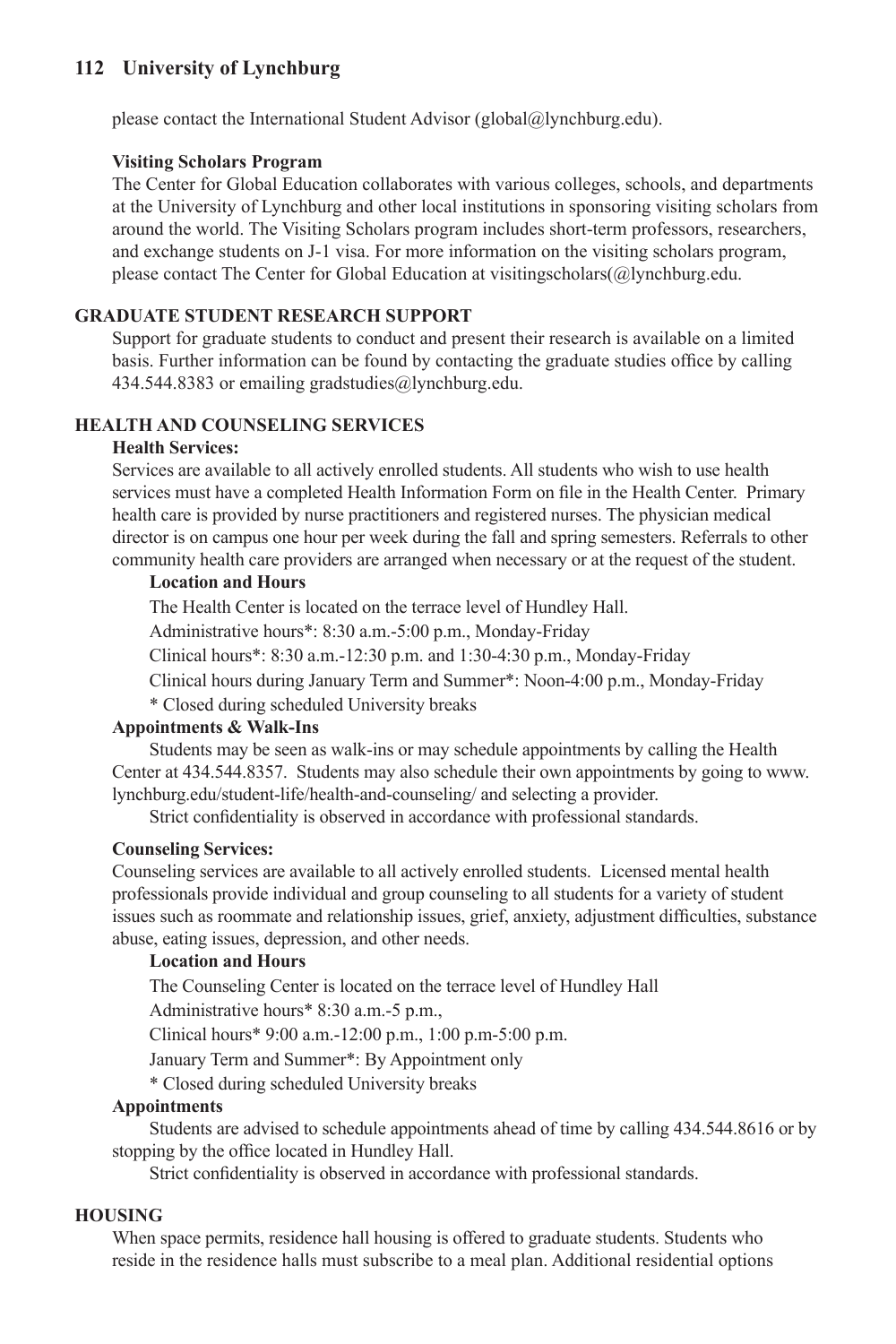may be available in University-owned houses near the campus. Requests for housing should be addressed to the office of Academic Affairs – Graduate Studies, Schewel Hall, 434.544.8913.

### **INFORMATION TECHNOLOGY AND RESOURCES**

The technology at the University of Lynchburg includes a campus-wide network that connects all campus buildings including off-campus and University-owned residences. Wireless networking is provided in all academic areas. There are more than twenty computer labs, which provide ready access to course-related software, productivity software such as word processing and spreadsheets, the campus learning management system and the internet. Each student is given a G Suite account which provides various applications including Gmail and Google Drive.

### **LIBRARY AND INFORMATION SERVICES**

The Knight-Capron Library supports the learning environment at the University of Lynchburg by providing information sources and services to students and faculty. By focusing on users' needs, the library staff will acquire and organize information resources to guide users toward information literacy and lifelong learning in traditional and innovative ways.

The library boasts an ever-growing collection with more than 465,000 total print and electronic volumes, over 6,500 unique multimedia titles, and 99 databases providing 58,732 individual journal titles. Through cooperative arrangements with libraries nationwide students and faculty have access to nearly unlimited print and digital resources available through interlibrary loan.

Unique collections within the library include:

- Saxton Room: a valuable collection of materials dealing with many subjects including the early iron industries in Europe and the United States; fifteenth- and sixteenthcentury illuminated manuscripts; seventeenth- to twentieth- century maps of North America; the University of Lynchburg faculty and alumni publications; the Bagby Videotape Archives; and the Christian Church (Disciples of Christ) Historical Collection for Virginia.
- The University of Lynchburg Archives: the official repository for materials dealing with University history from 1903 to the present. Access to photographs and scanned documents is available on the photostream at: https://www.flickr.com/photos/ lynchburgUniversity/.
- Summers-Clopper Curriculum Lab: a collection of nearly 7,000 titles in children's and young adult literature, teaching resources, textbooks and kits for use by students and faculty.

A staff of engaged librarians enable students to develop competencies to identify, access, and evaluate resources in diverse formats and settings. Services are provided in many formats including individual research consultations, classroom-based instruction, and credit-bearing general studies courses. In addition to collections, a wide array of small group and individual study spaces, equipped with technology, are available throughout the library for student use in quiet study or collaborative efforts.

During the academic year, the library operates a total of 102 hours per week, closing at 2:00 a.m. five nights per week, with extended hours during final examinations. The adjacent computer lab is available 24/7 with outside access when the library is closed.

The Knight-Capron Library maintains a social media presence on Facebook, Flickr, Instagram, Pinterest, SnapChat, and YouTube. Access to library resources is most easily achieved through the website: http://libraryguides.lynchburg.edu/knight-capron-library.

### **OFFICE OF THE REGISTRAR**

This office maintains the official academic records for students of the University.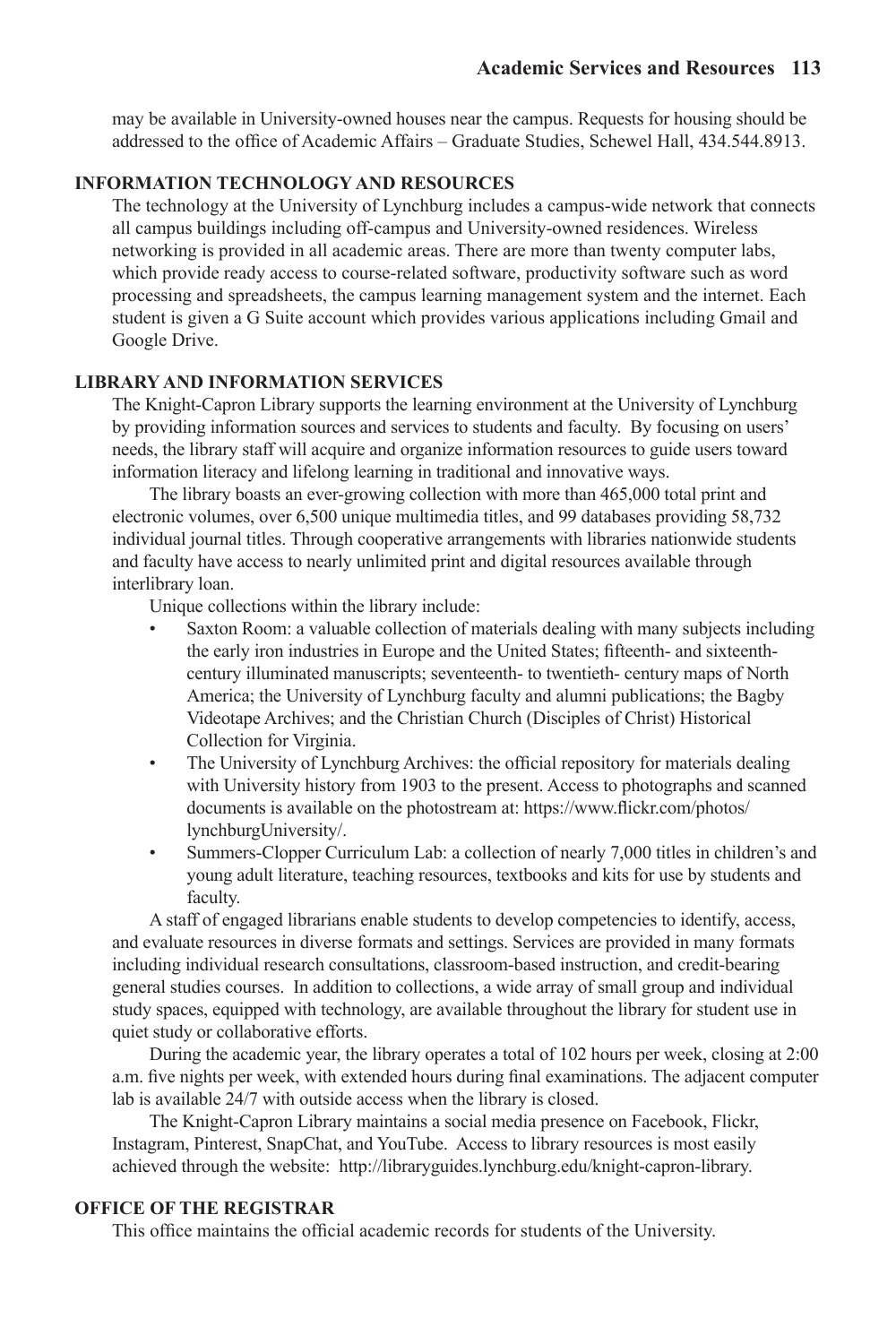**Registration:** Online course preference scheduling for the next academic year is completed in April. Students may process drop/adds to adjust their schedules. Drop/add forms are available in the registrar's office, the office of Graduate Studies, or online at www.lynchburg.edu/academics/ registrar/forms. Please see the "Dropping or Adding Courses" section for the rules governing the process.

**Transcripts:** An official record of all academic coursework can be obtained by written request. Students should plan ahead to allow at least five working days for processing of transcript requests. A fee is charged for each transcript and it varies depending on method of delivery. Transcripts and diplomas may be withheld when students have unfulfilled obligations to the University. Unofficial transcripts, called academic summaries, are available online to current students.

**Verifications:** Enrollment verifications, which may be required for insurance, employment, etc., are available to students upon written request. The request should include what information is needed and to whom the verification should be sent.

#### **ORIENTATION**

Graduate studies orientation is provided on a program-specific basis. Information is available on the University of Lynchburg graduate studies website and from the respective program directors.

### **TEACHER LICENSURE SERVICES**

The teacher licensure officer works with students to determine requirements for teacher licensure and to communicate with area school divisions and the Virginia Department of Education about teacher licensure matters. The College of Education, Leadership Studies, and Counseling provides statements on achievement or degree completion to school divisions. Students who need this service should request it thirty days before the deadline for their employment situation.

### **TECHNOLOGY USAGE POLICY**

The institutional policy on technology usage can be accessed at www.lynchburg.edu/ information-technology-resources/technology-usage policy).

### **WILMER WRITING CENTER**

The Wilmer Writing Center, located on the terrace level of Hopwood Hall, provides qualified tutors at no charge to students seeking assistance on written assignments. Students can receive help on papers at any stage of the writing process including brainstorming, organizing ideas, using sources, revising, and learning editing skills.

Writing Center services are available during specific hours each week, Sunday through Friday. Priority is given to students with appointments, but walk-ins are also welcome. The online appointment book can be found under "Online Forms" on my.lynchburg. Questions about the Writing Center should be addressed to the director. Jeremy Bryant, at bryant  $ip@$ lynchburg.edu. Students enrolled in online classes may request online tutoring. Directions for requesting online writing tutoring may be found here: https://www.lynchburg.edu/academics/ writing-center/request-for-tutoring-for-online-courses/.

### **WRITTEN COMPLAINTS**

The University of Lynchburg faculty and staff strive to provide each student with positive educational experiences and helpful services. Even so, it is understandable that complaints will arise from time to time. To address and resolve concerns as quickly as possible, all students are encouraged to address complaints to the office responsible for overseeing the area of concern.

Emergency concerns regarding health or safety should be reported immediately to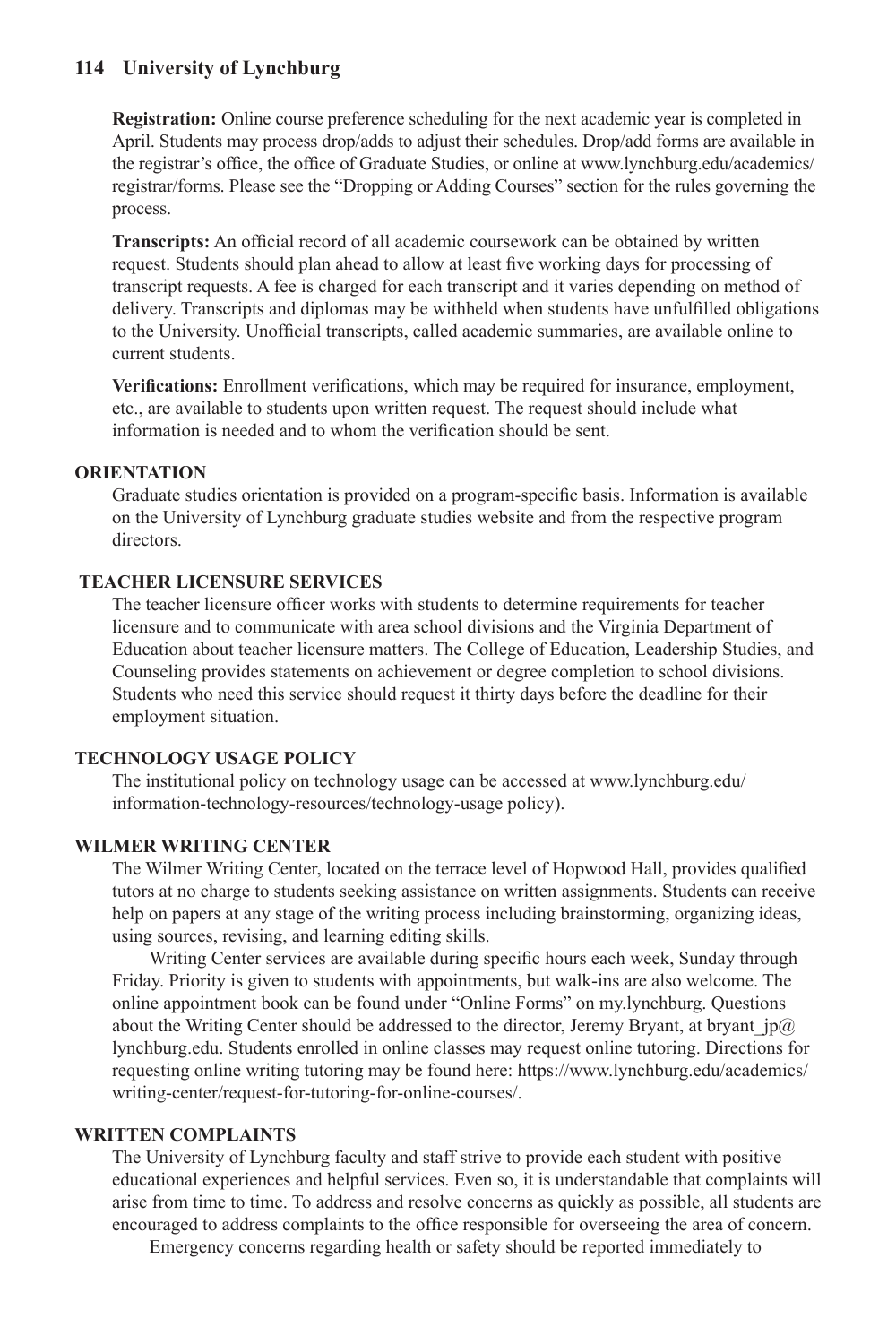Campus Safety and Security (434.544.5555).

If a student is uncertain about the appropriate contact for a complaint, he/she may submit a written complaint to the Office of the Dean of Students (114 Hundley Hall, University of Lynchburg, 1501 Lakeside Drive, Lynchburg, VA 24501-3113; 434.544.8226). The vice president and dean for student development or his designee will review the written complaint and contact the student regarding address of the complaint. If another University office is better able to address the complaint, then the vice president and dean for student development or his designee will forward the complaint to that office and notify the student where the complaint was directed. A representative of the office receiving the forwarded complaint will then contact the student regarding address of the complaint.

In addition, the University of Lynchburg offers the Campus Conduct Hotline, a confidential, independent, call-in service for reporting observed activity or behavior that is harmful, unethical, questionable, or causes personal injury (e.g., fraud, sexual harassment, discrimination, safety risk, internet abuse, workplace hostility).To use the Campus Conduct Hotline, call 866.943.5787. More information about the hotline is available at www.campusconduct.com.

Most concerns and complaints can be resolved at the campus level. However, after following the University of Lynchburg procedures, complaints may be filed with the State Council of Higher Education for Virginia (SCHEV) through the student complaint process described on the SCHEV website (www.schev.edu/index/students-and-parents/resources/ student-complaints).

Contact information for each of the agencies that accredit or approve the University of Lynchburg's academic programs is published in the University's accreditation website: www. lynchburg.edu/aboutlc/accreditation. For online students who live out of state: If an issue cannot be resolved through the University of Lynchburg's internal processes and you decide to file a complaint with the State Council of Higher Education for Virginia (SCHEV), you may also alert the agency in your home state that deals with student complaints. A contact list for state agencies that address student complaints is available on the webpage for the University of Lynchburg Online (www.lynchburg.edu/academics/online-programs/).

### **STUDENTS' RIGHTS AND RESPONSIBILITIES**

The University of Lynchburg expects every member of the campus community to share in its historic commitment to academic honesty, personal integrity, and behavioral maturity. The University is committed to the formal, in-class education of its students, as well as to their growth into mature men and women who conduct themselves as responsible citizens.

The uniqueness of the academic community requires particular sensitivity to the individual rights of students and the rights of the University community. Rules and regulations are imperative as a basis for the orderly conduct of University activities and for maintaining an environment conducive to study, recreation, and personal growth. For a list of student rights and additional information on student responsibilities, see *The Hornet*, the annually updated student handbook. All students are expected to know and abide by University policies published in *The Hornet*.

### **HONOR AND STUDENT CONDUCT CODES AND REGULATIONS**

Standards of student conduct address three major areas of integrity. The Honor Code includes both academic and personal integrity. The Student Conduct Code addresses respect for the rights of the University and the people within the community. These standards of conduct are intended to encourage honesty in academic achievement as well as personal growth and development.

In accepting admission to the University of Lynchburg, each student agrees to learn and to abide by all University policies and procedures. In addition to controlling their own behavior, students are expected to do their utmost to help maintain a high level of conduct among fellow students. University policies are set forth in writing to give students general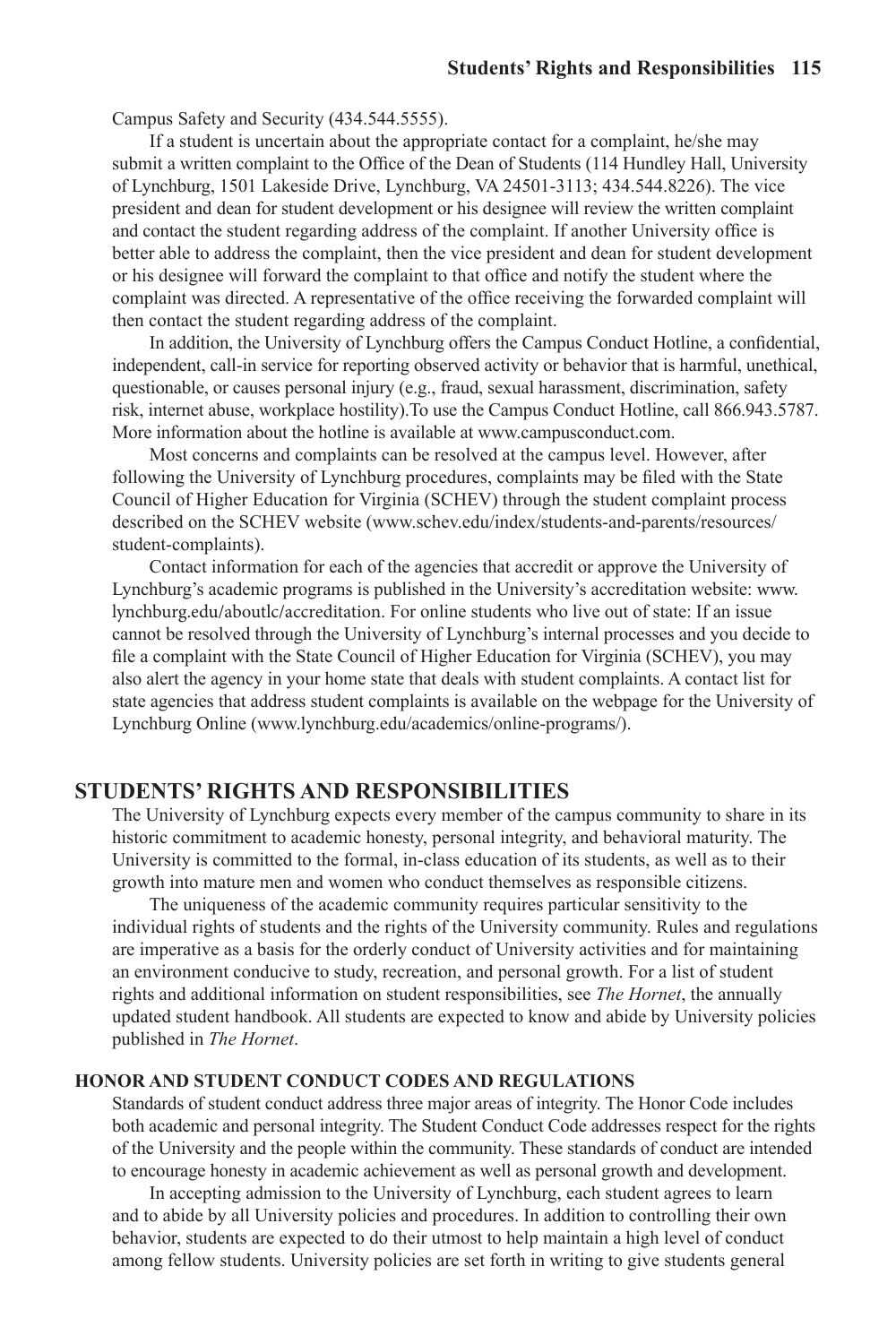notice of prohibited conduct; they are not designed to define misconduct in exhaustive terms and should be read broadly.

When a violation of University policy is believed to have occurred, appropriate University officials or members of the Student Judicial Board review the alleged infraction. If confirmed, the violation results in educational sanctions intended to facilitate the positive growth and development of those involved. See *The Hornet* for the full text of the Honor and Student Conduct Codes and Regulations.

#### **STUDENT RECORDS: PRACTICES, RIGHTS, AND PRIVACY**

The University of Lynchburg annually informs students about the Family Educational Rights and Privacy Act of 1974 (FERPA). This Act, with which the University complies fully, was designed to protect the privacy of education records, to establish the right of students to inspect and review their education records, and to provide guidelines for the correction of inaccurate or misleading data through informal and formal hearings. Students also have the right to file complaints with The Family Policy Compliance office, U.S. Department of Education, concerning alleged failures by the institution to comply with the Act.

A student's permanent record consists of the student's University of Lynchburg academic record transcript. These permanent course and grade records, whether paper or electronic, are kept in perpetuity and are safeguarded in fireproof cabinets or vaults. Temporary records are the supportive records of an applicant's or enrolled student's progress and are kept in various offices whose functions dictate the record retention and disposal schedule.

Information contained in student records is maintained primarily for educational purposes and is for the use of faculty and staff within the University who have a legitimate need for it. Information is not released outside the University without the written request or consent of the student, except as noted below and as might be required by law. The physical examination and health history record and other pertinent medical information submitted directly to the Student Health Service and maintained there are not available to any non-medical personnel.

Directory-type information such as name; dates of attendance; full- or part-time status; years in university; institutions previously attended; degrees and major fields of study; awards and honors; anticipated graduation dates; past and present participation in officially recognized sports and activities; physical description; photographic or videotaped image; and date and place of birth may be released without consent to those who have a reasonable and legitimate need for the information. Students who wish to prevent disclosure of directory information to persons other than parents or guardians outside the University may do so by completing the proper form at the Office of the Registrar.

Students may inspect certain portions of their education records within a reasonable time of presenting a request. Records not available for inspection by students include student health records, employment records, alumni records, financial information submitted by parents, and confidential letters and recommendations associated with admission, employment or job placement, or honors for which the right of inspection and review has been waived.

Students who believe that their education records contain information that is inaccurate or misleading or is otherwise in violation of their privacy or other rights may discuss this with the Office of the Registrar for academic records or the Office of the Dean of Students for other education records. When records are not amended as requested following such discussion, appeal may be made to other administrative offices of the University.

Those needing additional information or those wishing to complete forms to exercise any of the options outlined above may contact the Office of the Registrar concerning academic records or the Office of the Dean of Students concerning other education records.

#### **DRUG FREE ENVIRONMENT STATEMENT**

The Drug-Free Schools and Communities Act amendments of 1989, Public Law 101-226, require that higher education institutions adopt and implement a program to prevent unlawful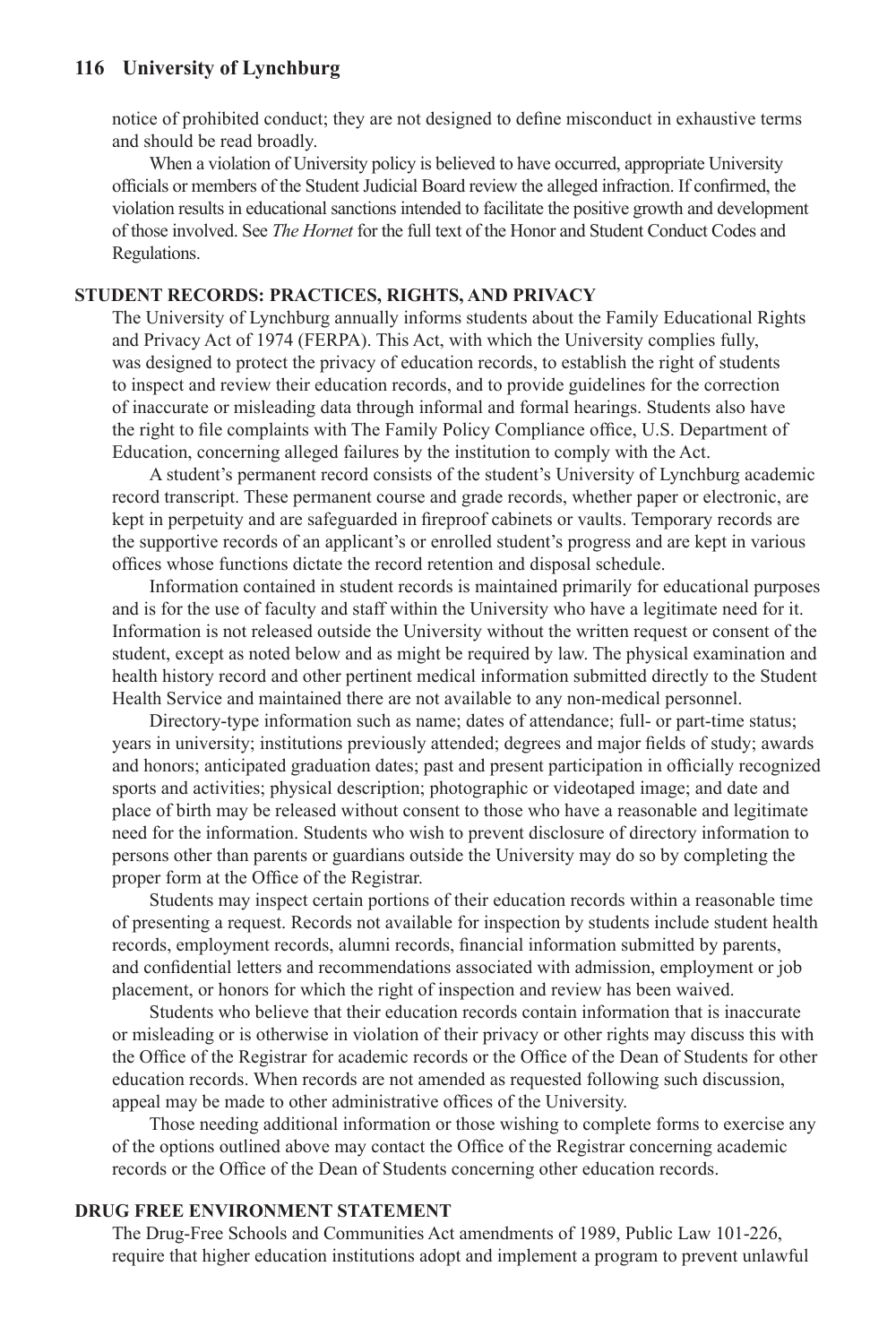possession, use, or distribution of illicit drugs and alcohol by students and employees of the institution. This legislation calls for the publication of:

- 1. standards of conduct that clearly prohibit, at a minimum, the unlawful possession, use, or distribution of illicit drugs or alcohol by students and employees on University property or as part of any University activity;
- 2. a description of applicable legal sanctions under local, state, or federal law;
- 3. a description of health risks associated with the use of illicit drugs and the abuse of alcohol;
- 4. a description of available drug or alcohol counseling, treatment, rehabilitation, or re-entry programs;
- 5. a clear statement of the disciplinary sanctions the University will impose on students and employees for violation of the University's applicable standards of conduct with respect to the unlawful possession, use, or distribution of illicit drugs or alcohol.

The University of Lynchburg complies with this legislation and supports all the provisions included in the Drug-Free Schools and Communities Act. Policies prohibiting the use of illicit drugs or the misuse of alcohol by students are published in the student handbook. A publication addressing the topics enumerated above is distributed annually to students by the Office of the Dean of Students.

### **MOTOR VEHICLES**

All motor vehicles parked or driven on campus property at any time by students must be insured, have a valid state license and inspection, and bear a valid university parking decal. Decals may be obtained during graduate orientation at the beginning of the fall semester and at all other times at the Information Desk located on the first floor of Hall Campus Center. Students must present a current state registration and a valid operator's license at the time of registration. The annual registration fee is \$25 per year for graduate students.

All operators of motor vehicles are subject to abide by the University of Lynchburg Traffic Code and Policies listed in the vehicle registration form, the undergraduate catalogue, and *The Hornet* student handbook.

### **ADMISSIONS**

### **APPLICATION DEADLINES**

#### **Master's Programs:**

July 31 – Fall Term November 30 – Spring Term

#### **Exceptions:**

Master of PA Medicine (MPAM) March 1

Master of Science in Athletic Training (MSAT) March 1

### **Doctorial Programs:**

Doctor of Leadership Studies (EdD) Ongoing review for biennial cohort admissions

Doctor of Medical Science (DMSc) Ongoing review for rolling cohort admissions

Doctor of Physical Therapy Program (DPT) February 1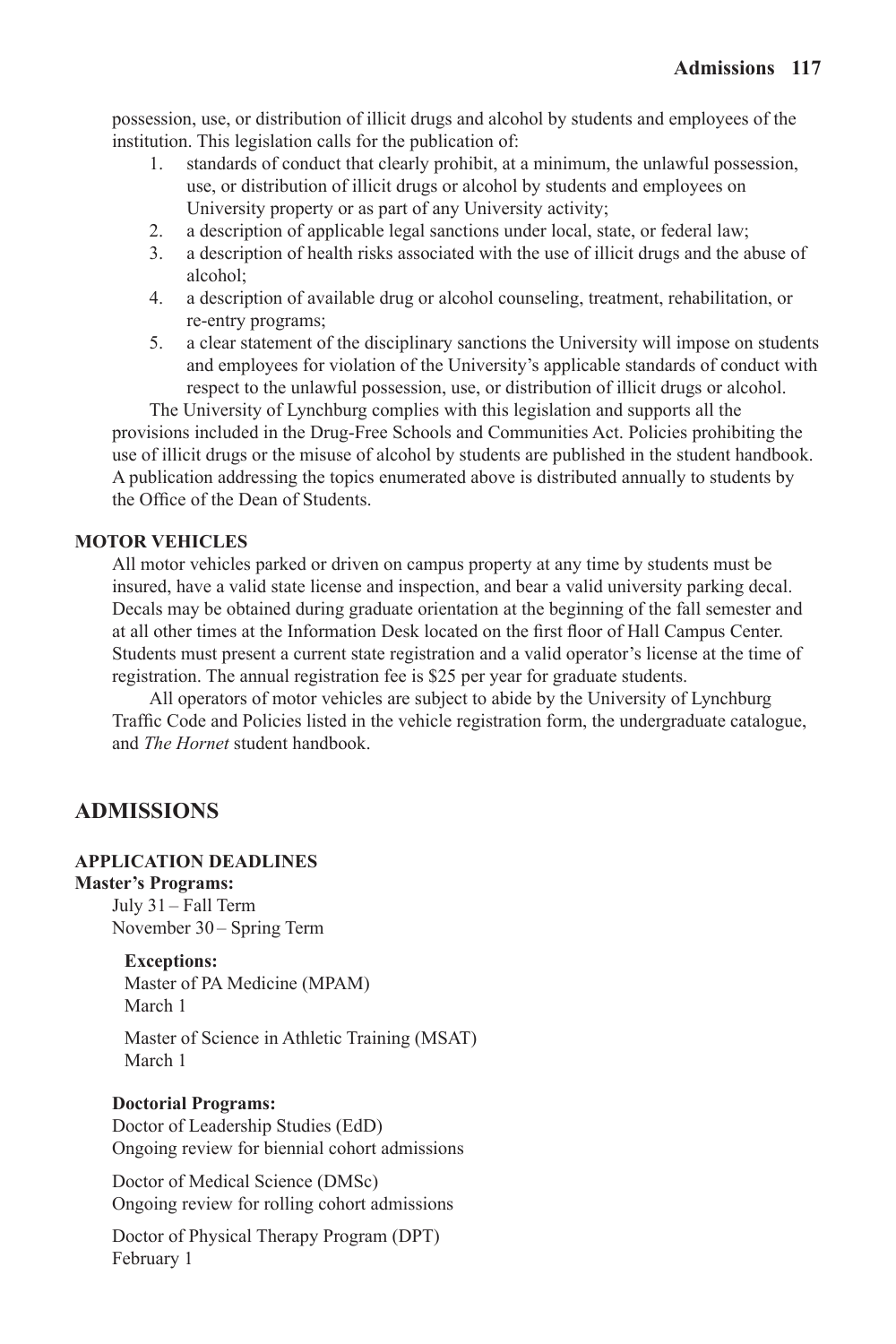### **MASTER'S DEGREE PROGRAMS**

A graduate student may apply to the University of Lynchburg using the paper application or the online application. Before the admission committee can consider an application for admission to a degree program, a candidate's file must be complete in all details.

Due to the rigors inherent in graduate study, the faculty has determined that successful students should possess a combination of strong academic skills and personal maturity. These characteristics cannot be evaluated by any single factor. Therefore, to allow for access of qualified students to the graduate programs at the University of Lynchburg, the criteria for admission to the programs are based on a multifaceted assessment of the following:

- 1. a degree application form, including the personal essay focused on career goals;
- 2. an official transcript documenting receipt of a bachelor's degree from an institution accredited by a regional accrediting association (and any other undergraduate transcripts reflecting relevant work not reflected on the bachelor's degree transcript) (Note: For current University seniors, documentation of degree completion must come prior to enrollment.);
- 3. any relevant graduate studies transcript (if applicable);
- 4. three letters of recommendation from individuals who are familiar with the academic performance and/or work experience of the candidate;
- 5. official GRE reports for applicants in the MPAM and MEd programs in counselor education; GRE requirement waived for MCJ, MA music, MNPL, MPH, MSAT, MEd in curriculum and instruction, educational studies, educational leadership, reading, special education, and for science education; official GMAT or GRE scores required for MBA applicants (with a minimum GMAT equivalent score requirement of 400) (waived for recent graduates with a 3.0 cumulative undergraduate gradepoint average);
- 6. a professional portfolio for MA in Music candidates;
- 7. an interview with faculty for the MEd in counseling, MSAT, and MPAM program;
- 8. a \$30 non-refundable application fee that is not applied toward University expenses (waived for online application submission).

Degree admission decisions are based on the careful consideration of all required admission components. The focus of the admission review is on an evaluation of an individual's likelihood of success in one of the University's graduate programs.

### **SECOND GRADUATE DEGREE PROGRAMS**

Individuals seeking a second graduate degree are subject to the graduate admission requirements as listed above. The GRE or GMAT is used in certain programs as one predictor of success for graduate training at the University of Lynchburg. Applicants who have demonstrated academic proficiency by previously earning a master's degree, educational specialist, a doctoral degree, or a professional degree (e.g., JD, MD, DPT) may be exempt from this requirement.

### **DOCTOR OF EDUCATION IN LEADERSHIP STUDIES (EDD)**

Admission requirements for Leadership Studies (EdD) include the following:

- 1. an online or paper application.
- 2. a non-refundable \$30 application fee.
- 3. a current resume or curriculum vitae.
- 4. a 300-500 word essay focused on career goals and emphasizing prior leadership opportunities and experiences.
- 5. successful completion of a prior master's degree. *A professional postgraduate degree will be considered based on relevance to the leadership studies program.*
- 6. official transcripts from your bachelor's degree and master's degree as well as any other relevant graduate coursework.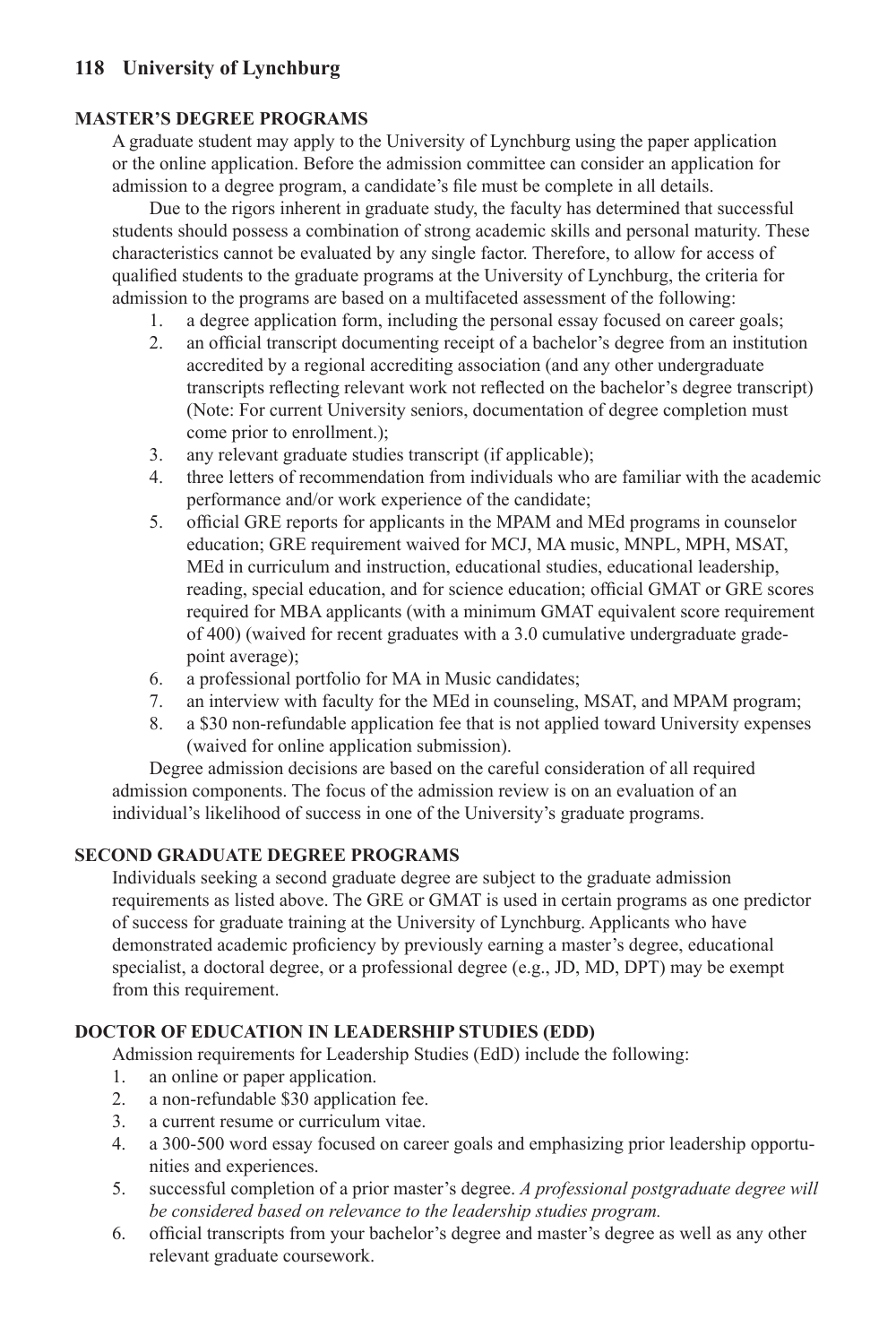- 7. successful completion of a graduate research course within the prior master's degree (or taken subsequently).
- 8. one letter of recommendation from an individual in a leadership position representing the your current employer, which indicates support for the your participation in the program and verifies capacity for successful future leadership.
- 9. two letters of recommendation from individuals who are familiar with your academic performance and/or work experience.
- 10. graduate Record Examination (GRE) or Graduate Management Admission Test (GMAT) scores. *GRE waived with two years of leadership experience or prior doctoral degree. Scores already on file at the University of Lynchburg are acceptable as are official copies*
- *of the scores submitted by applicants. If you do not have access to your official scores, you will need to retake the test.*
- 11. Evidence of strong writing skills as reflected in scores on the GRE writing sub-test and/or in selected samples of writing from previous graduate programs (e.g., major term paper, master's thesis), published work, and/or examples of professional work products related to job responsibilities.

For admitted cohort students, a \$300 program deposit is required and will be applied to the first semester's tuition.

### **DOCTOR OF MEDICAL SCIENCE (DMSC)**

Admission to the Doctor of Medical Science (DMSc) program is open as a post-professional option for applicants who have graduated from an accredited master's level program (or PA certification with master's degree). Applicants must have previously completed all PA professional education, completed a master's degree from a regionally accredited institution, and successfully passed the National Commission on Certification of Physician Assistants (NCCPA) Physician Assistant National Certifying Exam (PANCE).

#### **DOCTOR OF PHYSICAL THERAPY PROGRAM (DPT)**

All applicants must apply through the Physical Therapist Centralized Application Service website (PTCAS) at www.ptcas.org/home.aspx. Applications are accepted starting around July 1 each year, and the application deadline is around February 1 each year. The exact start date and application deadline will be posted on DPT's website prior to the start of the application cycle.

Prerequisite requirements are occasionally updated. For the latest requirements, please review PTCAS and our website at: www.lynchburg.edu/graduate/doctor-of-physical-therapy/ for-interested-students/.

In addition to the most recent prerequisite requirements outlined on our website and on PTCAS, all applicants must meet or exceed all Essential Functions of a Physical Therapist to be accepted into the University of Lynchburg's Doctor of Physical Therapy Program. Essential Functions are described on our website.

Applicants should contact the DPT Program directly for questions or more information: 434.544.8885 or dpt@lynchburg.edu.

#### **MASTER OF PA MEDICINE (MPAM)**

Admission requirements for the PA Medicine program include the following:

- 1. an application submitted to the Central Application Service for Physician Assistants (CASPA) with a verified application status;
- 2. a MPAM supplemental application along with \$50 non-refundable fee;
- 3. a bachelor's degree from a regionally accredited college or university in the United States or Canada;
- 4. all prerequisite courses must be completed at a regionally accredited college or university within the United States or Canada with a 'C' or above;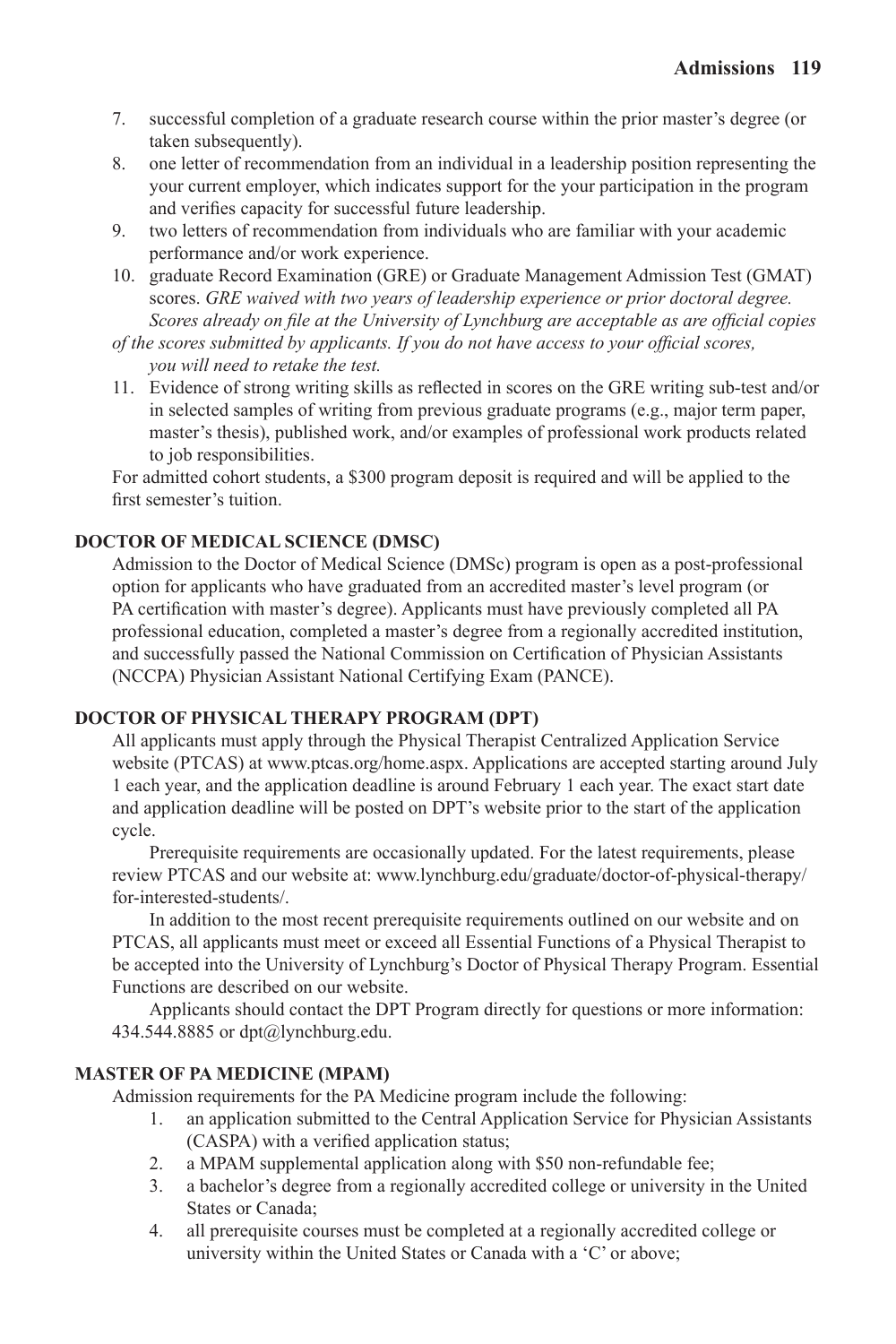- 5. a minimum cumulative GPA of 3.0, a minimum science GPA of 3.0 and a minimum prerequisite GPA of 3.0 (all on a 4.0 scale);
- 6. official score report for Graduate Record Examination (GRE) submitted to CASPA;
- 7. a minimum of 500 hours of direct patient care and a minimum of 8 hours of shadowing a licensed PA prior to matriculation;
- 8. three letters of reference supporting the applicants ability to be a PA including one letter from a practicing PA, physician or nurse practitioner;
- 9. selected applicants must participate in an interview day with program faculty.

### **GRADUATE CERTIFICATE PROGRAMS**

Admission requirements for graduate certificate programs include the following:

- 1. a graduate certificate application form;
- 2. official transcripts of relevant coursework undertaken at other institutions including confirmation of receipt of a bachelor's degree;
- 3. \$30 non-refundable application fee that is not applied toward University expenses (waived for online submission).

Note: Students completing a graduate certificate program with a GPA of 3.5 or higher may request a waiver of the GRE requirement if they choose to pursue the related MEd degree.

### **NON-DEGREE PROGRAMS**

Prospective students may apply to take up to six credits at the master's level as a non-degree student. A candidate's file for admission as a non-degree student to take coursework for teacher licensure or professional enrichment or to transfer coursework to another institution must be complete and include the following:

- 1. a non-degree application form;
- 2. official transcripts of relevant coursework undertaken at other institutions including confirmation of receipt of a bachelor's degree;
- 3. a \$30 non-refundable application fee that is not applied toward University expenses (waived for online application submission).

Acceptance as a non-degree graduate student allows for enrollment in a maximum of six credit hours of coursework (with the exception of post-M.Ed. students seeking Counseling licensure and those students seeking to fulfill state teacher licensure requirements).

Qualified University of Lynchburg seniors may be able to enroll in up to six graduate credits within selected graduate program in their final year (i.e., fall, spring, or summer) as undergraduates. Note, graduate credits will not be applied towards undergraduate degrees. Please contact the Office of the Registrar for further information.

### **INTERNATIONAL STUDENT ADMISSIONS**

All students who completed their undergraduate degree at a non-U.S. institution must submit all application materials as listed on www.lynchburg.edu/graduate/graduate-internationalstudents/ including appropriate test scores (including, as applicable, TOEFL or IELTS). Nonresidents must submit all application materials at least three months prior to the beginning of the term or semester for which admission is sought.

The University of Lynchburg requires international students to furnish verification of the BA/BS equivalency of their academic record (e.g., through the World Education Service or the Educational Records Evaluation Service). For students for which the distribution of courses is not essential for admission to, and course planning for, a graduate program, such an analysis must confirm only that the individual received the baccalaureate (BA/BS) degree from his or her home institution and the equivalent quality point average. International students who have graduated with a three-year bachelor's degree will be considered for admissions to graduate degree programs. In some instances (e.g., teacher licensure, review of program prerequisites, DPT admissions), a course-by-course analysis is required.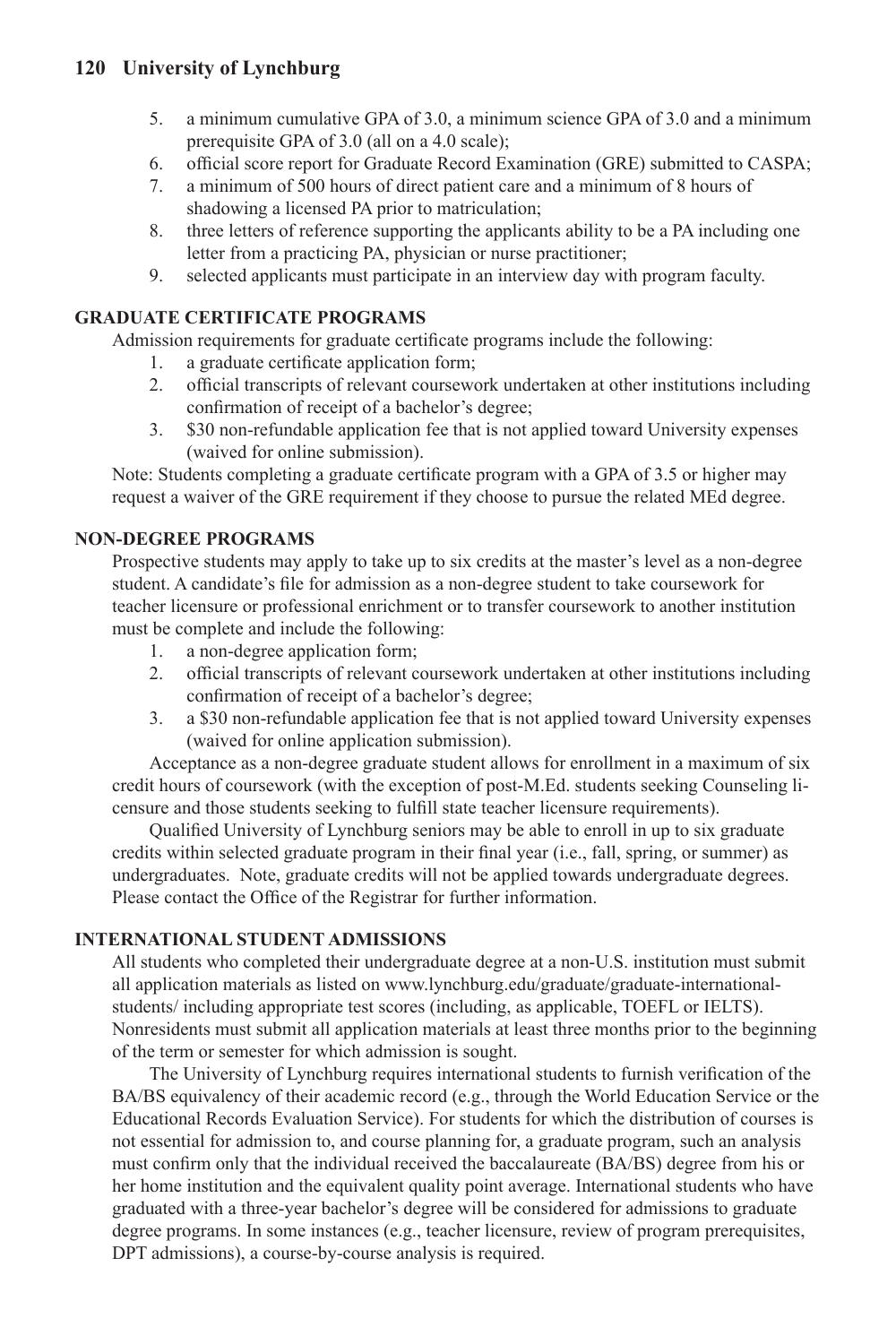Both an official Certificate of Finances and a Verification of Financial Resources are required for all international students who will study on our home campus in Virginia. These must be received prior to the University of Lynchburg's assisting a graduate student in acquiring his/her visa.

# **EXPENSES**

### **TUITION AND FEES**

Tuition for graduate courses is charged on a per-semester-hour basis with the exception of the Doctor of Physical Therapy, Master of PA Medicine, and Doctor of Medical Science tuition, which is charged on a semester basis for the fall, spring, and summer sessions, respectively. With the consent of the instructor, courses may be audited for one-half the regular tuition. Fees are subject to change by the Board of Trustees at its discretion.

Payment of all fees is required by August 1 for the fall semester and by January 2 for the spring semester. Methods of payment include cash, check, MasterCard, VISA, American Express, and Discover.

Failure to satisfy general obligations as well as those incurred for any other fee or fine, will result in interest charges of 1.5 percent per month (18 percent per annum) and may result in denial of class attendance, transcripts, diplomas, and re-enrollment.

The student will bear the cost of any fee(s) required to verify his/her identity or to fulfill requirements for background check.

### **TUITION AND FEES - INTERNATIONAL STUDENTS**

International graduate students are required to pay a \$9,000.00 non-refundable deposit that will be applied to their expenses, tuition, and fees and must be made within seven days of the student receiving a visa. The deposit is non-refundable under any circumstances.

#### **DEFERRED TUITION PAYMENT**

The University of Lynchburg offers a deferred tuition payment plan for employees of companies and agencies that offer education benefits. Students who are eligible for tuition reimbursement from their employer may enroll under this plan and defer payment of all but their personal portion of the tuition without interest charges up to thirty days after grade reports are issued. Additional information is available from the Business office.

### **WITHDRAWAL POLICY**

Graduate students are enrolled on a semester basis. A student who withdraws or is separated from the University for any reason prior to the beginning of a semester will receive a credit in full for that semester. If a student withdraws from a course during a regular semester for any reason other than physical disability, refunds are made as follows:

#### **The Fall and Spring sessions tuition refund policy:**

During the first two weeks of the semester 90% of total fees During the second two weeks 50% of total fees From the fifth week through the eighth week 25% of total fees After the eighth week of the semester No refund

### **The Summer session tuition refund policy:**

Before first class meeting – 100% of tuition After first class meeting, but before third class meeting – 90% of tuition After third class meeting, but before fifth class meeting – 50% of tuition After fifth class meeting, but before ninth class meeting  $-25%$  of tuition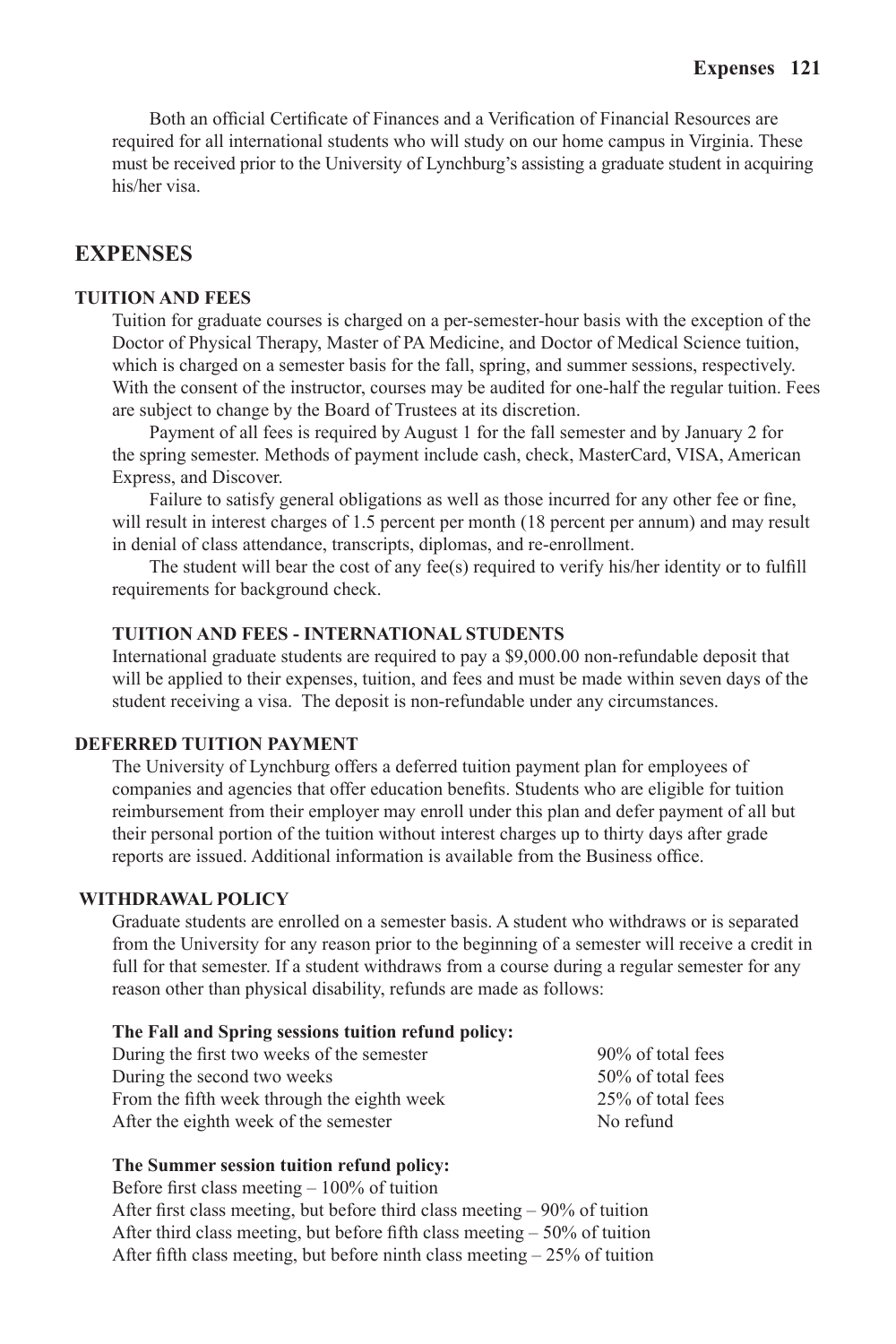After eighth class meeting – No refund

### **The J Term tuition refund policy:**

Before first class meeting – 100% of tuition After first class, but before second class – 90% of tuition After first class, but before fourth class – 50% of tuition After third class, but before sixth class – 25% of tuition After fifth class – No refund

#### **DMSc students only tuition refund policy:**

Weeks one and two 90% of total fees Weeks three and four the same state of the state of the S0% of total fees Weeks five and six 25% of total fees Week seven and on No refund

For medical withdrawals, in which students are physically disabled for the remainder of the semester (as certified by a legally qualified physician or surgeon), the refund is 100 percent of the unused portion of total fees (prorated for the semester). For mental and psychological disabilities (as certified by a legally qualified physician, psychiatrist, or surgeon), the refund is 60 percent of the unused portion of total fees (prorated for the semester). Drug abuse or normal pregnancies are not considered physical disabilities for refund purposes. Medical withdrawals are for fall and spring semester only.

### **WITHDRAWAL POLICY - INTERNATIONAL STUDENTS**

Refunds will be made as follows:

| <b>First year at the University</b>        | No refund         |
|--------------------------------------------|-------------------|
| Remaining semesters at the University      |                   |
| During the first two weeks of the semester | 90% of total fees |
| During the second two weeks                | 50% of total fees |
| From the fifth week through the sixth week | 25% of total fees |
| After the eighth week of the semester      | No refund         |

#### **REFUND PROCEDURE**

If a credit balance is created on the student's account, refund of this credit balance must be requested in writing or on a Refund Request form obtained from the cashier's office. The refund procedure requires a minimum of one week to complete, except at the beginning of each semester when two weeks are necessary. All unpaid charges will be deducted from the amount refunded. Refunds during the winter and summer terms are available only through the second day of the term.

### **FINANCIAL AID**

Financial aid is available to qualified full- and part-time graduate students in the forms of state grants and loans. (A half-time load is six semester hours. A full-time load in a graduate degree program is nine hours.) Virginia residents enrolled as full-time graduate students who are pursuing health services programs may qualify for a Virginia Tuition Assistance Grant (VTAG) regardless of financial need. VTAG is a state grant, the amount of which is based on state funding. Application must be made directly to the office of Financial Aid. A strict July 31 application deadline applies.

The Free Application for Federal Student Aid (FAFSA) should be completed and mailed to the Federal Student Aid Programs as soon after October 1 as possible for consideration for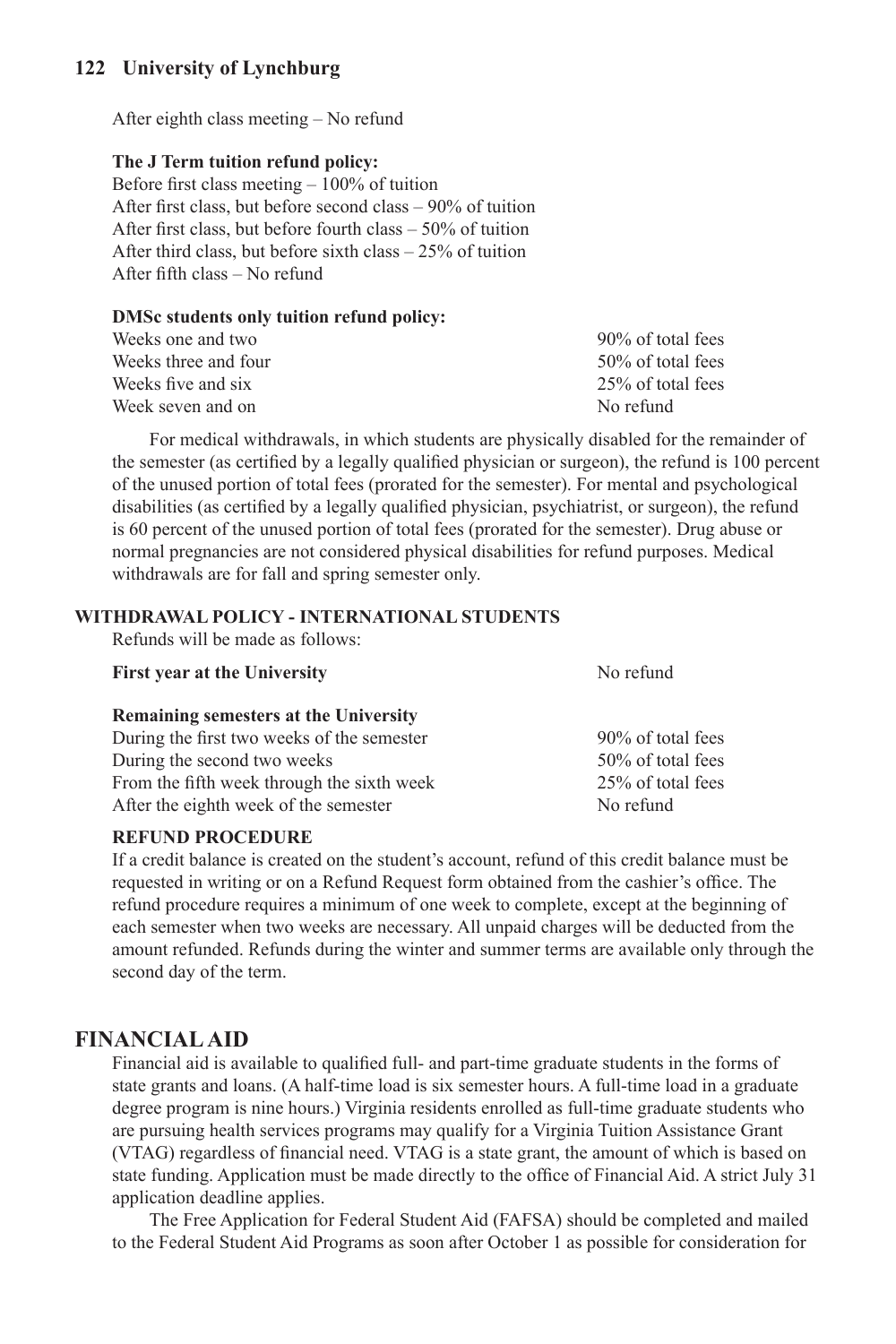need-based financial aid. The preferred deadline for new students is March 1, and the preferred deadline for continuing students is April 1. New students admitted after March 1 should submit the FAFSA as soon as possible to receive consideration for assistance.

The Federal Direct Loan program, administered through the Department of Education, offers student loans. The interest rate is fixed. Money borrowed for educational purposes through the Direct Loan program does not have to be repaid until the student graduates or ceases half-time enrollment. Repayment may be deferred if the student is experiencing economic hardship.

In addition, the University makes approximately fifty graduate assistantships available. Specific information about application procedures is available through the office of Student Employment or online at www.lynchburg.edu/graduate/graduate-admission/graduateassistantships/. All financial aid information is subject to ongoing review and changes.

#### **Second Graduate Degree Scholarship**

Persons who have already earned a master's degree at the University of Lynchburg and seek to take additional master's-level courses or pursue a second master's degree may apply for a tuition voucher equivalent to 50 percent of the tuition for one class every year. Eligible persons should contact the Office of Graduate Studies.

### **Graduate Scholarships**

More than 50 endowed scholarship funds are available to support graduate students. Further information on the honorees for these scholarships is available in the University's endowment funds booklet. For specific information, please contact the Office of Graduate Studies. Annual application review begins after February 15. Applications are available online.

**Altavista Scholarship Program**: Supported by the Altavista Chamber of Commerce in conjunction with Altavista-area businesses, this award is made to a MEd student teaching at Altavista area schools.

**Bonnie Davenport Benedict Scholarship Fund**: Supports graduate students in educational leadership.

**Evelyn P. Bickham Scholarship**: Awarded annually to graduate students in education.

**Arthur W. Case Jr., Gary W. Case, and R. Paul Case Scholarship Fund**: Supports students in the College of Business with preference given to graduates of Central Virginia high schools.

**Center for Family Studies and Educational Advancement**: Provides annual scholarship support to graduate students in counseling.

**Beth and Stuart Fauber Scholarship**: Supports students in the College of Business with preference given to military veterans.

**Robert Lee Flowers and Joy Fowler Flowers Scholarship Fund**: Supports graduate students preparing for careers in educational administration and/or higher education.

**Elizabeth M. Forsyth Fund**: Provides scholarship support to current staff members of Elizabeth's Early Learning Center and students in early childhood special education.

**Mary H. Futrell Scholarship**: Provides scholarship support for future teachers.

**Donald D. Hammill Scholarship**: Funded by the Donald D. Hammill Foundation and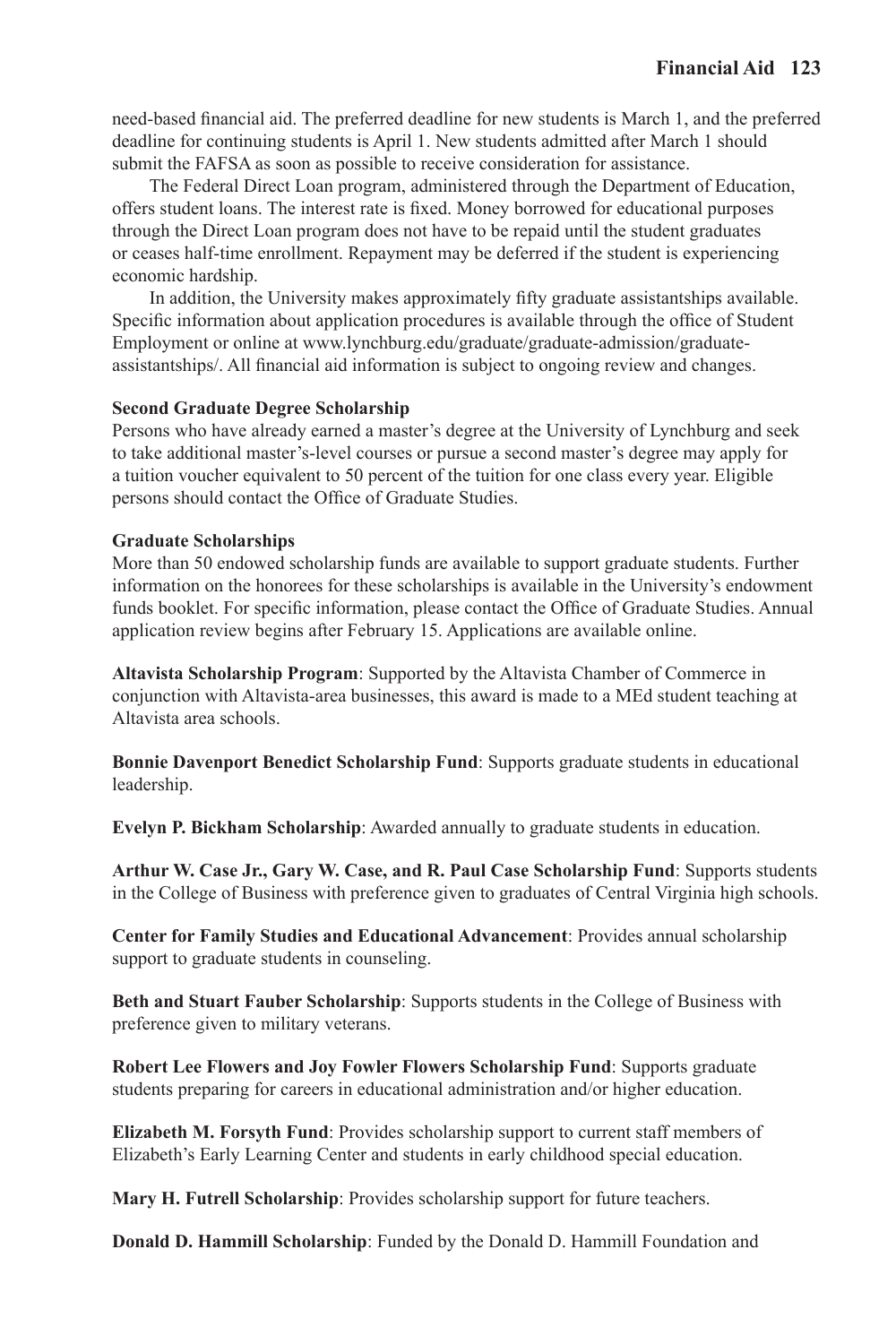awarded annually to students enrolled in the graduate special education program.

**William Randolph Hearst Foundation Scholarship**: Funded by the Hearst Foundation, the scholarship annually supports African-American students enrolled in education programs.

**Marjorie Ellen Proffitt Howard Scholarship Fund**: Supports graduate students in special education and physical therapy.

**Anne Marshall Huston Professional Development Fund**: Provides annual support for research initiatives for students and faculty and scholarship support to education students, with preference for those in the reading program.

**Lily Hutchison Scholarship**: Provides support for graduate students in education.

**KOVAR Scholarship**: Funded by the Knights of Columbus and awarded annually to a graduate student in special education (intellectual disability).

**Katherine S. Kilcher Scholarship**: Provides support to graduate students in the counselor education program.

**Bernadette Kyle Fund**: Will support undergraduate and graduate students in the sciences, including the MEd in science education.

**Ronald H. LaReau Scholarship**: Supports graduate students with preference to graduates of E. C. Glass or Heritage High Schools pursuing a MEd (awarded biennially).

**Justine F. Lerch Scholarship**: Provides support to students who are or plan to become teachers or administrators.

**Paul and Betty Jo Lilly Air Force Veterans Scholarship Fund:** Supports Air Force veteran students, with preference given to those who served in the medical field or as an aviator.

**Charlotte Evans Lunsford Scholarship**: Annually provides support to graduate students.

**The Walter G. Mason Scholarship Fund**: Provides scholarship support to MBA students.

**P. Buckley Moss Scholarship**: Funded by proceeds from the sale of artist P. Buckley Moss's print of the University, this scholarship provides assistance to students in the graduate special education program.

**R. Kendall North Scholarship Fund**: Supports graduate and undergraduate students in the College of Business.

**Raymond E. and Frances Sutton Oliver Scholarship Fund:** Provides support to graduate students.

**J. Edward Petty Scholarship Fund**: Supports students in educational leadership.

**Edward A. Polloway Scholarship Fund**: Supports graduate students in special education.

**Helen A. and Edward J. Polloway Diversity Fund**: Provides annual scholarship and research support to students in special education.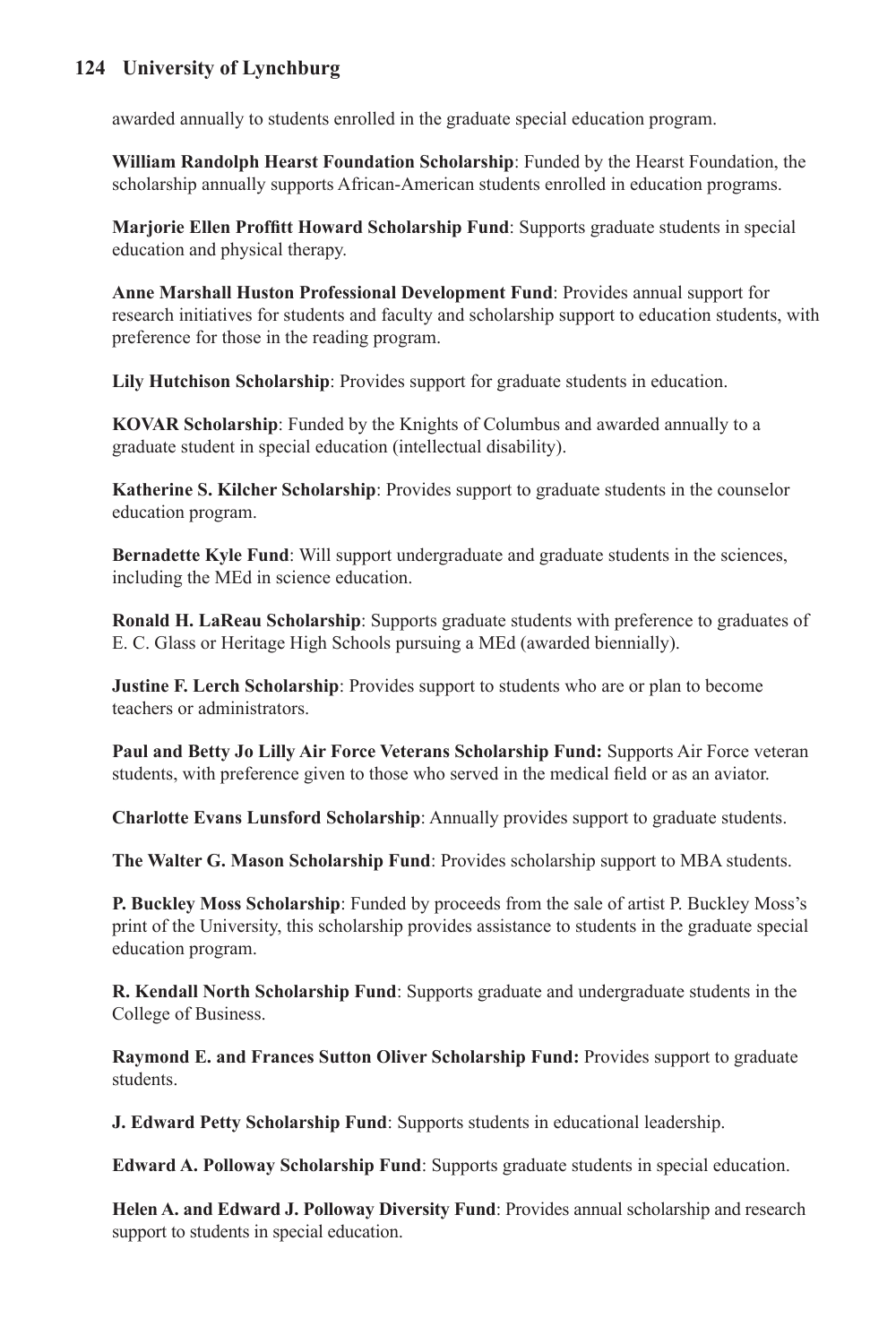**Powell Foundation Scholarship**: Funded by the Powell Foundation of Altavista, the scholarship supports graduate students in special education from Campbell or Pittsylvania Counties.

**Presidential Scholarships**: Initiated under the auspices of the president of the University to provide support to students who have earned a BA/BS from the University of Lynchburg.

**Katherine C. Radford Scholarship**: Provides scholarship support to graduate students in education who work with gifted students or students with disabilities.

**George N. Rainsford Scholarship**: Supported by the George N. Rainsford Community Partnership Fund and awarded as leadership scholarships to minority graduate students.

**Rehab Associates of Central Virginia DPT Orthopedic Clinical Excellence Scholarship**: Annually supports a third-year DPT student.

**Grace B. Richardson Scholarship**: Supports students who demonstrate academic merit and who are pursuing a graduate degree in education with preference for the area of reading.

**Walter W. and Josephine Sheffield Ridgway Memorial Fund:** This scholarship fund provides support to students who are affiliated with the Virginia Baptist Children's Home, the Glade Spring Baptist Church, and the First Baptist Church of Roanoke**.**

**Oreon E. Scott Scholarship**: Supports a graduate student with priority to a student who is a member of the Disciples of Christ (Christian Church) and who will work as a graduate assistant supporting LC's service-learning program.

**Martha M. Sheffler Scholarship**: Provides support for graduate students with preference to students pursuing a master's degree in educational leadership.

**Mary Ann Smith Scholarship**: Provides support to graduate students in the MBA program.

**Summers-Clopper Scholarship**: Awarded annually to a full-time undergraduate or graduate student enrolled in an education program.

**Roger E. Tetrault Scholarship Funds**: Supports graduate students with academic merit with preference to military veterans.

**William Sherer Thomasson Scholarship Fund**: Provides support to students from Central Virginia pursuing an MBA.

**Thompson Entrepreneurial Challenge Scholarship Fund:** Awarded to students in the MBA program who have demonstrated entrepreneurial interests by work history and self-sufficiency with free enterprise projects.

**M. Weldon Thompson Scholarship**: Annual grants to admitted MEd students (full- or parttime) who have prior professional experience.

**Thomas C. Tiller Scholarship**: Awarded to a graduate student who completed his/her undergraduate degree at the University of Lynchburg.

**Hugh C. and Eunice S. Toler Scholarship Fund**: Supports graduate and undergraduate students in business, education, and nursing.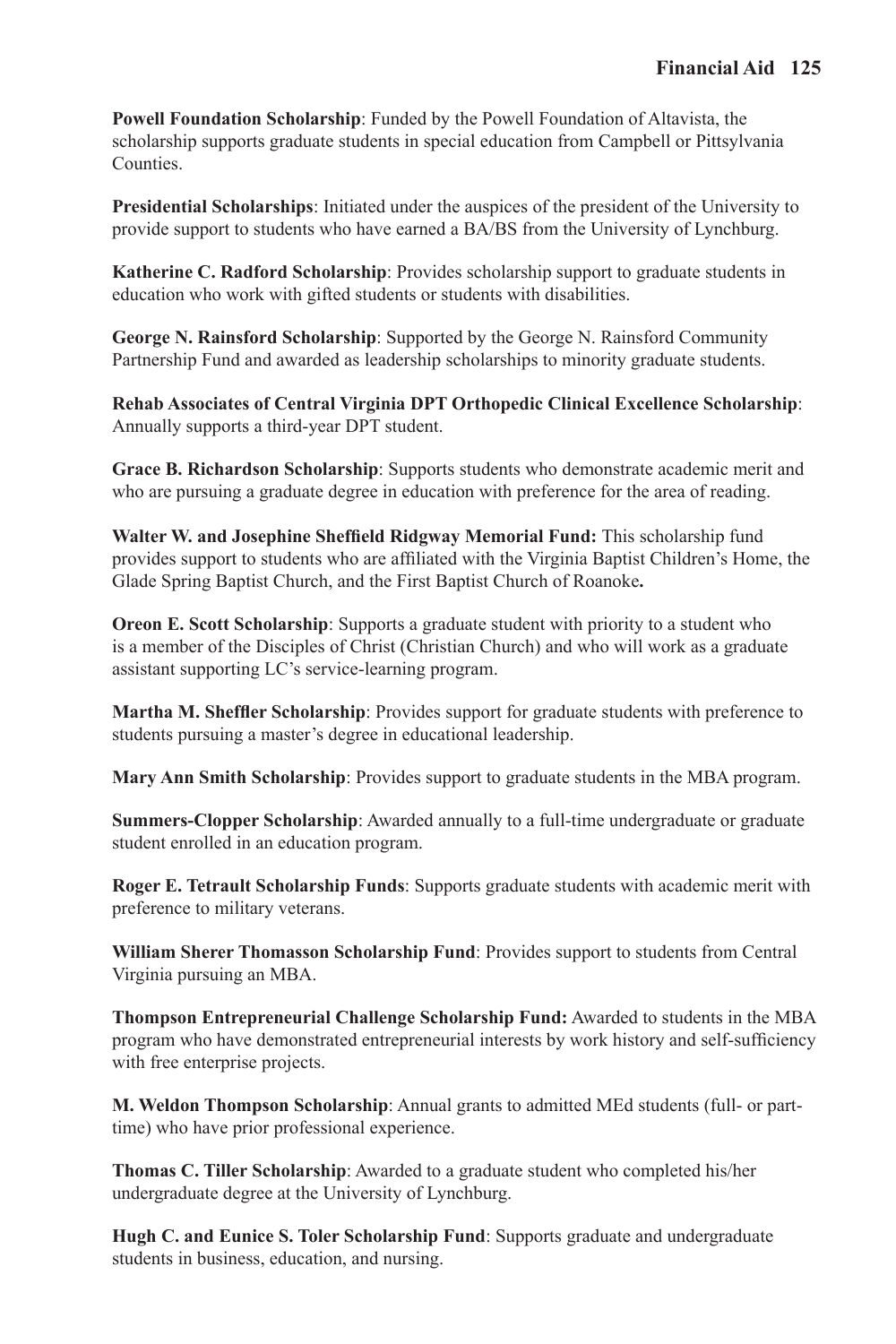**Edna Mae Turner Scholarship**: Provides support for female MBA students.

**D. L. "Pete" Warren Scholarship**: Awarded annually to a student enrolled in a MEd program in counseling.

**Dannis E. Williams Scholarship**: Supports graduate students in counseling.

**Rev. Dr. and Mrs. Eugene B. Wright Scholarship Fund**: Provides support to graduate students.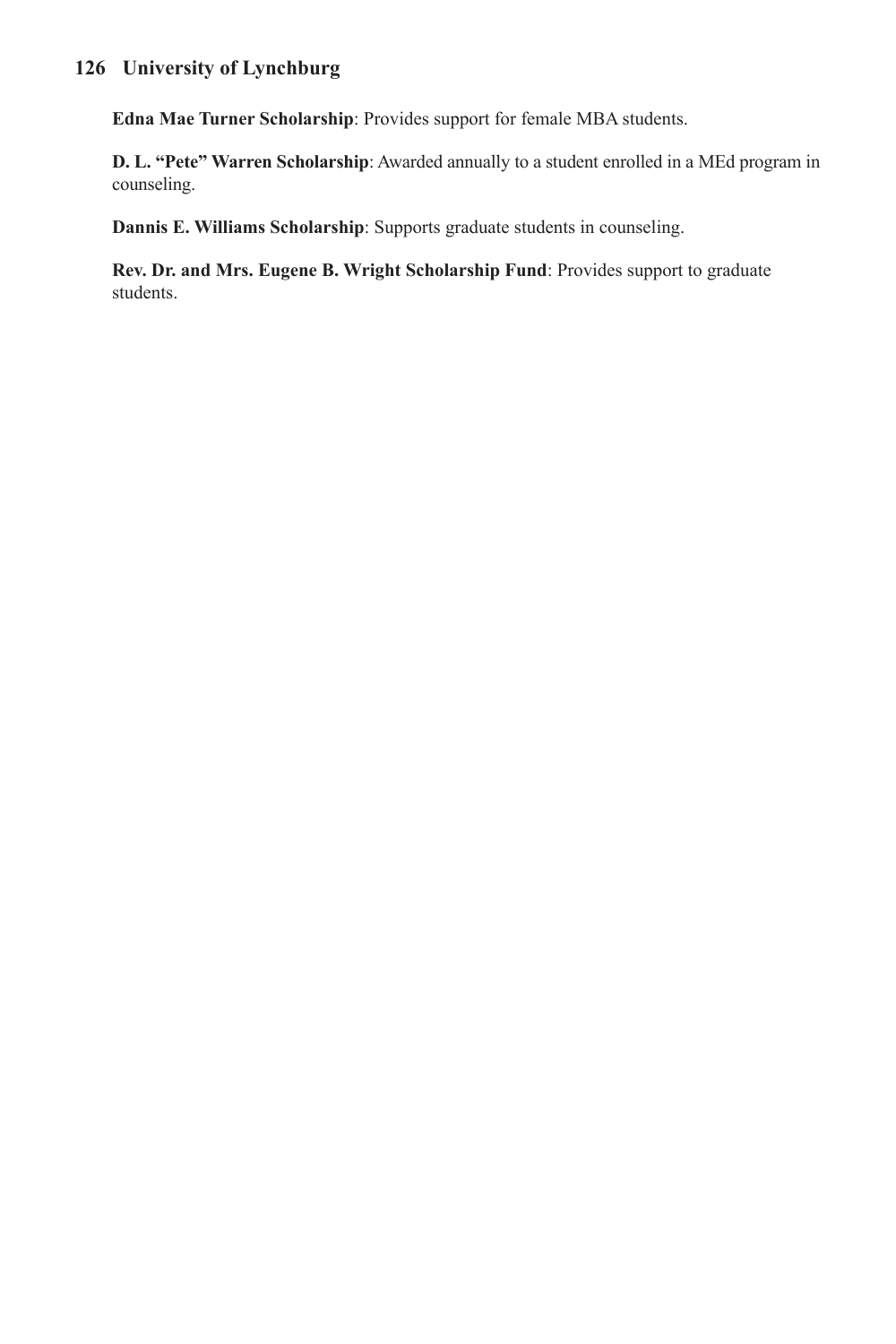# **GRADUATE FACULTY**

MARK ARCHAMBAULT, DHSc, PA-C, Associate Professor of PA Medicine/Doctor of Medical Science

BA, Lycoming College; MHSc, Lock Haven University; DHSc, Nova Southeastern University. 2017-.

SARA W. BAILEY, PhD, Assistant Professor of Counseling

BA, University of North Carolina – Chapel Hill; MA, Wake Forest University; PhD, University of North Carolina – Greensboro. Jan. 2019-.

SUSAN BARLOW, DPT, PhD, Assistant Professor of Physical Therapy BS, Villanova University; PhD, University of Kentucky; DPT, University of Tennessee. 2018-.

JOAQUIN FENOLLAR BATALLER, PhD Assistant Professor of Health Promotion and Public Health

BS, University of Barcelona and Valencia, Spain; MS Brigham Young University of Provo, Utah, PhD University of Utah 2018-.

- SARA BENNETT, PhD, Associate Professor of Finance BBA, MBA, Augusta State University; PhD, Kent State University. 2011-.
- PRICE S. BLAIR, PhD, Associate Professor of Physical Therapy/Physician Assistant Medicine BA, Washington and Lee University; PhD, Boston University. 2010-.

JEANNE D. BOOTH, PhD, Director of the Center for Family Education, Professor of Counselor Education

BA, MEd, Lynchburg College; PhD, Capella University. 2000-.

- THOMAS G. BOWMAN, PhD, ATC, Associate Professor of Athletic Training BS, California University of Pennsylvania; MEd DAT, PhD University of Virginia. 2004 -.
- WILLIAM JOSEPH BOWMAN, Maj., SP, DSc, PA-C, EMPA, APA, Assistant Professor PA Medicine BS, University of Texas-San Antonio; MPAS, University of Nebraska Medical Center; DSC, Baylor University. 2015-
- DEBBIE BRADNEY, DPE, ATC, ACSM-CEP, Director of Athletic Training, Professor of Athletic Training,

BA, Ohio Wesleyan University; MS, Ohio University; DPE, Springfield College. 2002-.

ANDREW A. BRUCE, PhD, Director of Special Education Programs, Assistant Professor of Special Education.

BS, MAT, Liberty University; PhD, University of Virginia. 2015-.

- GLENN H. BUCK, EdD, Elizabeth Forsyth Professor of Education; Professor of Special Education BS, Nazareth College; MEd, George Peabody College; EdD, University of Florida. 1993-.
- H. FRANCIS BUSH, PhD, Professor of Accounting BA, State University of new York - Buffalo; MAcc, Ohio State University; PhD, University of Florida. 2015-.

OWEN CARDWELL, Ph.D., Rosel Schewel Distinguished Professor of Education and Human Development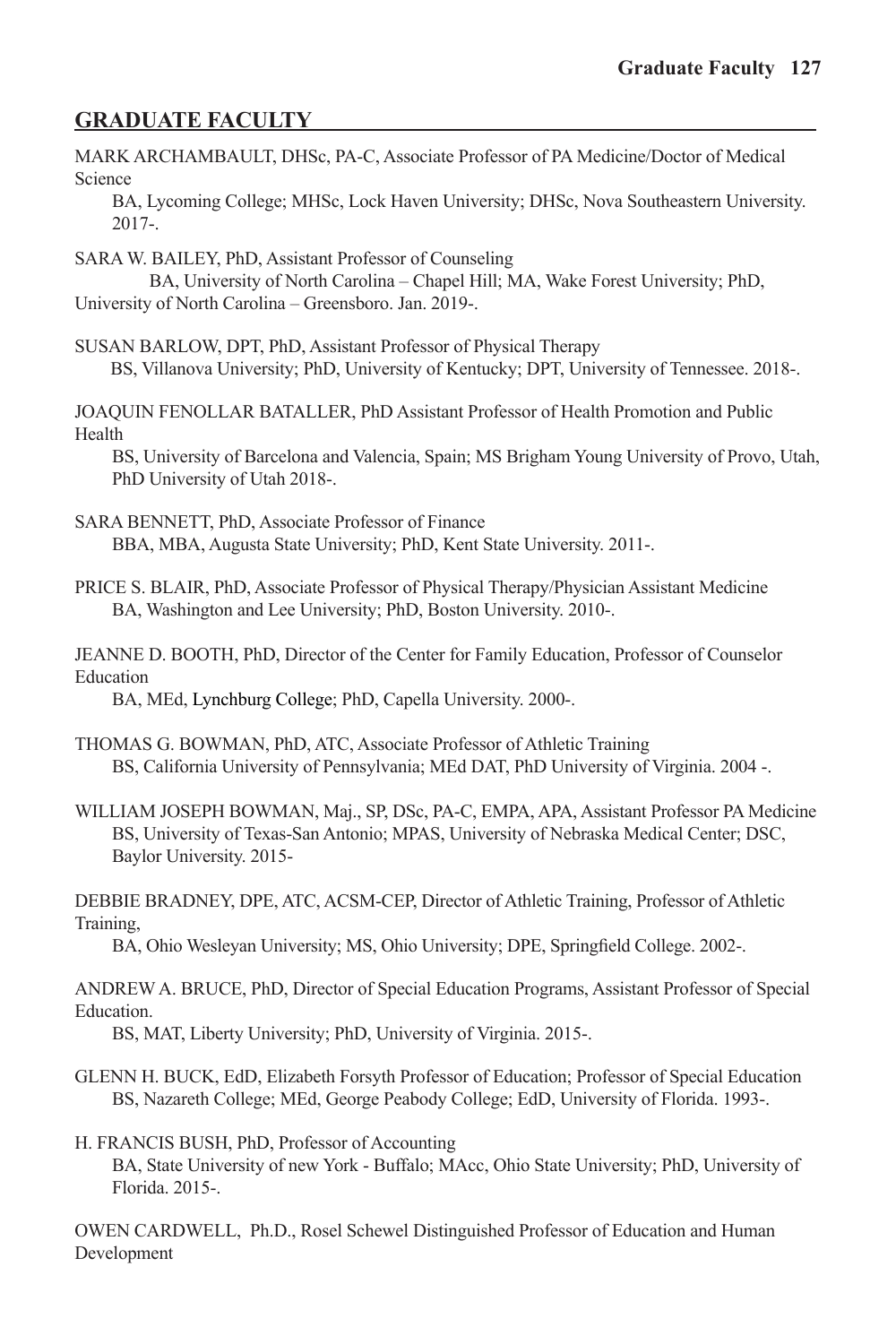MTS, Boston University, Ph.D., Union Institute and University

DEANNA M. CASH, PhD, Chair of the Faculty, Associate Professor of Education and Human Development

BA, University of Virginia; MS, Radford University; PhD, University of Virginia. 2004-.

- MINA C. CHUN, PhD, Assistant Professor of Special Education BSEd, MEd, Northern Arizona University; PhD, Chapman University
- DANNY O. CLINE, PhD, Professor of Mathematics BA, BS, West Virginia University; MS, PhD, Virginia Polytechnic Institute and State University. 2005-.
- MICHAEL A. COCO, PhD, Associate Dean, School of Sciences, Professor of Mathematics BA, Mercyhurst College; PhD, University of South Carolina. 2003-.

THOMAS P. COLLETTI, DHSc, Administrative Director/ Doctor of Medical Science/Associate Professor of PA Medicine

BS, City College of New York; PA Cert., US Public Health Service Hospital – St. John's University; DHSc, AT Still University, 2018-.

STEFANIE B. COPP, EDD, Director of MEd in Reading, Assistant Professor of Language & Literacy Education

BA, MT, EDD, University of Virginia; MED, Lynchburg College 2017-.

- NANCY E. COWDEN, PhD, Associate Professor of Biology AB, Oberlin College; MS, PhD, Miami University, Oxford, Ohio. 2000-.
- MICHAEL CRAIG, MA, PhD, Assistant Professor of Economics BA, MA, PhD, University of Tennessee. 2016-.
- SUE E. CURFMAN, PT, DHSc, OCS, MTC Associate Professor of Physical Therapy BS, University of Pittsburgh; MS, Boston University; DHSc, University of St. Augustine. 2012-.

ANISSA DAVIS, PT, DPT, Assistant Professor of Physical Therapy BS, The University of Illinois at Chicago; DPT, The University of Tennessee at Chattanooga. 2013-.

- AUTUMN M. DODGE, PhD, Assistant Professor of Curriculum and Instruction BA, Albion College; MA, Monterey Institute of International Studies; PhD, Michigan State University. 2017-.
- LEE ANN EAGLER, PT, DPT, GSC, Assistant Professor of Physical Therapy BA, Roanoke College; MPT, Shenandoah University; DPT, Shenandoah University. 2009-.

GREGORY K. EATON, PhD, Director of Claytor Nature Center, Assistant Professor of Environmental Science and Biology

BS, MS, Virginia Polytechnic Institute and State University; PhD, Dartmouth College. 2006-.

PENELOPE ELAM, PT, DPT, GCS, CLT - Director of Clinical Education, Assistant Professor of Physical Therapy

BA, MA, DPT, The College of St. Scholastica. 2012-.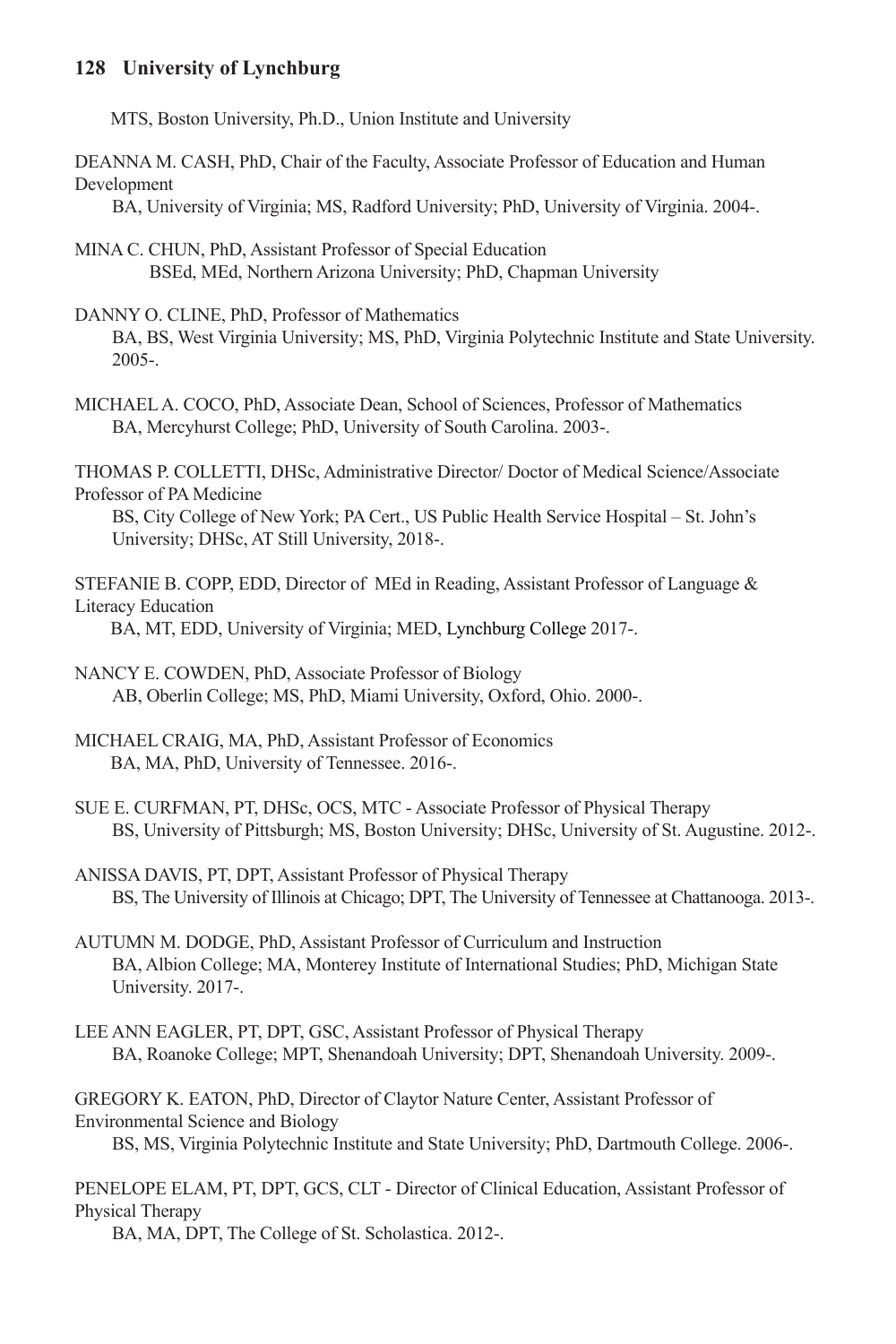- STEPHEN ELAM, PT, DPT, EdD, GSC, OCS, CLT, Assistant Professor of Physical Therapy BA, College of Scholastica; MPT, Institute of Physical Therapy; DPT, University of St. Augustine; further graduate study, University of St. Augustine; EdD, Lynchburg College. 2011-.
- STEPHANIE L. FERGUSON, PhD, RN, FAAN, Professor of Nursing, BSN, University of Virginia, MS, Medical College of Virginia/Virginia Commonwealth University, PhD, University of Virginia, 2016-
- SHARON B. FOREMAN, PhD, Associate Professor of Sociology BA, University of Richmond; MSW, Washington University – St. Louis; PhD, Virginia Commonwealth University. 2011-.
- NICOLAS FRANK, PhD, Assistant Professor of Philosophy BAM, Bethel University; MA, Western Michigan University; PhD, University of Virginia. 2015-.
- DAVID O. FREIER, PhD, Professor of Biomedical Sciences BS, University of Richmond; PhD, Medical College of Virginia; further coursework at the University of Minnesota. 2003-.
- PRISCILLA J. GANNICOTT, PhD, Professor of Chemistry AB, Randolph-Macon Woman's College; PhD, University of Tennessee. 1994-.
- HOLLY C. GOULD, PhD, Associate Professor of Education BS, State University of New York; MA, Columbia University; PhD, University of Virginia. 2015-.
- JASON GRANDEO, PT, DPT, OCS, FAAOMPT, Assistant Professor of Physical Therapy BS, Lock Haven University; MS, Ohio University; MPT, MCP Hahnemann University; DPT, Shenandoah University. 2014-.

ATUL GUPTA, MBA, DBA, PGDM, PMP, Associate Provost and Dean of Graduate Studies, Professor of Management

BE, University of Delhi; MBA, University of Northern Iowa; DBA, Cleveland State University; Post Graduate Certificate, PMP; Post Graduate Diploma, University of Oxford, Oxford, UK., PGDM. 1997-.

BROOKE E. HAIAR, PhD, Assistant Professor of Environmental Science BS, MS, Virginia Polytechnic Institute and State University; PhD, University of Oklahoma. 2008-.

DANIEL HALL, PhD, Director of MEd in Counseling Education, Assistant Professor of Counselor Education

BS, Appalachian State University, BS, The University of North Carolina at Greensboro, MA, Wake Forest University, PhD, The University of North Carolina at Greensboro

JENNIFER HALL, EdD, MCHES, Director of MPH program, Assistant Professor of Health Promotion and Master of Public Health Program

BA, MA, EdD, University of Northern Iowa; 2016-.

OEIDA M. HATCHER, DMA, Associate Dean, School of Visual and Performing Arts, Professor of Music

BA, Clearwater Christian College; MME, DMA, Shenandoah Conservatory of Shenandoah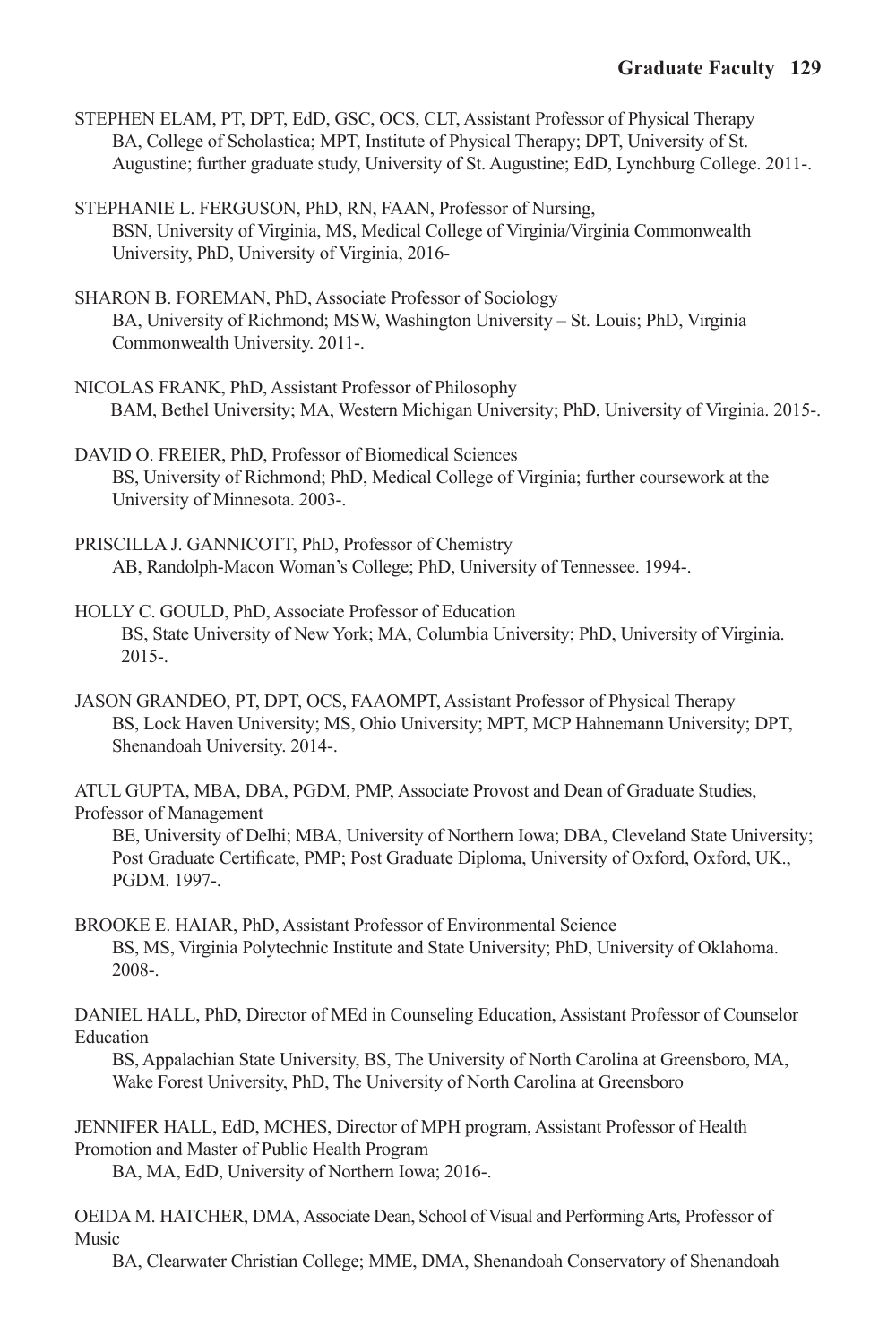University. 2001-.

- LESLIE D. HATFIELD, PhD, Professor of Mathematics BS, Virginia Polytechnic Institute and State University; PhD, University of Virginia. 2003-.
- LAURA HENRY-STONE, PhD, Associate Professor of Environmental Studies BA, St. Mary's College - Maryland; MA, Saint Mary-of-the-Woods - Indiana; PhD, University of Alaska Fairbanks. 2012-.
- NANCY A. HUBBARD, DPhil, Dean, College of Business, Professor of Management, BSC, Georgetown University; MSc, DPhil, University of Oxford - England. 2018-
- ALLISON B. JABLONSKI, PhD, PhD, Provost and VP for Academic Affairs, Professor of Biology BS, The College of William and Mary; PhD, Medical College of Virginia/Virginia Commonwealth University. 1998-.
- BOBBI F. JOHNSON, EdD, Director of Educational Studies, Instructor of Leadership Studies and Curriculum and Instruction.

BS, MEd, Lynchburg College; EdD, University of Virginia. 2017-.

- J. DANIEL JOHNSON, DO, PA, Medical Director, Physician Assistant Medicine Program BS, Virginia Polytechnic Institute and State University; BS-PA, George Washington University School of Medicine & Health Sciences; DO, West Virginia School of Osteopathic Medicine. 2012-.
- ROGER E. JONES, EdD, Dean, College of Education, Leadership Studies, and Counseling, Program Director of Doctor of Education in Leadership Studies, Professor of Leadership Studies BS, Western Carolina University; MSE, Arkansas State University; EdD, University of Virginia. 2003-.
- COURTNEAY H. KELLY, EdD, Assistant Professor of Education- Reading BA, Mary Washington College; MEd, EdD, University of Virginia, Lynchburg College 2019-
- MICHAEL KLEIN, PhD, Assistant Professor of Criminology AS, Vincennes University; BS, MA, Indiana State University; PhD, Washington State University. 2017-.
- ERIC KYPER, PhD, Associate Professor of Management Information Systems BA, MB A, University of Minnesota; PhD, University of Rhode Island. 2008-.
- DANIEL G. LANG, PhD, Professor of Political Science BA, Augustana College; MS, PhD, University of Virginia. 1984-.
- JEREMY J. LANGETT, PhD, Associate Professor of Communications/Public Relations BS, Ohio University; MA, PhD, Duquesne University. 2010-.
- GREGORY M. MARTIN, EdD, Associate Professor of Education BA, Lynchburg College; MEd, University of Virginia; CAGS, EdD, Virginia Polytechnic Institute and State University; Post-Doctoral work at Harvard University. 2001-.

MARY ANN MAYHEW, EdD, Assistant Professor of Leadership Studies, Director of MEd in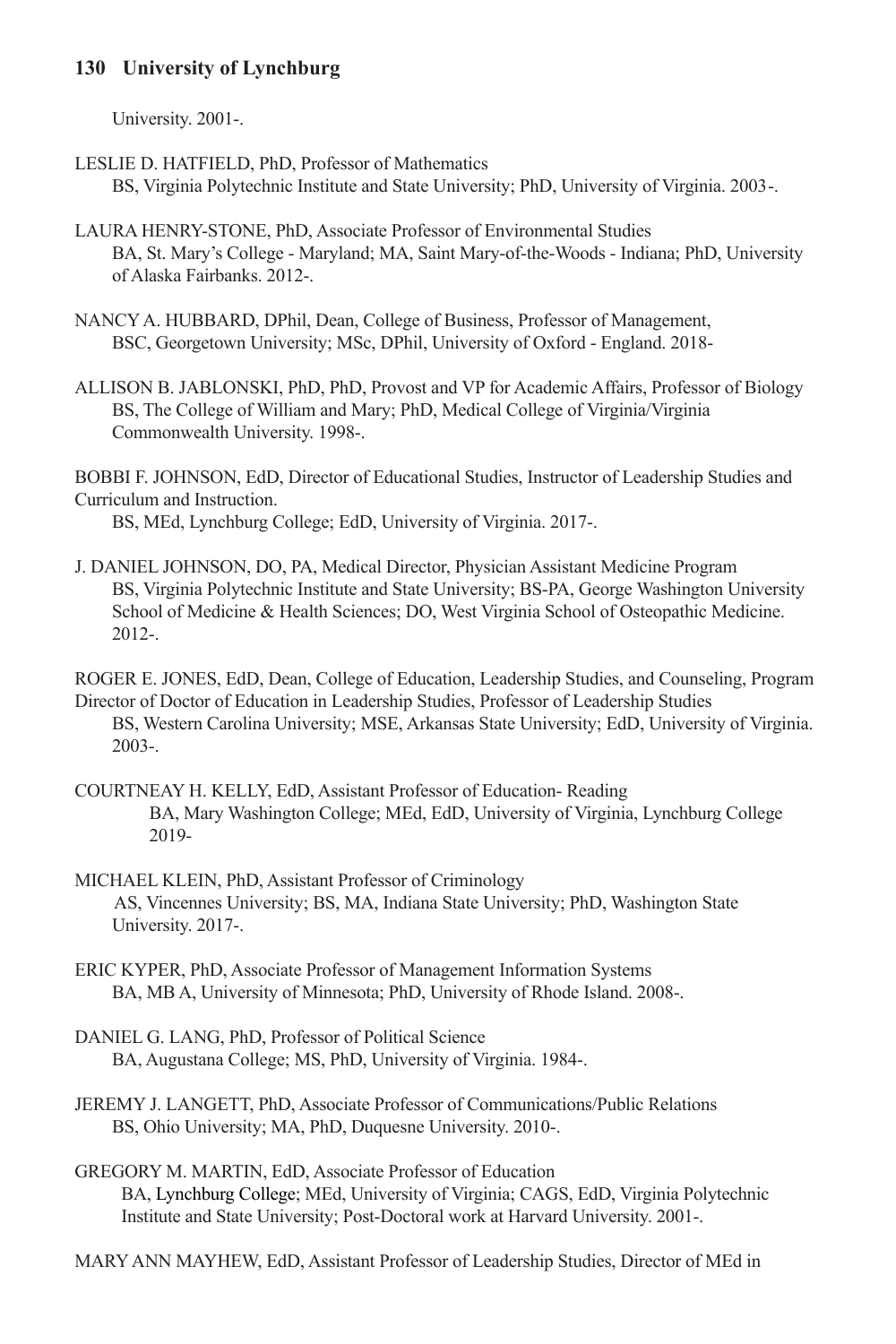Curriculum and Instruction

BA, MEd, Lynchburg College; EdD, University of Virginia. 2013-.

- KIMBERLY A. MCCABE, PhD, Professor Criminology. BA, Virginia Polytechnic Institute and State University; MCJ, PhD, University of South Carolina. 2001-.
- BETH A. MCKINNEY, PhD, Associate Professor of Health Promotion BS, Longwood University; MPH, University of North Carolina – Greensboro; PhD, University of Florida. 2007-.
- ANNE METZ, PhD, Assistant Professor of Counselor Education BS, University of Virginia, MA, EdS, James Madison University, PhD, James Madison University. 2018-

WAYNE ALLEN MOORE, JR., PT, PhD, Associate Dean, School of Physical Therapy, Director of Doctor of Physical Therapy Program, Associate Professor of Physical Therapy BS, Appalachian State University; MPT, Western Carolina University; PhD, Virginia Commonwealth University. 2011-.

- DANIEL G. MURPHY, JD, Assistant Professor of Criminology BA, Westfield State College; MJA, Norwich University. 2011-.
- DAVID S. MURPHY, PhD, CPA, CGFRM, Professor of Accounting BA, Central Washington University; MBA, PhD, Washington State University. 2002-.
- MARIA L. NATHAN, PhD, Professor of Management BA, MA, University of Akron; MA, University of Missouri; PhD, University of Southern California. 2000-.
- JOYCE NICHOLAS, PhD, Assistant Professor of PA Medicine BA, Lenoir-Rhyne College; MS, Clemson University; MS, University of Tennessee; PhD, Medical University of South Carolina. 2016-.
- STEFAN NICOVICH, PhD, Associate Professor of Marketing BA, University of Colorado; MBA, Memphis State University; PhD, University of Memphis. 2005-.
- TODD L. OLSEN, PhD, Professor of Health Promotion BS, Slippery Rock University of Pennsylvania; MS, Loughborough University, England UK; MPH, PhD, University of Pittsburgh. 1994-.

DAVID R. PERAULT, PhD, Director of the MEd Program in Science Education, Professor of Biology and Environmental Science BA, University of Virginia; MS, Utah State University; PhD, University of Oklahoma. 1998-.

- KEVIN M. PETERSON, PhD, Professor of Mathematics BS, University of Central Florida; MS, PhD, University of Florida. 2000-.
- GERALD T. PRANTE, PhD, Associate Professor of Economics BA, MS, Southern Illinois University - Edwardsville; PhD, George Mason University. 2012-.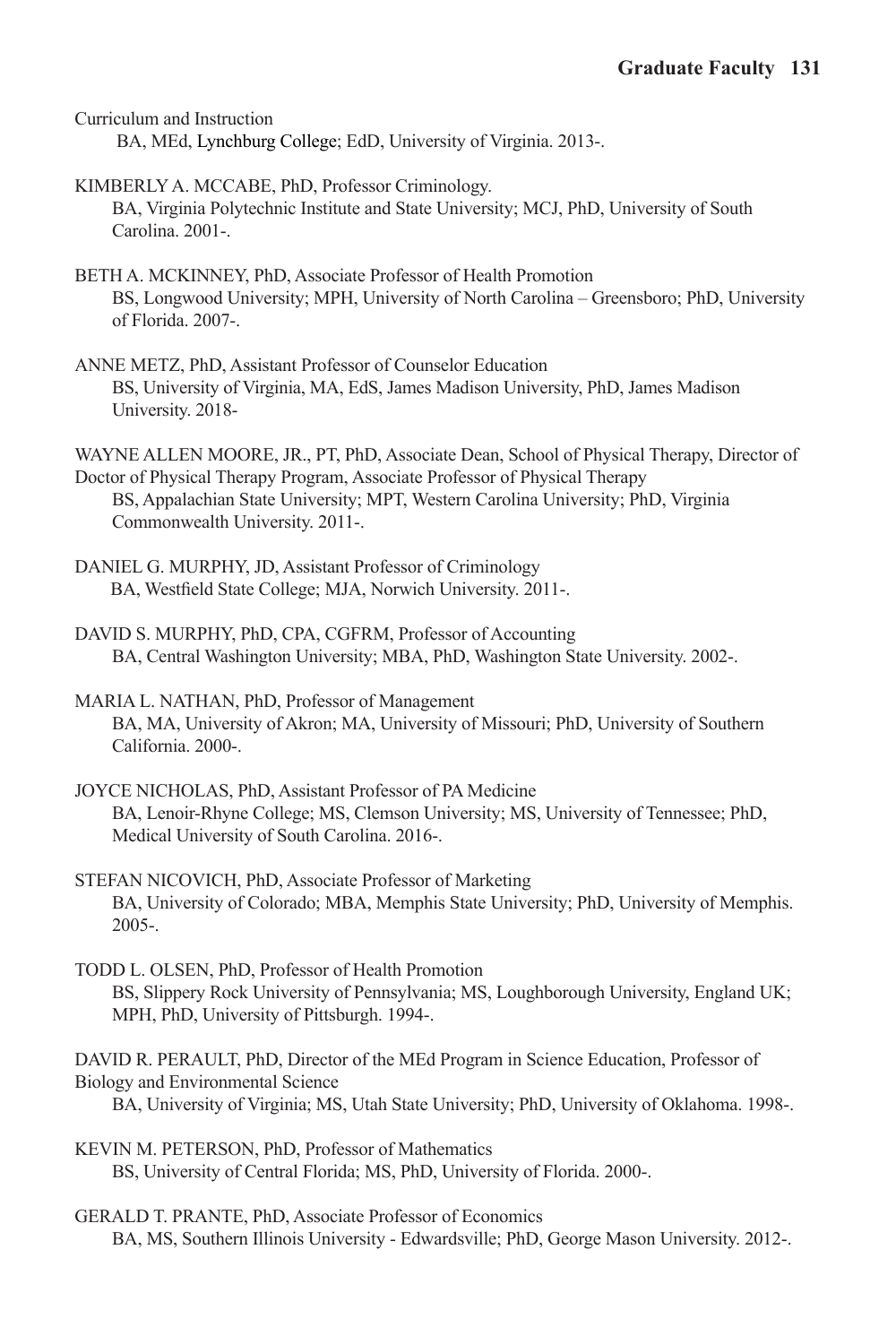BENJAMIN RADACK, PT, DPT Assistant Director of Clinical Education and Assistant Professor of Physical Therapy

BS Northern Arizona University, DPT Norther Arizona University. 2017-.

- CYNTHIA RAMSEY, DMA, Associate Professor of Music BMEd, James Madison University; MMEd, DMA, Shenandoah University. 2004-.
- LAURA READ, PA-C, Assistant Professor of Physician Assistant Medicine BHSc, James Madison University; MS, Jefferson College of Health Science. 2014-.
- NANCY E. REID, DHSc, Assistant Professor of PA Medicine/Doctor of Medical Science BA, Quincy University; BS, MPAS, University of Nebraska Medical Center; MHA, Webster University; BHSc, NOVA Southwestern University. 2018-.
- MARK R. REINHARDT, DNP, Associate Dean, School of Nursing/Professor of Nursing BSN, Belmont University; MSN, University of Texas - Houston; DSN, Vanderbilt University; JD (IP), NW California University – Sacramento. 2019-.
- JENNA ROLFS, MPAS, Associate Director/Assistant Professor of PA Medicine. BS, MPAS, Butler University. 2018-.

JAMES ROUX, PhD, Co-Director of Nonprofit Leadership Studies, Professor of Communication and Leadership Studies

BS, Nicholls State University; MA, PhD, Bowling Green State University. 1999-.

JESSICA SCHELD, PhD, Assistant Professor of Economics BS, Saint Michaels College; MS, University of Vermont; PhD, State University of New Jersey. 2016-

LEE SCHIMMOELLER, PhD, Director of the MBA Program, Associate Professor of Management and Business Administration

BS, University of Dayton; MBA, Oakland University; PhD, Nova Southeastern University. 2005-.

- ERIC SCHMIDT JR, PhD, Assistant Professor, Physician Assistant Medicine. BS, Pennsylvania State University; MS, University of Chicago; PhD, University of Calgary, Canada. 2015-.
- MICHAEL SCHNUR, MBA, DBA, Instructor of Economics BS, Adelphia University; MBA, C.W. Post College; DBA, Northcentral University. 2001-.
- TOM SCOTT, PhD, Program Director of Health Benefit Design and Health Informatics, Associate Professor of Health Science

BS, University of Cincinnati, PhD University of Cincinnati. 1984-.

THOMAS D. SHAHADY, PhD, Professor of Environmental Science BS, Guilford College; MSPH, University of North Carolina at Chapel Hill; PhD, North Carolina State University. 2000-.

A. RUSSELL SMITH, JR., PT, EdD, OCS, FAAOMPT, Dean, College of Health Sciences, Professor of Physical Therapy

BS, University of Maryland - Baltimore; MMSc, Emory University; EdD, University of North Florida. 2011-.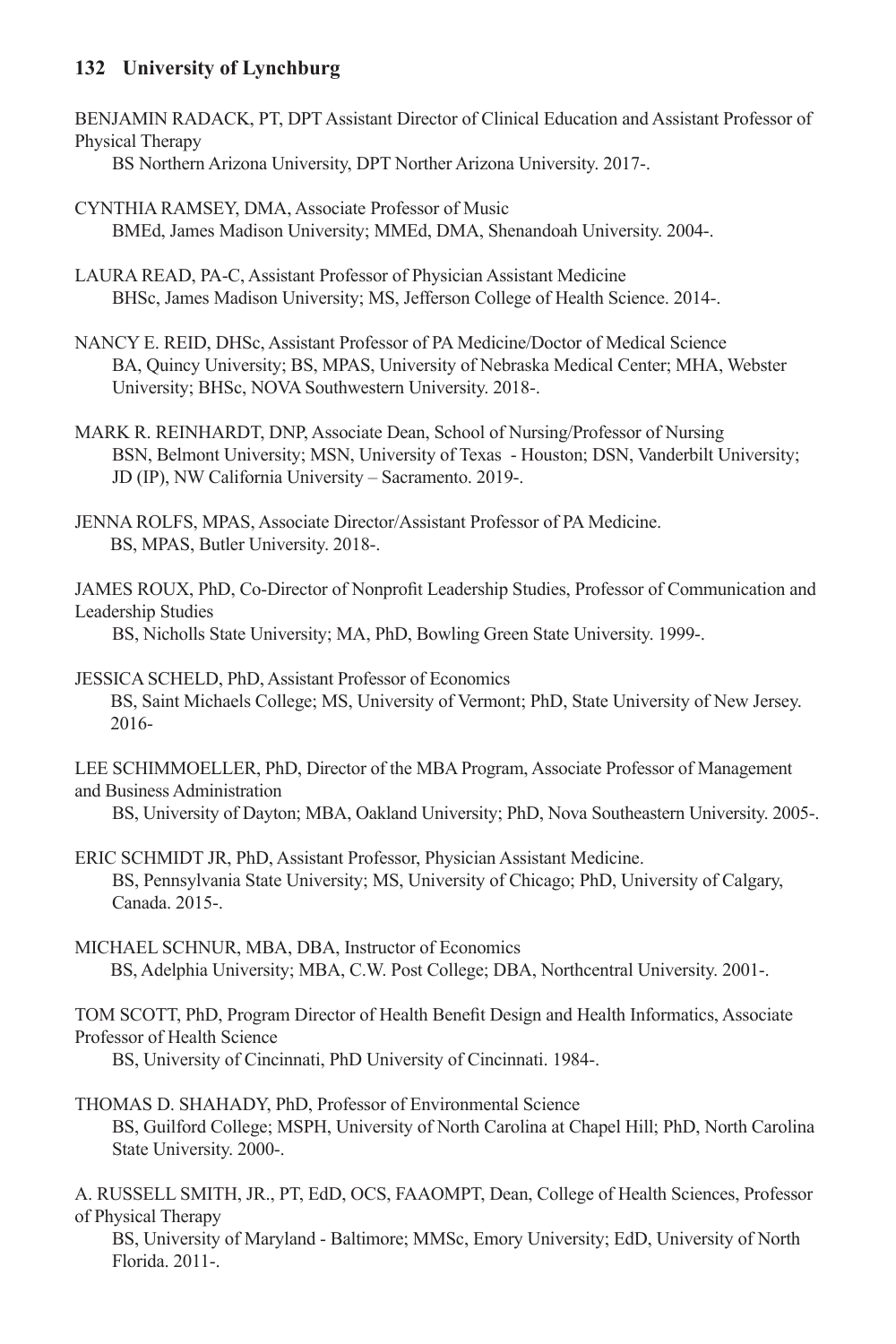KEITH SMITH, MCJ, Instructor of Criminology

 AS, Tidewater Community College; BS, Christopher Newport University; MCJ, Boston University. 2016-.

- ELZA C. TINER, PhD, Professor of Latin BA, Seton Hall University; MA, MSL., PhD, University of Toronto. 1989-.
- MERRILL P. TOLBERT, EdS, Associate Professor of Education and Human Development BS, Slippery Rock State College; MEd, Duquesne University; EdS, University of Miami; further graduate study, Virginia Polytechnic Institute and State University. 1979-.
- ELYSE WATKINS, DHSc, Clinical Associate Professor of PA Medicine/Doctor of Medical Science BA, Virginia Commonwealth University; BS, George Washington University; MS, California State University; DHSc, Nova Southwestern University. 2018-.

JEREMY M. WELSH, DHSc, PA-C, EM-CAQ, CMI, CFC, DFAAPA, CHEP Senior Associate Dean, School of PA Medicine, Director PA Medicine, Founder, Doctor of Medical Science; Associate Professor of PA Medicine;

BS, Utica College of Syracuse University; MPAS, University of Nebraska Medical Center; DHS, A.T. Still University; Post Graduate Certificate, Seton Hall University School of Law. 2013-. Post Graduate Certificate, Philadelphia University, Disaster Medicine; Post Graduate Certification, American College of Forensic Examiners; Certified Medical Investigator and Certified Forensic Consultant.